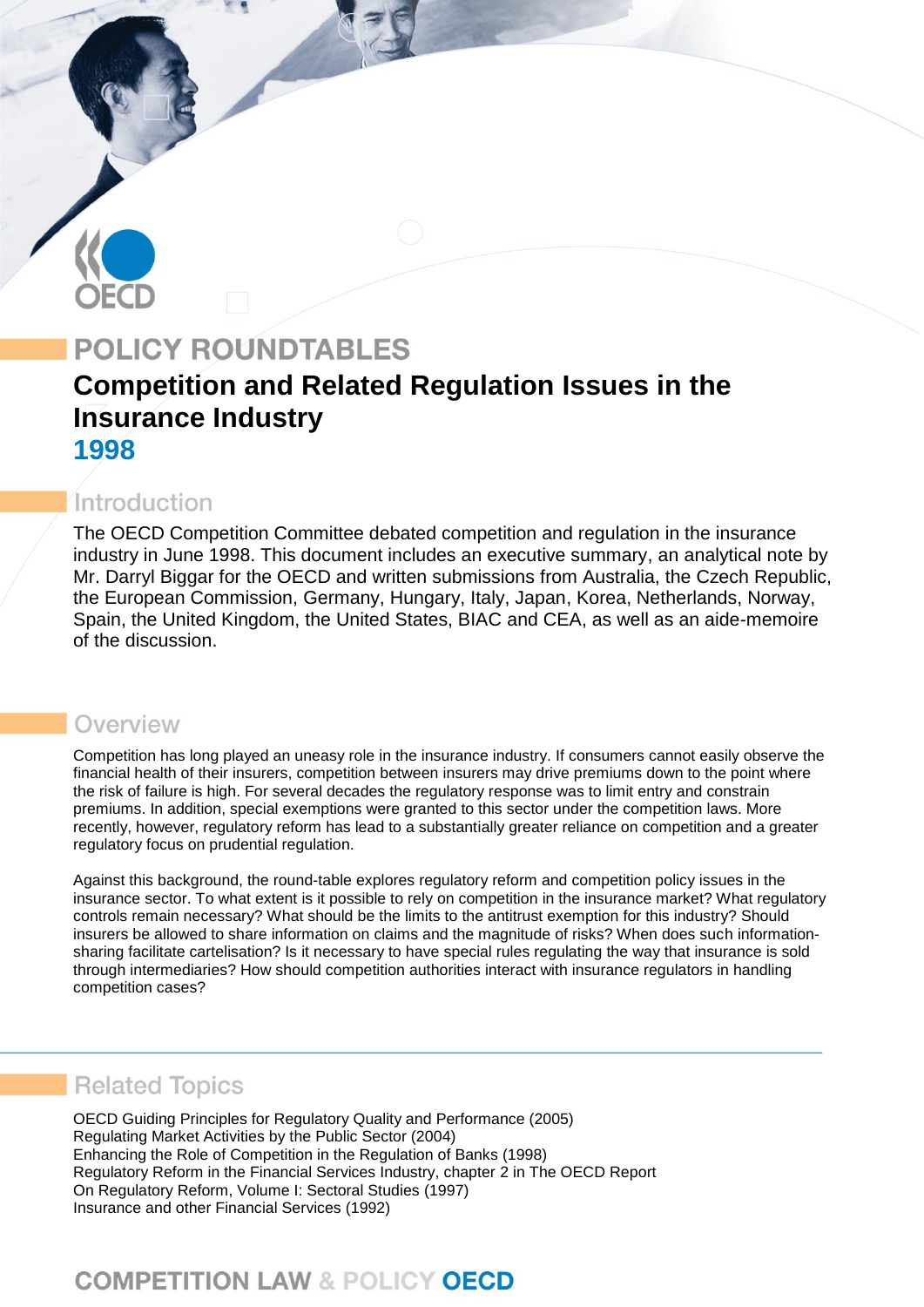

## **Unclassified DAFFE/CLP(98)20**



Organisation de Coopération et de Développement Economiques **OLIS : 14-Dec-1998** Organisation for Economic Co-operation and Development **Dist. : 16-Dec-1998**

# Unclassified DAFFE/CLP(98)20 **Unclassified DAFFE/CLP(98)20 English text only**

## **DIRECTORATE FOR FINANCIAL, FISCAL AND ENTERPRISE AFFAIRS COMMITTEE ON COMPETITION LAW AND POLICY**

## **COMPETITION AND RELATED REGULATION ISSUES IN THE INSURANCE INDUSTRY**

\_\_\_\_\_\_\_\_\_\_\_\_\_\_\_\_\_\_\_\_\_\_\_\_\_\_\_\_\_\_\_\_\_\_\_\_\_\_\_\_\_\_\_\_\_\_\_\_\_\_\_\_\_\_\_\_\_\_\_\_\_\_\_\_\_\_\_\_\_\_\_\_\_\_\_\_\_\_\_\_\_\_\_\_\_\_\_\_\_\_

English text only

#### **72871**

**Document complet disponible sur OLIS dans son format d'origine Complete document available on OLIS in its original format**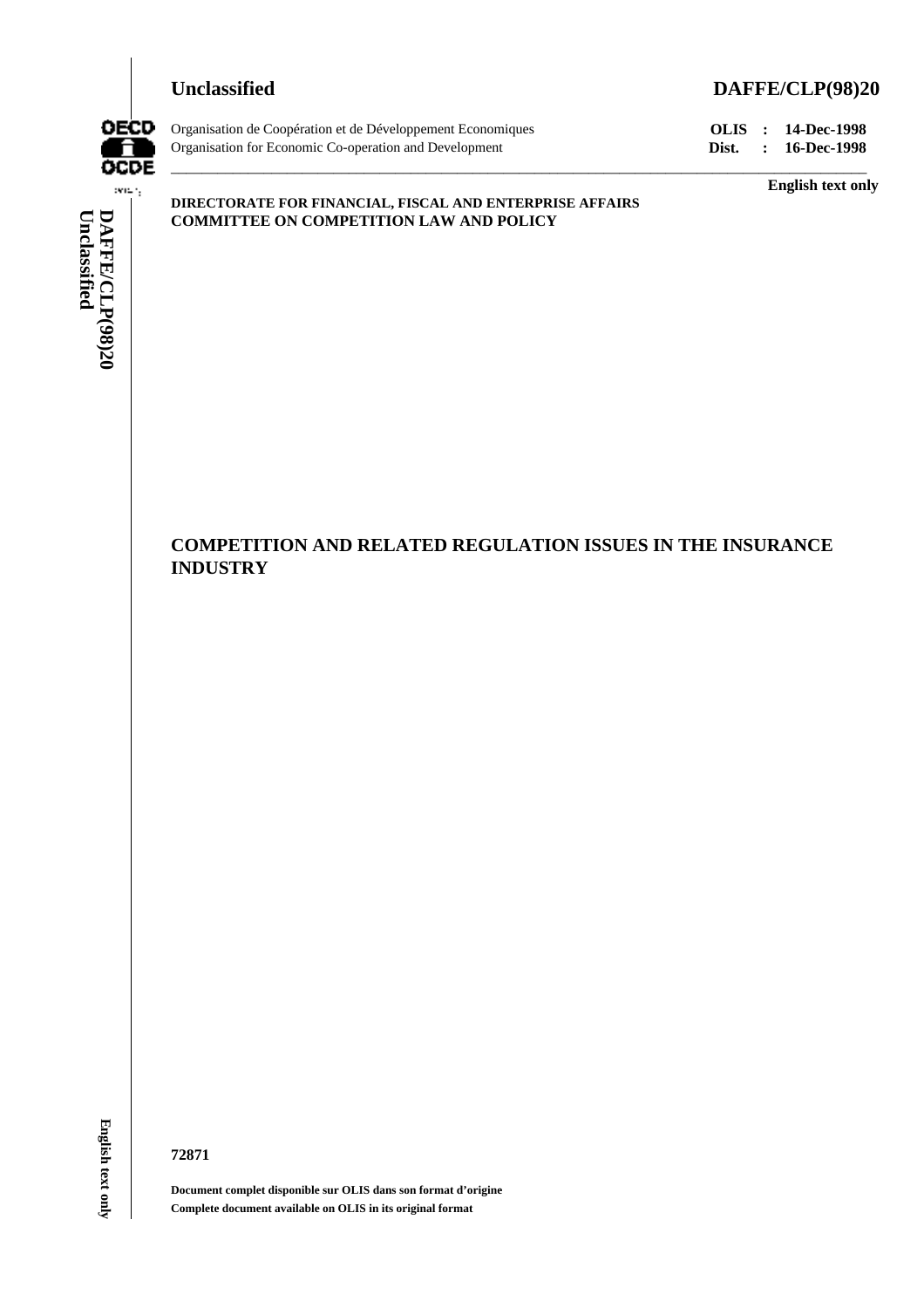#### **FOREWORD**

This document comprises proceedings in the original languages of a Roundtable on Competition and Related Regulation Issues in the Insurance Industry which was held by the Working Party n°2 of the Committee on Competition Law and Policy in June 1998.

This compilation, which is one of several published in a series named "Competition Policy Roundtables", is issued to bring information on this topic to the attention of a wider audience.

## **PRÉFACE**

Ce document rassemble la documentation dans la langue d'origine dans laquelle elle a été soumise, relative à une table ronde sur les questions de concurrence et de réglementation dans le secteur de l'assurance qui s'est tenue en juin 1998 dans le cadre du Groupe de travail n° 2 du Comité du droit et de la politique de la concurrence.

Cette compilation qui fait partie de la série intitulée "les tables rondes sur la politique de la concurrence" est diffusée pour porter à la connaissance d'un large public, les éléments d'information qui ont été réunis à cette occasion.

### **Visit our Internet Site -- Consultez notre site Internet**

**http://www.oecd.org/daf/clp**

© OECD 1998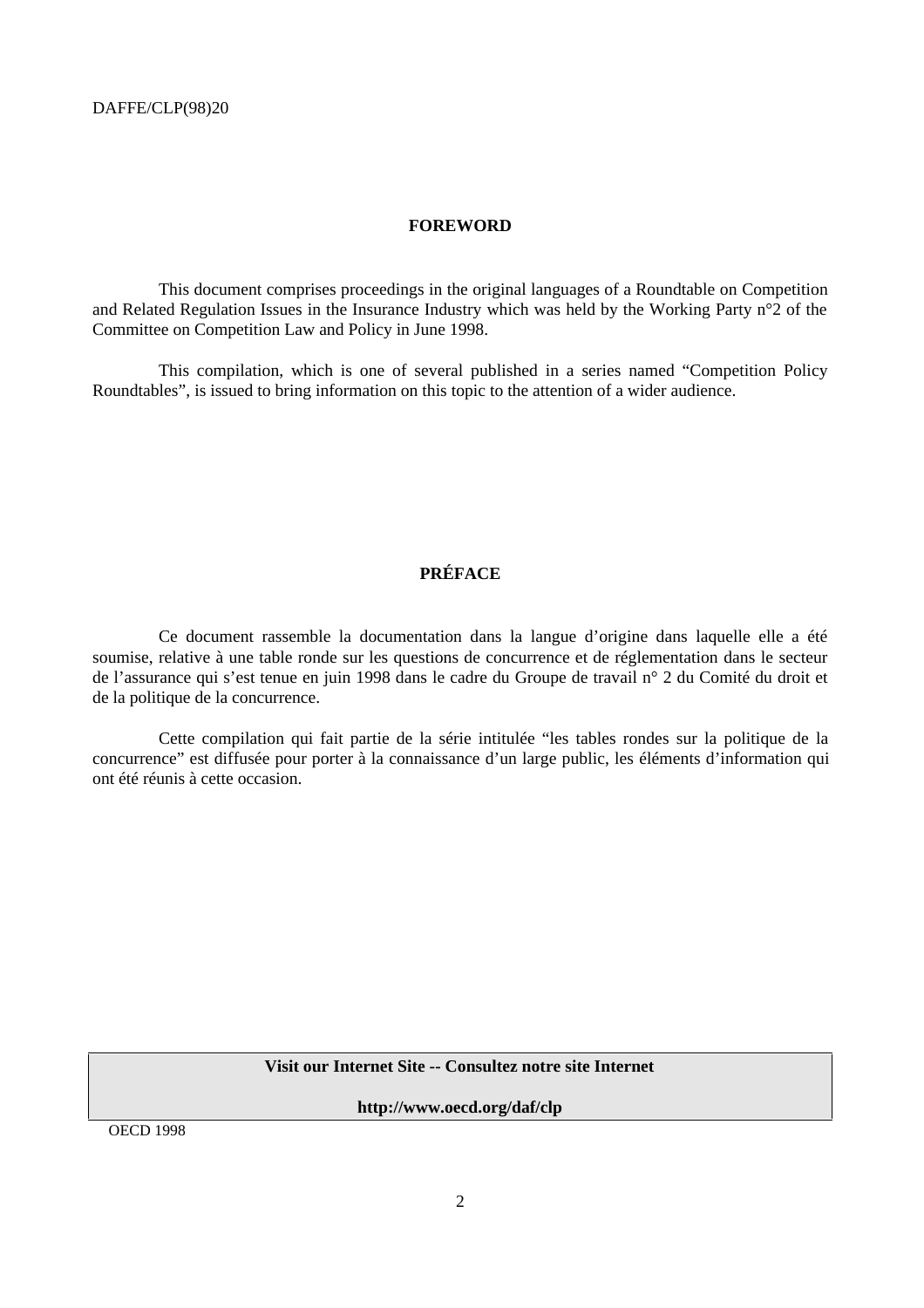## **OTHER TITLES**

## **SERIES ROUNDTABLES ON COMPETITION POLICY**

| 1.  | <b>Competition Policy and Environment</b><br>(Roundtable in May 1995, published in 1996)                                               | OCDE/GD(96)22  |
|-----|----------------------------------------------------------------------------------------------------------------------------------------|----------------|
| 2.  | <b>Failing Firm Defence</b><br>(Roundtable in May 1995, published in 1996)                                                             | OCDE/GD(96)23  |
| 3.  | Competition Policy and Film Distribution<br>(Roundtable in November 1995, published in 1996)                                           | OCDE/GD(96)60  |
| 4.  | Competition Policy and Efficiency Claims in Horizontal Agreements<br>(Roundtable in November 1995, published in 1996)                  | OCDE/GD(96)65  |
| 5.  | The Essential Facilities Concept<br>(Roundtable in February 1996, published in 1996)                                                   | OCDE/GD(96)113 |
| 6.  | Competition in Telecommunications<br>(Roundtable in November 1995, published in 1996)                                                  | OCDE/GD(96)114 |
| 7.  | The Reform of International Satellite Organisations<br>(Roundtable in November 1995, published in 1996)                                | OCDE/GD(96)123 |
| 8.  | Abuse of Dominance and Monopolisation<br>(Roundtable in February 1996, published in 1996)                                              | OCDE/GD(96)131 |
| 9.  | Application of Competition Policy to High Tech Markets<br>(Roundtable in April 1996, published in 1997)                                | OCDE/GD(97)44  |
| 10. | General Cartel Bans: Criteria for Exemption for Small and<br>Medium-sized Enterprises<br>(Roundtable in April 1996, published in 1997) | OCDE/GD(97)53  |
| 11. | Competition Issues related to Sports<br>(Roundtable in October 1996, published in 1997)                                                | OCDE/GD(97)128 |
| 12. | Application of Competition Policy to the Electricity Sector<br>(Roundtable in October 1996, published in 1997)                         | OCDE/GD(97)132 |
| 13. | Judicial Enforcement of Competition Law<br>(Roundtable in October 1996, published in 1997)                                             | OCDE/GD(97)200 |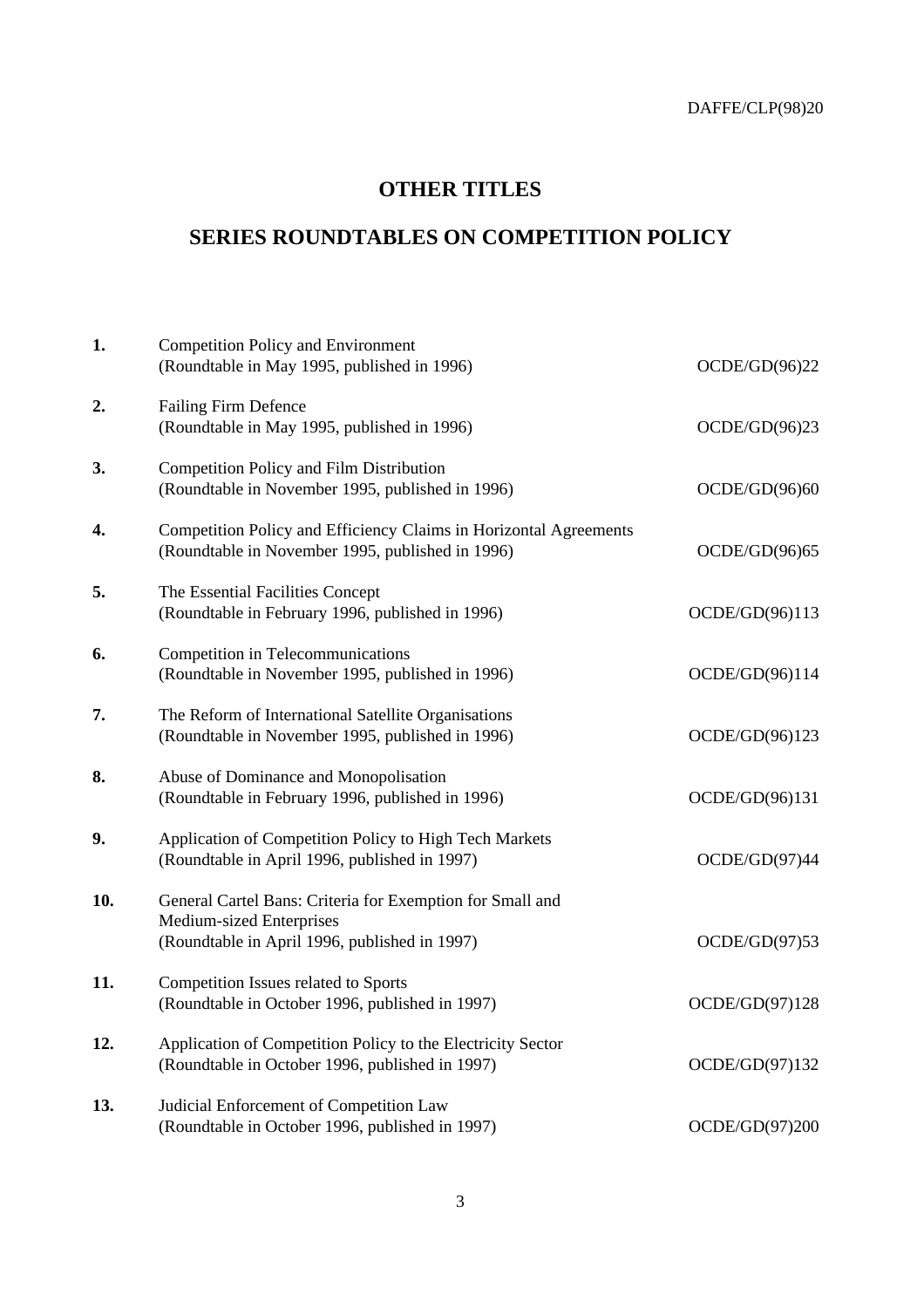| 14. | <b>Resale Price Maintenance</b><br>(Roundtable in February 1997, published in 1997)                              | OCDE/GD(97)229  |
|-----|------------------------------------------------------------------------------------------------------------------|-----------------|
| 15. | Railways: Structure, Regulation and Competition Policy<br>(Roundtable in October 1997, published in 1998)        | DAFFE/CLP(98)1  |
| 16. | <b>Competition Policy and International Airport Services</b><br>(Roundtable in June 1997, published in 1998)     | DAFFE/CLP(98)3  |
| 17. | Enhancing the Role of Competition in the Regulation of Banks<br>(Roundtable in February 1998, published in 1998) | DAFFE/CLP(98)16 |
| 18. | Competitition Policy and Intellectual Property Rights<br>(Roundtable in October 1997, published in 1998)         | DAFFE/CLP(98)18 |

**Available on our Web Site -- Disponible sur notre site Internet**

**http://www.oecd.org/daf/clp**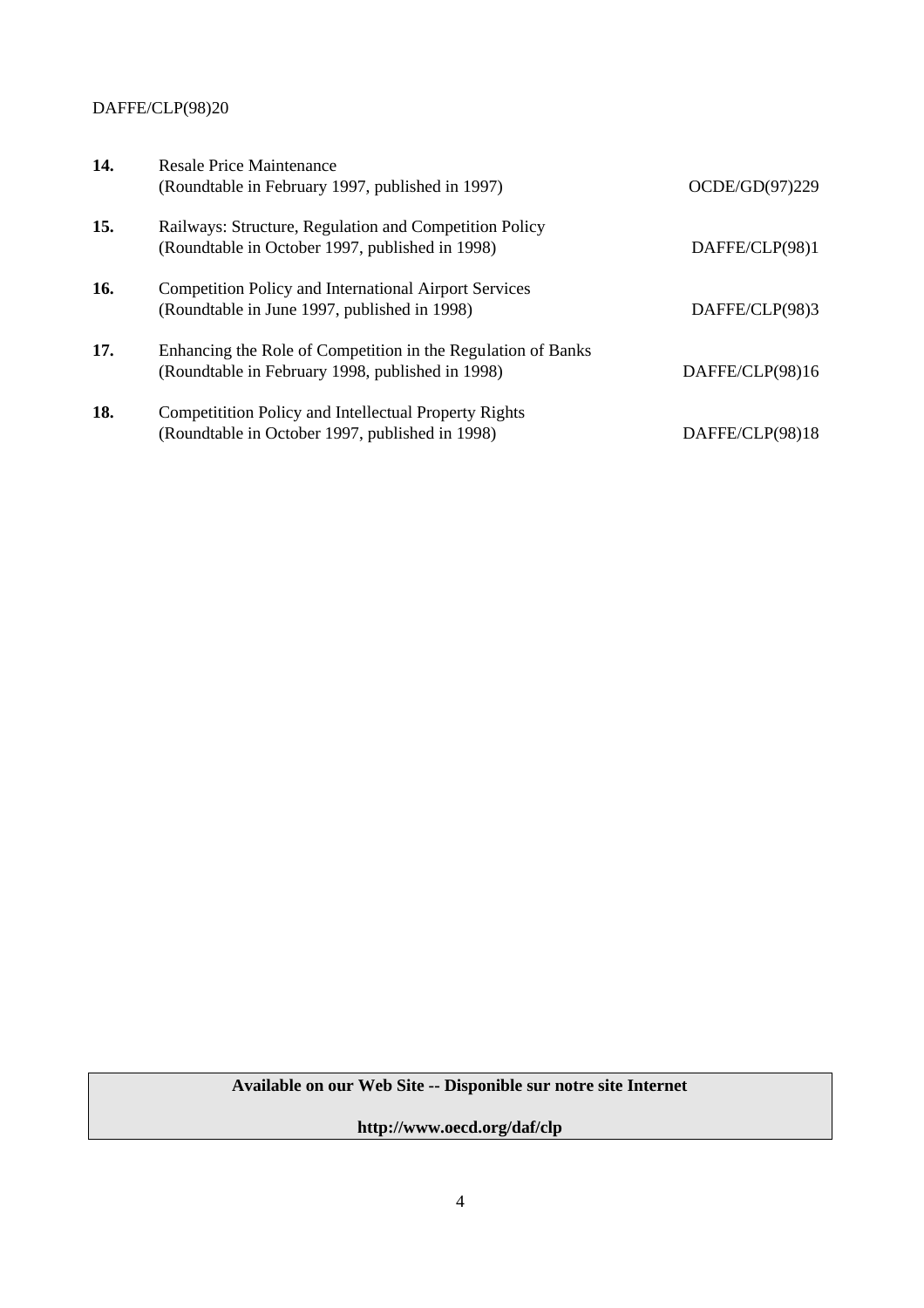# **TABLE OF CONTENTS**

## NATIONAL CONTRIBUTIONS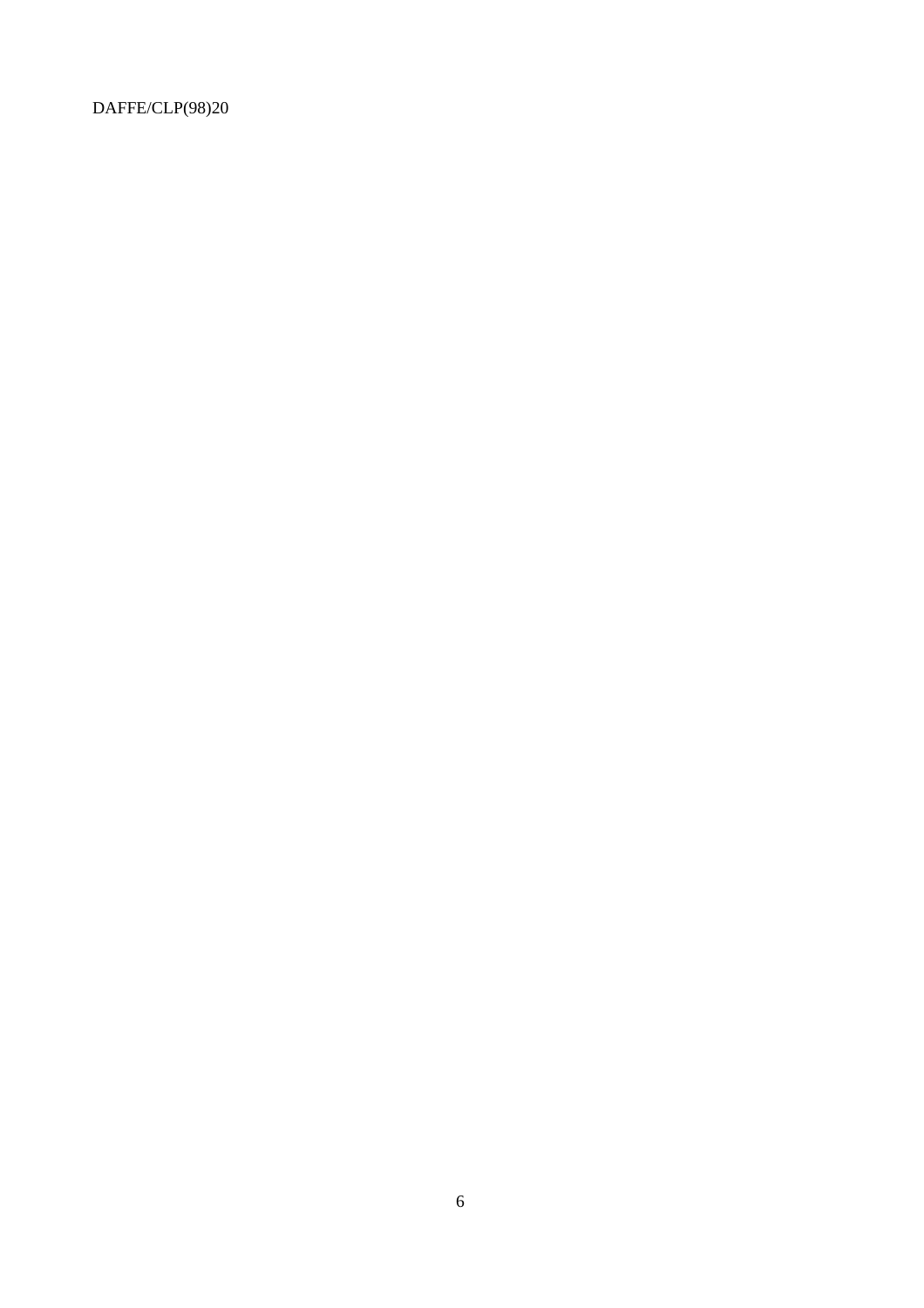## **EXECUTIVE SUMMARY**

#### **Note by the Secretariat**

In the light of the written submissions, the background note and the oral discussion, the following points emerge:

• *The insurance industry is not a single market governed by a single regulatory regime, but a number of separately regulated, related markets. Most regulatory regimes broadly distinguish four classes of insurance: life insurance; health insurance; property and casualty insurance; and reinsurance. The level of regulation and competition in each class can differ markedly.*

*Some insurance products, especially life products compete with products offered in other segments of the financial sector, most notably products produced by superannuation funds. Some insurance products compete with "self-provision" of insurance, particularly by large corporations. Differences in the regulatory and taxation treatment of competing products will lead to distortions to competition.*

There is not a single regulatory regime governing the entire insurance industry. Although a bulk of insurance regulation is common to all classes, regulatory regimes typically apply different rules to different classes of insurance. Broadly speaking we may distinguish four classes: life, health, property and casualty insurance and reinsurance. It is not uncommon, for example, to find specific rules applying, for example, to the health insurance industry. In particular, there may be rules limiting the ability of health insurers to insure individual consumers and limiting the information that can be taken into account in establishing the premium (such as a "community rating" requirement) or requiring them to provide certain benefits. In some countries life insurance products are subject to disclosure regulations similar to other securities. With the broad category of property and casualty insurance, there may be special rules applying relating to marine or aviation insurance or insurance for workplace accident liability.

Although there a typically few substitutes for non-life products (with the exception of selfprovision, which is often an option for large corporations or groups of consumers), life insurance products, which typically include a savings component, compete with other long-term savings products including superannuation and pension funds. Differences in tax or regulatory treatment of these products can have important effects on competition.

• *The insurance sector in OECD countries remains a very heavily regulated sector. The primary public policy concern underlying this regulation relates to concerns over the willingness and ability of consumers to observe and monitor the financial health of their insurer, especially when insurance is made compulsory. In the past, this lead to a variety of policy interventions designed to restrict competition. Deregulation has involved a lifting of these restrictions on competition, a refocusing of regulation on prudential controls and consumer protection issues, and a focusing of regulation on consumer product lines.*

Public policy in the insurance sector primarily seeks to overcome consumers' difficulties in observing and monitoring the financial health of their insurer, both before and during the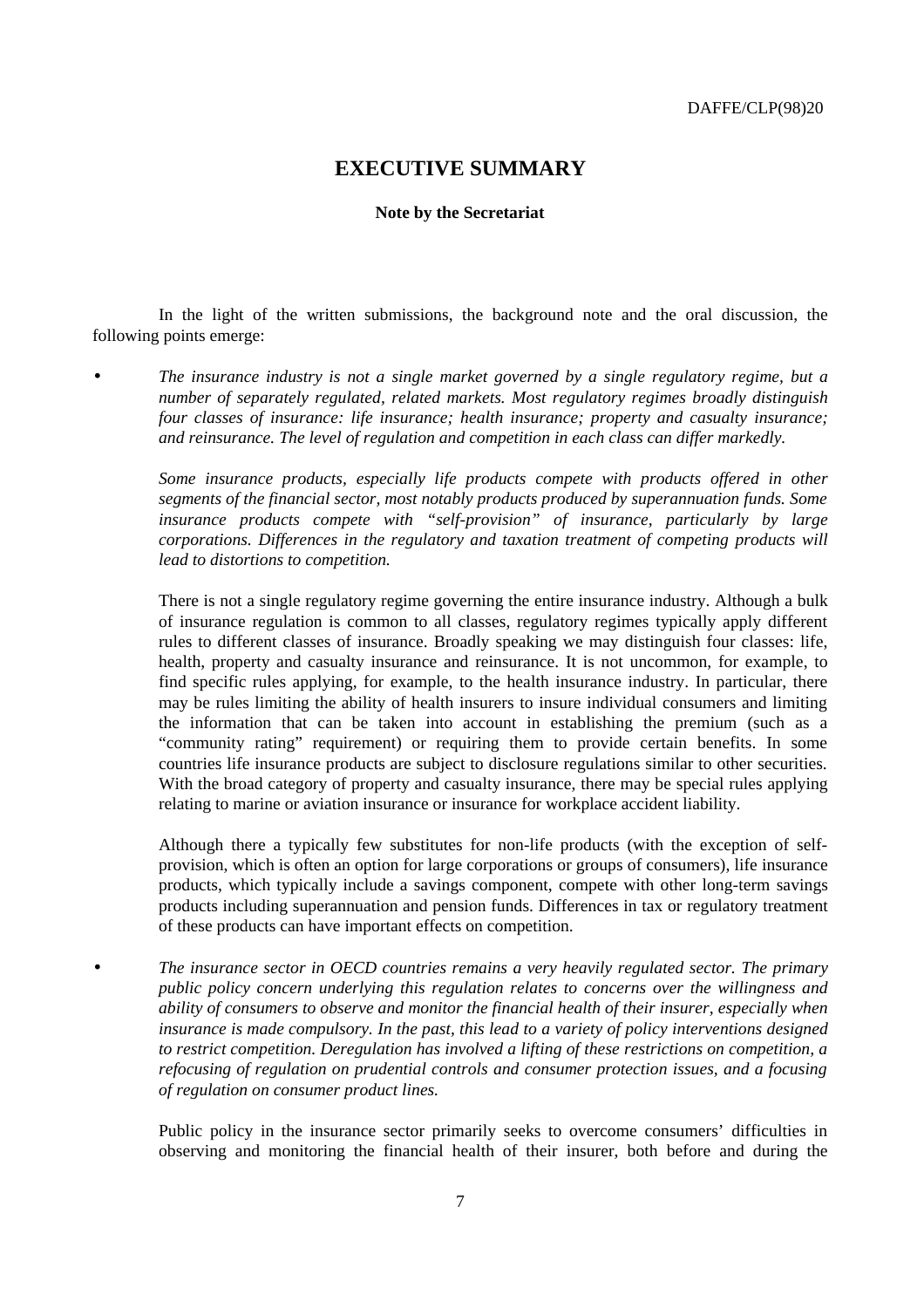lifetime of the insurance contract. Even if consumers were willing to do so, there is a concern that a competitive market does not make the information available in a form which consumers could understand. Furthermore, where insurance is compulsory, to the extent that the requirement forces consumers to purchase insurance that they otherwise would not have purchased, consumers face little incentive to observe and monitor the financial health of their insurer. As a result, there is a concern that competition between insurers would lead to deterioration in the financial health of insurers, bankruptcies and a lack of coverage for consumers.

A second, lesser, regulatory concern relates to concerns over the ability of consumers to understand and compare the various terms and conditions in insurance contracts. Competition between insurers, it is argued, will therefore be ineffective and will lead to adverse surprises for consumers.

These concerns are not as strong for those lines of (voluntary) insurance which are purchased primarily by large businesses (such as reinsurance and insurance covering industrial risks).

As a result of these concerns, regulation has traditionally taken the form of limiting the extent of competition between insurers, through controls on entry, on prices (particularly price floors), on the methods for calculating premiums, on terms and conditions and, in some cases, through the explicit promotion of cartels. These regulations may not be effective at preserving the financial health of insurers, however, if they merely divert competition away from, say, prices and into other dimensions of service quality. If the regulations are effective at restricting competition, they may have the usual undesirable effects of limiting incentives for efficiency and innovation.

Deregulation has therefore involved: First, the targeting of insurance regulation to those markets in which the primary consumers are individual citizens and away from markets in which the primary consumers are large businesses; second, a trend away from controls which limit competition between insurers (such as statutory monopolies, controls on premium prices and policy terms and conditions, the fostering of cartels), to controls on the financial position of insurers; third a trend away from requirements for prior approval of terms and conditions of insurance contracts, to reliance on general prohibitions against certain terms, industry agreements and general consumer protection laws; and finally, moves to enhance the quantity and quality of information that insurers must disclose relating to their financial position and attempts to increase the responsibility of directors and managers regarding to prudential health of their company.

In a few cases price controls have acted as a ceiling (rather than a floor) on insurance premiums (particularly in response to consumer concerns over premium growth in health and motor vehicle insurance). This results in a withdrawal of coverage for certain risks, which typically leads to pressure for further intervention in the form of an insurer-of-last-resort. Experience shows that removing regulations on insurance prices typically expands coverage.

• *All OECD countries licence entry into the insurance business. The licencing procedures are seldom trivial and in some countries can be both lengthy and involve considerable documentation. Although there are attempts for streamlining licencing procedures in the US, at present there are no initiatives underway for harmonisation or mutual recognition of licencing by the individual states. A few countries retain statutory monopolies over individual lines of*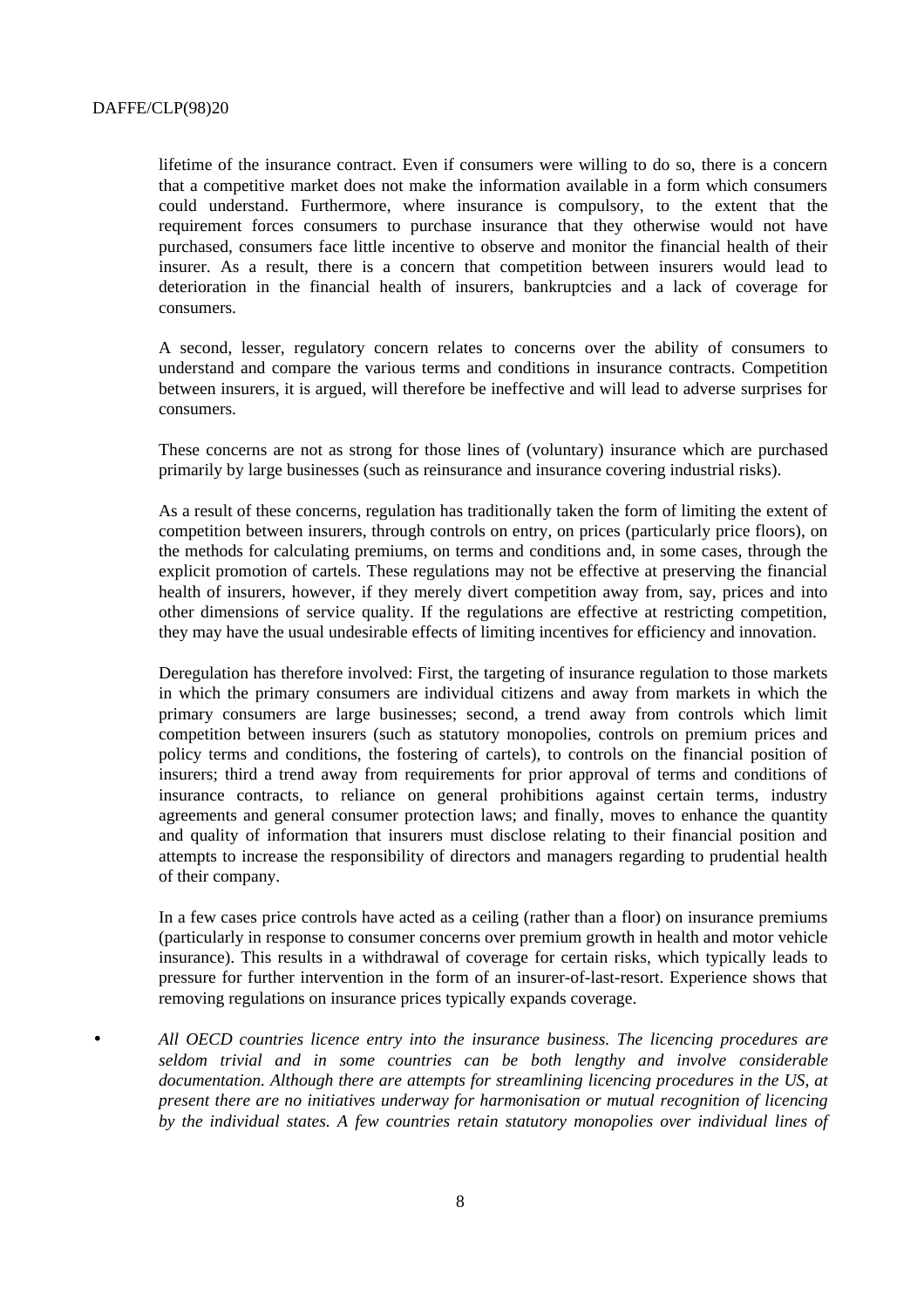*insurance business. Provided the insurance regulatory regime is sound, incentives for efficiency and innovation can be enhanced by relaxing such constraints on competition.*

*In general, concerns over the ability of trade in insurance services to undermine domestic regulation limit opportunities for cross-border trade in insurance products or the establishment of branches of foreign insurance firms. Conversely, trade liberalisation where it has occurred (especially in the EU) has been an important driver of domestic deregulation.*

All countries indicated that entry to the insurance business requires a licence. The procedures for obtaining a licence can be lengthy and burdensome. Entry is typically licenced for particular lines of business only. In line with the deregulatory trends mentioned above, there has been a trend away from approval of the individual tariffs, terms and conditions that a company offers towards a focus on the financial position of the insurer.

Within the EC, the regulatory entry burden has been somewhat mitigated by the "single passport" system, which permits a firm licenced to operate in one state, to conduct business in any other member state. Although there initiatives to streamline licencing procedures are underway, at present, entry into the insurance business in the United States requires a separate licencing process in each state. The resulting regulatory compliance costs can be large. BIAC notes: "As a practical matter there may be higher costs and more hurdles for insurers to do business in the United States than in many other countries."

Some countries maintain statutory monopolies for certain forms of insurance, often in compulsory lines of insurance. It is clear, however, that provided an adequate regulatory regime is in place, it is possible to maintain healthy competition in compulsory insurance lines. The UK reports that there are more than 80 companies offering compulsory motor vehicle insurance operating in the UK.

Liberalisation of trade in insurance services, if not supported with other policies, could undermine the regulatory concerns outlines above. Many countries have, therefore, until recently placed strict limits on cross-border trade in insurance services. Hungary still does not allow nationals to sign insurance contracts with foreign insurers. Since trade liberalization is a threat to domestic regulation, liberalisation of trade in insurance services is linked with the establishment of minimum common standards, governing issues such as the financial position of insurers, etc. Particularly in Europe, measures to expand international trade in insurance services have been key drivers in domestic deregulation. Outside the EC, entry of foreign countries into a domestic market typically requires the establishment of a subsidiary. The right to operate through a branch and/or the right to offer services on a cross-border basis is typically highly restricted. Further liberalisation is likely to take the form of further extensions of the principle of mutual recognition and harmonisation. To an extent, cross-border trade in insurance services is limited by differences in culture, consumer protection laws, taxation, and the need to establish a local presence to process claims and handle administration. The state-level regulation in the US is likely to be a barrier to substantial international trade liberalisation.

• *Despite a trend away from the controls of tariffs, many countries retain such controls, in the form of requirements to obtain prior approval of rates, or through the specification of a band within which rates can move. Many countries retain the power of ex post control over premium rates. Some countries require ex ante approval of policy terms and conditions, in part as a consumer protection measure.*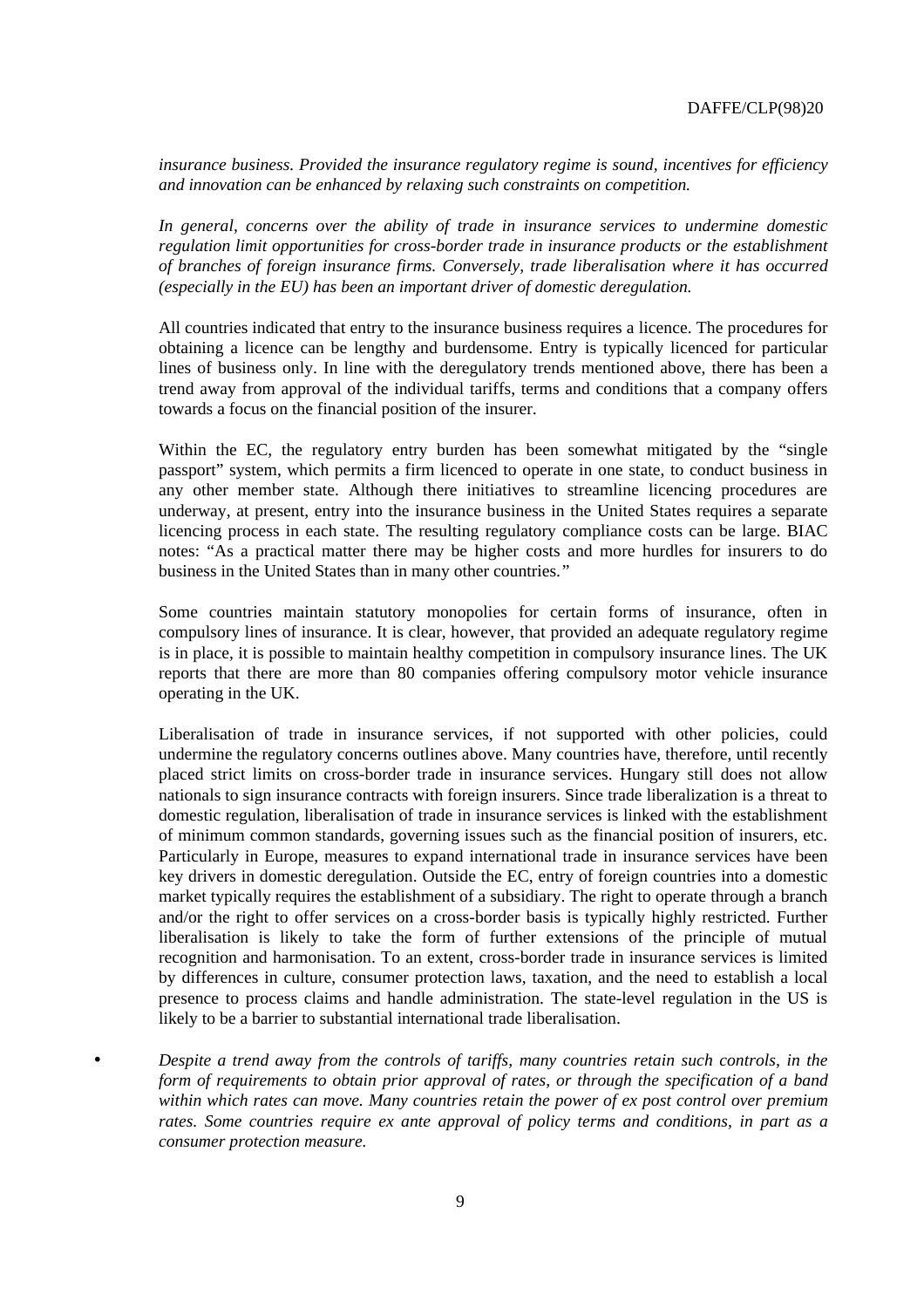*Many countries restrict the lines-of-business in which insurers may engage. However, most OECD countries allow insurers to form a part of larger financial conglomerates, limiting the economic effect of the line-of-business restrictions. Several countries impose ownership restrictions on insurers or financial conglomerates, in part to limit contagion effects. In a few countries, the government is itself an owner in the insurance sector.*

There is a clearly discernible trend towards deregulation of controls on insurance premiums. However, many countries retain such controls in various forms. Until recently, many rates in Japan were fixed by groups of insurers, in the form of rating organisations.

Many countries continue to restrict the lines of business that insurance companies (and other financial institutions) can engage in. However, in practice, the effects of this regulation are limited as insurance companies are, in most countries, allowed to form part of conglomerates with other financial institutions.

Several countries impose restrictions on the ownership of insurance companies (and other financial institutions). The objectives of these restrictions are to limit the control of other parts of the economy (such as the manufacturing sector) over the financial sector and to limit the contagion effects that might occur if the owner of a major bank were to become insolvent. However, these rules also limit the normal corporate governance controls for ensuring the profitability and efficiency of the insurance company.

• *In most countries, a proportion of insurance is sold through insurance "intermediaries". In many countries these do not attract specific regulation beyond occupational licencing and consumer protection regulation. In the past, regulatory ceilings on commission levels sought to prevent intermediaries from capturing some of the rents that arose from regulatory restrictions on competition. In a deregulated market statutory controls on private agreements over commission levels appear unnecessary.*

In regard to insurance intermediaries, in most countries these do not attract regulation specific to the insurance sector, but are a form of more general consumer protection legislation. Examples include occupational licencing restrictions, requirements concerning disclosure to consumers before purchase, requirements to ensure the "suitability" of the product to a consumer before sale, restrictions on door-to-door selling, and so on.

When competition between insurers was limited due to regulation, brokers in some countries were in a position to capture some of the resulting rent by bidding up commissions. This resulted in many countries in regulations specifying maximum commission levels. Several countries reported experience with deregulating maximum commission levels regulations. The Netherlands is seeking to reform a law which prevents insurance brokers from being remunerated directly from consumers (at present they can only be remunerated directly from insurers).

• *Most countries noted that the competition law applies, in principle, to the insurance sector. However, specific features of the insurance sector need to be taken into consideration when applying the antitrust law. Examples include agreements for information sharing and agreements for co-insurance or co-reinsurance. Such agreements, only in so far as they are beneficial to the development of the market, should not in general be considered restrictive.*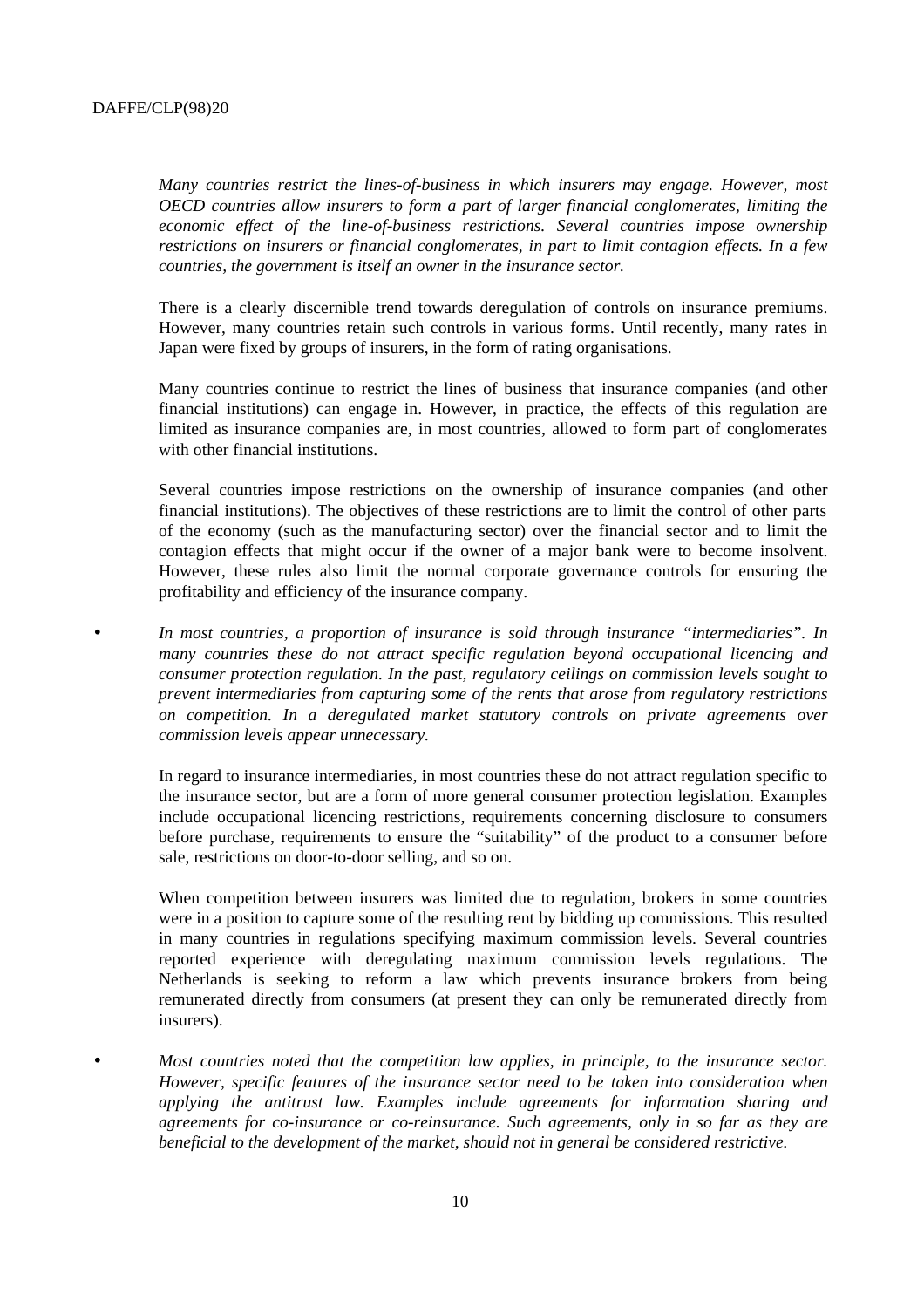Although most countries reported that the competition law applies to the insurance sector, the nature of the business of insurance is such that in certain cases, co-operation between competing insurance companies can yield efficiency benefits. The classic examples are cooperation for the purposes of sharing information on the magnitude of risks, and cooperation for the sharing of large risks. These practices, to the extent that the promote competition and are beneficial to insurance policyholders and insureds, should be allowed. This is not typically a problem for countries with modern or recently updated competition laws, which allow a case-by-case approach.

Countries with older competition laws tend to have older, overly-broad legislative exemptions for the insurance sector. Reform in such countries will involve replacing these broad exemptions with targeted, case-by-case approach on the same basis as occurs in other industries. In the US, the McCarran-Ferguson Act exempts the business of insurance from the federal antitrust laws to the extent that it is regulated by the states. Insurers in the US must still comply with state antitrust laws.

• *In most OECD countries, the insurance market is competitive. Some countries, especially those that have recently reformed this sector, noted that the level of competition in the insurance sector is not strong. The last few years has witnessed considerable consolidation in the insurance industry, particularly in the US and Europe, including large mergers of banks and insurance companies. Despite the single market programme of the EU, the geographic boundaries of markets within the EU and in other countries are typically national boundaries, especially for insurance products sold to consumers and small businesses.*

The extent of competition in the insurance market seems to vary significantly from product to product and from country to country. Although several countries reported having a highly competitive insurance industry (particularly the UK, Netherlands and the USA), concerns over the level of competition were also raised in many countries. For example, Germany notes: "The insurance industry continues to be very highly cartelised". In Italy: "In the experience of the Antitrust Authority, price competition seems to be extremely weak". Similarly, in Korea: "given the short history of insurance premium liberalization in Korea, a complete form of competition on insurance premium is yet to be developed". Given the strong historic tradition surrounding various forms of industry cooperation throughout many OECD countries, sustained vigorous competition law enforcement is necessary to establish sound patterns of compliance with competition rules.

A large number of insurance mergers have occurred over the last few years, particularly in the US and Europe. These mergers have become increasingly international and, in some cases, merge firms across the financial sector. Examples include the Citigroup/Travelers, Berkshire/General Re and Aetna Life/US Healthcare mergers in the US, Royal Insurance/Sun Alliance and Commercial Union/General Accident in the UK, AXA and UAP in France and the Credit Suisse/Winterthur merger in Switzerland.

• *Responsibility for regulatory approvals of mergers and agreements amongst insurers is usually shared between the competition authority and a sector-specific regulator. This implies a need to cooperate and can give rise to conflicts. There is a trend towards reserving exclusive jurisdiction over competition matters to the competition authority.*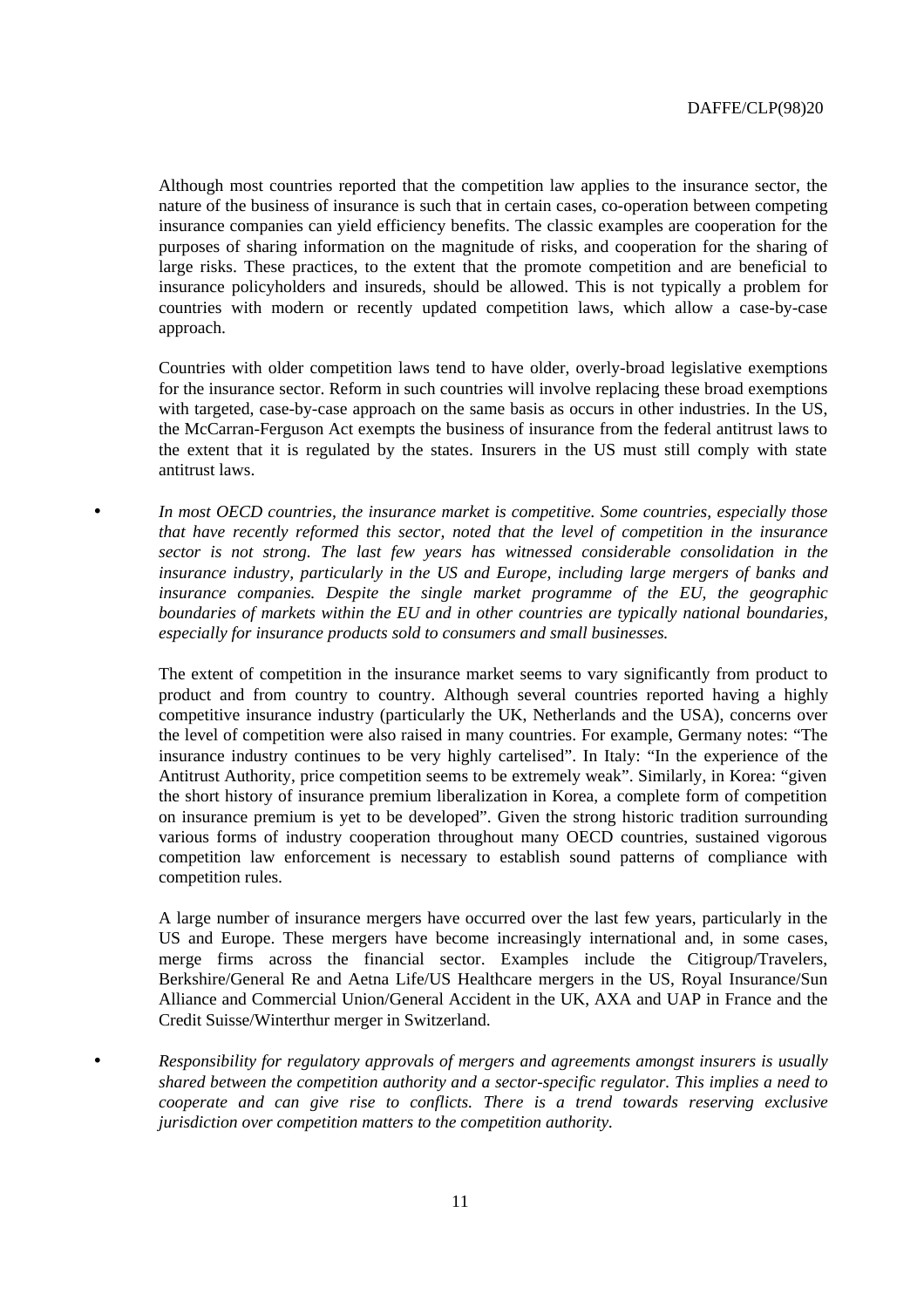*Financial sector convergence (the increasing tendency for a variety of financial products to be produced by the same company) may enhance competition in the insurance sector. More generally, the process of convergence is giving rise to a trend towards regulatory bodies with broader, functional-based responsibility (i.e., across the entire financial sector or across the entire economy, as in the case of a competition regulator).*

In the insurance industry (as in other parts of the financial sector), the sector-specific regulator typically has some form of authority over mergers and agreements among competitors. This can lead to conflict with the competition authority, especially when the jurisdiction of the regulator extends to judgment on competition issues. Although the possibility for conflict can be minimised through explicit cooperation agreements (such as in Norway), it appears that the most appropriate arrangement is through a clear separation of responsibilities, with responsibility for competition analysis delegated to the competition authority. Recent institutional reforms in Australia and the Netherlands have granted exclusive competition jurisdiction to the competition authority in both countries.

The underlying (information processing and risk management) technologies used by banks and insurance companies are essentially similar, giving rise to economies of scope in the joint production of these products. Where entry by banks into the insurance business (and vice versa) is allowed, banks can become important competitors for traditional insurance companies. In any case, the increasing tendency for financial firms to produce a full range of financial products (including both banking and insurance products) is giving rise pressure to adjust regulatory institutions. In particular, there is a trend towards broader regulatory institutions with responsibility for financial institutions across the financial sector (or, as in the case of the competition authority, across the economy as a whole).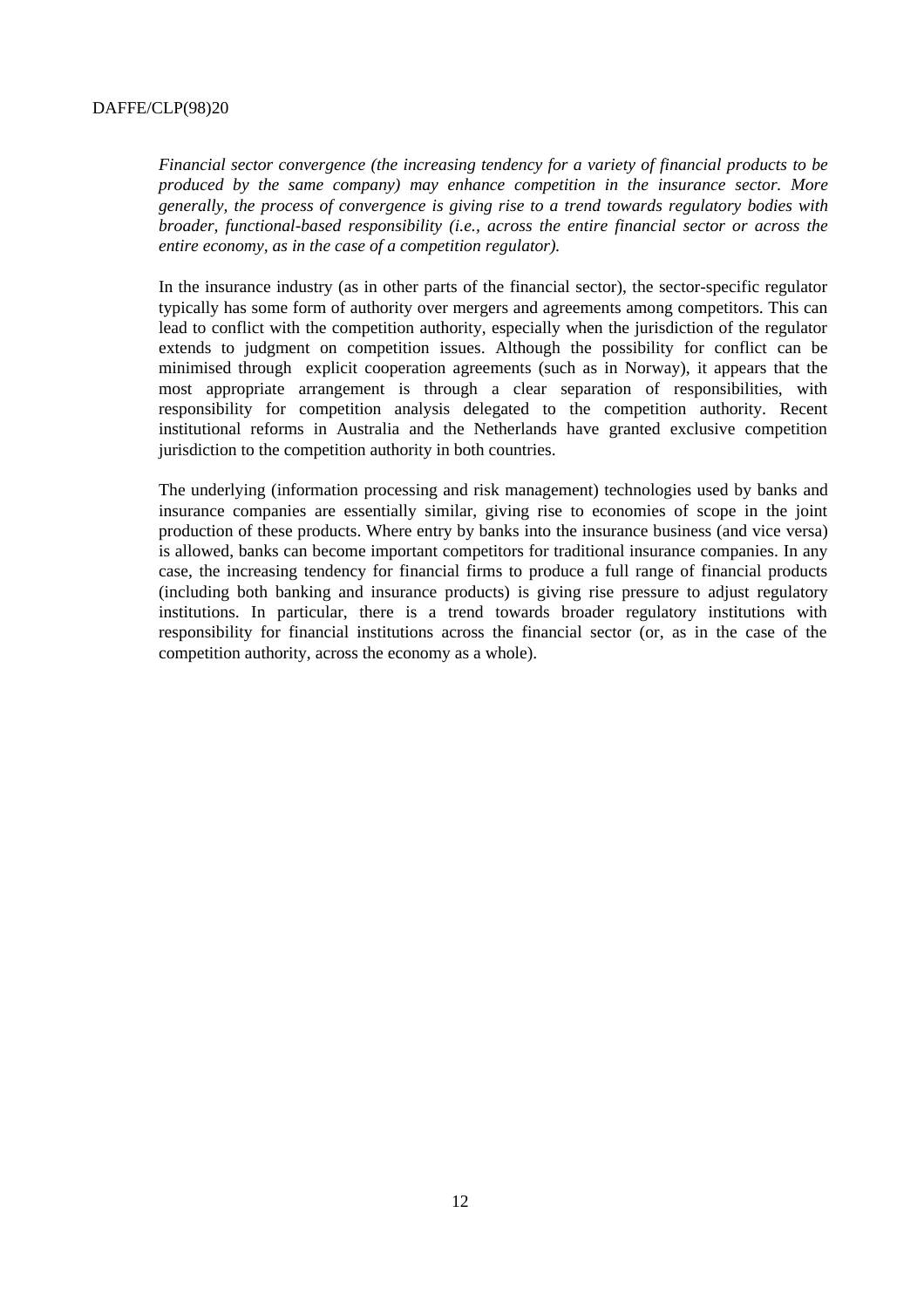## **SYNTHÈSE**

#### **Note du Secrétariat**

Les points suivants ressortent des contributions écrites, de la note de référence et du débat oral :

• *Le secteur de l'assurance n'est pas un marché unique soumis à un régime réglementaire unique, mais il se compose d'un certain nombre de marchés liés, mais assujettis à des réglementations distinctes. La plupart des régimes réglementaires distinguent de façon générale quatre branches d'assurance : assurance vie, assurance maladie, assurance dommages et réassurance. Dans chaque branche, l'importance de la réglementation et de la concurrence peut présenter des différences marquées.*

*Certains produits d'assurance, notamment de la branche vie, concurrencent des produits proposés dans d'autres compartiments du secteur financier, notamment les produits des organismes de retraite. Certains produits d'assurance concurrencent en outre la pratique de l'auto-assurance, notamment des grandes sociétés. Les disparités de traitement par la réglementation et la fiscalité de ces produits concurrents vont entraîner des distorsions de concurrence.*

Il n'y a pas de régime unique de réglementation s'imposant à l'ensemble du secteur de l'assurance. Bien que l'essentiel de la réglementation des assurances s'applique à toutes les branches, les différents régimes soumettent normalement les diverses branches à des règles différentes. De façon générale, on peut distinguer quatre branches : assurance vie, assurance maladie, assurance dommages et réassurance. Il n'est pas rare, par exemple, de trouver des règles spécifiques s'appliquant au secteur de l'assurance maladie. En particulier, il peut y avoir des règles restreignant la possibilité pour les assureurs de cette branche de couvrir des consommateurs à titre individuel ou limitant les renseignements qui peuvent être pris en compte pour déterminer la prime (comme une obligation de "tarification collective") ou leur imposant de fournir certaines prestations. Dans certains pays, les produits d'assurance vie sont soumis à des règles de publicité analogues à celles qui prévalent pour les valeurs mobilières. Dans la vaste catégorie des assurances dommages, il peut y avoir des règles spéciales portant sur l'assurance maritime ou aviation ou encore sur l'assurance de la responsabilité en matière d'accidents du travail.

Alors qu'il n'y a normalement que peu de substituts des produits des branches non-vie (hormis l'auto-assurance qui est souvent une solution adoptée par des grandes sociétés ou des groupes de consommateurs), les produits d'assurance vie, qui comportent normalement une composante d'épargne, concurrencent d'autres produits d'épargne longue, y compris ceux des caisses de retraite et des fonds de pension. Les différences de traitement par la fiscalité ou la réglementation de ces produits peuvent avoir des effets considérables sur la concurrence.

• *Le secteur de l'assurance dans les pays de l'OCDE reste un secteur très fortement réglementé. A travers cette réglementation, les pouvoirs publiques se préoccupent avant tout de la volonté et de la capacité des consommateurs à effectuer un suivi et un contrôle de la santé financière de leurs assureurs, notamment lorsqu'il s'agit d'assurances obligatoires. Par le passé, cela a*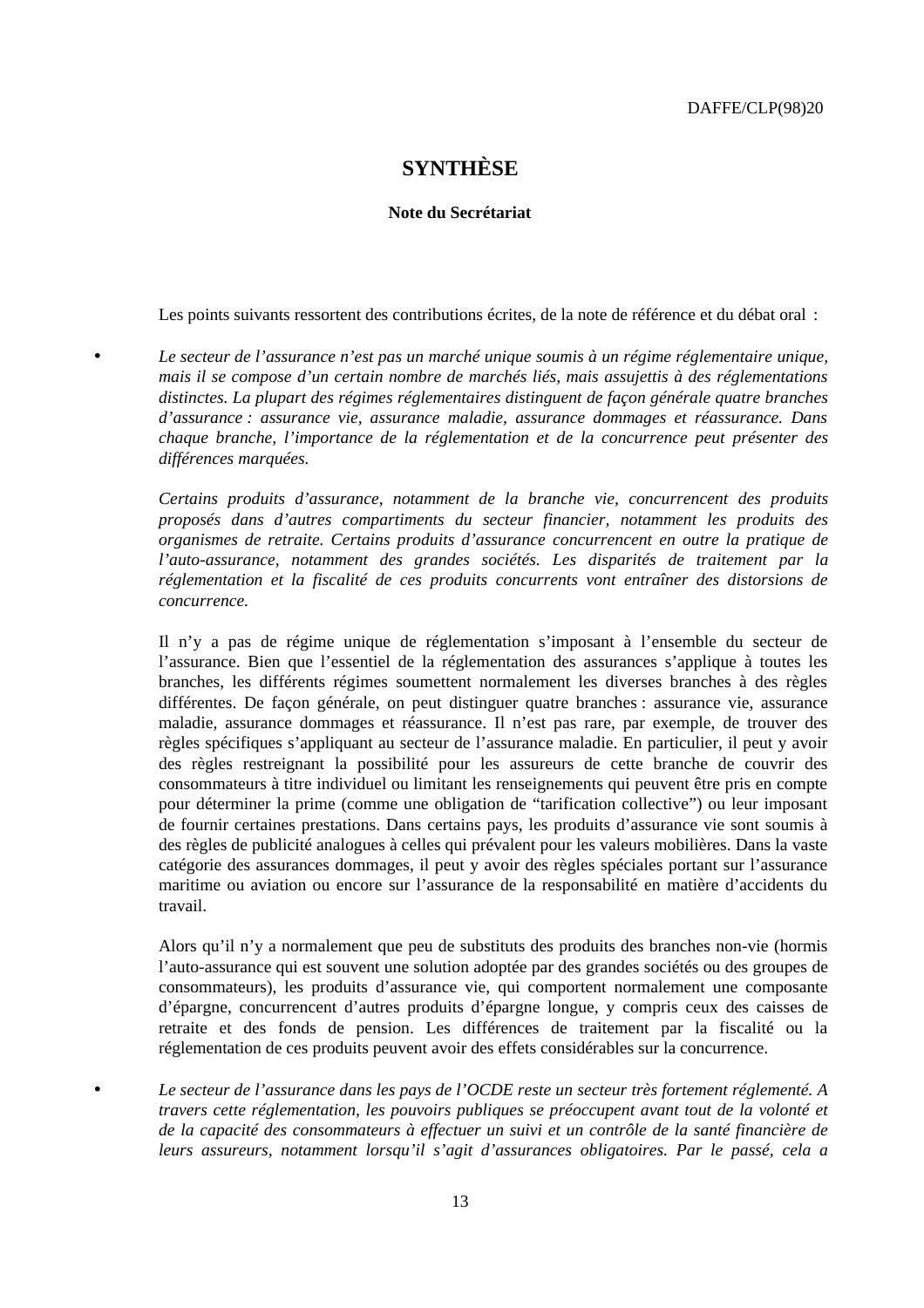*conduit à diverses mesures d'intervention des pouvoirs publics destinées à limiter la concurrence. La déréglementation a permis la levée de ces entraves à la concurrence, un recentrage de la réglementation sur le contrôle prudentiel et la protection du consommateur, ainsi que sur les produits destinés aux particuliers.*

L'action des pouvoirs publics dans le secteur de l'assurance vise avant toute chose à surmonter les difficultés qu'éprouvent les consommateurs pour effectuer un suivi et un contrôle de la santé financière de leur assureur, aussi bien avant que pendant la durée de vie de leur contrat d'assurance. Même si les consommateurs avaient la volonté d'effectuer ce suivi, on peut craindre que le marché ne mettent pas à leur disposition les renseignements nécessaires sous une forme compréhensible. De plus, lorsque l'assurance est obligatoire, dans la mesure où ce caractère obligatoire les oblige à acquérir des assurances qu'ils n'auraient pas sollicitées autrement, les consommateurs n'ont guère d'incitation à surveiller et contrôler la santé financière de leur assureur. En conséquence, on peut craindre que la concurrence entre assureurs n'aboutisse à une détérioration de la santé financière des assureurs, à des faillites et à un manque de couverture des consommateurs.

La deuxième préoccupation, un peu moindre, porte sur la capacité des consommateurs à comprendre et comparer les diverses conditions et clauses figurant dans les contrats d'assurance. La concurrence entre assureurs, affirme-t-on, est dès lors inefficace et entraîne des mauvaises surprises pour les consommateurs.

Ces craintes ne sont pas aussi fortes pour les produits d'assurance (volontaire) qui sont acquis avant tout par les grandes entreprises (comme la réassurance ou l'assurance des risques industriels).

En raison de ces craintes, la réglementation a traditionnellement consisté à limiter la concurrence entre assureurs, par des contrôles à l'entrée, sur les prix (notamment les prix planchers), sur le mode de calcul des primes, sur les conditions contractuelles et, dans certains cas, elle a explicitement favorisé les ententes. Ces règlements risquent cependant de ne pas protéger efficacement la santé des assureurs, s'ils se contentent de détourner la concurrence du terrain des prix, par exemple, vers d'autres dimensions de qualité du service. Si la réglementation restreint efficacement la concurrence, elle peut avoir comme d'habitude pour effet indésirable de décourager l'efficience ou l'innovation.

C'est la raison pour laquelle la déréglementation a eu les objectifs suivants : premièrement, orienter la réglementation de l'assurance vers les marchés sur lesquels les consommateurs primaires sont des citoyens et non plus des grandes entreprises ; deuxièmement, engager un mouvement tendant à abandonner les mesures de contrôle qui freinent la concurrence entre assureurs (comme les monopoles réglementaires, les mesures d'encadrement des primes ou des conditions des polices, les encouragements données aux ententes) au profit de mesures permettant de contrôler la situation financière des assureurs ; troisièmement, délaisser les prescriptions imposant une approbation préalable des conditions des contrats d'assurance, pour s'en remettre à des mesures générales d'interdiction de certaines conditions, à des accords avec la profession et à des textes législatifs généraux sur la protection des consommateurs ; enfin, engager une mouvement visant à accroître la quantité et la qualité des informations que les assureurs sont tenus de rendre publiques à propos de leur situation financière et tenter de renforcer la responsabilité des dirigeants et administrateurs quant à la santé prudentielle de leur société.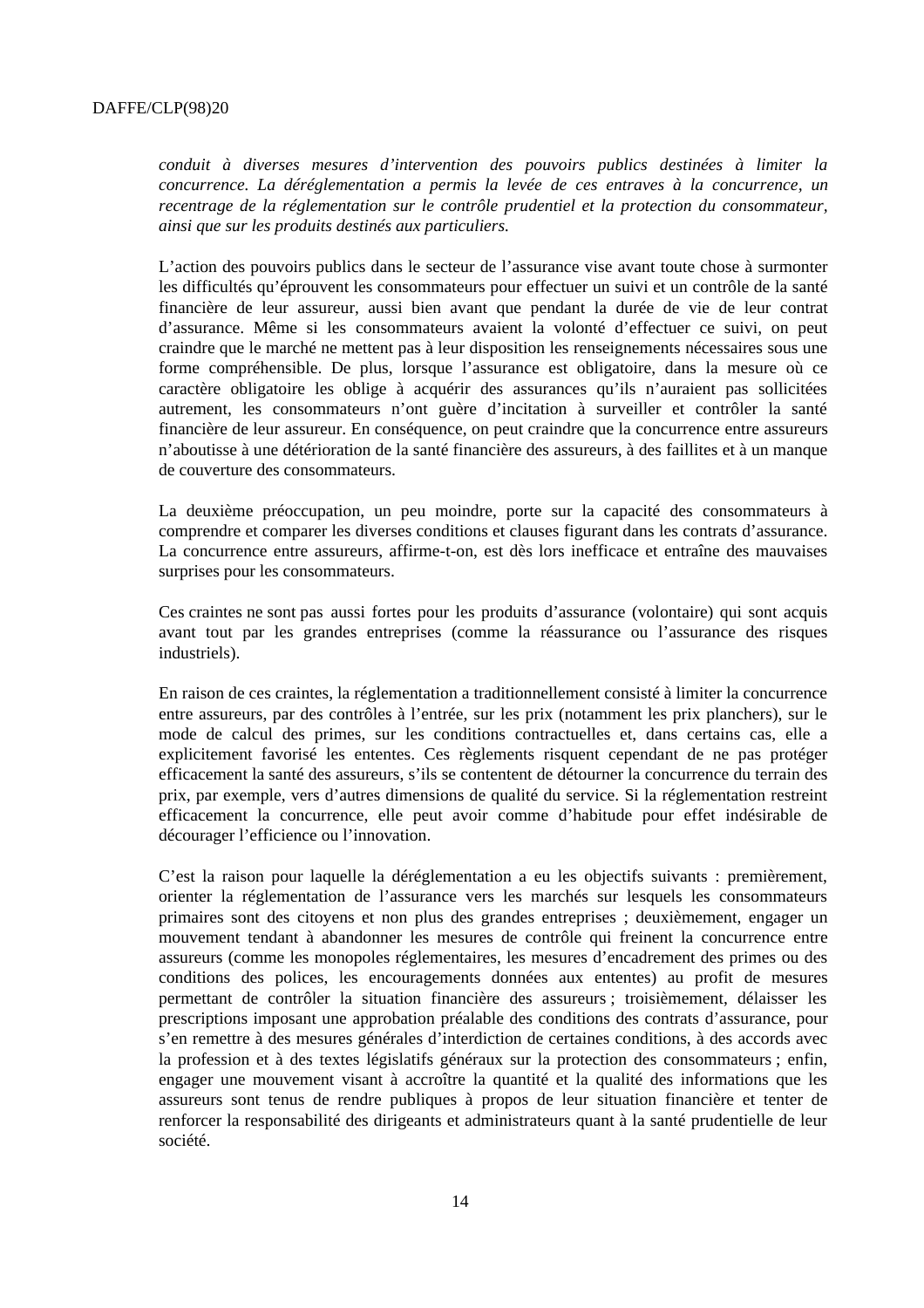Dans quelques cas, les mesures de contrôle des prix ont abouti à plafonner (au lieu de servir de plancher) les primes d'assurance (notamment face aux craintes des consommateurs quant au risque de gonflement des primes d'assurance santé ou automobile). Cela se traduit par un retrait de couverture de certains risques, ce qui suscite généralement des pressions en faveur de nouvelles interventions des pouvoirs publics en tant qu'assureur en dernier ressort. L'expérience montre que la levée des mesures sur les prix des produits d'assurance aboutit normalement à une extension de la couverture offerte.

• *Tous les pays de l'OCDE appliquent une procédure d'agrément à l'entrée sur le marché de l'assurance. Ces procédures sont rarement de pure forme et dans certains pays, elles peuvent être laborieuses et exiger la communication d'une documentation considérable. Bien qu'il y ait des tentatives pour simplifier ces procédures d'agrément aux Etats-Unis, aucune initiative n'a été pour l'heure prise pour harmoniser ces procédures ou pour instaurer la reconnaissance mutuelle de l'agrément dans les différents Etats de ce pays. Quelques pays conservent un monopole réglementaire sur certaines branches d'assurance. Dès lors que le régime de réglementation de l'assurance est sain, on peut encourager l'efficience et l'innovation en assouplissant ces contraintes pesant sur la concurrence.*

*En général, les craintes de voir le commerce international de services d'assurance porter préjudice à la réglementation nationale amènent les autorités à limiter les possibilités d'échanges transnationaux de produits d'assurance ou l'établissement de succursales de sociétés d'assurance étrangères. A l'inverse, la libéralisation des échanges, lorsqu'elle a été mise en œuvre (notamment au sein de l'UE), a constitué un élément moteur de la déréglementation nationale.*

Tous les pays ont indiqué que l'entrée sur le marché de l'assurance nécessite un agrément. Les procédures d'obtention d'un agrément peuvent être laborieuses et lourdes. L'agrément n'est généralement imposé que pour certaines branches d'assurance. Conformément à la tendance à la déréglementation évoquée précédemment, on a observé un mouvement de désengagement vis-àvis de l'approbation des barèmes individuels de primes, des conditions générales qu'une société d'assurance propose, au profit d'un suivi de la situation financière de l'assureur.

Dans le cadre de la CE, les contraintes réglementaires à l'entrée ont été un peu atténuées par le système du "passeport unique", qui permet à une société agréée pour exercer son activité dans un Etat, de l'exercer dans n'importe quel autre Etat membre. Bien que des initiatives soient en cours pour simplifier les procédures d'agrément aux Etats-Unis, l'entrée sur le marché de l'assurance dans ce pays impose de suivre une procédure d'agrément dans chaque Etat. Le coût de respect de la réglementation qui en résulte peut donc être considérable. Comme le note le BIAC : "Sur le plan pratique, cela peut amener les assureurs à subir plus de coûts et à devoir franchir plus d'obstacles pour opérer aux Etats-Unis que dans de nombreux autres pays."

Certains pays conservent des monopoles réglementaires pour certaines formes d'assurance, notamment en matière d'assurance obligatoire. A l'évidence cependant, dès lors qu'un régime de réglementation convenable a été mis en place, il est possible de préserver une saine concurrence dans ces branches d'assurance obligatoire. Le Royaume-Uni indique que plus de 80 sociétés proposant des assurances automobiles obligatoires opèrent actuellement dans ce pays.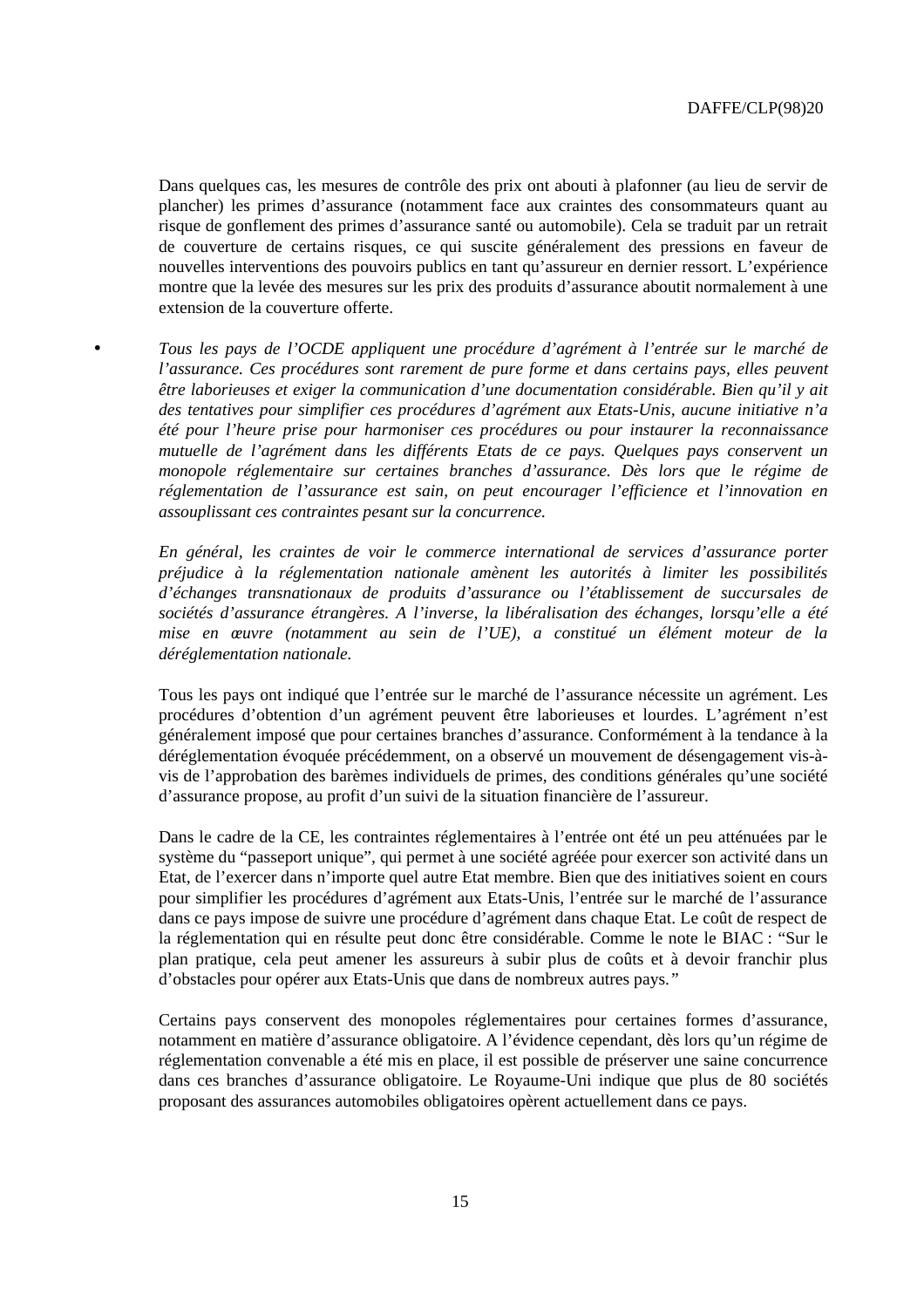La libéralisation du commerce international de services d'assurance, si elle ne s'accompagne pas d'autres mesures, peut porter préjudice à l'action entreprise par les pouvoirs publics pour répondre aux préoccupations que l'on vient d'évoquer. Récemment encore, de nombreux pays fixaient donc des limites strictes aux échanges transnationaux de services d'assurance. C'est ainsi que la Hongrie n'autorise pas encore ses ressortissants à signer des contrats d'assurance avec des assureurs étrangers. Comme la libéralisation des échanges constitue une menace pour la réglementation nationale, cette libéralisation dans le secteur des services d'assurance est liée à la définition de normes minimales communes, portant sur des aspects comme la situation financière des assureurs, etc. En Europe en particulier, les mesures visant à développer les échanges internationaux de services d'assurance ont été un élément moteur de la déréglementation nationale. En dehors de la CE, l'entrée de sociétés de pays étrangers sur le marché national, suppose normalement la création d'une filiale. Le droit d'opérer par l'intermédiaire d'une succursale et/ou le droit de proposer des services de façon transnationale est généralement fortement limité. La poursuite de la libéralisation va vraisemblablement passer par de nouvelles extensions du principe de la reconnaissance mutuelle et une harmonisation. Dans une certaine mesure, les échanges transnationaux de services d'assurance sont limités par des différences d'ordre culturelle, de législation sur la protection des consommateurs, de fiscalité ainsi que par la nécessité d'établir une présence locale afin de pouvoir traiter les demandes d'indemnisation et régler les problèmes administratifs. La tutelle exercée aux Etats-Unis au niveau des Etats risque de faire obstacle à une véritable libéralisation des échanges internationaux.

• *Bien qu'ils aient généralement tendance à abandonner l'encadrement des tarifs, de nombreux pays conservent de tels dispositifs, en imposant une approbation préalable des taux de primes, ou en définissant une marge de fluctuation des taux de prime. De nombreux pays conservent la possibilité de contrôler ex post les taux de prime. D'autres imposent une approbation ex ante des conditions générales des polices à titre de mesure de protection des consommateurs.*

*De nombreux pays limitent les branches dans lesquelles les assureurs peuvent travailler. Cela étant, la plupart des pays de l'OCDE autorisent les assureurs à faire partie de grands conglomérats financiers, ce qui limite les incidences économiques de ces restrictions sur les branches. Plusieurs pays imposent des conditions sur le contrôle du capital des sociétés d'assurance ou des conglomérats financiers, en partie pour limiter les effets de contagion. Dans quelques pays enfin, les pouvoirs publics possèdent eux-mêmes des sociétés d'assurance.*

On peut nettement discerner une tendance au démantèlement des mesures de contrôle des primes d'assurance. Toutefois, de nombreux pays conservent de tels dispositifs sous diverses formes. Récemment encore, de nombreux taux de prime au Japon étaient fixés par des groupements d'assureurs, sous forme d'organismes de fixation de primes.

De nombreux pays continuent de limiter les branches dans lesquelles les sociétés d'assurance (et les autres institutions financières) peuvent travailler. Toutefois, dans la pratique, les effets de ces règlements sont limités, car les sociétés d'assurance sont, dans la plupart des pays, autorisées à faire partie de conglomérats avec d'autres institutions financières.

Plusieurs pays imposent des restrictions sur le contrôle du capital des sociétés d'assurance (et d'autres institutions financières). Il s'agit ainsi de limiter la prise du contrôle du secteur financier par d'autres secteurs de l'économie (notamment l'industrie de transformation) et de limiter les effets de contagion susceptibles de se produire si le propriétaire d'une grande banque venait à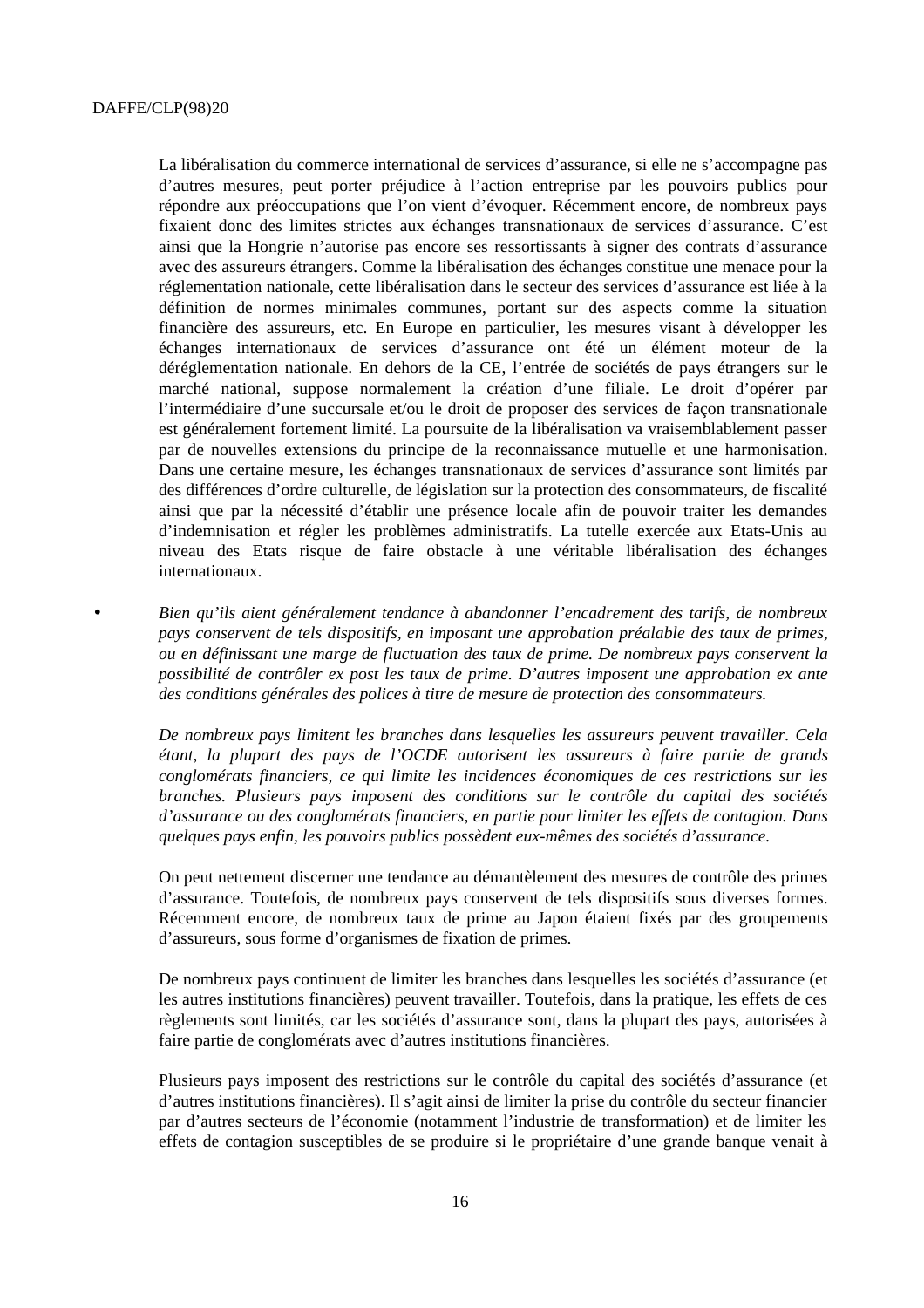être insolvable. Toutefois, ces règles restreignent aussi les mesures normales de contrôle dans le cadre du gouvernement d'entreprise qui permettent de veiller à la rentabilité et à l'efficience de la société d'assurance.

• *Dans la plupart des pays, une partie des assurance est vendue par des "intermédiaires" d'assurance. Dans de nombreux pays, cela ne nécessite pas l'application de règlements spécifiques, en dehors des règles relatives à l'agrément des professionnels ou à la protection du consommateur. Dans le passé, le plafonnement réglementaire des niveaux de commissions visait à empêcher les intermédiaires de bénéficier d'une partie des rentes découlant des mesures réglementaires de limitation de la concurrence. Sur un marché déréglementé, les mesures officielles de contrôle ou les conventions de droit privé sur le niveau des commissions semblent inutiles.*

Dans la plupart des pays, la situation des intermédiaires d'assurance ne nécessite pas l'application de règles spécifiques au secteur de l'assurance, mais constituent un aspect de la législation plus générale sur la protection du consommateur. Il s'agit, à titre d'exemple, des restrictions en matière d'agrément de professionnels, des prescriptions relatives à l'information des consommateurs avant l'achat, de celles qui veillent à ce que le produit soit "conforme aux attentes" du consommateur avant sa vente, des restrictions sur le démarchage à domicile, etc.

Lorsque la concurrence entre assureurs était limitée par la réglementation, les courtiers de certains pays pouvaient bénéficier d'une partie de la rente résultant de la surenchère en matière de commissions. Cela a abouti dans de nombreux pays à l'adoption de règlements précisant le niveau maximum des commissions. Plusieurs pays ont fait part de leur expérience du démantèlement de ces mesures de plafonnement des commissions. Les Pays-Bas cherchent à réformer une loi qui empêche les courtiers en assurance d'être directement rémunérés par les consommateurs (actuellement, ils ne peuvent l'être que directement par les assureurs).

• *La plupart des pays ont noté que le droit de la concurrence s'applique, en principe, au secteur de l'assurance. Toutefois, il convient de tenir compte des spécificités de ce secteur lors de l'application des lois antitrust, notamment lorsqu'il s'agit d'accords de partage d'informations ou de conventions de co-assurance ou de co-réassurance. De tels accords, s'ils sont bénéfiques au développement du marché, ne doivent pas être considérés de façon général comme des entraves à la concurrence.*

Bien que la plupart des pays aient indiqué que le droit de la concurrence s'applique au secteur de l'assurance, la nature du métier d'assureur est telle que, dans certains cas, la coopération entre sociétés d'assurance concurrentes peut aboutir à des gains d'efficience. Les exemples classiques sont la coopération en vue d'un partage d'informations sur l'ampleur des risques ou la coopération pour le partage de grands risques. Ces pratiques, dans la mesure où elles favorisent la concurrence et où elles sont avantageuses pour les porteurs de police et les assurés, doivent être autorisées. Cela ne pose normalement pas de problème pour les pays dotés d'un droit de la concurrence moderne ou récemment mis à jour qui autorise une approche au cas par cas.

Les pays dotés de textes plus anciens ont tendance à prévoir des exemptions particulièrement larges pour le secteur de l'assurance, comme on le faisait par le passé. Les réformes dans ces pays vont aller de pair avec le remplacement de ces exemptions larges par des approches ciblées au cas par cas, de la même façon que pour d'autres secteurs d'activité. Aux Etats-Unis, le McCarran-Ferguson Act exempte l'activité d'assurance de la législation fédérale antitrust dans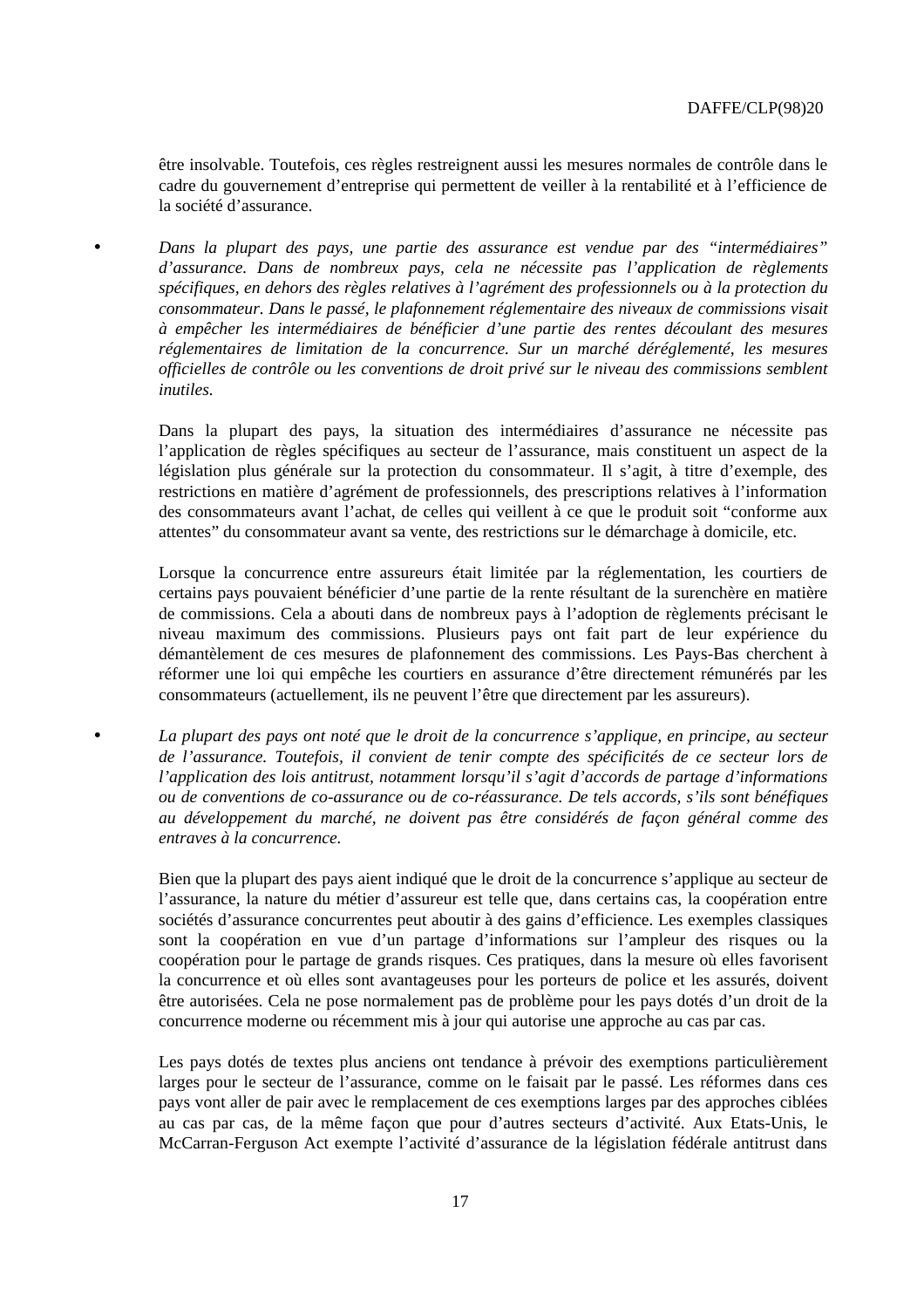la mesure où ce secteur est placé sous la tutelle des Etats. Néanmoins, les assureurs des Etats-Unis doivent se conformer aux lois antitrust de ces Etats.

• *Dans la plupart des pays de l'OCDE, le marché de l'assurance est soumis à la concurrence. Certains pays, notamment ceux qui ont récemment réformé ce secteur, relèvent que la concurrence n'est pas très intense dans ce secteur. Au cours des dernières années, on a assisté à une consolidation considérable du secteur de l'assurance, notamment aux Etats-Unis et en Europe, avec en particulier de grandes opérations de fusion entre banques et sociétés d'assurance. Malgré le marché unique de l'UE, les limites géographiques des marchés au sein de l'UE ainsi que dans les autres pays correspondent normalement aux frontières nationales, en particulier pour les produits d'assurance vendus aux consommateurs et aux petites entreprises.*

L'intensité de la concurrence sur le marché de l'assurance semble varier sensiblement d'un produit à l'autre et d'un pays à l'autre. Bien que plusieurs pays aient indiqué qu'ils étaient dotés d'un secteur de l'assurance en proie à une vive concurrence (notamment le Royaume-Uni, les Pays-Bas et les Etats-Unis), de nombreux autres pays ont fait part de leur préoccupation devant le manque de concurrence. C'est ainsi que l'Allemagne note que "le secteur de l'assurance continue d'être très cartellisé". Pour l'Italie, "d'après l'expérience des autorités antitrust, la concurrence sur les prix semble extrêmement faible". De même, pour la Corée, "compte tenu de la libéralisation très récente des primes d'assurance en Corée, il reste du chemin à parcourir avant d'avoir instauré une véritable concurrence sur les primes d'assurance". Compte tenu de la forte tradition historique de coopération au sein de ce secteur dans de nombreux pays de l'OCDE, il faut mettre en œuvre une politique d'application durablement vigoureuse du droit de la concurrence pour instaurer de bonnes habitudes de respect des règles de la concurrence.

Ces dernières années, un grand nombre de fusions sont intervenues dans le secteur de l'assurance, notamment aux Etats-Unis et en Europe. Ces fusions deviennent de plus en plus internationales et, dans certains cas, concernent des entreprises des divers compartiments du secteur financier. A titre d'exemple, on retiendra les fusions Citigroup/Travelers, Berkshire/General Re et Aetna Life/US Healthcare aux Etats-Unis, Royal Insurance/Sun Alliance et Commercial Union/General Accident au Royaume-Uni, AXA et UAP en France ou Credit Suisse/Winterthur en Suisse.

• *La responsabilité de l'approbation officielle des fusions et des accords entre assureurs est généralement partagée entre l'autorité de la concurrence et un organisme de tutelle spécifique au secteur. Cela appelle une coopération et cela peut donner lieu à des conflits. On observe néanmoins une tendance à réserver la compétence exclusive des questions de concurrence à l'autorité de la concurrence.*

*La convergence dans le secteur financier (c'est-à-dire la tendance croissante à produire tout un éventail de produits financiers dans le cadre de la même société) peut renforcer la concurrence dans le secteur de l'assurance. Plus généralement, ce processus de convergence tend à susciter la création d'organismes de tutelle dotées de compétences plus larges et à caractère fonctionnel (c'est-à-dire couvrant l'ensemble du secteur financier ou l'ensemble de l'économie, comme c'est le cas de l'autorité de la concurrence).*

Dans le secteur de l'assurance (comme dans d'autres compartiments du secteur financier) l'autorité de tutelle du secteur détient normalement une certaine compétence en matière de fusions ou d'accords entre concurrents. Cela peut donner lieu à des conflits avec l'autorité de la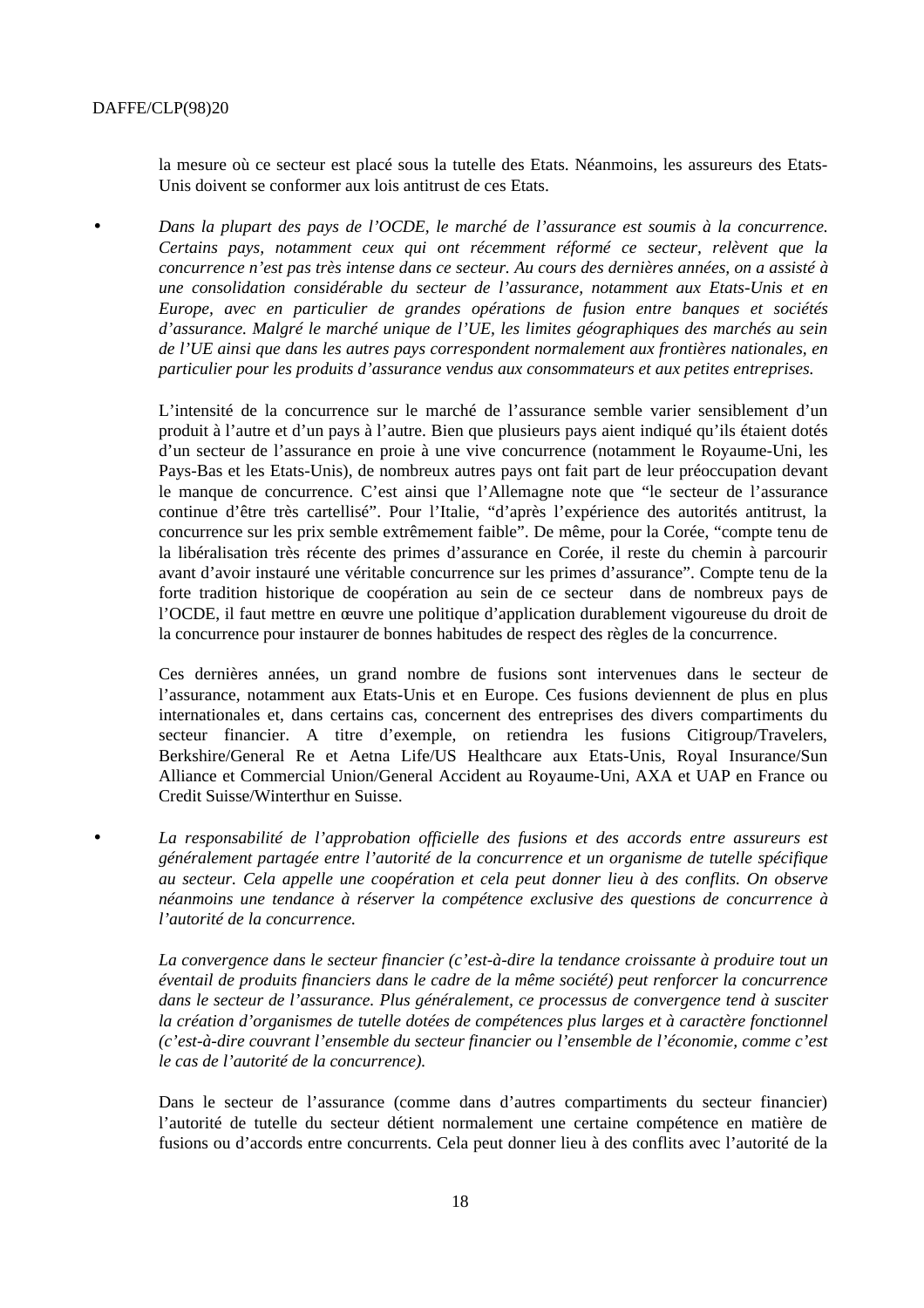concurrence, notamment lorsque la compétence de l'autorité de tutelle lui permet de prendre des arrêts sur des questions de concurrence. Bien que les risques de conflit puissent être minimisés par des accords explicites de coopération (comme c'est le cas en Norvège), il semble que le dispositif le plus convenable consiste à séparer clairement les responsabilités, celle de l'analyse de la concurrence étant attribuée à l'autorité de la concurrence. Les récentes réformes institutionnelles en Australie et aux Pays-Bas ont accordé une compétence exclusive sur les affaires de concurrence à l'autorité de la concurrence de ces deux pays.

Les technologies fondamentales (de traitement de l'information et de gestion des risques) utilisées par les banques et les sociétés d'assurance sont pour l'essentiel identiques, ce qui permet des économies d'envergure lors de la production conjointe de leurs produits. Lorsque l'intervention des banques dans le secteur de l'assurance (et vice versa) est autorisée, les banques peuvent devenir des concurrentes importantes face aux sociétés traditionnelles d'assurance. Quoi qu'il en soit, la tendance croissante des entreprises financières à produire une gamme complète de produits financiers (notamment à la fois des produits bancaires et des produits d'assurance) vient exercer des pressions en faveur d'un ajustement des institutions de tutelle. Plus précisément, on observe une tendance à la création d'institutions de tutelle dotées de compétences plus étendues sur les institutions financières de l'ensemble de tutelle (ou, comme c'est le cas pour l'autorité de la concurrence, sur l'ensemble de l'économie).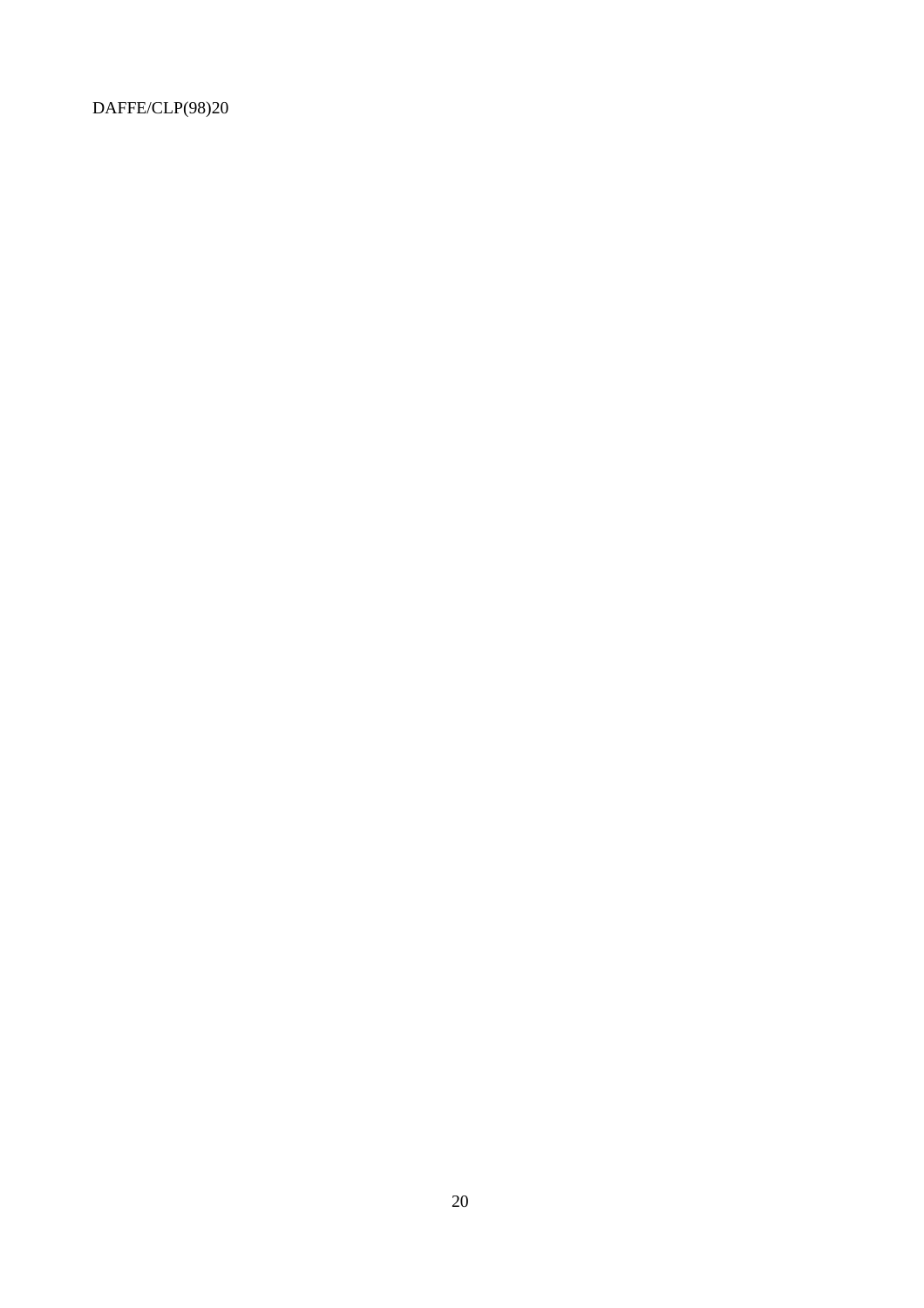## **COMPETITION ISSUES ARISING IN THE INSURANCE AND FINANCIAL SERVICES INDUSTRIES**

#### **Background Note**

This paper looks at competition issues affecting the insurance industry in two main ways. First, we focus exclusively on the insurance industry and examine issues that arise from the application of competition law. We highlight features of the insurance industry which may facilitate anti-competitive behaviour and which may confront competition authorities as they seek to enforce competition law in this sector of the economy.

The second part of the paper looks at how particular regulations may influence competition in the markets in which the insurance industry competes. We discuss how, in many instances, insurance products compete with products produced in other sectors of the financial industry. Therefore, it is useful to consider a broader perspective, incorporating the financial industry as a whole, of which the insurance industry forms just one part. We focus on capital-adequacy regulations, which are applied to most sectors of the financial industry, and examine whether the way these regulations are applied may affect competition between financial products and between financial institutions.

The paper concludes with several questions as the basis for further discussion.

#### **Issues In The Application Of Competition Law In The Insurance Sector**

This section of the paper seeks to address two questions:

- Are there particular features of the insurance industry which favour collusion or other anticompetitive practices? Is standard competition law adequate for controlling these practices? and
- Are there particular practices (such as horizontal or vertical agreements) in the insurance industry which might fall within the jurisdiction of competition law, but which may yield efficiency benefits? Can these practices be designed in such a way as to minimise any anticompetitive effects?

In particular, we address the following practices:

- Agreements on the sharing of information on losses;
- Agreements for cooperation in the insuring of large risks; and
- Agreements on standardised policy terms and conditions.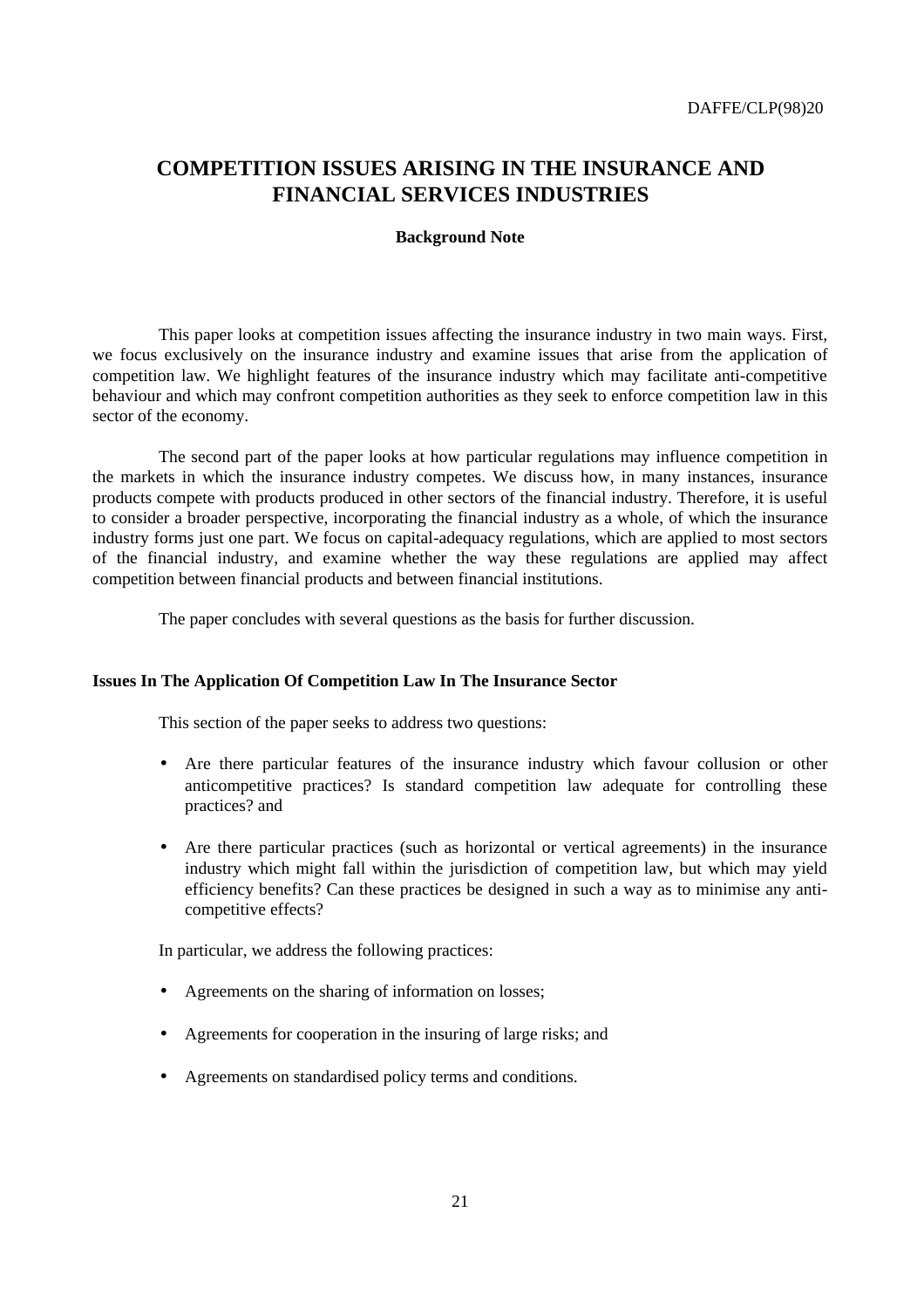#### *Sharing Of Loss Information*

It is common for insurers to cooperate by sharing "loss statistics" - information on the number and size of claims and the characteristics of the claimants. This is justified as follows:

"The loss statistics which individual companies possess would fall a long way short of what is needed for proper rating of risks. Co-operation between insurance companies would therefore be necessary. After a collective analysis of loss statistics practical guidance for the writing of policies can be obtained. This kind of co-operation would make the calculation of the necessary technical reserves possible and ensure that income and expenses balance so that there is no risk of insolvency. Hence, the argument goes that co-operation with respect to premium calculation contributes to an improvement in the provision of services... Especially if claims are relatively infrequent and risk categories are relatively numerous, the larger the firm, the better the actuarial calculations based on internal claims experience. There is a clear incentive for firms either to merge or to cooperate in the pooling of claims experience."

Armentano (1989) describes this process as follows:

"A pool of historical data that encompasses a large number of relatively homogeneous units of risk exposure can provide a high degree of predictive accuracy with respect to future cost. And since individual firms are unlikely to have a large enough loss-experience base for accurate anticipation of future costs, the pooling of loss experience is essential for efficient cost estimation and rate-making. The more extensive the pooling, the greater the accuracy (presumably) in predicting costs, and the more efficient the industry will be (presumably) in tending toward an equilibrium price and output".<sup>2</sup>

The sharing of loss information between insurers may therefore be pro-competitive. In the absence of such cooperation, small insurers would be placed at a disadvantage relative to large insurers. Small insurers would not be able to offer as many separate risk categories and would need to incorporate a larger "risk premium" into their prices.

Such cooperation may also facilitate collusion, particularly if:

- *(a)* The information is not available on fair, reasonable and non-discriminatory terms to all existing and potential insurers;
- *(b)* The shared information includes information on actual prices charged (or mark-ups over costs, commissions payable to intermediaries or other mechanisms for calculating prices) or forecast what prices or commissions will be in the future;
- *(c)* The shared information facilitates the division of the market between insurers on geographic or other lines; or
- *(d)* The institutional arrangements supporting the sharing of information act as a vehicle for the formation of wider agreements.

In regard to the availability of the information, it is clear that the shared information should be available to all existing and potential insurers (and, indeed, non-insurers) on non-discriminatory terms. Where certain competitors (such as foreign insurers or new entrants) can be excluded from the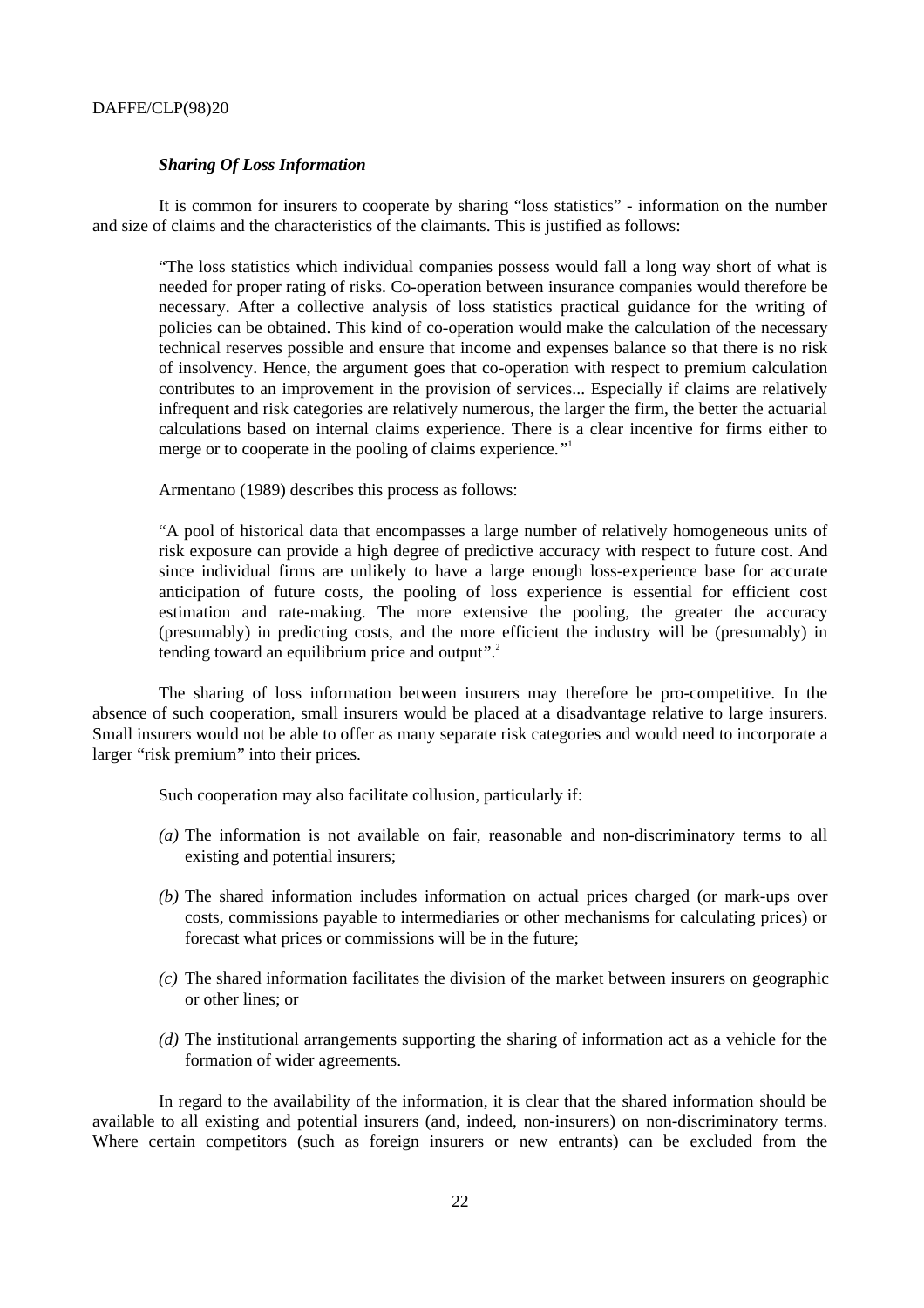information sharing arrangements, competition will be constrained. In addition, for many large companies self-insurance is a good substitute for insurance services available in the market. For these companies, the availability of loss information would greatly facilitate both the accurate pricing of self-insurance and the evaluation of the self-insurance option in comparison with alternatives. Therefore the shared information should be made available to non-insurers on the same terms and conditions.

Similarly, where the shared information contains information on prices charged to customers, insurers will be able to more easily sustain a cartel agreement because they will be able to more easily detect and punish deviation from an agreed schedule of prices. Even where the information shared simply corresponds to so-called "pure premiums"<sup>3</sup>, collusion may be facilitated if, as a result, insurers need only come to agreement on a single figure (the common percentage "mark-up" over pure premiums) and not on an entire schedule of prices.

The sharing of information may also facilitate market-sharing agreements, such as agreements to divide markets geographically or by product line. If the shared information permitted the identification of the insurer supplying the information, other insurers would be able to more easily detect violations of such agreements and could more easily enforce collusion. In addition, we may note that information on the identity of the company that submitted the information is not essential for the intended purpose of the shared information (the forecasting of future losses).

In addition, it should be noted that in the case of some risks, forecasts of expected future losses are *not* based on historic loss information. In these cases the sharing of information is unnecessary. Examples might include the insuring of risks based upon, say, stock market movements or the insuring of risks based upon weather patterns (in both cases a substantial amount of risk information is already available).

These considerations suggest the following check-list of questions that might be considered when analysing an application for approval of a horizontal information sharing arrangement in the insurance industry:

- *(a)* Does the agreement only cover the sharing of loss information for risks for which historical loss data is essential for forecasting future losses?
- *(b)* Will participation by insurers in the information sharing agreement be voluntary or mandatory?
- *(c)* Does the agreement provide that the information will be made available to all who request it at fair, reasonable and non-discriminatory terms?
- *(d)* Will the shared information include information on premiums charged by insurers or on commissions payable to intermediaries, or would it permit the calculation of those prices?
- *(e)* Will the shared information permit the identification of individual insurers who submitted the information? $4^4$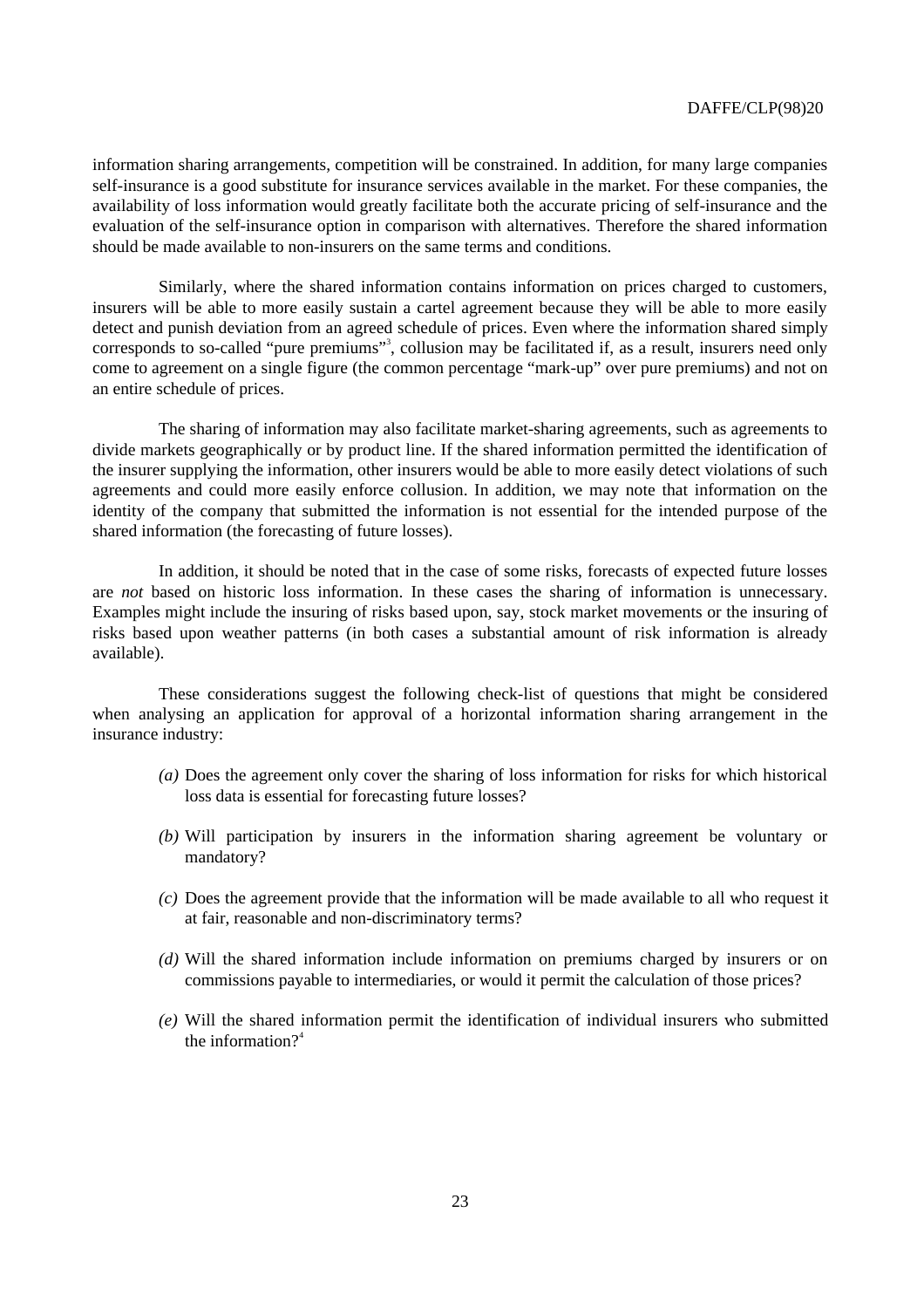#### *Co-operation In The Insurance Of Large Risks*

As we saw in the previous section, for a broad class of risks, insurers typically seek to reduce their exposure to risk through reliance on the principle of the "law of large numbers" which states that for a sufficiently large number of independent risks, the expected loss will, with a high probability, be very close to the average. However, in the case of insurance of very large risks it may not be possible for any one insurer to underwrite enough independent risks to rely on the law of large numbers to reduce the overall risk. The risk to any one insurer can be reduced, however, by sharing the risk over a large number of independent insurers. By undertaking joint underwriting of these large risks, a co-operative arrangement between insurers may be able to sufficiently diversify risks to provide insurance that could not be written by one firm at all. Co-operation, therefore, may permit services to be provided that could not otherwise be provided.<sup>5</sup>

However, of course, co-operation may not always be essential to provide new services. Indeed, in the absence of co-operation there may be other firms (such as other large insurers or re-insurers) who may be in a position to adequately diversify the risk. In addition, such an agreement might restrict competition, by including more firms than is strictly necessary to adequately diversify the risk. Alternatively, the agreement might limit further new entry by extending to include all likely future competitors.

These considerations suggest the following checklist of questions that might be considered when analysing an application for approval of a co-operative arrangement in the insurance industry:

- *(a)* Is the co-operation for the purpose of providing services that could not be provided in the absence of co-operation?
- *(b)* Does the agreement include more firms than is necessary? (*i.e.*, could the services be provided with fewer parties to the agreement?)
- *(c)* Does the agreement extend to provisions that are not strictly necessary for competing in this market (such as agreement on co-operation in other markets)?

#### *Agreements Related To Policy Terms And Conditions*

In many OECD countries, the terms and conditions of insurance policies are explicitly regulated by the state. In other cases (such as in the EU), insurance companies are granted an exemption from competition law in order to facilitate agreement on common terms and conditions of insurance contracts.

It is sometimes argued that the market for the supply of insurance services lacks transparency so that consumers are unable to compare insurance policies offered by competing insurers. Where consumers are unable to easily compare insurance policies, competition is hindered. Consumers are unable to determine which of two policies is a better deal, or whether a new product introduced to the market offers better value than existing products.

Furthermore, consumers may be reluctant to purchase where they cannot be sure that the insurance contract covers their needs and does not contain hidden surprises. "Policies containing sharply formulated exclusions, of which the exact implications can only be assessed by a specialised lawyer, might be difficult to read for an average consumer."<sup>6</sup>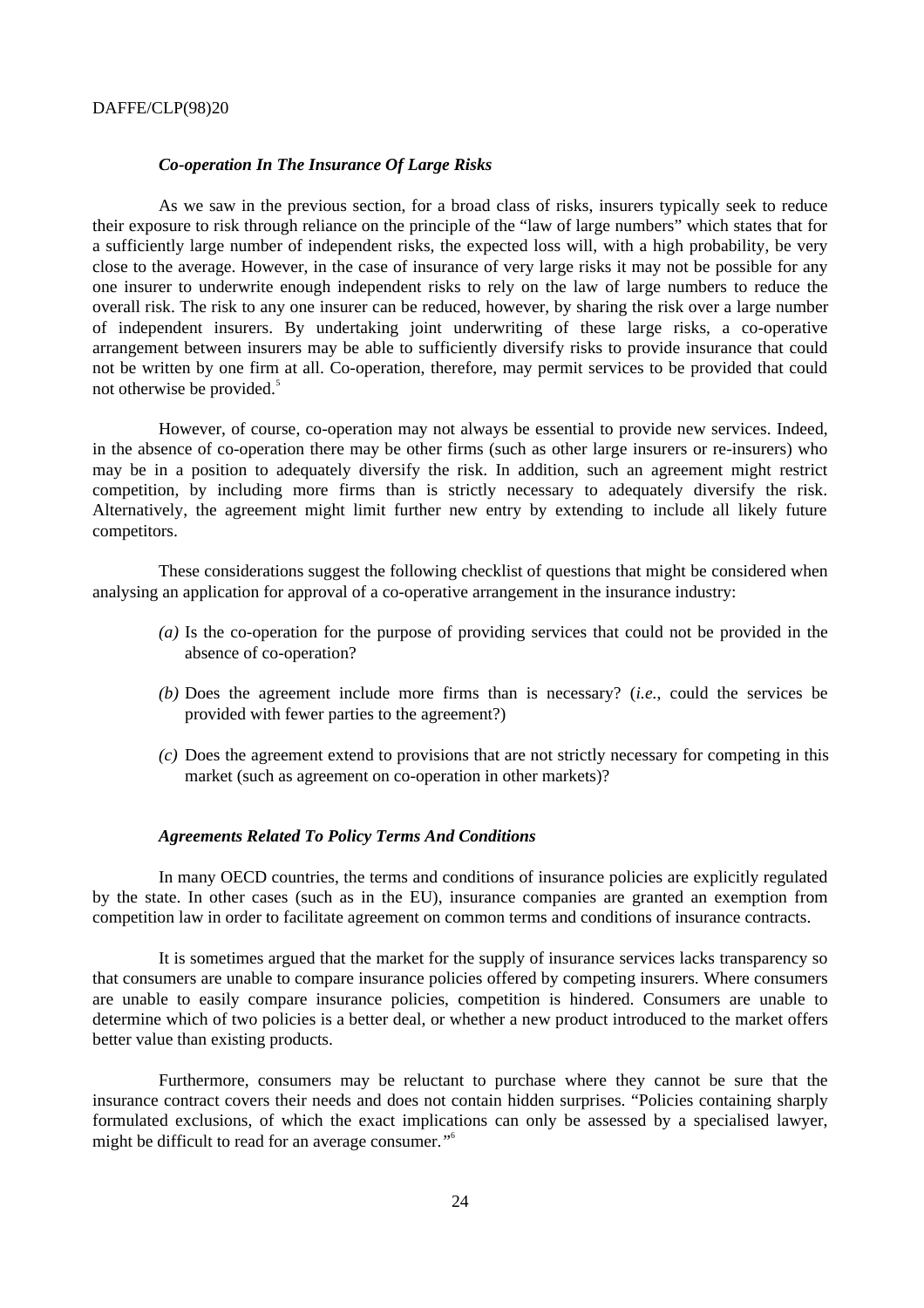These observations typically do not apply in the area of industrial and commercial insurance. In this arena insurers are confronted with sophisticated, well-informed buyers who negotiate in detail over each of the terms and conditions of each contract. This lack of transparency, to the extent that it exists, primarily arises therefore in the case of "mass" or consumer insurance products.

Agreements to standardise contract terms and conditions (or regulations to achieve the same effect) may have several drawbacks. First, such agreements may facilitate collusion. Standardising contracts not only facilitates price comparison by consumers, but also by competitors who may, as a result, be in a better position to detect violations of a cartel agreement. In addition, a successful cartel agreement which fixes prices will typically simply re-direct competition into non-price areas, such as the terms and conditions of contracts. The attempt to standardise contracts can therefore be seen as a necessary support or corollary to successful collusion on price.

More importantly, such agreements may restrict product variety. Up to an point, consumers are made better off with more variety as they can choose a product more closely suited to their needs.<sup>7</sup> Therefore "standardization of policy conditions has the disadvantage that it does not allow for enough risk differentiation and makes it difficult to take into account the individual risk of the insured."<sup>8</sup> In an extreme case, standardisation of insurance contracts may prevent insurers from profitably insuring certain unusual risk classes, causing insurers to withdraw from these markets entirely.

In addition, standardisation of insurance contracts will restrict innovation. By limiting deviation from established standards consumers may be forced to forego the benefits of innovative new products employing a completely different approach.

Some of these drawbacks can be offset if the standardised contracts are non-binding on insurers (perhaps with a requirement on insurers who choose not to offer standard contracts to disclose this fact to consumers). Alternatively, standardisation might apply only to some part of the overall insurance contracts. Either approach would both make collusion more difficult and would permit continued development of new and innovative products.

There are alternative means of promoting the efficiency of insurance markets without standardising insurance products. In many countries consumers are protected against adverse contractual terms and conditions through consumer protection laws. In addition, where consumers have trouble comparing insurance contracts they may be prepared to pay to have this task done for them by, for example, an independent insurance broker. Lastly, regulations may enhance comparability of products by mandating standards for presentation of key pieces of information (rather than the contractual terms themselves).

These considerations suggest the following checklist of questions might be considered when analysing an application for approval of a co-operative insurance industry arrangement to standardise contractual terms and conditions in the insurance industry:

- *(a)* Does the agreement relate only to consumer products?
- *(b)* Is the agreement binding on all insurers?
- *(c)* Does the agreement relate to entire contracts or only to part of overall contracts?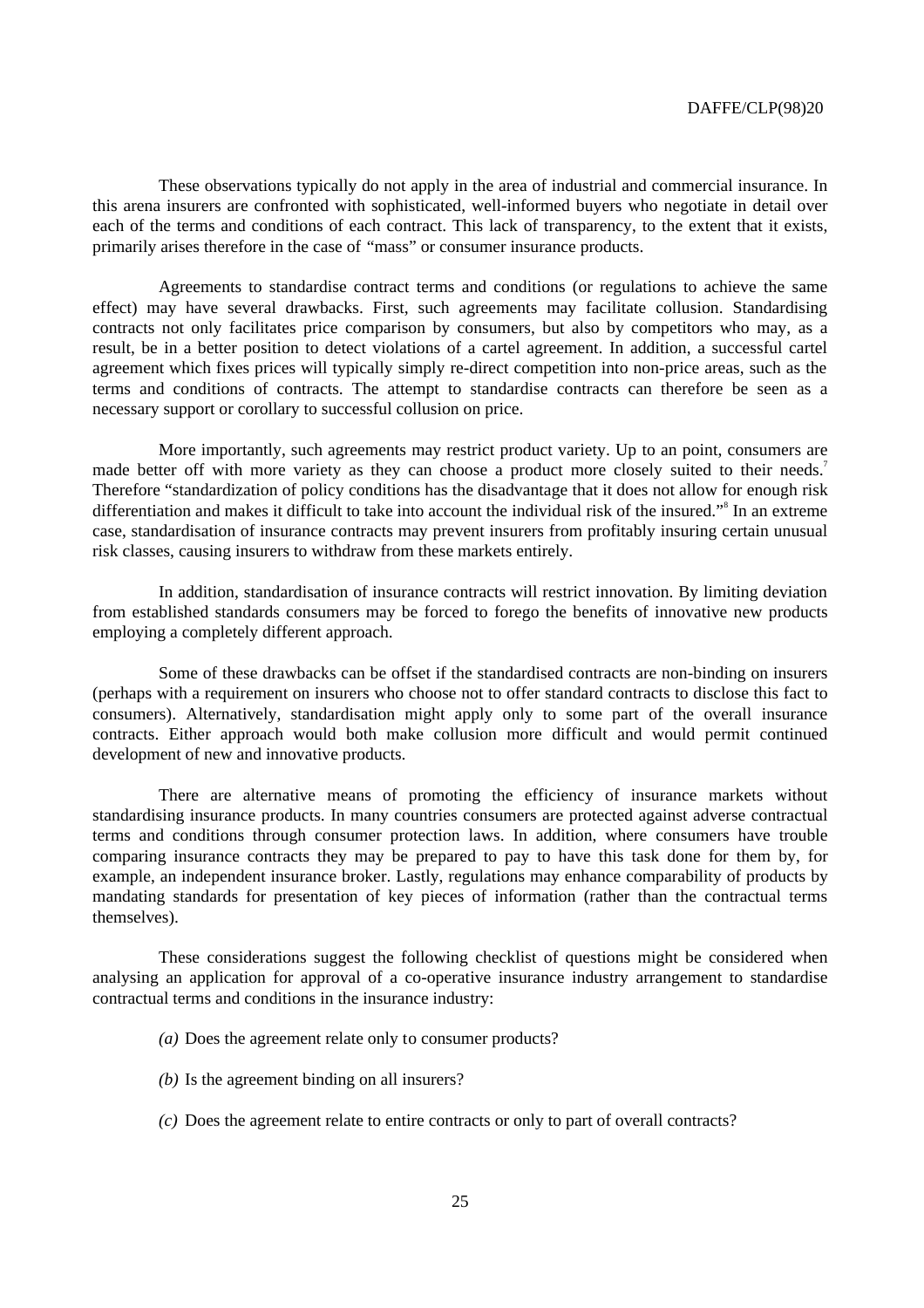- *(d)* Will the agreement prescribe certain contractual terms or simply proscribe the use of undesirable terms?
- *(e)* Would the agreement make it difficult to introduce new and/or innovative products in the future?

#### *Other Issues*

#### *Agreements Related To The Settlement of Claims*

It is generally recognised that the use of the legal system to settle claims can be extraordinarily costly, especially for small disputes. Therefore, insurers may be able to reduce their overall costs (to the benefit of consumers) by mutually agreeing to avoid use of the legal system, through the use of alternative dispute resolution mechanisms, or through devices which do not allocate fault at all. For example, car insurers may agree to each pay 50 per cent of the total damages incurred, without inquiring whose client was guilty.

Although devices which do not take account of fault discriminate against careful drivers, such agreements do not seem to raise competition concerns and, provided they are not binding on all insurers, do not seem to raise public policy concerns at all.

#### *Co-operation On Risk-Reducing Activities*

Insurers may seek to reduce their exposure by undertaking various soughts of activities to reduce loss. For example, fire insurers may inspect premises for the presence of fire-extinguishers or flameretardants. In most cases the benefits of these activities can be fully captured by the insurer, but in some cases they cannot. For example, any one insurer could not expect to capture the benefits of a national publicity campaign encouraging drivers to slow down. As a result, not enough of such activities will be undertaken. As before, co-operation between insurers may therefore permit a reduction in risk and should, in certain circumstances, be encouraged.

#### *Maintaining Registers Of Information On Risks*

In general, the more information that an insurer has about a potential risk, the more accurately it can price the insurance. However, in certain cases, individuals who are bad risks can conceal this fact. This raises insurance costs and therefore prices for individuals (such as new drivers) who cannot demonstrate a clean record. In such cases, it is possible that overall welfare is improved if insurers could distinguish bad risks from drivers without any driving history. This could be achieved if insurers jointly maintained registers of information on drivers with a certain number of accidents.

Moreover, in the absence of mechanisms for credibly demonstrating a claims record, individual drivers may be reluctant to change insurers as this might mean foregoing any benefits of bonuses from a lower-than-average number of claims. Although insurers can and do regularly provide certificates of claims histories, competition between insurers might be enhanced if such information were available easily to all insurers at the time of application of a prospective customer. Again, this could be achieved if insurers jointly maintained registers of information on the claims records of all drivers.

Provided the same conditions that were discussed above apply (*i.e.*, provided participation is voluntary; provided the information will be available to all interested parties; provided the information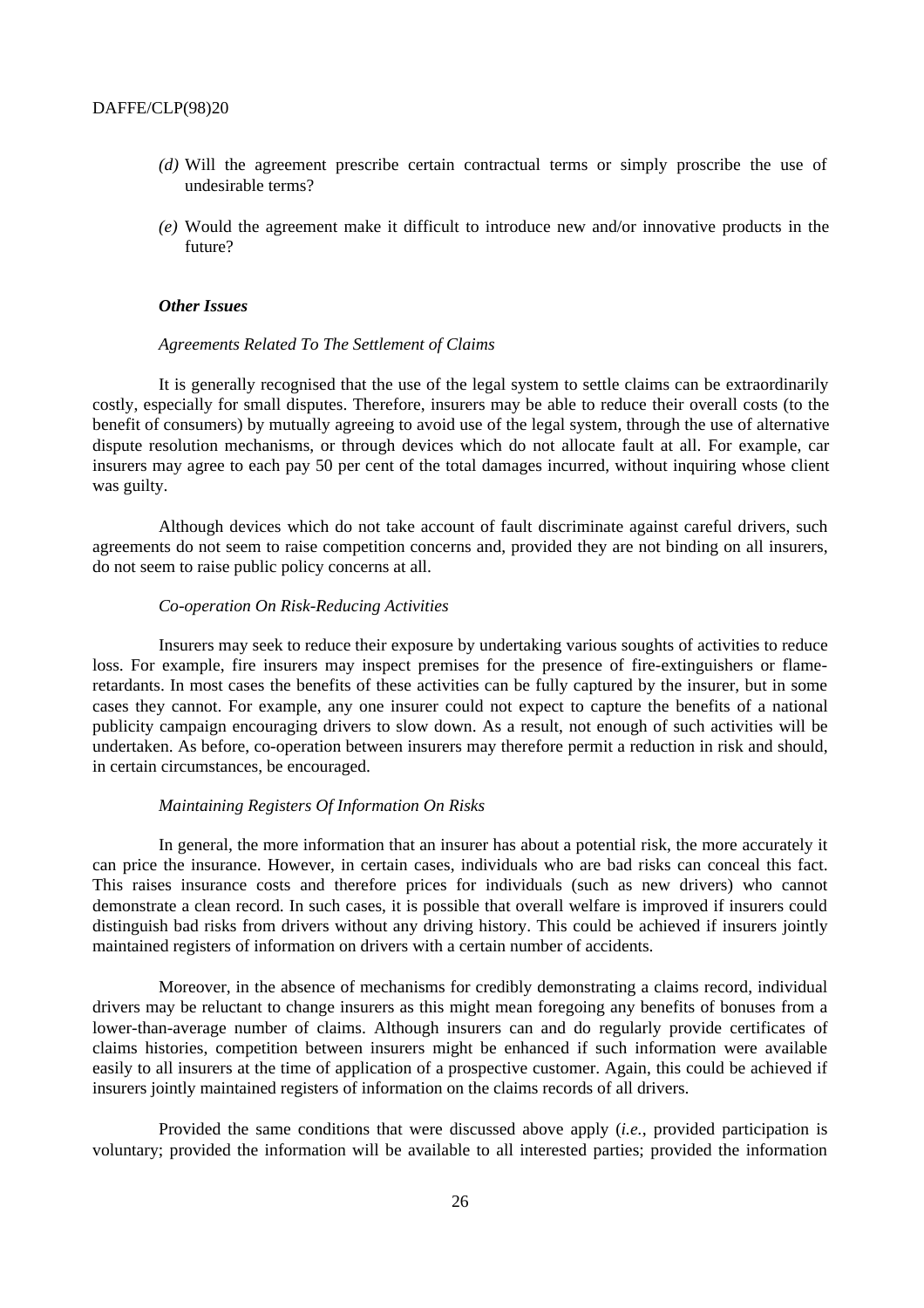does not allow the identification of individual insurers, etc.), these forms of agreements do not seem to raise competition concerns.

#### *Re-Insurance And Vertical Arrangements*

Another common practice in the insurance industry, is for insurers to shift a proportion of their risk to a reinsurer. Indeed, reinsurance is an alternative to cooperation (discussed in the previous section) as a mechanism by which insurers may be able to offer competitive cover for risks that are too large for an ordinary insurer to offer.

However, as in other industries, the vertical relationships that arise through reinsurance may act to facilitate collusion. In particular, a situation might arise where the upstream reinsurance market is relatively concentrated. In this circumstance the downstream insurers may be able to utilise the reinsurer as a tool for enforcing collusive arrangements. For example, the insurers (via the reinsurer) argue that "uniformity of premiums and policy conditions is required to make the calculation of the tariffs for reinsurance possible". The reinsurer, by enforcing tariff uniformity (at the cartel price) becomes the mechanism by which collusion is enforced.

#### *Compulsory Membership of a Guarantee Fund*

Many states of the US and countries in the EU require membership in some form of joint insurance fund. These funds may have a number of different roles, such as seeking to compensate policyholders in the event of bankruptcy of their insurer or seeking to compensate victims of uninsured or unidentified drivers.

These arrangements may, in some circumstances, restrict competition. If the requirements for membership in the fund are strict, new entry may be deterred. The EU notes:

"In some cases, insurance undertakings which want to offer motor insurance products in another member state without an establishment there are discouraged from doing so because of specific requirements concerning joining the Motor Insurance Bureau and the Guarantee Fund ... The Commission has contacted the member states concerned to assess the compatibility of their national law with Community Law".<sup>10</sup>

Armentano notes that participation in the Guarantee Fund may be a mechanism for obtaining information on (and, in some cases, control over) rivals:

"Guaranty funds, mandated in many states, allow some insurers to monitor the economic performance of other insurers in order to determine whether their financial condition is 'hazardous' and merits state remedial action. Such coordinated activities, where competitors can make recommendations concerning the economic solvency of rivals, and where they can make recommendations for governmental intervention, may well contain some inherent antitrust difficulties".<sup>11</sup>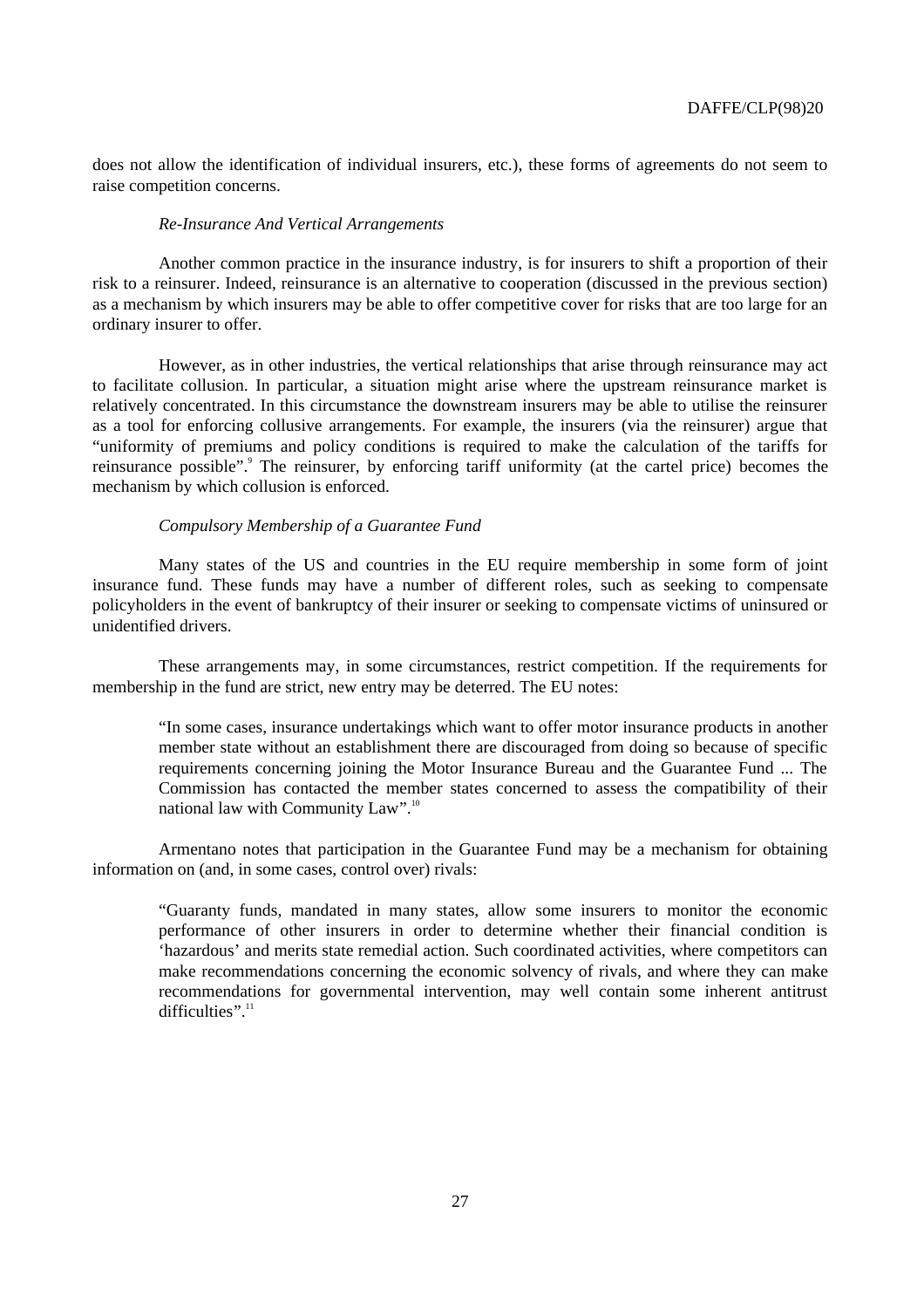#### **Selected Competition Effects Of The Regulation Of Insurance Companies Within Financial Conglomerates**

We turn now from a discussion of competition enforcement issues in insurance to a discussion of the competition effects of certain types of regulation that affect the insurance industry. As we will see, in many markets insurance products compete alongside products produced in other sectors of the financial industry such as banks or pension funds. Therefore, in examining the competition effects of regulations affecting the insurance industry it is useful to take a wider perspective and to focus on regulations affecting the financial industry as a whole, of which the insurance sector represents just one part.

In addition, as we shall see, the ability of insurance companies to compete will depend upon factors such as, firstly, whether or not insurers are able to take advantage of any economies of scale that might arise from merging with other financial sector firms (such as banks) and, secondly, how the financial sector regulation is applied to that merged financial "conglomerate". Therefore, a major focus of this part of the paper are the rules governing what insurance companies and other financial sector firms are allowed to produce and how regulations are applied to financial conglomerates.

We will highlight just three distinct stylized regulatory approaches governing these "line-ofbusiness" restrictions and the manner in which regulation is applied to financial conglomerates:

*(a)* Under the first approach, which we might call the "pillars" approach, there exist separate and distinct regulatory regimes for each of the major traditional categories of financial sector institutions (*e.g.*, retail banks, investment banks, insurance companies, pension funds, mutual funds). The opportunities for these pillars to compete in each others' markets is restricted through line-of-business and ownership restrictions. In addition, there may exist restrictions on the ability of firms in one sector to distribute products produced in another. Each "pillar" of the financial industry is regulated by its own distinct regulator enforcing its own laws.

With recent regulatory developments in OECD countries, this regulatory approach is now rare, being found only (to varying degrees) in the US, Japan, Iceland, Finland.

*(b)* Under the second approach, which we might call the "conglomerate" approach, there exist separate and distinct regulatory regimes for the traditional categories of financial sector institutions. However, relaxation of ownership restrictions permits the formation of crosssector financial conglomerates (through the use of subsidiaries or holding companies). The separate legal entities of the conglomerate (although they are operated as a single economic entity)<sup>12</sup> are each separately regulated. There may also be some relaxation of the line-ofbusiness restrictions, permitting the separately-regulated sectors to produce (and at least distribute) competing products.

This approach is by far the most common among OECD countries.

*(c)* Under the third approach, which we might call the "co-ordinated" approach, the separate and distinct regulatory regimes for the parts of the conglomerate still exist, but are combined with regulatory and supervisory practices which explicitly take into account the conglomerate nature of the regulated institution. For example, the separate sectoral oversight could be combined with a degree of inter-sectoral coordination and co-operation so that the overall regulatory requirement for the firm more closely reflects the overall firm's risk (as in the so-called "solo-plus" approach).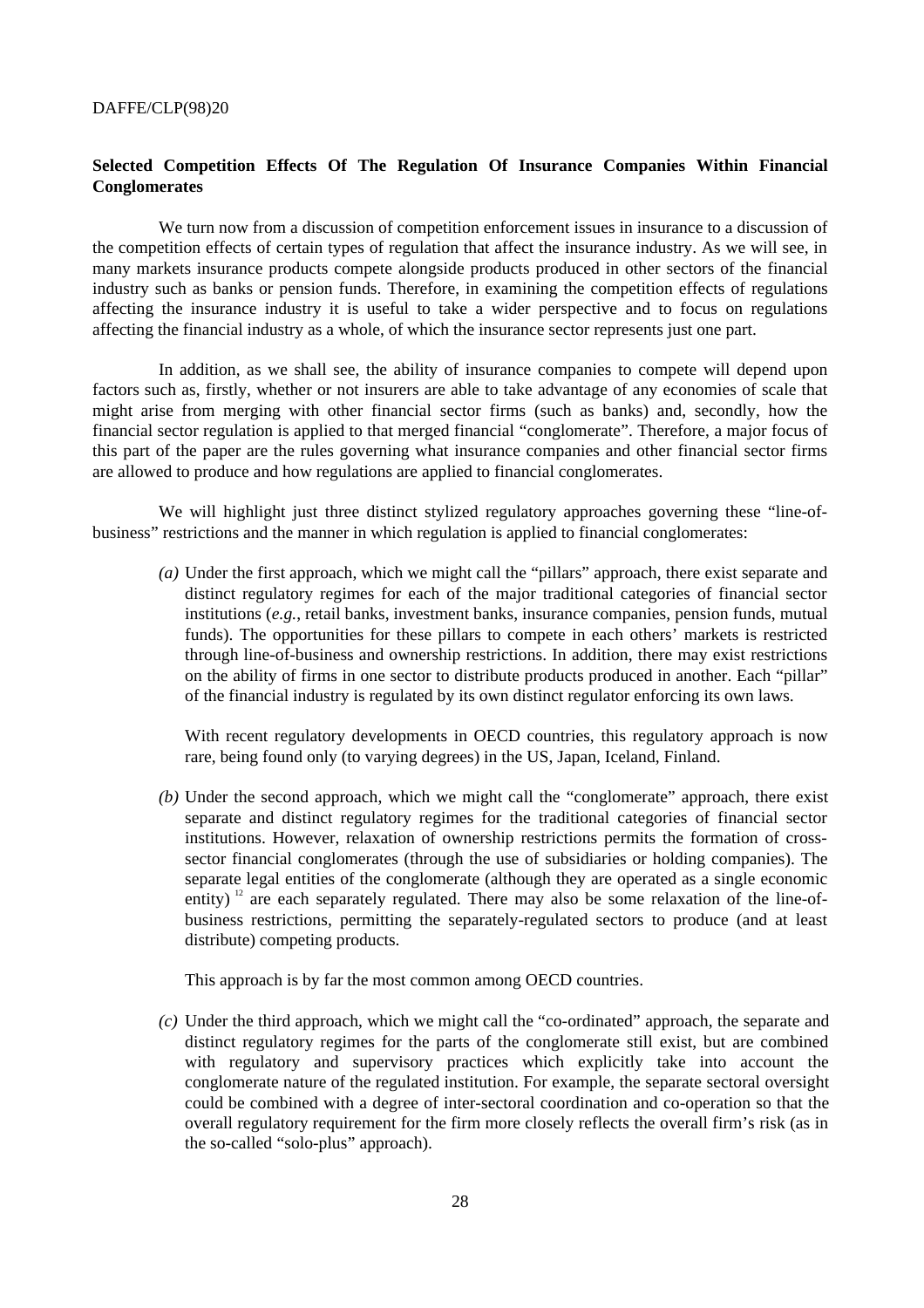This approach, although relatively new, is practiced in several OECD countries.

Throughout this part of the paper we will focus primarily on regulation of the *capital adequacy* of financial firms. We will not focus on the myriad of other forms of regulation including other forms of prudential regulation (such as regulation of the portfolio of assets that can be held by financial institutions, "fit and proper" requirements on directors and managers, large exposure limits, or limits on "connected" lending) or on regulations governing business conduct (such as regulations governing methods of selling or mandating disclosure of certain information) or on differences in tax treatment. These other regulations are clearly important and can, themselves, have important competition effects. This paper will, however, focus primarily on capital-adequacy regulation.

We will use the term *regulatory capital requirement*<sup>13</sup> to refer to the level of capital required of a financial institution by its regulatory regime. We will use the term *sector* to refer to one of the separatelyregulated components of the overall financial *industry*. Most OECD countries separately regulate the following sectors: banks (and sometimes near-banks, such as credit unions or building societies), securities firms, life insurers, general insurers, pension funds and mutual funds/unit trusts.

We may summarise the remainder of this paper as follows:

First, we consider what level of capital adequacy regulation is appropriate, *i.e.*, the level of capital adequacy regulation that would not induce competition distortions and would lead to a "level playing field" between different products. In theory, the capital-adequacy requirements for financial industry firms should depend only on the risk of the producing financial institution as a whole. Of course, the risk of a financial institution would depend, in turn, on the products that it provides and on the portfolio of assets and liabilities that it holds.

The paper notes some examples that illustrate that where the capital adequacy (and other regulatory requirements) are not appropriately set between two products that compete in the same market, there may be competitive distortions. In general products with similar risk characteristics should face similar regulatory requirements independent of the sector in which they are produced.<sup>14</sup> This is sometimes known as the "functional" approach to financial sector regulation.

This part of the paper goes on to show that even where the regulatory requirements within each sector are set appropriately (so that there would be no competition distortions for products produced by firms that operate in only one financial sector), there may be distortions to competition between financial institutions that arise from the manner in which the capital-adequacy regulations are applied to conglomerates.

To illustrate this issue, the paper considers each of the stylized approaches introduced above in turn. In each case, it is assumed that the capital-adequacy regulation is properly applied in the context. The important issues raised (as summarised in table 1) are as follows:

• Under the pillars approach, the capital-adequacy requirements may accurately reflect the risk of each sectoral institution, so there is no necessary distortion of competition between financial institutions. However, the line of business and ownership restrictions limit the exploitation of economies of scope in production, thereby raising prices. In addition, they increase the costs of bundling products that cross sectoral boundaries and limit the ability of firms to introduce new products which combine elements which cross regulatory boundaries.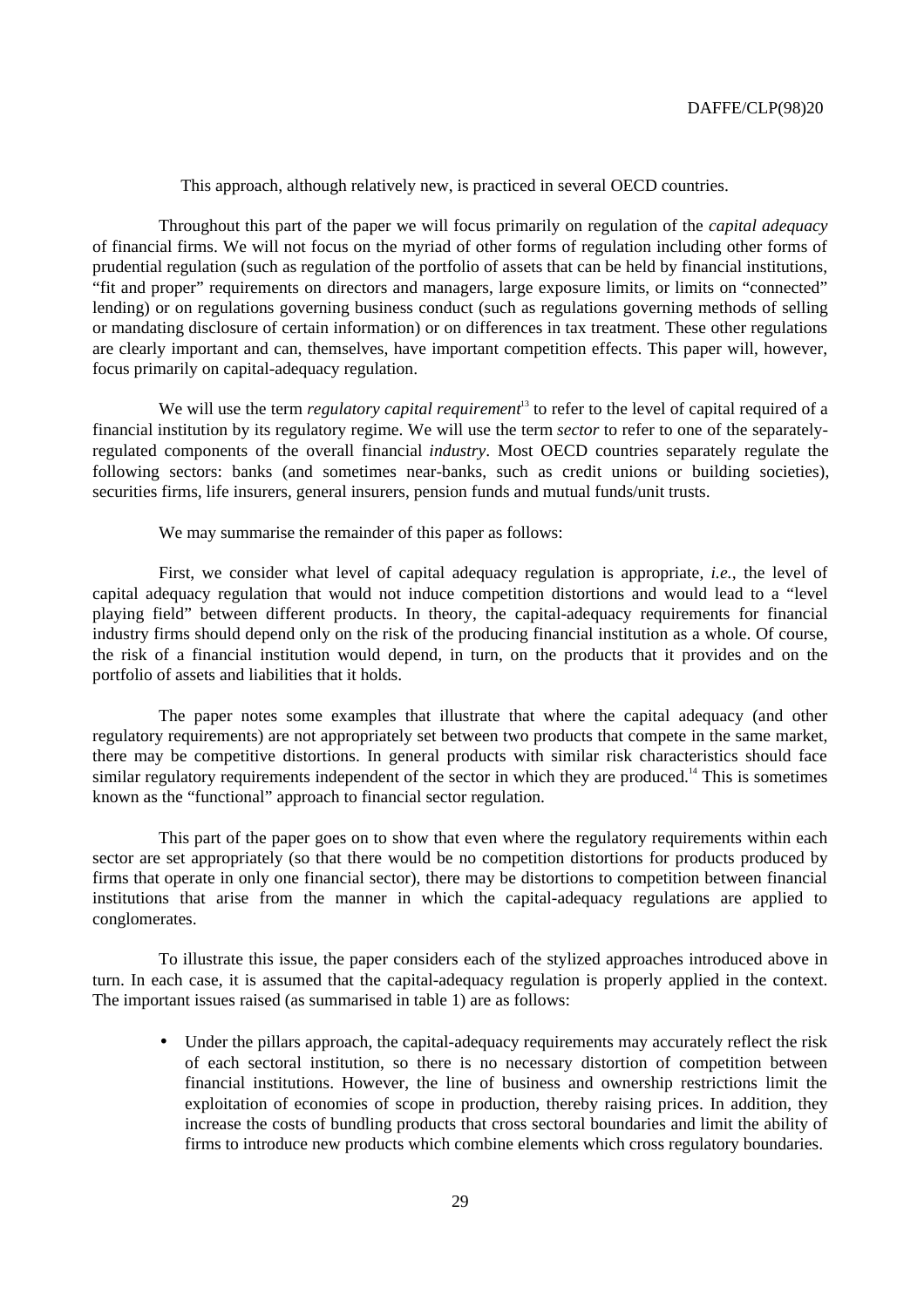- Under the "conglomerate" approach the conglomerate may exploit economies of scale in production, may bundle cross-sectoral products together and may introduce cross-sectoral innovative products. However, the sectoral approach to regulation in the conglomerate approach will typically overlook inter-sectoral correlation in the portfolio of the financial firm. As a result, the capital-adequacy regulation may not be properly applied and there may arise a distortion in competition between financial institutions.
- The "co-ordinated" approach, supplements the conglomerate approach with cooperation and coordination between regulator bodies to ensure that the overall capital requirement on the conglomerate takes some account the risk of the financial institution as a whole. As a result, this approach is more likely to ensure that the overall capital requirements of the financial institution is matched to its the institution's overall risk. The coordinated approach has the disadvantage of possible duplication of regulatory effort. In addition, accurate assessment of firm-wide risk may prove impossible, forcing reliance on arbitrary rules and assumptions.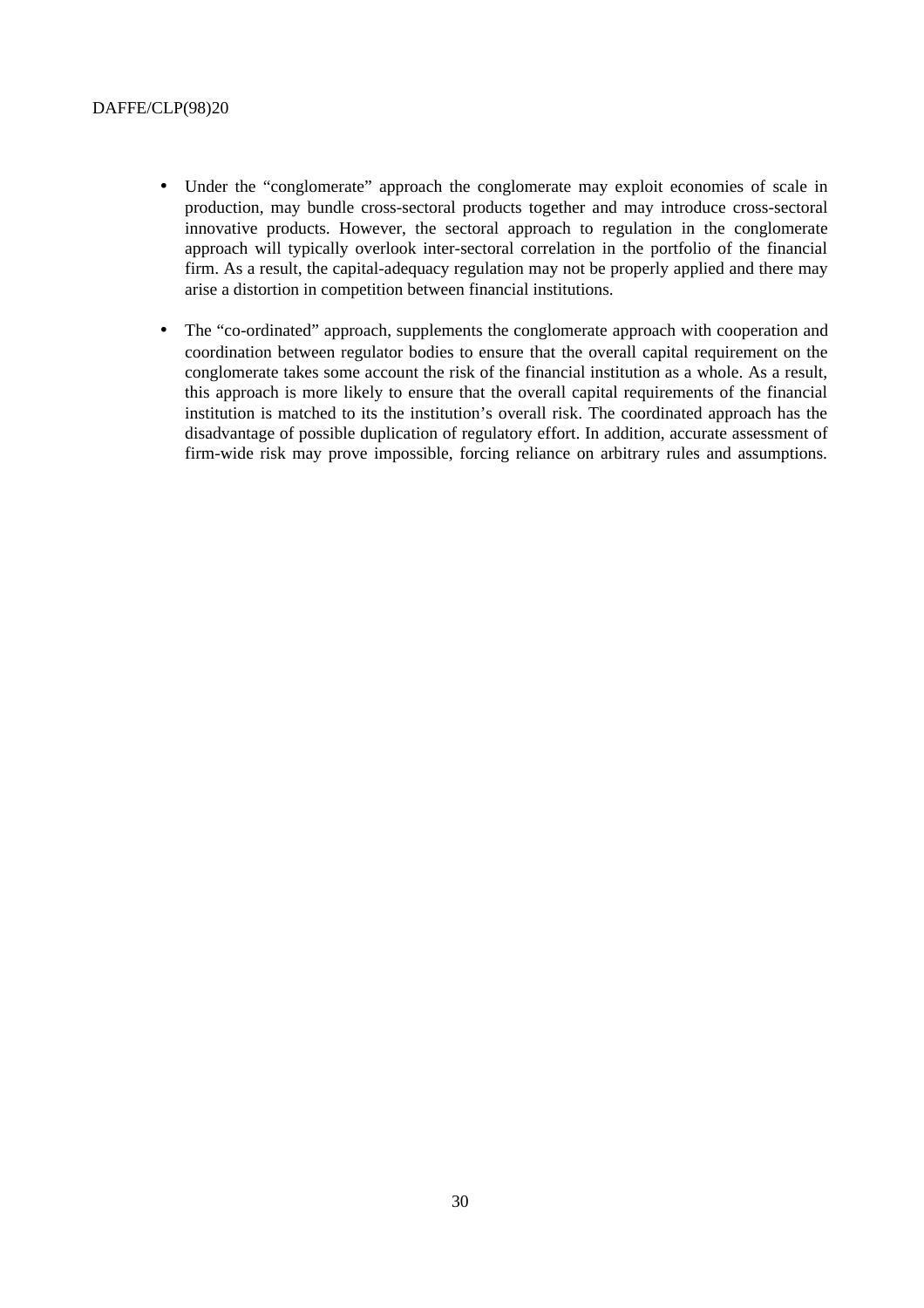#### Table 1. **Summary of Approaches**

#### **Pillars Approach**



#### **Advantages:**

Capital-Adequacy regulation may be straightforward (if each separate sector represents a homogeneous risk class)

#### **Disadvantages:**

Does not allow for exploitation of economies of scope or easy development of innovative crosssectoral financial products

#### **Advantages:**

Permits exploitation of economies of scope and easy development of innovative cross-sectoral financial products

#### **Disadvantages:**

Separate sectoral capital requirements means that capital requirements may not properly reflect risk distorting competition between financial institutions

#### **Advantages:**

Regulatory requirements may properly reflect overall risk of combined institution; permits exploitation of economies of scope and easy development of innovative cross-sectoral financial products.

#### **Disadvantages:**

In practice, determining the risk of a diversified firm producing many different products in many different markets may be difficult, leading to reliance on arbitrary assumptions for assessing risk.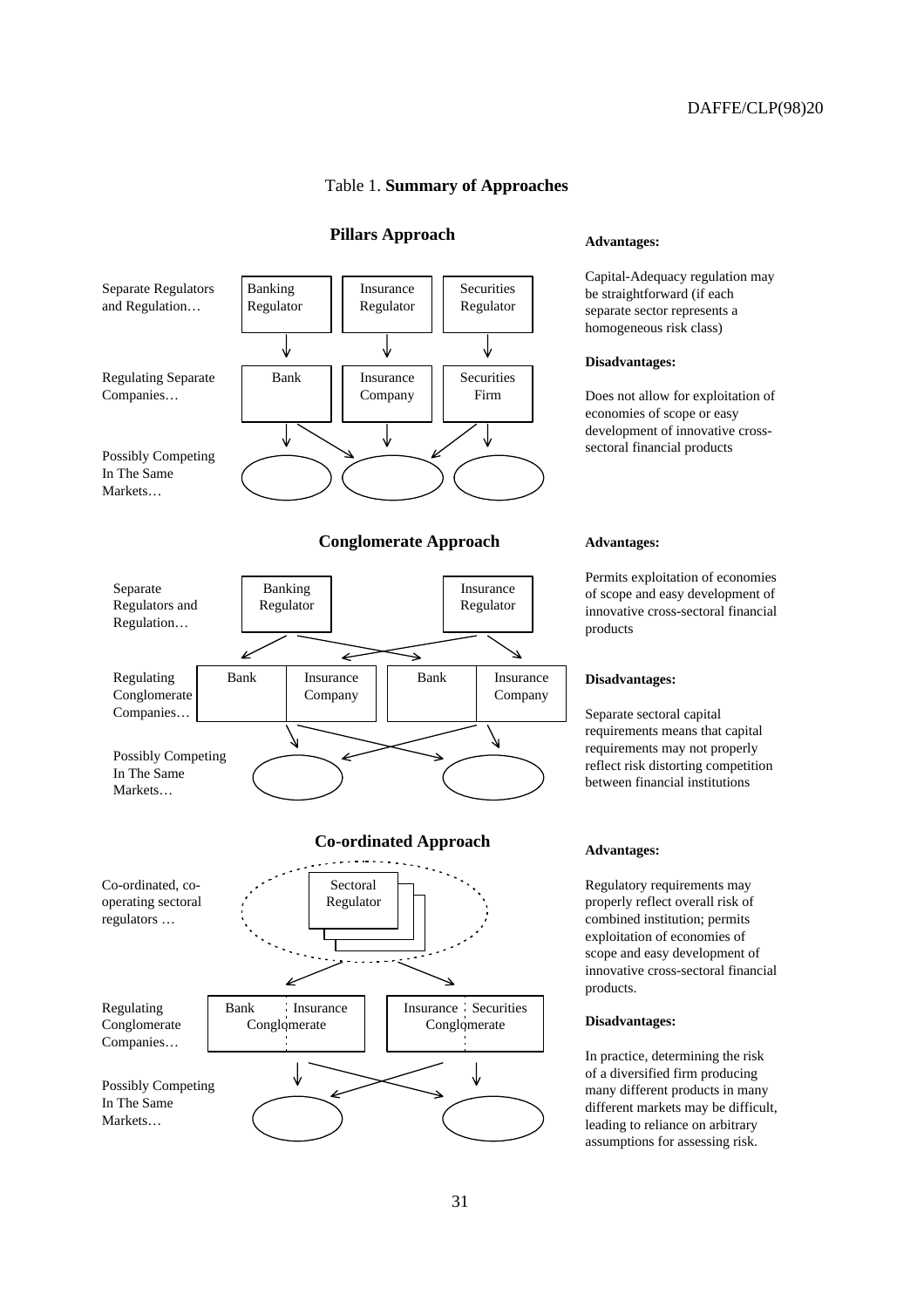#### *Background*

By way of background to the discussion in the subsequent sections, this section seeks to summarise aspects of the current OECD financial sector regulatory regimes related to cross-sectoral operations. We also seek to identify the key industry developments that are increasing pressure on those regulatory regimes.

#### *OECD Financial Sector Regulation*

Virtually all OECD countries choose to impose a separate prudential regulatory regime on each of the major components of the financial services industry. It is not at all uncommon, for example, to have different regulatory rules governing, for example, commercial and investment banking<sup>15</sup>, life and non-life insurance, mutual funds and pension funds. The separation of these regulatory regimes is ensured through line of business restrictions and (in some cases) by restrictions on cross-sectoral ownership.

We will focus first on the line of business restrictions. These regulations may prevent, for example, banks from directly producing insurance products (or vice versa) or may prevent mutual funds from offering banking services (and vice versa). Table 2 illustrates line of business restrictions between banks and insurance companies as of  $1992<sup>16</sup>$  (the situation will have changed somewhat since this information was collected). It is clear from the table that with virtually no exceptions banks in OECD countries were not allowed to directly produce insurance products and vice versa.

It is also interesting to note the asymmetry in the regulatory position of banks and insurers. Although most OECD countries allow banks to distribute (but not produce) insurance products, in general insurers are not allowed to distribute banking products.

Of course, the line-of-business restrictions could be relatively easily circumvented if financial institutions under one regulatory regime were allowed to either (i) own subsidiaries, or (ii) be owned by other companies, or (iii) be part of a conglomerate with other companies that carry out the forbidden business. Therefore, line-of-business restrictions are in some cases combined with ownership restrictions.

As the table 3 shows, broadly speaking the OECD countries fall into two categories in their attitude towards ownership restrictions. A few countries virtually completely prohibit the formation of subsidiaries operating in other sectors of the financial industry. However, most OECD countries allow the formation of subsidiaries or conglomerates provided that each firm in the conglomerate is separately subject to the regulatory regime for financial firms operating in that sector.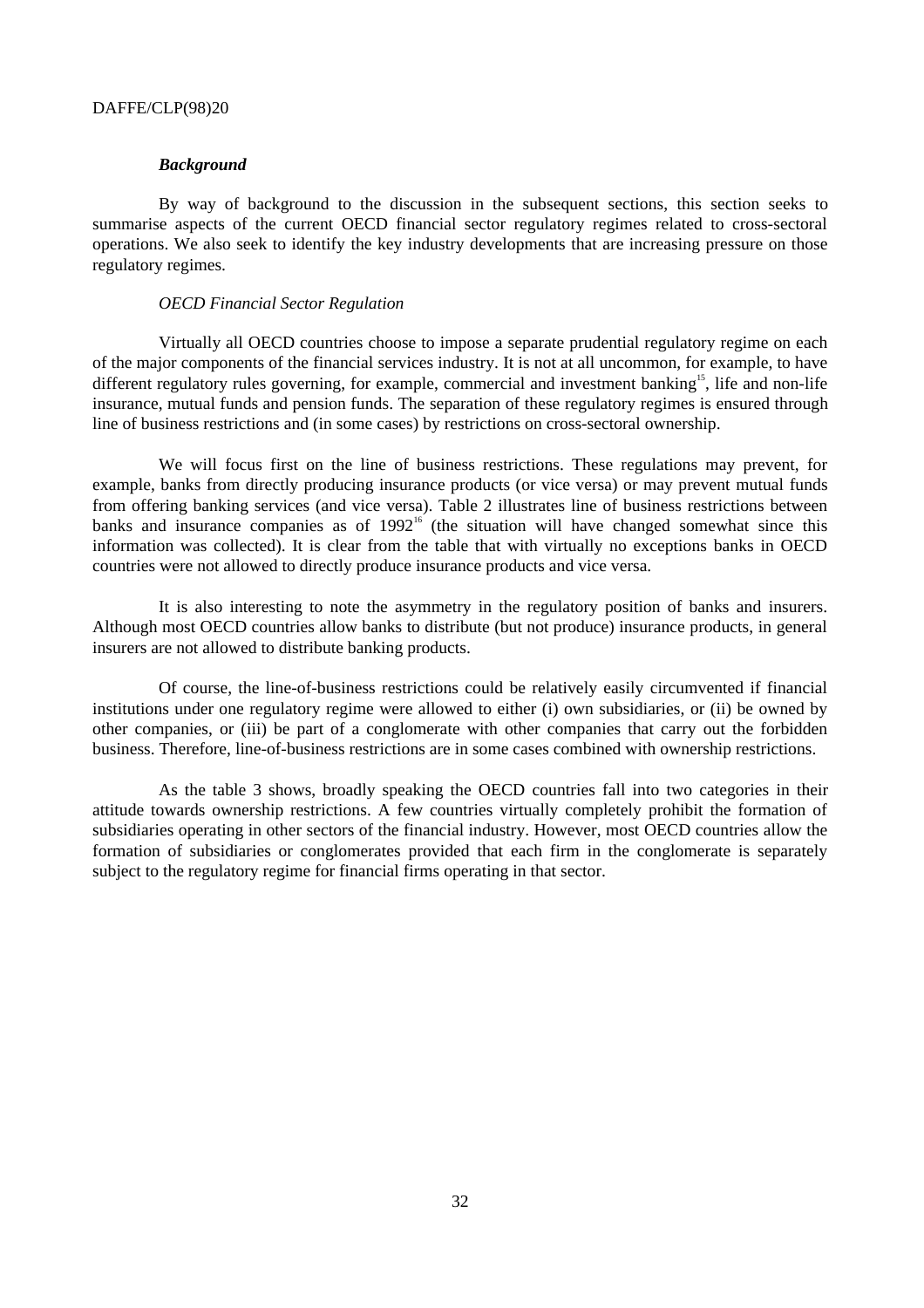## Table 2. **Illustrative 1992 Regulatory Restrictions Related To Direct Production And Distribution By Banks Of Insurance Products And Vice Versa**

|                      | <b>Direct Production</b> |                |            |                   |   |              | <b>Direct Distribution</b> |                |        |  |   |  |  |  |
|----------------------|--------------------------|----------------|------------|-------------------|---|--------------|----------------------------|----------------|--------|--|---|--|--|--|
| Member               | By a bank                |                | By an ins. |                   |   | By a bank of |                            | By an ins.     |        |  |   |  |  |  |
| Countries            | of an<br>insurance       | company of     |            |                   |   | an ins.      |                            | company of     |        |  |   |  |  |  |
|                      | product                  |                |            | a bank<br>product |   |              | product                    |                | a bank |  |   |  |  |  |
|                      |                          |                |            |                   |   |              |                            | product        |        |  |   |  |  |  |
| Australia            |                          |                |            |                   | 1 |              |                            |                |        |  |   |  |  |  |
| Austria              |                          |                |            |                   |   |              |                            |                |        |  |   |  |  |  |
| Belgium              |                          |                |            |                   |   |              |                            |                |        |  |   |  |  |  |
| Canada               |                          |                |            |                   |   |              |                            |                |        |  |   |  |  |  |
| Denmark              |                          |                |            |                   |   |              |                            |                |        |  |   |  |  |  |
| Finland              |                          |                |            |                   |   |              |                            |                |        |  |   |  |  |  |
| France               |                          |                |            |                   |   |              |                            |                |        |  |   |  |  |  |
| Germany              |                          |                |            |                   |   |              |                            |                |        |  |   |  |  |  |
| Greece               |                          |                |            |                   |   |              |                            |                |        |  |   |  |  |  |
| Iceland              |                          |                |            |                   |   |              |                            |                |        |  |   |  |  |  |
| Ireland              |                          |                |            |                   |   |              |                            |                |        |  |   |  |  |  |
| Italy                |                          | $\overline{c}$ |            |                   |   |              |                            |                |        |  | 3 |  |  |  |
| Japan                |                          |                |            |                   |   |              |                            |                |        |  |   |  |  |  |
| Luxembourg           |                          |                |            |                   |   |              |                            |                |        |  |   |  |  |  |
| <b>Netherlands</b>   |                          |                |            |                   |   |              |                            |                |        |  |   |  |  |  |
| New Zealand          | $\overline{a}$           |                |            | $\overline{a}$    |   |              |                            |                |        |  |   |  |  |  |
| Norway               |                          |                |            |                   |   |              |                            |                |        |  |   |  |  |  |
| Portugal             |                          |                |            |                   |   |              |                            | $\overline{4}$ |        |  |   |  |  |  |
| Spain                |                          |                |            |                   |   |              |                            |                |        |  |   |  |  |  |
| Sweden               |                          |                |            |                   |   |              |                            |                |        |  |   |  |  |  |
| Switzerland          |                          |                |            |                   |   |              |                            |                |        |  |   |  |  |  |
| Turkey               |                          |                |            |                   |   |              |                            |                |        |  |   |  |  |  |
| United               |                          |                |            |                   |   |              |                            |                |        |  |   |  |  |  |
| Kingdom              |                          |                |            |                   |   |              |                            |                |        |  |   |  |  |  |
| <b>United States</b> |                          |                |            |                   |   |              |                            |                |        |  |   |  |  |  |

|  | Forbidden   |
|--|-------------|
|  | Exceptional |
|  | Limited     |
|  | Allowed     |

Notes:

- (1) In this column, direct production by an insurance company of a banking product is forbidden in principle, except when the products are considered as connected to the insurance activity.
- (2) With the exception of the Banca Nazionale delle Comunicazioni
- Restrictions do not apply to intermediaries
- (4) Regulations distinguish between insurance intermediaries and insurance companies.

Prior authorisations are also frequently required. Source: OECD (1992).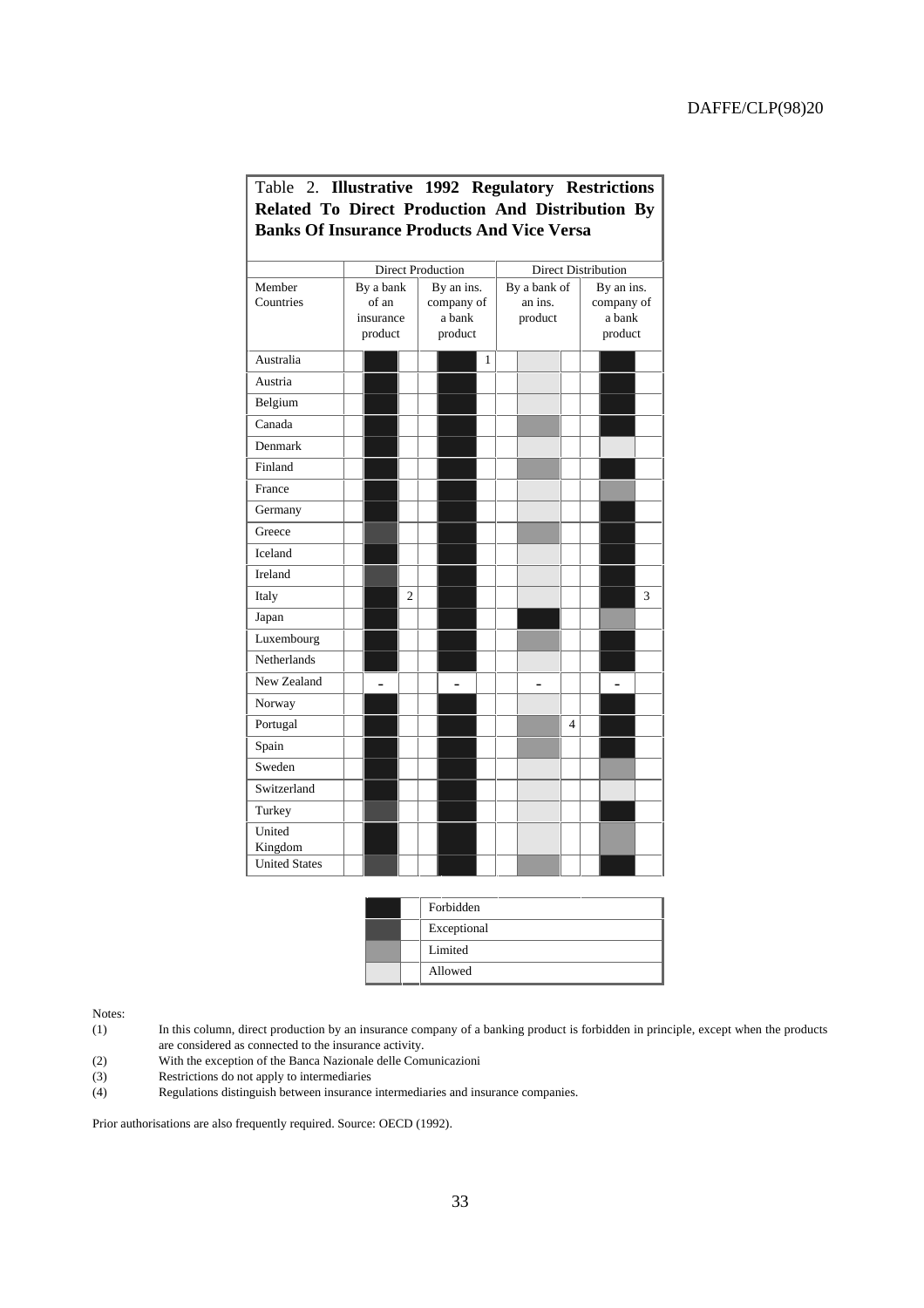è

| Table 3. Illustrative 1992 Ownership Restrictions On Banks With | <b>Respect to Insurance Companies And Vice Versa</b> |  |  |                                                  |  |  |                                                                            |                 |  |                                                                                                                           |  |  |                |  |
|-----------------------------------------------------------------|------------------------------------------------------|--|--|--------------------------------------------------|--|--|----------------------------------------------------------------------------|-----------------|--|---------------------------------------------------------------------------------------------------------------------------|--|--|----------------|--|
|                                                                 | Creation of                                          |  |  |                                                  |  |  |                                                                            | Shareholding of |  |                                                                                                                           |  |  |                |  |
|                                                                 | An insurance<br>subsidiary by<br>a bank              |  |  | A banking<br>subsidiary<br>by an ins.<br>company |  |  | A bank in<br>An ins.<br>an<br>company<br>in a bank<br>insurance<br>company |                 |  | Financial group<br>in which a bank<br>or an insurance<br>company is the<br>parent company<br>or a company of<br>the group |  |  |                |  |
| Australia                                                       |                                                      |  |  |                                                  |  |  |                                                                            |                 |  |                                                                                                                           |  |  |                |  |
| Austria                                                         |                                                      |  |  |                                                  |  |  |                                                                            |                 |  |                                                                                                                           |  |  |                |  |
| Belgium                                                         |                                                      |  |  |                                                  |  |  |                                                                            |                 |  |                                                                                                                           |  |  |                |  |
| Canada                                                          |                                                      |  |  |                                                  |  |  |                                                                            |                 |  |                                                                                                                           |  |  |                |  |
| Denmark                                                         |                                                      |  |  |                                                  |  |  |                                                                            |                 |  |                                                                                                                           |  |  |                |  |
| Finland                                                         |                                                      |  |  |                                                  |  |  |                                                                            |                 |  |                                                                                                                           |  |  |                |  |
| France                                                          |                                                      |  |  |                                                  |  |  |                                                                            |                 |  |                                                                                                                           |  |  |                |  |
| Germany                                                         |                                                      |  |  |                                                  |  |  |                                                                            |                 |  |                                                                                                                           |  |  |                |  |
| Greece                                                          |                                                      |  |  |                                                  |  |  |                                                                            |                 |  |                                                                                                                           |  |  |                |  |
| Ireland                                                         |                                                      |  |  |                                                  |  |  |                                                                            |                 |  |                                                                                                                           |  |  |                |  |
| Iceland                                                         |                                                      |  |  |                                                  |  |  |                                                                            |                 |  |                                                                                                                           |  |  |                |  |
| Italy                                                           |                                                      |  |  |                                                  |  |  |                                                                            |                 |  |                                                                                                                           |  |  |                |  |
| Japan                                                           |                                                      |  |  |                                                  |  |  |                                                                            |                 |  |                                                                                                                           |  |  |                |  |
| Luxembourg                                                      |                                                      |  |  |                                                  |  |  |                                                                            |                 |  |                                                                                                                           |  |  |                |  |
| Netherlands                                                     |                                                      |  |  |                                                  |  |  |                                                                            |                 |  |                                                                                                                           |  |  |                |  |
| New Zealand                                                     | ÷,                                                   |  |  | L,                                               |  |  | $\overline{a}$                                                             |                 |  |                                                                                                                           |  |  | $\overline{a}$ |  |
| Norway                                                          | $\ast$                                               |  |  | $\ast$                                           |  |  |                                                                            |                 |  |                                                                                                                           |  |  | $\ast$         |  |
| Portugal                                                        | $\! +$                                               |  |  |                                                  |  |  |                                                                            |                 |  |                                                                                                                           |  |  |                |  |
| Spain                                                           |                                                      |  |  |                                                  |  |  |                                                                            |                 |  |                                                                                                                           |  |  |                |  |
| Sweden                                                          |                                                      |  |  |                                                  |  |  |                                                                            |                 |  |                                                                                                                           |  |  |                |  |
| Switzerland                                                     |                                                      |  |  |                                                  |  |  |                                                                            |                 |  |                                                                                                                           |  |  |                |  |
| Turkey                                                          |                                                      |  |  |                                                  |  |  |                                                                            |                 |  |                                                                                                                           |  |  |                |  |
| <b>United Kingdom</b>                                           |                                                      |  |  |                                                  |  |  |                                                                            |                 |  |                                                                                                                           |  |  |                |  |
| <b>United States</b>                                            |                                                      |  |  |                                                  |  |  |                                                                            |                 |  |                                                                                                                           |  |  |                |  |

| Forbidden               |
|-------------------------|
| <b>Strictly Limited</b> |
| Limited                 |
| Allowed                 |

Notes:<br>\*

\* through a holding company only

+ regulations distinguish between intermediaries and insurance companies

Prior authorisations are also frequently required. Source: OECD (1992).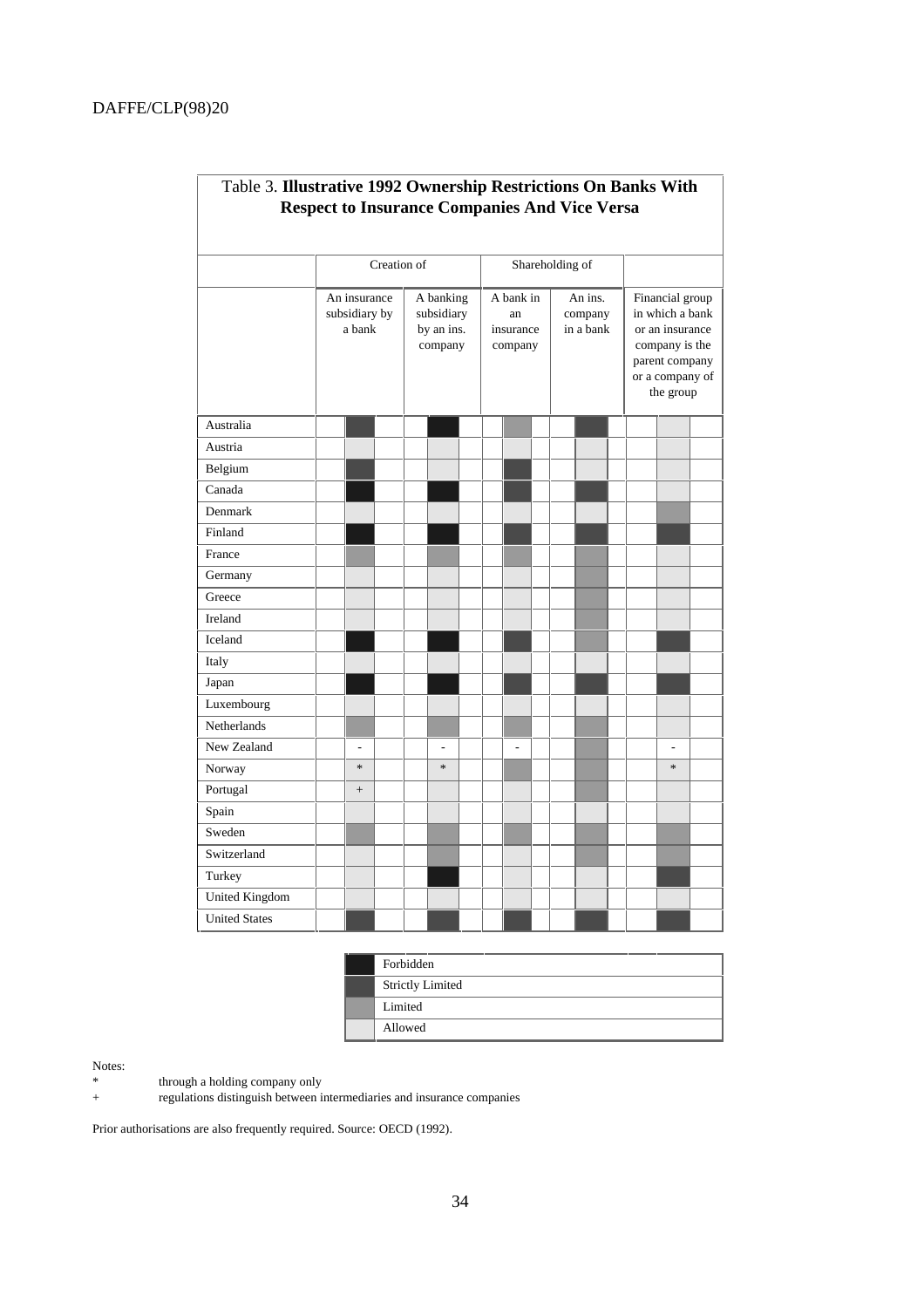#### *Key Industry Developments*

Regulatory regimes in OECD countries have come under pressure as a result of the following underlying industry developments:

- *(a)* technological change which is facilitating the development of new, innovative financial products and is enhancing economies of scope;
- *(b)* important developments in deregulation, liberalisation of trade in financial services and foreign investment;
- *(c)* increasing competition from substitute financial products subject to differing regulatory regimes; and
- *(d)* globalisation and increasing sophistication of financial industry customers, leading to a greater demand for more sophisticated financial products including products that span regulatory regimes.

We consider each of these in turn:

Technological Change and Economies of Scope

Over the last two decades the rapid decrease in the cost of computing and communication facilities has had a major impact on the financial sector. Information technology has greatly facilitated the handling and processing of information. This has had several consequences including:

- An increase in the range, sophistication and complexity of financial products.
- An increase in the economies of scope arising from the production of financial products.

The increase in the range of financial products has blurred the boundaries between the traditional "pillars" of financial regulation. For example, financial risk-management products such as derivatives (puts, calls etc.) and credit derivatives are little more than forms of insurance - insurance against adverse market movements. These products blur the traditional regulatory distinction between insurance and traditional financial products.

More generally, many commentators have noted that the primary business of financial institutions across the financial services sector is the management of risk. Thus, in one sense, the entire financial industry can be viewed as competing in one market - the market for risk management services. In any case, risk management tools and processes that are developed for application in one sector of the financial services industry (such as in assessing credit risk) can usually be modified to address riskmanagement issues in other sectors (such as insurance). Therefore economies of scale and scope can be exploited in producing cross-sectoral products.

The Wallis Report in Australia notes:

"Diversification across traditional sectors of banking, life insurance, funds management and securities can provide economies of scale and scope. Efficiencies or cost savings are likely to be achieved through infrastructure and administrative rationalisation, information technology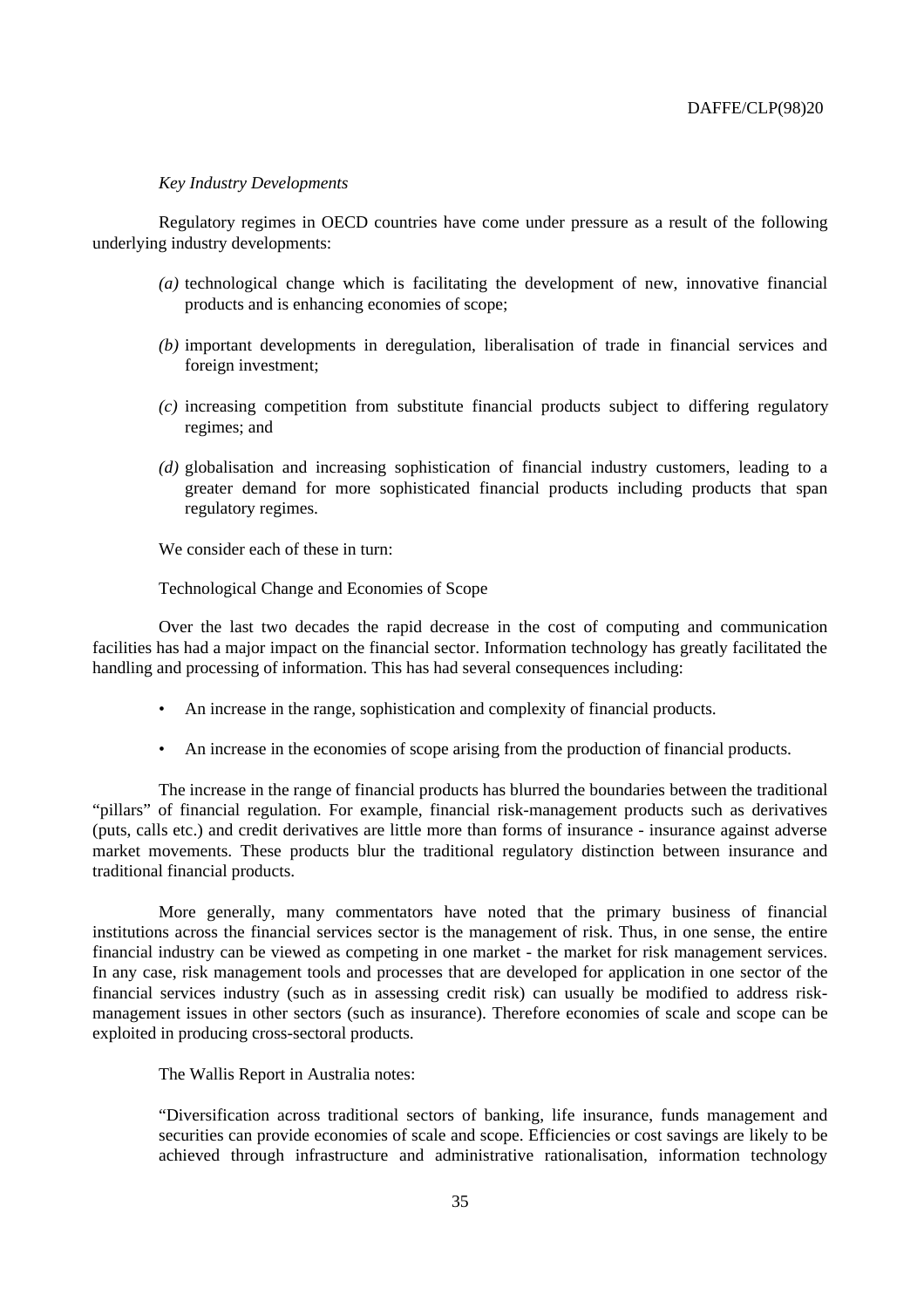savings and marketing synergies. At the same time, such structures may facilitate more efficient exploitation of customer databases (within the requirements of privacy laws)"<sup>17</sup>

Writing in 1992, the OECD report notes:

"Only a few studies have been made on the issue of economies of scope, but the conclusion seems to emerge that there are complementarities of cost in banking and insurance. ...

More generally, it would appear that there is an incipient public demand for 'financial supermarkets' - which provide the possibility for several needs being met at one go ('one-stop shopping') - in many ways similar to the pattern of demand which led to the introduction of supermarkets in the mass consumption field. ... [A] gradual shift can also be observed in household demand towards the provision of financial services rather than products. The availability of these services (including advisory services) may permit to meet a wider range of financial requirements in banking and/or insurance through active management of the whole (or a very significant part) of the household's assets, including the coverage of physical, material or financial risks".<sup>18</sup>

Increasing economies of scope increases the costs of regulatory restrictions on cooperation and on ownership, leading to pressure on the regulatory regime for a relaxation of these restrictions. <sup>19</sup>

Deregulation and Liberalisation

The last decade has witnessed at least three important regulatory developments:

- First, a relaxation of regulatory controls on prices;
- Relaxation on ownership, permitting the formation of financial conglomerates;
- An erosion of the functional boundaries between different types of financial institutions.<sup>20</sup>

Over the past two decades the opportunities for international trade in financial services has increased significantly, due primarily to the activities of the OECD, EU, NAFTA and the WTO. More information on this can be found in the chapter on Financial Services in the OECD Report on Regulatory  $Reform<sup>21</sup>$ 

Note that, to an extent, these two developments (deregulation and liberalisation) are reinforcing. Increasing trade in financial services exposes and highlights difference in regulatory treatment of competing products, leading to pressure for harmonization of regulatory regimes, usually in the direction of deregulation.

# Inter-Sectoral Competition

As noted above, technological developments and deregulation have increased the range of financial products available. This has increased the possibility that separately-regulated products will compete in the same markets.

Consider first the markets for savings and insurance products. We may broadly identify the following savings and insurance markets. $^{22}$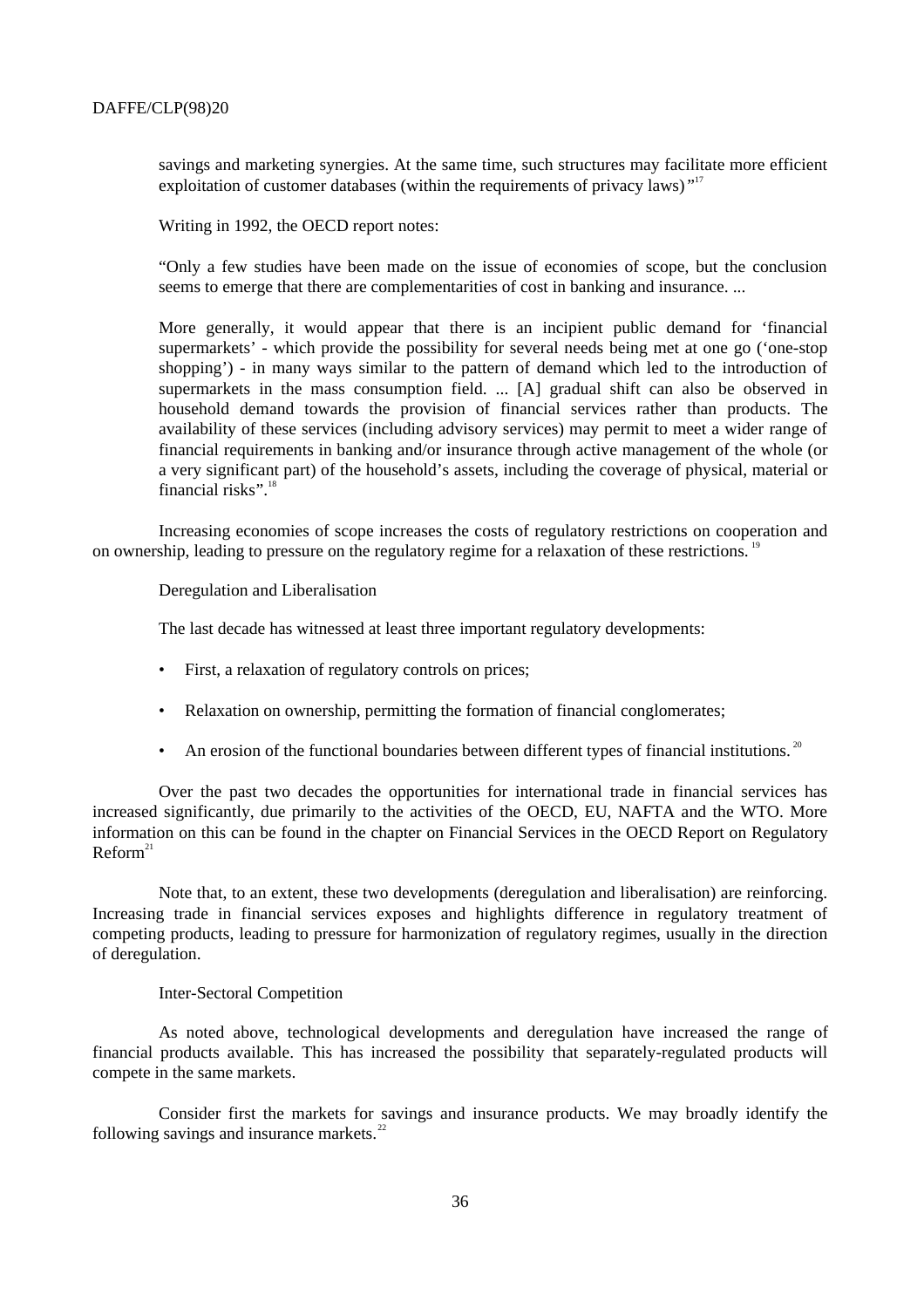- *(a)* the market for transaction accounts and services (including EFTPOS, chequing and credit card facilities);
- *(b)* the market for short-term financing (savings) facilities (including bank savings accounts, short-term term deposits, short-term commercial loans, money-market accounts etc.);
- *(c)* the market for long-term low-risk financing (savings) facilities (including, *e.g.*, definedbenefit pension plans, life products with pre-determined payouts, long-term bonds, etc.)
- *(d)* the market for long-term higher-risk financing (savings) facilities (including *e.g.*, defined contribution pension plans, mutual funds, life products, and possibly including financial risk management techniques such as exchange-rate hedging, portfolio insurance, credit derivatives and so on); and
- *(e)* the markets for the various classes of general insurance (*e.g.*, fire, liability, life, etc.).

There are a number of separately-regulated classes of suppliers into these markets, such as banks, building societies and credit unions, mutual funds, pension funds, general insurers, life insurers and friendly societies. In addition there are a number of non-regulated suppliers, such as other forms of assets (*e.g.*, tradable securities, art and/or real property). The interaction between the separate regulatory regimes and the markets is illustrated in table 4.

It is clear from table 4 that in each of the markets identified above at least two different separately-regulated sectors of the financial industry supply competing products. In the case of the market for long-term high-risk savings, 6 different regulatory regimes may produce competing products.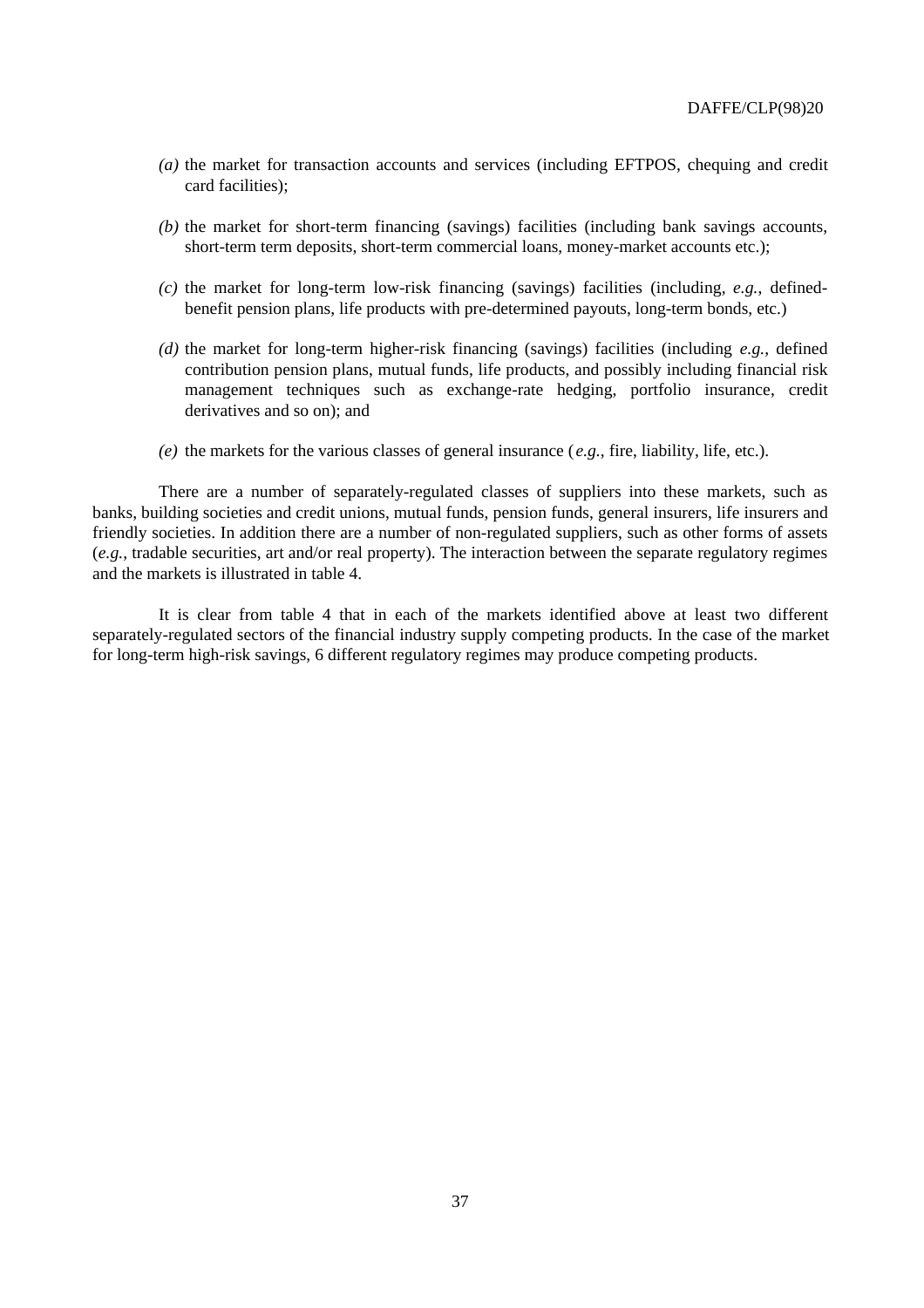|                                                                                     | Table 4. Competing Products In Savings And Insurance markets       |                             |                       |                           |                            |                   |
|-------------------------------------------------------------------------------------|--------------------------------------------------------------------|-----------------------------|-----------------------|---------------------------|----------------------------|-------------------|
| Financial<br>Institution<br>(with<br>distinct<br>separate,<br>regulatory<br>regime) | Financial Product                                                  | <b>Transaction Services</b> | Short-Term Facilities | Long-Term Low Risk Saving | Long-Term High Risk Saving | General Insurance |
| <b>Banks</b>                                                                        | Cheque Accounts<br><b>Savings Accounts</b><br><b>Term Deposits</b> |                             |                       |                           |                            |                   |
| <b>Credit Unions</b>                                                                | <b>Cheque Accounts</b>                                             |                             |                       |                           |                            |                   |
| & Bldg Socs                                                                         | <b>Savings Accounts</b>                                            |                             |                       |                           |                            |                   |
|                                                                                     | <b>Term Deposits</b>                                               |                             |                       |                           |                            |                   |
| <b>Mutual Funds</b>                                                                 | Cheque Accounts                                                    |                             |                       |                           |                            |                   |
|                                                                                     | <b>Mutual Funds</b>                                                |                             |                       |                           |                            |                   |
| <b>Pension Funds</b>                                                                | Defined Benefit Scheme                                             |                             |                       |                           |                            |                   |
|                                                                                     | Defined Contribution Scheme                                        |                             |                       |                           |                            |                   |
| Securities                                                                          | Derivatives                                                        |                             |                       |                           |                            |                   |
|                                                                                     | <b>Currency Hedges</b>                                             |                             |                       |                           |                            |                   |
|                                                                                     | <b>Credit Derivatives</b>                                          |                             |                       |                           |                            |                   |
| Life Insurers                                                                       | "Pure" Life Insurance                                              |                             |                       |                           |                            |                   |
|                                                                                     | "Whole" Life Products                                              |                             |                       |                           |                            |                   |
| Gen Insurers                                                                        | General Insurance                                                  |                             |                       |                           |                            |                   |
| <b>Friendly Socs</b>                                                                | General Insurance                                                  |                             |                       |                           |                            |                   |
|                                                                                     | <b>Life Products</b>                                               |                             |                       |                           |                            |                   |
| Markets                                                                             | <b>Traded Equities</b>                                             |                             |                       |                           |                            |                   |
|                                                                                     | <b>Traded Bonds</b>                                                |                             |                       |                           |                            |                   |
| Non-Markets                                                                         | Equities                                                           |                             |                       |                           |                            |                   |
|                                                                                     | <b>Bonds</b>                                                       |                             |                       |                           |                            |                   |
|                                                                                     | Other Assets (e.g., Property)                                      |                             |                       |                           |                            |                   |
| <b>Self Provision</b>                                                               | <b>Self Insurance</b>                                              |                             |                       |                           |                            |                   |

| $=$ likely to compete |
|-----------------------|
| $=$ may compete       |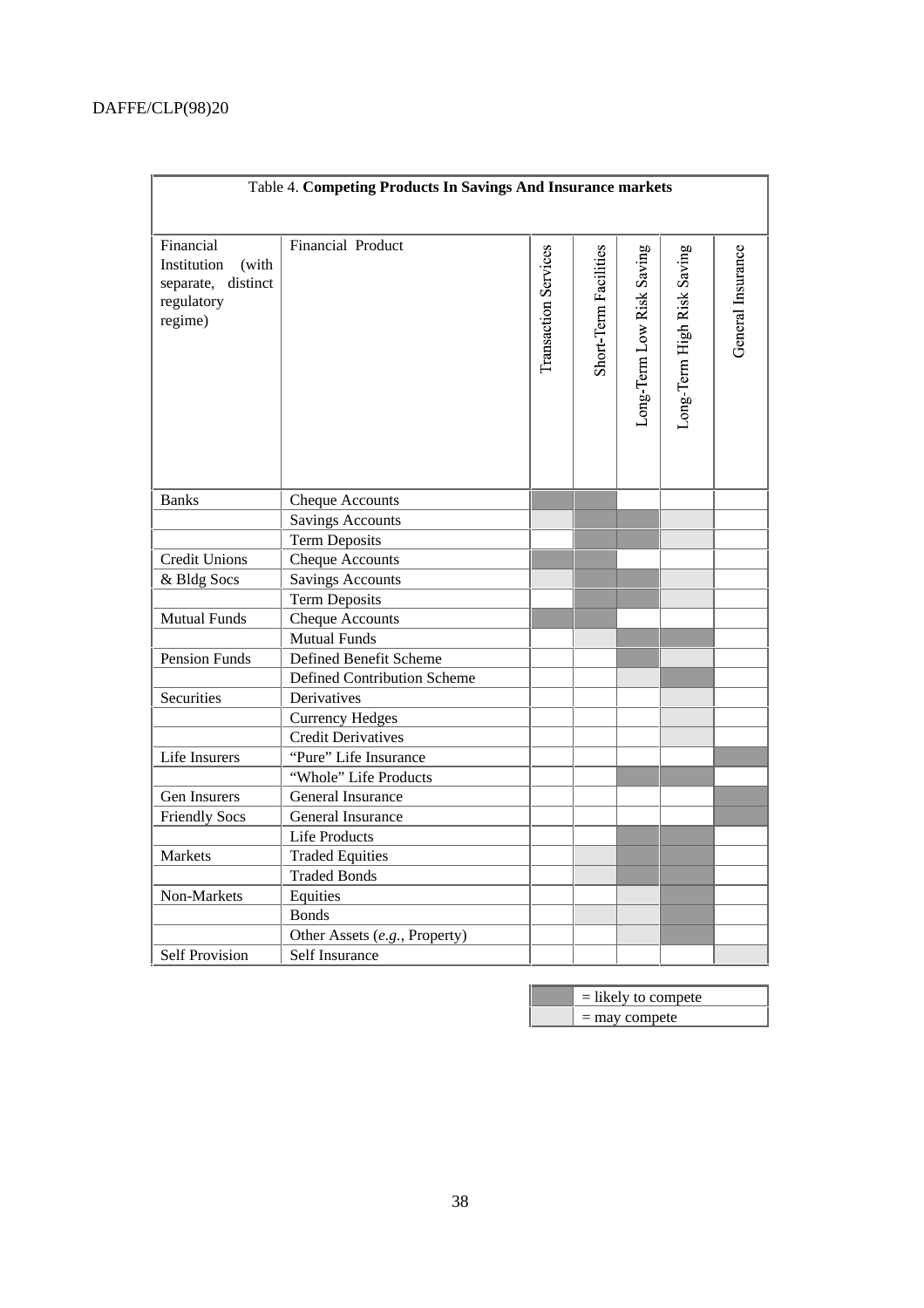As discussed further below, the presence of different regulatory regimes for competing products raises the possibility that differing regulatory requirements will distort competition. This may lead to calls for a "leveling of the playing field" and further general pressure on the regulatory regime.

For example, in the case of Australia, the Australian Insurance and Superannuation Commission has noted:

"Developments in the finance sector have also resulted in separate prudential regimes applying to retail savings products with similar functional characteristics. For example, banks and life offices have different capital requirements, even though deposits are regarded by some as akin to short-term, capital guaranteed life policies. Capital and custodian requirements for life insurance, superannuation and collective investments also vary depending on the type of product, the institution offering it and the applicable supervisory regime".<sup>23</sup>

In a similar manner we may consider the markets associated with consumer and business credit facilities. It is important to note however that consumer and business credit does not raise the same prudential concerns as savings and investment. Therefore the regulatory restrictions on the operators in these markets are lighter and in many cases largely irrelevant to market outcomes. We may distinguish the following broad markets:

- *(a)* Personal consumer credit (including overdrafts and term loans, secured and unsecured);
- *(b)* Home Loans;
- *(c)* Small business credit (including overdrafts and term loans, secured and unsecured);
- *(d)* Small business equity
- *(e)* Corporate financing (both equity and debt, which we may, to an extent, view as substitutes).

As before, we also ask what are the key, distinct regulatory regimes competing in these markets. In addition to the financial institutions identified earlier (banks, credit unions, mutual funds, pensions funds, insurers) we may add other sources of credit such as finance companies, venture capitalists, retailers and personal contacts. The interaction between the separate regulatory regimes and the markets is illustrated in Table 5 (overleaf).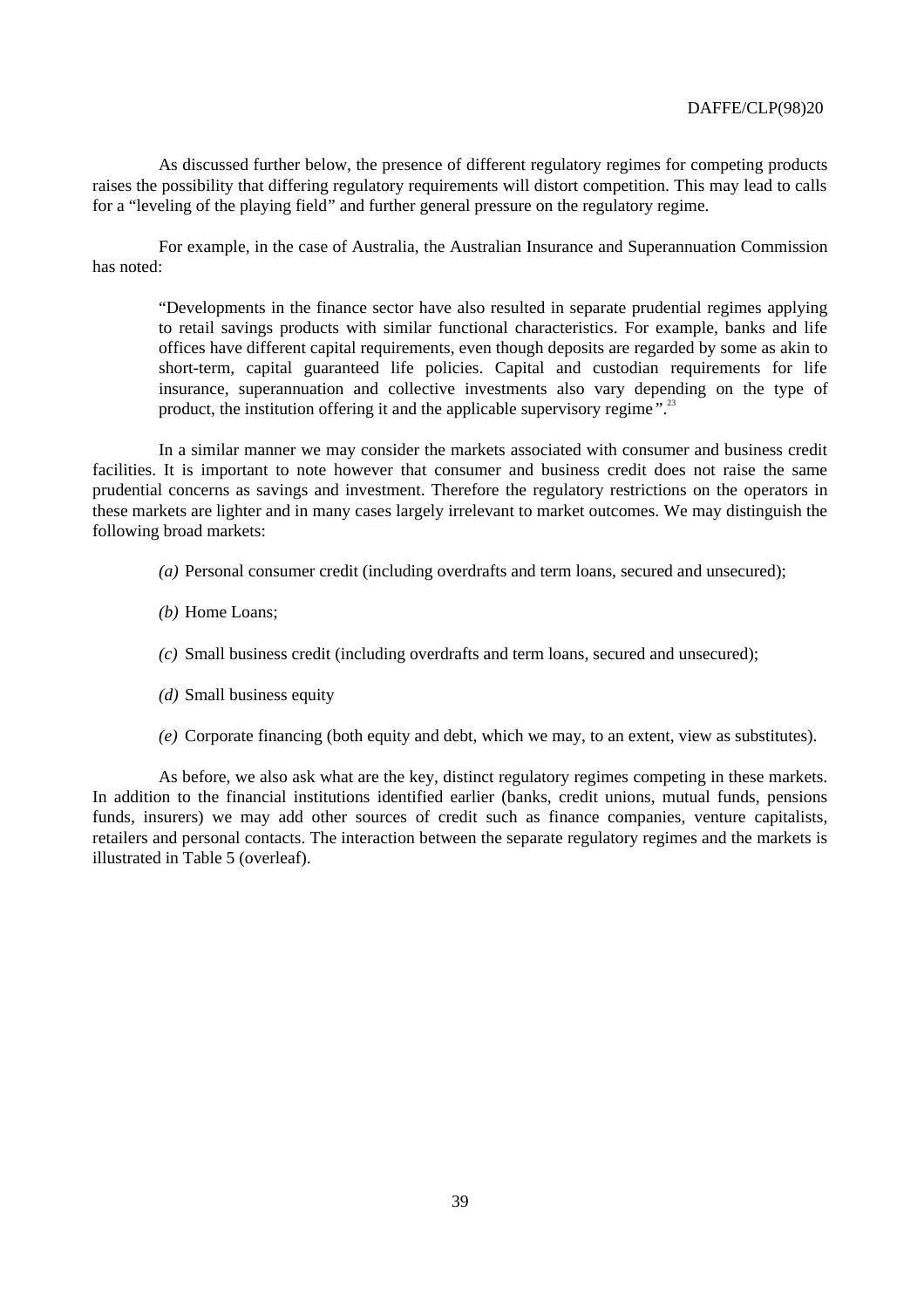| Table 5. Competing Products In Credit / Financing markets |                                 |                 |            |                       |                       |                     |  |
|-----------------------------------------------------------|---------------------------------|-----------------|------------|-----------------------|-----------------------|---------------------|--|
| Financial<br>Institution<br>(with                         | <b>Financial Product</b>        | Consumer Credit | Home Loans | Small Business Credit | Small Business Equity | Corporate Financing |  |
| separate, distinct                                        |                                 |                 |            |                       |                       |                     |  |
| regulatory                                                |                                 |                 |            |                       |                       |                     |  |
| regime)                                                   |                                 |                 |            |                       |                       |                     |  |
|                                                           |                                 |                 |            |                       |                       |                     |  |
|                                                           |                                 |                 |            |                       |                       |                     |  |
|                                                           |                                 |                 |            |                       |                       |                     |  |
|                                                           |                                 |                 |            |                       |                       |                     |  |
|                                                           |                                 |                 |            |                       |                       |                     |  |
|                                                           |                                 |                 |            |                       |                       |                     |  |
|                                                           |                                 |                 |            |                       |                       |                     |  |
|                                                           |                                 |                 |            |                       |                       |                     |  |
| <b>Banks</b>                                              | Overdrafts<br><b>Term Loans</b> |                 |            |                       |                       |                     |  |
|                                                           | <b>Credit Cards</b>             |                 |            |                       |                       |                     |  |
|                                                           | Home Loans                      |                 |            |                       |                       |                     |  |
|                                                           | Commercial Loans                |                 |            |                       |                       |                     |  |
| <b>Credit Unions</b>                                      | Overdrafts                      |                 |            |                       |                       |                     |  |
| & Bldg Socs                                               | Term Loans                      |                 |            |                       |                       |                     |  |
|                                                           | Credit Cards                    |                 |            |                       |                       |                     |  |
|                                                           | Home Loans                      |                 |            |                       |                       |                     |  |
|                                                           | Commercial Loans                |                 |            |                       |                       |                     |  |
| <b>Mutual Funds</b>                                       | Personal Loans                  |                 |            |                       |                       |                     |  |
|                                                           | Home Loans                      |                 |            |                       |                       |                     |  |
| Pension Funds                                             | Personal Loans                  |                 |            |                       |                       |                     |  |
|                                                           | Home Loans                      |                 |            |                       |                       |                     |  |
| Finance Cos                                               | Personal Loans                  |                 |            |                       |                       |                     |  |
|                                                           | Home Loans                      |                 |            |                       |                       |                     |  |
| Retailers                                                 | Term Loans                      |                 |            |                       |                       |                     |  |
|                                                           | Credit Cards                    |                 |            |                       |                       |                     |  |
| Life Insurers                                             | Personal Loans                  |                 |            |                       |                       |                     |  |
|                                                           | Home Loans                      |                 |            |                       |                       |                     |  |
| Venture Capital                                           | Equity                          |                 |            |                       |                       |                     |  |
| Markets                                                   | <b>Bond Issues</b>              |                 |            |                       |                       |                     |  |
|                                                           | <b>Stock Issues</b>             |                 |            |                       |                       |                     |  |
| Private Contact                                           | Private Loans                   |                 |            |                       |                       |                     |  |
|                                                           | Private Equity                  |                 |            |                       |                       |                     |  |
| <b>Self Provision</b>                                     | Private Equity                  |                 |            |                       |                       |                     |  |

| $=$ likely to compete |
|-----------------------|
| $=$ may compete       |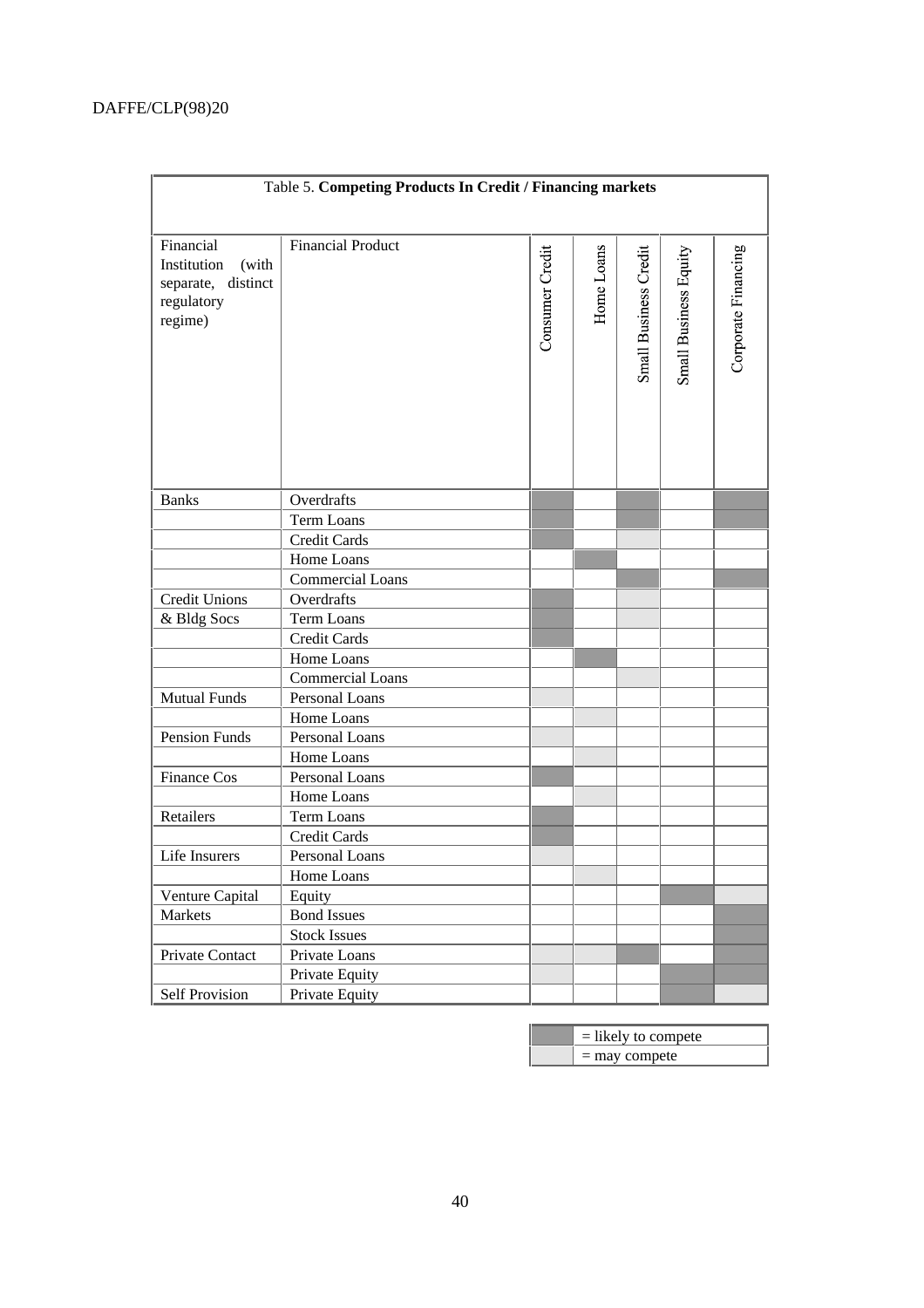Carosio (1990) notes:

"In most Western countries, the structures regulating financial markets and intermediaries remained relatively stable and unchallenged after the thirties. In recent years, however, as the twin developments of financial innovation and the international integration of markets have begun to undermine the very foundations of regulatory frameworks, the need for change has become apparent and major reforms have been set in train.

By modifying the nature of bank's activities and the competitive environment in which they operate, the proliferation of new financial instruments and the growth of non-bank intermediaries have resulted in far-reaching changes in the sources and scales of bank risks. They have also led to the blurring of frontiers between markets and between categories of intermediary, not only because most of the new financial instruments are not exclusive to one type of intermediary, but also because innovation has frequently involved contractual forms, such as securitization and insurance-like commitments, that straddle several markets. Longstanding regulations have suddenly begun to appear inadequate." $24$ 

To summarise, this section has raised the question of the extent to which financial market developments have lead to both relaxing of line-of-business restrictions a proliferation of new financial products which straddle traditional markets. This raises the issue of whether or not different regulatory treatment for competing products might be distorting competition.

# *Capital-Adequacy Regulation*

At first sight, the different regulatory regimes for the different sectors of the financial industry appear to be quite different. However, on closer inspection, there are important elements in common. The underlying rationales for prudential regulation<sup>25</sup> are essentially similar across the financial sector. In particular, the regulation of capital adequacy in each of these sectors may be viewed as requiring a minimum level of "equity" or "regulatory capital" to provide a buffer against adverse shocks and to enhance the incentives of the shareholders of the firm to act in a prudent manner.<sup>26</sup>

The higher the level of regulatory capital required by the regulatory regime, the higher the costs of the regulated institution. It is clearly important therefore, that the regulatory capital requirement not be higher than strictly necessary for prudential purposes.

In general, the regulatory capital requirement should depend on the risks of the regulated institution, which depends, amongst other things, on the products which the institution provides. $27$  For example, a bank which offers nominally-fixed on-demand deposits exposes the depositor to more risk than a mutual fund when it offers products whose liabilities vary with assets. A defined-benefit pension scheme exposes the policy-holder to more risk than a defined-contribution pension scheme. Other things equal, therefore, the regulatory capital requirements for banks should be higher than that for mutual funds. Similarly, the regulatory capital requirements for defined-benefit schemes should be higher than for defined-contribution schemes.

The risk of a financial institution will obviously depend upon the risks of the assets and liabilities which it holds (and the correlation between them). For example, some banks (especially those which are predominantly financed through long-term loans) have relatively low variability in the value of their liabilities (deposits) but may have much larger variability in the value of their assets. On the other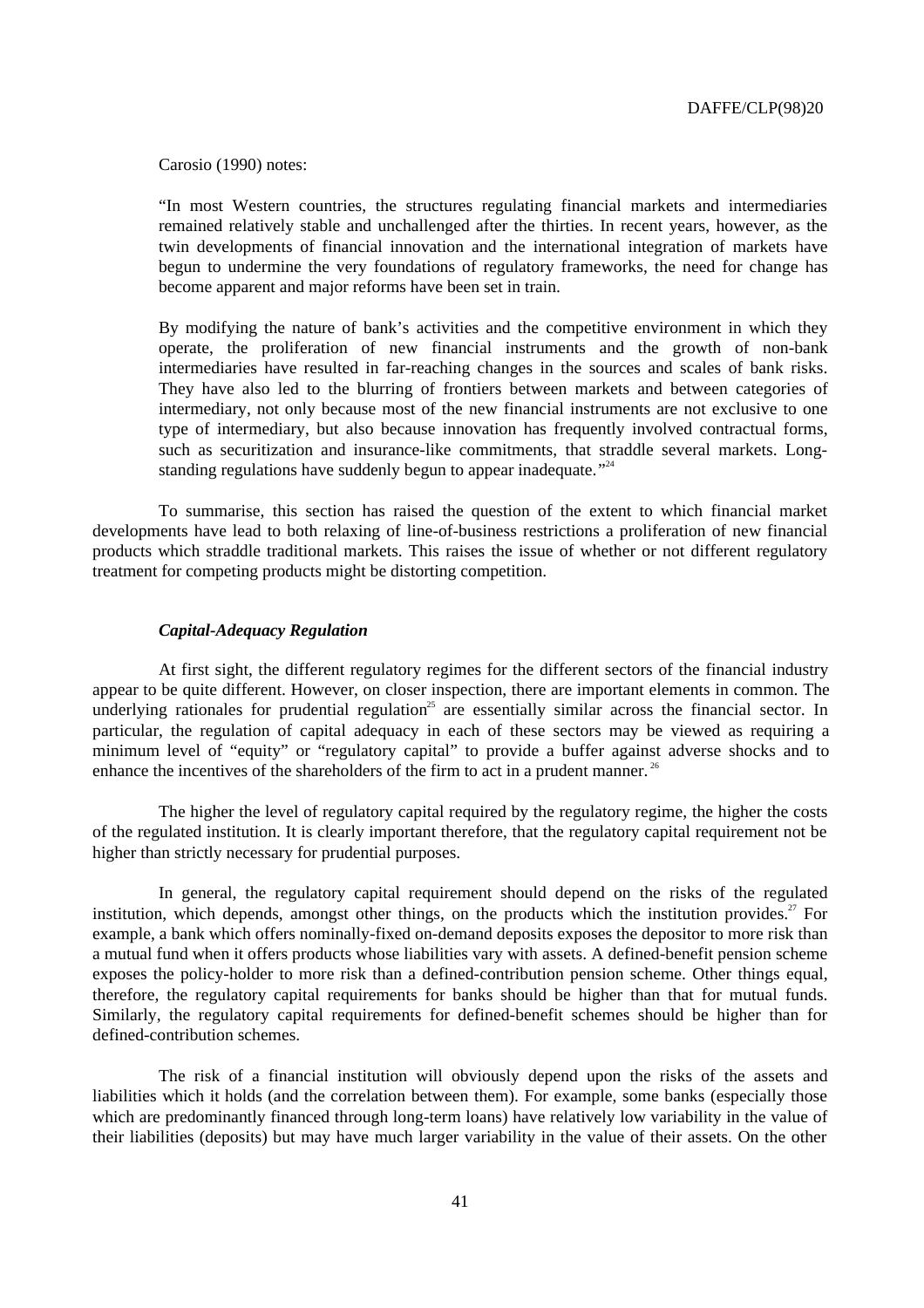hand, insurers may have relatively low variability in the value of their assets but much higher variability in the value of their liabilities (due to the insurance risks which they cover).

Mutual funds provide a clear illustration of the importance of correlation. Although the market value of the assets of a mutual fund is highly uncertain (just like the assets of a bank), the value of the liabilities of a mutual fund are usually perfectly correlated with its assets. As a result, a mutual fund attracts a much smaller capital requirement than a bank.

It is clear that where the capital-adequacy regulation does not properly reflect the overall risk of the financial institution as a whole, there may be important effects on competition. We may distinguish two such effects:

- First, where the regulatory requirement does not reflect the risk of the institution as a whole, there will not be a level playing field between financial institutions. Institutions with higher lower risk will not have those risks reflected in lower costs. As a result competition will be distorted in favour of higher risk institutions.
- Second, where the change in the regulatory requirement as a result of adding another product to the overall portfolio does not reflect the change in the risk of the institution as a whole, there will not be a level playing field between financial products.<sup>28</sup> Those products with lower prudential risks will not be able to compete effectively with products that have higher prudential risks.

As an example of the first effect, suppose that the regulatory capital requirements on banks associated with lending did not distinguish between lenders. In this circumstance, banks would have an incentive to seek the lender which provides the highest return without regard for the risk involved. As another example, until relatively recently, the capital requirements for insurance companies in the US were, in some cases, fixed (and independent of the size or risks of the insurer). Under these conditions, since there is no marginal increase in the regulatory costs as a result of writing new insurance business, the insurers have an incentive to increase size indefinitely.<sup>29</sup>

As an example of the second effect, suppose that for an insurer, the regulatory capital requirements for defined-benefit and defined-contribution pension schemes were the same. In this case competition would clearly be distorted in favour of the higher risk, defined-benefit plans. In some cases, pension funds produced by pension companies are subject to lower regulatory requirements than pension plans produced by insurers. Again, competition would be distorted in favour of pension funds. As a general principle, products with similar risk characteristics should face similar regulatory capital requirements.

In addition, of course, other forms of regulation should also be careful to not introduce competitive distortions. In particular, tax policy should be careful to ensure that differences in tax treatment does not introduce regulatory distortions.<sup>30</sup> Nor should other regulatory requirements, such as rules about disclosure or about the manner in which products can be sold.

The box on the next page provides an example of alleged distortions in competition arising from regulatory requirements in the pension industry in the EU.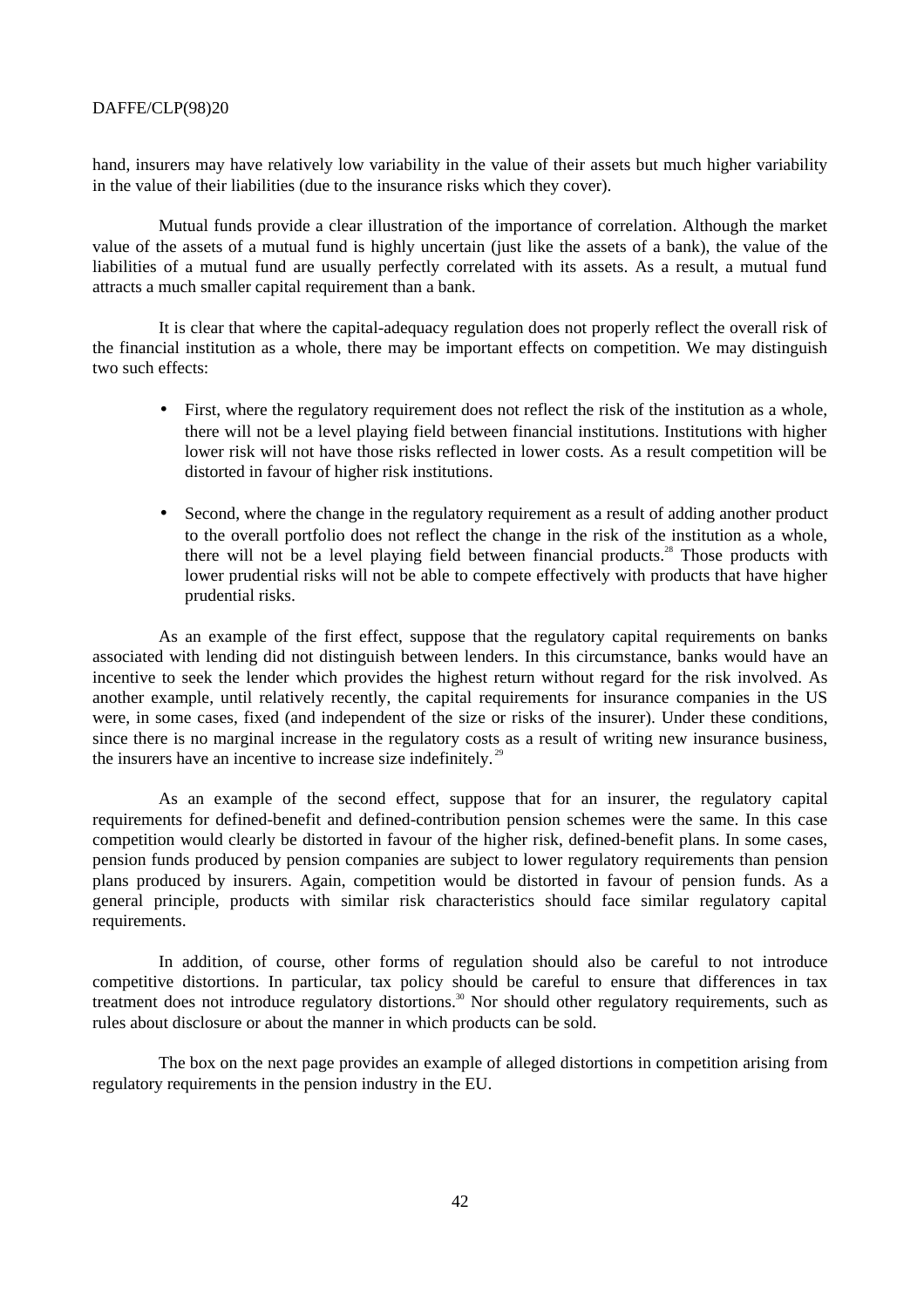Before concluding this brief discussion of the competition effects of imperfect capital-adequacy regulation, we may note two further points:

• First, in practice, there are practical limits on the extent to which regulators can assess the overall risk of a financial institution and, therefore, to an extent, all capital-adequacy regulation is "imperfect". Given the range of potential products produced by each financial institution (even within a single sector) and given the range of possible types and forms of assets and instruments (and their correlations), assessing the overall risk by an external regulator may simply be too complex. Writing in 1990, King notes:

"Capital adequacy requirements should be related to the risk involved. Yet the BIS convergence agreement for banks implies a rather simple approach in terms of [capitaladequacy regulation]. In securities markets, the capital-adequacy requirements are sometimes very much more sophisticated and based on explicit numerical measures of the risks involved. They cover both position risk (associated with changes in the values of assets and liabilities) and counterparty risk (when another party defaults on a transaction). Even here, however, the measures often seem simple in comparison with recent developments in portfolio theory. Often the covariance between different assets and liabilities is ignored, and little allowance made for the offsetting nature of the risks taken by different divisions within a firm. Only the capital adequacy regime in the UK merits the description 'sophisticated' and is regarded by many in Europe as excessively complicated".<sup>31</sup>

• Second, despite these problems, there is a discernible move towards regulatory models which seek to better reflect the risks of financial products and the overall risk of financial institutions (at least within each sector of the financial industry). The move to "risk-based capital requirements" in the insurance sector (mentioned above) is one example of this. A better example is the move towards reliance on banks' in-house models of risk in the banking sector. Indeed. the Basle Committee recently approved the use of qualifying bank  $\frac{1}{2}$  internal models<sup>32</sup> to generate regulatory capital requirements for banks.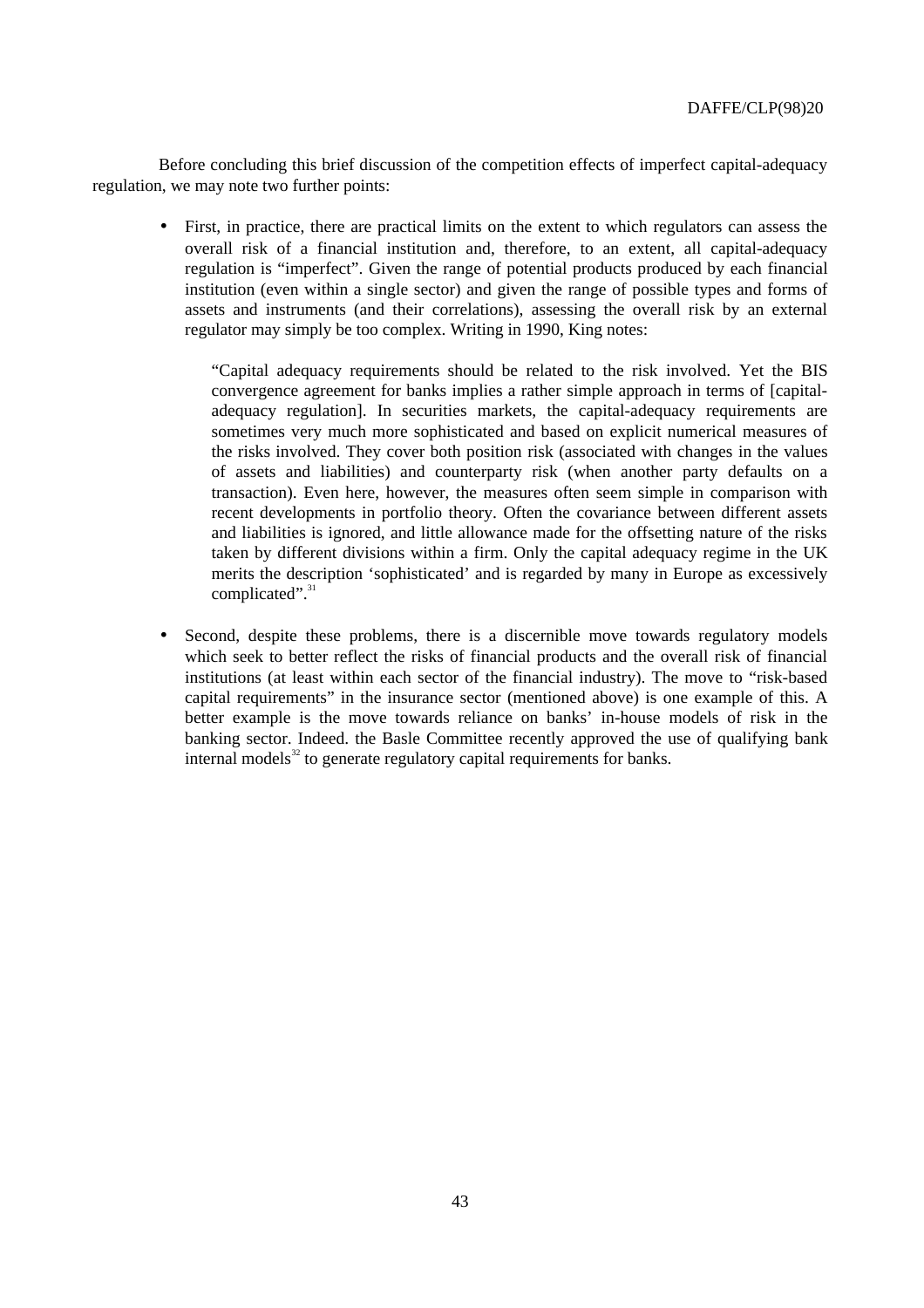# **THE EFFECT OF REGULATION ON PENSION FUND AND LIFE INSURANCE COMPETITION IN THE EU**

The EC has recently released a discussion paper entitled "Supplementary Pensions in the Single Market" which seeks to further the single market with regard to provision for retirement. This paper is interesting in that it emphasises the extent to which life insurance products compete with pension fund products in the market for the provision of longterm savings and at the same time highlights the differences in regulatory treatments of these two categories of products within the EU.

The paper distinguishes between employment related pensions (so-called "pillar 2" schemes) and private personal pension arrangements ("pillar 3" schemes). The majority of private personal pensions are provided by life insurers. However, the situation in regard to employment related pensions is more mixed. The proportion of these pensions that are provided by life insurers (as opposed to pension funds) ranges between 5 per cent in the UK and 81 per cent in Sweden. It would appear that, at least for employment related pensions, life products and pension plans are good substitutes.

However, problems arise due to differences in regulatory treatment. These differences relate to both the assets and the liabilities side of the balance sheet. Consider for example the rules regulating what assets pension funds and life insurers may purchase. Over a period of 20-25 years (the typical length of a pension arrangement), such rules may have a very important impact on the overall performance of the scheme as even very small differences in average rates of return can have a significant cumulative long-term impact. There are similar important differences in the regulatory treatment of the liabilities side of the different institutions.

# *The Competition Effects Of The Choice Of Regulatory Approach*

Having noted that imperfect capital-adequacy regulation *may* give rise to competition distortions, we now move on to show how the three broad approaches to regulation of financial institutions that were identified earlier may, in certain circumstances, give rise to problems in capitaladequacy regulation but may also have certain offsetting benefits. The results of this section were summarised, earlier, in table

# *Approach 1: Separate Pillars*

Under the "pillars" approach the financial industry is divided up into sectors which are each subject to separate and distinct capital-adequacy regulation. Competition across the sectors is restricted through both line-of-business and ownership restrictions. Only a few OECD countries maintain regulation of this form (US, Japan, Iceland and Finland), and even in these countries, the ownership restrictions between financial sector firms are being relatively quickly eroded.

# Advantages

From the perspective of this paper, the primary advantage of the pillars approach is that, by dividing the overall financial sector up into categories of institutions with similar risk profiles, it is easier to apply the regulatory requirements. Rather than dealing with, say, institutions which provide a range of savings, commercial lending, securities trading and insurance products, by separating these categories of products it may be simply to determine the overall regulatory profile and therefore to determine the appropriate level of regulatory capital.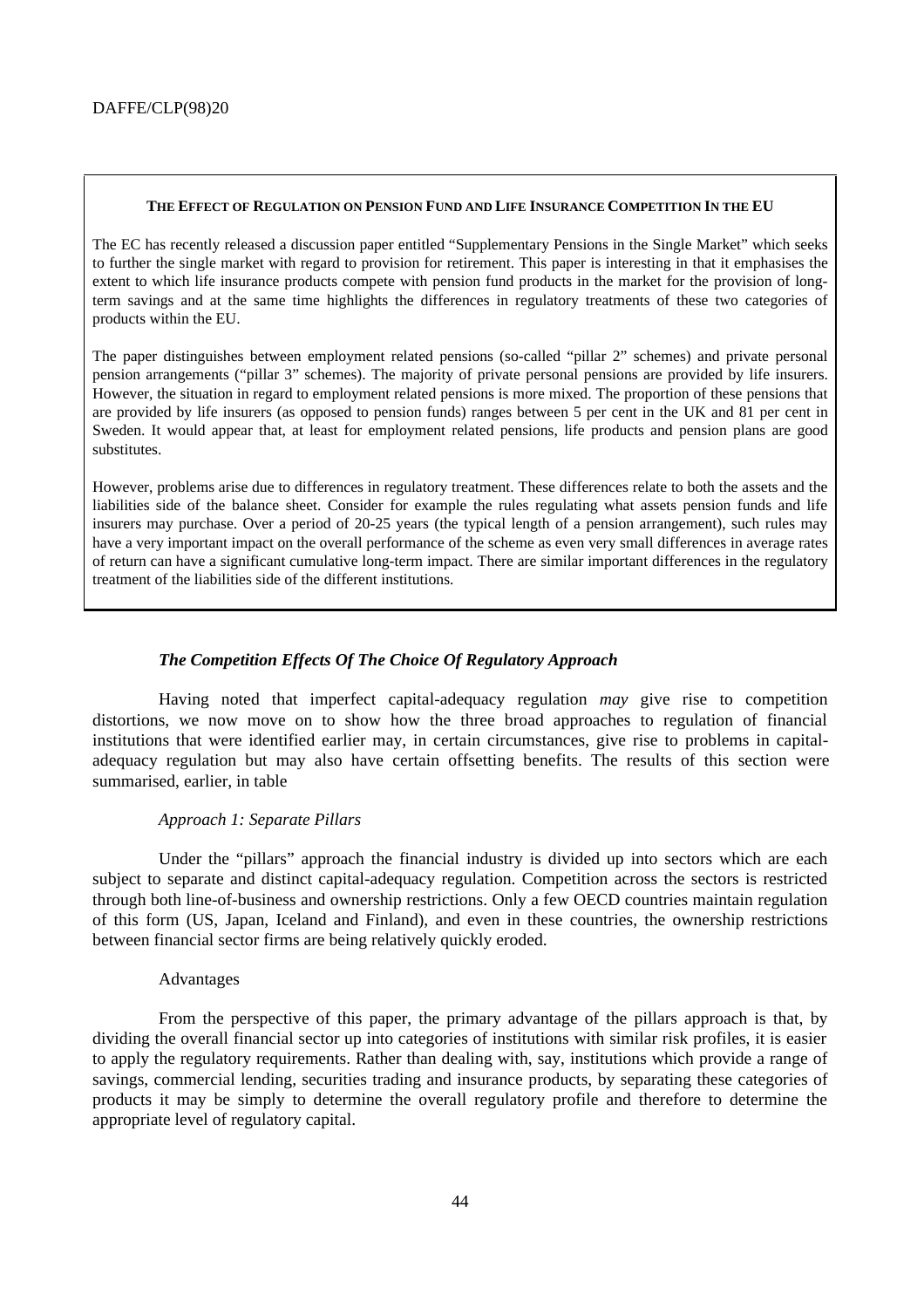# Disadvantages

However, the enforced separation between these sectors, introduces its own costs. In particular the pillars approach may both

- *(a)* restrict entry and restrict the ability of financial firms to exploit economies of s cope; and
- *(b)* restrict the ability of financial firms to offer innovative bundles of financial products to consumers.

It is clear that the pillars approach may limit the number of potential entrants into each financial product market, thereby restricting competition. For example, regulatory restrictions may limit the ability of:

- life insurers to offer "on demand" access of investors to their funds;
- banks to offer medium-to-long term retirement savings products;
- banks to offer insurance products; or
- supermarkets or public utilities to offer banking or investment services.

In addition, line-of-business restrictions may prevent non-financial firms from taking advantage of a particular market situation to offer, say, insurance. For example, an automobile manufacturer may be in a good position to forecast the cost of car repairs and therefore may be in a strong position to offer automobile insurance (perhaps as a form of warranty). In a similar way, a construction firm, knowing in detail the construction materials and processes of its buildings may be in a strong position to offer, say, fire or earthquake insurance. Certain supermarkets, taking advantage of large volumes of customers may be able to offer certain, simple, banking products more cheaply than traditional banks.

Lastly, such restrictions may prevent firms from exploiting any economies that exist from joint production of financial products. For example, a bank might be restricted in its ability to use the information it has on customers in marketing, say, insurance or retirement savings products.

Line of business restrictions (coupled with restrictions on cooperation or on distribution) may limit the ability of financial institutions to offer bundles of products which combine features which would normally be subject to different regulatory regimes. Examples of such products include:

- A mortgage or other form of consumer loan for which the debt obligation ceases upon the death of the mortgagee (*i.e.*, a life insurance product tied to a mortgage product);
- Other forms of consumer loans for which the loan repayments may be temporarily suspended or terminated in the event of some external occurrence (such as the unemployment of the debt holder);
- Consumer loans combined with insurance elements, such as a mortgage combined with home/contents insurance, auto loans combined with auto insurance, credit card loans associated with travel insurance and so on.
- Savings products which are linked with life insurance (or health insurance, or unemployment insurance);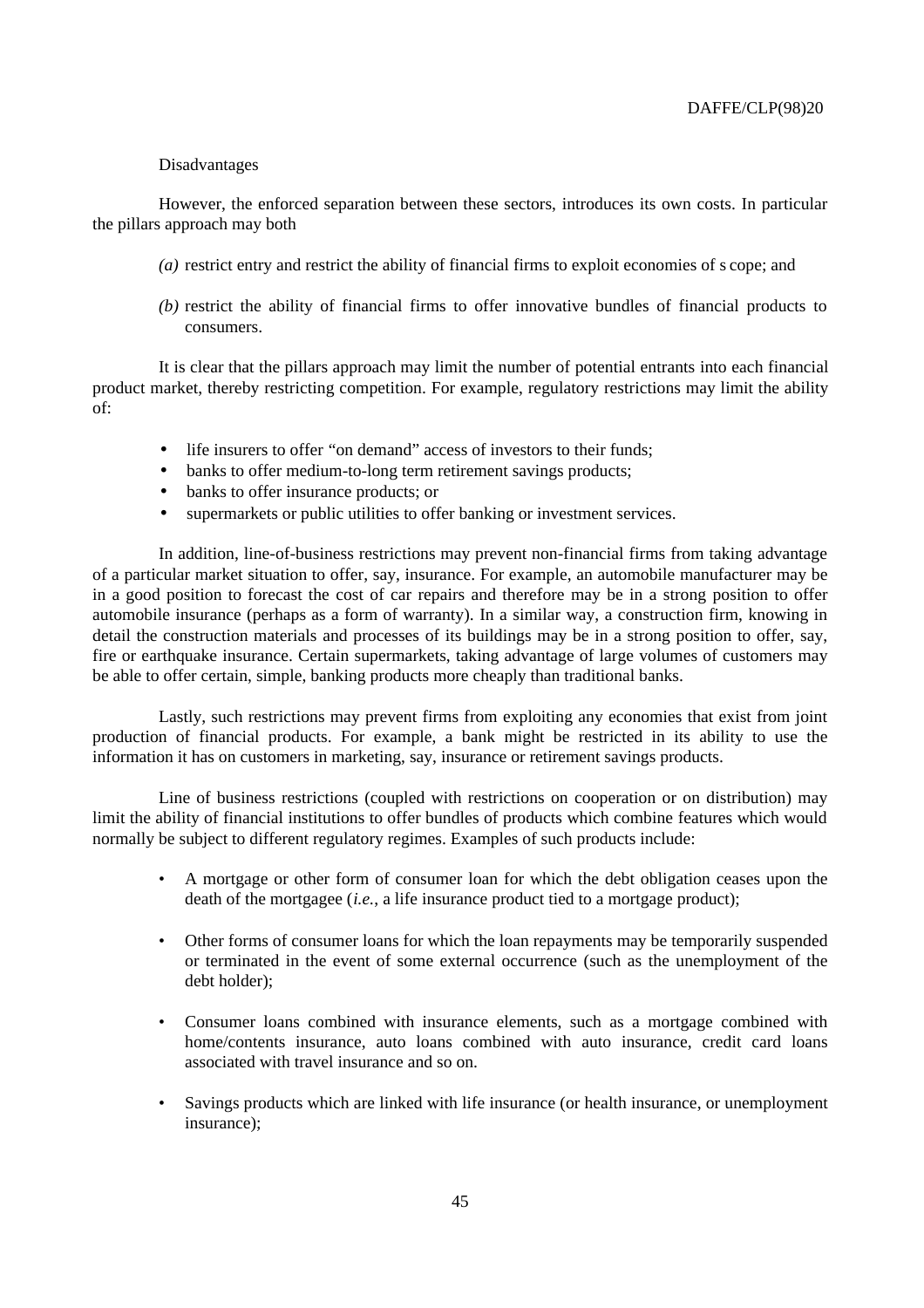• Insurance products combined with savings elements (*e.g.*, long-term fire insurance combined with a savings component, as occurs in Japan).

There are many other possibilities of products that could be offered to business customers. One example might be a generalised income protection for farmers that would combine crop insurance with a forward contract on the value of the crop (or a forward exchange rate where the crop is sold on foreign markets). A small manufacturer might seek a product combining accounts-receivable insurance with traditional general (property and casualty) insurance.

# *Approach 2: Financial Conglomerates*

As we saw earlier, over the last ten years many countries have sought to relax certain regulations, to eliminate regulatory inconsistencies, to relax the line-of-business restrictions and to permit firms to exploit economies of scope. Perhaps the most important development, for our purposes, has been the relaxation of ownership controls, permitting the formation of financial conglomerates.

However, the separate, distinct regulatory regimes governing the important subsidiaries of the conglomerate are retained. The overall capital requirements of the conglomerate are often (but not always) just the sum of the capital requirements of the individual subsidiaries.

"Broadly speaking, and subject to particular legal provisions in some countries, banking and insurance regulations 'know' only the enterprise that forms part of the conglomerate and not the conglomerate per se. Similarly, the supervisory authorities of one sector have in principle powers with respect to enterprises of that sector only."<sup>33</sup>

# Advantages

The "conglomerate" approach has several advantages over the "pillars" approach, including permitting the exploitation of certain economies of scope; encouraging competition through entry and facilitating the innovative packaging and bundling of financial products.

That the economies of scope may be significant can be seen in the comment by US Treasury Secretary Robert Rubin who, in a speech in 1997 advocating liberalisation of the pillars system in the US, noted that financial modernisation could save consumers as much as \$15 billion of the nearly \$300 billion a year they spend on financial services.<sup>34</sup>

### Disadvantages

However, these reforms do not solve all of the problems identified above. Under the conglomerate approach, the capital-adequacy requirements on the financial institution may not accurately reflect overall risk. If so, financial institutions will face higher or lower costs than is appropriate and competition will be distorted.

Under the conglomerate approach, the capital-adequacy requirements for the firm are simply the sum of the capital-adequacy requirements of the individual separately-regulated components of the conglomerate. However, as was emphasised earlier, focusing on the individual components separately neglects any benefits (or harm) that might arise due to a correlation between the risk of the individual component and the conglomerate as a whole.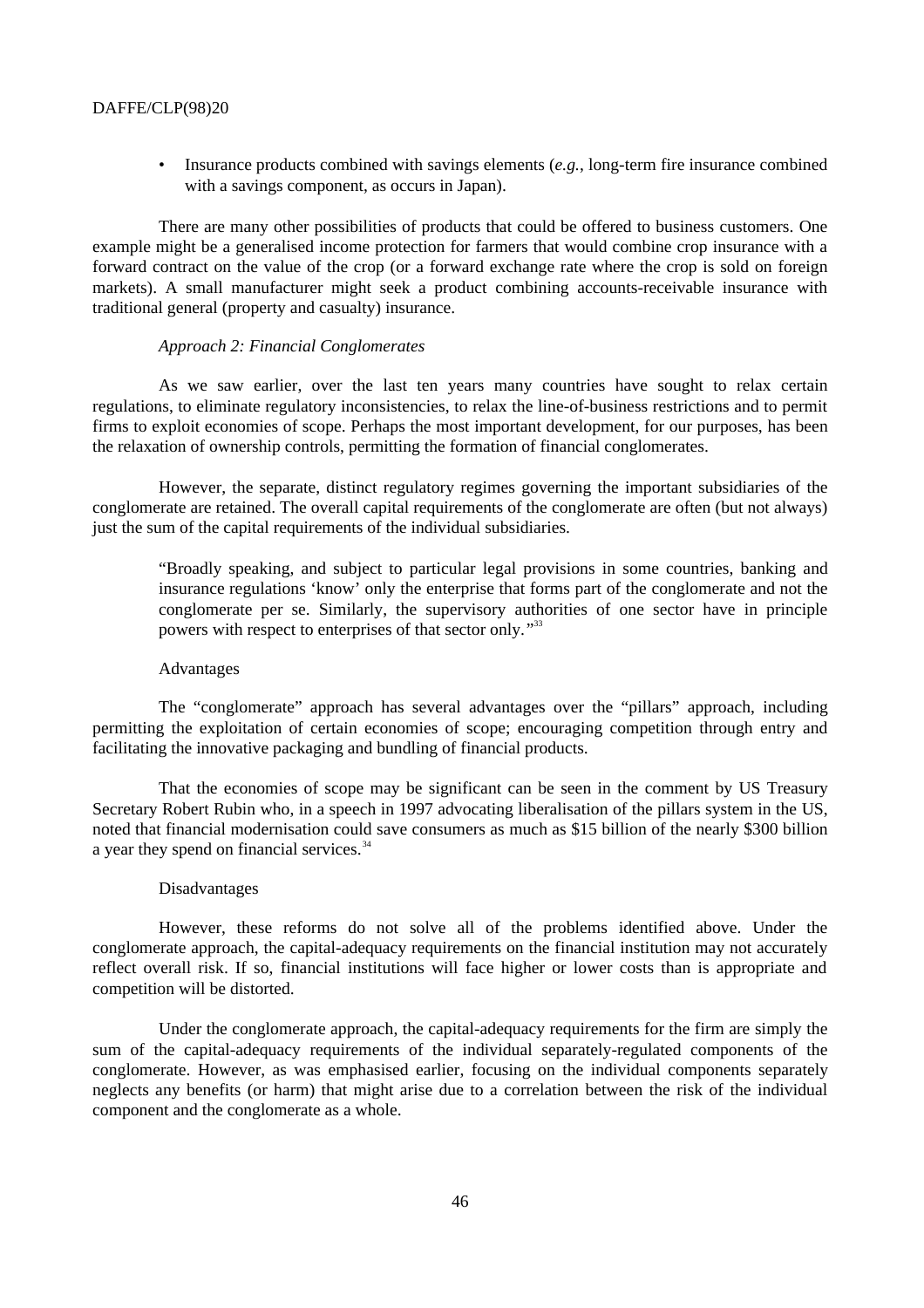This may be illustrated with a simple example. Under the "pillars" approach, for example, a fire insurer may be required to set aside 4 cents in regulatory capital for every \$1 of potential liability. A fire insurer with a total exposure to, say, \$1 million worth of potential fire losses, would be required to have \$40 000 in regulatory capital. Similarly, a bank with a portfolio of home mortgages may be required to set aside, say, 8 cents for every \$1 lent. So, if the bank has outstanding loans worth \$1 million, it must maintain \$80 000 in regulatory capital.

Under the "conglomerate" approach, the bank and the insurer may combine under a holding company to form a single company. The regulatory capital required, based upon the business of each subsidiary is now \$40 000+\$80 000=\$120 000.

The problem is that this amount does not necessarily reflect the true risk of the conglomerate because it ignores any correlation between the liabilities of the bank and the insurer. For example, it may be that a fire raises the probability of default on a home loan (if, say, the workers at a factory that is burnt down are laid off). In this case, the liabilities on each side will be positively correlated and the total required regulatory capital should be higher.

Similarly, it is easy to imagine examples where the regulatory capital required of the conglomerate is less. For example, a crop insurance firm might merge with a financial firm offering forward contracts on future crop prices. In this case a large storm might simultaneously lead to claims against the crop insurance subsidiary and increase the expected profits of the financial subsidiary. Since the two liabilities are negatively correlated, one would expect that the regulatory capital required would be lower.<sup>35</sup> In general, in the case where there is no correlation across the sectors of the conglomerate, the conglomerate, being more diversified, carries less overall risk than the sectors considered separately and therefore should face a lower regulatory capital requirement.

By neglecting any correlation between the components of the conglomerate, the overall capital requirements may be either too strict or too lax. As a result, competition may be distorted with other unregulated products. For example, as we saw before, life-insurance products compete with, say, (largely unregulated) mutual funds. By ignoring the correlations within the conglomerate it is possible that the regulatory requirements on the life product could be too strict or too lax in contrast with the true underlying risk and therefore the life-insurance product may be placed at an advantage or a disadvantage with respect to competing products such as mutual funds.

# *Approach 3: Co-ordinated Regulation*

Some of these problems are addressed through a "co-ordinated" or "consolidated" approach to financial sector regulation. By supplementing the sector-by-sector regulation of the conglomerate approach with consideration of the risk of the overall financial institution as a whole, it is possible to move towards a regulatory capital requirement that more closely reflects the total risk profile of the organisation, taking into account any correlation between the liabilities that it holds and between the liabilities and assets.

Clearly, the implementation of such an approach would require careful co-ordination and cooperation between the sectoral regulation agencies. Through a process of co-ordinated information gathering and exchange it may be possible to reach a common view on any adjustments that may be necessary to the sectoral regulatory capital requirements to reflect the appropriate regulatory requirements for the firm as a whole. Indeed, where the cross-sectoral correlation is weak this approach might, in fact, be close to optimal as the appropriate capital requirement for the institution as a whole might differ little from the sum of the capital requirements of the individual firms.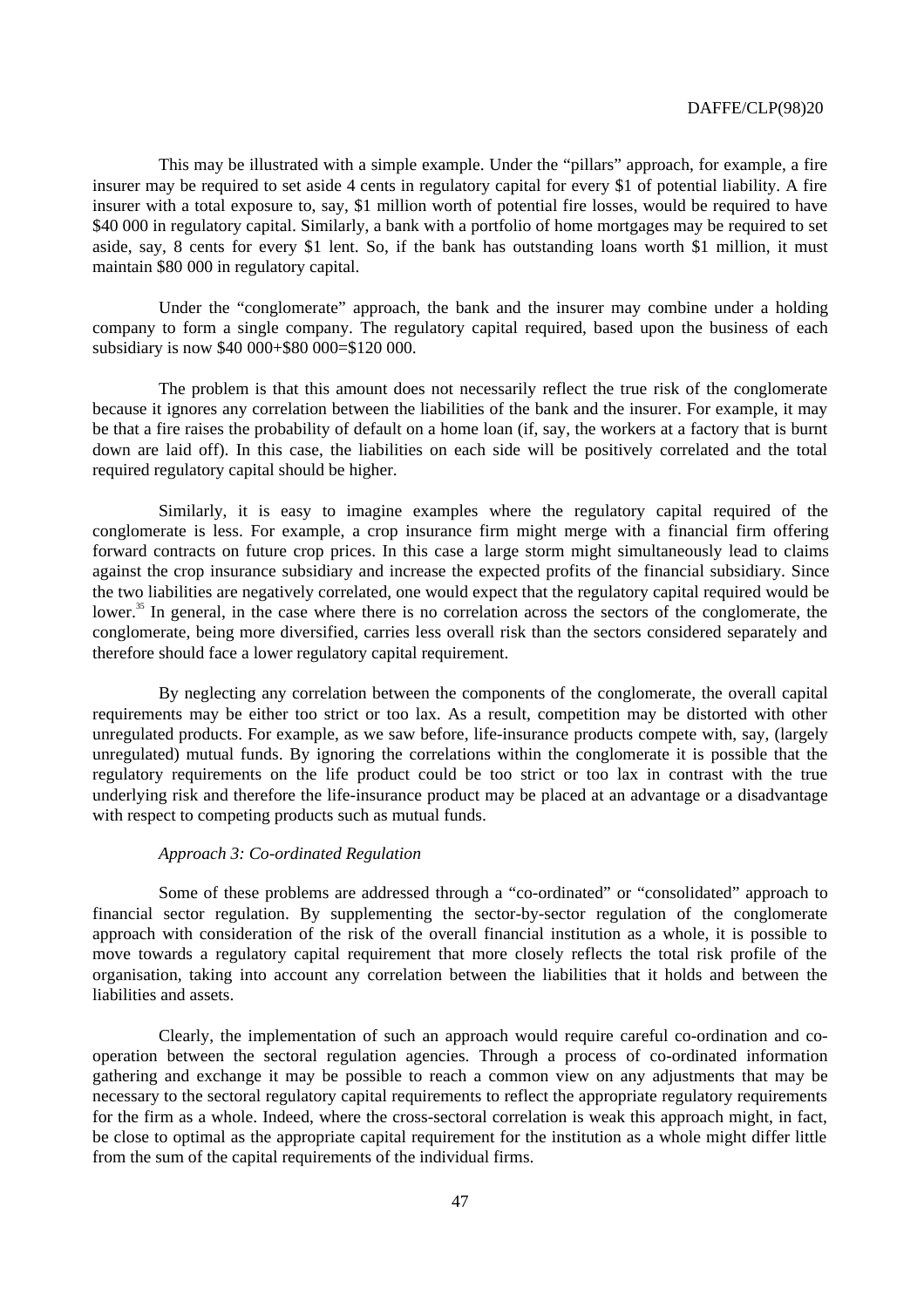In addition, of course, the process of regulation might be both simplified and enhanced by allowing the capital requirements to be determined by an approved "in-house" risk model. In this case, regulatory responsibility would be limited to approving the model itself, which could be carried out by any of the individual sectoral regulators.

### Advantages

If the regulatory requirements could be set correctly - *i.e.*, if the necessary information could be made available to regulators in a timely way and if regulators can assess the respective risk levels and apply and enforce the capital requirements - then, in principle, a "co-ordinated" approach to capitaladequacy supervision could alleviate many of the remaining competitive distortions identified above. The capital requirements would correctly reflect underlying risks and would allow firms to make use of whatever techniques are available for minimising overall firm risk and therefore their overall regulatory compliance costs.

The suggestion of a "consolidated" approach to risk measurement and the determination of regulatory capital is not novel. This theme is, for example, taken up by the Institute for International Finance in the "Report of the Task Force on Conglomerate Supervision". Using somewhat opaque language, this report notes that:

"Increasingly, global financial firms are centralizing their risk profiles and risk management processes across products, without regard to the location or the legal entity in which a type of risk is incurred. Analysis and management of similar risk types on a global basis permit firms to offset risks in order to arrive at a consolidated risk assessment for the firm. Financial institutions at the cutting edge of innovation are even beginning to integrate their credit and market risk analysis. These advances enable financial firms to maximise portfolio diversification benefits and to manage their risks more efficiently than in the past. ...

These changes in risk management reflect a recognition that financial businesses generally incur certain types of risks (*e.g.*, credit risk, contingent credit risk, market risk, liquidity risk, model risk, operational risk, etc.). Of course, different financial institutions will hold different proportions of these risks, depending on the product mix in their portfolios. For example, insurance-based businesses will tend to have a higher proportion of contingent credit risk relative to other risks in the portfolio than other financial firms. While the management process applicable to such contingent risks differs significantly from the process applicable to managing market risk, the components of contingent credit risk will remain the same across products and institutions.

The Task Force believes that supervisory approaches must recognise and adapt to these developments. In order for financial oversight structures to supervise financial markets and firms effectively, they must incorporate advances in learning and best market practices. In the context of globalisation, this means that oversight at the international level at least should seek to harness analytical advances in financial market practice. This will require a shift toward emphasising firms' exposures to risk and their management of those risks. "

On a much smaller scale, there is some agreement, at least, for the need to consider a wider perspective at least as a complement to conventional sectoral approach to regulation. In 1995 the Tripartite Group of banking, securities and insurance regulators noted: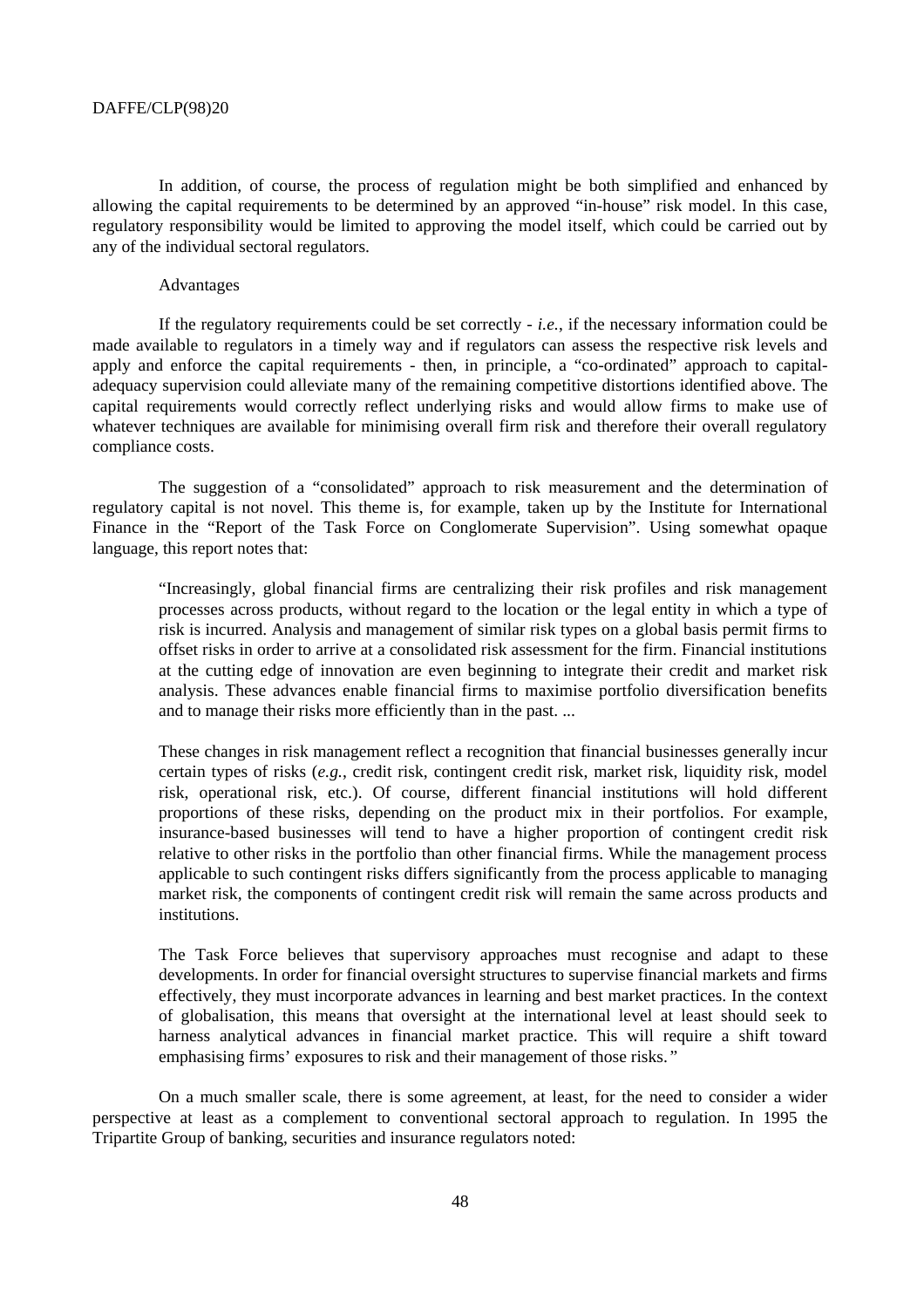"Fundamentally, the Tripartite Group agreed that supervision of financial conglomerates cannot be effective if individual components of a group are supervised on a purely solo basis. The solo supervision of individual entities continues to be of primary importance, but it needs to be complemented by an assessment from a group-wide perspective".<sup>36</sup>

# Disadvantages

Although incorporating even some consideration of the overall risk of a financial institution is an improvement over the sector-by-sector process of the conglomerate approach, the amount of information necessary to assess the overall risk of a financial conglomerate is likely to be sizeable. In principle, risk and correlation information would be needed, on a continuous basis, on the entire portfolio of assets and liabilities of the financial institution including both traded and untraded assets. The practical difficulties associated with such a "full" implementation therefore would be immense. As a result, reliance must be placed on broad assumptions and "rough and ready" rules and guidelines. These practical difficulties are emphasised by Carosio (1990):

> "Given the very large volume of assets, liabilities, off-balance-sheet contracts, maturities and currencies to be considered, the differences in accounting conventions, and the limited availability of statistical data, it is clear that the real issue is not to consider all the correlations, but to choose where to simplify so that a viable balance can be struck between feasibility and accuracy.

> This kind of problem tends, of course, to become more and more complicated as [financial institutions] diversify their activities. Monitoring costs incurred by the supervisor are an element that is often neglected when evaluating alternative modes of regulation and which may heavily in favour of restricting the range of activities. In fact, the concept of asymmetries of information also applies to the relationship between the regulator and regulated and would suggest that the balance between price-based mechanisms of risk limitation and outright prohibitions should also take account of the cost of assessing and monitoring the incremental risk of any additional activity by a particular [financial institution]".<sup>37</sup>

Nevertheless, several countries are currently developing their own variants on the "co-ordinated" approach at the present time.

# *Concluding Questions*

The preceding remarks raise the following questions for discussion:

- How should financial product markets be defined? Is there one market for savings products, or should there be separate savings markets defined according to the risk preferences and/or time horizon of the consumer? Do defined benefit products (which limit the risk exposure of the saver) compete, in a significant way with riskier products, such as mutual funds?
- Amongst those products that do compete, what are the worst examples of regulatory-induced distortions to competition? What is the source of those competition distortions? Is it due to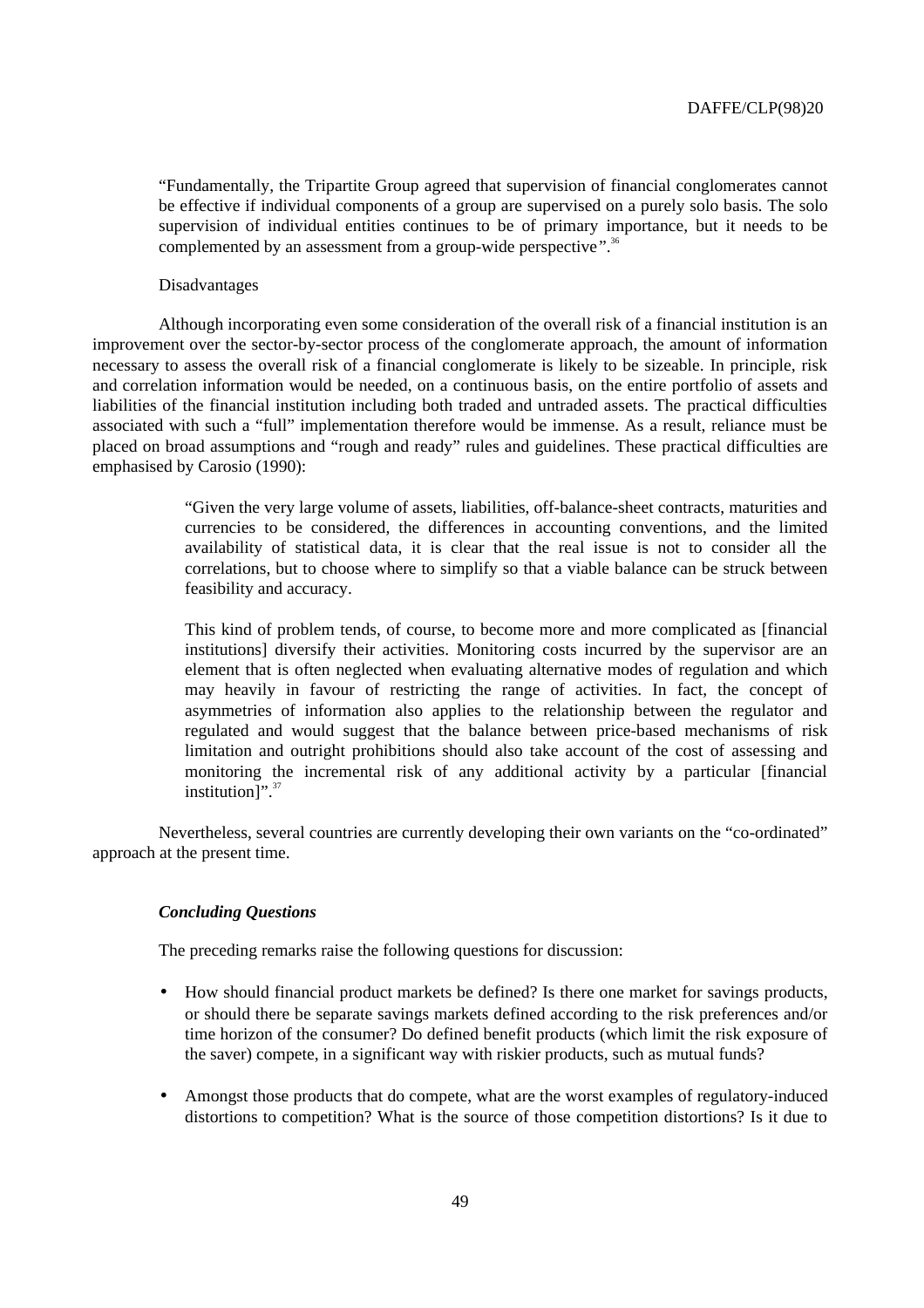taxation differences? Differences in rules governing the way the product is packaged, or sold? Or differences in the capital-adequacy rules?

- Which countries (if any) have explicitly adopted a "functional" approach to regulation (which would require that products which are similar would face equivalent regulation, independent of the sector in which those products are produced)?
- Why do there commonly exist limits on cross-distribution of products? Why are insurers, typically forbidden from distributing banking products, for example?
- What happens to the insolvency risk of an insurer as it increases in size (*i.e.*, underwrites more business)? Should the regulatory capital requirement be proportional to the amount of business that the insurer writes? Or less than proportional?
- What is the typical magnitude of the cross-sectoral correlation in assets and liabilities of financial conglomerates? Is this small (so that the "conglomerate approach" is approximately efficient) or is it essential, for prudential reasons to also take into account the wider risk of the firm as a whole?
- Is it possible to rely to a greater extent on firm's "in-house" models of risk in the insurance sector, as is becoming increasingly popular in the banking sector? Would it be possible to rely on such models to assess the overall risk of a financial conglomerate?
- Is it possible to relax the remaining line-of-business restrictions that exist in the "conglomerate approach" so that all financial institutions can produce a full range of financial products? What problems would arise for regulators if financial institutions were able to produce banking products and insurance products "off the same balance sheet"?
- Is it possible to rely primarily or exclusively on the capital-adequacy requirement to ensure financial system stability or are additional regulations (governing, for example, the portfolio of assets that can be held by the financial institution) necessary?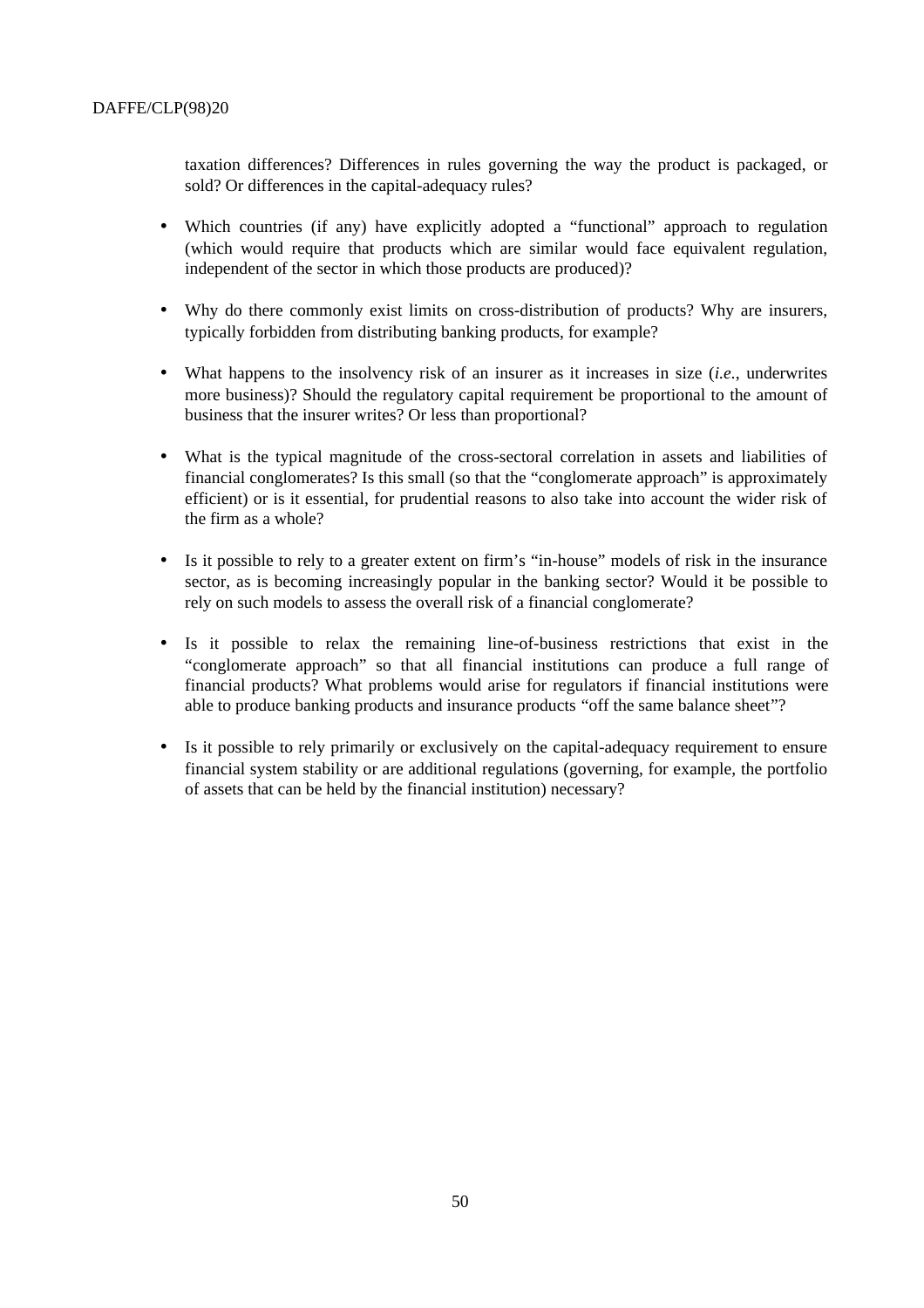# **NOTES**

- 1 Faure and Van den Bergh (1995), p. 68.
- 2 Armentano (1994), p. 736.
- 3 *I.e.*, the pure expected claim losses, and not including administrative, commercial and other costs and a profit margin.
- 4 We may note that the EC (in Commission Regulation 3932/92) has exempted certain information sharing agreements among insurers on the condition (amongst other things) that the information shared not identify the insurance undertakings concerned, that the distributed information contain a statement that it is purely illustrative and that the use of the information be voluntary in the sense that insurers or groups of insurers can choose to use alternative sources of information.
- 5 The Preamble of EC Regulation 3932/92 exempting such forms of co-operation from EC competition law states that "the establishment of co-insurance or co-reinsurance groups designed to cover an unspecified number of risks must be viewed favourably in so far as it allows a greater number of undertakings to enter the market and, as a result, increases the capacity for covering, in particular, risks that are difficult to cover because of their scale, rarity or novelty ".
- 6 Faure and Van den Bergh (1995), p. 73.
- 7 "Up to a point" because, arguably, oligopolistic markets may yield "too much" product differentiation, partly as a barrier to entry.
- 8 Faure and Van den Bergh (1995), p. 73.
- 9 Faure and Van den Bergh (1995), p 72.
- 10 EC (1997).
- 11 Armentano (1989), p. 740-741.
- 12 For the purposes of this paper we will make the simplifying assumption that a financial conglomerate, although comprising separate legal entities, is operated as a single economic entity.
- 13 See, for example, BIS (1998), p. 6.
- 14 This general principle may, in principle, need to be modified in its application. The capital adequacy requirements relate to the risk of the producing institution, not to the risk of the product. Therefore, in principle, it is possible that two institutions producing the same product in different sectors of the financial industry may face different regulatory capital requirements if the risks of the producing institutions are different.
- 15 In those countries with a "universal" banking system, these two roles are combined.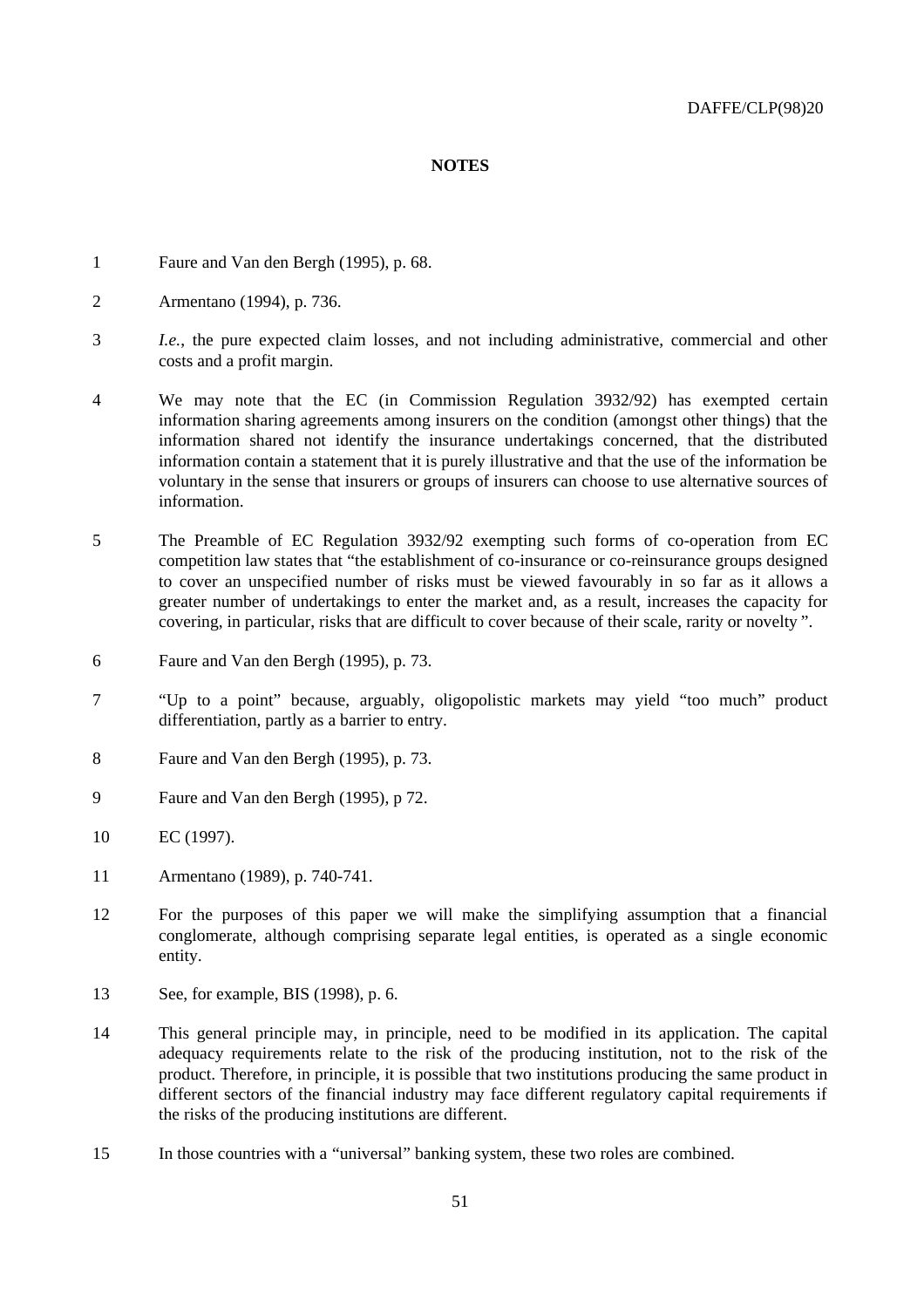- 16 OECD (1992), p. 24.
- 17 Wallis Report (1997), p. 342.
- 18 OECD (1992), p. 47.
- 19 A recent example of such pressure can be seen in the recently announced merger of Citibank (a banking group) with Travellers Inc. (an insurance group) in the US. Although such a merger is not currently legal, the merging parties have made it clear that they expect their decision to add momentum to the current government deliberations on relaxing line of business restrictions.
- 20 "The most obvious [regulatory] change, certainly in the UK, but also in other major markets, has been the ending, where it existed, of separation of commercial from investment banking. In the US, the effect of the Glass-Steagall Act is being steadily eroded and preparations are in train for amending the corresponding statue in Japan which would permit the re-joining of commercial and investment banking". Coakley (1998), p L1.
- 21 OECD (1997), p. 69.
- 22 In addition, of course, the markets will have a geographic dimension, which we will put aside for the moment.
- 23 ISC (1996), p. 37.
- 24 Carosio (1990), p. 578.
- 25 Briefly, the objectives of financial sector regulation may be summarised as correction of the effects of the information asymmetry of the purchaser of a financial product with regard to the future solvency of the producing financial institution.
- 26 In the context of the banking sector, in most countries, following the recommendations of the Basle Committee, the regulatory capital requirement depends upon the portfolio of loans held by the bank, according to a risk-weighted formula under which safe loans have a lower associated required capital than riskier loans.
- 27 In the case of the insurance sector, the following categories of risk have been identified: *(a)* Asset risk - including such factors as default and decline in market value, interest rate and liquidity; *(b)* Underwriting risk - including pricing, reserve adequacy and catastrophic events; *(c)* Credit risk - including nonpayment of premium and reinsurance receivables; *(d)* Off-balance sheet risks; and *(e)* Risks not otherwise reflected, including risks of adverse legislation, judicial rulings or regulatory actions.
- 28 From an economic perspective, it must be that the marginal regulatory requirement as a result of adding a new product to the portfolio reflects the marginal risk imposed by that product.
- 29 More recently there has been a move towards more directly risk-based capital requirements for insurers.
- 30 Unless there are clear public policy reasons for doing so.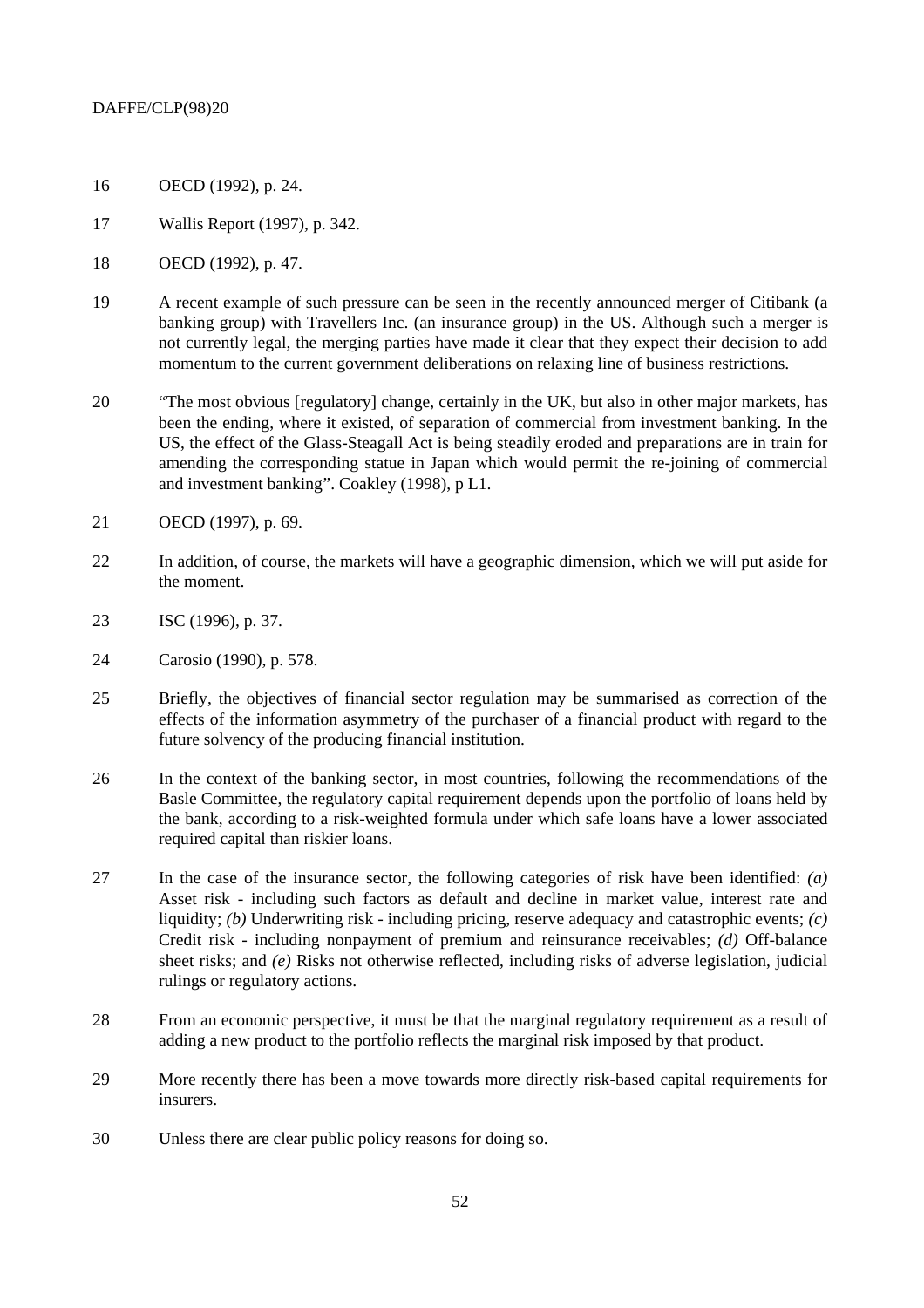- 31 King (1990), p. 574.
- 32 Such models are also known as "value at risk" models.
- 33 OECD (1992), p35. In practice, most countries make at least some attempt to also consider the position of financial conglomerates as a whole, perhaps by examining consolidated accounts.
- 34 Source: OECD note on "Recent Developments" in the insurance industry.
- 35 As argued earlier, it is also important to also consider the correlation between the assets and the liabilities of the financial institution as a whole.
- 36 BIS (1995), p. 64.
- 37 Carosio (1990), p. 586.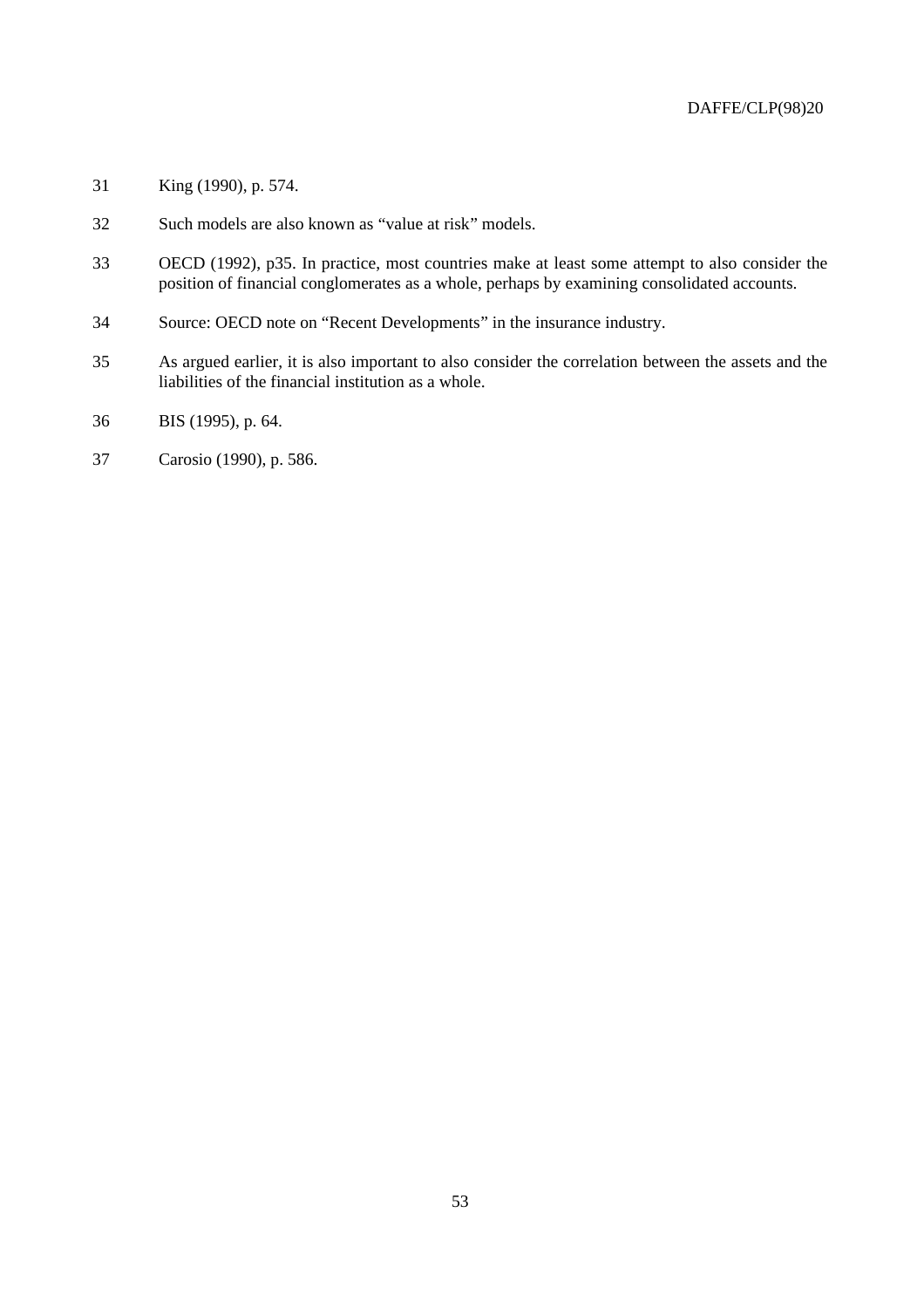# **REFERENCES**

- ARMENTANO, D.T., (1994), "Antitrust and Insurance: Should The McCarran Act Be Repealed?", 8(3) *Cato Journal* 729-749.
- BIS, (1995), *Supervision Of Financial Conglomerates*, Tripartite Group of Banking, Insurance and Securities Regulators, July 1995.
- BIS, (1998), *Supervision Of Financial Conglomerates*, Papers Prepared by the Joint Forum on Financial Conglomerates, Bank for International Settlements, February 1998.
- CAROSIO, Giovanni, (1990), "Problems Of The Regulation Of Financial Intermediation In The European Community", 34 *European Economic Review* 578-586.
- COAKLEY, Jane, (1998), "Trends In Financial Services And The Influence On The Approach To Regulation", paper presented to the Oxford Law Colloquium, March 1998.
- EC, (1997), "Liberalisation Of Insurance In The Single Market An Update", 15 October 1997.
- FAURE, Michael and Roger Van den Bergh, (1995), "Restriction of Competition On Insurance Markets and The Applicability Of EC Antitrust Law", 48 *Kyklos* 65-85.
- ISC, (1996), *Submission To The Financial System Inquiry*, Insurance and Superannuation Commission.
- KING, Mervyn, (1990), "International Harmonisation Of The Regulation Of Capital Markets: An Introduction", 34 *European Economic Review* 569-577.
- OECD, (1992), *Insurance and other Financial Services.*
- OECD, (1997), "Regulatory Reform In The Financial Services Industry", chapter 2 in *The OECD Report On Regulatory Reform, Volume I: Sectoral Studies*, June 1997.

Wallis Report, (1997), *Financial System Inquiry Final Report*, Commonwealth of Australia, March 97.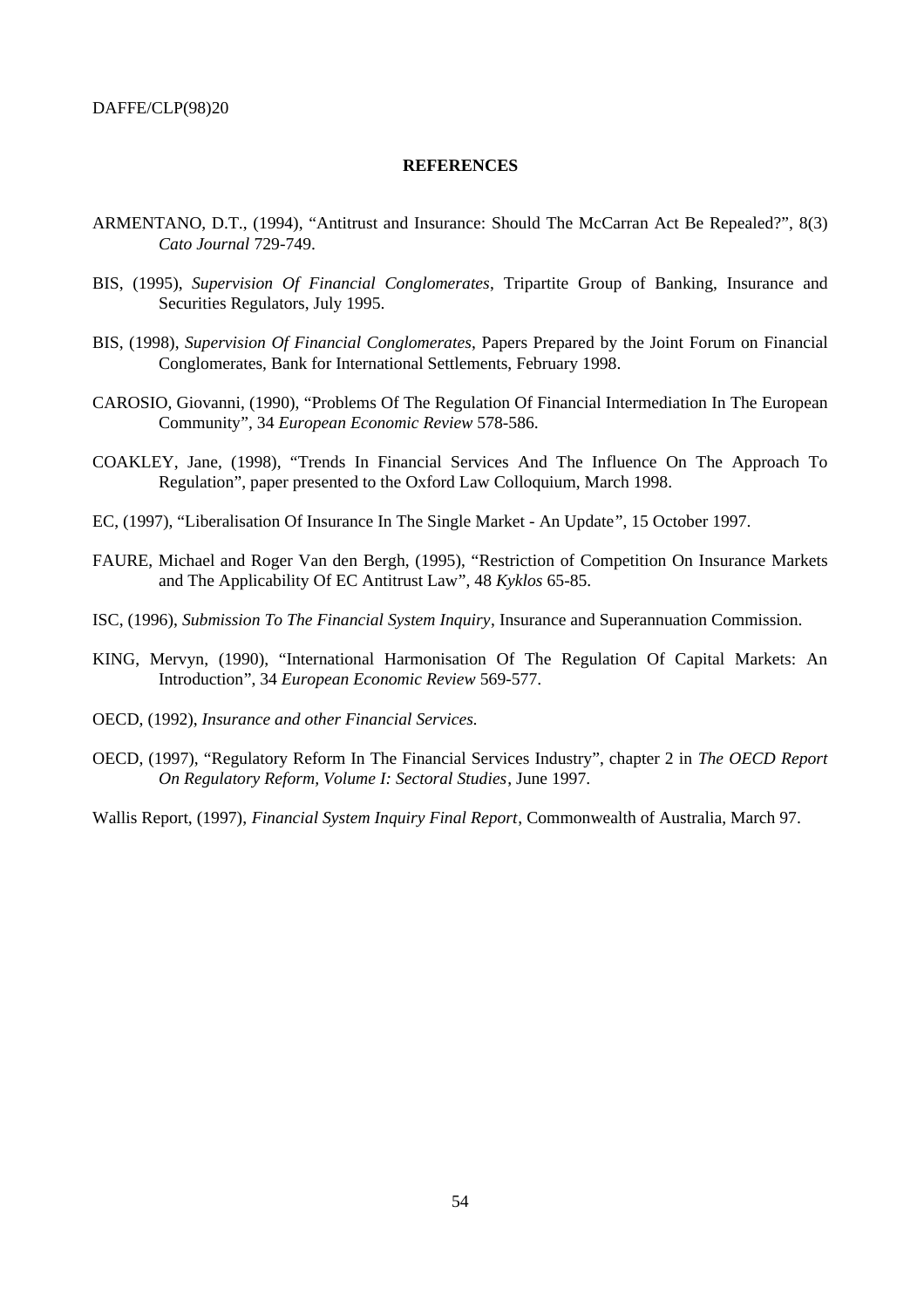# **PROBLEMES DE CONCURRENCE DANS LES SECTEURS DES SERVICES FINANCIERS ET DES ASSURANCES**

**Note de référence**

La présente note examine les problèmes de concurrence affectant le secteur de l'assurance essentiellement sous deux angles. Tout d'abord, du point de vue de l'application du droit de la concurrence exclusivement dans le secteur de l'assurance, en mettant en lumière les caractéristiques de ce secteur qui sont susceptibles de faciliter des comportements anti-concurrentiels et auxquelles les autorités chargées de la concurrence peuvent être confrontées dans l'application du droit de la concurrence dans ce secteur de l'économie.

Dans la seconde partie de l'étude, on examine l'influence de certaines réglementations particulières sur la concurrence sur les marchés sur lesquels opère l'industrie de l'assurance. On observe que très souvent, les produits d'assurance concurrencent les produits d'autres branches des services financiers. Il est donc utile de se placer dans une perspective plus large englobant le secteur financier dans son ensemble dont l'assurance ne représente qu'une partie. On examinera plus particulièrement l'incidence de l'application des réglementations relatives aux normes de fonds propres qui s'appliquent à la plupart des secteurs des services financiers sur la concurrence entre institutions et produits financiers.

La note se conclut par plusieurs questions restant à examiner.

# **Problèmes posés par l'application du droit de la concurrence dans le secteur des assurances**

Deux questions seront abordées dans cette section:

- Certaines caractéristiques de l'industrie de l'assurance favorisent-elles les pratiques de collusion ou d'autres pratiques anticoncurrentielles? La législation sur la concurrence classique est-elle adaptée à la lutte contre ces pratiques.
- Existe-t-il dans le secteur de l'assurance des pratiques particulières (telles que les ententes horizontales ou verticales) qui tombent sous le coup du droit de la concurrence mais qui peuvent présenter des avantages du point de vue de l'efficience? Ces pratiques peuvent-elles être conçues de manière à minimiser les effets contraires sur la concurrence?

On abordera, en particulier, les pratiques suivantes:

- Accords relatifs à l'échange d'informations sur les sinistres;
- Accords de coopération pour la couverture de grands risques;
- Accords sur l'harmonisation des termes et conditions des polices.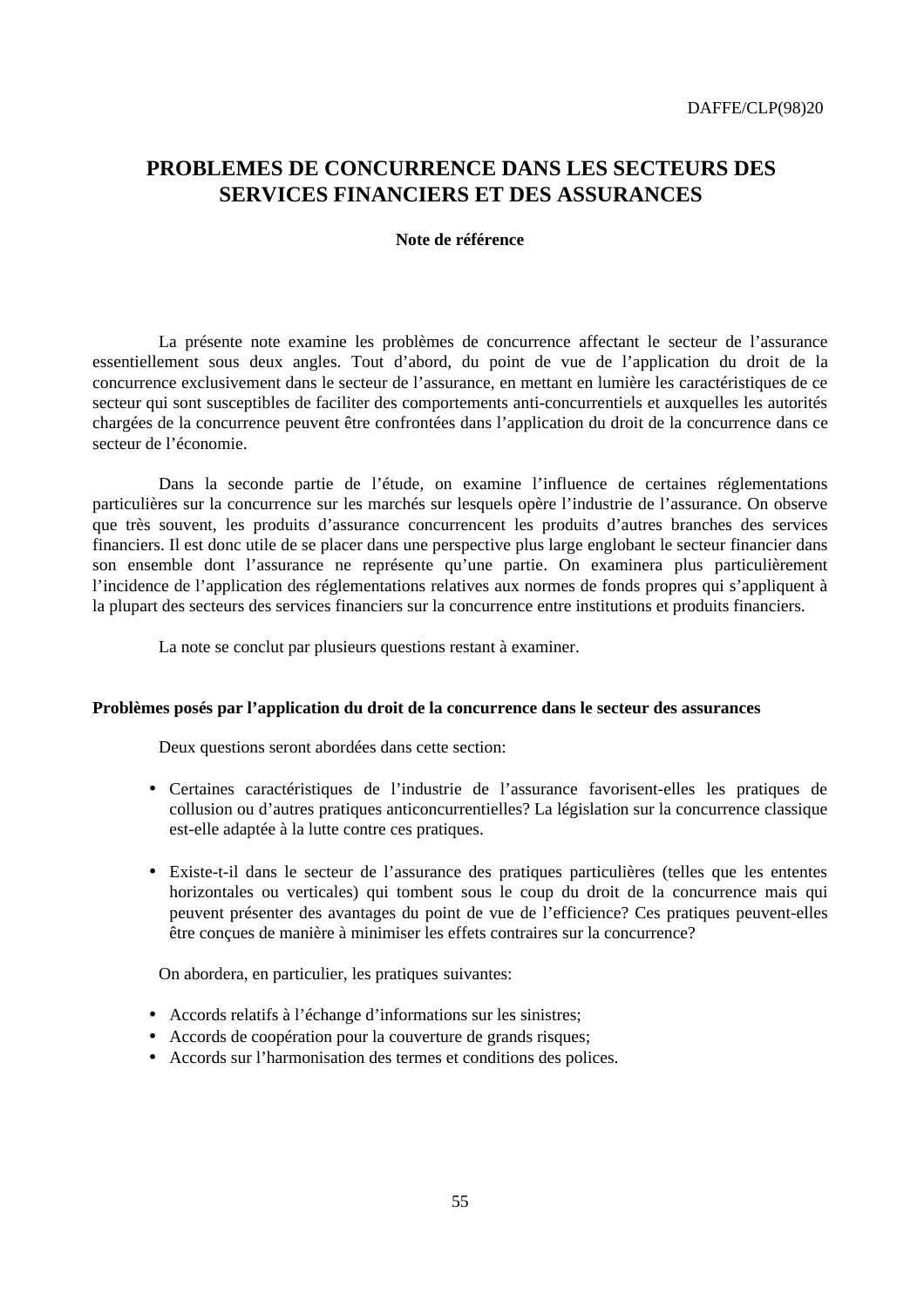# *Echange d'informations sur les sinistres*

Les assureurs ont l'habitude d'échanger des statistiques sur les sinistres, à savoir des informations sur le nombre et le montant des sinistres et les caractéristiques des assurés concernés. Cette pratique est justifiée comme suit:

"Les statistiques en matière de sinistres que possède chaque société sont tout à fait insuffisantes pour permettre une évaluation correcte des risques. Une coopération entre les sociétés d'assurance est donc nécessaire et permet après une analyse collective des statistiques de sinistres, d'établir des directives pratiques pour la rédaction des polices. Ce type de coopération rendrait possible le calcul des réserves techniques nécessaires et permettrait d'assurer un équilibre entre les recettes et les dépenses afin d'éviter le risque d'insolvabilité. La coopération en matière de calcul des primes contribuerait donc, selon cet argument, à améliorer la prestation des services. En particulier si les sinistres sont relativement peu fréquents et les catégories de risques relativement nombreuses, plus la firme est importante meilleurs sont les calculs actuariels basés sur l'expérience interne des demandes d'indemnisation. Il existe une incitation évidente pour les sociétés à fusionner ou à coopérer pour mettre en commun leur expérience en matière de sinistres"<sup>1</sup>.

Armentano (1989) donne la description suivante de ce processus :

"Un recueil de données chronologiques couvrant un grand nombre d'unités relativement homogènes d'exposition au risque peut fournir des prévisions de coûts futurs d'une grande exactitude. Dès lors que les firmes n'ont probablement pas à leur niveau une expérience en matière de sinistres pouvant constituer une base suffisamment large pour permettre d'anticiper avec exactitude les coûts futurs, la mise en commun de ces expériences est essentielle pour établir de manière efficiente une estimation des coûts et des barèmes de primes. Plus le champ couvert est étendu, plus sera (probablement) grande l'exactitude de la prévision des coûts et plus le secteur sera (sans doute) efficient dans la recherche d'un prix et d'une production d'équilibre"<sup>2</sup>.

L'échange d'informations sur les sinistres entre assureurs peut donc être favorable à la concurrence. En l'absence d'une telle coopération, les petits assureurs seraient désavantagés par rapport aux grandes sociétés d'assurance: ils ne seraient pas en mesure de couvrir autant de catégories de risques et seraient obligés d'incorporer une "prime de risque" plus importante dans leurs tarifs.

Cette coopération peut également faciliter la collusion, en particulier si :

- *(a)* L'ensemble des assureurs existants et potentiels n'a pas accès à l'information dans des conditions équitables, raisonnables et non discriminatoires;
- *(b)* Les informations échangées concernent notamment les tarifs effectivement pratiqués (ou les marges par rapport aux prix de revient, les commissions versées aux intermédiaires ou d'autres mécanismes de calcul des tarifs) ou une prévision de l'évolution des tarifs ou des commissions;
- *(c)* L'échange d'informations facilite la répartition du marché entre les assureurs sur des bases géographiques ou selon d'autres critères;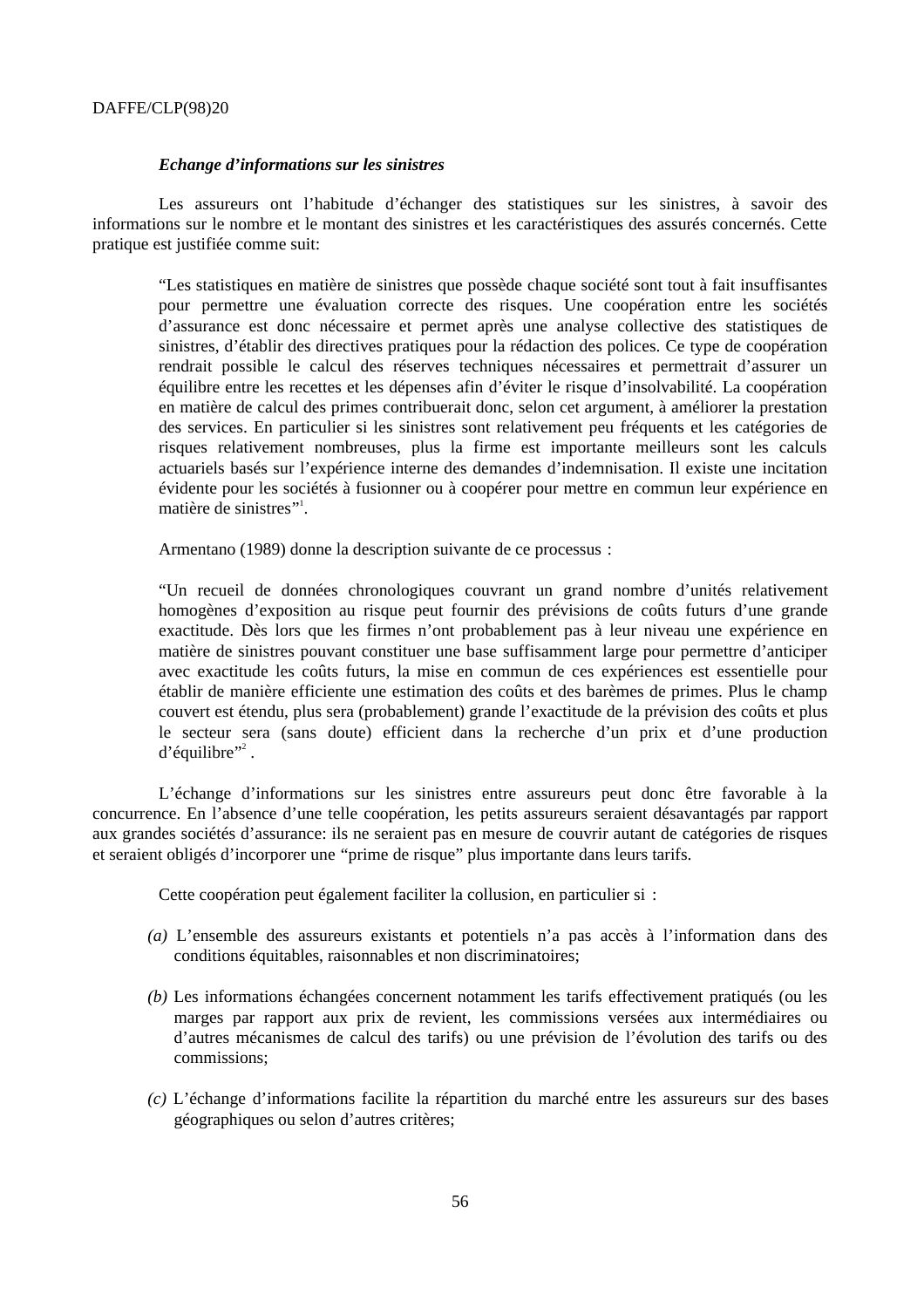*(d)* Le dispositif institutionnel servant à l'échange d'informations sert de support à la constitution d'ententes de portée plus large.

S'agissant de l'accès à l'information, il est clair que les données échangées doivent être mises à la disposition de l'ensemble des assureurs existants et potentiels (et même des non assureurs) dans des conditions non discriminatoires. La possibilité d'exclure certains concurrents (comme les assureurs étrangers ou les nouveaux arrivants) des accords sur les échanges d'informations constitue une restriction de la concurrence. Par ailleurs, l'auto assurance constitue pour nombre de grandes sociétés une bonne solution de rechange aux services proposés sur le marché. Pour ces sociétés l'accès à des informations sur les sinistres faciliterait grandement la tarification exacte de l'auto assurance et l'évaluation de l'intérêt qu'elle présente par rapport à d'autres solutions possibles. Les informations échangées devraient donc être mises à la disposition des non assureurs dans les mêmes termes et conditions.

De même, lorsque sont échangées des informations sur les tarifs pratiqués, les assureurs seront mieux à même de faire respecter une entente puisqu'ils pourront plus facilement détecter et sanctionner le non respect du barème agréé. Même si les informations échangées correspondent seulement à des "primes pures et simples"<sup>3</sup>, les pratiques de collusion peuvent être facilitées si les assureurs n'ont besoin de se mettre d'accord que sur un seul chiffre (le pourcentage commun de marge par rapport aux primes) et non pas sur un barème complet de tarifs.

L'échange d'informations peut également faciliter la conclusion d'accords de partage du marché par exemple sur une base géographique ou par ligne de produits. S'il permettait d'identifier les assureurs qui fournissent les informations, les autres assureurs seraient en mesure de détecter plus facilement les violations de ces accords et de faire respecter la collusion. On peut noter, par ailleurs, qu'il n'est pas indispensable, du point de vue de l'objectif de l'échange d'informations (la prévision des sinistres futurs), de connaître l'identité des sociétés qui ont fourni les informations.

Il convient de noter, par ailleurs, que pour certains risques, les prévisions de sinistres ne sont pas basées sur les informations rétrospectives, ce qui rend inutile l'échange d'informations. On peut citer comme exemples les risques fondés sur les mouvements des cours de la bourse ou l'assurance des risques basés sur les conditions climatiques (dans les deux cas on dispose déjà d'informations substantielles sur les risques).

Ces considérations suggèrent la liste de contrôle suivante de questions à examiner lors de l'analyse d'une demande d'autorisation d'un accord horizontal sur un échange d'informations dans le secteur des assurances:

- *(a)* L'accord porte-t-il uniquement sur l'échange d'informations concernant des risques pour lesquels les données rétrospectives sont essentielles pour prévoir les sinistres futurs?
- *(b)* La participation des assureurs à l'accord sur l'échange des informations est-elle facultative ou obligatoire?
- *(c)* L'accord prévoit-il que les informations sont mises à la disposition, dans des conditions équitables, raisonnables et non discriminatoires de tous ceux qui les demandent?
- *(d)* L'échange d'informations couvre-t-il les informations sur les primes perçues par les assureurs ou sur les commissions payables aux intermédiaires ou permet-il de calculer ces tarifs?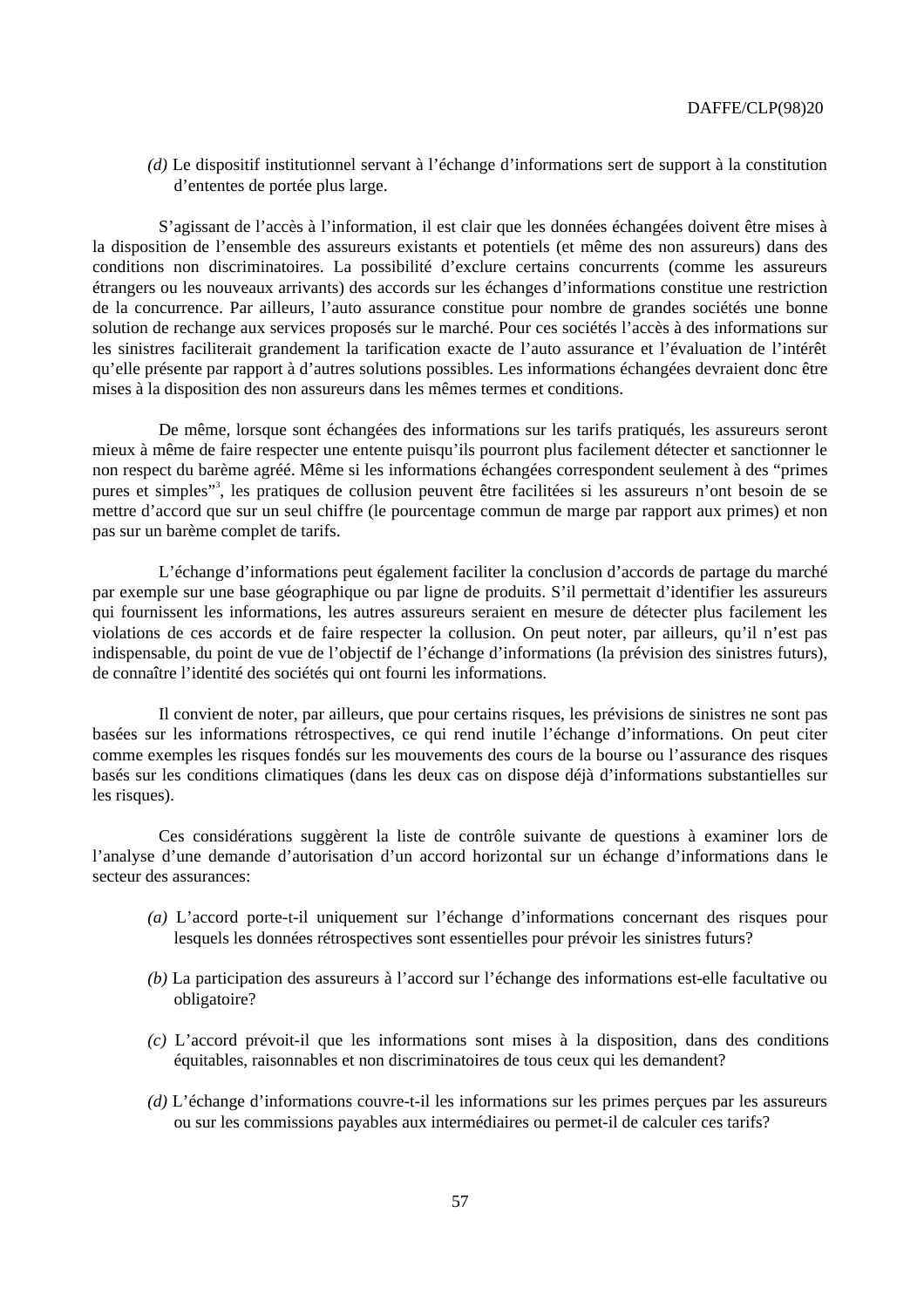*(e)* L'échange d'informations permet-il d'identifier les assureurs qui ont fourni les données? <sup>4</sup>

### *Coopération en matière d'assurance des grands risques*

Comme on l'a vu dans la section précédente, les assureurs cherchent pour une large catégorie de risques à réduire leur exposition en faisant appel à la "loi des grands nombres" selon laquelle pour un nombre suffisamment important de risques indépendants, il existe une forte probabilité que la perte soit très proche de la moyenne. Toutefois, en matière d'assurance des très grands risques, il est possible qu'aucun assureur ne puisse couvrir un nombre de risques indépendants suffisant pour que la loi des grands nombres puisse jouer. Le risque supporté par un assureur peut, toutefois, être réduit s'il est partagé entre un grand nombre d'assureurs indépendants. En permettant d'assurer conjointement ces grands risques, un accord de coopération entre assureurs peut permettre de diversifier suffisamment les risques pour offrir une assurance qui ne pourrait pas être proposée par une seule firme. La coopération peut donc permettre de fournir des services qui ne pourraient pas l'être par ailleurs. <sup>5</sup>

Il est évident, toutefois, que la coopération n'est pas toujours indispensable à la fourniture de nouveaux services. En fait, en l'absence de coopération il peut se trouver d'autres entreprises (telles que d'autres grands assureurs ou réassureurs) qui sont en mesure de diversifier adéquatement le risque. Par ailleurs, les accords de ce type peuvent limiter la concurrence s'ils incluent davantage de firmes qu'il est strictement nécessaire pour diversifier le risque de manière adéquate. Ces accords peuvent également aboutir à limiter de nouvelles entrées en étant étendus à l'ensemble des futurs concurrents probables.

Ces considérations suggèrent la liste de contrôle suivante des questions à examiner lors de l'analyse d'une demande d'approbation d'un accord de coopération dans le secteur de l'assurance:

- *(a)* La coopération a-t-elle pour objet de fournir des services qui ne pourraient pas être fournis en son absence?
- *(b)* L'accord couvre-t-il davantage d'entreprises que nécessaire (autrement dit, les services pourraient-ils être fournis si les parties à l'accord étaient moins nombreuses?)
- *(c)* L'accord comporte-t-il des dispositions qui ne sont pas strictement nécessaires pour opérer sur ce marché (par exemple concernant la coopération sur d'autres marchés?)

# *Accords relatifs aux termes et conditions des polices*

Dans un grand nombre de pays de l'OCDE, les termes et conditions des polices d'assurance sont expressément réglementés par l'Etat. Dans d'autres cas (comme celui de l'UE), les sociétés d'assurance sont exemptées de l'application du droit de la concurrence afin de faciliter les accords sur des termes et conditions communs des contrats d'assurance.

On accuse parfois le marché de l'offre de services d'assurances de manquer de transparence ce qui ne permet pas aux consommateurs de comparer les conditions offertes par les assureurs concurrents. Si les consommateurs ne sont pas en mesure de comparer facilement les polices d'assurance la concurrence est restreinte. Il n'est pas possible de déterminer, entre deux polices, celle qui est la plus avantageuse ni si un produit nouveau introduit sur le marché est meilleur que les produits existants.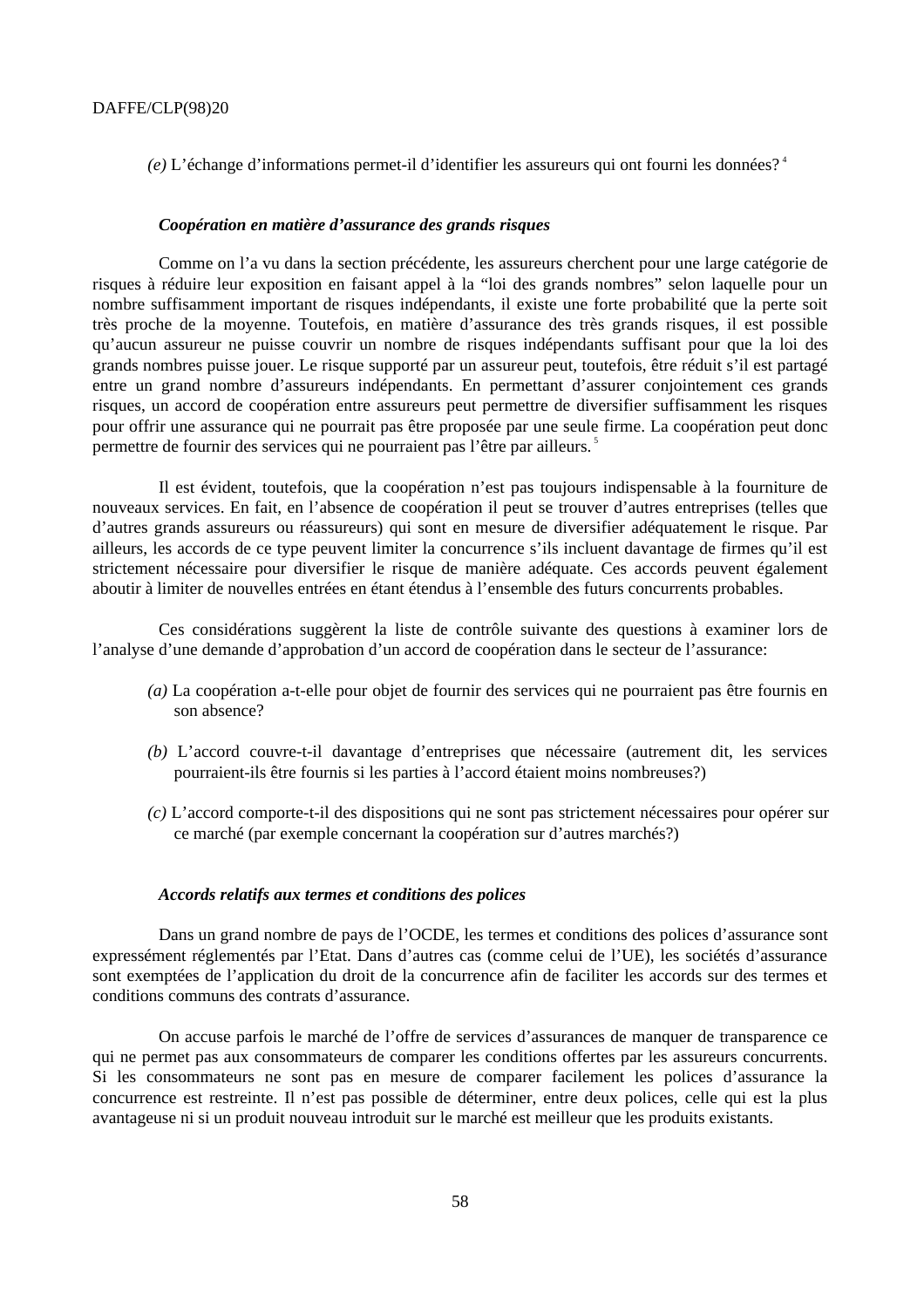Par ailleurs, les consommateurs hésiteront à contracter une police s'ils ne peuvent pas s'assurer qu'elle répond à leurs besoins et qu'elle ne dissimule pas de mauvaises surprises. "Les polices qui comportent des clauses d'exclusion dont les conséquences ne peuvent être appréciées que par des spécialistes du droit peuvent poser des difficultés de lecture au consommateur moyen".

Ces remarques ne s'appliquent pas, en général, dans le domaine des assurances industrielles et commerciales où les assureurs ont affaire à des acheteurs sophistiqués et bien informés qui négocient en détail chacune des conditions de tous les contrats. Le manque de transparence, lorsqu'il existe, concerne donc principalement les produits d'assurance "de masse" destinés aux particuliers.

Les accords visant à harmoniser les conditions des contrats (ou les réglementations ayant le même objet) peuvent comporter plusieurs inconvénients. En premier lieu, ils risquent de faciliter la collusion. L'harmonisation des contrats facilite les comparaisons de tarifs non seulement par les consommateurs mais aussi par les concurrents qui peuvent, de ce fait, détecter plus facilement les violations des ententes. Par ailleurs, une entente efficace concernant la fixation des tarifs aura généralement pour effet de reporter la concurrence sur d'autres aspects tels que les termes et les conditions des contrats. L'effort d'harmonisation des contrats peut donc être perçu comme une contribution nécessaire à la réussite d'une entente sur les tarifs ou comme un corollaire de cette dernière.

Un inconvénient plus important de ces accords est toutefois qu'ils risquent de limiter la diversité des produits offerts. Les consommateurs bénéficient jusqu'à un certain point de cette diversité en pouvant choisir un produit plus adapté à leurs besoins.<sup>7</sup> "L'harmonisation des conditions des produits présente, donc, l'inconvénient de ne pas permettre une différenciation suffisante des risques et de rendre difficile la prise en compte du risque individuel de l'assuré". <sup>8</sup> Dans un cas extrême, l'harmonisation des contrats d'assurance peut empêcher les assureurs de couvrir de manière profitable certaines catégories de risques inhabituelles et les amener à se retirer complètement de ces marchés.

Par ailleurs, une uniformisation des contrats d'assurance va limiter l'innovation. S'il n'est pas possible de s'écarter des normes établies, les consommateurs risquent de devoir renoncer à bénéficier de nouveaux produits innovants utilisant une approche complètement différente.

Certains de ces inconvénients peuvent être évités si les assureurs ne sont pas obligés d'utiliser les contrats types (peut-être en étant tenus d'informer le consommateur de cette non utilisation). Une autre solution consisterait à n'appliquer l'harmonisation qu'à une partie du contrat d'assurance. L'une ou l'autre approche rendraient la collusion plus difficile et permettraient de continuer à élaborer des approches nouvelles et innovantes.

Il existe d'autres moyens de promouvoir l'efficience des marchés de l'assurance sans harmoniser les produits. Dans un grand nombre de pays, la législation sur la protection du consommateur régit les contrats d'assurance et interdit l'insertion de clauses défavorables aux assurés. Par ailleurs les consommateurs peuvent faire appel (moyennant finances) à des courtiers d'assurance indépendants pour les aider à comparer les contrats. Enfin, la réglementation peut renforcer la comparabilité des produits en fixant des normes obligatoires pour la présentation d'éléments d'information essentiels (plutôt que pour les termes du contrat eux-mêmes).

Ces considérations suggèrent la liste de contrôle suivante de questions à examiner lors de l'analyse d'une demande d'approbation d'un accord de coopération visant à harmoniser les termes et les conditions des contrats d'assurance: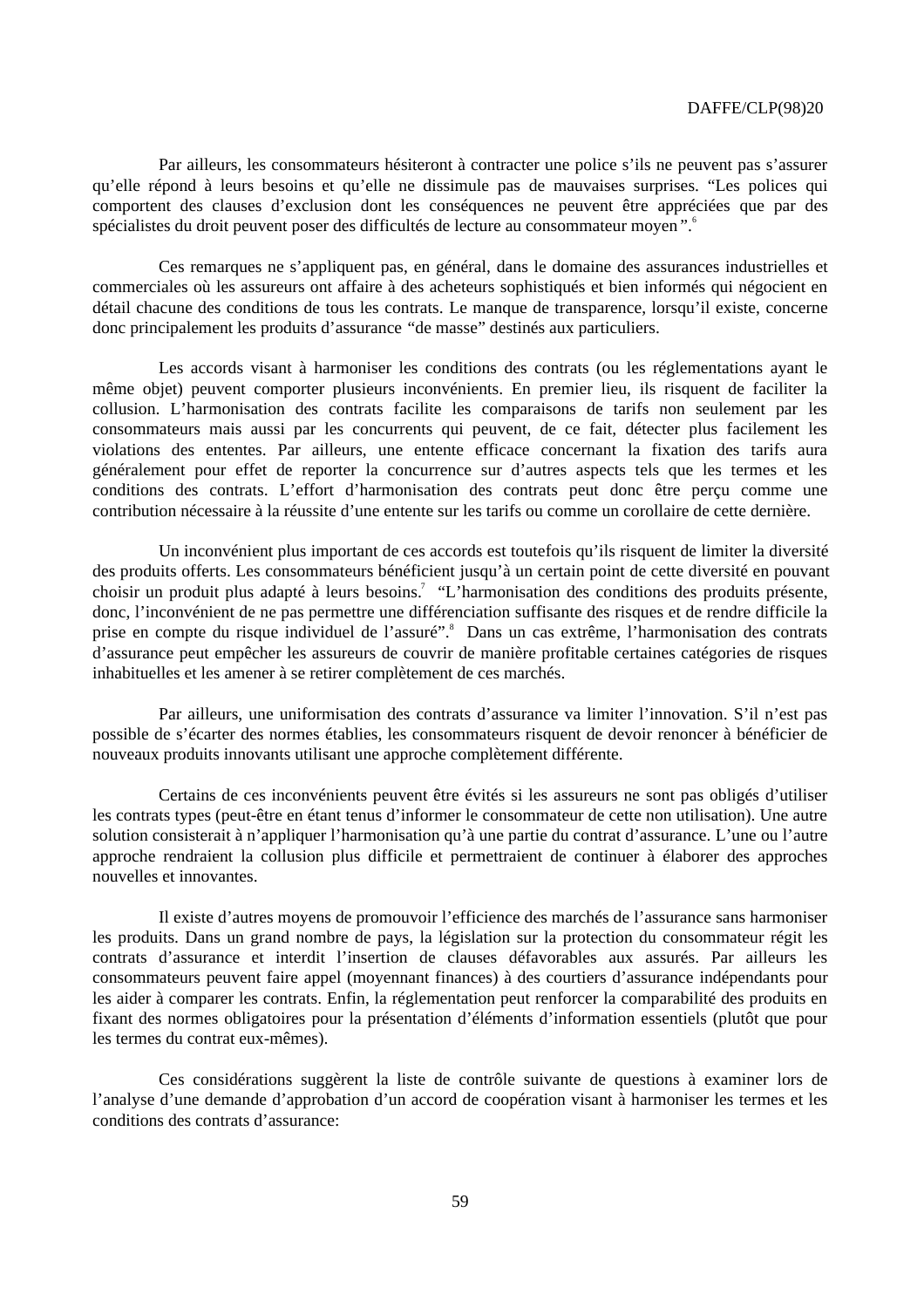- *(a* L'accord s'applique-t-il seulement aux produits destinés aux particuliers?
- *(b)* L'accord s'impose-t-il à l'ensemble des assureurs?
- *(c)* L'accord s'applique-t-il à l'ensemble du contrat ou seulement à une partie de ce dernier?
- *(d)* L'accord prescrit-il l'utilisation de certaines conditions contractuelles ou se borne-t-il à interdire le recours à des clauses indésirables?
- *(e)* L'accord aurait-il pour effet de rendre difficile l'introduction de produits nouveaux et/ou innovants dans l'avenir?

#### *Autres questions*

# *Accords relatifs au règlement des sinistres*

On admet généralement que le recours au système judiciaire pour régler les demandes d'indemnités peut être extrêmement coûteux, en particulier pour les petits sinistres. Les assureurs peuvent donc réduire leurs coûts globaux (au bénéfice du consommateur) en convenant de ne pas faire appel au système judiciaire en utilisant soit d'autres mécanismes de règlement des différends, soit des solutions n'impliquant aucune détermination de responsabilité. Par exemple, en matière d'assurance automobile, chaque assureur peut convenir de régler 50 pour cent du total des dommages sans chercher à déterminer le responsable de l'accident.

Bien que les systèmes sans recherche de responsabilité soient discriminatoires à l'encontre des bons conducteurs, les accords de ce type ne semblent pas susciter de préoccupations du point de vue de la concurrence et, sous réserve qu'ils ne s'imposent pas à l'ensemble des assureurs, ils ne posent pas semblet-il de problème du point de vue des autorités publiques.

# *Coopération en matière d'activités visant à réduire les risques*

Les assureurs peuvent chercher à réduire leur exposition au risque par diverses mesures visant à diminuer les sinistres. Par exemple, en matière d'assurance incendie, ils peuvent inspecter les locaux pour s'assurer de la présence d'extincteurs ou de coupe-feu. Dans la plupart des cas, ces activités profitent à l'assureur mais il n'en est pas toujours ainsi. Par exemple, aucun assureur ne peut espérer recueillir luimême les bénéfices d'une campagne nationale de publicité incitant les automobilistes à réduire leur vitesse, ce qui explique l'insuffisance du nombre de ces campagnes. Comme précédemment, une coopération entre les assureurs permettrait donc une réduction du risque et devrait donc, dans certaines circonstances, être encouragée.

### *Tenue de registres d'informations sur les risques*

En règle générale, plus un assureur dispose d'informations sur un risque potentiel, plus il peut calculer précisément ses tarifs. Dans certains cas, toutefois, des individus qui sont de mauvais risques peuvent dissimuler ce fait, ce qui aggrave les coûts de l'assurance et par conséquent les tarifs applicables à ceux qui (comme les nouveaux conducteurs) ne peuvent pas faire état d'antécédents favorables. Dans des cas de ce genre, il est possible d'améliorer le bien être général en distinguant les conducteurs représentant des mauvais risques des conducteurs sans antécédent. Ce résultat peut être atteint si les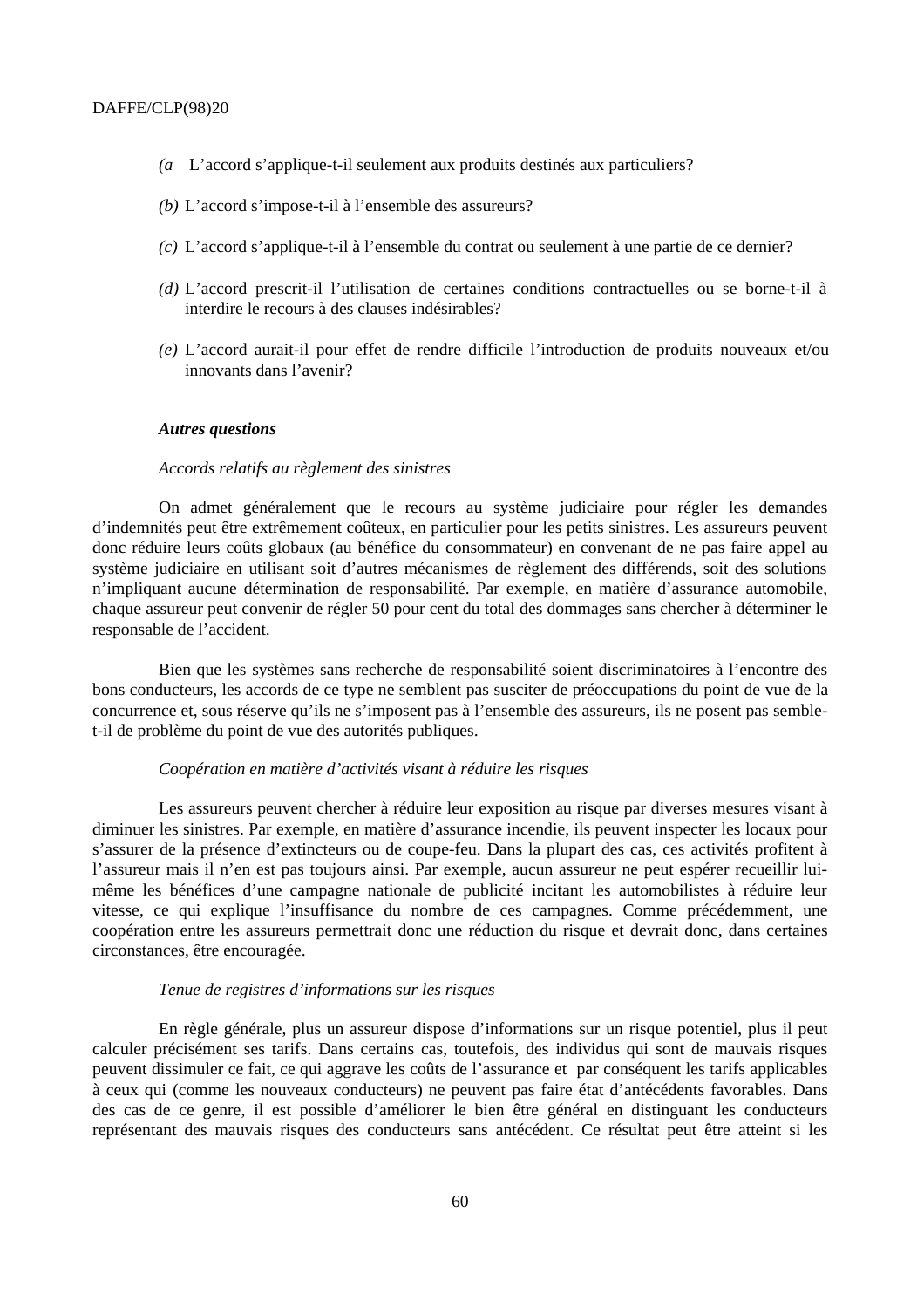assureurs tiennent collectivement des registres d'informations sur les conducteurs ayant eu un certain nombre d'accidents.

Qui plus est, en l'absence de mécanismes permettant de démontrer avec crédibilité leurs antécédents, les conducteurs hésiteront sans doute à changer d'assureur de peur de perdre le bénéfice de bonus attribués du fait d'un nombre de sinistres inférieur à la moyenne. Bien que les assureurs puissent fournir et fournissent effectivement des certificats récapitulatifs de sinistres, la concurrence pourrait être renforcée si l'ensemble des assureurs avait accès à ces informations au moment où un client potentiel présente une demande de police. Ce résultat pourrait être obtenu si les assureurs tenaient collectivement des registres retraçant les sinistres de l'ensemble des conducteurs.

Sous réserve du respect des conditions mentionnées ci-dessus (participation facultative, informations mises à la disposition de toutes les parties intéressés, préservation de l'anonymat des assureurs etc.) les accords de ce type ne semblent pas soulever de problèmes du point de vue de la concurrence.

# *Réassurance et ententes verticales*

Une autre pratique courante dans le secteur de l'assurance est celle consistant pour l'assureur à transférer une proportion du risque à un réassureur. La réassurance est en fait une solution de rechange à la coopération (examinée dans la section précédente) puisqu'elle permet aux assureurs de proposer une couverture compétitive pour des risques trop importants pour être couverts par un assureur ordinaire.

Toutefois, comme dans d'autres secteurs, les relations verticales qui résultent de la réassurance peuvent faciliter la collusion, en particulier si le marché d'amont de la réassurance est relativement concentré. Dans ce cas, les assureurs situés en aval peuvent être en mesure d'utiliser le réassureur comme un instrument pour renforcer les ententes. Par exemple, les assureurs affirment (via le réassureur) que "l'uniformité des primes et des conditions des polices est requise pour rendre possible le calcul des tarifs de la réassurance"<sup>9</sup>. Le réassureur en faisant respecter l'uniformité des tarifs (au prix fixé par l'entente) devient le mécanisme par lequel la collusion est mise en oeuvre.

# *Adhésion obligatoire à un fonds de garantie*

Un grand nombre d'états des Etats-Unis et de pays de l'Union Européenne exige l'adhésion à un fonds collectif de garantie qui peut avoir plusieurs fonctions telles que l'indemnisation des titulaires de polices en cas de faillite de leur assureur et l'indemnisation des victimes de conducteurs non assurés ou non identifiés.

Ces dispositifs peuvent, dans certains cas, avoir pour effet de limiter la concurrence. Si les obligations d'adhésion au fonds sont strictes, elles peuvent avoir un effet dissuasif sur l'entrée sur le marché. L'Union Européenne note:

"Dans certains cas, les entreprises d'assurance qui souhaitent offrir des produits d'assurance automobile dans un autre Etat membre où elles ne disposent pas d'un établissement sont découragées de le faire en raison d'obligations spécifiques concernant l'adhésion au Bureau de l'Assurance Automobile et au Fonds de Garantie... La Commission a contacté les Etats membres concernés afin de vérifier la compatibilité de leur législation nationale avec le droit  $communautaire"$ <sup>10</sup>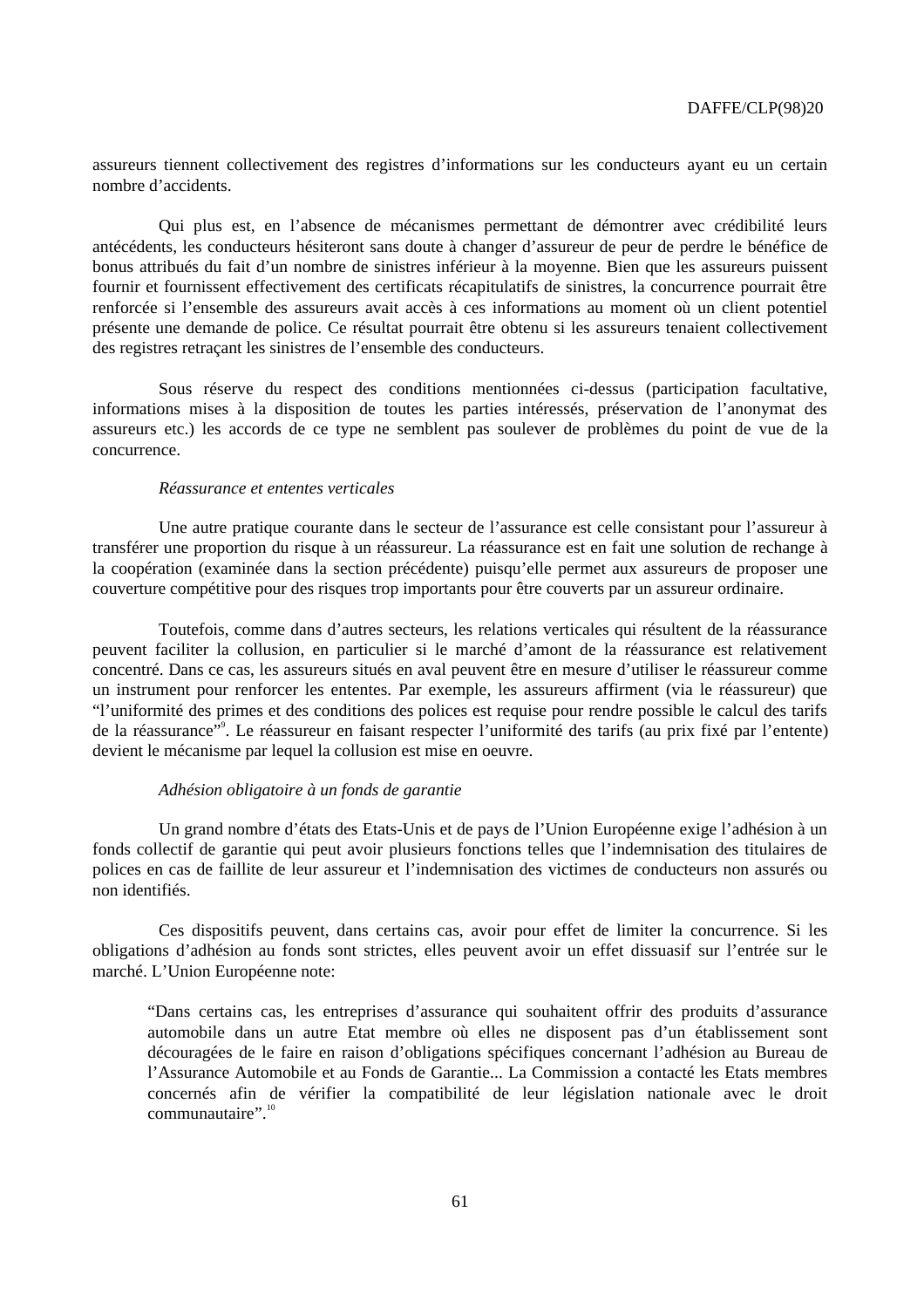Armentano note que le Fonds de Garantie peut constituer un mécanisme permettant d'obtenir des informations (et dans certains cas d'exercer un contrôle) sur les concurrents:

"Les fonds de garantie obligatoires dans certains Etats, permettent aux assureurs de contrôler les performances économiques des autres assureurs afin de déterminer si leur situation financière est "hasardeuse" et justifie une action correctrice de l'Etat. Ces activités coordonnées permettant aux concurrents de formuler des recommandations concernant la solvabilité économique des concurrents et en faveur d'une intervention gouvernementale peuvent comporter certaines difficultés intrinsèques au regard de la législation antitrust".<sup>11</sup>

# **Effets du point de vue de la concurrence de la réglementation des sociétés d'assurance appartenant à des conglomérats financiers**

Après les problèmes d'application du droit de la concurrence dans le secteur de l'assurance, nous examinerons maintenant les effets en termes de concurrence de certains types de réglementations affectant ce secteur. Comme on le verra, les produits d'assurance sont en concurrence, sur de nombreux marchés, avec les produits d'autres branches du secteur financier telles que les banques ou les fonds de pension. Par conséquent, pour étudier les effets sur la concurrence des réglementations affectant le secteur de l'assurance, il est utile d'adopter une perspective plus large qui englobe les réglementations affectant le secteur financier dans son ensemble dont le secteur de l'assurance ne représente qu'une partie.

Par ailleurs, comme on le verra, la capacité concurrentielle des sociétés d'assurance va dépendre de facteurs tels que, d'abord, leur aptitude à tirer profit des économies d'échelle pouvant résulter de la fusion avec d'autres entreprises du secteur financier (telles que les banques) et ensuite des conditions d'application de la réglementation du secteur financier à ces «conglomérats" financiers fusionnés. Cette partie de la note sera donc principalement consacrée à l'étude des règles qui régissent les types de produits susceptibles d'être élaborés par les sociétés d'assurance et les autres entreprises financières et à l'examen des conditions d'application de la réglementation aux conglomérats financiers.

On mettra en lumière seulement trois types distincts d'approches de la réglementation qui gouverne ces genres d'activités et les conditions d'application de la réglementation aux conglomérats.

*(a)* Dans une première approche que l'on peut qualifier de technique des "piliers" (ou de la séparation fonctionnelle), il existe trois régimes réglementaires distincts et séparés pour chacune des principales catégories traditionnelles d'institutions du secteur financier (par exemple les banques de détail, les banques d'investissement, les sociétés d'assurance, les fonds de pension, les fonds commun de placement), la possibilité pour chacun de ces piliers d'opérer sur les marchés des autres piliers étant limitée par des restrictions concernant le genre d'activité et la propriété du capital. Par ailleurs, il peut exister aussi des restrictions affectant la possibilité pour une entreprise d'un secteur de distribuer des produits élaborés dans un autre secteur. Chaque "pilier" du système financier a sa propre autorité réglementaire distincte qui applique ses propres réglementations.

Cette approche se rencontre rarement à l'heure actuelle dans les pays de l'OCDE à la suite des évolutions récentes de la réglementation: on la trouve seulement (à des degrés divers) aux Etats-Unis, au Japon, en Islande et en Finlande.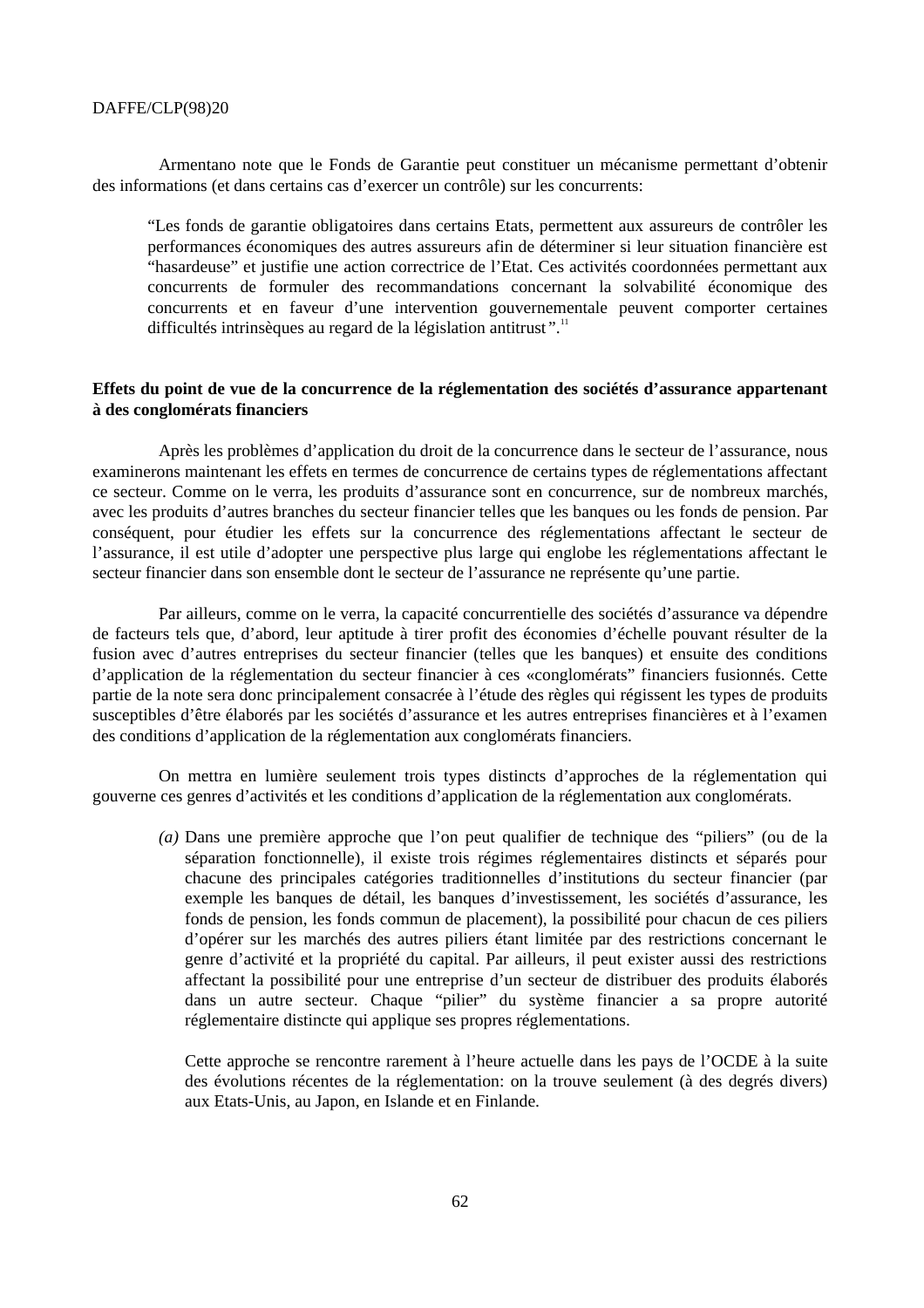*(b)* Dans la deuxième approche que l'on pourrait appeler l'approche "du conglomérat" il existe des régimes réglementaires distincts et séparés pour les catégories traditionnelles d'institutions financières mais l'assouplissement des restrictions concernant les participations au capital permet la constitution de conglomérats financiers trans-sectoriels (à travers des filiales ou des sociétés holding). Les entités juridiques distinctes qui composent le conglomérat (qui sont toutefois exploitées comme une entité unique)<sup>12</sup> sont chacune soumises à une réglementation distincte. Les restrictions concernant le genre d'activité peuvent également être assouplies, ce qui permettrait à des secteurs soumis à des réglementations distinctes d'élaborer (et au moins de distribuer) des produits concurrents.

Cette approche est de loin celle qui est la plus courante dans les pays de l'OCDE.

*(c)* En vertu de la troisième approche, que l'on pourrait appeler approche "coordonnée" les parties du conglomérat restent soumises à des régimes réglementaires séparés et distincts mais qui sont combinés avec des pratiques de réglementation et de contrôle qui prennent en compte de manière explicite le fait que l'institution réglementée constitue un conglomérat. Par exemple le contrôle distinct par secteur peut être combiné avec une certaine coordination et coopération intersectorielle afin que les obligations globales imposées à l'entreprise par la réglementation reflètent plus étroitement le risque global de la firme (comme dans l'approche dite "solo-plus").

Cette approche, quoique relativement nouvelle, est pratiquée dans plusieurs pays de l'OCDE.

Tout au long de cette partie de l'étude on se concentrera principalement sur la réglementation concernant l'adéquation des fonds propres des entreprises financières. On n'abordera pas les multiples autres formes de réglementations, notamment prudentielles (telles que la réglementation du portefeuille d'actifs qui peut être détenu par les instructions financières, les exigences de "compétence et d'honnêteté" concernant les administrateurs et les dirigeants, les limites de l'exposition aux risques importants ou concernant les prêts "connectés") ni les réglementations régissant l'exercice des activités (telles que celles concernant les méthodes de vente ou imposant la divulgation de certaines informations) ni les différences de régime fiscal. Ces autres réglementations sont évidemment importantes et peuvent avoir des effets importants sur la concurrence. La présente note se concentre, toutefois, sur la réglementation concernant les ratios de fonds propres.

On utilisera le terme "ratio réglementaire de fonds propres"<sup>13</sup> pour désigner le niveau des fonds propres exigé d'une institution financière par la réglementation qui lui est applicable. On utilisera le terme "secteur" pour désigner chacune des composantes de l'ensemble du système financier. Les secteurs suivants sont soumis à une réglementation distincte dans la plupart des pays de l'OCDE: les banques (et parfois les autres établissements de type bancaire comme les caisses de crédit mutuel et les caisses de crédit au logement (building societies), les maisons de titres, les sociétés d'assurance vie, les sociétés d'assurances générales et les organismes de placement collectif.

On peut résumer de manière suivante les développements qui suivent:

On examinera en premier lieu la question du niveau adéquat de la réglementation concernant les ratios de fonds propres, ce niveau étant celui qui ne créerait pas de distorsion de concurrence et qui correspondrait à une égalité de conditions de la concurrence entre différents produits. En théorie, les exigences en matière de fonds propres concernant les entreprises financières devraient dépendre uniquement des risques de l'institution financière productrice dans son ensemble. Le risque d'une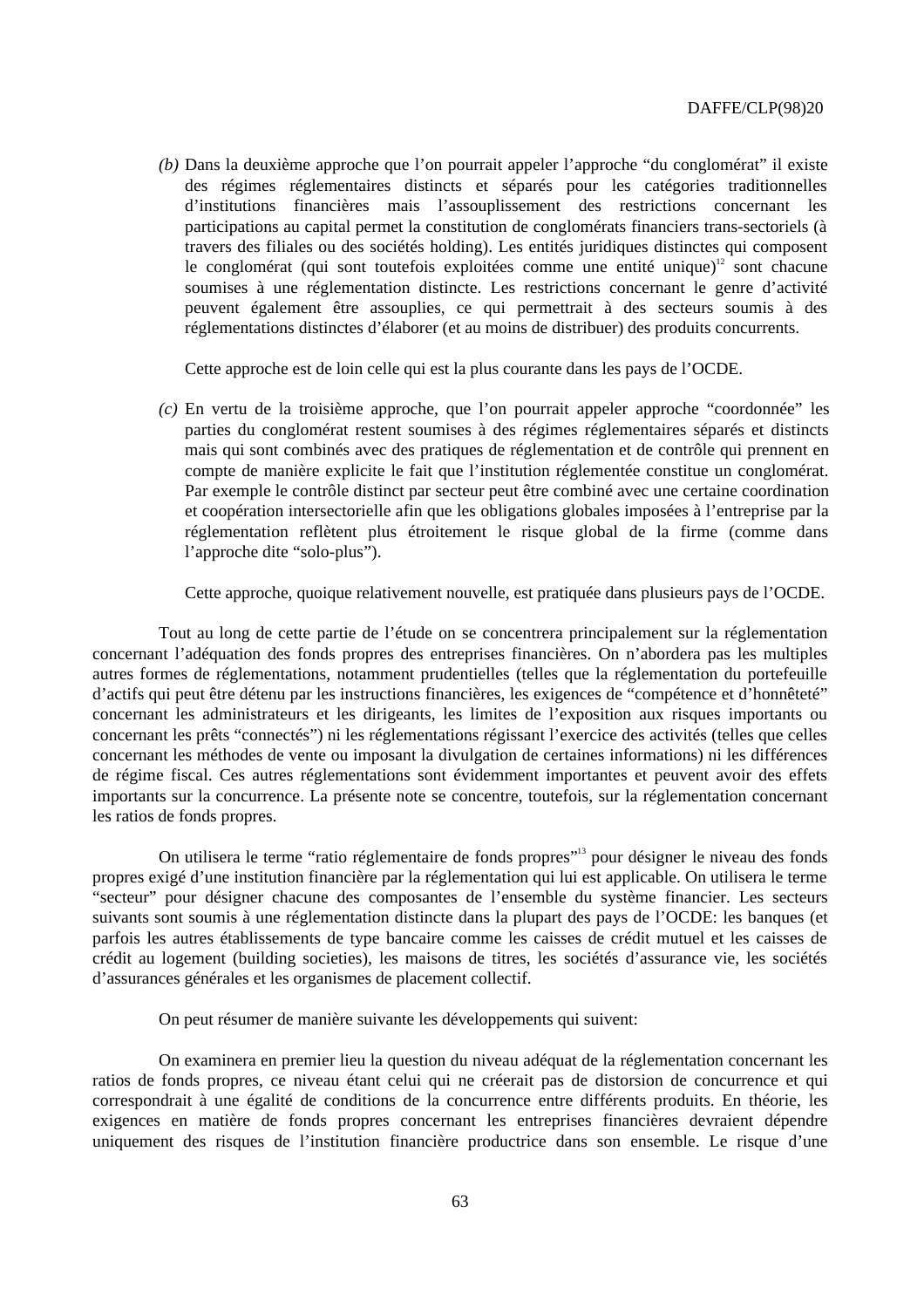institution financière dépend lui même, évidemment, des produits qu'elle offre et du portefeuille d'actifs et d'engagements qu'elle détient.

On présentera certains exemples qui illustrent les distorsions de concurrence pouvant résulter de différences dans la réglementation en matière de fonds propres (et d'autres obligations réglementaires) entre deux produits qui sont en concurrence sur le même marché. En général, les produits qui présentent des caractéristiques similaires du point de vue du risque devraient être soumis aux mêmes obligations réglementaires quel que soit le secteur dans lequel ils sont élaborés<sup>14</sup>. C'est ce que l'on appelle parfois l'approche "fonctionnelle" de la réglementation du système financier.

On montrera ensuite que même si les obligations imposées par la réglementation sont bien conçues (afin qu'il n'existe aucune distorsion de la concurrence entre les produits élaborés par des entreprises qui opèrent dans un seul secteur), il peut exister des distorsions de la concurrence entre les institutions financières du fait des modalités d'application de la réglementation aux conglomérats.

Pour illustrer ce point, on examine tour à tour chacune des approches présentées ci-dessus. Dans chaque cas, on suppose que la réglementation concernant le ratio de fonds propres est appliquée correctement. Les principales questions soulevées sont les suivantes:

- Dans l'approche de la séparation fonctionnelle (des "piliers"), les règles concernant les ratios de fonds propres peuvent refléter exactement les risques des institutions de chaque secteur si bien qu'il n'existe pas nécessairement de distorsion de concurrence entre les institutions financières. Les restrictions concernant le genre d'activité et la propriété du capital limitent toutefois l'exploitation des économies de gamme en matière de production, ce qui entraîne une hausse des prix. Par ailleurs, elles ont pour effet de rendre plus coûteux le groupage de produits de secteurs différents et limitent la possibilité pour les entreprises d'introduire des produits nouveaux qui combinent des éléments appartenant à des secteurs soumis à des réglementations différentes.
- Dans l'approche du "conglomérat", ce dernier peut exploiter les économies d'échelle dans la production, procéder à des groupages de produits de secteurs différents et mettre au point des produits innovants dépassant les frontières sectorielles. Toutefois, l'approche sectorielle de la réglementation va généralement négliger la coordination intersectorielle au sein du portefeuille de l'entreprise financière. De ce fait, l'application de la réglementation en matière de fonds propres peut se traduire par une distorsion de la concurrence entre institutions financières.
- L'approche "coordonnée" complète l'approche du conglomérat par une coopération et une coordination entre les organismes chargés de la réglementation afin de faire en sorte que les exigences en matière de fonds propres au niveau de l'ensemble du conglomérat prennent en compte le risque de l'institution financière dans son ensemble. Elle est donc mieux à même de faire en sorte que les exigences globales de fonds propres de l'institution financière soient ajustées au risque global supporté par cette dernière. L'approche coordonnée présente l'inconvénient d'entraîner une possible duplication de l'effort de réglementation. Par ailleurs, il peut s'avérer impossible d'évaluer le risque pour l'ensemble de la firme ce qui oblige à s'en remettre à des règles et à des hypothèses arbitraires.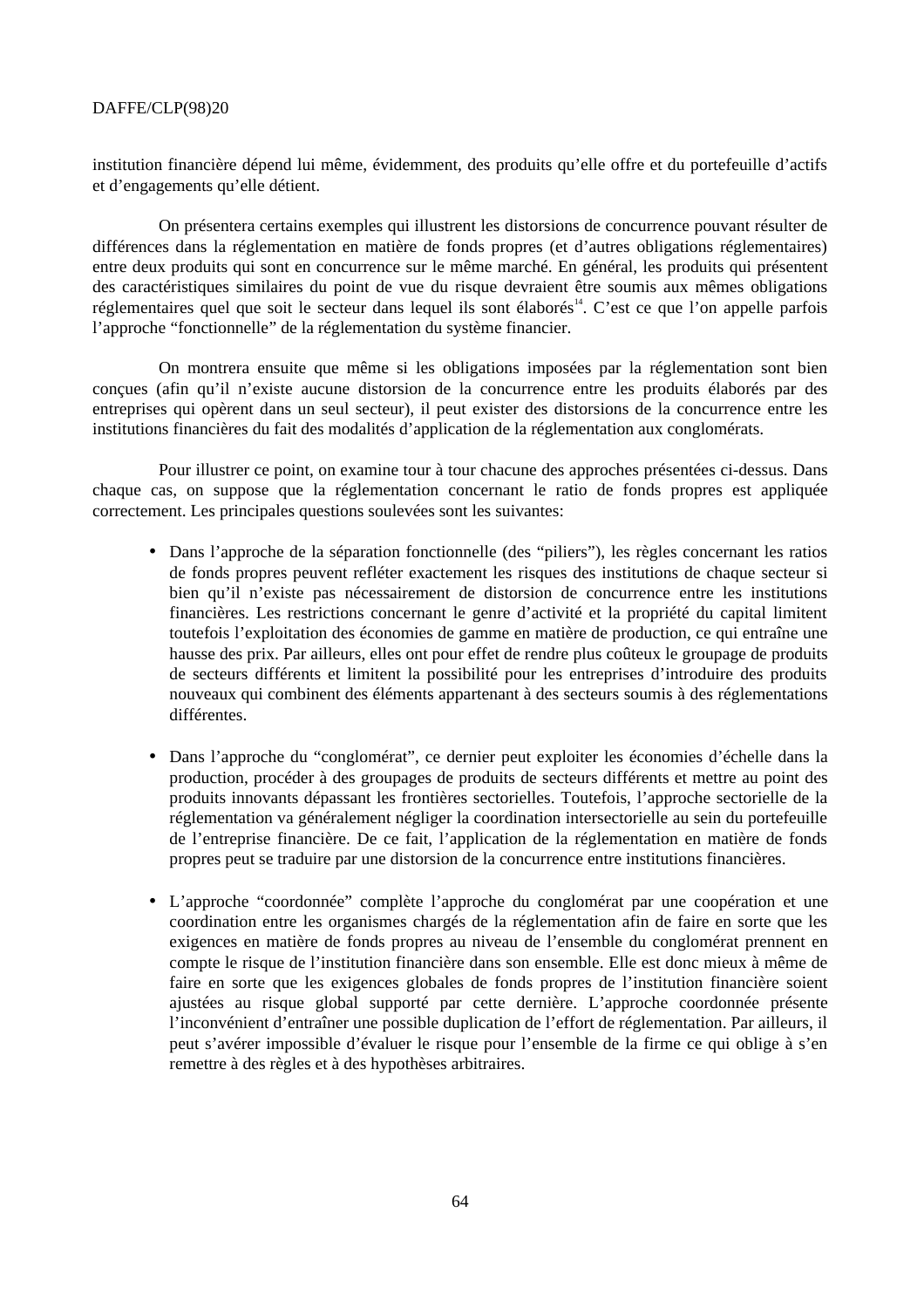# Tableau 1. **Résumé des Approches**





#### **Avantages :**

Simplicité de la réglementation des fonds propres (si chaque secteur correspond à une catégorie de risque homogène).

#### **Inconvénients :**

Ne permet pas d'exploiter les économies de gamme et ne facilite pas la mise au point de produits financiers innovants couvrant plusieurs secteurs.

#### **Avantages :**

permets d'exploiter les économies de gamme et facilite la mise au point de produits financiers innovants couvrant plusieurs secteurs.

#### **Inconvénients :**

Les exigences distinctes en matière de fonds propres ne reflètent pas nécessairement les risques encourus, ce qui entraîne des distorsions de la concurrence entre les institutions financières.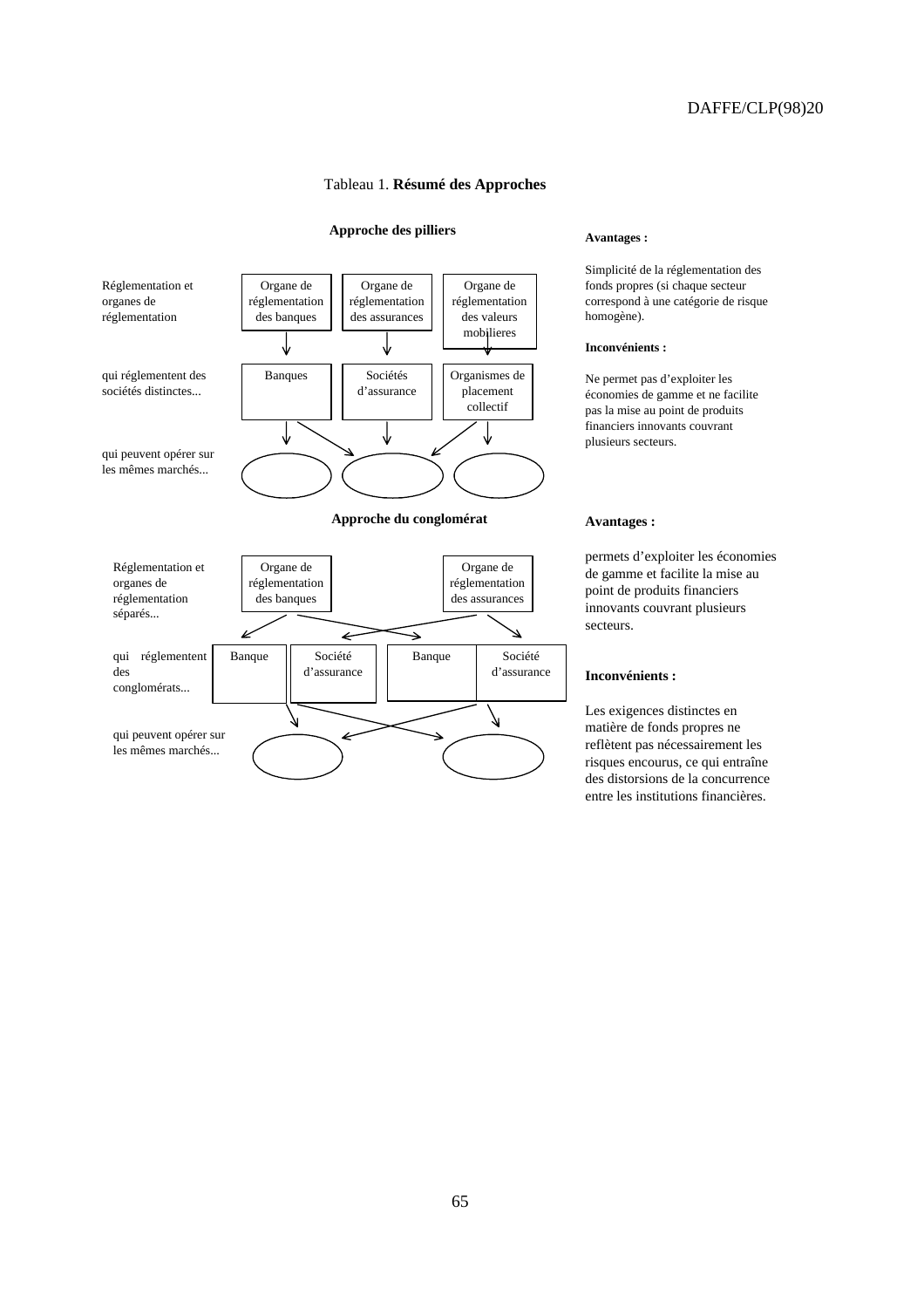

#### **Avantages :**

Les exigences de la réglementation peuvent refléter correctement le risque global de l'institution combinée. Permet d'exploiter les économies de gamme et facilite la mise au point de produits financiers innovants pluri-sectoriels.

#### **Inconvénients :**

La détermination du risque supporté par une firme diversifiée produisant un grand nombre de produits différents sur de nombreux marchés différents peut être difficile en pratique, ce qui conduit à s'en remettre à des hypothèses arbitraires pour évaluer le risque.

# *Contexte général*

A titre de contexte général de l'analyse des sections suivantes on résumera ici les aspects des régimes réglementaires actuels du secteur financier des pays de l'OCDE qui concernent les opérations couvrant plusieurs secteurs. On cherchera aussi à détecter les principales évolutions affectant le secteur financier qui exercent des pressions croissantes sur ces réglementations.

### *La réglementation du secteur financier au sein de l'OCDE*

Les pays de l'OCDE ont, dans leur quasi totalité, adopté une solution consistant à appliquer des réglementations prudentielles distinctes à chacune des grandes composantes du secteur des services financiers. Il n'est pas rare par exemple que les banques commerciales et les banques d'investissement<sup>15</sup> les assurances vie et non vie, les fonds communs de placement et les fonds de pension soient soumis à des réglementations différentes. La séparation de ces régimes réglementaires est assurée par des restrictions concernant le genre d'activité pouvant être exercé et (dans certains cas) par des restrictions affectant les participations dans des entreprises d'autres secteurs.

On examinera tout d'abord les restrictions affectant le type d'activité, qui peuvent par exemple empêcher les banques de produire directement des produits d'assurance (ou vice-versa) ou les fonds communs de placement de proposer des services bancaires (et vice versa). Le tableau 2 indique les restrictions affectant les activités pouvant être exercées par les banques et les sociétés d'assurance en vigueur en 1992<sup>16</sup> (la situation a quelque peu changé depuis que ces informations ont été collectées). Il montre clairement que dans les pays de l'OCDE et pratiquement sans exception les banques n'étaient pas autorisées à produire directement des produits d'assurance et vice versa.

Il est intéressant de noter par ailleurs l'asymétrie qui existe entre la position des banquiers et des assureurs vis-à-vis de la réglementation. Alors que les banques sont autorisées à distribuer (mais non à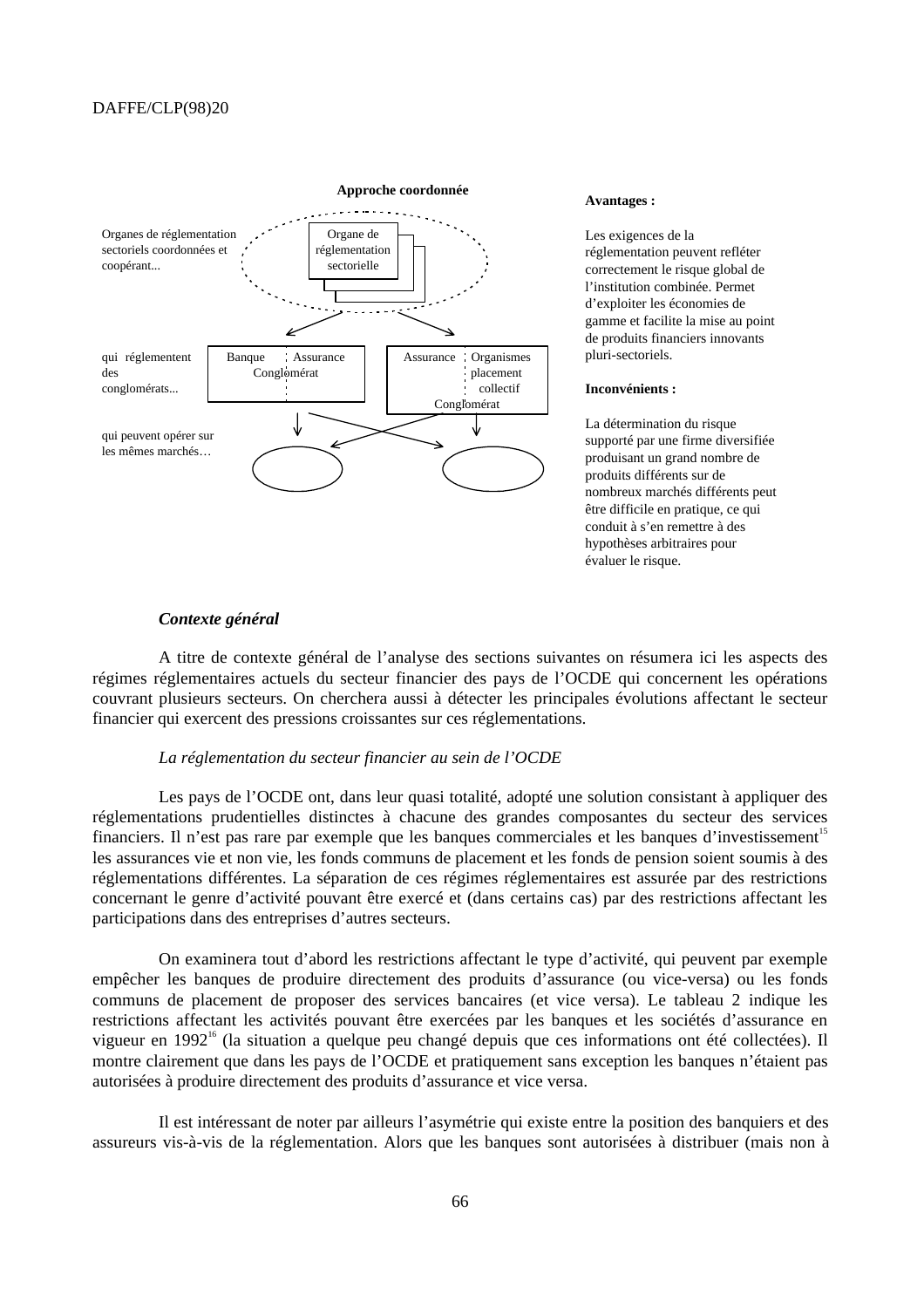produire) des produits d'assurance dans la plupart des pays de l'OCDE, les sociétés d'assurance ne sont généralement pas autorisées à distribuer des produits bancaires.

Les restrictions affectant le type d'activités susceptible d'être exercé peuvent évidemment être assez aisément tournées si les institutions financières placées sous un régime réglementaires donné sont autorisées soit (i) à posséder des filiales, soit (ii) à être détenues par d'autres sociétés soit (iii) à faire partie d'un conglomérat avec d'autres sociétés qui exercent les activités interdites. Les restrictions affectant les activités sont donc combinées dans certains cas avec des restrictions affectant les prises de participation.

Comme le montre le tableau 3, les pays de l'OCDE se divisent en gros en deux catégories au regard de l'attitude adoptée vis-à-vis des restrictions affectant les prises de participation dans des entreprises d'autres secteurs des services financiers. Un petit nombre de pays interdisent totalement la constitution de filiales opérant dans d'autres secteurs. Toutefois la plupart des pays de l'OCDE autorisent la création de filiales ou de conglomérats à condition que chacune des entreprises faisant partie du groupe soit soumise à la réglementation applicable aux entreprises financières opérant dans son secteur.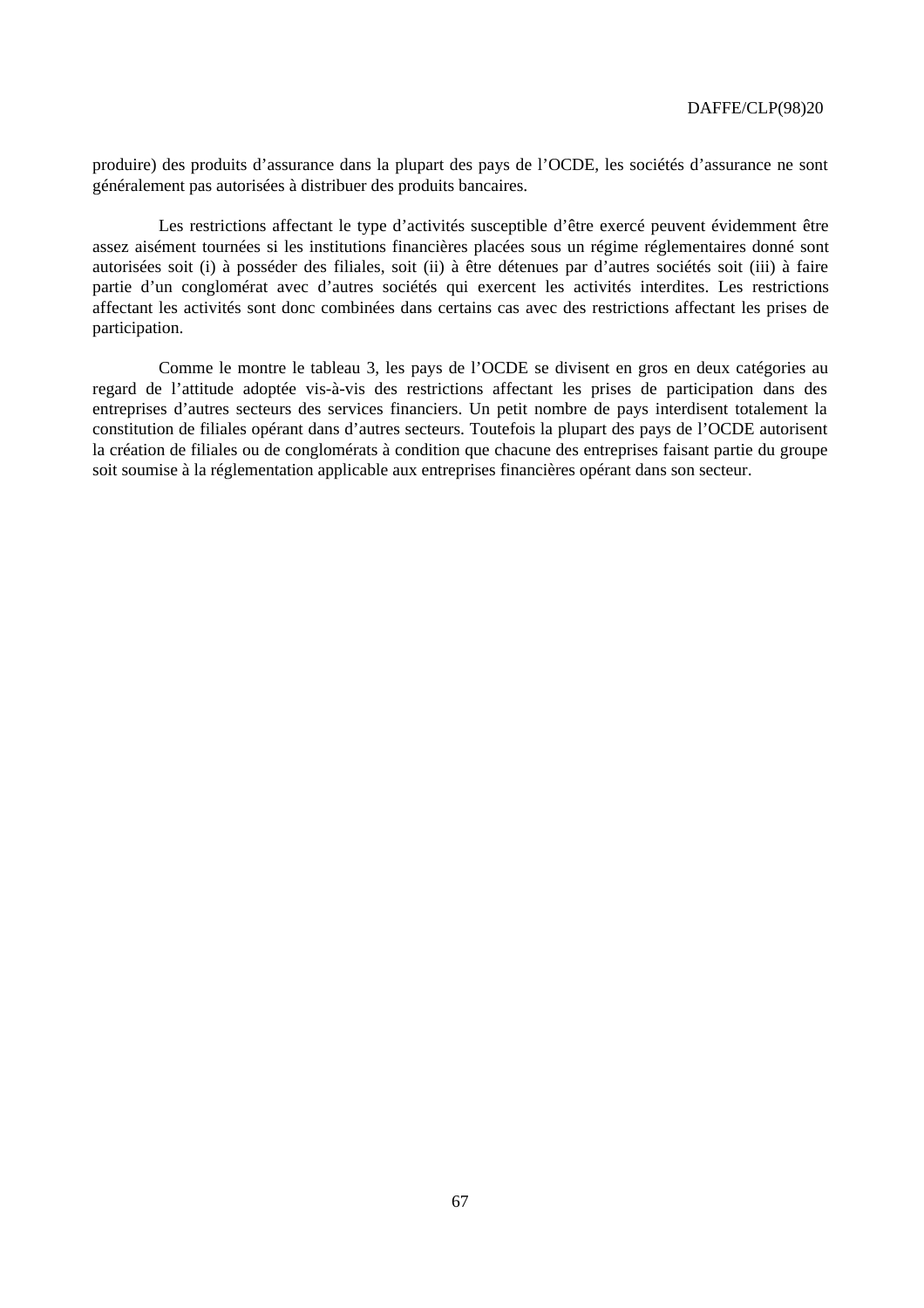| Tableau 2. Illustration Des Restrictions Imposees En 1992 Par La<br><b>Reglementation A La Production Directe Par Les Banques De Produits</b> |                                                              |                    |  | D'assurance Et Vice Versa                         |              |  |                                                              |                |  |                                                       |   |
|-----------------------------------------------------------------------------------------------------------------------------------------------|--------------------------------------------------------------|--------------------|--|---------------------------------------------------|--------------|--|--------------------------------------------------------------|----------------|--|-------------------------------------------------------|---|
|                                                                                                                                               |                                                              | Production directe |  |                                                   |              |  | Distribution directe                                         |                |  |                                                       |   |
| Pays membres                                                                                                                                  | Par une<br>banque d'un<br>produit<br>d'assurance<br>bancaire |                    |  | par une<br>société<br>d'assurance<br>d'un produit |              |  | Par une<br>banque d'un<br>produit<br>d'assurance<br>bancaire |                |  | par une<br>société<br>d'assura<br>nce d'un<br>produit |   |
| Australie                                                                                                                                     |                                                              |                    |  |                                                   | $\mathbf{1}$ |  |                                                              |                |  |                                                       |   |
| Autriche                                                                                                                                      |                                                              |                    |  |                                                   |              |  |                                                              |                |  |                                                       |   |
| Belgique                                                                                                                                      |                                                              |                    |  |                                                   |              |  |                                                              |                |  |                                                       |   |
| Canada                                                                                                                                        |                                                              |                    |  |                                                   |              |  |                                                              |                |  |                                                       |   |
| Danemark                                                                                                                                      |                                                              |                    |  |                                                   |              |  |                                                              |                |  |                                                       |   |
| Finlande                                                                                                                                      |                                                              |                    |  |                                                   |              |  |                                                              |                |  |                                                       |   |
| France                                                                                                                                        |                                                              |                    |  |                                                   |              |  |                                                              |                |  |                                                       |   |
| Allemagne                                                                                                                                     |                                                              |                    |  |                                                   |              |  |                                                              |                |  |                                                       |   |
| Grèce                                                                                                                                         |                                                              |                    |  |                                                   |              |  |                                                              |                |  |                                                       |   |
| Islande                                                                                                                                       |                                                              |                    |  |                                                   |              |  |                                                              |                |  |                                                       |   |
| Irlande                                                                                                                                       |                                                              |                    |  |                                                   |              |  |                                                              |                |  |                                                       |   |
| Italie                                                                                                                                        |                                                              | 2                  |  |                                                   |              |  |                                                              |                |  |                                                       | 3 |
| Japon                                                                                                                                         |                                                              |                    |  |                                                   |              |  |                                                              |                |  |                                                       |   |
| Luxembourg                                                                                                                                    |                                                              |                    |  |                                                   |              |  |                                                              |                |  |                                                       |   |
| Pays-Bas                                                                                                                                      |                                                              |                    |  |                                                   |              |  |                                                              |                |  |                                                       |   |
| Nouvelle-Zélande                                                                                                                              |                                                              |                    |  |                                                   |              |  |                                                              |                |  |                                                       |   |
| Norvège                                                                                                                                       |                                                              |                    |  |                                                   |              |  |                                                              |                |  |                                                       |   |
| Portugal                                                                                                                                      |                                                              |                    |  |                                                   |              |  |                                                              | $\overline{4}$ |  |                                                       |   |
| Espagne                                                                                                                                       |                                                              |                    |  |                                                   |              |  |                                                              |                |  |                                                       |   |
| Suède                                                                                                                                         |                                                              |                    |  |                                                   |              |  |                                                              |                |  |                                                       |   |
| Suisse                                                                                                                                        |                                                              |                    |  |                                                   |              |  |                                                              |                |  |                                                       |   |
| Turquie                                                                                                                                       |                                                              |                    |  |                                                   |              |  |                                                              |                |  |                                                       |   |
| Royaume-Uni                                                                                                                                   |                                                              |                    |  |                                                   |              |  |                                                              |                |  |                                                       |   |
| Etats-Unis                                                                                                                                    |                                                              |                    |  |                                                   |              |  |                                                              |                |  |                                                       |   |

|  | Interdit     |
|--|--------------|
|  | Exceptionnel |
|  | Limité       |
|  | Autorisé     |

Notes:

1. Dans cette colonne, la production directe par une société d'assurance d'un produit bancaire est interdite en principe sauf lorsque ces produits sont considérés comme liés à l'activité d'assurance.

- 
- 2. l'exception de la Banca Nazionale delle Comunicazioni.<br>3. Les restrictions ne s'appliquent pas aux intermédiaires. Les restrictions ne s'appliquent pas aux intermédiaires.
- 4. La réglementation distingue souvent les sociétés d'assurance et les intermédiaires d'assurance.

Une autorisation préalable est, par ailleurs, fréquemment requise. Source: OCDE (1992)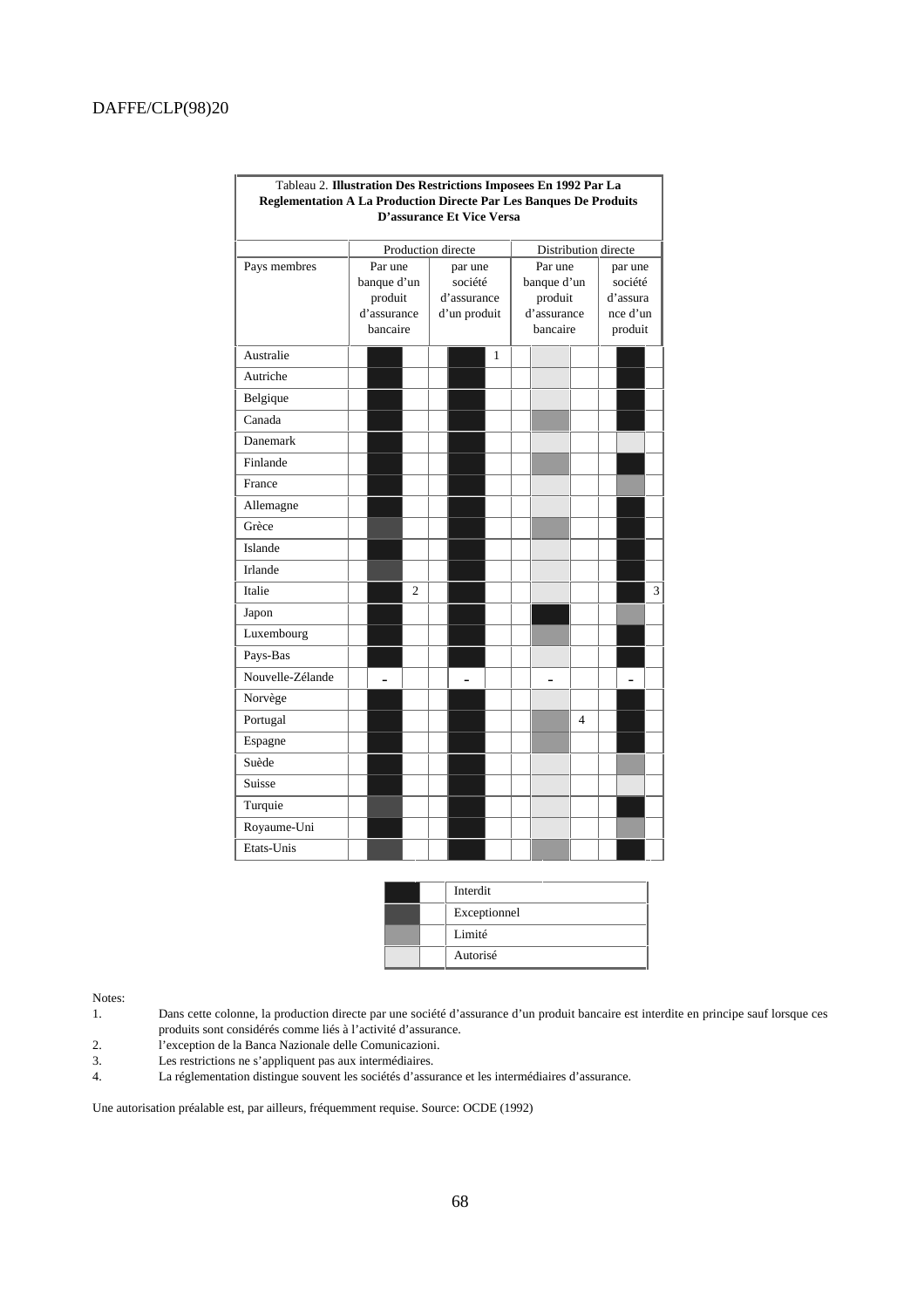| Tableau 3. Illustration Des Restrictions En Vigueur En 1992 Affectant Les Participations Des | Banques Dans Les Societes D'assurance Et Vice Versa |  |                                                                   |        |                                                       |               |                                                       |  |  |                                                                                                               |  |  |                |  |
|----------------------------------------------------------------------------------------------|-----------------------------------------------------|--|-------------------------------------------------------------------|--------|-------------------------------------------------------|---------------|-------------------------------------------------------|--|--|---------------------------------------------------------------------------------------------------------------|--|--|----------------|--|
| Création                                                                                     |                                                     |  |                                                                   |        |                                                       | Participation |                                                       |  |  |                                                                                                               |  |  |                |  |
|                                                                                              | d'une filiale<br>d'assurance<br>par une<br>banque   |  | d'une<br>filiale<br>bancaire<br>par une<br>société<br>d'assurance |        | d'une<br>banque<br>dans une<br>société<br>d'assurance |               | d'une<br>société<br>d'assurance<br>dans une<br>banque |  |  | dans lequel une<br>banque ou une<br>société d'assurance<br>est la société mère<br>ou une société du<br>groupe |  |  |                |  |
| Australie                                                                                    |                                                     |  |                                                                   |        |                                                       |               |                                                       |  |  |                                                                                                               |  |  |                |  |
| Autriche                                                                                     |                                                     |  |                                                                   |        |                                                       |               |                                                       |  |  |                                                                                                               |  |  |                |  |
| Belgique                                                                                     |                                                     |  |                                                                   |        |                                                       |               |                                                       |  |  |                                                                                                               |  |  |                |  |
| Canada                                                                                       |                                                     |  |                                                                   |        |                                                       |               |                                                       |  |  |                                                                                                               |  |  |                |  |
| Danemark                                                                                     |                                                     |  |                                                                   |        |                                                       |               |                                                       |  |  |                                                                                                               |  |  |                |  |
| Finlande                                                                                     |                                                     |  |                                                                   |        |                                                       |               |                                                       |  |  |                                                                                                               |  |  |                |  |
| France                                                                                       |                                                     |  |                                                                   |        |                                                       |               |                                                       |  |  |                                                                                                               |  |  |                |  |
| Allemagne                                                                                    |                                                     |  |                                                                   |        |                                                       |               |                                                       |  |  |                                                                                                               |  |  |                |  |
| Grèce                                                                                        |                                                     |  |                                                                   |        |                                                       |               |                                                       |  |  |                                                                                                               |  |  |                |  |
| Irlande                                                                                      |                                                     |  |                                                                   |        |                                                       |               |                                                       |  |  |                                                                                                               |  |  |                |  |
| Islande                                                                                      |                                                     |  |                                                                   |        |                                                       |               |                                                       |  |  |                                                                                                               |  |  |                |  |
| Italie                                                                                       |                                                     |  |                                                                   |        |                                                       |               |                                                       |  |  |                                                                                                               |  |  |                |  |
| Japon                                                                                        |                                                     |  |                                                                   |        |                                                       |               |                                                       |  |  |                                                                                                               |  |  |                |  |
| Luxembourg                                                                                   |                                                     |  |                                                                   |        |                                                       |               |                                                       |  |  |                                                                                                               |  |  |                |  |
| Pays-Bas                                                                                     |                                                     |  |                                                                   |        |                                                       |               |                                                       |  |  |                                                                                                               |  |  |                |  |
| Nouvelle-Zélande                                                                             |                                                     |  |                                                                   |        |                                                       |               |                                                       |  |  |                                                                                                               |  |  | $\overline{a}$ |  |
| Norvège                                                                                      | $*$                                                 |  |                                                                   | $\ast$ |                                                       |               |                                                       |  |  |                                                                                                               |  |  | $*$            |  |
| Portugal                                                                                     | $\boldsymbol{+}$                                    |  |                                                                   |        |                                                       |               |                                                       |  |  |                                                                                                               |  |  |                |  |
| Espagne                                                                                      |                                                     |  |                                                                   |        |                                                       |               |                                                       |  |  |                                                                                                               |  |  |                |  |
| Suède                                                                                        |                                                     |  |                                                                   |        |                                                       |               |                                                       |  |  |                                                                                                               |  |  |                |  |
| Suisse                                                                                       |                                                     |  |                                                                   |        |                                                       |               |                                                       |  |  |                                                                                                               |  |  |                |  |
| Turquie                                                                                      |                                                     |  |                                                                   |        |                                                       |               |                                                       |  |  |                                                                                                               |  |  |                |  |
| Royaume-Uni                                                                                  |                                                     |  |                                                                   |        |                                                       |               |                                                       |  |  |                                                                                                               |  |  |                |  |
| Etats-Unis                                                                                   |                                                     |  |                                                                   |        |                                                       |               |                                                       |  |  |                                                                                                               |  |  |                |  |

| Interdit           |
|--------------------|
| Strictement limité |
| Limité             |
| Autorisé           |

Notes:

\* Par l'intermédiaire d'une société holding seulement

+ La réglementation distingue les intermédiaires et les sociétés d'assurance

Une autorisation préalable est par ailleurs fréquemment requise. Source: OCDE (1992)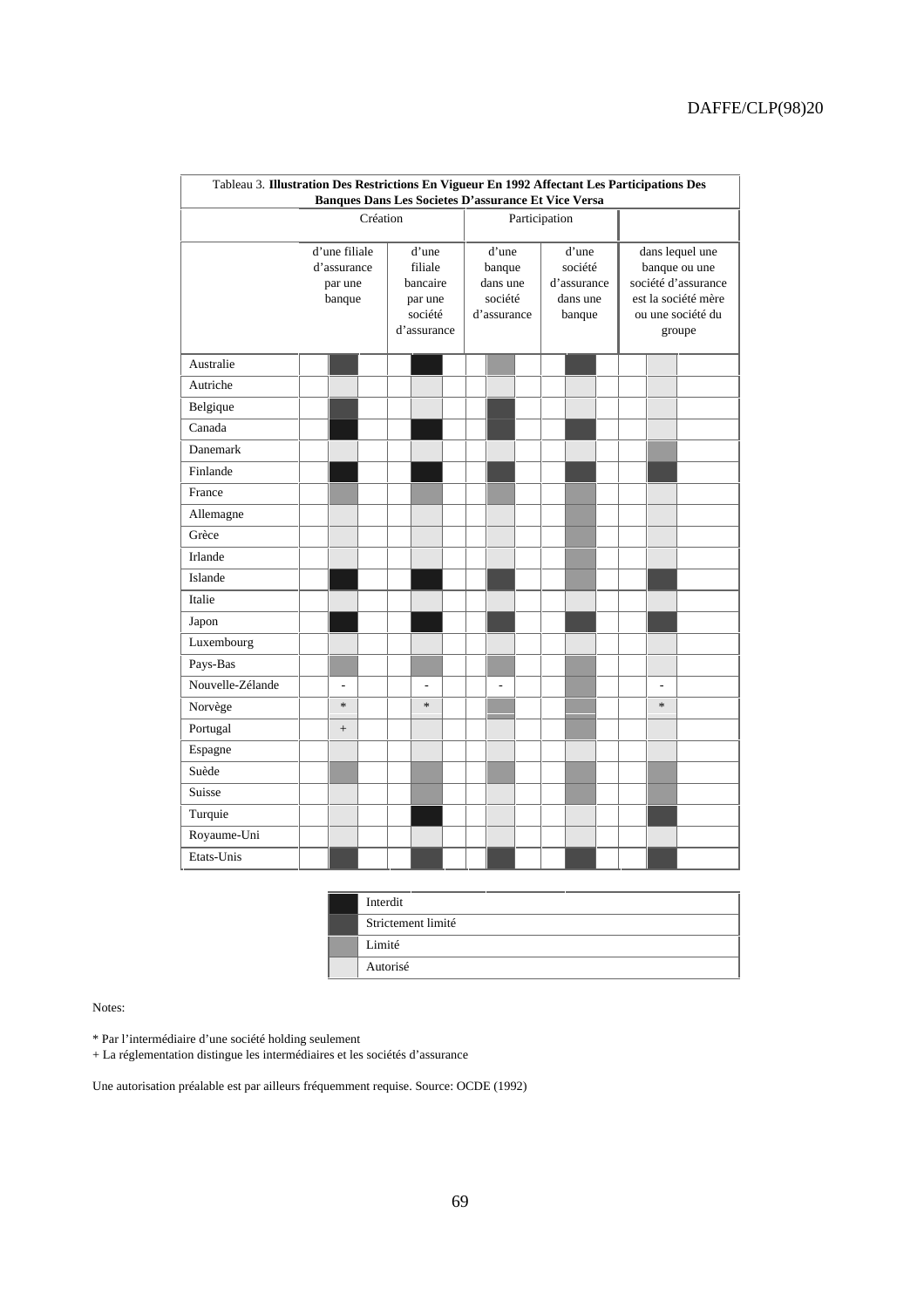# *Principales évolutions du secteur financier*

Les régimes réglementaires des pays de l'OCDE ont été soumis à certaines pressions à la suite des évolutions suivantes qui ont affecté le secteur financier:

- *(a)* le changement technologique qui facilite la mise au point de produits financiers nouveaux et innovants et qui renforce les économies de gamme;
- *(b)* les évolutions importantes intervenues en matière de déréglementation, de libéralisation du commerce des services financiers et des investissements directs;
- *(c)* le renforcement de la concurrence de produits financiers de substitution soumis à des réglementations différentes;
- *(d)* la mondialisation et la sophistication croissante des clients des services financiers qui ont conduit à une demande accrue de produits financiers plus sophistiqués, notamment de produits relevant de plusieurs régimes réglementaires.

On examinera successivement chacun de ces facteurs:

Changement technologique et économie de gamme

Au cours des vingt dernières années, la diminution rapide du coût des matériels informatiques et de communication a eu une incidence majeure sur le secteur financier. Les technologies de l'information ont grandement facilité la manipulation et le traitement des informations, ce qui a entraîné plusieurs conséquences, notamment:

- Un accroissement de la gamme, de la sophistication et de la complexité des produits financiers.
- Une augmentation des économies de gamme résultant de la production de produits financiers.

L'élargissement de la gamme des produits financiers a brouillé les frontières entre les "piliers" traditionnels de la réglementation financière. Par exemple les produits financiers de gestion du risque tels que les produits dérivés (puts, calls, etc.) et les dérivés de crédit ne sont guère autre chose que des formes d'assurance contre des mouvements défavorables du marché. Ces produits brouillent la distinction traditionnelle opérée par la réglementation entre les produits d'assurance et les produits financiers classiques.

Plus généralement, un grand nombre de commentateurs ont noté que la principale activité des institutions financières dans l'ensemble du secteur financier est la gestion du risque. On peut donc considérer que l'ensemble du secteur financier opère sur un seul marché, celui des services de gestion du risque. En toute hypothèse, les outils de gestion du risque qui sont élaborés pour être appliqués dans un secteur des services financiers (par exemple pour l'évaluation du risque de crédit) peuvent habituellement être modifiés pour pouvoir traiter des problèmes de gestion du risque dans d'autres secteurs (tels que l'assurance). La production de produits couvrant plusieurs secteurs permet donc d'exploiter des économies d'échelle et de gamme.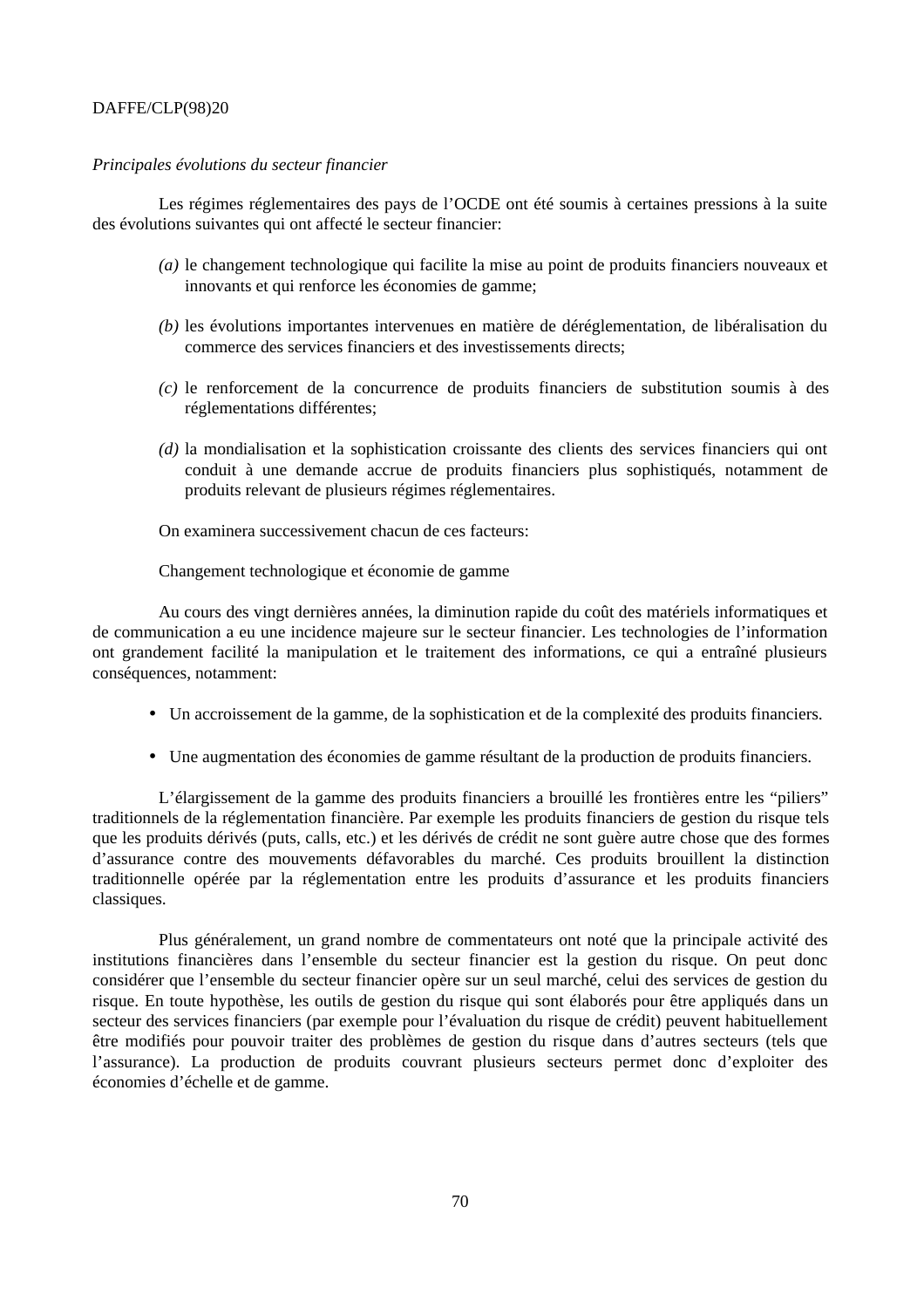En Australie, le rapport Wallis note:

"La diversification des activités des secteurs traditionnels de la banque, de l'assurance-vie, de la gestion de fonds et des valeurs mobilières peut permettre des économies d'échelle et de gamme. Des améliorations de l'efficience ou des économies de coûts seront probablement obtenues par une rationalisation des infrastructures et de l'administration, des économies liées aux technologies de l'information et des synergies dans le domaine de la commercialisation. Dans le même temps, ces structures peuvent faciliter un renforcement de l'efficience de l'exploitation des bases de données des clients (en respectant les obligations de la législation en matière de protection de la vie privée)"<sup>17</sup>

En 1992, le rapport de l'OCDE note:

"Il n'existe que peu d'études concernant les économies de gamme. La conclusion qui semble cependant généralement s'en dégager est qu'il existe des complémentarités de coûts dans la banque et dans l'assurance. ...

Plus généralement, il semblerait également qu'une demande des particuliers se développe vers la création de "supermarchés financiers" permettant de ne faire qu'une démarche dans la recherche de la satisfaction de plusieurs besoins (one-stop shopping). Cette demande correspondrait, d'une certaine façon, à celle qui a débouché sur la création des grandes surfaces commerciales. ... Par ailleurs on assiste également à un déplacement progressif de la demande des ménages vers la fourniture de services financiers plutôt que de produits, la disponibilité de ces services (intégrant la prestation de conseils) pourrait permettre de couvrir la satisfaction d'une gamme plus étendue de besoins financiers, qu'ils soient bancaires ou d'assurance et permettrait une gestion active du patrimoine entier du ménage (ou d'une partie très significative de celui-ci) que cela soit au niveau de la couverture de risques physiques, matériels ou financiers."<sup>18</sup>

L'augmentation des économies de gamme aggrave les coûts des restrictions imposées par la réglementation à la coopération et aux prises de participation, ce qui conduit à un renforcement des pressions qui s'exercent sur les autorités en faveur d'un assouplissement de ces restrictions. <sup>19</sup>

Déréglementation et libéralisation

Les dix dernières années ont connu au moins trois évolutions importantes sur le plan de la réglementation:

- En premier lieu, un assouplissement des contrôles sur les tarifs;
- Un assouplissement des règles de participation en capital permettant la formation de conglomérats financiers;
- $\bullet$  Une érosion des frontières fonctionnelles entre différents types d'institutions financières.<sup>20</sup>

On a assisté au cours des 20 dernières années, à un développement significatif des échanges internationaux de services financiers résultant principalement des activités de l'OCDE, de l'UE, de l'ALENA et de l'OMC. On trouvera des informations supplémentaires sur ce point dans le chapitre sur les services financiers du Rapport de l'OCDE sur la réforme de la réglementation.<sup>21</sup>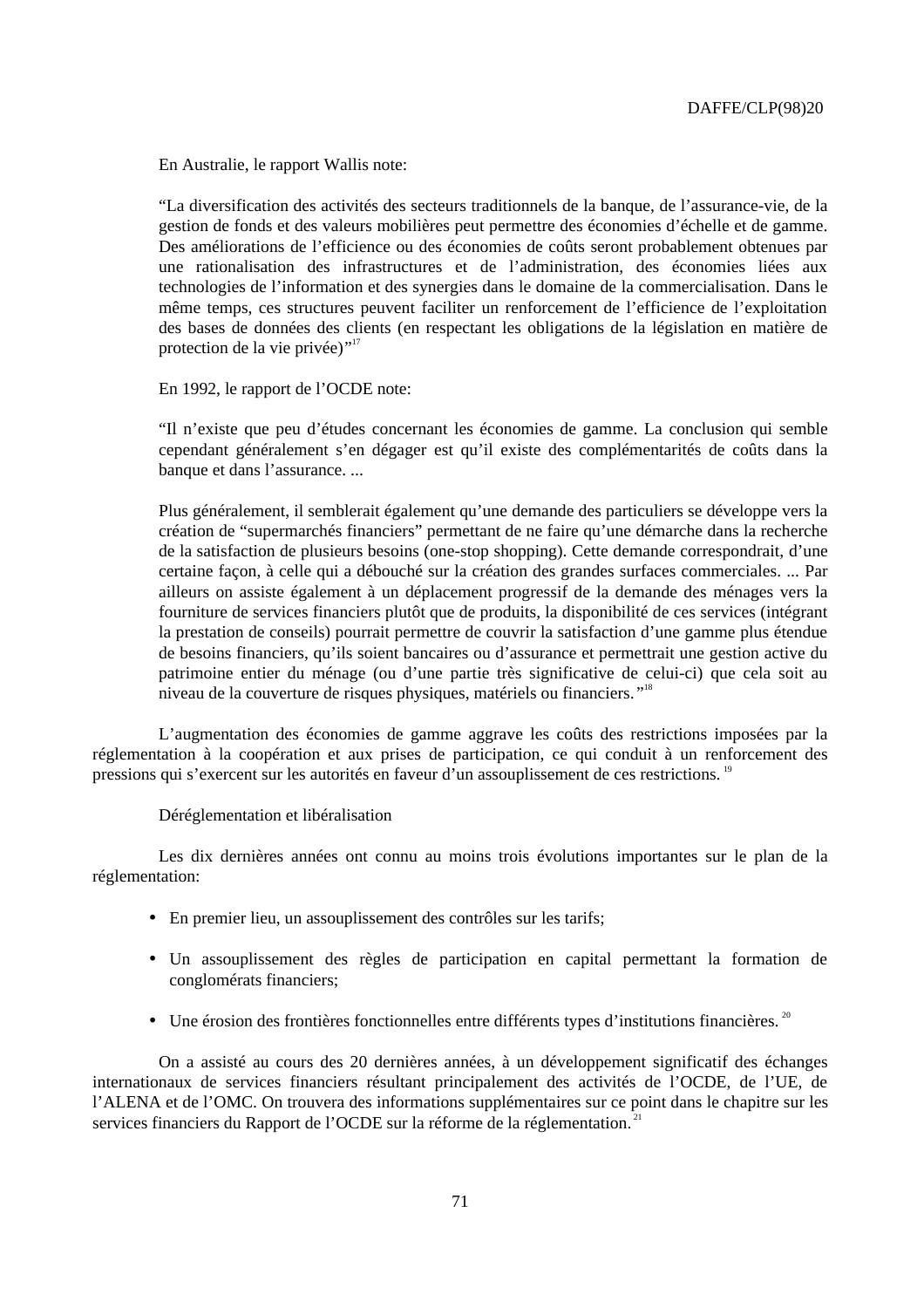On notera que ces deux évolutions (la déréglementation et la libéralisation) ont tendance à se renforcer mutuellement. Le développement des échanges de services financiers expose et met en lumière la différence de régime réglementaire entre les produits concurrents, ce qui conduit à une pression en faveur de l'harmonisation des régimes de réglementation, généralement dans le sens de la déréglementation.

Concurrence intersectorielle

Comme on l'a noté ci-dessus, les évolutions technologiques et la déréglementation ont conduit à un élargissement de la gamme de produits financiers disponibles ce qui a renforcé la possibilité de voir des produits soumis à des réglementations différentes proposés sur les mêmes marchés.

Considérons tout d'abord les marchés des produits d'épargne et d'assurance. On peut identifier à cet égard les marchés suivants:

- *(a)* le marché des comptes et des services de règlement des transactions (notamment les transferts électroniques de fonds, les comptes chèques et les cartes de crédit);
- *(b)* le marché du financement (et de l'épargne) à court terme (les comptes d'épargne bancaires, les dépôts à court terme, les crédits commerciaux à court terme, les comptes du marché monétaire etc.);
- *(c)* le marché des instruments de financement (et d'épargne) à long terme à faible risque (plans de retraite à prestations définies, produits d'assurance vie à prestations garanties, obligations à long terme etc.);
- d) le marché des instruments de financement (et d'épargne) à long terme et à risque plus élevé (plans de retraite à contributions définies, fonds commun de placement, produits d'assurance vie pouvant inclure des techniques de gestion du risque financier telles que les couvertures de change, l'assurance de portefeuille, les produits dérivés de crédit etc.);
- e) les marchés de catégories diverses d'assurances générales (incendie, responsabilité, vie, etc.).

Un certain nombre de prestataires de services soumis à des réglementations distinctes opèrent sur ces marchés: les banques, les caisses de crédit immobilier et les mutuelles de crédit, les fonds communs de placement, les fonds de pension, les sociétés d'assurances générales, les assureurs vie et les associations d'entraide. Par ailleurs, il existe un certain nombre de prestataires non réglementés offrant d'autres types d'actifs (titres négociables, oeuvres d'art et/ou biens immobiliers). L'interaction entre les régimes réglementaires distincts et les marchés est illustrée par le tableau 4.

Le tableau 4 montre clairement que sur chacun des marchés mentionnés ci-dessus, au moins deux secteurs financiers différents soumis à des réglementations distinctes proposent des produits concurrents. Dans le cas du marché de l'épargne à long terme à risque élevé, six régimes de réglementation différents peuvent produire des produits concurrents.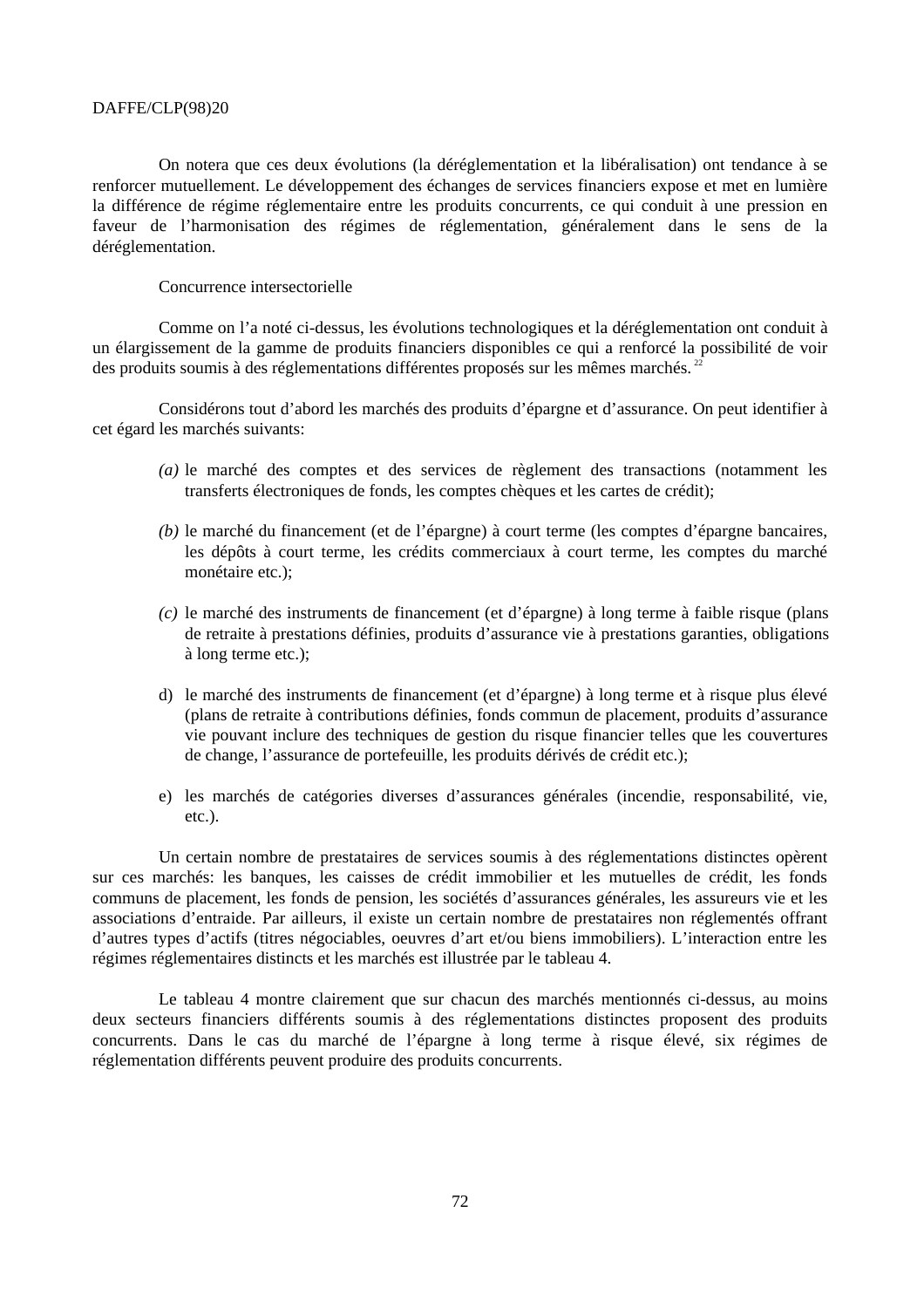|                                                                                              | Tableau 4. Produits Concurrents Sur Les Marches De L'epargne et de L'assurance |                       |                           |                                      |                                      |                    |
|----------------------------------------------------------------------------------------------|--------------------------------------------------------------------------------|-----------------------|---------------------------|--------------------------------------|--------------------------------------|--------------------|
| Institution<br>financière<br>(soumise à un<br>régime<br>réglementaire<br>séparé et distinct) | Produit financier                                                              | Services de transfers | Instruments à court terme | Epargne à long terme à faible risque | Epargne à long terme à faible risque | Assurance générale |
| <b>Banques</b>                                                                               | Comptes chèques                                                                |                       |                           |                                      |                                      |                    |
|                                                                                              | Compte d'épargne                                                               |                       |                           |                                      |                                      |                    |
|                                                                                              | Dépôts à terme                                                                 |                       |                           |                                      |                                      |                    |
| Crédit Mutuel                                                                                | Compte chèques                                                                 |                       |                           |                                      |                                      |                    |
| et Building<br>societies                                                                     | Compte d'épargne                                                               |                       |                           |                                      |                                      |                    |
|                                                                                              | Dépôts à terme                                                                 |                       |                           |                                      |                                      |                    |
| Fonds communs<br>de placement                                                                | Comptes chèques                                                                |                       |                           |                                      |                                      |                    |
|                                                                                              | Fonds commun de placement                                                      |                       |                           |                                      |                                      |                    |
| Fonds de pension                                                                             | Système à prestations définies<br>Système à cotisation définies                |                       |                           |                                      |                                      |                    |
| Maison de titres                                                                             | Produits dérivés                                                               |                       |                           |                                      |                                      |                    |
|                                                                                              | Instruments de couverture                                                      |                       |                           |                                      |                                      |                    |
|                                                                                              | Dérivés de crédit                                                              |                       |                           |                                      |                                      |                    |
| Assureurs vie                                                                                | Assurance vie "pure"                                                           |                       |                           |                                      |                                      |                    |
|                                                                                              | Produits vie "intégraux"                                                       |                       |                           |                                      |                                      |                    |
| Assurances<br>générales                                                                      | Assurances générales                                                           |                       |                           |                                      |                                      |                    |
| <b>Associations</b><br>d'entraide                                                            | Assurances générales                                                           |                       |                           |                                      |                                      |                    |
|                                                                                              | Produits vie                                                                   |                       |                           |                                      |                                      |                    |
| Marchés                                                                                      | Actions négociables                                                            |                       |                           |                                      |                                      |                    |
|                                                                                              | Obligations négociables                                                        |                       |                           |                                      |                                      |                    |
| Hors marchés                                                                                 | Actions                                                                        |                       |                           |                                      |                                      |                    |
|                                                                                              | Obligations                                                                    |                       |                           |                                      |                                      |                    |
|                                                                                              | Autres actifs (par ex. immobiliers)                                            |                       |                           |                                      |                                      |                    |
| Auto prestation                                                                              | Auto assurance                                                                 |                       |                           |                                      |                                      |                    |

| $=$ concurrence probable |
|--------------------------|
| $=$ concurrence possible |

F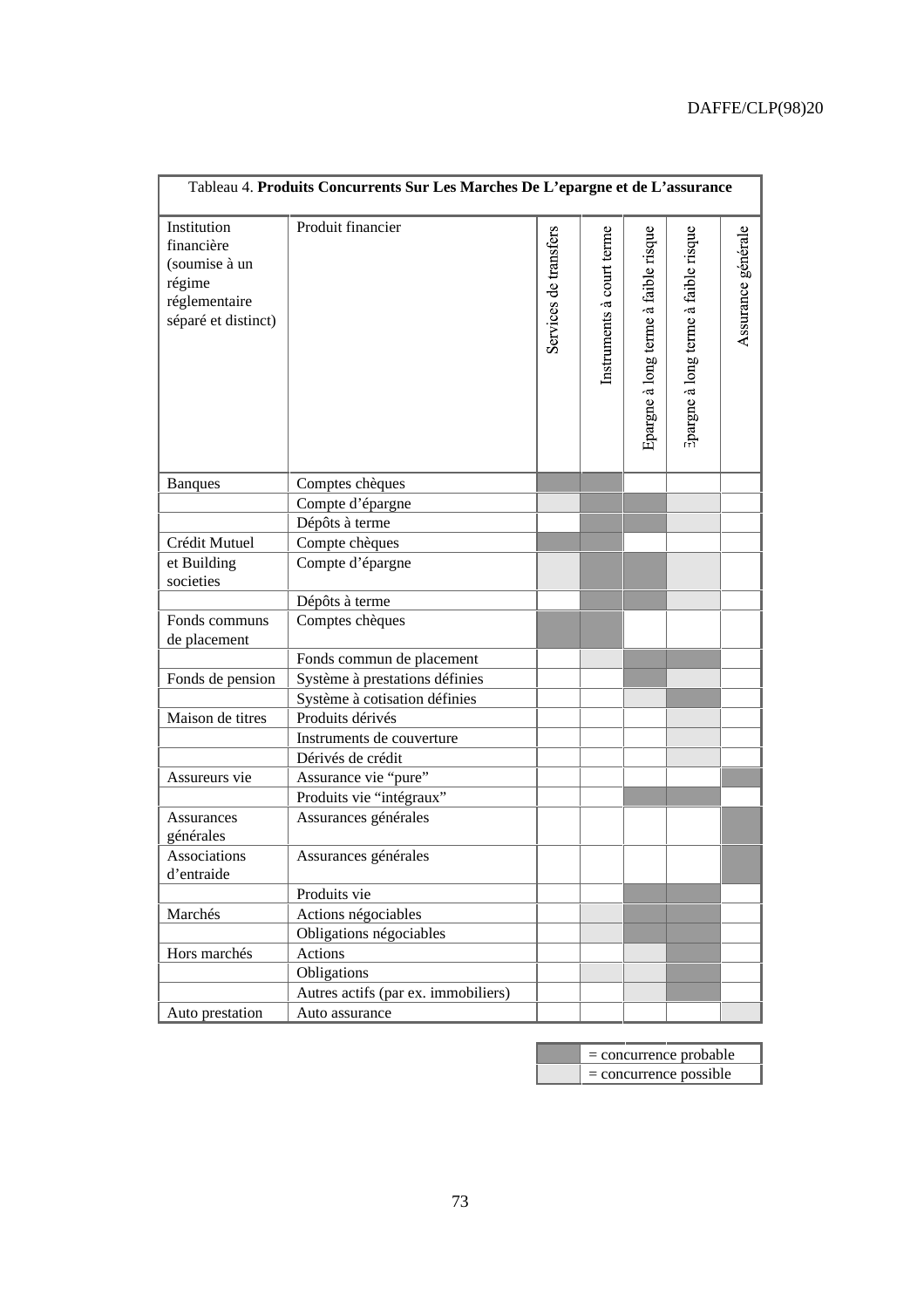Comme on le verra plus en détail ci-dessous, la présence de régimes réglementaires différents pour des produits concurrents peut se traduire par des exigences différentes qui risquent de fausser la concurrence. Cette situation peut conduire à des demandes "d'égalisation des conditions de la concurrence" et à des pressions générales supplémentaires sur la réglementation.

Par exemple, la Commission australienne de l'assurance et de la capitalisation a noté:

"Les évolutions qu'a connues le secteur financier ont également entraîné l'application de régimes prudentiels séparés à des produits d'épargne destinés aux particuliers présentant des caractéristiques fonctionnelles similaires. Par exemple, les banques et les sociétés d'assurance vie sont soumise à des ratios de fonds propres différents même si les dépôts sont considérés par certains comme similaires à des polices d'assurance vie à court terme à capital garanti. Les exigences en matière de fonds propres et de conservation applicables à l'assurance vie, à la capitalisation et aux organismes de placement collectif diffèrent également selon le type de produit, l'institution qui la propose et le régime de contrôle applicable ".<sup>23</sup>

On peut examiner de même les marchés des instruments de crédit à la consommation et de crédit aux entreprises mais il est important de noter que ces marchés ne soulèvent pas les mêmes problèmes de nature prudentielle que l'épargne et les placements. Les restrictions imposées par la réglementation aux firmes opérant sur ces marchés sont donc plus légères et très souvent sans incidence sur les résultats du marché. On peut distinguer, les principaux marchés suivants:

- *(a)* prêts personnels et crédit à la consommation (y compris les découverts et les prêts à durée déterminée, avec ou sans garantie);
- *(b)* prêts immobiliers;
- *(c)* crédit aux petites entreprises (y compris les découverts et les prêts avec et sans garantie);
- *(d)* financement en capital des petites entreprises;
- *(e)* financement de haut de bilan (en fonds propres et sous forme de dette qui peuvent être considérés dans une certaine mesure comme substituables).

Comme ci-dessus, la question est celle des principaux régimes réglementaires différents qui sont concurrents sur ces marchés. Aux institutions financières déjà identifiées (banques, mutuelles de crédit, fonds communs de placement, fonds de pension, assureurs) on peut ajouter d'autres sources de crédit comme les sociétés financières, les organismes de capital risque, les détaillants et les contacts personnels. L'interaction entre les régimes réglementaires distincts et les marchés est illustrée par le tableau 5 (ciaprès).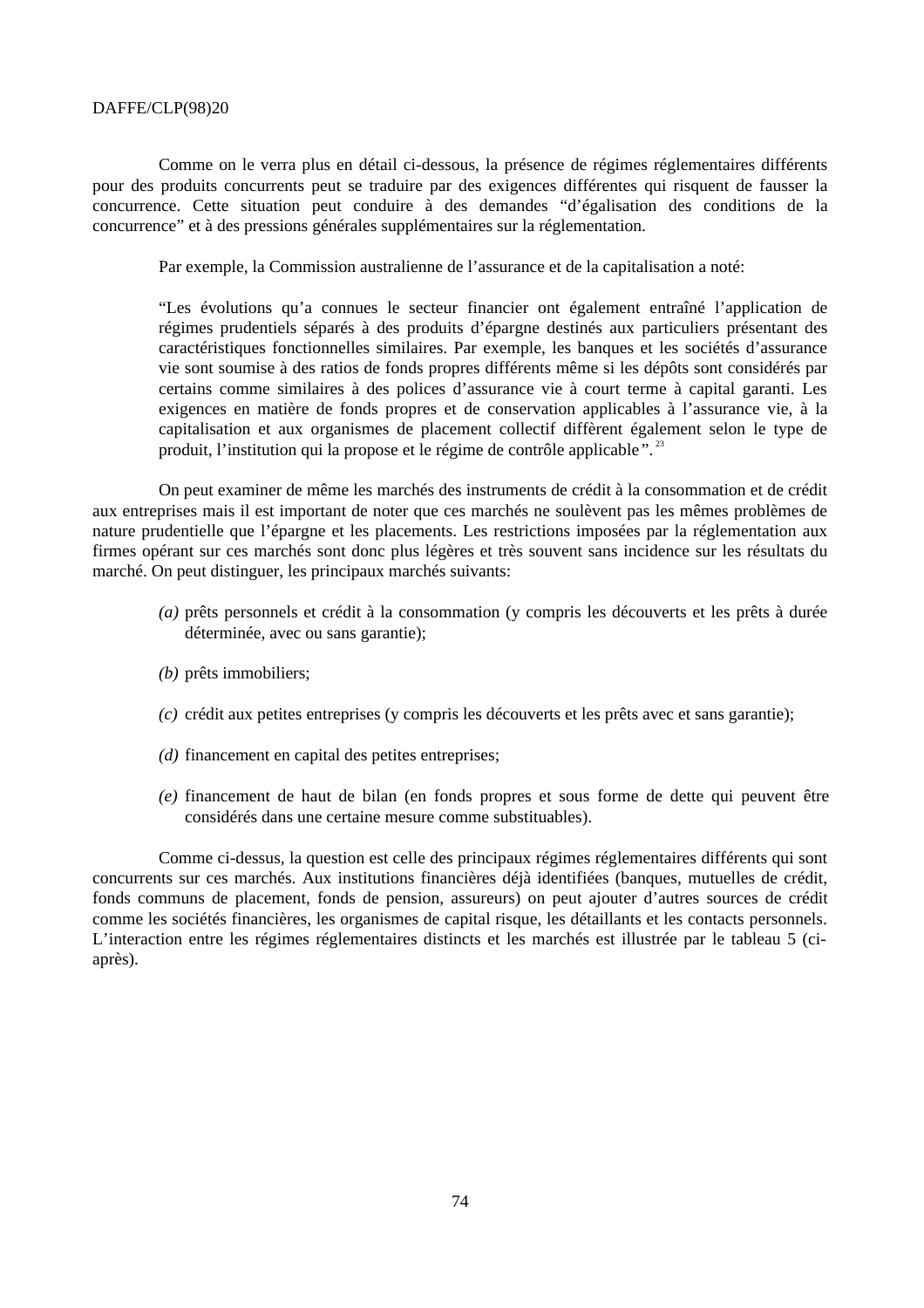| Tableau 5. Produits Concurrents Sur Les Marches Des Credits/Financements              |                             |                          |                   |                                |                                       |                          |
|---------------------------------------------------------------------------------------|-----------------------------|--------------------------|-------------------|--------------------------------|---------------------------------------|--------------------------|
| Institutions<br>financières<br>(soumises à un<br>régime<br>réglementaire<br>distinct) | Produits financiers         | Crédit à la consommation | Prêts au logement | Crédit aux petites entreprises | Fonds propres des petites entreprises | Financement des sociétés |
|                                                                                       | Découverts                  |                          |                   |                                |                                       |                          |
| <b>Banques</b>                                                                        | Prêts à échéance fixe       |                          |                   |                                |                                       |                          |
|                                                                                       | Cartes de crédit            |                          |                   |                                |                                       |                          |
|                                                                                       | Prêts au logement           |                          |                   |                                |                                       |                          |
|                                                                                       | Crédits commerciaux         |                          |                   |                                |                                       |                          |
| Mutuelles de<br>crédit                                                                | Découverts                  |                          |                   |                                |                                       |                          |
| et Building<br>Societies                                                              | Prêts                       |                          |                   |                                |                                       |                          |
|                                                                                       | Cartes de crédit            |                          |                   |                                |                                       |                          |
|                                                                                       | Prêts au logement           |                          |                   |                                |                                       |                          |
|                                                                                       | Crédits commerciaux         |                          |                   |                                |                                       |                          |
| Fonds<br>communs<br>de placement                                                      | Prêts personnels            |                          |                   |                                |                                       |                          |
|                                                                                       | Prêts au logement           |                          |                   |                                |                                       |                          |
| Fonds de pension                                                                      | Prêts personnels            |                          |                   |                                |                                       |                          |
|                                                                                       | Prêts au logement           |                          |                   |                                |                                       |                          |
| Sociétés<br>financières                                                               | Prêts personnels            |                          |                   |                                |                                       |                          |
|                                                                                       | Prêts au logement           |                          |                   |                                |                                       |                          |
| Détaillants                                                                           | Prêts à échéance fixe       |                          |                   |                                |                                       |                          |
|                                                                                       | Cartes de crédit            |                          |                   |                                |                                       |                          |
| Assureurs vie                                                                         | Prêts personnels            |                          |                   |                                |                                       |                          |
|                                                                                       | Prêts au logement           |                          |                   |                                |                                       |                          |
| Capital risque                                                                        | Fonds propres               |                          |                   |                                |                                       |                          |
| Marchés                                                                               | Emissions d'obligations     |                          |                   |                                |                                       |                          |
|                                                                                       | Emissions d'actions         |                          |                   |                                |                                       |                          |
| Contacts privés                                                                       | Prêts privés                |                          |                   |                                |                                       |                          |
|                                                                                       | Actions - placements privés |                          |                   |                                |                                       |                          |
| Auto financement                                                                      | Actions - placements privés |                          |                   |                                |                                       |                          |

| $=$ Concurrence probable           |
|------------------------------------|
| $\parallel$ = Concurrence possible |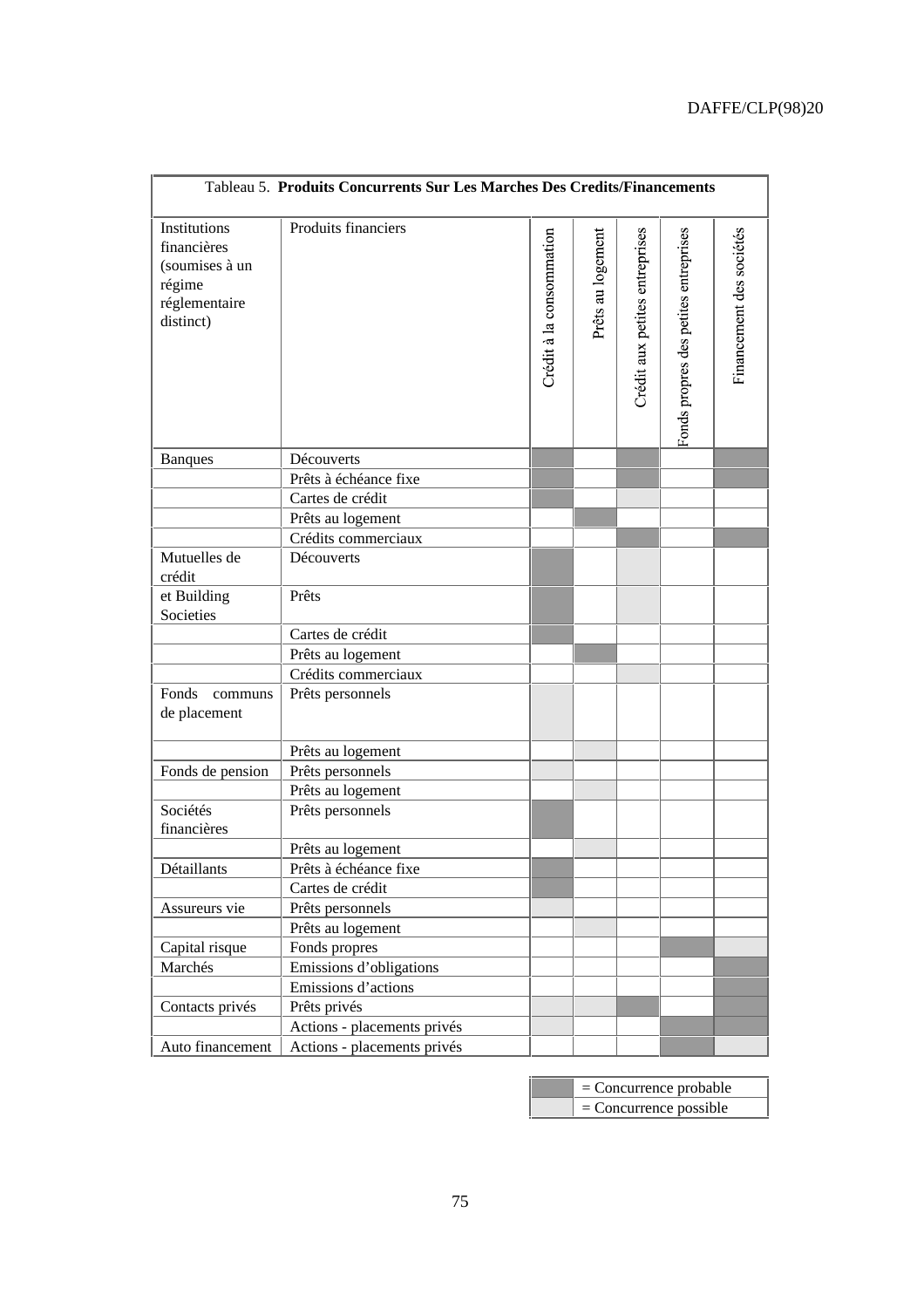Carosio (1990) note:

"Dans la plupart des pays occidentaux, les structures de réglementation des marchés et des intermédiaires financiers sont restées relativement stables et non contestées après les années 30. Toutefois, au cours des années récentes, sous l'influence de la double évolution qu'ont constituée l'innovation financière et l'intégration internationale des marchés qui ont commencé à miner les fondations mêmes du cadre réglementaire, la nécessité du changement est devenue apparente et des réformes majeures ont été mises en train.

En modifiant la nature des activités des banques et l'environnement concurrentiel dans lequel elles opèrent, la prolifération des nouveaux instruments financiers et la croissance des intermédiaires non bancaires ont entraîné des changements de grande portée dans les sources et l'échelle des risques bancaires. Elles ont également conduit à brouiller les frontières entre les marchés et entre les catégories d'intermédiaires non seulement parce que la plupart des nouveaux instruments financiers ne sont pas l'apanage exclusif d'une catégorie d'intermédiaires mais aussi parce que l'innovation a fréquemment revêtu des formes contractuelles telles que la titrisation et les engagements de type assurance qui sont à cheval sur plusieurs marchés. Les réglementations en vigueur depuis longtemps ont soudain commencé à apparaître inadéquates".<sup>24</sup>

Pour résumer, la présente section a abordé la question de la mesure dans laquelle les évolutions du marché financier ont conduit à la fois à assouplir les restrictions affectant le genre d'activités autorisé et à permettre une prolifération de nouveaux produits financiers qui chevauchent les marchés traditionnels. Ceci soulève la question de savoir si un régime de réglementation différent pour des produits concurrents pourrait fausser la concurrence.

### *Réglementation relative à l'adéquation des fonds propres*

A première vue, les réglementations applicables aux différentes branches du système financier semblent tout à fait différentes. A y regarder de plus près, toutefois, on observe d'importants éléments communs. Les raisons qui justifient l'existence des réglementations prudentielles<sup>25</sup> sont essentiellement similaires dans l'ensemble du secteur financier. En particulier, la réglementation concernant l'adéquation des fonds propres applicable à chacun de ces secteurs peut être considérée comme exigeant un niveau minimum de "capital social" ou de "fonds propres réglementaires" destiné à constituer un amortisseur contre les chocs négatifs et à inciter les actionnaires de la firme à faire preuve de prudence.<sup>26</sup>

Plus le niveau des fonds propres exigés par la réglementation est élevé, plus les coûts imposés à l'institution soumise à la réglementation le sont également. Il est donc important que les exigences en matière de fonds propres ne soient pas supérieures à ce qui est strictement nécessaire à des fins prudentielles.

En général, le ratio réglementaire de fonds propres devrait dépendre des risques de l'institution en cause qui dépendent, entre autres choses, des produits qu'elle fournit.<sup>27</sup> Par exemple, une banque qui propose des dépôts à vue à valeur nominale garantie est exposée à un risque plus élevé qu'un fonds commun de placement qui offre des produits dont la valeur est variable en fonction de celle des actifs. Un système de retraite à prestations définies est exposé à un risque plus élevé qu'un système à cotisations définies. Toutes choses égales par ailleurs, le ratio de fonds propres réglementaire devrait donc être plus élevé pour les banques que pour les fonds communs de placement et pour les systèmes de retraite à prestations définies que pour les systèmes à cotisations définies.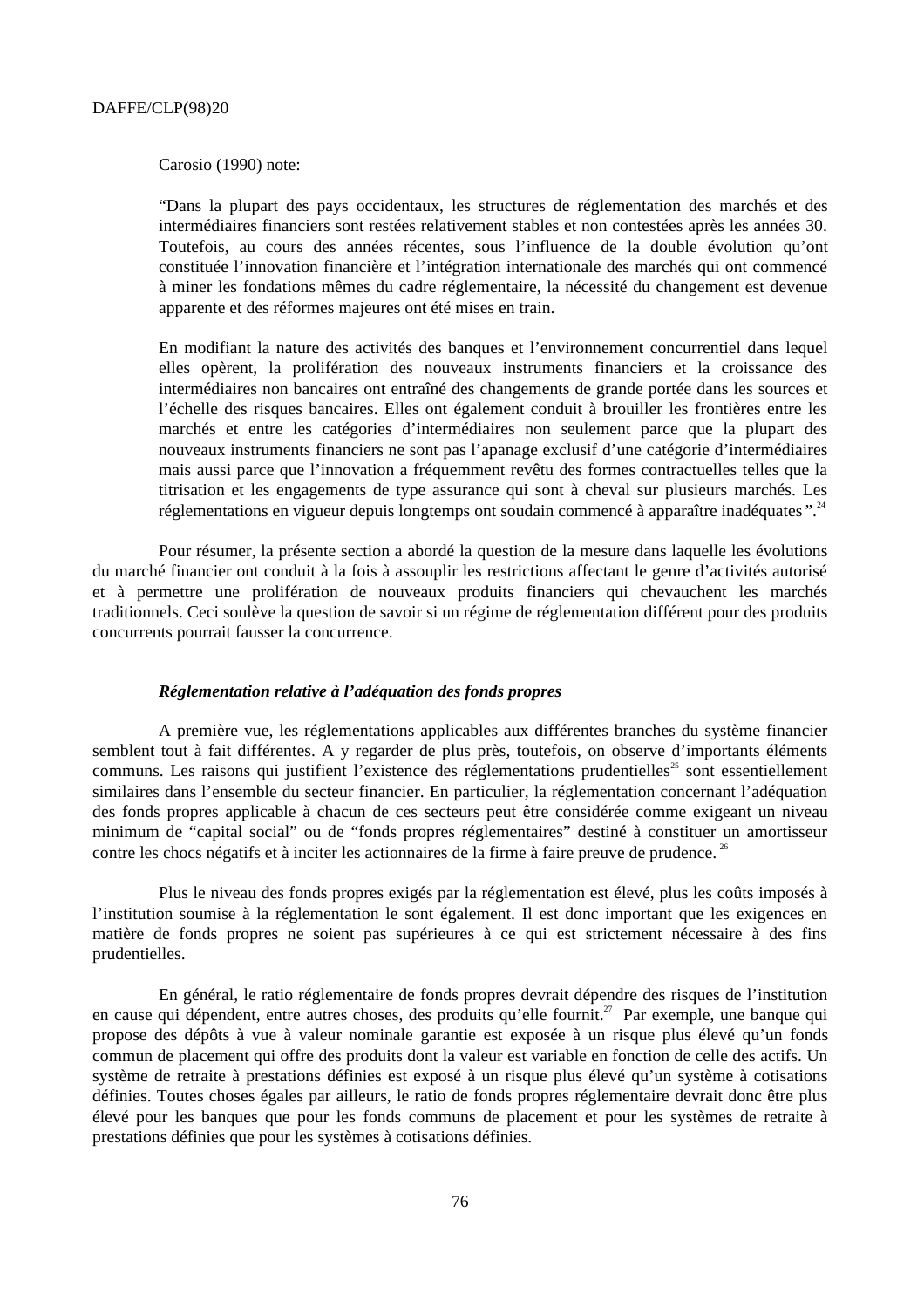Le risque auquel est exposé une institution financière dépend, évidemment, des risques que présentent ses actifs et ses engagements (et de la corrélation entre eux). Par exemple, certaines banques (en particulier celles qui se financent essentiellement par des emprunts à long terme) ont des engagements (dépôts) dont la valeur varie faiblement tandis que leurs actifs ont une valeur beaucoup plus variable. En revanche, les assureurs ont des actifs dont la valeur est relativement stable tandis que la valeur de leurs engagements est beaucoup plus variable (en raison des risques qu'ils couvrent).

Les fonds communs de placement illustrent clairement l'importance de la corrélation entre les créances et les dettes. Bien que la valeur de marché des actifs d'un fonds commun de placement soit très incertaine (tout comme celle des actifs d'une banque) la valeur de ses engagements est en général parfaitement corrélée à celle de ses actifs. De ce fait, un fonds commun de placement a un ratio de fonds propres beaucoup plus faible qu'une banque.

Il est évident que si la réglementation en matière de fonds propres ne reflète pas correctement le risque global de l'institution financière dans son ensemble, il peut en résulter des effets importants sur la concurrence. On peut distinguer à cet égard deux types d'effets:

- En premier lieu, si les exigences de la réglementation ne reflètent pas le risque de l'institution dans son ensemble, il n'y aura pas d'égalité face à la concurrence entre les institutions financières. Les institutions dont les risques sont faibles ne bénéficieront pas de coûts réduits par rapport à celles dont les risques sont plus élevés. La concurrence sera donc faussée en faveur de ces dernières.
- En second lieu, si les modifications apportées aux exigences de la réglementation des fonds propres du fait de l'addition d'un produit nouveau au portefeuille global ne reflètent pas la modification du risque de l'institution dans son ensemble, il n'y aura pas d'égalité face à la concurrence entre les produits financiers.<sup>28</sup> Les produits présentant un risque plus faible du point de vue prudentiel ne pourront pas concurrencer efficacement ceux qui présentent des risques plus élevés.

A titre d'exemple du premier effet, supposons que les exigences en matière de ratios de fonds propres concernant les prêts bancaires ne fassent aucune distinction entre les prêteurs (emprunteurs?). Dans ce cas, les banques seraient incitées à rechercher le prêteur (l'emprunteur) qui offre le rendement le plus élevé sans se préoccuper du risque qui en découle. Un autre exemple est fourni par les exigences réglementaires en matière de fonds propres des sociétés d'assurance aux Etats-Unis qui jusqu'à une date relativement récente, étaient fixes dans certains cas (et indépendantes de l'importance des risques de l'assureur). Dans ces conditions, dès lors que la réglementation n'impose aucun coût marginal supplémentaire en cas d'augmentation de l'activité, les assureurs sont incités à accroître indéfiniment la dimension de leurs entreprises.<sup>29</sup>

A titre d'exemple du second effet, supposons que pour un assureur les exigences réglementaires en matière de fonds propres soient les mêmes pour des systèmes de retraite à prestations définies et à cotisations définies. Dans ce cas, il y aurait à l'évidence une distorsion de la concurrence en faveur des systèmes à prestations définies qui sont plus risqués. Dans certains cas, les fonds de pension des caisses de retraite sont soumis à des exigences réglementaires moins strictes que les systèmes de retraites des sociétés d'assurance. Ici encore, la concurrence sera faussée en faveur des fonds de pension. A titre de principe général, les produits qui présentent des caractéristiques similaires du point de vue du risque devraient être soumis aux mêmes exigences en matière de ratio de fonds propres.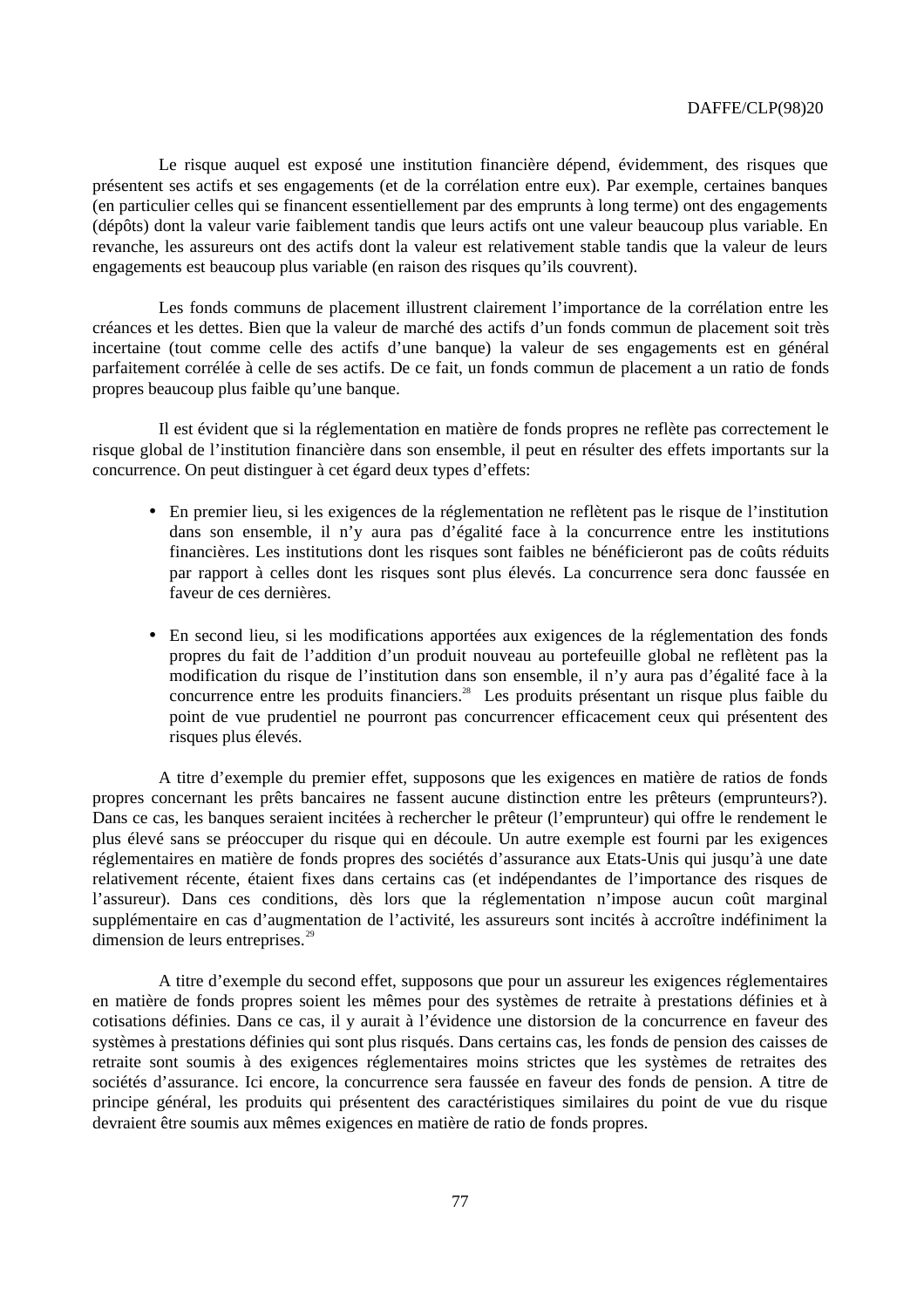Par ailleurs, les autres formes de réglementation doivent également faire en sorte de ne pas introduire de distorsions de la concurrence. En particulier, du point de vue de la politique fiscale, il faut éviter que les différences de régime fiscal créent des distorsions.30 Il en est de même pour d'autres réglementations comme celles concernant la publication d'informations ou les modalités de vente des produits.

L'encadré de la page suivante fournit un exemple de distorsions de la concurrence qui résulteraient des exigences de la réglementation relative au secteur des retraites dans l'UE.

Avant de conclure cette brève analyse des effets sur la concurrence d'une réglementation inadéquate des normes de fonds propres, on peut noter deux points supplémentaires:

• En pratique la possibilité pour les organes chargés de la réglementation d'évaluer le risque global d'une institution financière est limitée et toute norme de fonds propres est donc dans une certaine mesure "imparfaite". Compte tenu de la gamme de produits qu'est susceptible d'élaborer chaque institution financière (même à l'intérieur d'un seul secteur) et du grand nombre de types et de formes d'actifs et d'engagements possibles (et de leurs corrélations), il est sans doute trop compliqué, pour un organe de réglementation extérieur d'évaluer le risque global. Ecrivant en 1990, King notait:

"Les ratios de fonds propres devraient être reliés au risque encouru. Pourtant l'accord de la BRI sur la convergence bancaire adopte une approche assez simple en la matière. Sur les marchés de valeurs mobilières, les exigences en matière de fonds propres sont parfois beaucoup plus sophistiquées et reposent sur des indicateurs chiffrés explicites des risques encourus. Elles couvrent à la fois le risque de position (lié aux variations de la valeur des actifs et des engagements) et le risque de contrepartie (qui concerne la défaillance éventuelle de l'autre partie à la transaction). Même dans ce cas, toutefois, les indicateurs semblent souvent trop simples par rapport aux évolutions récentes de la théorie du portefeuille. On ignore souvent la covariance entre différents actifs et engagements et on ne tient guère compte de la compensation entre les risques pris par des divisions différentes de la même firme. Seul le régime de ratio de fonds propres du Royaume Uni, qui est considéré souvent en Europe comme excessivement compliqué, mérite le qualificatif de "sophistiqué". $31$ 

• En second lieu, en dépit de ces problèmes, on observe une nette évolution vers des modèles de réglementation qui cherchent à mieux refléter les risques des produits financiers et le risque global des institutions financières (au moins au sein de chaque secteur du système financier). L'évolution vers des "exigences de fonds propres basées sur les risques" dans le secteur de l'assurance (qui est mentionnée ci-dessus) en fournit un exemple. Un meilleur exemple est celui de l'adoption de modèles internes de risque dans le secteur bancaire. En fait, le Comité de Bâle a approuvé récemment l'utilisation de modèles internes<sup>32</sup> pour la définition de ratios réglementaires de fonds propres pour les banques.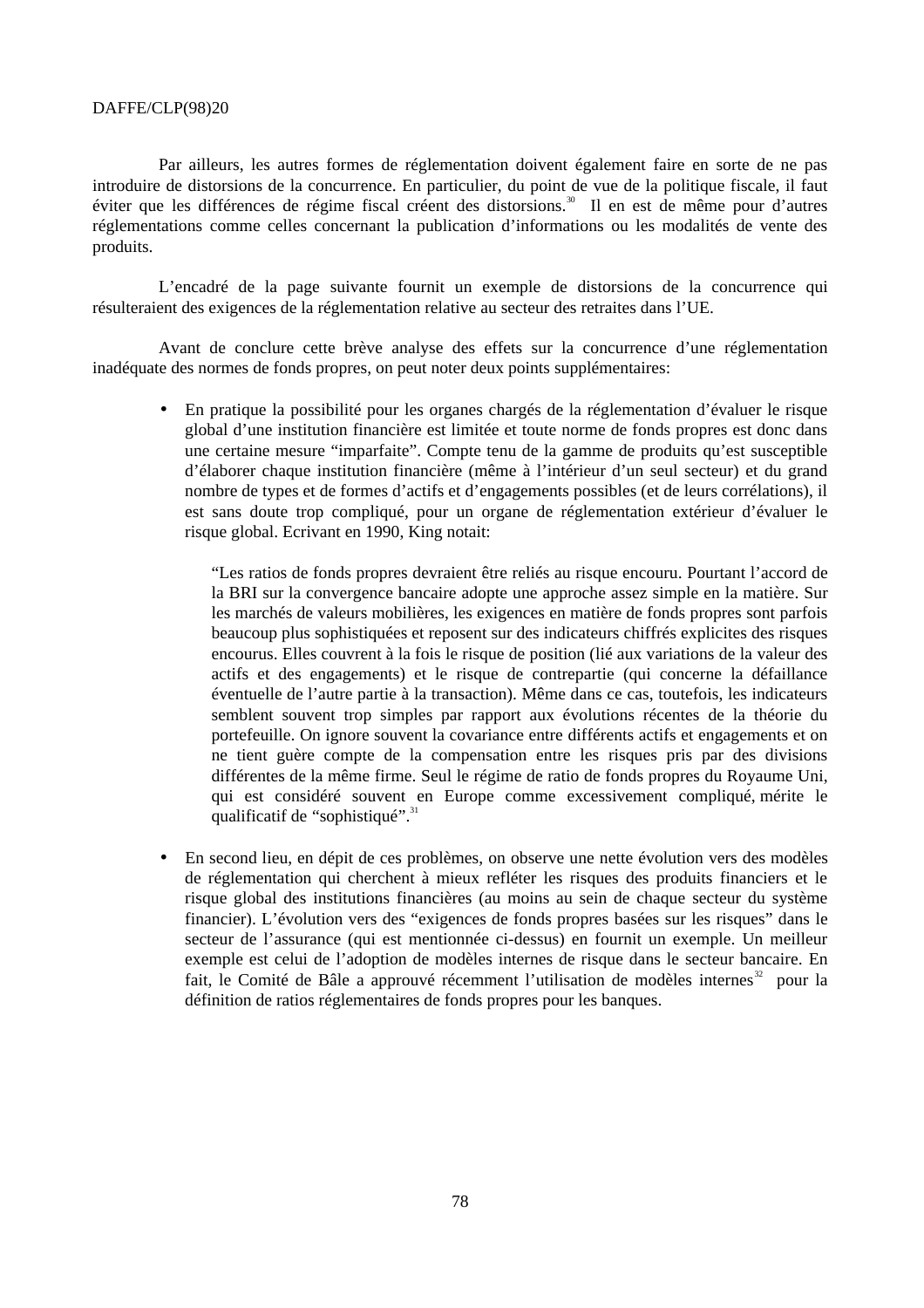### **L'EFFET DE LA RÉGLEMENTATION DE LA CONCURRENCE SUR LES FONDS DE PENSION ET L'ASSURANCE VIE DANS L'UNION EUROPÉENNE**

La CE a diffusé récemment une note de réflexion sur "les régimes complémentaires de retraite dans l'Union Européenne" qui vise à faire progresser le marché intérieur en ce qui concerne la préparation de la retraite. Cette étude est intéressante dans la mesure où elle met l'accent sur le degré de la concurrence entre les produits d'assurance vie et les produits des fonds de pension sur le marché de l'épargne à long terme tout en soulignant les différences entre les régimes réglementaires auxquels sont soumis ces deux catégories de produits au sein de l'UE.

L'étude distingue les retraites professionnelles (régimes dits du "2ème pilier") et les régimes de retraite privés "3ème pilier" qui sont proposés en majorité par les sociétés d'assurance vie. La situation est plus mitigée en ce qui concerne les retraites professionnelles. La proportion de ces retraites qui est gérée par les sociétés d'assurance vie (par opposition aux fonds de pension) va de 5 pour cent au Royaume-Uni à 81 pour cent en Suède. Il semblerait qu'au moins pour les retraites professionnelles, les produits d'assurance vie et les régimes de retraite sont de bons produits de substitution.

Les différences de régime de réglementation qui concernent à la fois l'actif et le passif du bilan posent toutefois certains problèmes. Considérons par exemple les règles qui gouvernent les actifs que les fonds de pension et les sociétés d'assurance vie peuvent acquérir. Sur une période de 20 à 25 ans (qui correspond à la durée type d'un système de retraite) ces règles peuvent avoir une influence très importante sur la performance globale du système dans la mesure où une différence même minime de taux de rendement moyen peut avoir une incidence cumulée significative à long terme. Il existe des différences importantes de nature similaire dans le régime réglementaire du passif des différentes institutions.

## *Les effets sur la concurrence du choix de l'approche à l'égard de la réglementation*

Ayant noté que la réglementation concernant les ratios de fonds propres peut donner naissance à des distorsions de la concurrence nous examinerons maintenant comment les trois grandes approches de la réglementation des institutions financières qui ont été décrites plus haut peuvent, dans certaines circonstances soulever des problèmes au regard de la réglementation des ratios de fonds propres mais peuvent aussi avoir des avantages qui compensent ces difficultés. Les conclusions de la présente section ont été résumées auparavant dans le tableau 1.

# *Approche 1 : Séparation fonctionnelle*

Dans l'approche de la séparation fonctionnelle (dite "des piliers"), les services financiers sont divisés en secteurs dont chacun est soumis à une réglementation séparée et distincte en matière de fonds propres minimum. La concurrence entre secteurs est limitée par des restrictions affectant le genre d'activités autorisé et les prises de participations dans d'autres secteurs. Seul un petit nombre de pays de l'OCDE (Etats-Unis, Japon, Islande et Finlande) applique encore une réglementation de ce type et même dans ces pays les restrictions affectant les participations entre firmes de secteurs différents subissent une érosion relativement rapide.

#### Avantages

Du point de vue qui nous occupe, le principal avantage de cette approche est qu'elle facilite l'application de la réglementation en divisant l'ensemble du secteur financier en catégories d'institutions ayant un profil de risque similaire. Il est plus facile, en séparant les catégories de produits, de déterminer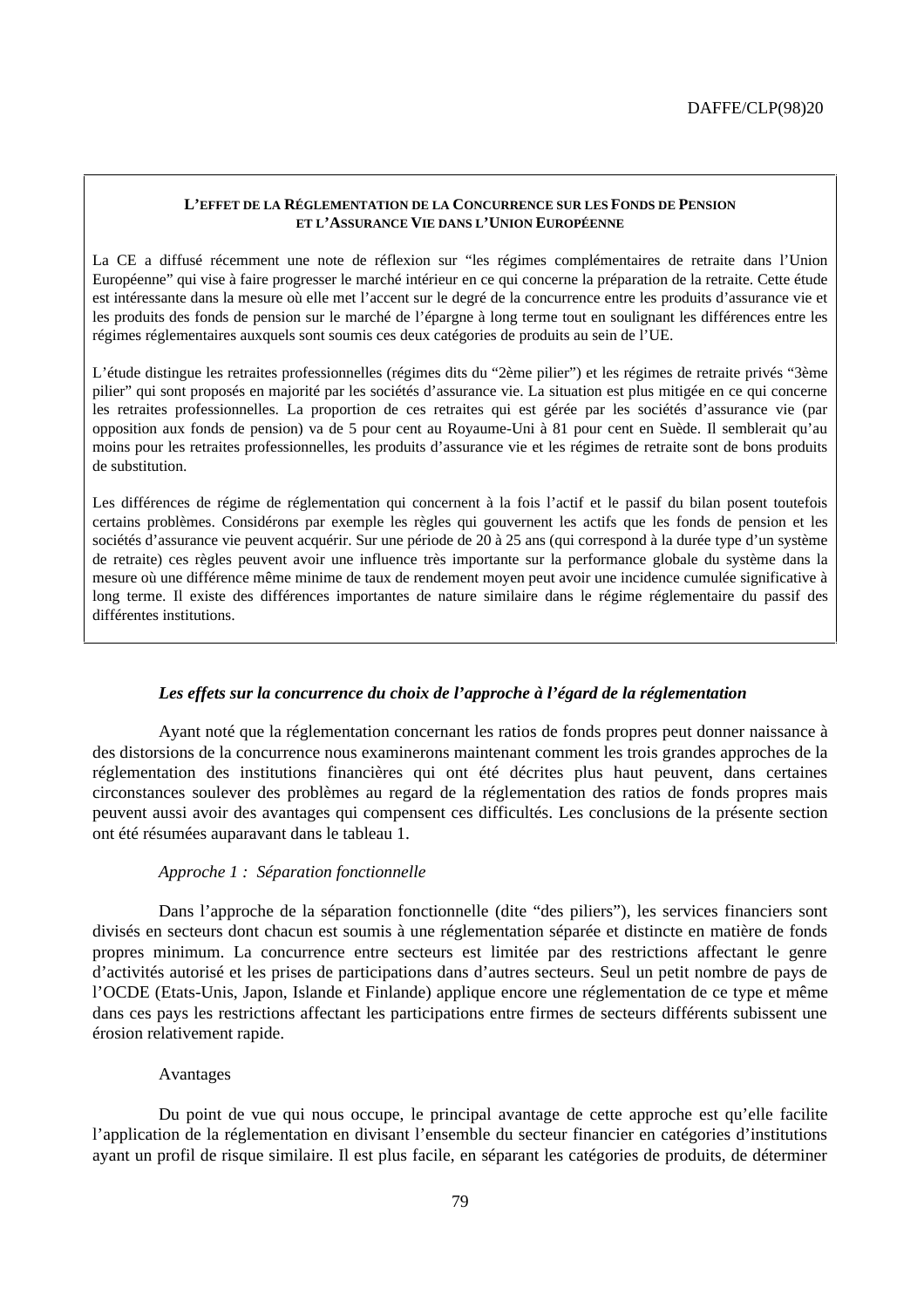le profil général et le niveau approprié des fonds propres d'institutions qui n'offrent qu'une catégorie de produits que d'institutions qui proposent toute une gamme de produits d'épargne, de crédits commerciaux, de négoce de valeurs mobilières et d'assurances.

# Inconvénients

La séparation entre secteurs imposée par cette approche comporte, néanmoins, ses propres coûts. L'approche de la séparation fonctionnelle peut, en particulier, à la fois:

- *(a)* limiter l'entrée sur le marché et la capacité des firmes financières à exploiter les économies de gamme et
- *(b)* limiter la possibilité pour les entreprises financières de proposer des formules groupées de produits financiers innovants aux consommateurs.

Il est évident que cette approche est susceptible de limiter le nombre d'entrants potentiels sur le marché de chacun des produits financiers, et de ce fait, de réduire la concurrence. Par exemple, la réglementation peut limiter la possibilité:

- pour les assureurs vie d'offrir aux investisseurs un faculté de retrait "à vue" de leurs fonds;
- pour les banques d'offrir des produits d'épargne à moyen et long terme en vue de la retraite;
- pour les banques d'offrir des produits d'assurance et
- pour les grandes surfaces ou les entreprises publiques de proposer des services bancaires ou de placement.

Par ailleurs, les restrictions affectant le genre d'activité pouvant être exercé peuvent empêcher les entreprises non financières de tirer profit d'une position particulière sur le marché pour offrir, par exemple, des produits d'assurance. Par exemple, un constructeur automobile qui est probablement bien placé pour prévoir le coût des réparations de voitures peut être en bonne position pour offrir des assurances automobiles (peut être sous la forme d'un certain type de garantie). De même, une entreprise de bâtiment qui connaît dans le détail les matériels et les procédés de construction peut être bien placée pour offrir une assurance incendie ou une assurance contre les séismes. Compte tenu du grand nombre de leurs clients, certaines grandes surfaces peuvent être en mesure de proposer certains services bancaires simples à moindre coût que les banques traditionnelles.

Enfin, ces restrictions peuvent empêcher les firmes d'exploiter les économies susceptibles de résulter de la production conjointe de produits financiers. Par exemple, une banque ne pourra pas utiliser les informations dont elle dispose sur ses clients pour distribuer, par exemple, des produits d'assurance ou d'épargne en vue de la retraite.

Les restrictions affectant le genre d'activité pouvant être exercé (couplées à des limitations de la coopération ou de la distribution) peuvent empêcher les institutions financières d'offrir des formules groupées de produits combinant des éléments qui sont normalement soumis à des régimes réglementaires différents. Parmi les exemples de tels produits, on peut citer:

• Un prêt immobilier ou un autre type de prêt à la consommation dont l'obligation de remboursement est éteinte en cas de décès de l'emprunteur (combinaison d'une assurance vie et d'un prêt immobilier);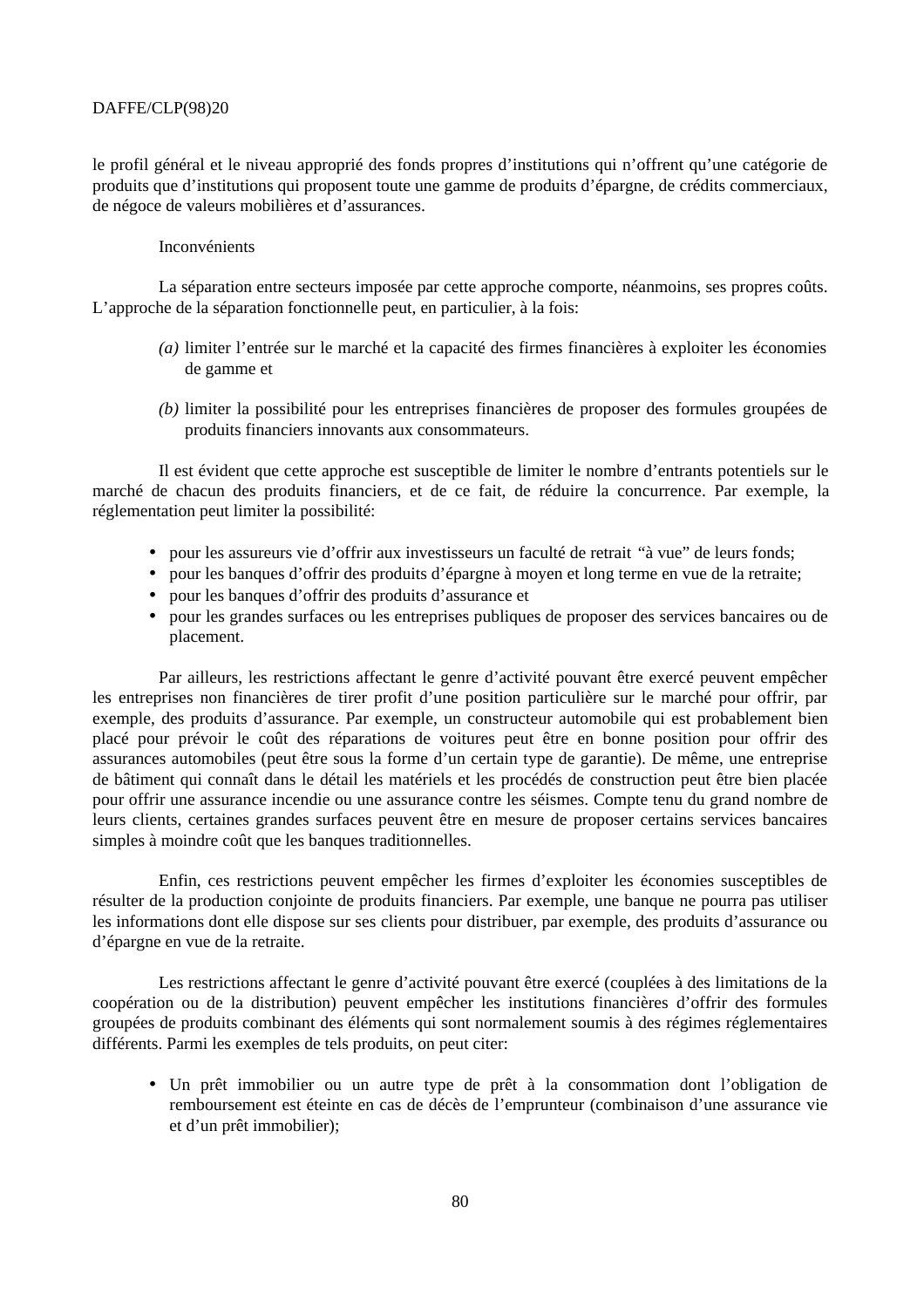- D'autres formes de prêts à la consommation dont le remboursement est temporairement suspendu ou cesse en cas de survenance d'un événement extérieur (tel que le chômage de l'emprunteur);
- Des prêts à la consommation combinés avec des éléments d'assurance par exemple un prêt au logement combiné avec une assurance habitation/mobilier, un crédit pour l'achat d'une automobile combiné à une assurance automobile, des prêts par utilisation d'une carte de crédit combinés à une assurance voyage etc.;
- Des produits d'épargne combinés à une assurance vie (ou une assurance maladie ou une assurance chômage);
- Des produits d'assurance combinés à des éléments d'épargne (par exemple une assurance incendie à long terme combinée à un élément d'épargne selon une formule existant au Japon).

Il existe un grand nombre d'autres produits qui peuvent être offerts à la clientèle des entreprises, par exemple une protection générale du revenu des agriculteurs combinant une assurance des récoltes et un contrat à terme portant sur la valeur de la récolte (ou une couverture de change à terme si la récolte est vendue sur les marchés étrangers). Un petit industriel pourrait rechercher un produit combinant une assurance des comptes à recevoir et une assurance générale (des biens et de la personne) traditionnelle.

# *Approche 2 : Les conglomérats financiers*

Comme on l'a vu plus haut, un grand nombre de pays ont cherché au cours des 10 dernières années à assouplir certaines réglementations afin d'éliminer les incohérences réglementaires, de relâcher les règles limitant l'exercice de certaines activités et d'autoriser les firmes à exploiter les économies de gamme. L'évolution qui est peut être la plus importante, du point de vue qui nous occupe, a été l'assouplissement des contrôles sur les prises de participations qui a permis la constitution de conglomérats financiers.

Toutefois, les filiales importantes du conglomérat restent soumise à des régimes réglementaires distincts (si elles appartiennent à des secteurs différents). Les ratios globaux de fonds propres du conglomérat sont souvent (mais pas toujours) simplement égaux à la somme des ratios des différentes filiales.

"De façon générale et sous réserve de dispositions législatives particulières de quelques pays, les réglementations du secteur bancaire et de celui des assurances ne visent cependant que l'entreprise faisant partie du conglomérat et non le conglomérat lui-même. De même les autorités de contrôle d'un secteur n'ont en principe compétence que sur les entreprises de ce secteur".<sup>33</sup>

# Avantages

L'approche du conglomérat présente plusieurs avantages par rapport à celle des "piliers" notamment parce qu'elle permet d'exploiter certaines économies de gamme, qu'elle encourage la concurrence par l'entrée sur le marché et qu'elle facilite la constitution d'ensemble innovateurs de produits financiers.

L'importance des économies de gamme peut être significative comme le montrent les déclarations du Secrétaire au Trésor Robert Rubin qui dans un discours de 1997 où il préconisait la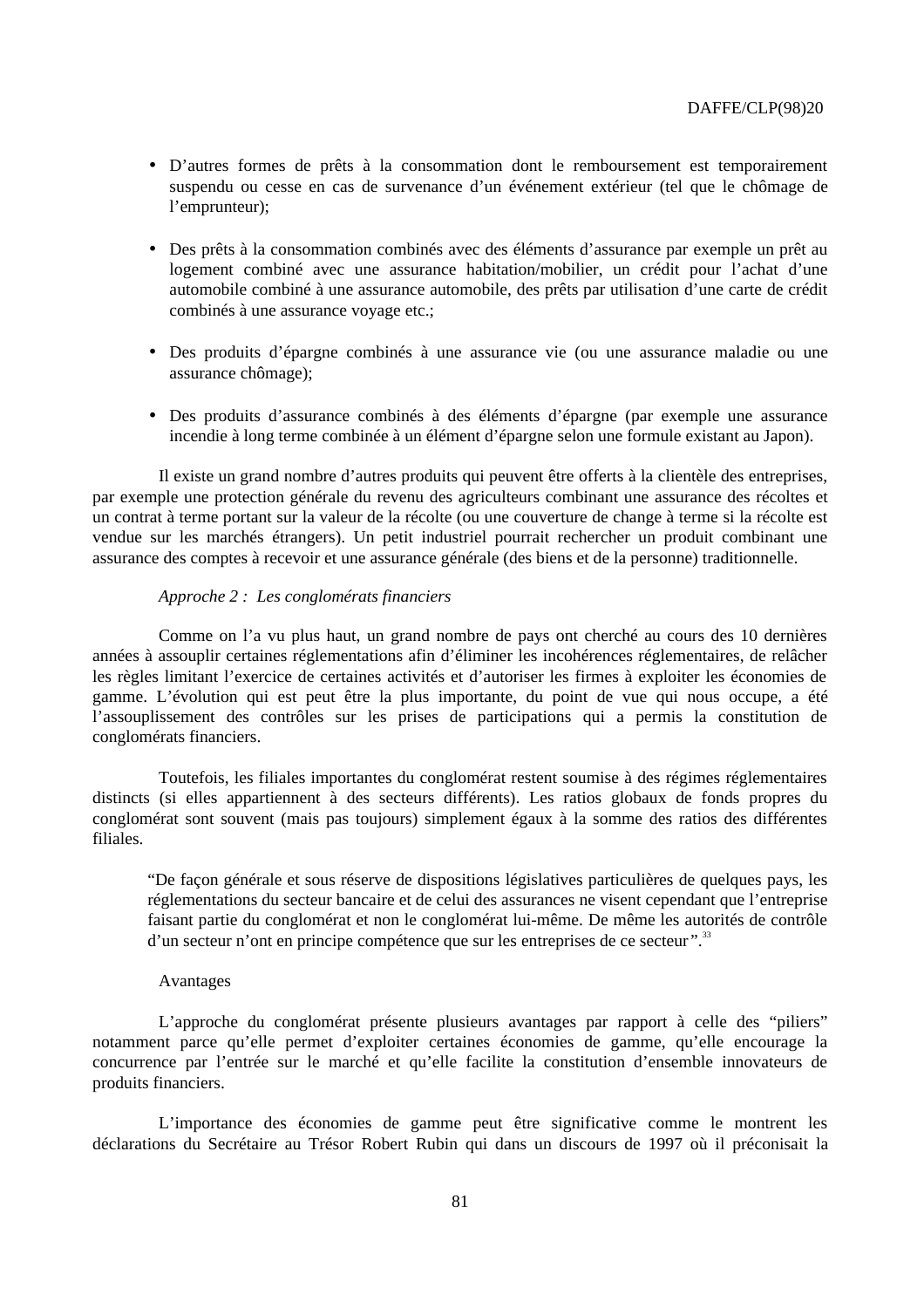libéralisation du système de séparation fonctionnelle aux Etats-Unis notait que la modernisation financière pouvait faire économiser aux clients quelque 15 milliards de \$ sur les 300 milliards de \$ qu'ils dépensent chaque année dans les services financiers.<sup>34</sup>

# Inconvénients

Ces réformes ne permettent pas, toutefois, de résoudre tous les problèmes identifiés ci-dessus. Dans l'approche du conglomérat, les normes de fonds propres des institutions financières peuvent ne pas refléter exactement le risque global et, les institutions financières subiront de ce fait des coûts plus élevés ou plus faibles que nécessaire, ce qui entraînera des distorsions de la concurrence.

Dans cette approche, les normes de fonds propres de la firme correspondent simplement à la somme des normes des différentes composantes du conglomérat qui sont soumises à des réglementations différentes. Comme on l'a déjà souligné, cette solution néglige toutefois les avantages (ou les désavantages) qui peuvent résulter de la corrélation entre les risques des différentes composantes et le conglomérat dans son ensemble.

On peut illustrer ce point par un exemple simple. Dans l'approche des "piliers" par exemple, une société d'assurance contre l'incendie peut être obligée de mettre en réserve 4 cents de fonds propres pour chaque dollar de dette potentielle. Une compagnie d'assurance incendie dont le risque de sinistres potentiel est de 1 million \$ serait tenue de disposer de 40 000 \$ de fonds propres réglementaires. De même une banque qui serait tenue de mettre en réserve 8 cents pour chaque dollar prêté sous forme de prêts immobiliers devrait détenir 80 000 \$ de fonds propres si l'en cours de ses prêts était de 1 million \$.

Dans l'approche du conglomérat, la banque et la société d'assurance peuvent créer une société holding pour constituer une seule société. Le montant des fonds propres exigé sur la base de l'activité de chaque filiale est de  $40\,000 + 80\,000 = 120\,000\,$ \$.

Le problème est que ce montant ne reflète pas nécessairement le risque réel du conglomérat parce qu'il ignore les corrélations qui peuvent exister entre les dettes de la banque et celles de l'assureur. Par exemple, il est possible qu'un incendie entraîne un risque de défaillance des bénéficiaires de prêts immobiliers (si, par exemple, le personnel de l'usine qui a brûlé est mis au chômage). Dans ce cas, il existera une corrélation positive entre les engagements des deux filiales et le total des fonds propres nécessaires devrait être plus élevé.

De même, il est facile d'imaginer des exemples dans lesquels le niveau des fonds propres exigé du conglomérat devrait être plus faible. Par exemple si une société d'assurance de récoltes agricoles fusionne avec une firme financière proposant des contrats à terme sur les prix de la récolte, une tempête pourrait conduire simultanément à des demandes d'indemnisation auprès de la filiale d'assurance et à une augmentation des bénéfices prévus de la filiale financière. La corrélation entre les deux engagements étant négative, on peut penser que les fonds propres exigés devraient être inférieurs.<sup>35</sup> En général lorsqu'il n'existe aucune corrélation entre les secteurs du conglomérat, ce dernier qui est plus diversifié supporte un risque global plus faible que les secteurs considérés séparément et devrait donc être soumis à des normes de fonds propres réduites.

Si l'on ne tient compte d'aucune corrélation pouvant exister entre les composantes du conglomérat, on peut aboutir à des normes de fonds propres trop strictes ou trop laxistes, ce qui peut entraîner des distorsions de concurrence avec d'autres produits non réglementés. Par exemple, comme on l'a vu plus haut, les produits de l'assurance vie sont en concurrence avec ceux du fonds commun de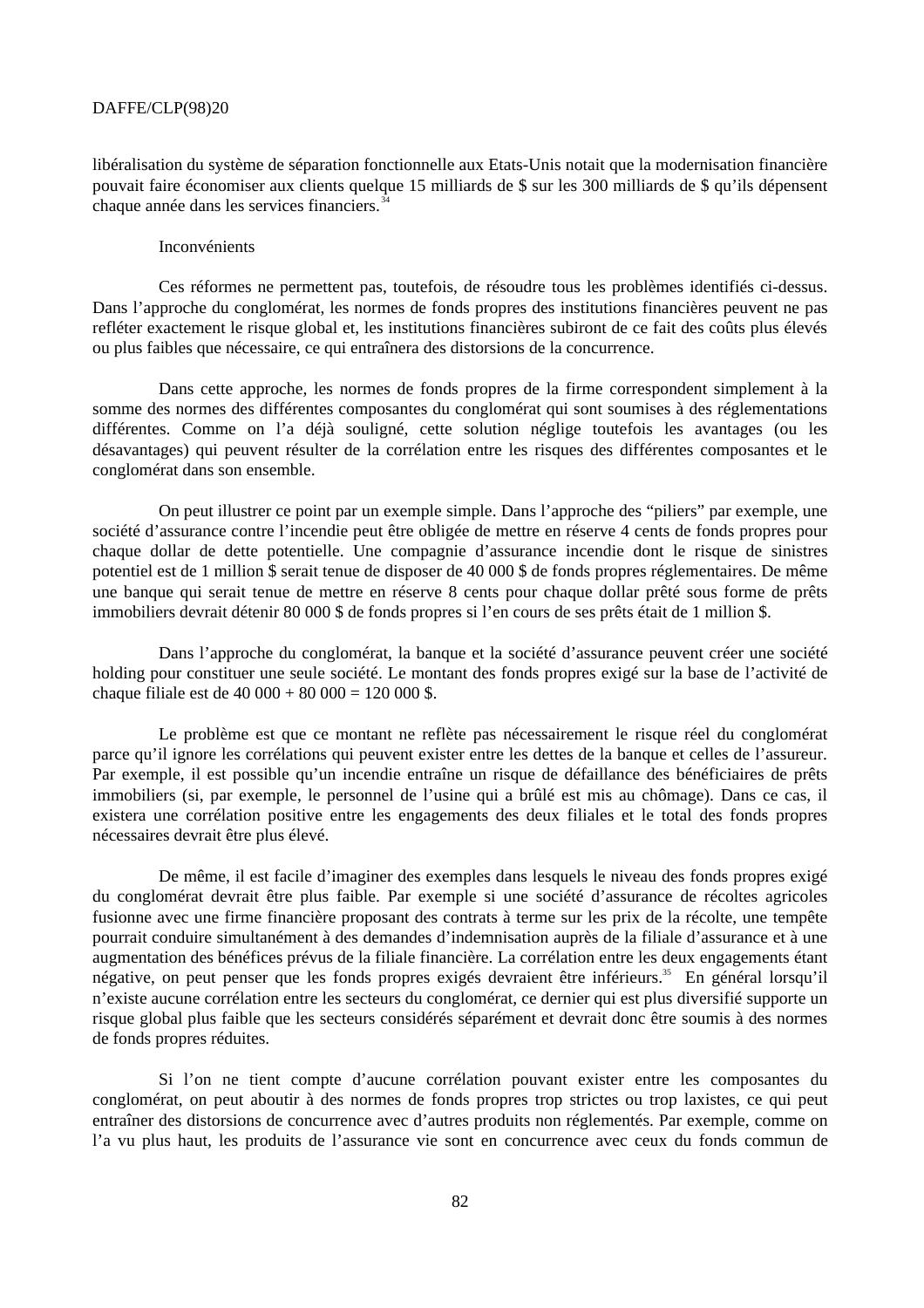placement (qui sont largement non réglementés). En ignorant les corrélations qui existent au sein du conglomérat, la réglementation peut imposer des exigences trop strictes ou trop laxistes au regard du véritable risque sous jacent et le produit d'assurance vie peut être avantagé ou désavantagé par rapport à des produits concurrents comme ceux des organismes de placement collectif.

### *Approche 3: Réglementation coordonnée*

Certains de ces problèmes sont traités par une approche "coordonnée" ou "consolidée" de la réglementation du secteur financier. En complétant la réglementation secteur par secteur de l'approche du conglomérat par une prise en compte du risque de l'institution financière dans son ensemble, il est possible d'évoluer vers une norme réglementaire de fonds propres qui reflète plus étroitement le risque total de l'organisation en tenant compte des corrélations qui peuvent exister entre ses engagements et entre son actif et son passif.

Il est évident que la mise en oeuvre d'une telle approche exige une coordination et une coopération attentives entre les organismes chargés de la réglementation des différents secteurs. Une procédure coordonnée de collecte et d'échange d'informations devrait permettre d'aboutir à une vision commune des corrections à apporter aux normes de fonds propres des différents secteurs pour refléter les normes à appliquer à la firme dans son ensemble. En fait, si la corrélation entre les secteurs est faible, cette approche pourrait être proche de l'optimum dans la mesure où les normes de fonds propres appropriées pour l'institution dans son ensemble différeraient peu de la somme des normes applicables aux firmes individuelles.

Par ailleurs, le processus de réglementation pourrait, évidemment, être à la fois simplifié et renforcé s'il était possible de déterminer les normes de fonds propres au moyen d'un modèle de risque "interne" agréé. Dans ce cas, la responsabilité des autorités chargées de la réglementation se limiterait à l'approbation du modèle lui même qui pourrait être mis en oeuvre par l'un des organes de réglementation sectoriels.

### Avantages

Si les exigences de la réglementation peuvent être déterminées correctement c'est-à-dire si les informations nécessaires peuvent être mises à la disposition des organes de réglementation dans des délais corrects et si ces organes sont en mesure d'évaluer les niveaux de risque respectifs et d'appliquer et de faire respecter les normes de fonds propres, une approche "coordonnée" du contrôle des ratios de fonds propres pourrait, en principe, atténuer un grand nombre des distorsions de la concurrence qui subsistent et qui ont été mentionnées ci-dessus. Les exigences en matière de fonds propres refléteraient correctement les risques sous jacents et permettraient aux firmes de recourir à l'ensemble des techniques disponibles pour réduire autant que possible le risque global de l'entreprise et donc les coûts totaux que lui impose l'application de la réglementation.

La suggestion d'utiliser une approche "consolidée" de l'évaluation du risque et de la définition des normes de fonds propres n'est pas nouvelle. Ce thème est, par exemple, abordé par l'Institute for International Finance dans le rapport du groupe d'étude sur le contrôle des conglomérats. Utilisant un langage quelque peu opaque, ce rapport note:

"De plus en plus, les firmes financières opérant à l'échelle mondiale centralisent leurs profils de risque et leurs procédures de gestion des risques pour l'ensemble de leurs produits sans se préoccuper de la localisation de la personne juridique au sein de laquelle un risque est encouru. L'analyse et la gestion de risques de type similaires au niveau mondial permettent aux firmes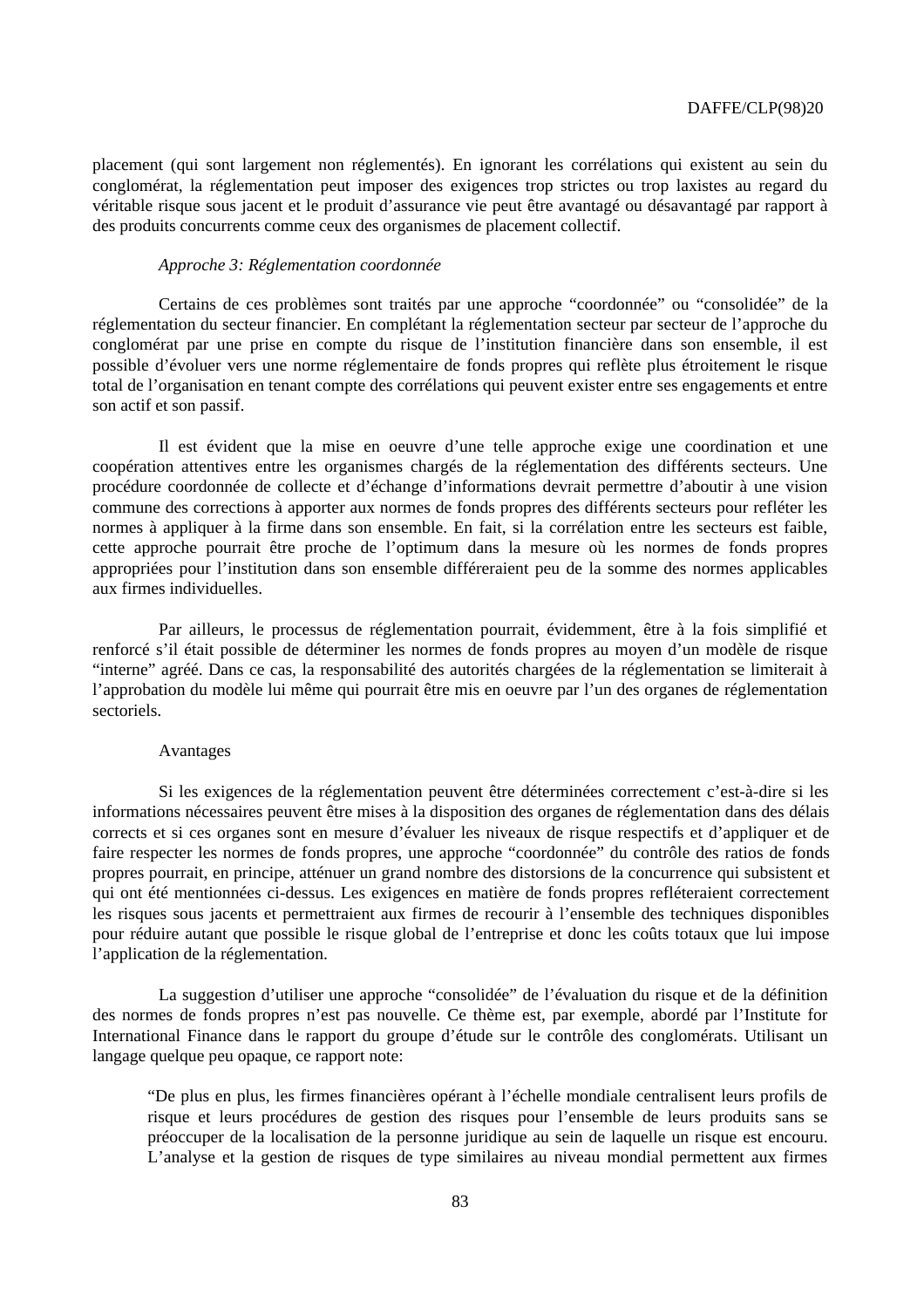d'opérer une compensation des risques afin d'arriver à une évaluation consolidée du risque. Les institutions financières qui sont à la pointe de l'innovation commencent même à intégrer l'analyse de leur risque de crédit et de leur risque de marché. Ces avancées permettent aux entreprises financières de maximiser les avantages de la diversification de leur portefeuille et de gérer leurs risques de manière plus efficiente que dans le passé...

Les changements qui ont affecté la gestion des risques reflètent la reconnaissance du fait que les activités financières supportent généralement certains types de risques (risque de crédit, risque de crédit conditionnel, risque de marché, risque de liquidité, risque de modèle, risque opérationnel, etc.). Les différentes institutions financières sont évidemment exposées de manière inégale à ces risques, en fonction de la composition de leurs portefeuilles. Par exemple, la proportion des risques de crédit conditionnel sera plus forte par rapport aux autres catégories de risque pour les activités basées sur l'assurance que pour les autres firmes financières. Bien que le mode de gestion de ces risques conditionnels diffère de manière significative de celui applicable au risque de marché, les composantes du risque de crédit conditionnel restent les mêmes entre les produits et les institutions.

Le Groupe d'Etude estime que les méthodes de contrôle doivent reconnaître ces évolutions et s'y adapter. Pour contrôler efficacement les marchés des capitaux et les firmes financières, les structures de contrôle doivent incorporer les progrès de la connaissance et les meilleures pratiques des marchés. Dans le contexte de la mondialisation, ceci implique que la surveillance au niveau international devrait au moins chercher à maîtriser les avancées de l'analyse des pratiques des marchés financiers, ce qui exigera de mettre davantage l'accent sur l'exposition des firmes aux risques et leur gestion de ces risques".

A une échelle beaucoup plus modeste, on s'accorde au moins sur la nécessité d'adopter une perspective plus large pour compléter l'approche sectorielle conventionnelle de la réglementation. Le Groupe tripartite des organismes de réglementation des activités bancaires, de valeurs mobilières et d'assurance notait en 1995:

"Fondamentalement, le Groupe tripartite a convenu que le contrôle des conglomérats financiers ne pouvait pas être efficace si la surveillance des différentes composantes d'un groupe n'était effectuée qu'individuellement. Le contrôle individuel des différentes entités continue de présenter une importance primordiale mais il doit être complété par une évaluation effectuée au niveau du Groupe dans son ensemble".<sup>36</sup>

# Inconvénients

Bien qu'une certaine prise en considération du risque global d'une institution financière constitue un progrès par rapport à l'approche secteur par secteur qui est celle de la méthode du conglomérat, le volume des informations nécessaire pour évaluer le risque global d'un conglomérat financier est probablement important. En principe, des informations sur les risques et la corrélation seraient nécessaires sur une base permanente sur l'ensemble du portefeuille d'actifs et d'engagements de l'institution financière, y compris les actifs négociables et non négociables. Les difficultés pratiques soulevées par une mise en oeuvre "intégrale" seraient donc considérables. C'est pourquoi on est contrait de se fonder sur des hypothèses générales et sur des règles et directives assez peu efficaces. Ces difficultés pratiques sont soulignées par Carosio (1990):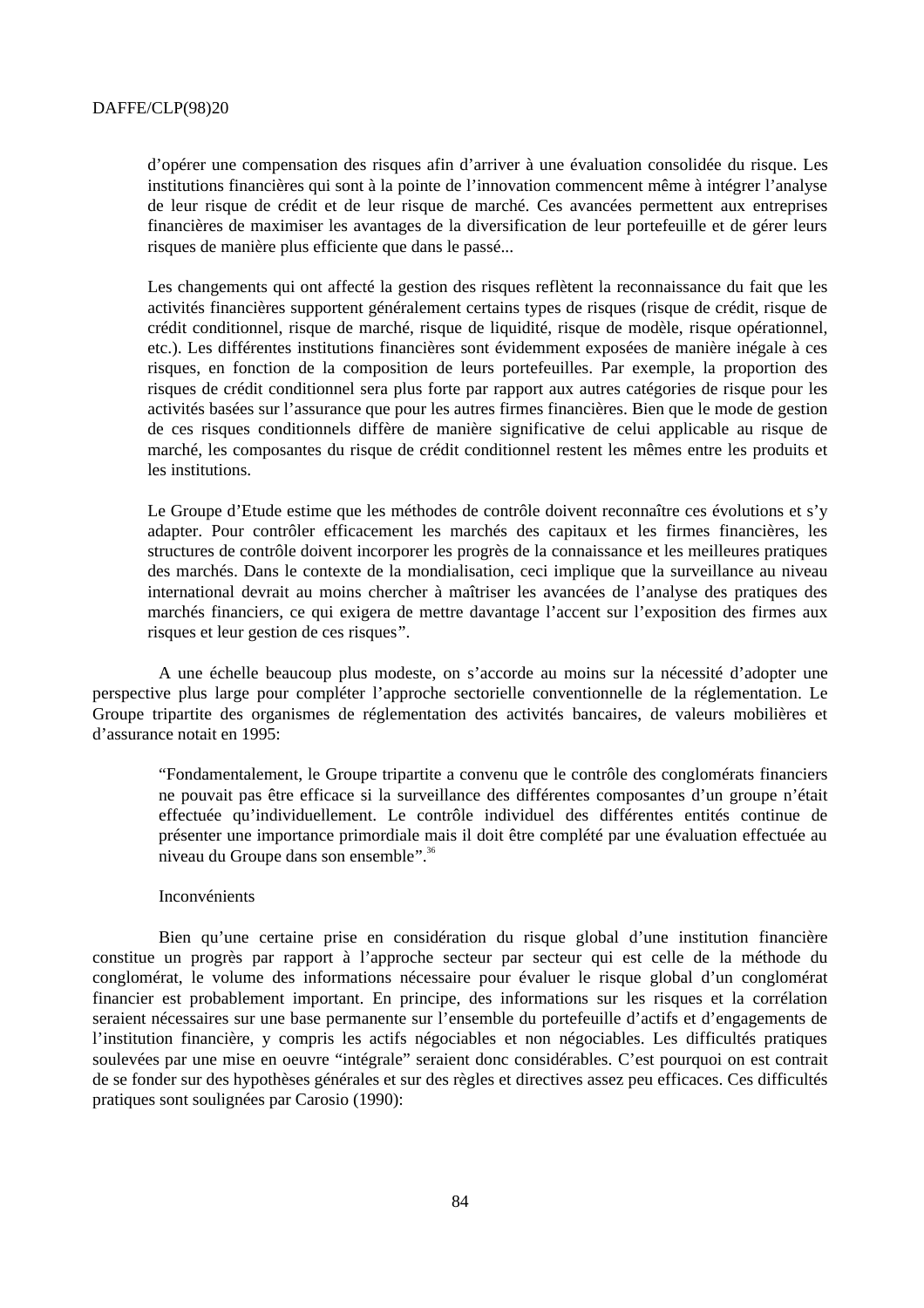"Compte tenu du volume très important des actifs, des engagements, des contrats hors bilan, des échéances et des devises à prendre en compte, des différences de conventions comptables et de la disponibilité limitée des données statistiques, il est évident que le vrai problème n'est pas d'examiner l'ensemble des corrélations mais de choisir les simplifications à apporter pour trouver un équilibre viable entre la faisabilité et l'exactitude.

Les problèmes de ce type tendent, évidemment, à devenir de plus en plus compliqués avec la diversification des activités des institutions financières. Les coûts du contrôle constituent un facteur souvent négligé lorsque l'on évalue les différents modes de réglementation possibles et qui peut jouer fortement dans le sens d'une restriction des activités. En fait le concept d'asymétrie de l'information s'applique aussi à la relation entre l'auteur de la réglementation et celui auquel elle s'applique et laisse penser que l'équilibre entre des mécanismes de limitation des risques fondés sur les prix et une interdiction pure et simple devrait aussi tenir compte du coût de l'évaluation et du contrôle du risque supplémentaire résultant de toute activité additionnelle d'une institution financière donnée".<sup>37</sup>

Néanmoins, plusieurs pays élaborent actuellement leurs propres variantes de l'approche "coordonnée".

# *Conclusions en forme de questions*

Les remarques qui précèdent soulèvent les principales questions suivantes pour examen:

- Comment faut-il définir les produits financiers? Existe-t-il un seul marché des produits d'épargne ou faut-il prévoir des marchés de l'épargne distincts définis en fonction des préférences pour le risque et/ou de l'horizon de temps du consommateur? Les produits à prestations définies (qui limitent l'exposition au risque de l'épargnant) concurrencent-ils de manière significative les produits plus risqués tels que les fonds communs de placement?
- Parmi les produits concurrents quels sont les pires exemples de distorsions de la concurrence créées par la réglementation? Quelle est l'origine de ces distorsions? Sont-elles dues à des différences de régime fiscal, à des différences tenant au mode de présentation ou de vente du produit ou à des différences concernant les normes de fonds propres?
- Quels sont les pays (s'il en existe) qui ont adopté de manière explicite une approche "fonctionnelle" de la réglementation en vertu de laquelle les produits similaires se verraient appliquer une réglementation équivalente quel que soit le secteur dans lequel ils sont élaborés?
- Pourquoi existe-t-il couramment des limitations concernant la distribution des produits entre secteurs? Pourquoi est-il généralement interdit aux assureurs de distribuer des produits bancaires, par exemple?
- Que devient le risque d'insolvabilité d'un assureur lorsque sa taille augmente (c'est-à-dire lorsqu'il accroît les garanties offerte)? Les fonds propres exigés par la réglementation doivent-ils être proportionnels ou moins que proportionnels au volume de l'activité?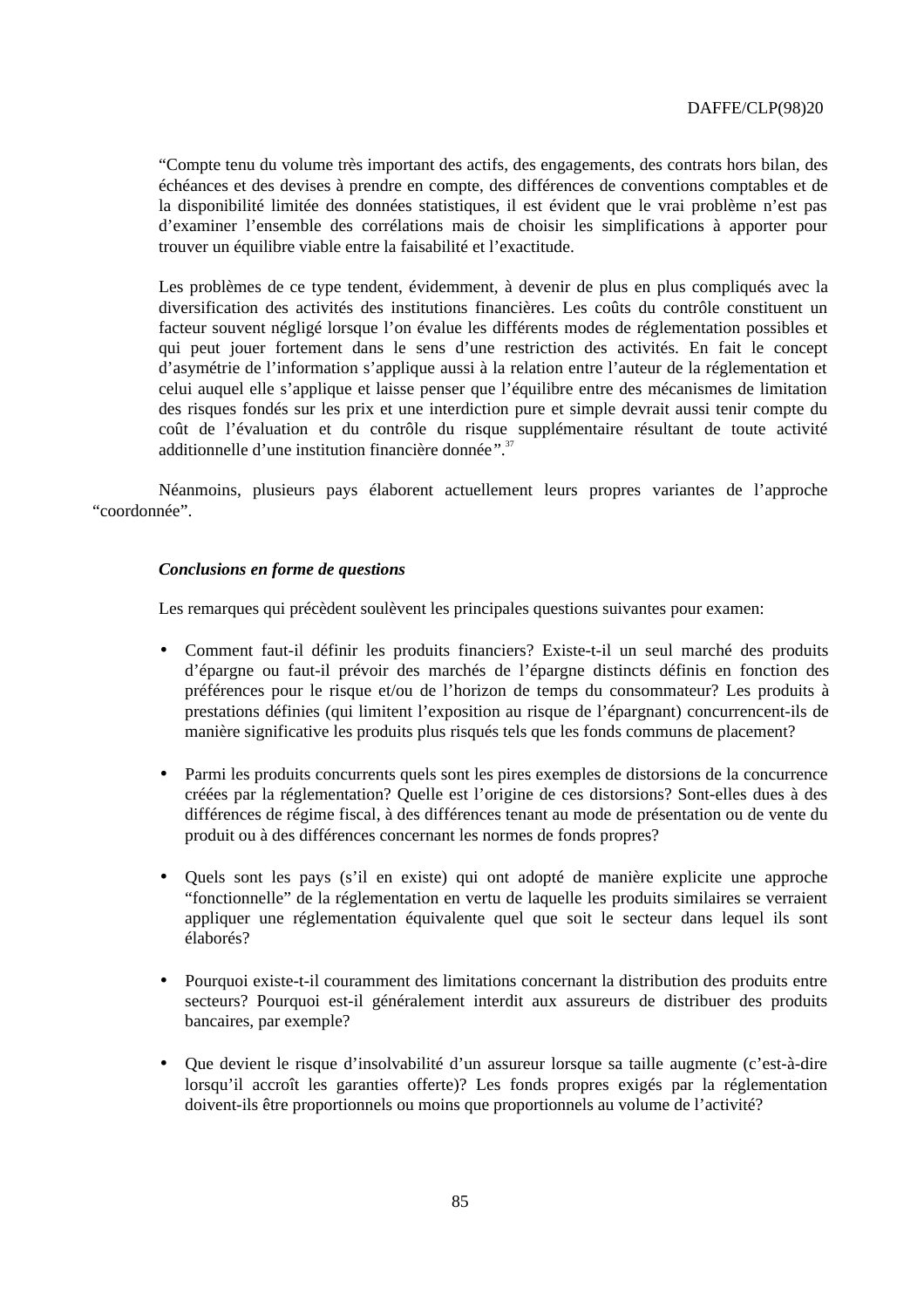- Quelle est généralement l'importance de la corrélation intersectorielle des actifs et des engagements des conglomérats financiers? Est-elle faible (de telle sorte que l'approche "du conglomérat" est à peu près efficiente) ou est-il essentiel pour des raisons prudentielles de prendre en compte le risque de la firme dans son ensemble?
- Est-il possible de s'en remettre davantage dans le secteur des assurances à des modèles "internes" du risque dont l'usage se développe de plus en plus dans le secteur bancaire? Serait-il possible d'utiliser ces modèles pour évaluer le risque global d'un conglomérat financier?
- Est-il possible d'assouplir les restrictions affectant le genre d'activités pouvant être exercé qui subsistent dans l'approche du conglomérat afin que toutes les institutions financières puissent produire une gamme complète de produits financiers? Quels problèmes rencontreraient les responsables de la réglementation si les institutions financières avaient la possibilité de produire des produits bancaires et des produits d'assurance "à partir du même bilan"?
- Est-il possible de s'en remettre uniquement aux normes de fonds propres pour assurer la stabilité du système financier ou est-il nécessaire de faire appel à des réglementations supplémentaires (régissant par exemple les actifs susceptibles d'être détenus dans le portefeuille de l'institution financière)?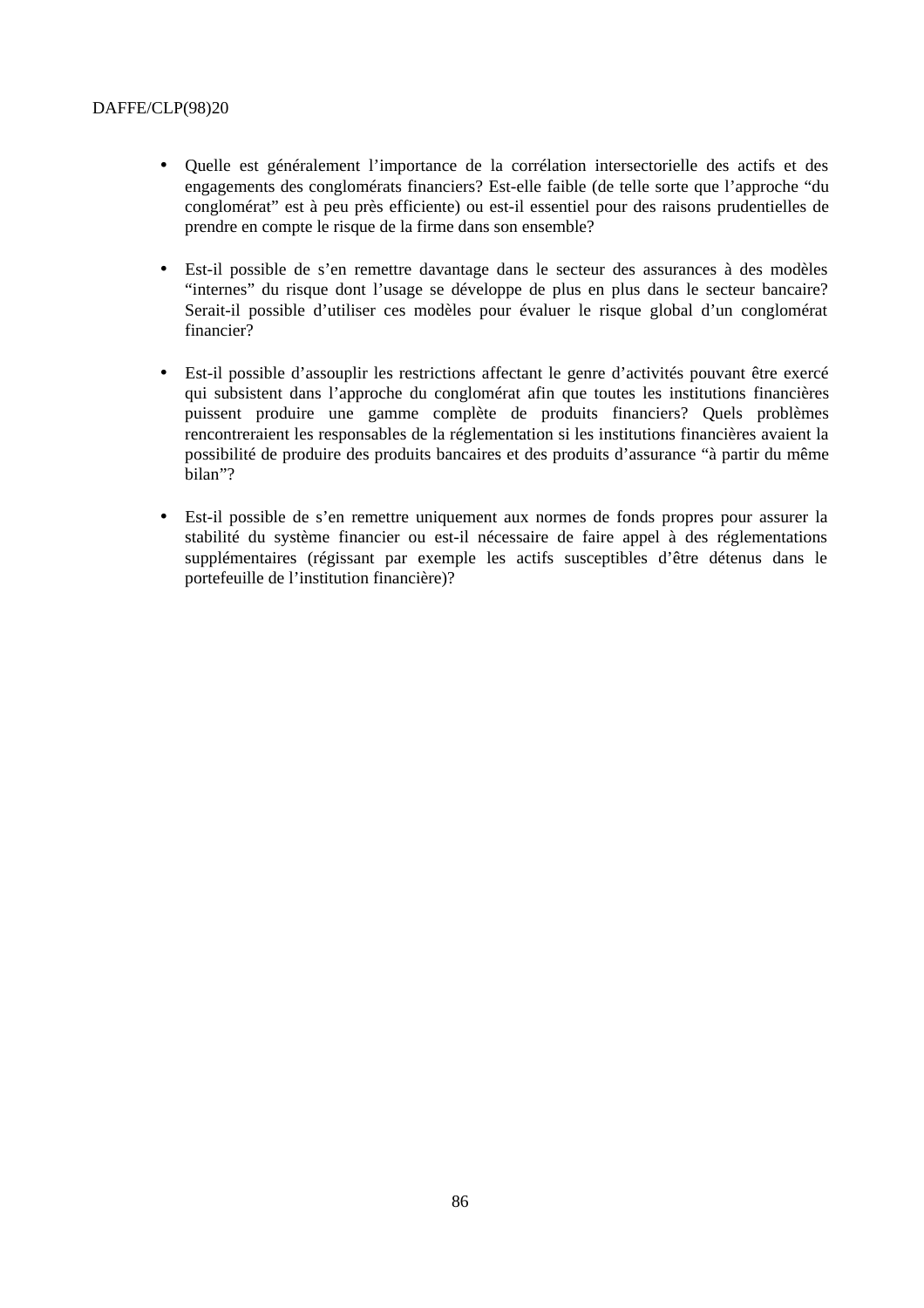# **NOTES**

- 1 Faure et Van den Bergh (1995), p. 68
- 2 Armentano (1994) p. 736.
- 3 C'est-à-dire la prime correspondant uniquement à l'indemnisation du sinistre à l'exclusion des frais administratifs, commerciaux et autres et de la marge bénéficiaire.
- 4 On peut noter que la CE (dans la réglementation de la Commission 3932/92) a exempté les accords d'échange d'informations entre assureurs à condition (notamment) qu'ils n'identifient pas les entreprises d'assurances qui fournissent les informations, qu'il soit entendu que les informations diffusées le soient exclusivement à titre d'illustration et que l'utilisation de ces informations soit facultative dans le sens où les assureurs ou groupes d'assureurs ont la possibilité d'utiliser d'autres sources d'information.
- 5 Le préambule de la Réglementation 3932/92 de la CE qui exempte ces formes de coopération de l'application du droit de la concurrence de la CE stipule que l'établissement de groupes de coassurance ou de co-réassurance destinés à couvrir un nombre de risques indéterminé doit être considéré favorablement dans la mesure où il permet à un nombre plus grand d'entreprises d'entrer sur le marché et où il accroît de ce fait la capacité de couverture en particulier de risques qui sont difficiles à couvrir en raison de leur dimension, de leur rareté ou de leur nouveauté.
- 6 Faure et Van den Bergh, p. 73.
- 7 "Jusqu'à un certain point" parce qu'on peut soutenir que les marchés oligopolistiques peuvent comporter une différenciation "excessive" des produits, en partie en tant qu'obstacle à l'entrée.
- 8 Faure et Van den Bergh, p. 73.
- 9 Faure et Van den Bergh (1995), p. 72.
- 10 CE (1997).
- 11 Armentano (1989), p. 740-741.
- 12 Pour les besoins de la présente note nous retiendrons l'hypothèse simplificatrice selon laquelle un conglomérat financier bien que comprenant des entités distinctes fonctionne comme une entité économique unique.
- 13 Voir par exemple BRI (1998) p. 6.
- 14 Ce principe général devra, peut-être, être modifié dans son application. Les normes de fonds propres se rapportent au risque de l'institution productrice et non pas au risque du produit. Il est donc possible, en principe, que deux institutions produisant le même produit dans des secteurs financiers différents soient soumises à des normes de fonds propres différentes si leurs risques sont différents.
- 15 Ces deux rôles sont combinés dans les pays qui connaissent un système de banque "universelle".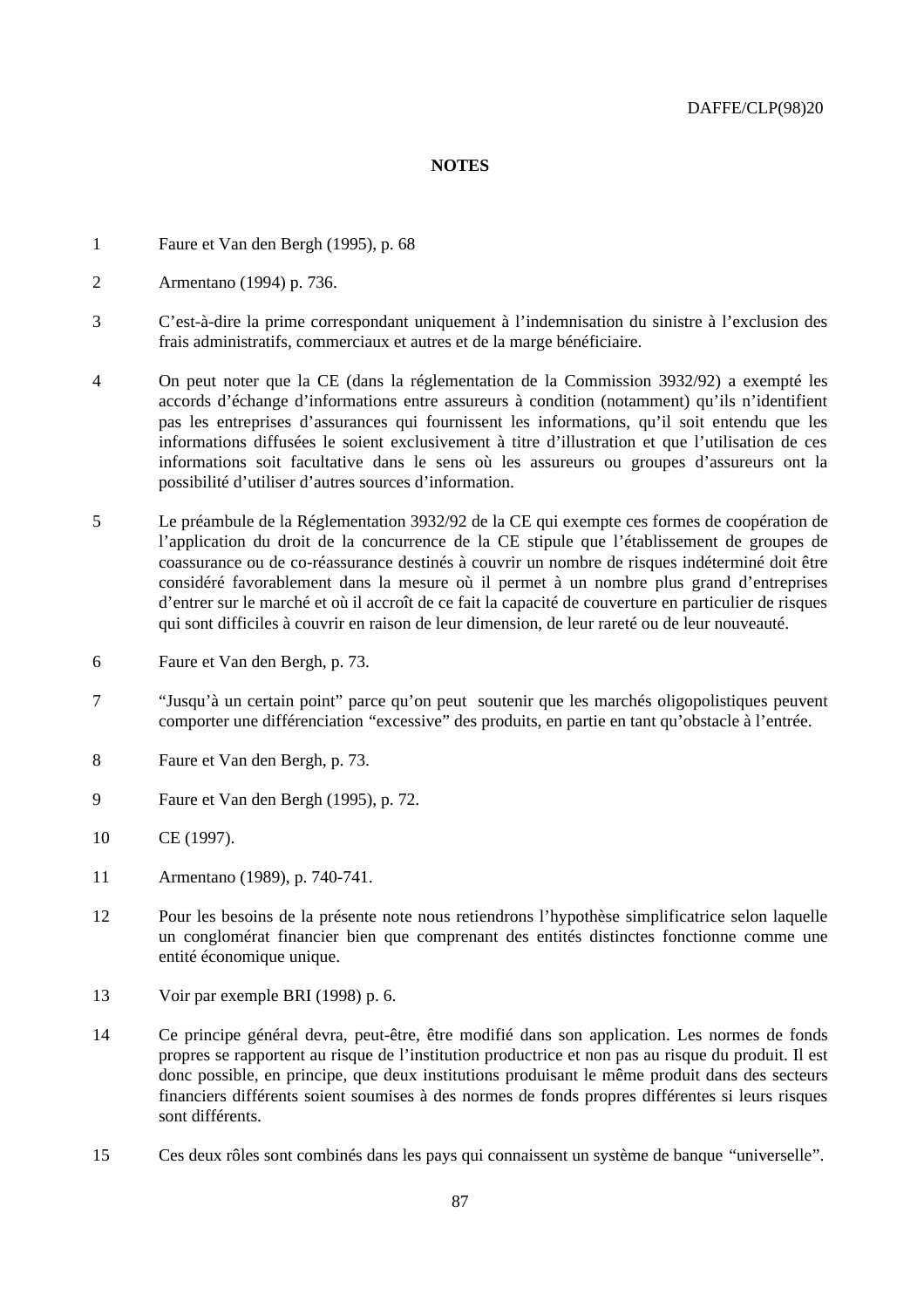- 16 OCDE (1992), p. 24
- 17 Rapport Wallis (1997), p. 342
- 18 OCDE (1992) p. 49-50.
- 19 Un exemple récent d'une telle pression est celui de la fusion annoncée récemment entre la Citibank (un groupe bancaire) et Travellers Inc. (un groupe d'assurance) aux Etats-Unis. Bien que cette fusion ne soit pas actuellement légale, les deux parties ont fait clairement savoir qu'elles attendaient que leur décision accélérerait les délibérations du gouvernement concernant l'assouplissement des restrictions affectant l'exercice des activités.
- 20 "La modification la plus évidente (sur le plan réglementaire) certainement au Royaume-Uni mais aussi sur d'autres marchés importants a été la fin de la séparation entre les activités de banque commerciale et de banque d'investissement. Aux Etats-Unis, l'effet de la loi Glass-Steagal subit une érosion constante et le Japon se prépare à modifier la loi correspondante, ce qui permettrait la réunion des activités de banque commerciale et de banque d'investissement" Coakley (1998) p. L1.
- 21 OCDE (1997) p. 69.
- 22 Bien entendu, les marchés ont, par ailleurs, une dimension géographique que nous n'aborderons pas pour le moment.
- 23 ISC (1996), p. 37.
- 24 Carosio (1990) p. 578.
- 25 En résumé, les objectifs de la réglementation du secteur financier sont de corriger les effets de l'asymétrie des informations de l'acheteur d'un produit financier en ce qui concerne la solvabilité future de l'institution financière qui le produit.
- 26 Dans le cas du secteur bancaire, l'exigence réglementaire en matière de fonds propres dépend, dans la plupart des pays, à la suite des recommandations du Comité de Bâle, du portefeuille de prêts détenu par la banque par application d'une formule pondérée en fonction du risque selon laquelle les prêts offrant une plus grande sécurité sont assortis d'un coefficient de fonds propres inférieur à celui des prêts plus risqués.
- 27 Dans le cas du secteur des assurances, les catégories de risque suivantes ont été identifiées: *(a)* risque de portefeuille résultant de facteurs tels que la défaillance de l'emprunteur et la baisse de la valeur de marché, du taux d'intérêt et de la liquidité *(b)* risque de l'assurance tenant notamment au niveau des tarifs et des réserves techniques et aux catastrophes *(c)* risque de crédit, notamment du fait du non paiement des primes et des indemnités de réassurance *(d)* risques hors bilan et *(e)* risques divers notamment en raison d'effets négatifs de la réglementation, de décisions judiciaires ou de mesures réglementaires.
- 28 Du point de vue économique, l'exigence marginale imposée par la réglementation lorsqu'un nouveau produit est ajouté au portefeuille doit refléter le risque marginal résultant de ce produit.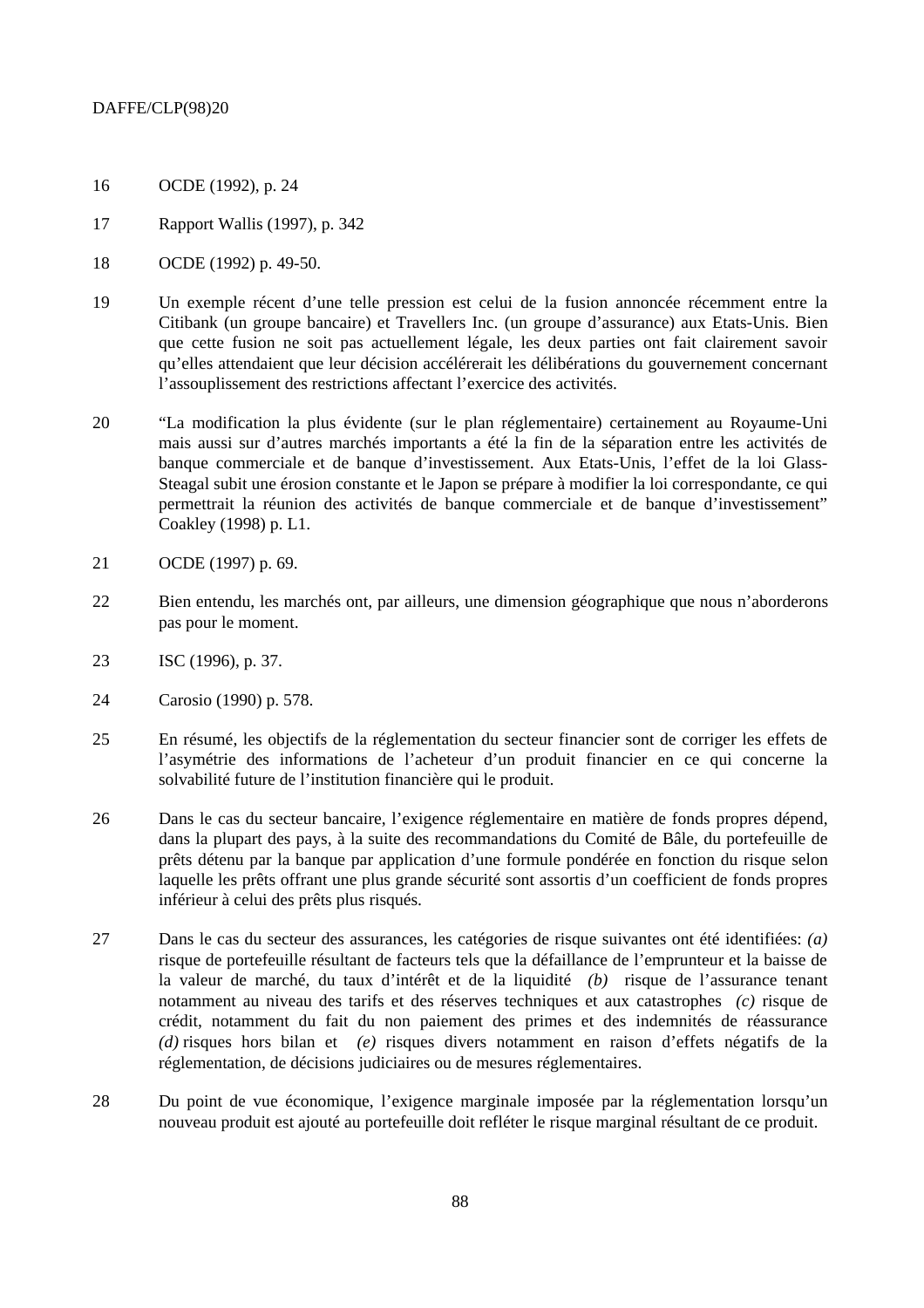- 29 Plus récemment, on a observé une tendance à imposer aux assureurs des exigences en matière de fonds propres plus directement basées sur les risques.
- 30 Sauf si ces différences sont justifiées par des motivations claires de politique publique.
- 31 King (1990), p. 574.
- 32 Ces modèles sont également connus sous le nom de modèles de la "valeur exposée au risque".
- 33 OCDE (1992, p. 35. En pratique, la plupart des pays s'efforcent aussi de prendre en compte la situation des conglomérats financiers dans son ensemble, peut être en examinant les comptes consolidés.
- 34 Source: OCDE. Note sur les "Evolutions récentes" du secteur de l'assurance.
- 35 Comme on l'a déjà fait valoir, il est important de prendre en compte également la corrélation entre les actifs et les passifs de l'institution financière dans son ensemble.
- 36 BRI (1995) p. 64.
- 37 Carosio (1990), p. 586.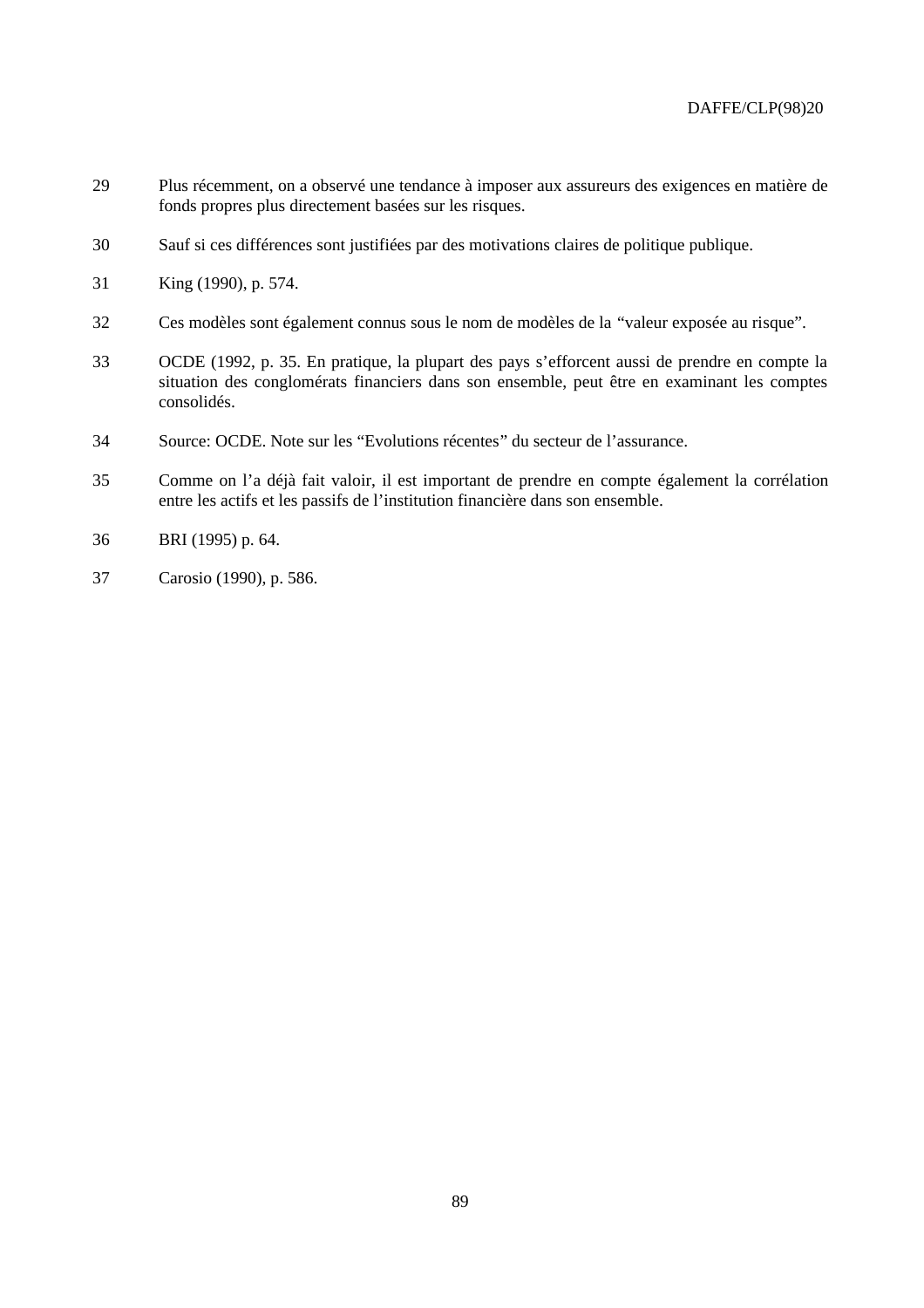### **REFERENCES**

- ARMENTANO, D.T., (1994), "Antitrust and Insurance: Should The McCarran Act Be Repealed?", 8(3) *Cato Journal* 729-749.
- BRI, (1995), *Supervision Of Financial Conglomerates*, Tripartite Group of Banking, Insurance and Securities Regulators, juillet 1995.
- BRI, (1998), *Supervision Of Financial Conglomerates*, Notes préparées par le Joint Forum on Financial Conglomerates, Banque des règlements internationaux, février 1998.
- CAROSIO, Giovanni, (1990), "Problems Of The Regulation Of Financial Intermediation In The European Community", 34 *European Economic Review* 578-586.
- COAKLEY, Jane, (1998), "Trends In Financial Services And The Influence On The Approach To Regulation", rapport présenté au Oxford Law Colloquium, mars 1998.
- CE, (1997), "Le point sur la libéralisation des assurances dans le marché unique", 15 octobre 1997 Faure, Michael et Roger Van den Bergh, (1995), "Restriction of Competition On Insurance Markets and The Applicability Of EC Antitrust Law", 48 *Kyklos* 65-85.
- ISC, (1996), *Submission To The Financial System Inquiry*, Insurance and Superannuation Commission.
- KING, Mervyn, (1990), "International Harmonisation Of The Regulation Of Capital Markets: An Introduction", 34 *European Economic Review* 569-577.
- OCDE, (1992), *L'assurance et les autres services financiers.*
- OECD, (1997), "La réforme de la réglementation dans le secteur des services financiers" chapitre 2 du *Rapport de l'OCDE sur la réforme de la réglementation, volume I: Etudes sectorielles*, juin 1997.

Wallis Report, (1997), *Financial System Inquiry Final Report*, Commonwealth of Australia, mars 97.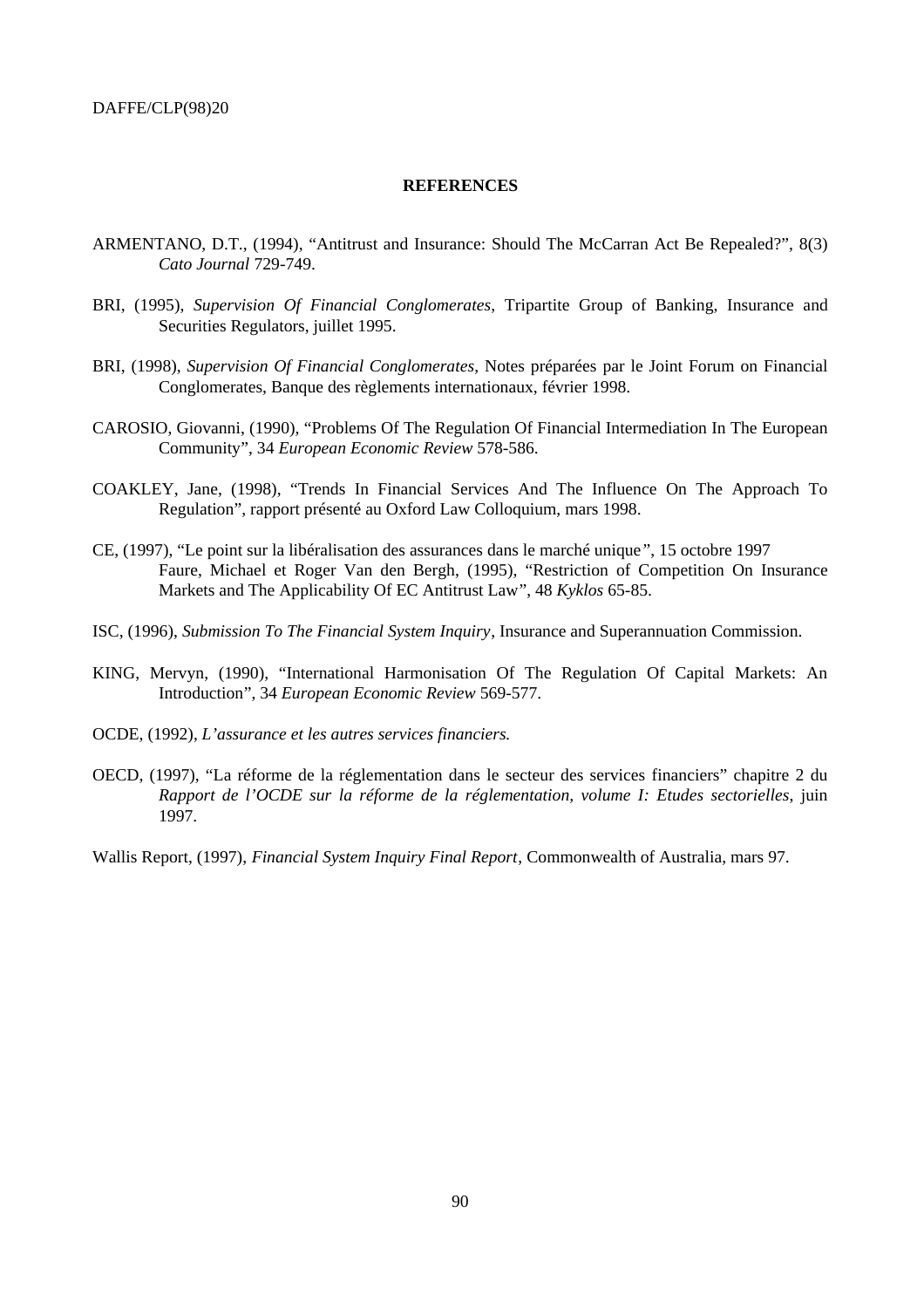# **AUSTRALIA**

# **Overview**

# *Reform of the Financial System – Impact on Regulation and Competition for Life Insurance and General Insurance*

In March 1997, the Government received the final report of the Financial System Inquiry<sup>1.</sup> In September 1997, the Government announced a comprehensive set of financial system reforms in response to the recommendations of the Financial System Inquiry<sup>2</sup>. The reform package provides financial system safety and stability by better focusing regulation on its underlying objectives, minimising restraints on entry and competition, and ensuring that regulation applies in a competitively neutral way. The reform package also provides more harmonised regulation of financial products and consumer protection. The key element of the reform package is a new organisational framework for the regulation of the financial system that is objectives based.

Legislation to give effect to the first stage of the reform measures has been introduced into Parliament and, subject to passage, is intended to be in place from 1 July 1998 or as soon as possible thereafter<sup>3</sup>. Relevant reforms for the insurance industry are discussed below.

Further legislation, covering a second stage of reforms will be introduced later this year subject to the agreement of the States and Territories. This stage includes transferring to the Commonwealth the regulatory responsibility for credit unions, building societies and friendly societies. Reforms proposed under the Corporate Law Economic Reform Program (CLERP) relating to financial markets and investment products, will create a consolidated licensing, market conduct and disclosure regime for the financial system (draft legislation will be available for comment by mid-year).

### *New Regulatory Framework for Insurance*

Two new statutory authorities, the Australian Prudential Regulation Authority (APRA) and the Australian Securities and Investments Commission (ASIC), will regulate different aspects of the life and general insurance sector as part of broader regulatory roles in the financial system. The new regulatory authorities will take on, respectively, the prudential and consumer protection functions presently undertaken by the insurance and superannuation specific regulator (the Insurance and Superannuation Commissioner<sup>4</sup>), as well as some of the present functions of other regulators, including the Reserve Bank of Australia (RBA) and the Australian Competition and Consumer Commission (ACCC).

- APRA will be responsible for prudential regulation of deposit-taking institutions, life and general insurance, superannuation funds<sup>5</sup> and retirement savings accounts<sup>6</sup>. This will provide for more efficient and competitively neutral regulation across all of the prudentially regulated sectors. APRA will have comprehensive powers, including for licensing and regulation of the institutions authorised to provide financial services.
- ASIC will be responsible for the market integrity and consumer protection functions across the financial system. It will take on the existing functions of the Australian Securities Commission (ASC) and the consumer protection functions of the Insurance and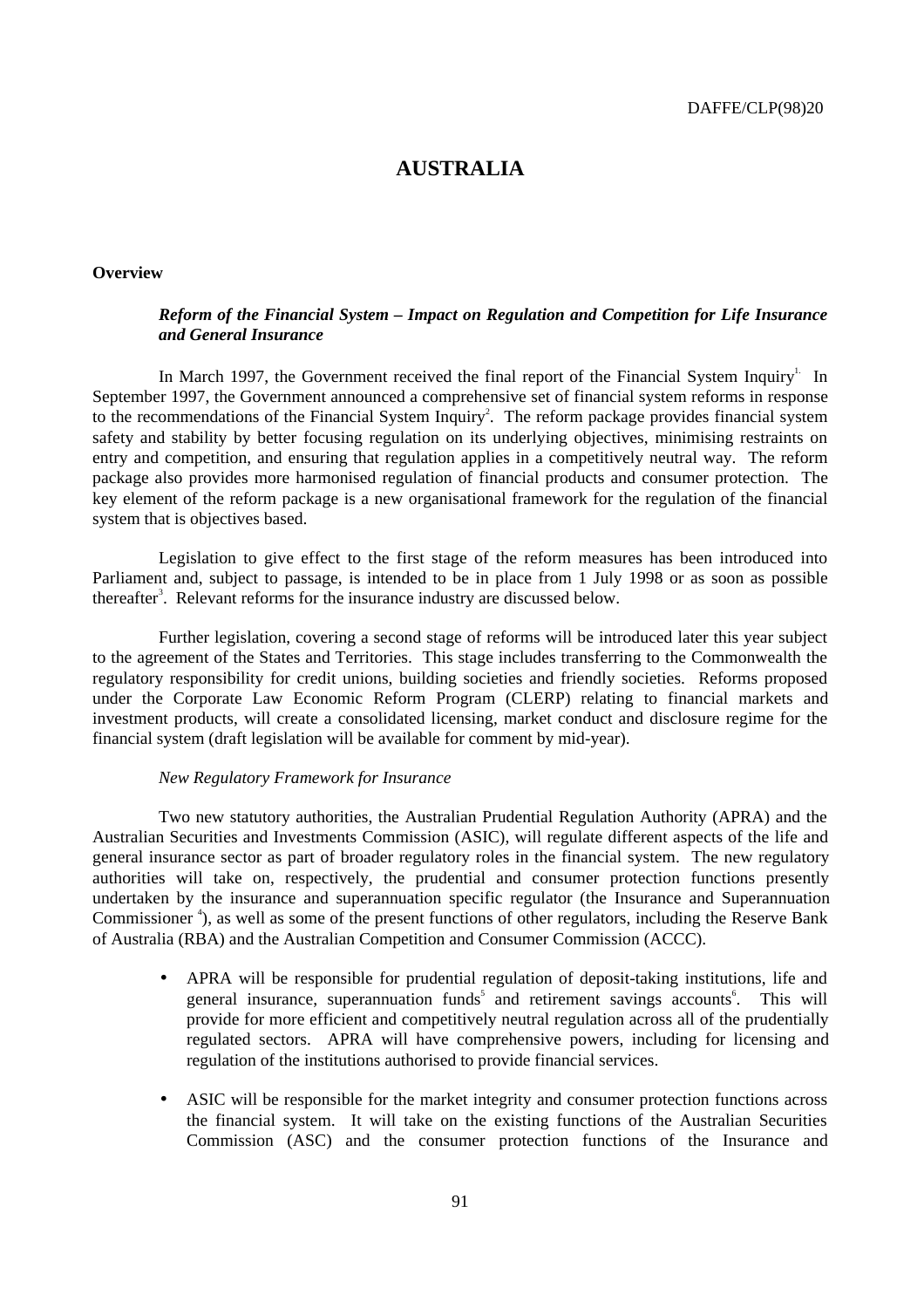Superannuation Commission (ISC). In addition, the ACCC's functions in providing consumer protection in the financial system will be taken on by ASIC. This will provide specialised regulation of conduct, disclosure and consumer protection functions for financial service providers and financial markets. The amalgamation of consumer protection functions in a single regulator will promote competitive neutrality and permit better comparability by consumers of different financial products and services.

The Bills establishing APRA and ASIC will transfer responsibility for the administration of existing laws from the ISC to ASIC and APRA. However, for the most part, the transfer will not seek to alter the rules applying in this area (which are described in the remainder of this document). The prudential parts of the legislation relating to life and general insurance companies will be administered by APRA, and the parts of those regimes dealing with market integrity and disclosure requirements will be administered by  $\text{ASIC}^7$ .

### *Ownership Rules*

Reform measures will streamline existing legislation and rules governing ownership and acquisitions in the financial system<sup>8</sup>, increase consistency in the application of rules and procedures governing shareholdings in financial conglomerates and simplify procedures for regulating ownership in non-operating holding companies.

The measures subject all prudentially regulated financial sector companies, including insurance companies, to a 15 per cent shareholding limit by any one person and their associates, or such higher percentage as the Treasurer may determine is in the national interest. In exercising this power, the Treasurer will take into account, but not be limited by, advice from the ACCC in relation to competition considerations, and the advice of the prudential regulator on prudential considerations. The Bill provides for the imposition of conditions on approvals of stakes higher than 15 per cent.

The proposed laws relating to financial sector shareholdings is applied for prudential, competition and other national interest purposes. Acquisitions and mergers in the financial sector, as for other economic sectors, separately and additionally remain subject to competition regulation by the ACCC under the Trade Practices Act 1974 (TP Act) and the foreign investment policy and laws.

#### *Regulatory Rules*

### Life and General Insurance

The primary legislation applicable to the life and general insurance industry are:

- The Insurance Act 1973 primary legislation for the prudential supervision of general insurers.
- The Life Insurance Act 1995 primary legislation for the prudential regulation of life insurance companies in Australia.
- The Insurance (Agents and Brokers) Act 1984 seeks to improve the stability of, and increase public confidence in, the intermediary distribution system for insurance products by making insurers responsible for the actions of their agents, promoting the financial stability of insurance brokers and establishing competition with other distribution methods.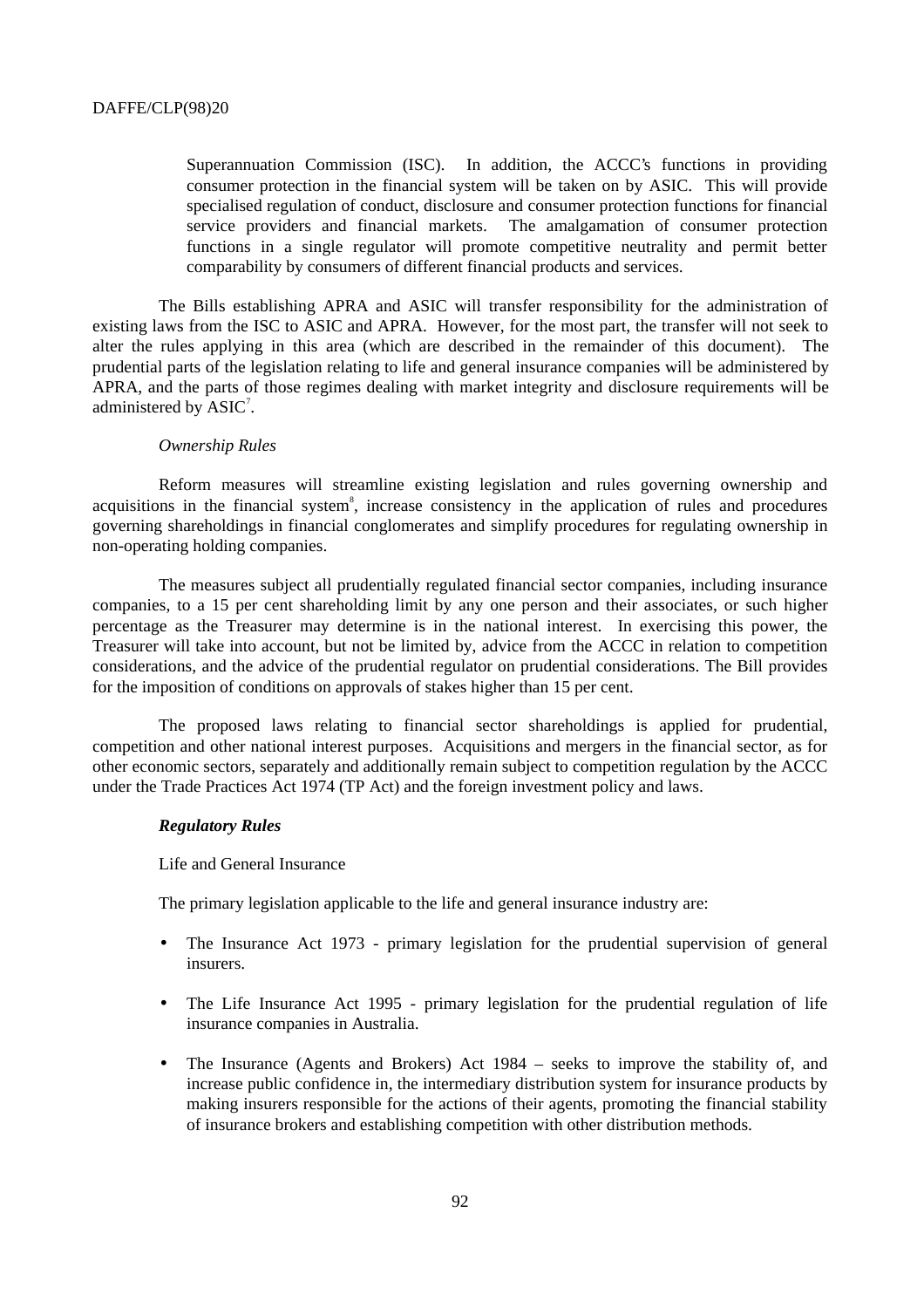- The Insurance Contracts Act 1984 simplifies the law governing insurance contracts. The objectives of the Act are:
	- to improve the flow of information from insurers to policyholders to enable policyholders to make an informed choice and to be fully aware of the terms and limitations of insurance policies; and
	- provide a uniform and fair set of rules to govern the relationship between insurers and policyholders.
	- The Insurance Acquisitions and Takeovers Act 1991 sets out rules for compulsory notification to the Treasurer and screening of proposals relating to:
	- acquisition or issue of significant shareholdings (ie, 15 per cent or more) in Australian insurance companies;
	- acquisition or leasing of a significant portion (ie, 15 per cent or more) of the assets of Australian insurance companies; and
	- entering into of agreements relating to the directors of Australian insurance companies<sup>9</sup>.
- The General Insurance Supervisory Levy Act 1989, Life Insurance Supervisory Levy Collection Act 1989, and Insurance Supervisory Levies Act 1989 empowers the ISC to collect a levy from general and life insurers to help fund supervisory activities.<sup>10</sup>

The primary legislation generally provides for regulations to be made to support the prudential regulation of the insurance industries. For example, actuarial standards for life insurance are disallowable instruments and thus have the force of law. In addition, the Insurance and Superannuation Commissioner issues non-statutory guidelines that establish expectations on the behaviour of the insurance industries.

• For example, the Code of Practice for Life Insurance and the Disclosure Requirements for Promotional Material in the Life Insurance Industry are non-statutory guidelines issued by the Commissioner.

A self-regulatory Code of Practice for general insurers was introduced on 1 July 1995. The Code of Practice deals with standards of good practice required from general insurers, training and supervision of employees and agents, policy documentation, claims handling and dispute resolution mechanisms. The Code requires general insurers writing consumer and domestic classes of insurance business to implement a compliance plan, which includes internal dispute resolution. Insurers are also required to subscribe to the industry claims review panel scheme. The Code was developed by the Insurance Council of Australia (the leading industry body), has been approved by the ISC and has strong industry and consumer support. To date, industry's assessment of the effectiveness of the Code of Practice has been positive overall $11$ .

Most forms of life and general insurance are not mandatory. The exception is compulsory third party insurance (protects owners and drivers of motor vehicles against injury claims caused by their motor vehicles) which is required by the States and Territories as part of motor vehicle registrations.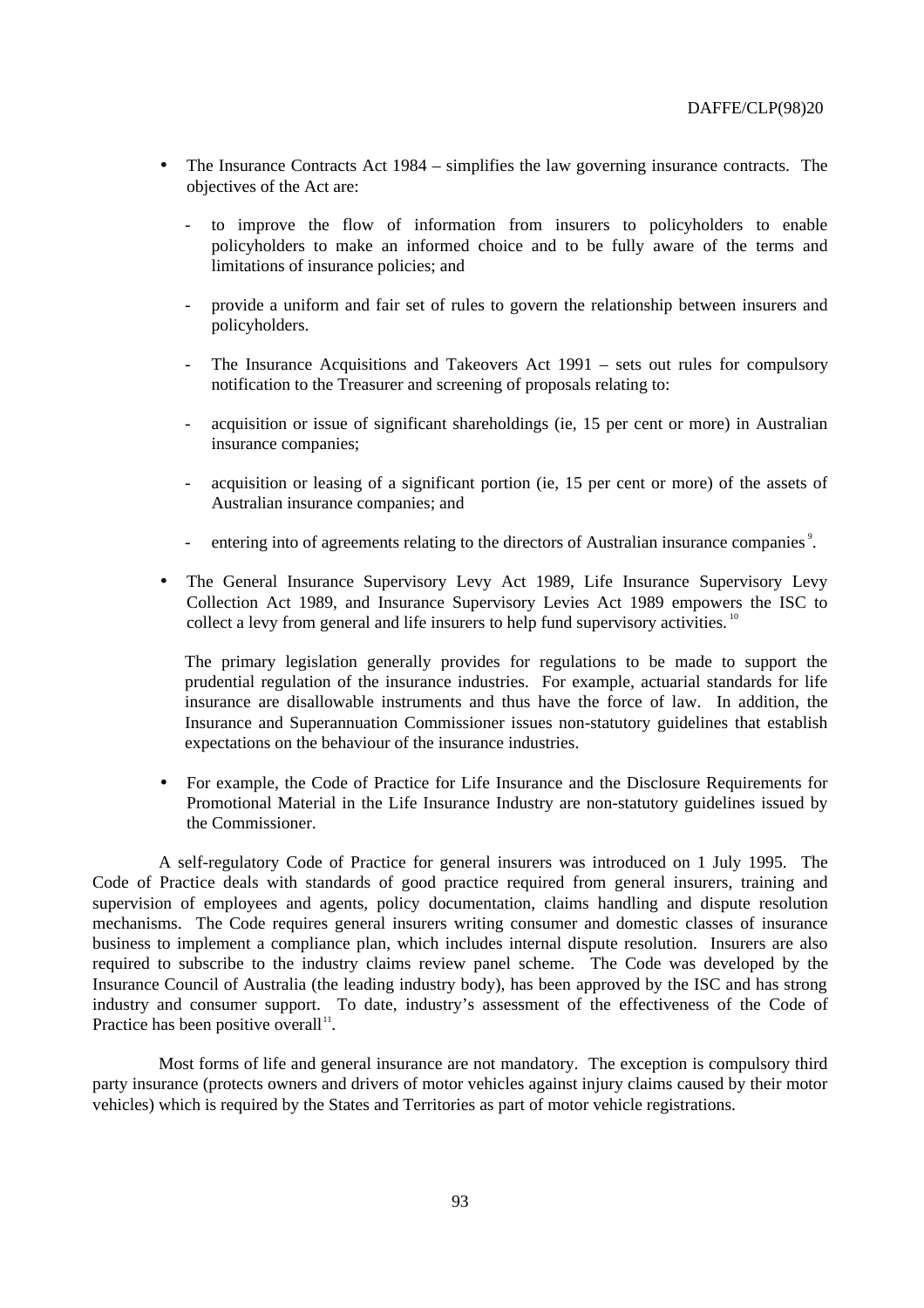Private Health Insurance

The two main pieces of legislation affecting private health insurance in Australia are:

- The *National Health Act 1953* that covers the provision of pharmaceutical, sickness and hospital benefits, and medical and dental services provided by private insurers; and
- The *Health Insurance Act 1973* that relates mainly to the Government's Medicare Benefits Scheme, although it does contain some restrictions on payment that affect private health insurers.

Each Act has regulation made under it that expand on certain aspects of the Act.

The impact of these Acts is that the Government regulates the industry to protect the system of community rating.

There is no form of mandatory private health insurance.

## *Regulatory Institutions*

# *Life and General Insurance*

As noted in the earlier section on Financial System Reform, bills presently before Parliament seek to change the regulatory framework for the financial system including that applying to the insurance industries. The new framework could commence on 1 July 1998 or as soon as possible thereafter. The description of the present arrangements is subject to the earlier explanation of the reform measures, but will remain relevant to the post reform system to the extent that the market-based approach to regulation will continue to be pursued.

The ISC was established in 1987 as a financial regulator for the insurance and superannuation industry. It is directed by a Commissioner (who is a statutory office holder) and is responsible directly to the Treasurer. The ISC is funded through direct outlays from Consolidated Revenue. However, these are recouped by the Commonwealth through annual levies on regulated life, general and superannuation industry entities. The ISC's responsibilities include the supervision of the life and general insurance industries in the interest of policyholders.

A market-based prudential approach to the regulation of insurance companies is used. This seeks to minimise interference in commercial activities except for prudential and other public interest reasons. It also places primary responsibility for prudent management of policyholders' assets on the insurers requiring them to have adequate risk management policies and internal controls in place.

The regulator has powers to take remedial action in respect of life companies and general insurers. This includes powers of direction and replacement of management. If, as a last resort it is necessary to liquidate a life company statutory fund, policyholders have priority over other creditors.

With respect to life insurance, the responsibility for prudent management of the institution rests with the board and management. The regulator's approach is based on the analysis of financial and statistical returns lodged by companies; on-site inspection of life companies and life insurance advisers;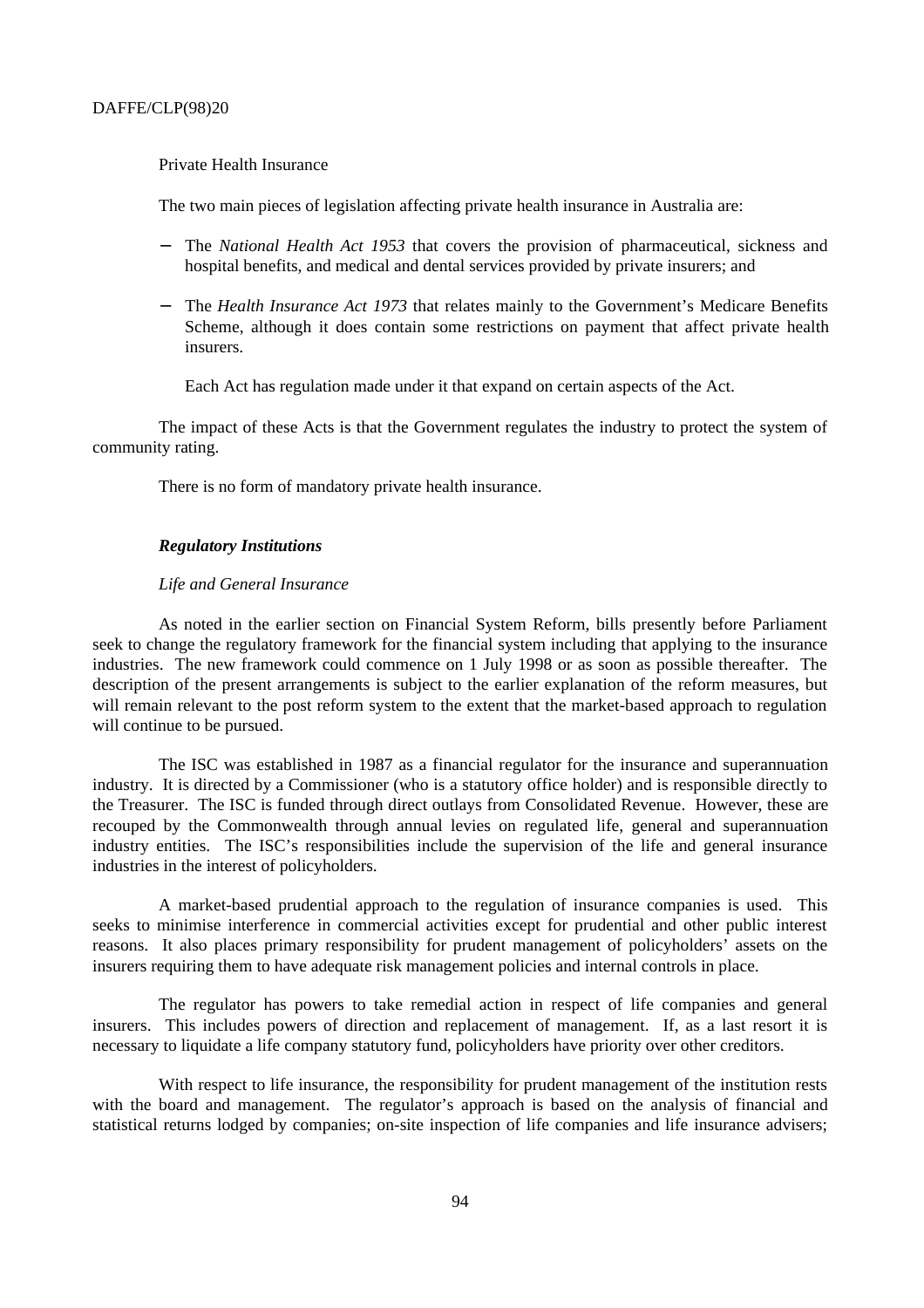the audit of promotional material distributed by life insurance companies; and the gathering of market intelligence.

With respect to general insurance, the regulatory approach is to set minimum standards for solvency and longer-term capacity, but otherwise limit regulation to a minimum with significant reliance on self-regulation. The Insurance Council of Australia is central to the self-regulatory role (see above).

### *Private Health Insurance*

The key regulator is the Minister for Health and Family Services. The Minister's role is to enforce the previously mentioned legislation and to put forward proposed amendments. The Private Health Insurance Administration Council is a statutory body funded by the industry that administers the system of reinsurance and collects information from the funds on their financial affairs.

Reinsurance underlies community rating, and registered funds must participate in reinsurance. Under the reinsurance arrangements, the hospital claims of all people aged 65 years and over, and those with more than 35 days of hospitalisation in any one year, are to a large extent shared by all health funds. Funds contribute/or receive from the reinsurance pool the amount by which their benefits paid for each reinsurance group differs from the industry average.

### *Industry Structure*

### *Nature of Business*

#### Life Insurance

Life insurance business comprises long period contracts for savings and/or risk cover for death and disability. The majority of life insurance business is wholesale funds management for superannuation funds<sup>12</sup>. Life insurance companies are also able to provide retirement savings accounts (RSAs), which are capital guaranteed contracted policies provided through the statutory fund and subject to similar prudential and retirement income rules as superannuation products<sup>13</sup>. Life reinsurance business is also undertaken by companies registered as life insurance companies and subject to the same prudential arrangements.

# General Insurance

General insurance provides protection against the risk of monetary loss caused by accidents, catastrophes and other misfortunes. Contracts tend to be short, generally for one year. General insurance covers a wide range of commercial and domestic insurance, including motor vehicle, fire, marine, householders and employer and public liability. Australian general insurers are also active in overseas insurance and reinsurance markets. The Insurance Act 1973 authorises the following: direct underwriters of general insurance products directly to Australian consumers; professional reinsurers accepting underwriting risks from both Australian and foreign insurers; lenders' mortgage insurers; insurers of limited groups of associations; and captive insurers owned by large corporations for the purpose of insuring their own risks.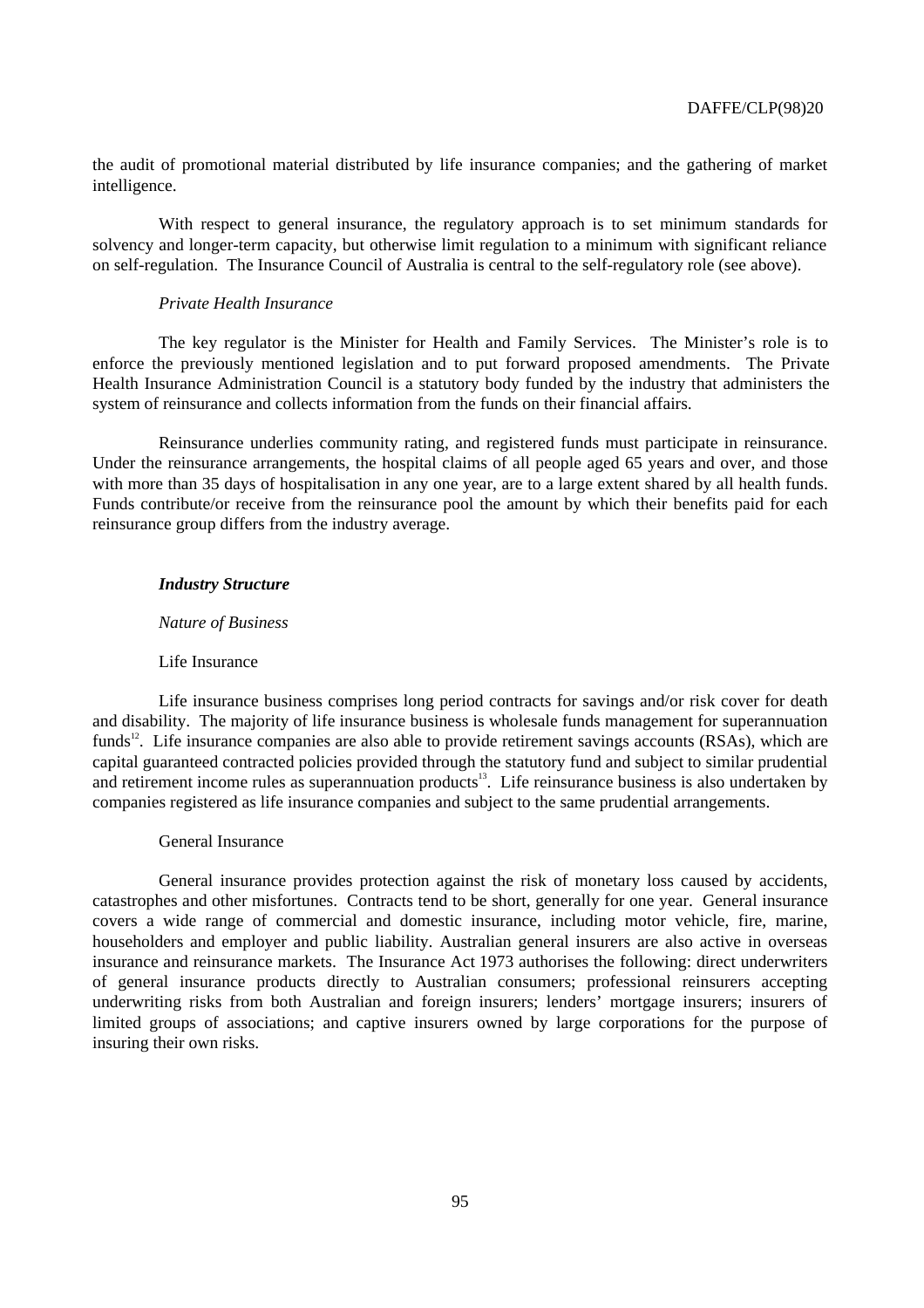# *Number of Firms*

# Life Insurance

There were 52 life insurance companies registered under the Life Insurance Act 1995 as at  $30$  June  $1997<sup>14</sup>$ . Of these, 7 specialise in life reinsurance. During the year to 30 June 1997, the 3 largest life insurance companies held 52 per cent of the total industry assets (the top 10 companies held around 79 per cent of assets).

# General Insurance

There were 170 general insurance companies registered as at 30 June  $1997<sup>15</sup>$  with just over half the companies forming part of a related group of companies. Of these, 27 are specialist general reinsurers. During the year to 30 June 1997, the 5 largest general insurance groups held 45 per cent of the total industry assets (the top 10 groups held 64 per cent of total assets). The largest 10 reinsurers held 77 per cent of the assets of the reinsurance market.

# Private Health Insurance

The private health insurance industry undertakes the business of providing benefits for hospital, medical and ancillary care. There are currently 44 registered health benefits organisations. The five largest funds have 73 per cent of the market.

### **Regulation And Competition Issues**

#### *Barriers to Entry*

#### *Life Insurance*

Entry into the life insurance market is restricted to companies registered under the Life Insurance Act 1995. A company may make an application for registration under this Act in accordance with regulations, which include a requirement to lodge specified documents and provide information relating to matters relevant to the application. In considering the application, the regulator assesses the company's ability to meet its obligations, to comply with the regulatory provisions, and the impact of other forms of business. The regulator may refuse to register a company that has capital of less than \$10 million (or a higher amount fixed by regulations) and the value of assets (other than policyholders' assets) must exceed liabilities by \$5 million. This is a continuing capital requirement and is in addition to the solvency and capital adequacy requirements.

The Life Insurance Act 1995 makes no provision for foreign branches to operate life insurance business in Australia<sup>16</sup>. Consequently, foreign life insurance companies must establish an Australian subsidiary to operate in the Australian market. The rationale for this is to secure protection for Australian policyholders through the solvency and capital adequacy provisions that are applied to the statutory funds of a life insurance company. Australian consumers are free to purchase policies from a foreign life insurer, but the transaction will be subject to the regulatory and disclosure provisions of the other jurisdiction, rather than those applying to Australian life insurers.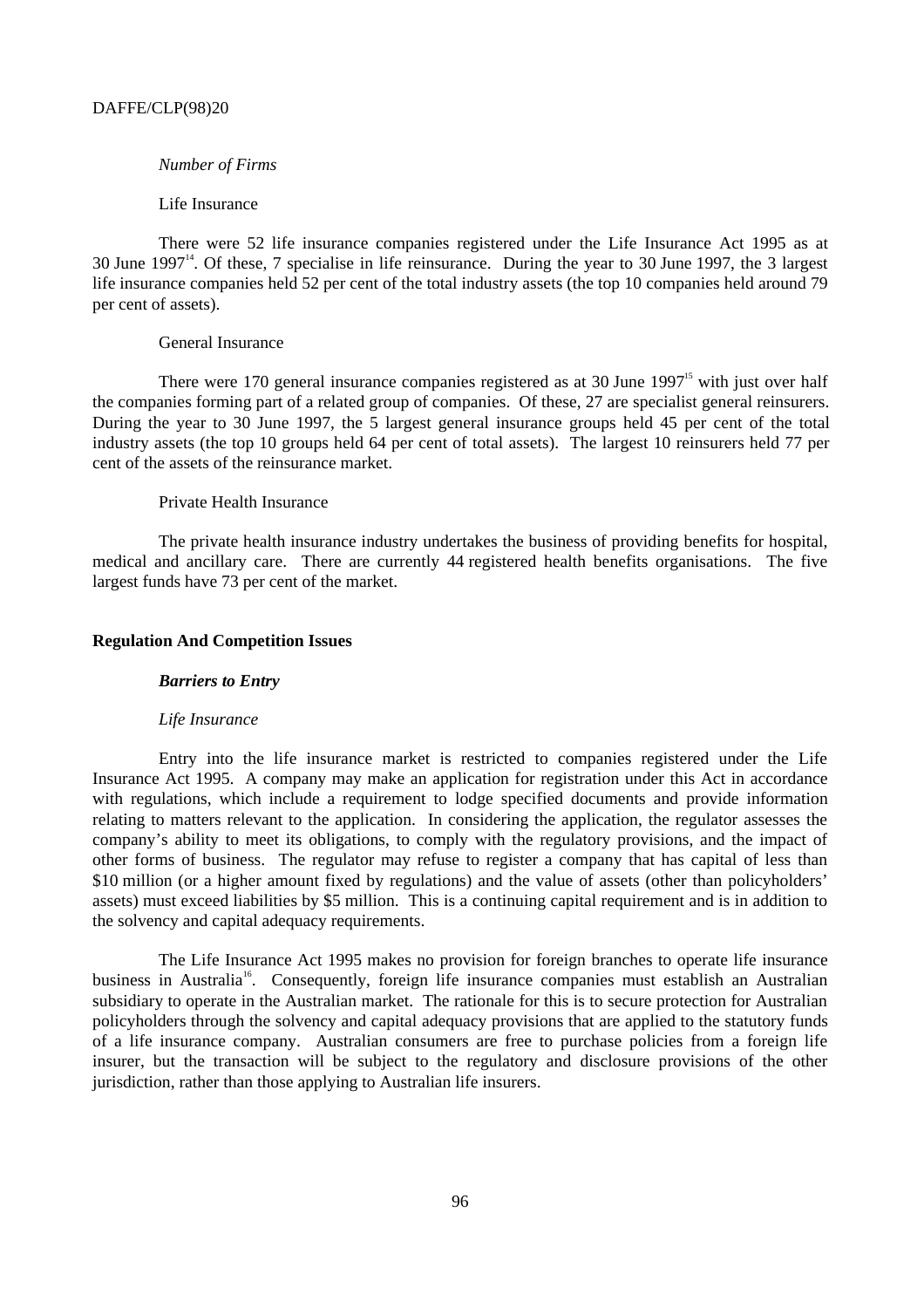# *General Insurance*

The Insurance Act  $1973<sup>17</sup>$  restricts the right to carry on general insurance business to authorised companies who meet certain financial conditions and Lloyd's underwriters. The regulator may grant an authority if satisfied that, amongst other things, the company meets capital or asset requirements<sup>18</sup>, has reinsurance arrangements, and is able to meet liabilities and comply with the provisions of the Act. The application for authority must provide specified information as set out in the legislation.

In addition to the requirements specified in the previous paragraph, foreign branches are able to operate in the general insurance industry provided an Australian resident is appointed as an agent.

Foreign investment approval would be required, under policy, on all occasions involving foreign persons establishing a life insurance business. However, foreign investment approval for the establishment of a general insurance business would only be required where the initial investment was valued at \$10 million or more.

#### *Private Health Insurance*

Prospective health insurers must have reserves of at least \$1 million. Foreign firms are not treated differently to local firms.

# *Competition with Substitutes*

### *Life and General Insurance*

Competition for life insurance savings products occurs within the larger savings and investment market, including the provision of superannuation products, unit trust products and deposits. Although there is substitution between product types, the largest life insurers are part of financial conglomerates which offer a spectrum of savings and investment products through the subsidiaries of the group<sup>19</sup>, including retail superannuation funds and unit trusts. Life insurance and savings products are also offered by friendly societies $^{20}$ .

Competition for risk products occurs within the broader risk market, although the direct substitutability of the products depends on the similarity of their characteristics and terms. By definition, most life and general insurance products provide risk cover in different circumstances. An overlap exists in the supply of accident and disability policies, though these contracts may apply for different durations, *i.e.* contracts that have a duration of less than one year are not life insurance policies.

At present, differences (described broadly below) exist in the tax treatment of life insurance, general insurance and other savings products. The Government has indicated its intention to improve the efficiency, equity and certainty of the taxation treatment of life insurance as part of the broad taxation reform process $^{21}$ .

The taxation base for life insurers is narrower than for general insurers, financial intermediaries and other funds managers. In particular, it excludes some underwriting and management fee income.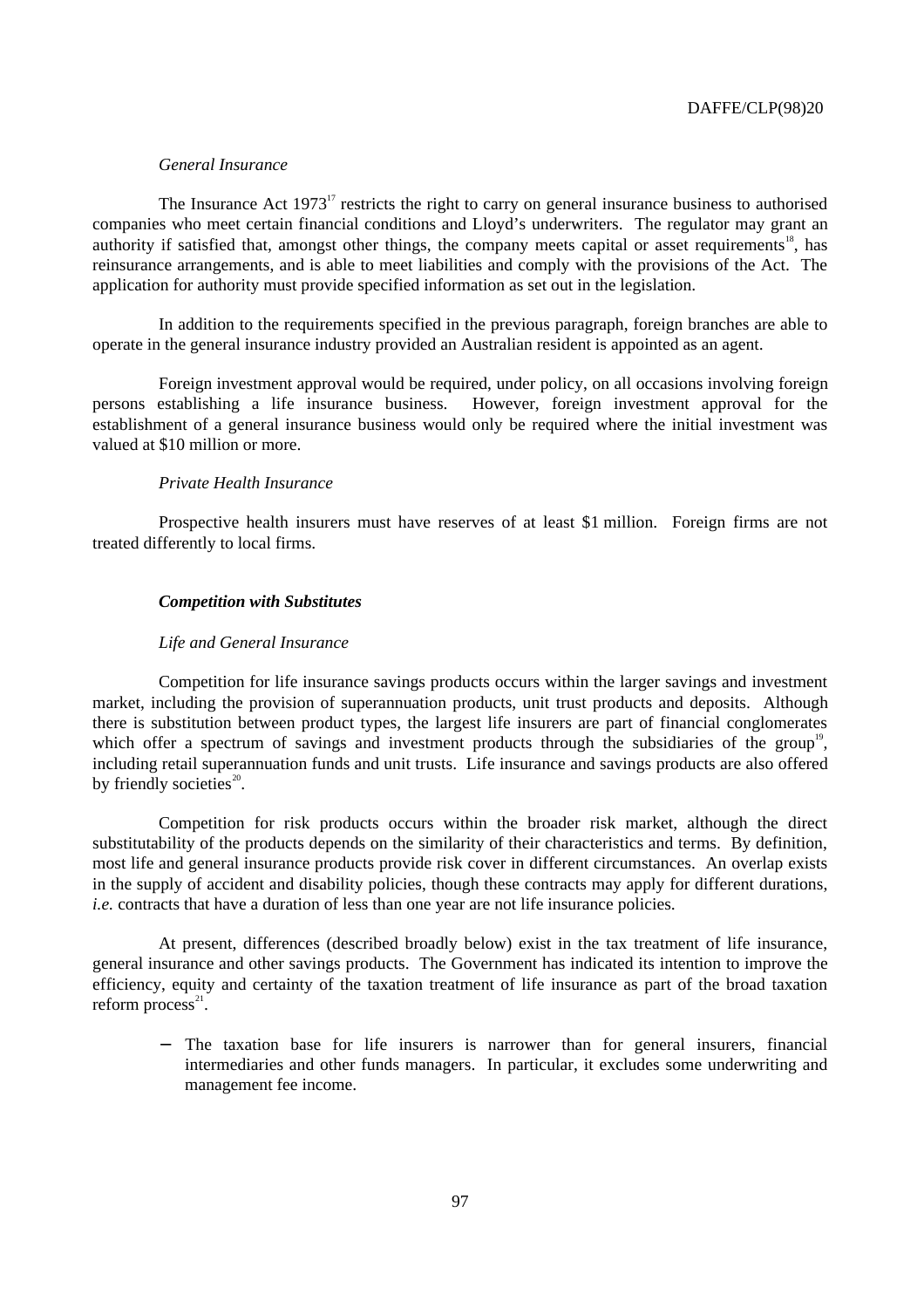- − Similar economic activities are subject to different tax rates depending on whether a policy is issued by a life insurance company, friendly society or general insurance company.
- − Investment income derived on behalf of policyholders could be taxed at a higher or lower rate than the individual's marginal tax rate, particularly if the policy is held for more than ten years. This tax treatment differs from that applying to competing savings products and investments.

## *Barriers to Exit*

## *Life Insurance*

In deciding whether to de-register a life insurance company, the regulator must be satisfied that the company has no outstanding policy liabilities. Therefore, in practice, a company may have to transfer its existing business to another life insurance company before being able to exit the industry. The same process would be followed if a life insurance company wanted to exit from a particular line of business, although it would also have the option of closing its books to new policies and running down the existing policies over their life. The Life Insurance Act 1995 establishes a process for the transfer or amalgamation of the life insurance business of one life insurance company to another which generally includes a requirement that the terms of the agreement for the transfer be confirmed by the Court.

# *General Insurance*

In deciding whether to cancel the authority of a general insurer to carry on insurance business, the regulator must be satisfied that the insurer has no liabilities in respect of insurance business carried on by it in Australia. In practice, this means that insurers wishing to withdraw from the market must either 'run-off' their outstanding insurance liabilities, or transfer those liabilities to another authorised insurer. Unlike the Life Insurance Act 1995, while the Insurance Act 1973 does not establish a process for the transfer of business to another authorised insurer, in practice, the regulator is closely involved in such transfers in order to be satisfied that there are no outstanding insurance liabilities.

### *Control of Prices*

### *Life and General Insurance*

The regulatory regimes for life and general insurance do not directly impose any conditions on the pricing of insurance policies. However, there are some indirect influences including the possibility that pricing will seek to recover the cost of regulation and the requirement that fees be identified in life insurance policy disclosure documents.

# *Private Heath Insurance*

The Minister for Health and Family Services can disallow price changes where they contravene community rating. All premium increases are scrutinised by the Minister, the Treasurer and the Prime Minister.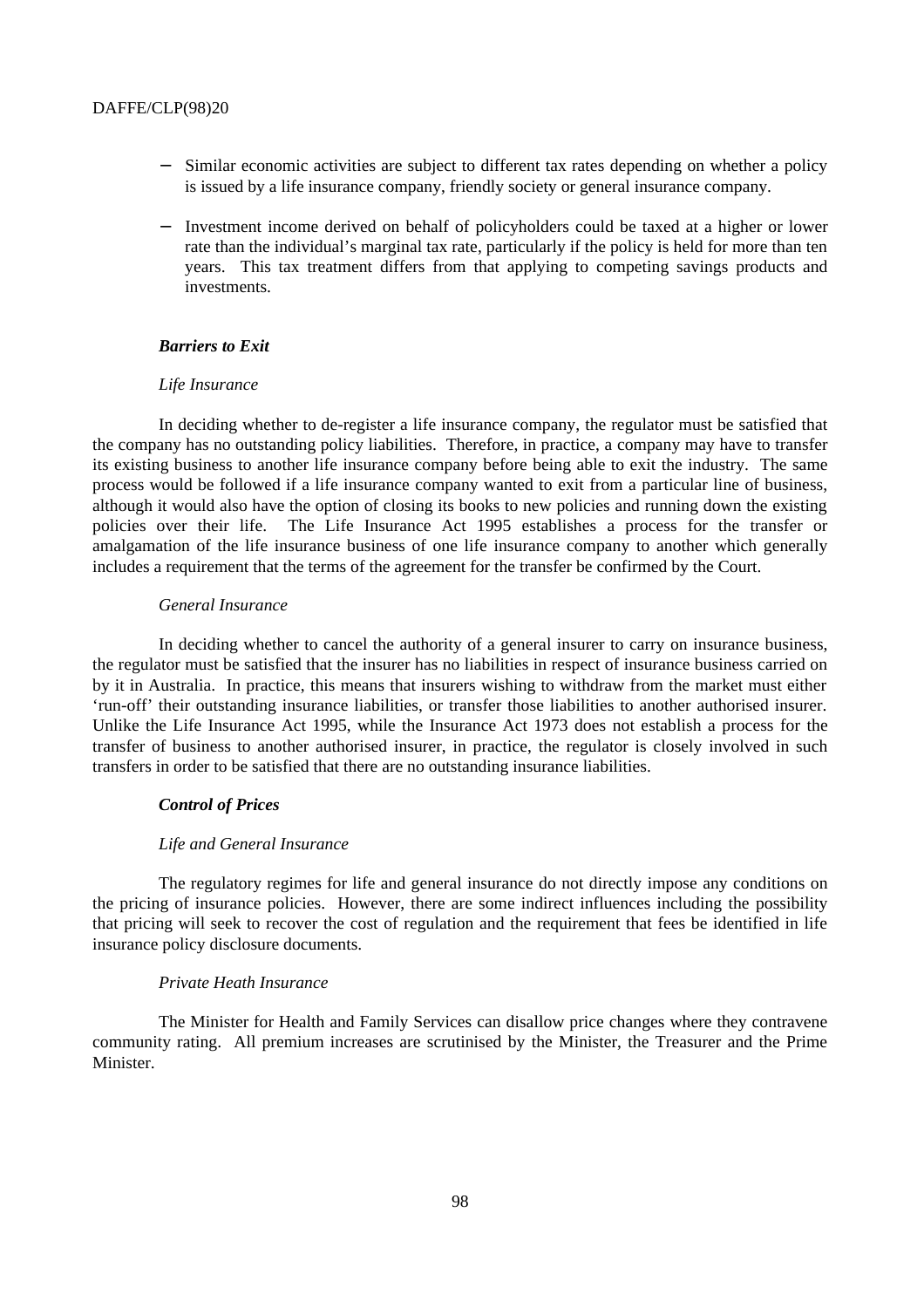# *Control of Products*

#### *Life and General Insurance*

Life insurance companies are required to undertake life insurance business, as defined in broad terms in the Life Insurance Act 1995. For instance, life insurance business includes a range of risk policies contingent on life, annuities, continuous disability policies and investment products. There are no impediments to the introduction of new and innovative products that fall into the general description of life insurance business, and the regulator has authority under the Act to declare business to be life insurance business.

The meaning of insurance business for the purposes of the Insurance Act 1973 is very broad and allows scope for general insurers to be innovative in the products offered. There are restrictions, by way of monopolies by some State and Territory Governments, in relation to compulsory third party motor vehicle accident insurance and workers compensation. These monopoly arrangements are due to be reviewed under the provisions of the Competition Principles Agreement<sup>22</sup> that will be guided by the principle that legislation not restrict competition unless it can be demonstrated that the benefits of doing so outweigh the costs.

### *Private Health Insurance*

All products must fit within the community-rating framework; that is, insurers cannot discriminate based on age, sex or health status.

### *Control of Ownership & Forms of Business*

#### *Life and General Insurance*

The section on Reform of the Financial System provides details on new ownership and acquisitions requirements being introduced as part of the package of financial system reform measures. If this Bill receives passage and proclamation, it will in part replace the Insurance Acquisitions and Takeovers Act 1991 although the new requirements involve little change for insurance companies.

In addition, the ACCC administers the economy wide competition laws<sup>23</sup> with respect to the financial sector. This role has been confirmed as part of the financial system reform announcements.

The legislative requirements for ownership and control in the financial system are also subject to policy guidelines by the Government. On 9 April 1997, the Government announced that it would end the 'six pillars' policy that involved a blanket ban on any mergers among the four major banks and the two largest life insurance companies. The Government further decided that mergers among the four major banks would not be permitted at this time, but that it will review this position when it is satisfied that competition in the financial industry, particularly in respect of small business lending, has increased sufficiently $^{24}$ .

The insurance industry is not considered to be a sensitive sector under the Government's foreign investment policy; however, the industry is subject to the notification provisions of the Foreign Acquisitions and Takeovers Act 1975 and the Government's foreign investment policy.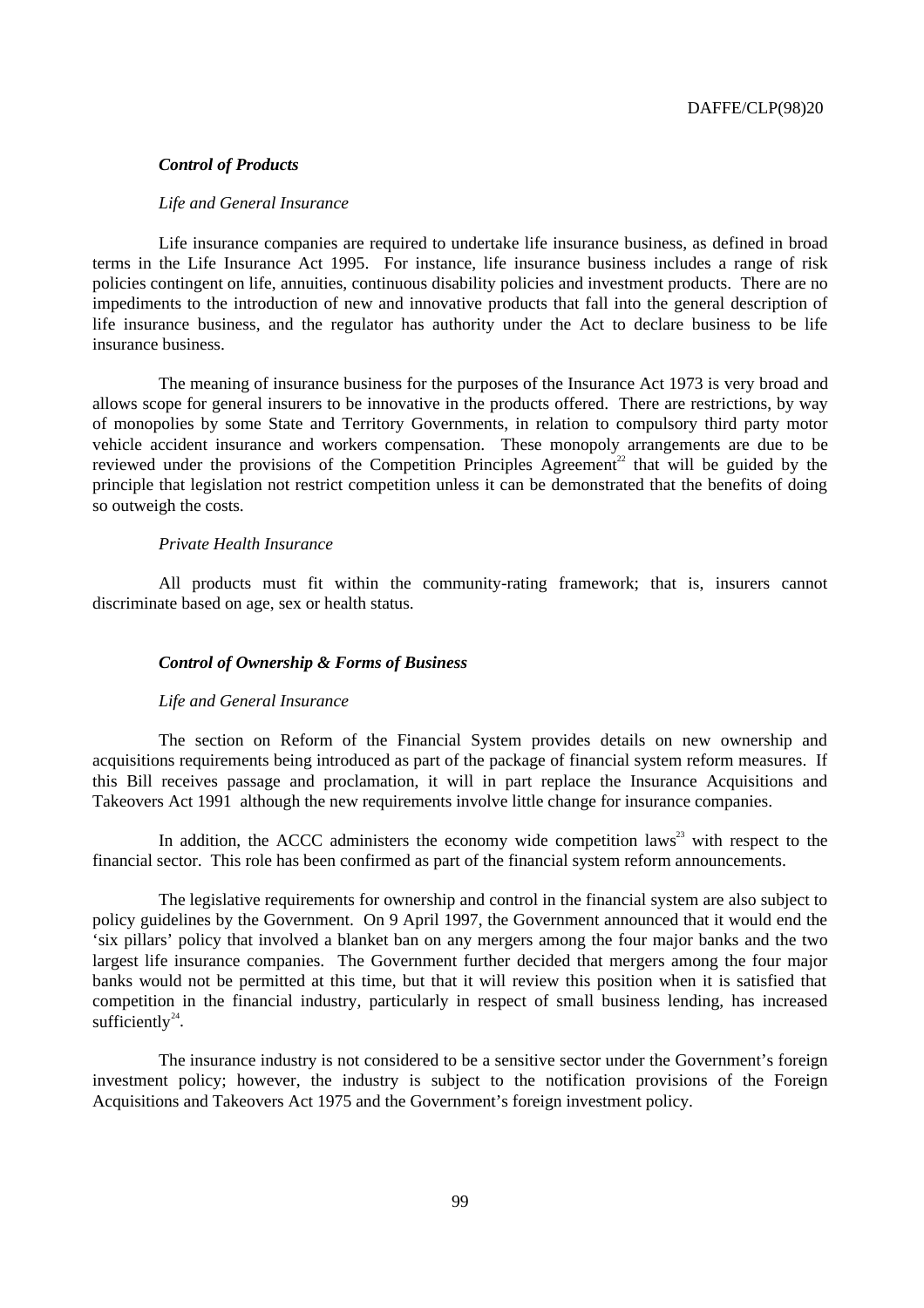All investment proposals by foreign interests in the insurance sector, above certain thresholds, need prior approval and therefore need to be notified. The notification thresholds are over \$5 million for acquisitions of substantial interests in other existing businesses; \$10 million or more for the establishment of new businesses; and \$20 million or more for offshore takeovers.

The Government normally raises no objections to insurance proposals above the notification thresholds where the relevant total assets/total investment is below \$50 million. The Government examines in more detail proposals to acquire existing businesses (with total assets of \$50 million or more) or establish new businesses (with a total investment of \$50 million or more) and raises no objections to those proposals unless they are contrary to the national interest. Offshore takeovers do not generally raise national interest issues.

## *Private Health Insurance*

Medibank Private, the largest insurer, is owned by the Commonwealth Government. There are no restrictions on foreign ownership, nor on the ownership structure of insurers, nor whether the insurers are for-profit or not-for-profit.

# *Control of Marketing & Distribution*

# *Life and General Insurance*

The section on the Reform of the Financial System provided an explanation of the reform measures for market integrity and consumer protection, including the comprehensive responsibilities of ASIC and the second stage reform proposals to rationalise the licensing and disclosure regimes for financial instruments. As noted in the earlier section, ASIC will assume sole responsibility for the following legislation:

- The *Insurance Contracts Act 1984* provides for appropriate disclosure of information from life and general insurers to policyholders and provides a uniform set of rules to govern the relationship between insurers and policyholders.
	- To ensure that the objectives of the Act are achieved the general insurance industry has developed a self-regulatory Code of Practice which promotes industry awareness of the legislative rights and obligations.
	- The Life Insurance Code of Practice<sup>25</sup>, applies to life companies and life brokers and includes a requirement for a needs analysis to be prepared before a consumer is sold a life insurance policy. It also sets out standards of advice, status disclosure, competencies and dispute resolution mechanisms.
- The *Insurance (Agents and Brokers) Act 1984* defines relationships between intermediaries in the life and general insurance industries<sup>26</sup> and imposes certain responsibilities upon them. For example, the Act makes insurers responsible for the actions of their agents who must meet fiduciary requirements, restricts the right to carry on insurance broking business to registered brokers who meet fiduciary and other requirements, and provides rules governing the behaviour of agents, brokers and insurance company employees.

At present an ISC disclosure regime<sup>27</sup> requires the production of full information disclosure documents for life insurance products. The regime prescribes the information that must be provided to consumers and includes the requirement for a Key Features Statement, containing a description of the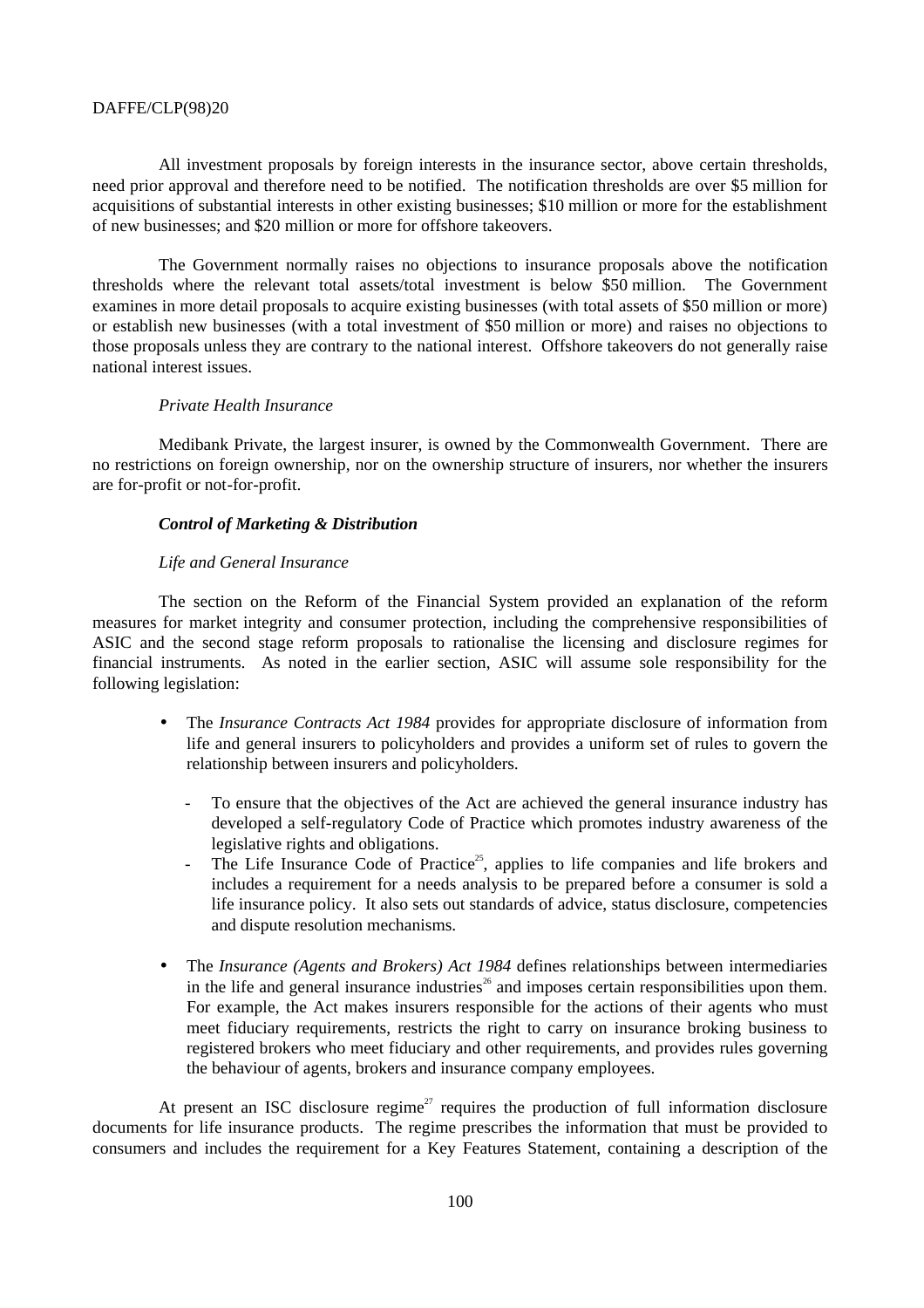major features of the products. Information must be presented in a prescribed manner to enable comparisons between similar products.

Banks may apply to establish general and life insurance subsidiaries, but cannot sell insurance products directly from their own balance sheet. The approval process for the establishment of an insurance subsidiary is described below.

• Foreign investment approval may be required if the bank is a foreign person and the establishment of the new subsidiary is considered to be establishment of new business.

# *Private Health Insurance*

The community rating principle means that all products must be offered at the same price to all members.

The National Health Act 1953, Health Insurance Act 1973 and Banking Act 1959 do not restrict banks from becoming a registered health insurer or from owning a subsidiary health insurer. However, a bank may require the approval of the prudential regulator to undertake private health insurance.

### *Solvency, Investment Regulation*

#### *Life and General Insurance*

Life insurance companies are subject to solvency and capital adequacy standards that are determined by the independent Life Insurance Actuarial Standards Board<sup>28</sup>. In general, the investments of a statutory fund of a life insurance company are not restricted by legislation provided the investment is not otherwise prohibited, *e.g.* by regulations. However, a life insurer cannot have a holding greater than 2.5 per cent of the shares in a related company unless approval is attained from the regulator.

The solvency margin of a general insurance company is expressed as an excess of assets over liabilities. For a company incorporated in Australia, the total assets must exceed total liabilities by not less than \$2 million, 20 per cent of premium income or 15 per cent of outstanding claims, whichever is the greatest. In addition, all companies, including foreign branches operating in Australia must apply a similar test with respect to liabilities in Australia, premium income in Australia or outstanding claims in Australia. In general, investments of general insurers are not restricted by legislation. However, while investments in related bodies are not prohibited, unless approved by the regulator, such assets do not count for the purposes of meeting the solvency test.

#### *Banks*

The RBA's prudential supervision of banks largely relies on each bank's own risk management systems. Furthermore, the RBA announced in April that no formal Prime Asset Ratio (PAR) will apply. This reflects the RBA's view that it is no longer appropriate to mandate a common ratio or minimum holdings of liquid assets for all banks, as such an approach does not adequately take account of the different structure of banks' businesses, both on- and off-balance sheet.

Banks are required to meet a range of prudential statements. As part of the prudential statement on liquidity management, the RBA will agree with each bank a liquidity policy that will cover both the bank's day-to-day liquidity management and a bank-specific crisis.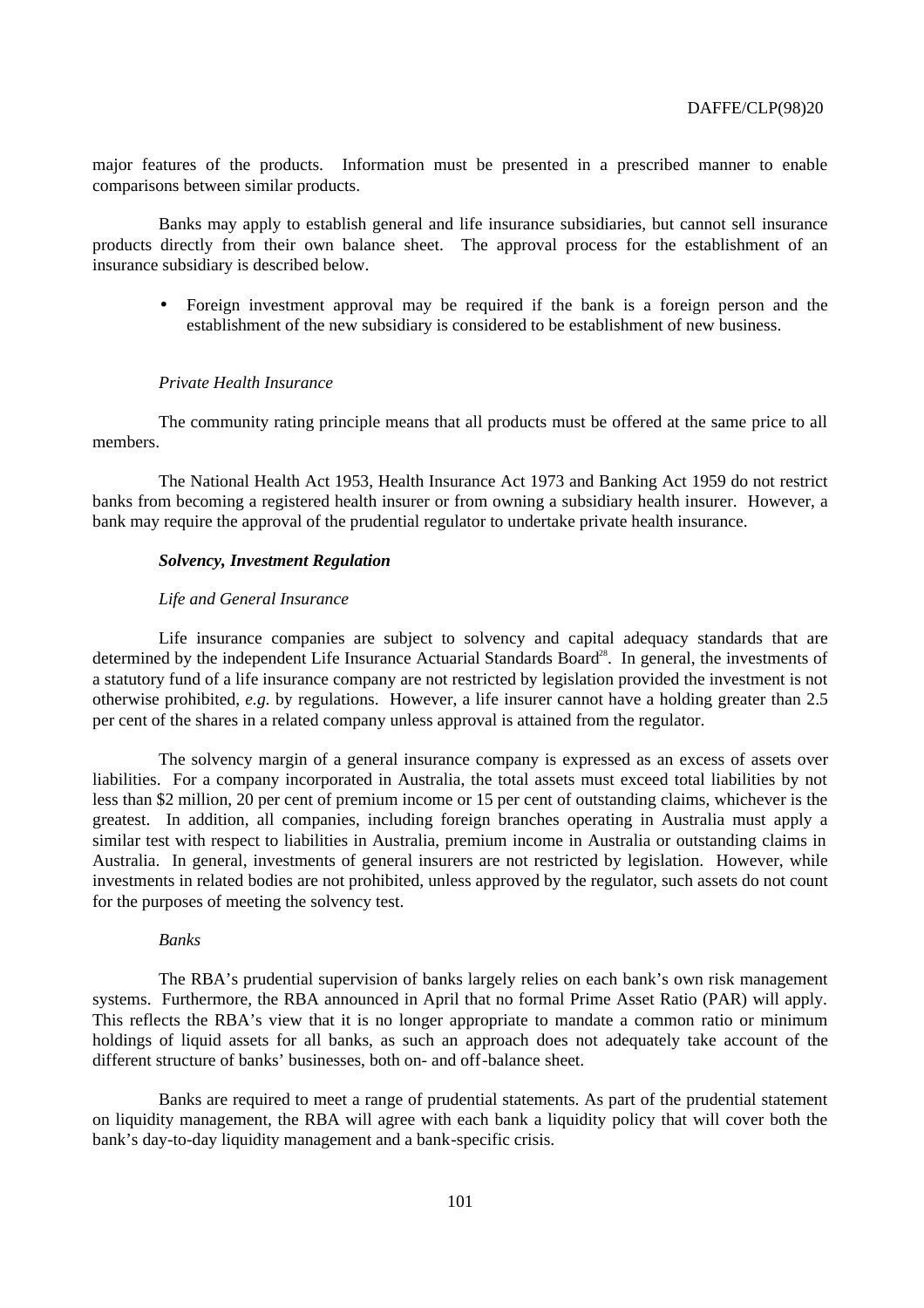# *Superannuation*

Key principles underlying the prudential supervision of superannuation are to:

- protect, but not guarantee or underwrite, the security of members' benefits;
- − ensure trustees accept their sole responsibility for the viability and prudent operation of superannuation funds; and
- − ensure that taxation concessions for superannuation are used for approved purposes.

A superannuation fund must make an irrevocable election to become a regulated superannuation fund and comply with the requirements of the Superannuation Industry (Supervision) Act 1993 (SIS). Compliance with the operational and prudential requirements of SIS constitute one of the conditions for a superannuation entity to qualify as a complying superannuation fund and be eligible for the taxation concessions. These requirements relate to matters that include:

- the sole purpose test which requires the fund to be maintained solely for the provision of benefits upon the member's retirement age or death;
- investment standards, *e.g.* formulating and giving effect to an investment strategy that has regard to the entity's circumstances<sup>29</sup>; restrictions on borrowings, restrictions in the acquisition of assets from, or making loans to, members; and restrictions on investing in in-house assets;
- the preservation of benefits; and
- the disclosure of information to members and other parties, including annual audited reporting requirements to the prudential regulator.

# *Private Health Insurance*

Solvency and investment regulations do not affect competition.

# **Competition Law & Enforcement Issues**

# *Agreements between Insurers*

Insurers are subject to the full range of prohibitions under Australia's national competition statute, the Trade Practices Act 1974. Under this statute there is a general prohibition on agreements with the purpose or effect of substantially lessening competition, which may encompass market sharing and primary boycotts. Price fixing is deemed, under the statute, to substantially lessen competition. Agreements which purport to 'recommend' prices but which in reality fix prices are prohibited, although some joint ventures and collective buying groups are excluded from this prohibition.

However, the Australian Competition and Consumer Commission (ACCC) has power to grant immunity from legal proceedings, by way of an authorisation, for some agreements that might otherwise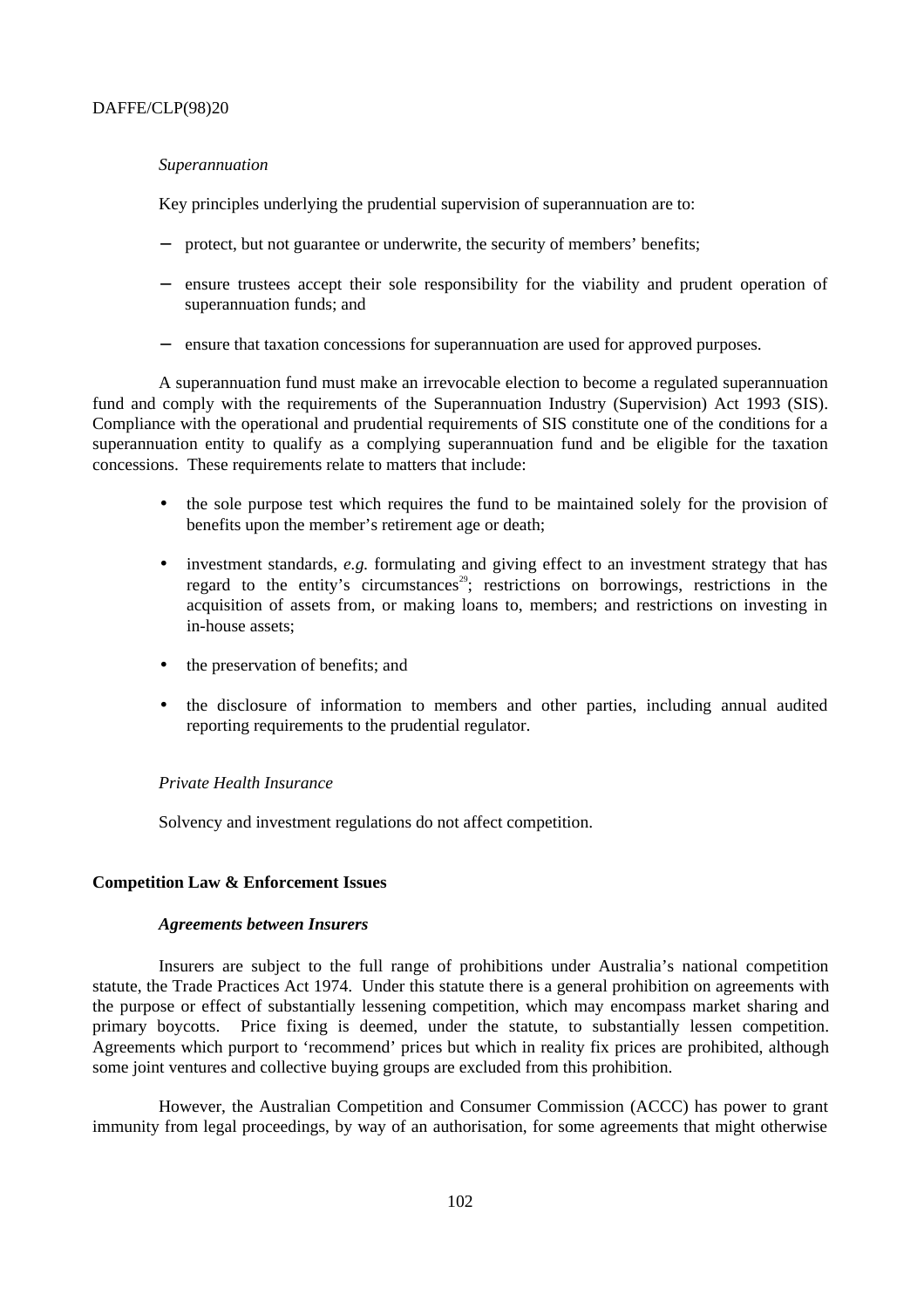contravene the prohibitions referred to above. Authorisation is available where the ACCC is satisfied that the public benefit arising from an agreement or conduct would outweigh the anticompetitive detriment.

### *Regulatory Conflict*

The ACCC is the only competition regulator in the insurance industry. When the ACCC considers any merger or acquisition, it welcomes and takes into account all submissions made to it from the market and will make market inquiries within the industry to determine whether the merger or acquisition is likely to contravene the competition statute<sup>30</sup>. Such inquiries may, for example, encompass industry regulators, customers, competitors, suppliers, other government departments or agencies, industry associations, overseas agencies, consumer groups or trade unions.

The ACCC will also seek submissions from interested parties in relation to any authorisation application made to it for immunity for otherwise anti-competitive behaviour (discussed above). The ACCC may also seek information or assistance from technical regulators in the insurance sector in respect of other investigations into anti-competitive conduct within that sector.

### *Antitrust Enforcement*

In the past couple of years, the ACCC has instituted Court proceedings against participants within the insurance sector in relation to allegations of anticompetitive conduct. The most common forms of anticompetitive conduct within the insurance industry concern exclusive dealing and third line forcing. The ACCC has also taken consumer protection cases arising from complaints involving misrepresentations and harsh or unconscionable conduct or contracts.

The ACCC has only examined one merger matter within the insurance sector since Australia changed its merger test from one of dominance to one of 'substantial lessening of competition' in 1993. This involved a proposed merger of the life insurance and funds management businesses of National Mutual and Lend Lease / MLC in Australia and New Zealand. The ACCC examined a number of possible markets in the financial services industry and found that, even if a narrow market definition was to be adopted, the merger would not be likely to result in a substantial lessening of competition. Taking a relatively broad definition, where the relevant markets were considered to be wholesale funds management, life insurance, superannuation and retail investment products, the ACCC also concluded that the merger would not be likely to breach Australia's competition laws. Because the decision did not hinge on the precise definition of the market, the ACCC did not conduct detailed market inquiries that would otherwise have been necessary for the ACCC to draw conclusions about the specific market boundaries.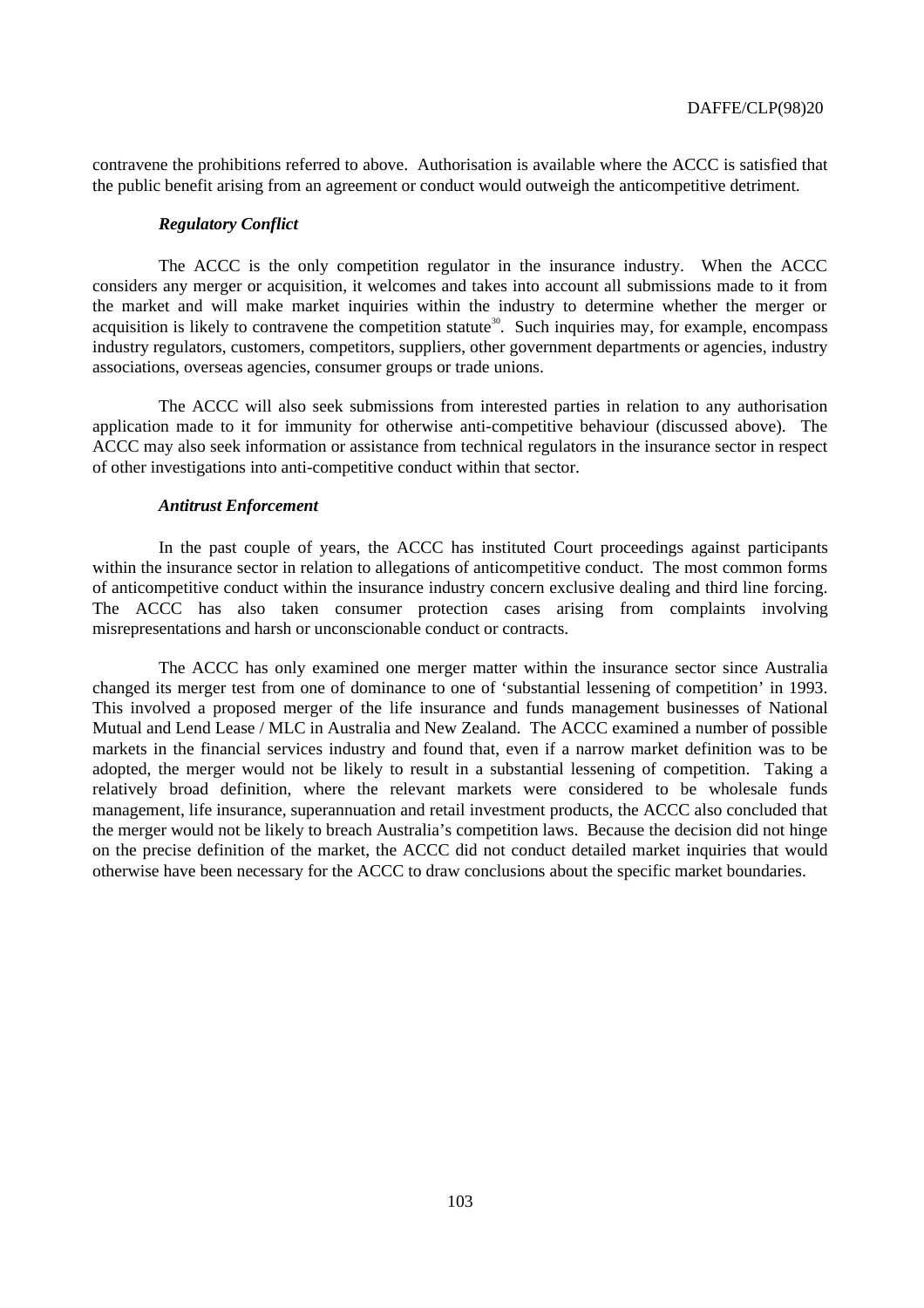# **NOTES**

- 1 Financial System Inquiry (FSI) Final Report (Wallis Report), March 1997. This Report and related documents are available on the Internet at http://www.treasury.gov.au/FSI/Default.asp.
- 2 A copy of the announcement can be found on the Treasury Internet Home Page at http://www.treasury.gov.au.
- 3 A copy of the legislation can be found on the Treasury Internet Home Page.
- 4 The position of Insurance and Superannuation Commissioner is being abolished by the legislation that establishes APRA.
- 5 Self-managed superannuation funds will be subject to minimal prudential regulation. Nonprudential regulation will be transferred to the Australian Taxation Office from 1 July 1999.
- 6 The prudential regulation by APRA of credit unions, building societies and friendly societies requires a transfer agreement by the States and Territories. Similarly, ASIC will become responsible for the consumer protection of these financial entities if there is State and Territory agreement.
- 7 The following insurance legislation presently administered by the ISC will be split between APRA and ASIC: the *Life Insurance Act 1995* and the *Insurance Act 1973*. The administration of the following insurance legislation will be transferred solely to ASIC: the *Insurance Contracts Act 1984* and the *Insurance (Agents and Brokers) Act 1984*.
- 8 The *Finance Sector (Shareholdings) Bill 1996* which will replace the *Banks (Shareholdings) Act 1972* and the relevant parts of the *Insurance Acquisitions and Takeovers Act 1991*.
- 9 See previous endnote.
- 10 As part of the Government's reform of the financial system, a series of new levy Bills have been introduced into Parliament that will impose a levy on those industries prudentially regulated by APRA. These levies will fund both APRA and the cost of additional consumer protection functions in the financial system undertaken by ASIC. The levies will be charged according to a percentage of assets held by the entity, subject to a minimum and maximum levy amount. The Bills will replace existing levy Acts. In relation to insurance, the principal Bills are the *Life Insurance Supervisory Levy Imposition Bill 1998* and the *General Insurance Supervisory Imposition Bill 1998*. In addition, *the Financial Institutions Supervisory Levies Collection Bill 1998* will enable the collection of the levies imposed by each levy bill.
- 11 Although one small insurer failed to participate in the arrangements.
- 12 75 per cent of the total assets of life insurers are held for superannuation funds. This represents around 36 per cent of all superannuation funds' assets. The prudential and retirement income regulation of superannuation is not dealt with in this paper.
- 13 Legislation for RSAs took effect from 1 July 1997. RSAs offered by a bank, building society or credit union are held on the balance sheet of the provider.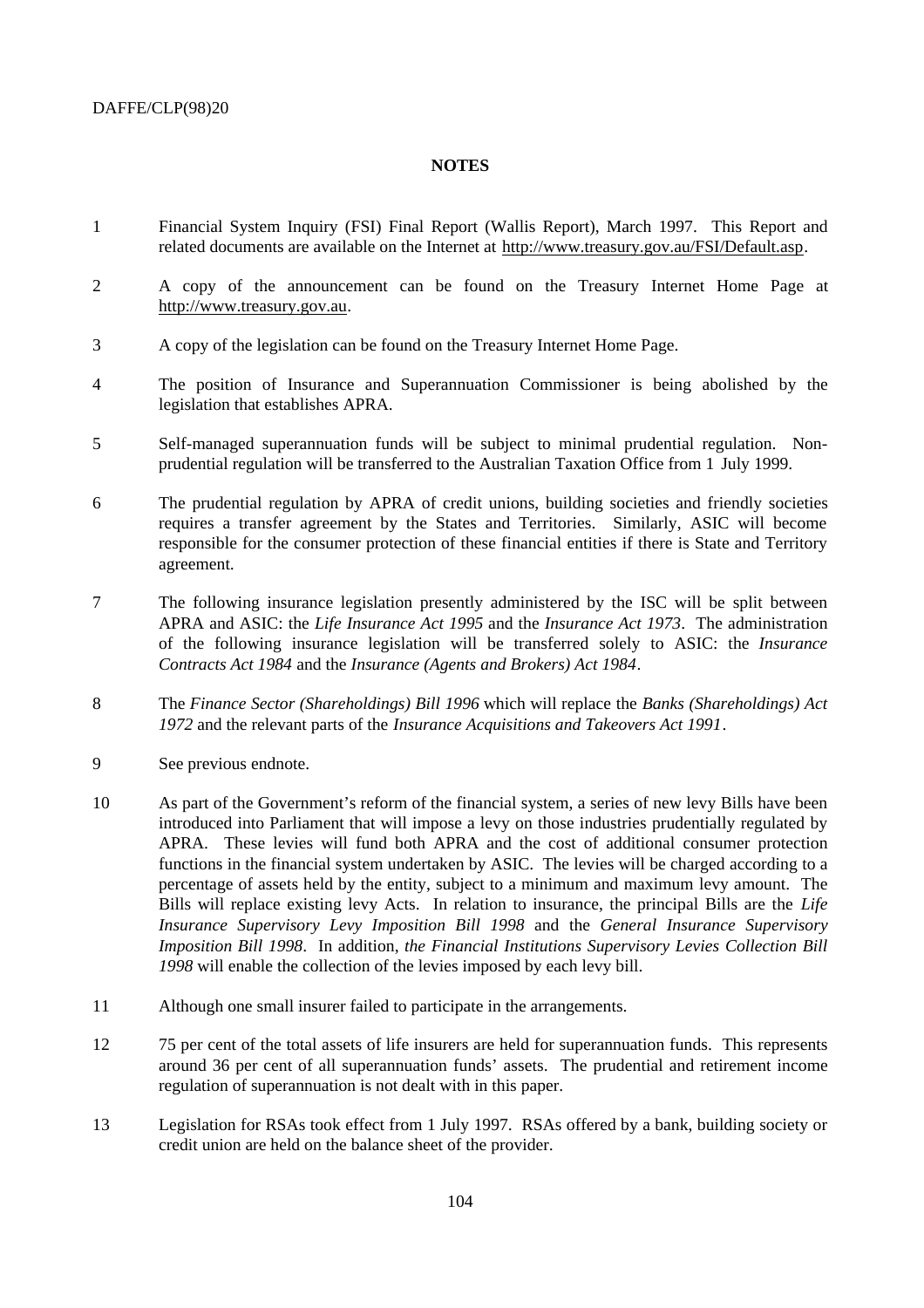- 14 Mutual based friendly societies also undertake life insurance business, but are not required to be registered under the *Life Insurance Act 1995* because they are presently regulated by State Supervisory Authorities. As part of the financial system reform package State and Territory agreement is being sought for the regulation of friendly societies to be transferred to the Commonwealth to ensure neutrality with the regulation of life insurance companies. The regulatory arrangements for friendly societies are not discussed in the paper.
- 15 There were 16 Commonwealth or State owned or controlled general insurers not subject to supervision by the Insurance and Superannuation Commission.
- 16 At the time this Act came into effect, replacing earlier legislation, there were three branches of foreign life insurance companies operating in Australia which were allowed to continue to operate as registered life insurance companies. One has since become incorporated and the remaining two have very small assets in relative industry terms.
- 17 The Act does not apply to State Government insurance organisations or to health insurance providers.
- 18 For a company that has share capital, paid-up share capital of at least \$2 million and for other companies, total assets exceeding liabilities by at least \$2 million. This is also an ongoing capital requirement.
- 19 For example, all four major banks have life insurance subsidiaries and a major life insurance company group has recently been given a banking licence.
- 20 See endnote 14.
- 21 Treasurer's Press Release, No 18 of 1998, released 23 February 1998 a copy of the press release can be found at http://www.treasury.gov.au.
- 22 Reached between the Commonwealth and the States and Territories in April 1995.
- 23 The *Trade Practices Act 1974.*
- 24 Treasurer's Press Release, No 28 of 1997, released 9 April 1997 a copy of the press release can be found at http://www.treasury.gov.au.
- 25 Code of Practice for Advising, Selling and Complaints Handling in the Life Insurance Industry is issued as a circular by the Insurance and Superannuation Commissioner and does not have the force of law.
- 26 At 30 June 1997, there were 121 life insurance brokers registered and 1,021 general insurance brokers registered under this Act.
- 27 Life Insurance Circular No G.I.1 which does not have the force of law.
- 28 The following standards were in place as at 31 December 1997: Actuarial Standard 1.01 (Valuation of Policy Liabilities), Actuarial Standard 2.01 (Solvency Standard) and Actuarial Standard 3.01 (Capital Adequacy). Actuarial Standard 4.01 (Paid-Up and Surrender Values)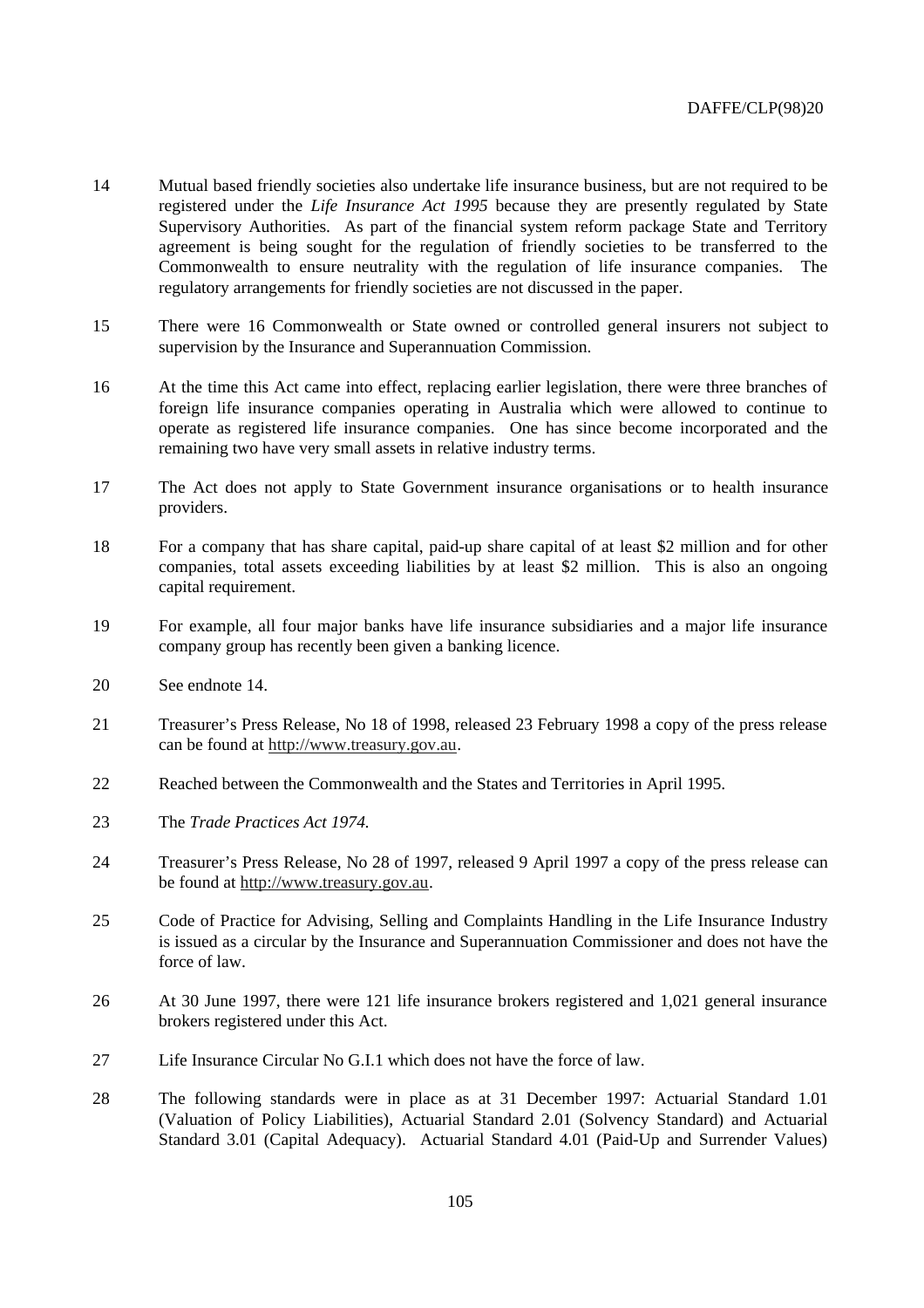applies from 30 June 1998 and Actuarial Standard 5.01 (Investment Performance Guarantee) has applied from 31 December 1997.

- 29 For example, the risk, likely return from, and liquidity of, investments must have regard to the cash flow requirements.
- 30 Section 50 of the *Trade Practices Act* 1974 prohibits mergers or acquisitions which would have the effect, or likely effect, of substantially lessening competition in a substantial market for goods or services.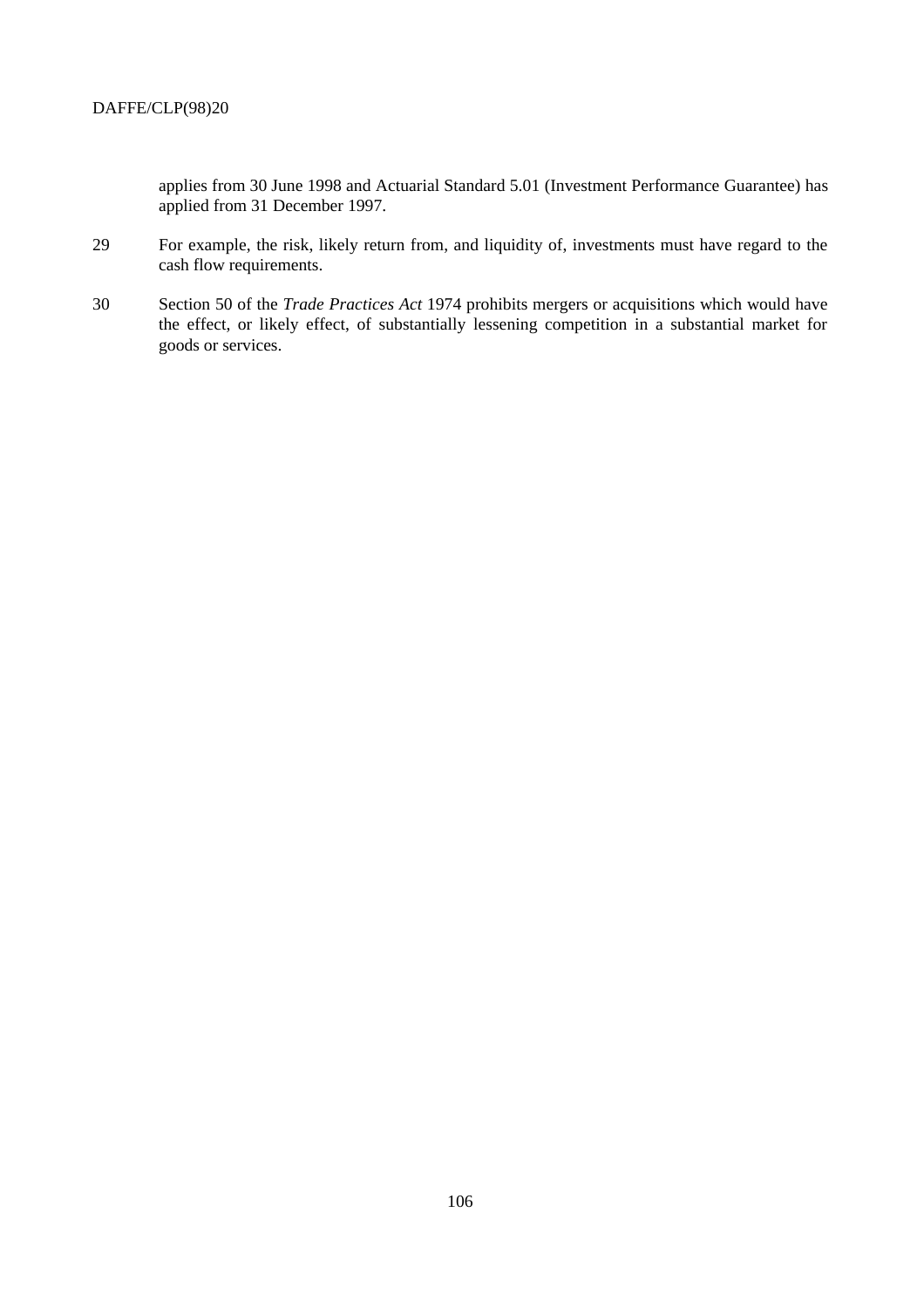# **CZECH REPUBLIC**

# **Overview of Legislation and Regulations in the Insurance Industry**

The basic legal regulation setting out conditions for doing business in the insurance industry and the activities of state supervision in this area within the Czech Republic is contained in Law no. 185/1991 Coll., on the insurance industry, as amended. $1$ 

Civil law regulations relating to insurance are set out primarily in the Civil Code (Law no. 40/1964 Coll., as subsequently amended).

Separate legal rules provide for statutory insurance and compulsory contractual insurance. In the Czech Republic, there still remains statutory insurance covering both motor vehicle third party liability and insurance covering employer liability for accidents occurring at the work place or for work-related illness. Compulsory contractual insurance covers various areas and the specific activities of some professions such as auditors, lawyers and doctors as well as special types of liability in relation to products, operation of nuclear equipment, operating air traffic, etc. Drafted legal provisions will further introduce compulsory contractual insurance in other areas, such as the draft law on the travel industry.

Statutory insurance is provided by specified insurance companies.<sup>2</sup> These companies are not exposed to competitive pressures, thus the position of individual insurance companies on the insurance market is distorted. Attempts to adapt the insurance market in the Czech Republic to conditions similar to those found in the EU should include the removal of statutory insurance. The Ministry of Finance has prepared a bill on compulsory contractual insurance for third party motor vehicle liability. This draft law specifies that motor vehicle operators will be obliged to enter into insurance contracts with insurance providers who have obtained permit from the Ministry of Finance to operate.

The law on the insurance industry specifies that the Ministry of Finance is the state supervisory and regulatory body. Based on law no. 15/1998 Coll., on the Securities Commission, insurance companies as investors on the capital market are now also subject to state supervision performed by this Commission.

In addition to the two statutory forms of insurance, the Ministry of Finance does not interfere in the prices set for insurance products. This would only be considered as a consequence of measures taken by this body to renew the financial stability of an insurance company.

According to the law on the insurance industry, a permit issued by the Ministry of Finance is required for doing business in the insurance industry. The conditions for granting a permit are the same for foreign insurance companies as for domestic companies. However, foreign companies can only do business in the Czech Republic through a registered office located in the Czech Republic or by establishing a subsidiary within the Czech Republic. The activities of insurance companies outside the Czech Republic are not restricted. As far as the activity of an agent is concerned, this can only be performed by an individual or legal entity living or based in the Czech Republic. If this activity is performed by a foreign insurance company, the agent who performs this activity must have a permit from the Ministry of Finance.

An amendment is currently being prepared to the law on the insurance industry, the object of which is to approximate the legislative framework in the insurance industry to EC legislation.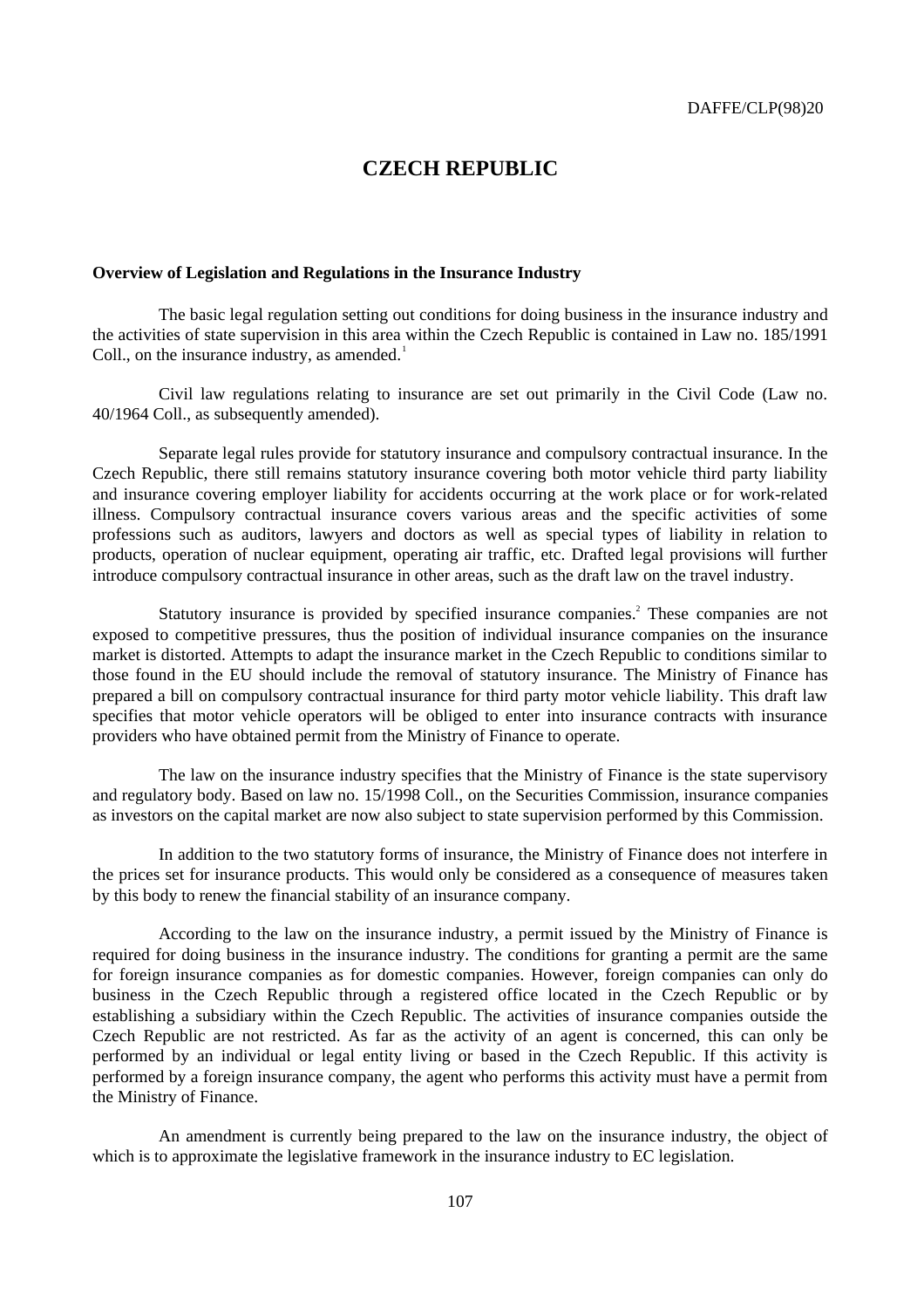Comparison of conditions for granting permits in line with existing and proposed provisions:

## *Current Situation*

- legal status a joint-stock company, a state-owned company or a co-operative;
- payment of a deposit of 10 million Czech Crowns to the blocked account of the Ministry of Finance; and
- submission of an application containing a proposal of general insurance conditions/terms, a business plan and a plan covering the first three years of activity. The general commercial conditions are subject to the Ministry of Finance's approval.

# *Proposed Situation*

- legal status a joint-stock company or a co-operative (it is envisaged in the future that the legal status of a mutual insurance association will be introduced);
- a minimal amount of registered capital based on the extent of operational activities;
- approval of persons in the company's statutory and supervisory bodies, *chief clerks* and owners with significant voting rights; and
- submission of an application containing a business plan with specified information including the model process of insurance, the development of technical reserves and solvency and a plan to cover the first five years of activity.

The proposed legislation will establish a system whereby all-inclusive approval of general insurance conditions and the introduction of new insurance products will no longer be required. The proposed legislation will remove the requirement of obtaining prior approval for performance of agency activities for foreign insurance companies.

As far as insurance company ownership is concerned, there are no restrictive rules (other than the requirement that an insurance company founded by a foreign person be a joint-stock company) and the proposed law will not introduce any further restrictions other than requiring integrity, trust-worthiness and the guarantee of safe management of the insurance company.

As far as the state's share of ownership in insurance companies is concerned, the state only holds a majority stake in the former state-owned insurance company, Ceska pojistovna hereinafter "CP". The government is currently discussing the privatisation of their stake.

As far as private insurance companies are concerned, the current legislation does not stipulate any special rules regarding agreements between insurance companies. In the future, provisions on socalled coinsurance are expected, *i.e.* spreading risk between several insurance companies which will be in line with the requirements of EC directives. In this connection, Commission Regulation (EEC) No. 3932/92, on the application of Article 85(3) to certain categories of agreement, decisions and concerted practices will be considered.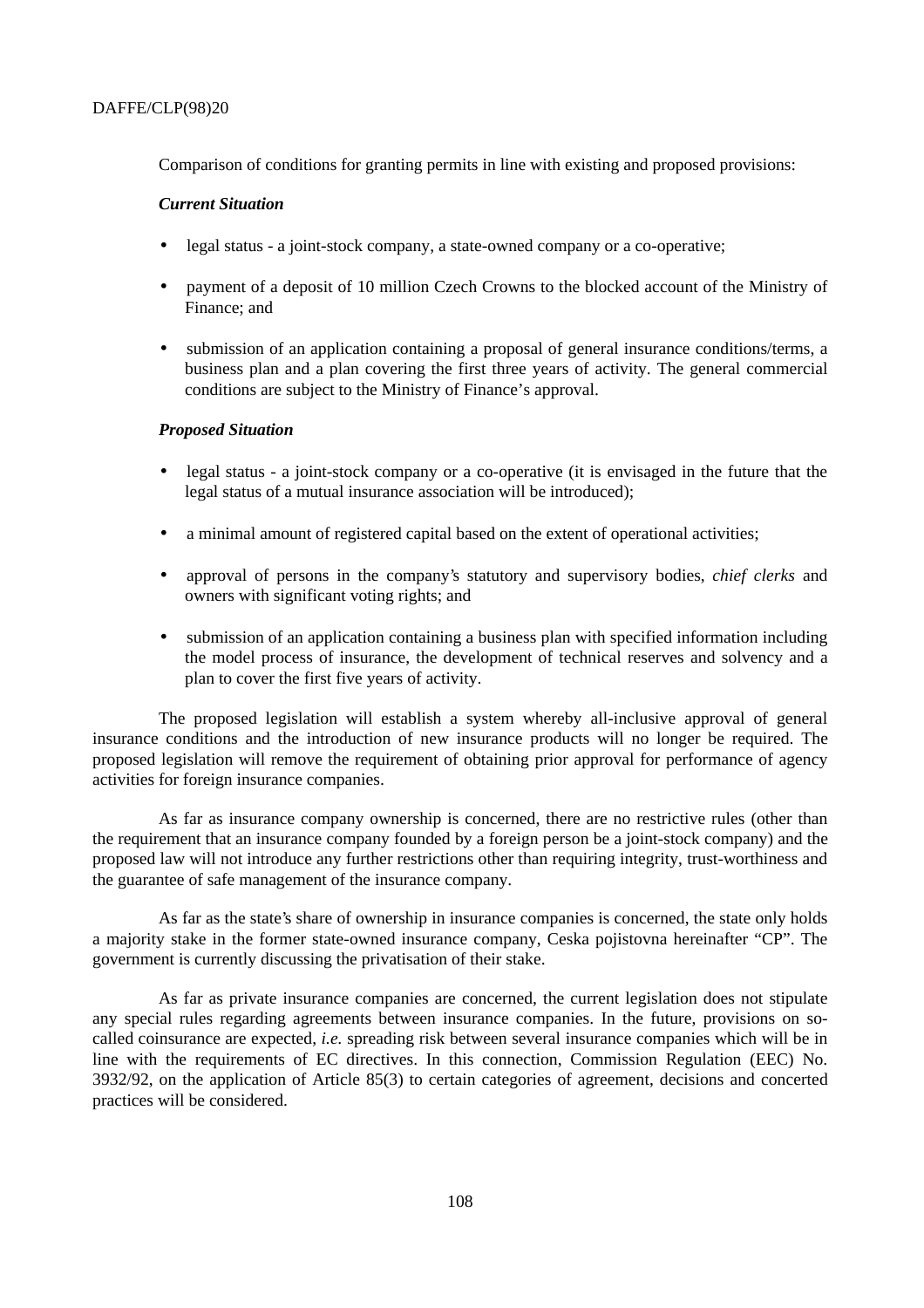The current tax system and the existence of state contributions into both supplementary pension schemes and building society savings distort competition on the market. Life insurance, *i.e.* including pensions, is treated less favourably due to the lack of tax benefits. Life insurance is a matter of little interest among people in the Czech Republic compared to other countries.

The purpose of the proposed changes is a shift from material supervision towards financial supervision. The objective is to introduce the largest possible supervision of the financial health of insurance companies so that cases of inability to meet their liabilities will be kept to a minimum. At the same time, this objective should be achieved with as little distortion of competition as possible. The draft legislation envisages the defining of conditions with respect to handing over insurance portfolios, mergers, transformation and winding up of insurance companies. New rules should also ensure the greatest possible protection for consumers.

#### **Competitive Environment Developments**

There are 39 insurance companies currently active in the insurance market. The insurance market is characterised by the large share held by CP as the legal successor to the former state-owner insurance company. This share is approximately 60 per cent on average based on insurance premiums billed. Another strong company is Ceska Kooperativa holding approximately a 10 per cent market share. NATIONALE-NEDERLANDEN, IPB Pojistovna and Allianz Pojistovna have about a 5 per cent share and the Moravskoslezska KOOPERATIVA has a 4 per cent share of the market. These five largest companies operating in the insurance market in the Czech Republic hold a total of 88 per cent of the market share.

Thirty insurance companies grouped in the Ceska asociace pojistoven<sup>3</sup> (the Czech Association of Insurance Companies) had premium billing amounting to 47 000 million CZK in 1997 (about \$US 1.4 billion), which represented a rise of 17.6 per cent as compared to 1996. Non-life insurance represents a 73 per cent share of the total insured premiums billed, with life insurance amounting to 27 per cent.

| <b>Insurance Services</b>      | <b>Number of Insurance Companies</b> |      |      |      |      |
|--------------------------------|--------------------------------------|------|------|------|------|
|                                | 1993                                 | 1994 | 1995 | 1996 | 1997 |
| Private Motor Vehicle Accident |                                      |      |      |      |      |
| Insurance                      |                                      | 3    |      | 15   | 16   |
| Company Vehicle Accident       |                                      |      |      |      |      |
| Insurance                      |                                      | 8    | 9    | 15   | 17   |
| Household Insurance            | 3                                    | 10   | 11   | 16   | 18   |
|                                | not                                  | 14   | 15   | 14   | 18   |
| Life Insurance                 | monitored                            |      |      |      |      |
| Personal Accident Insurance    |                                      |      |      | 14   | 18   |

| The Development of the Number of Competitors in the Insurance Industry in the years 1993-1997 |  |  |
|-----------------------------------------------------------------------------------------------|--|--|
|                                                                                               |  |  |

The Office for the Protection of Economic Competition monitored the situation of the competitive environment for selected segments of the insurance market in 1997: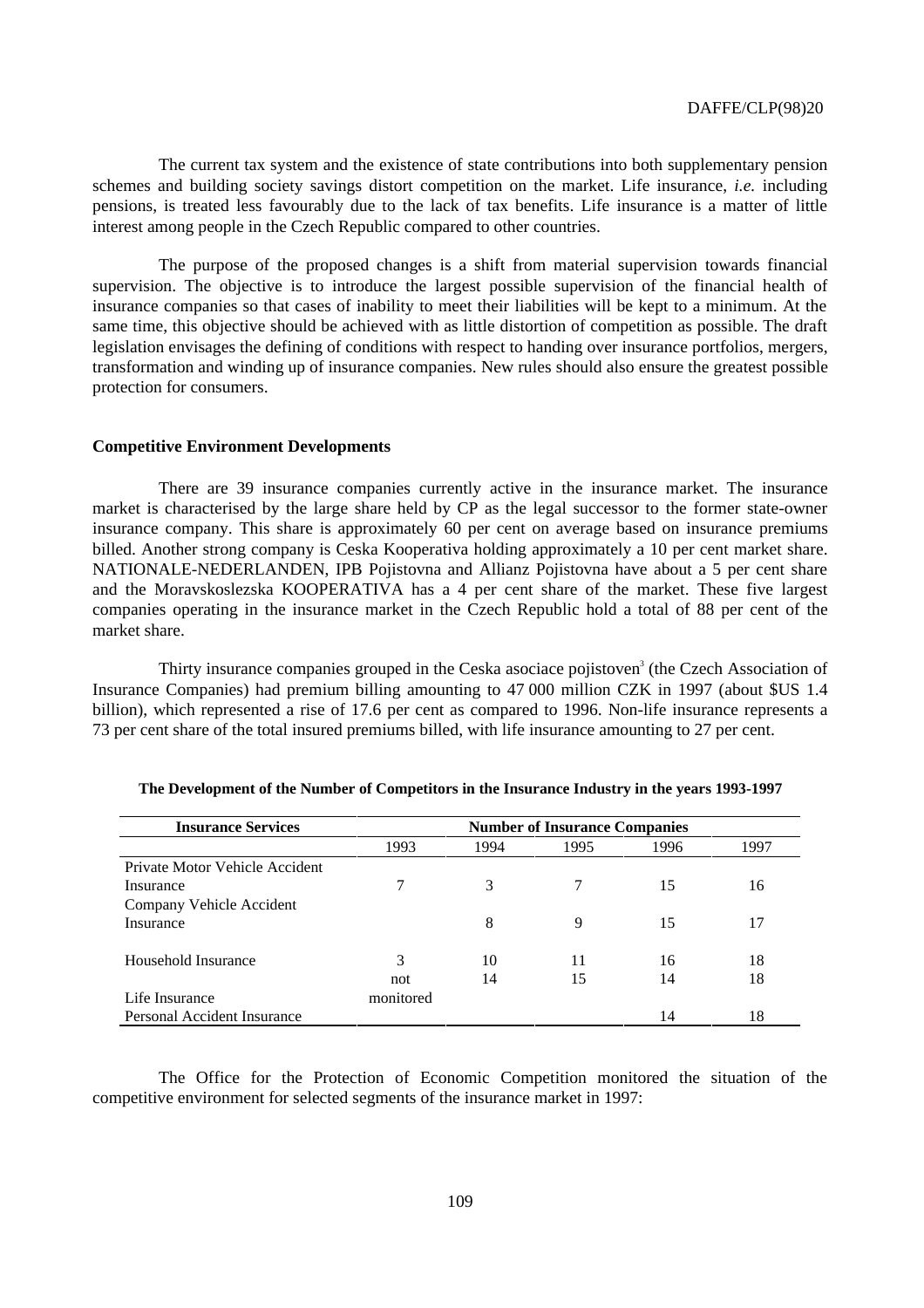- On the Market for Private Motor Vehicle Accident Insurance the joint market share for the two largest companies, CP and Alianz pojistovna, a.s., fell to 60 per cent compared to 74 per cent in 1996. Two other competitors have a joint market share of 15 per cent. Other insurance companies do not hold a market share in excess of 5 per cent on the market for private motor vehicle accident insurance. This market is gradually developing, although presently there is still little competition.
- As far as Company Vehicle Accident Insurance is concerned, the three strongest companies have a joint market share of 84 per cent. None of the other players offering insurance for company vehicles reach a market share of more than 5 per cent. This market still has little in the way of a competitive market environment.
- The relevant market for Household Insurance has little competition and is still influenced by the continuing dominant position of CP which has an 84 per cent share of this market jointly with two other companies as compared to 91 per cent in 1996.
- The market for Personal Accident Insurance is still marked by an oligopolistic structure with the continuing dominant position of the CP, which has an 84 per cent share jointly with the two strongest companies.
- The three strongest insurance providers in 1997, held a joint share of 87 per cent of the Life Insurance Market. None of the other companies offering life insurance achieved more than a 4 per cent share. From the point of view of protecting economic competition, this market still has little in the way of a market environment.

The situation in the insurance industry was influenced significantly by the floods across extensive parts of Moravia in 1997. The impact of these events were seen in most insurance institutions from the increased number of insurance claims and in particular in the amount of claims settled.<sup>4</sup>

In view of the above, it can be said that the market for commercial insurance services in the Czech Republic is still developing, the number of competitors is growing and the competitive environment is being gradually strengthened.<sup>5</sup>

# **The Application of Competition Law and Enforcement**

In the Czech Republic, economic competition is governed by Act no. 63/1991 Coll., on the protection of economic competition, Act no. 495/1992 in the Coll. and Act no. 286/1993 Coll. (henceforth only "the Act"). This Act covers all areas of the economy without exemption. It follows from the above that the stipulations of the Act are fully applicable to the insurance industry.

The body responsible for economic competition in the Czech Republic is the Office for the Protection of Economic Competition of the Czech Republic (hereinafter "the Office"). The enforcement of the Act in the insurance industry is within the exclusive competence of the Office.

As far as the relations between the Office and the regulatory body are concerned, the latter is always invited to express its views on issues that are subject of a particular administrative proceedings. The regulatory body may submit its comments at any stage of the administrative proceedings. A decision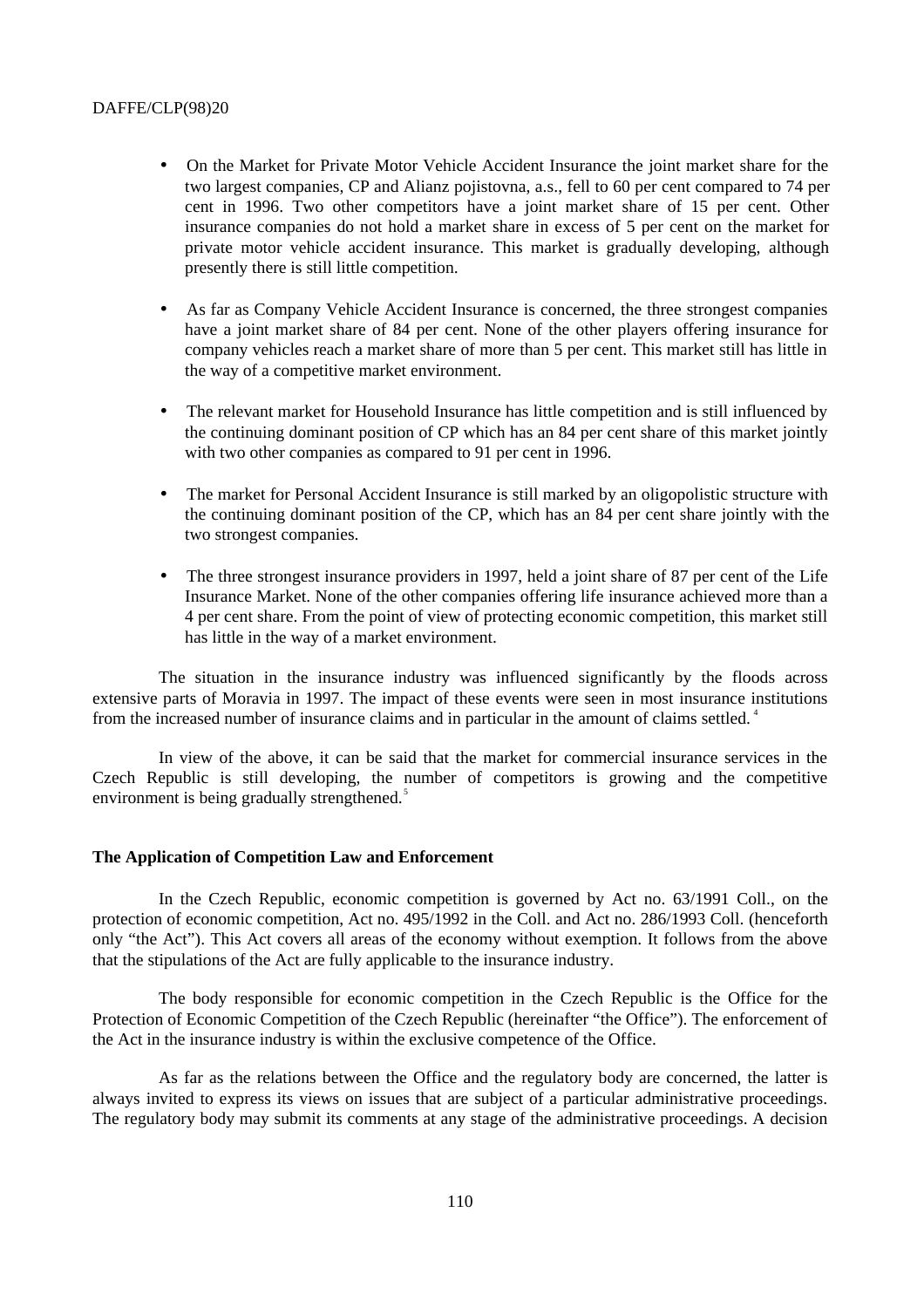on infringement of the Act and the amount of a fine to be imposed on an insurance company, respectively, is within exclusive competence of the Office.

Due to a small number of cases, the Office has only limited experience in applying competition law in the insurance industry. However, in the framework of its activities, the Office is carefully monitoring developments in the sector.

## *Agreements*

### *The administrative proceedings in the area of company motor vehicle accident insurance*

In 1996, the then Ministry for Economic Competition conducted administrative proceedings for the alleged prohibited distortion of competition by six insurance companies in accordance with Article 3 of the Act (agreements distorting competition).

Further to the complaint and the ensuing investigation, indications were found that the above companies were providing company motor vehicle accident insurance tied to the condition of purchasing insurance for further commercials risks. As part of the investigation, the relevant market was defined as the market for the provision of company motor vehicle accident insurance. The analysis showed that these six insurance companies have a 75 per cent share of the relevant market. The facts led to the suspicion that the above-mentioned insurance companies were applying anti-competitive concerted practices in the sense of Article  $3(1.2d)$  of the Act.<sup>6</sup>

In the framework of the initiated proceedings, the Ministry issued a preliminary measure committing the participants to the proceedings to refrain from tying the company motor vehicle accident insurance to other types of insurance. The Ministry made further investigations involving also the Czech Association of Insurance Companies. No contacts between parties to the proceedings were proved that would indicate a co-ordinated approach to setting conditions in providing the company motor vehicle accident insurance. It was not proved that the parties involved engaged in concerted practices leading to a distortion of economic competition, nor that they engaged in anti-competitive practices in the sense of Article 3 (1,2d) of the Act. The proceedings was stopped and the preliminary measure was revoked.

## *Abuse of a Dominant Position*

*Administrative procedures in matters concerning the abuse of CP's dominant position in the area of motor vehicle accident insurance*

Procedures were commenced after the former Ministry for Economic Competition came to the conclusion in preliminary findings that the announced increase in rates for motor vehicle accident insurance represented an abuse of CP's dominant position.

As part of the administrative procedure preliminary measures were taken in July 1993, in order to protect the public interest.

After analysing the main principles generally considered necessary in EU countries with traditional insurance industries for bringing success to the insurance market, the Ministry assessed the approaches used by insurance companies in the area of motor vehicle accident insurance. Based on that analysis the Ministry concluded that CP's losses in the area of accident insurance can be eliminated or at least substantially reduced by applying the following approaches that were not being use at the time of the administrative procedures: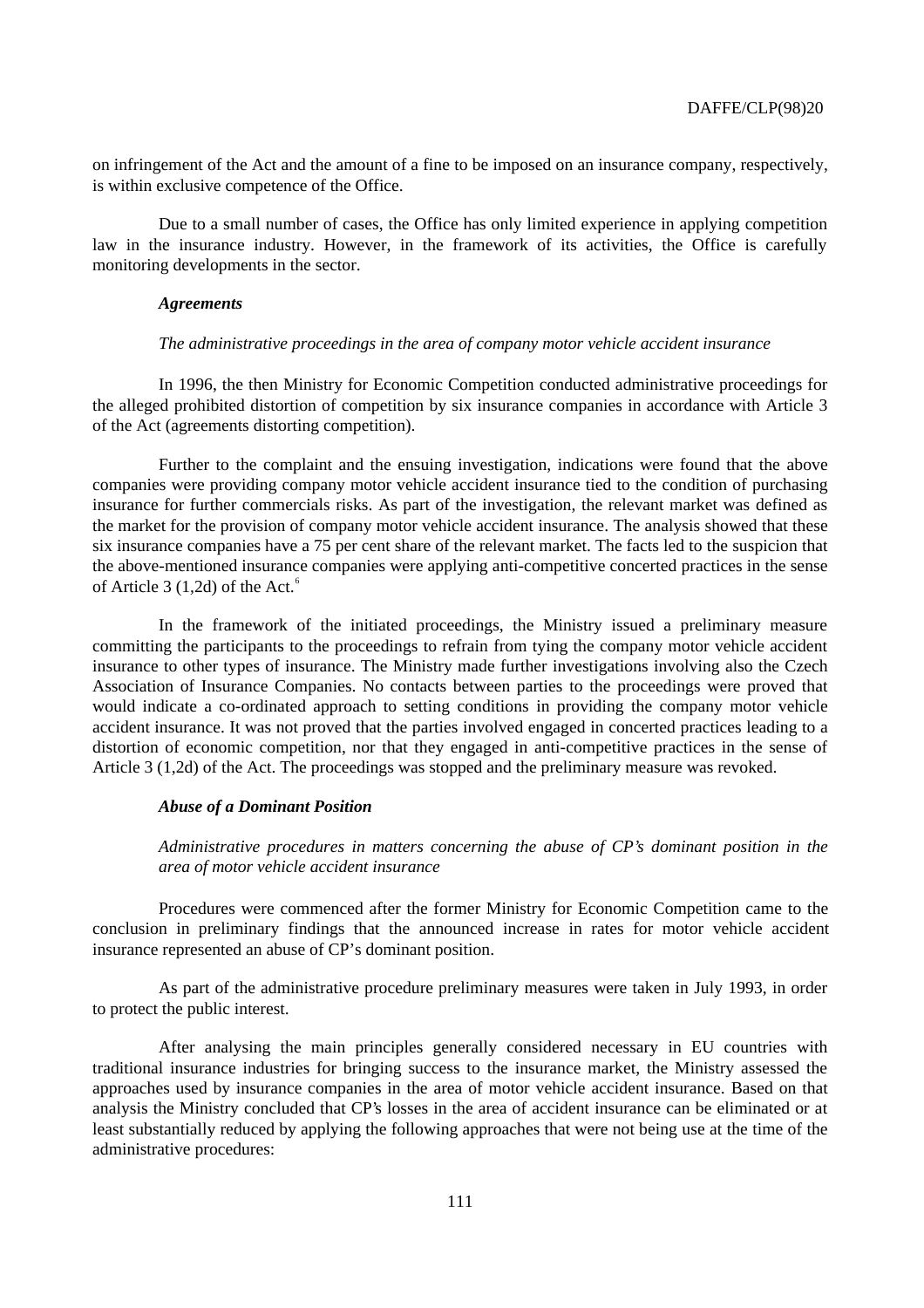- the application of extra charges to insurance premiums "maluses":
- a significant increase in the deductible amount;
- spreading the risks of accident insurance for motor vehicles;
- introducing non-standard insurance on the basis of the personal requirements of a client;
- verifying the effectiveness of settling insurance claims; and
- setting up an institute for integral franchising.

During the proceedings CP had not demonstrated that they had exhausted all avenues for restricting losses in the accident insurance of motor vehicles in the spirit of the above approaches. The Ministry thus succeeded in preventing the proclaimed aim of CP to raise insurance premiums for accident insurance to the originally-declared level and the proposed premiums were reduced on average by 20 per cent. When announcing an increase of the said insurance by January 1994, CP had accepted some of the above-mentioned criteria recommended for reducing losses.

#### *Green Cards*

In 1996, the Office commenced administrative procedures in relation to a possible breach of law by CP, who had applied dissimilar conditions when issuing "green cards", internationally-valid documents demonstrating statutory insurance of motor vehicles, to clients holding a motor vehicle accident insurance policy with CP and those applicants that did not.

After assessing all the facts, the Office classified this dissimilar treatment by CP as an abuse its dominant position because CP offered advantageous conditions only to their clients holding a vehicle accident insurance. CP is the state authorised monopoly provider of third party liability insurance and the only company authorised to provide green cards. Clients holding a vehicle accident insurance policy with CP were offered green cards free of charge, while other applicants for green cards were required to pay a fee. The cost of this free service was covered from the insurance premiums of vehicle accident policy holders. A fine of 1 000 000 Czech Crowns was imposed on CP for breaching its legal obligations.

The High Court repealed the above decision and sent the matter back to the Office for further procedures. The decisive factor for the court was that not enough evidence had been provided to prove that the offer by CP to clients of vehicle accident insurance taken out with them to pay for green cards was done to threaten the competitive environment to the detriment of other consumers.

CP has voluntarily decided to issue green cards for free to all clients for 1998.

## *Concentrations*

The Office has not yet handled any concentrations in the insurance industry. The reason is mainly due to the existing structure of the insurance market in the Czech Republic. No other company has actually obtained a 30 per cent share of the overall turnover related to any of the products offered apart from CP.<sup>8</sup> There have not been any mergers linking CP with other insurance institutions.

## **Health Insurance**

### *Provisions and Regulations for Health Insurance*

The structure of the system of health insurance companies and the organisation of health insurance is laid out predominantly in Laws no. 551/1991 Coll., on the General Health Insurance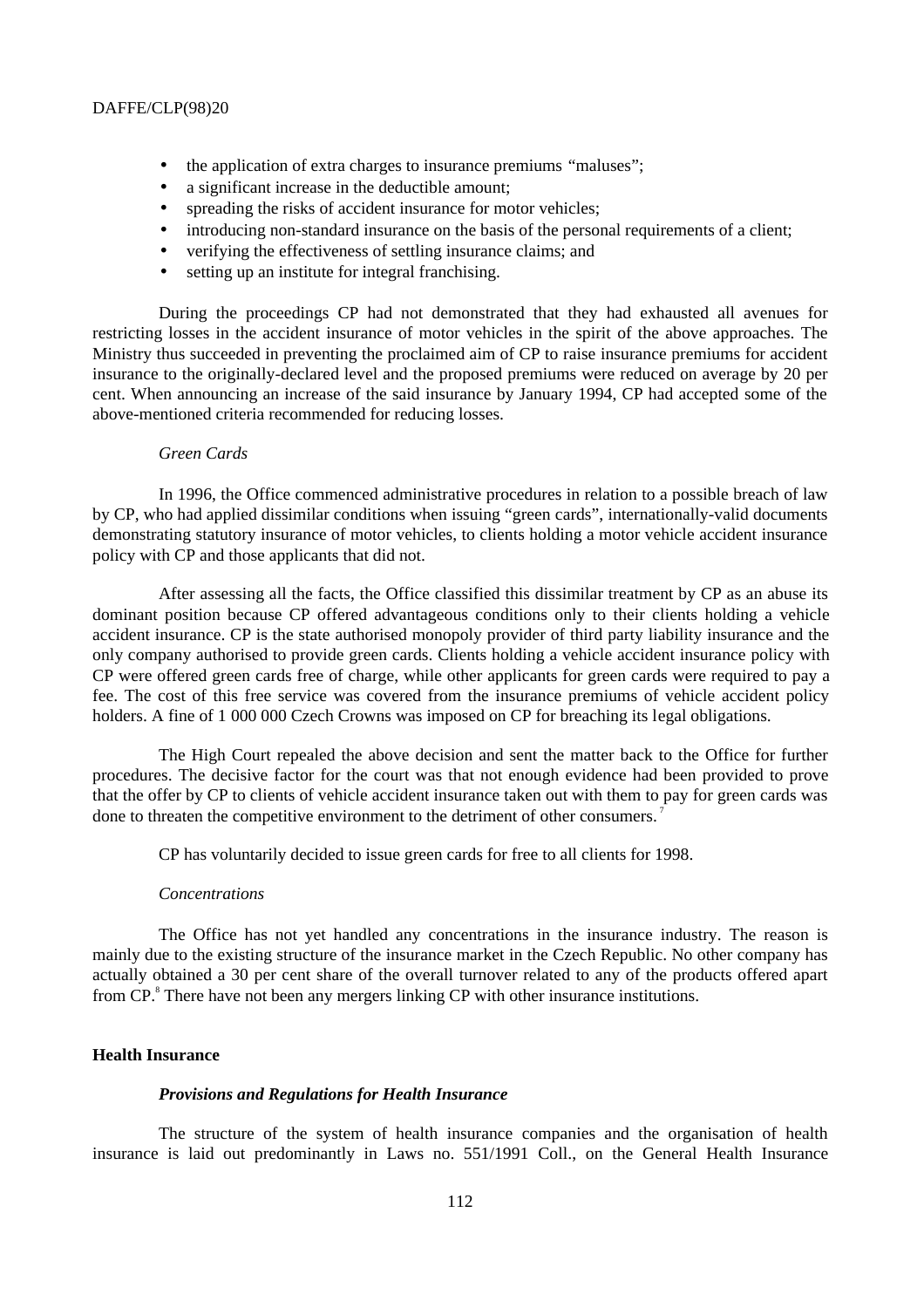Company of the Czech Republic (hereinafter "VZP"), Law no. 280/1992 Coll., on professional, sectoral and other health insurance companies and Law no. 48/1997 Coll., on public health insurance.

The following companies provide health insurance:

- *(a* VZP,
- *(b)* professional, sectoral, and any other insurance companies (henceforth only employee insurance companies)

General Health Insurance is provided by VZP if this insurance is not offered by the employee insurance companies. VZP is a state-run legal entity, monitored by the Ministry of Health with participation from the Ministry of Finance.

Apart from general health insurance, the employee insurance companies also offer other contractual health insurance and extra insurance over and above the framework of health care required in the predefined health insurance plan. Permission for providing contractual insurance is required according to Law no. 185/1991 Coll., on the insurance industry.

Employee insurance companies are legal entities run according to private law principles and are registered in the Companies Registry. Permission to operate is required from the Ministry of Health upon the Ministry of Finance's pronouncement for it to be established. Only a legal entity with its head office in the Czech Republic submitting a proposal of the first health and insurance plan can apply for approval. The monitoring and regulatory bodies are the Ministry of Health and the Ministry of Finance.

Health insurance companies may not manage and operate health equipment or do business with funds that come from general health insurance. They are therefore obliged every year to submit their proposals for health insurance plans via the Ministry of Health for governmental approval. The proposal of the VZP health and insurance plan is approved by the Parliament of the Czech Republic. Apart from VZP and in addition to general health insurance, health insurance companies can also provide contractual health insurance and extra insurance outside the framework of medical care required.

Everyone has a right to freely choose a health insurance company, doctor, specialist or health care facilities that are in the contractual agreement with the respective health insurance company. They also have a right to health care without direct payments and to the provision of medicine without direct payments. If required care is not provided, individuals have recourse to the manager or operator of health facilities, to the Ceska lekaøska komora (The Czech Chamber of Doctors) or to the appropriate health insurance company.

# *Status and Development of a Competitive Environment*

- In 1996, 25 health insurance companies were active on the market. However, as a result of an abolition of a statutory coverage of non-standard care from the general health insurance, the insolvency and indiscipline of payers of insurance premiums, there was a significant reduction in their number in 1997, through closure or merging with other health insurance companies.<sup>9</sup> There are currently 10 health insurance companies active in the market.
- VZP continues to hold a privileged position and had a 76 per cent share of the market in 1997. None of the other insurance companies attained a share of 5 per cent. The health insurance market can be characterised as lacking competition for the above reasons.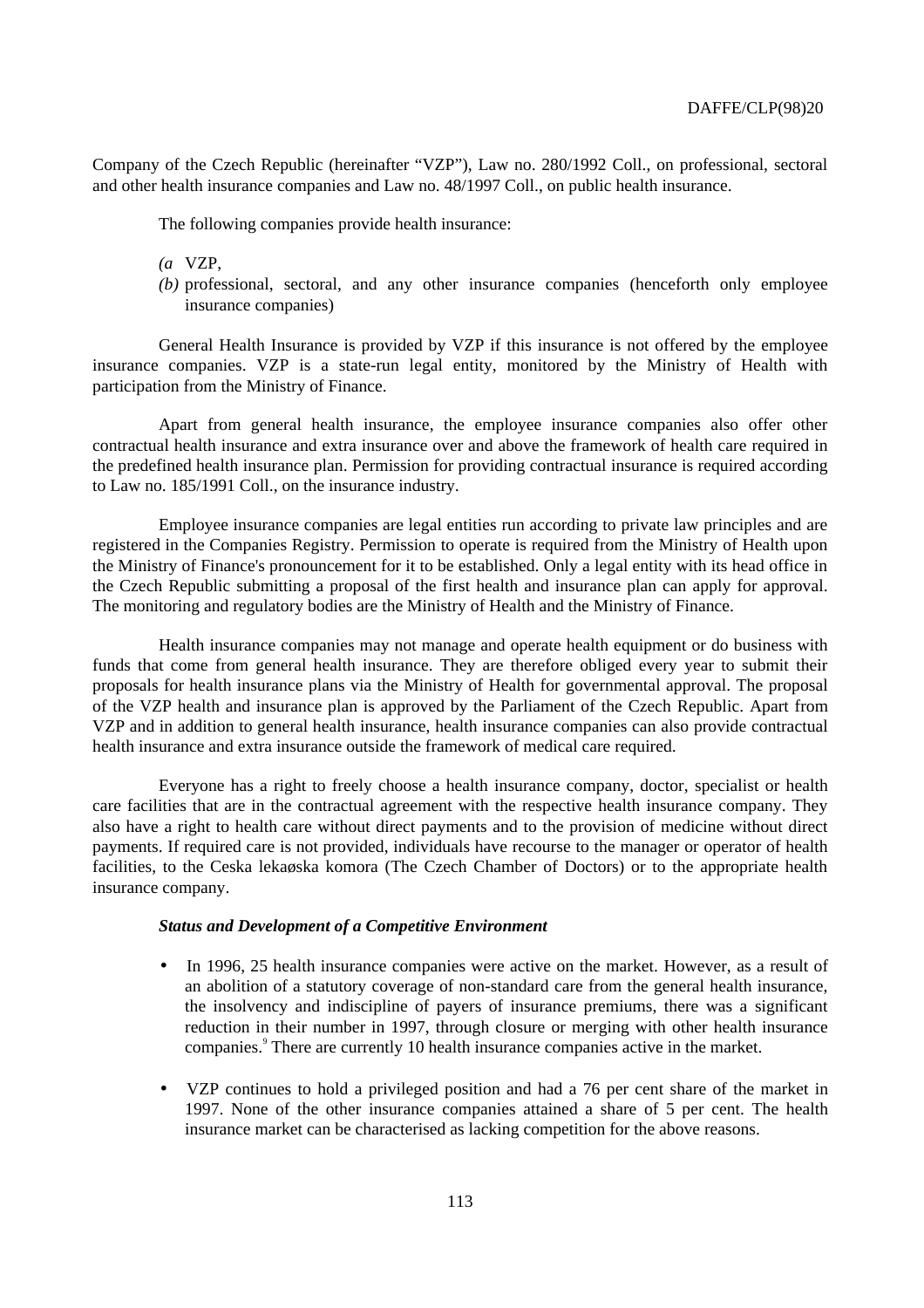### *The Application of Competition Law and Enforcement*

#### *Abuse of a Dominant Position*

The VZP's conduct when it refused to conclude a contract with a dentist on the provision and coverage of dental care even though in a particular region such care is not provided for, qualified as an abuse of a dominant position in a decision by the Office Chairman (a second instance decision).

The High Court in Olomouc confirmed the decision of the then Ministry for Economic Competition in its judgement. It mentioned in its judgement that the refusal to sign a contract with a doctor for the provision and payment of dentistry care in a village by the VZP in a case when the administrative body (the Office) showed sufficiently the interest of the village in his continuing presence constitutes an abuse of the dominant position of the above-mentioned insurance company (High Court judgement dated of November 7, 1996).

The High Court rejected VZP's appeal of this decision holding that the plaintiff together with the other insurance companies are dividing the health insurance market amongst themselves and the argument that this behaviour is necessary due to the task of devising and implementing a budget so that costs do not exceed income in the budget year in question has no merit. VZP objectively contributes to the creation of a competitive environment through its activities. In this way, the VZP is moving towards a comparable position with other competitors, not excluding businessmen. The influence of the law, therefore, has a full impact on the negotiations of the VZP and neither Law no. 551/1991 Coll. (the above-mentioned special law covering the obligations of insurance companies to budget income and costs in a balanced way) nor any other provision allows for an exemption for VZP from the Act on the protection of economic competition.

#### *Concentrations*

In the VZP/ICEBERG case, whereby VZP acquired 51 per cent of the shares in the pension fund Penzijni fond Slavie, a.s., the Chairman of the Office held in the second decision that VZP had breached Article 8 of the Act by not applying to the Office for an approval of a concentration.

VZP's objections that the share of the merging companies on the relevant pension extra insurance market was marginal were not accepted. It was held that this concentration is a conglomerate concentration and that from the standpoint of fulfilling the purpose of the law, even this kind of concentration has to be judged in accordance with the same principles applied to horizontal or vertical concentrations. In other words, a concentration between undertakings whose share exceeds 30 per cent of the overall turnover of the relevant market is subject to approval of the Office and notification, respectively.<sup>10</sup>

#### *Competition advocacy*

In comments on the bill on public health insurance and the law on health care, the Office recommended that the rights of the insured to choose a doctor are given priority when defining the rights of the insured. This choice should be made on the basis of the doctors specialised abilities and the confidence the insured has in him, not whether he is the contractual doctor of the insured's insurance company. The Office further deems it essential that regulations state transparent indicators and criteria which the insurance companies will adhere to when concluding an agreement with those providing health care and other services. The Office does not agree with an attachment to the exclusive supply of contractual health insurance only with health insurance companies. The exclusive provision of this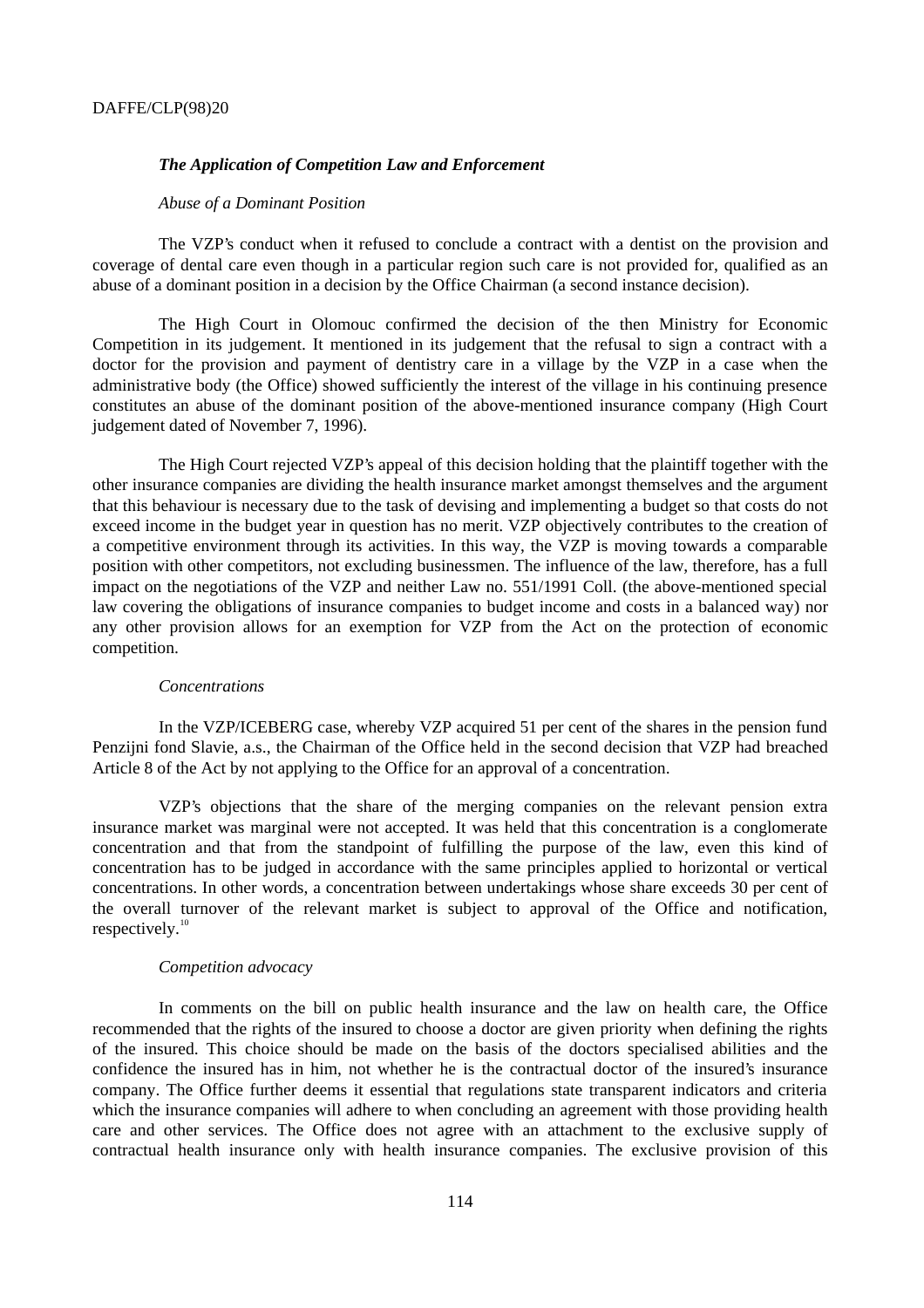insurance would have a negative impact on the competitive environment in the relevant market of that insurance product and will give some competitors an advantage to the detriment of others.

# **NOTES**

- 1 This law does not apply to entities that provide health and social security (insurance) and to the provision of general health insurance. This law applies appropriately and to a limited extent to the provision of contractual health insurance and supplementary insurance by the Vseobecna zdravotni pojistovna CR (The General Health Insurance Company of the Czech Republic) or by other health insurance companies. Due to the variety of concepts and regulatory provisions, health insurance will be treated in a special chapter in this contribution.
- 2 1) Ceska pojistovna a.s. has a monopoly position in providing motor vehicle third party liability insurance in line with legal regulations (Decree of the Ministry of Finance of the Czech Republic no. 492/1991 Coll., which stipulates the extent and conditions of statutory insurance for motor vehicle third party liability).

2) Statutory insurance covering employer liability for damages arising out of an accident at work or a work-related illness is provided by three companies (Ceska Pojistovna, Ceska Kooperativa, druzstevni pojistovna, a.s. and Moravskoslezska KOOPERATIVA, druzstevni pojistovna, a.s.), whose competence is limited in time and the area covered. This insurance is provided in line with the Decree of the Ministry of Finance of the Czech Republic no. 125/1993 Coll., which stipulates the conditions and rates for statutory insurance covering the liability of an employer for damages during an accident at work or a work-related illness.

- 3 The Czech Association of Insurance Companies is a professional interest association of insurance companies in the Czech Republic. The association currently has 30 members and this base represents 99 per cent of premiums billed.
- 4 As a result of these floods, the insurance company Moravia lost its licence to operate because the losses it suffered substantially exceeded the level of their registered capital. Since the insurance company had not taken out any reinsurance, it was struggling with late settlements of insurance claims from the disaster of the floods. The state supervisor intervened to strengthen the health of the insurance company back in 1996, when the insurance company suffered smaller losses caused by low insurance premiums and the costs of providing technical services. The supervisory body had exhausted all options provided for in the law on the insurance industry (measures to remove irregularities to ensure compliance with legal regulations and conditions resulting from the permit to operate; suspension on concluding further insurance contracts or extending already accepted liabilities).
- 5 The insurance industry was one of the fastest growing industries in the Czech Republic in 1996.
- 6 In accordance with this provision, prohibited are agreements containing obligations on the part of at least one party to the agreement to conclude contracts with buyers subject to supplementary obligations which, by their nature or according to commercial usage, have no connection with the subject of such contracts.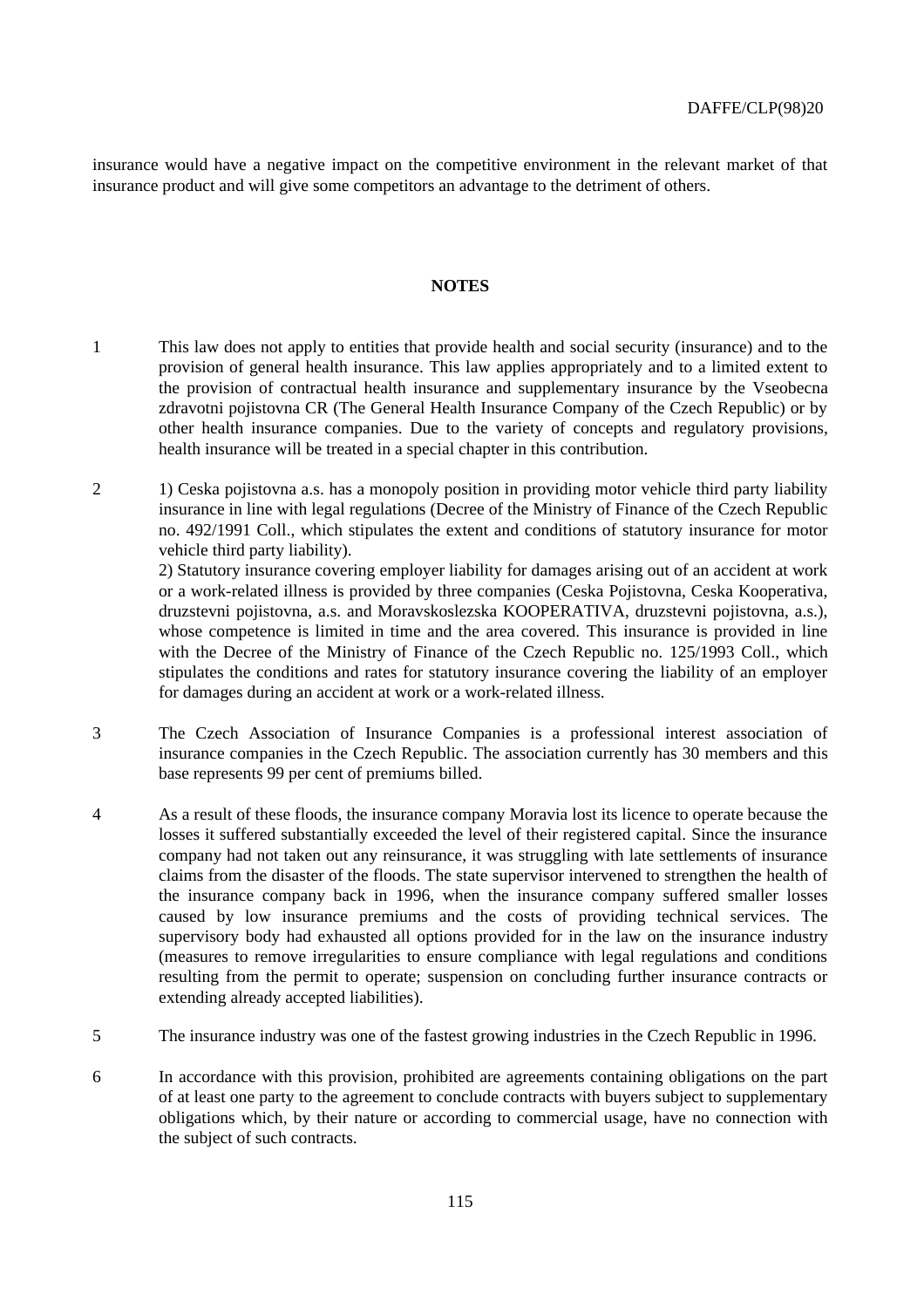- 7 According to regulations in Article 9 (3) of the law, a monopoly or dominant position may not be misused by a competitor to the detriment of other competitors or consumers, or even against the public interest.
- 8 Only concentrations which distort or can distort economic competition are subject to the Office's approval. Competition is deemed to be distorted if the concentration between undertakings results in a share of more than 30 per cent of the overall turnover of the relevant market.
- 9 In 1996, several health insurance companies merged, whose health insurance plans had not been approved. The state offered loans for the primary payment of debts to those insurance companies who had taken on liabilities of the wound-up companies. These mergers did not require the Office's permission since the market share of the associated companies was far from exceeding 30 per cent both before and after the merger. The merging process also continued in the following year. Some insurance companies were wound-up since their indebtedness exceeded the limits at which other insurance companies would be willing to merge with them.
- 10 Within the actual subject-matter proceedings, the Office approved of the above transaction. This decision has not yet come into force.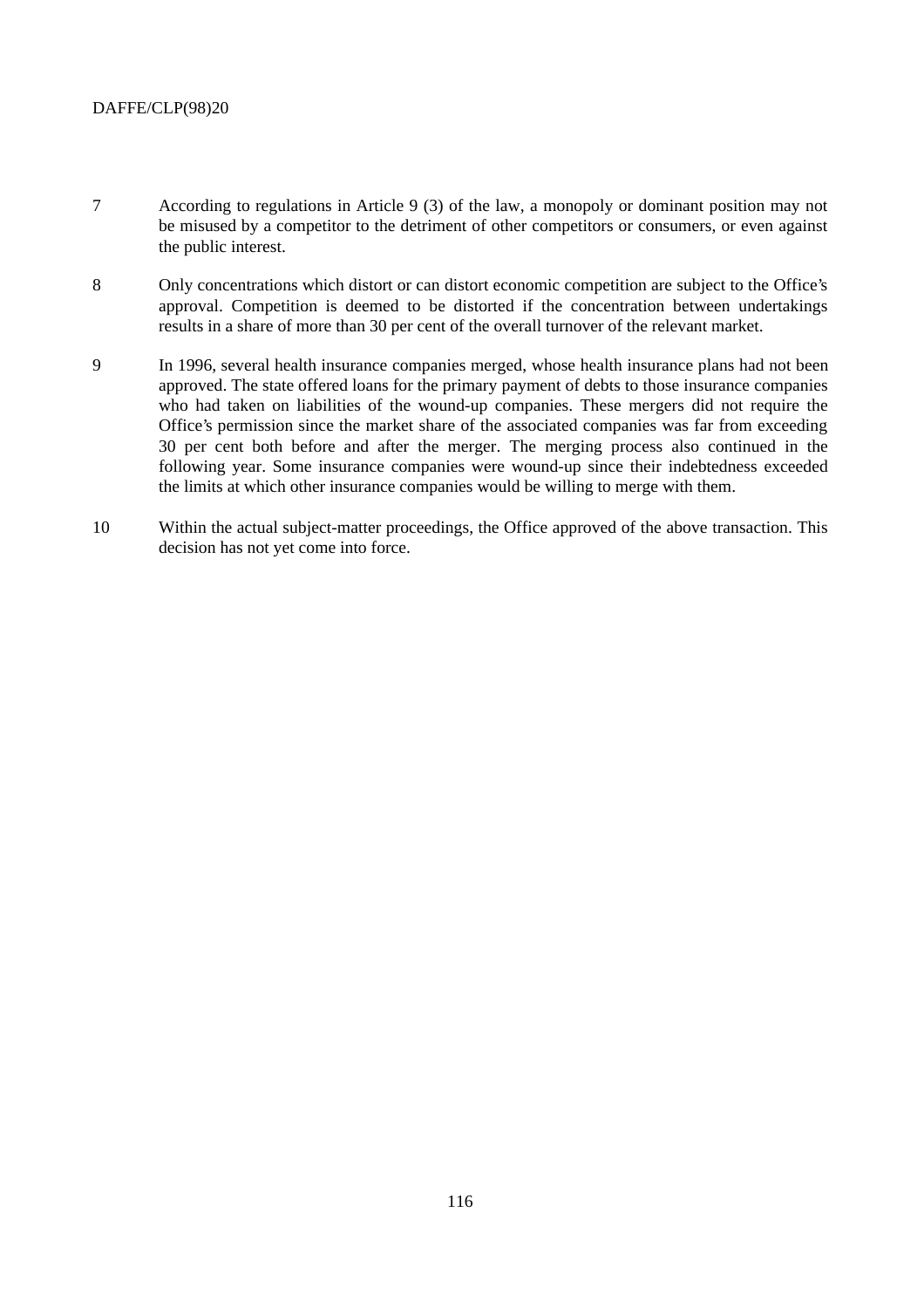# **GERMANY**

# **Overview**

## *Regulatory Rules*

- Insurance Supervision Law revised version of 17 December 1992, as amended on 22 October 1997, plus several subordinated regulations;
- − Insurance Contract Law revised version of 31 December 1963, as amended on 21 July 1994;
- − Law of General Contract Terms of 9 December 1976, as amended on 21 July 1994;
- − Law concerning the Establishment of a Federal Insurance Supervisory Authority **-** revised version of 31 December 1963, as amended on 29 April 1997;
- − First Implementing Regulation for the Law concerning the Establishment of a Federal Insurance Supervisory Authority - revised version of 31 December 1963, as amended on 29 March 1983;
- Third Implementing Regulation for the Law concerning the Establishment of a Federal Insurance Supervisory Authority **-** revised version of 31 December 1963, as amended on 18 February 1986;
- − Regulation concerning the Capital Resources of Insurance Undertakings **-** revised version of 24 July 1990, as amended on 16 April 1996;
- − Commercial Code **-** revised version of 31 December 1963, as amended on 24 June 1994;
- − Insurance Accounting Regulation **-** revised version of 8 November 1994;
- − Law concerning Compulsory Insurance for Motor Vehicle Keepers of 5 April 1965, as amended on 26 May 1997;
- − Members of certain professions must also conclude compulsory third party liability insurance.
- − Regulation concerning Insurance Coverage in Motor Vehicle Liability Insurance of 29 July 1994;
- − Road Traffic Licensing Regulation revised version of 28 September 1988, as amended on 9 December 1994.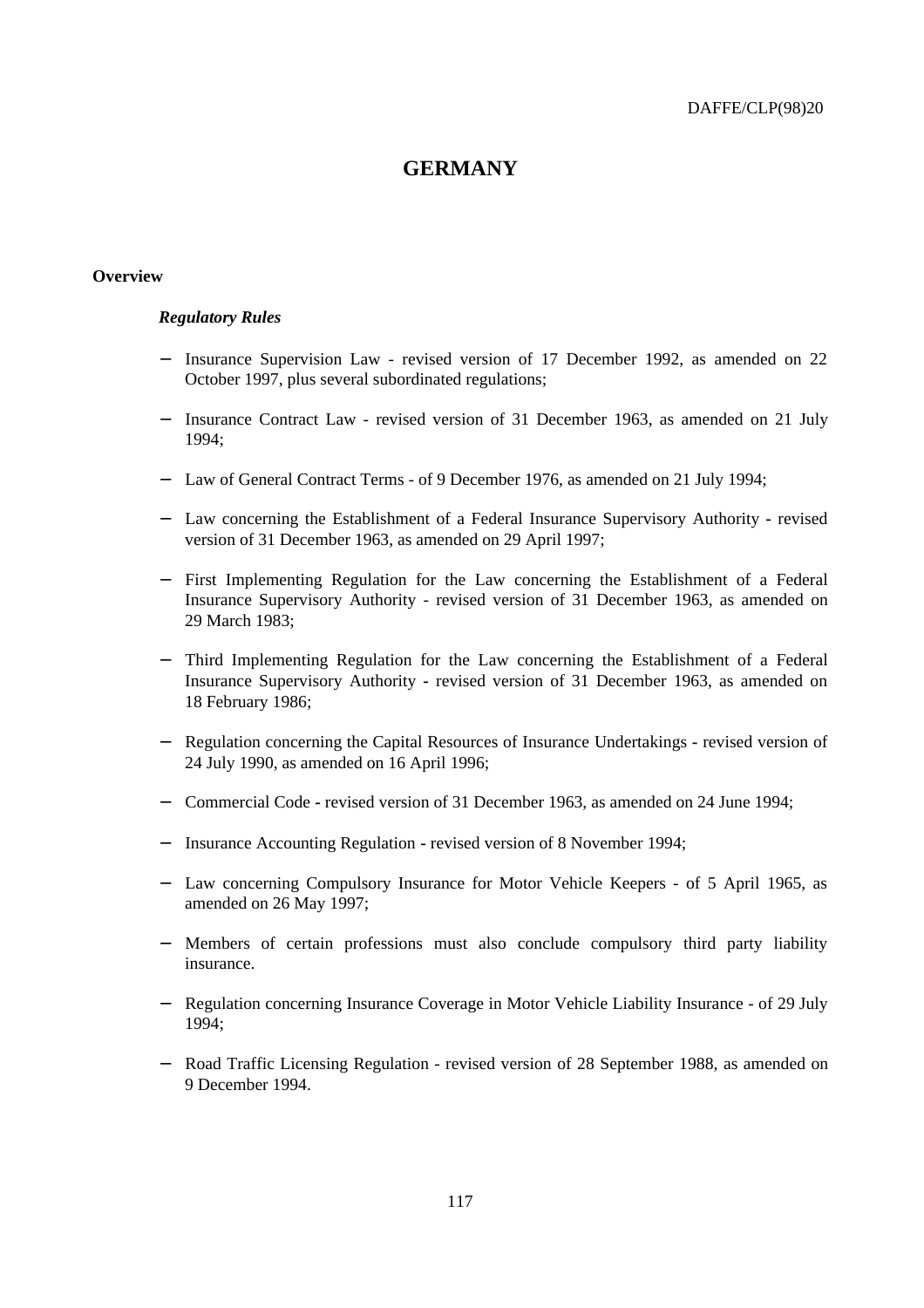# *Regulatory Institutions*

- − Federal Insurance Supervisory Authority;
- − Insurance Supervisory Institutions of the Federal States;
- Ministry of Finance;
- Ministry of Justice;
- − Insurance Advisory Council The 60 members of the council advise the Federal Insurance Supervisory Authority in the preparation of important decisions. The council shall include a sufficient number of insurers of each class of insurance, as well as competent policyholders and delegates from relevant professional and social circles.

## *Industry Structure* (as of 1996)

- − 125 life assurance undertakings (market share of the largest five : 30,8 %);
- − 139 Pensionskassen (market share of the largest five : not relevant);
- − 56 funeral funds (market share of the largest five : not relevant);
- − 57 health insurance undertakings (market share of the largest five : 50,8 %);
- − 277 property/casualty insurance undertakings (market share of the largest five : 23,7 %);
- − 36 professional reinsurance undertakings (market share of the largest five : 70,7 %).

Only active insurance undertakings are taken into consideration. Not included are insurance undertakings of minor importance under supervision of the Federal States.

Insurance undertakings may not carry on business other than insurance business.

## **Regulation And Competition Issues**

# *Barriers To Entry*

Insurance undertakings must be authorized by the supervisory authority or in case of branches of insurance undertakings from non-EU States by the Ministry of Finance. The authorization is granted for each class of insurance separately. The applicant undertaking must fulfil certain requirements with respect to the legal form, capital resources, management and identity of shareholders and must submit certain informative material. Prior approval of technical calculation principles and policy conditions is required in case of insurance undertakings carrying on substitutional health insurance, Pensionskassen and funeral funds. In case of compulsory insurance the policy conditions must be approved. If all requirements are fulfilled the applicant undertaking shall have a public right to be granted the authorization.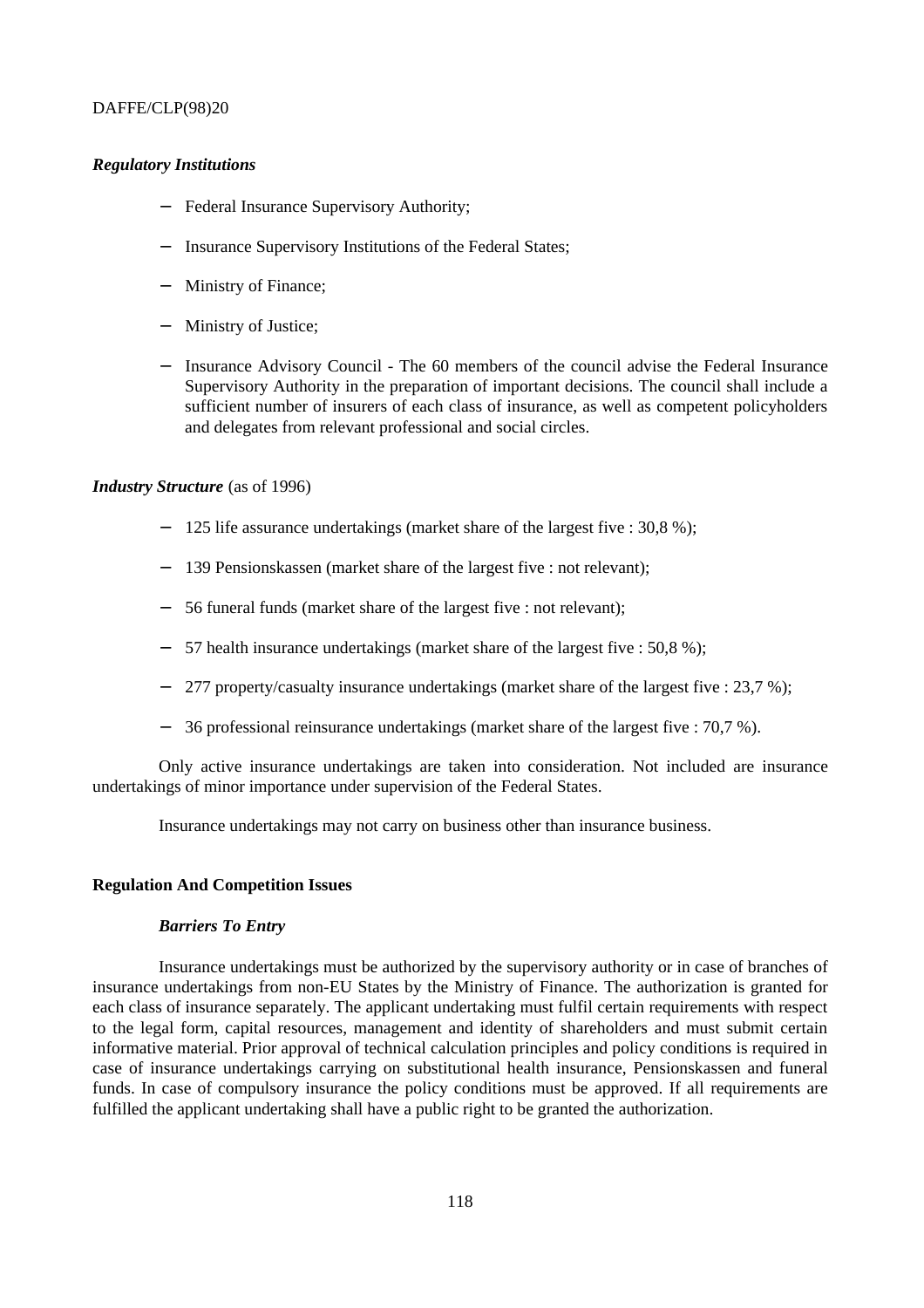Foreign insurance undertakings from EU States need not be authorized in Germany. Foreign insurance undertakings from non-EU States must establish a subsidiary or a branch.

#### *Competition With Substitutes*

Competition exists with respect to pension schemes, other life-assurance products including savings elements and suretyship insurance. Competitors are banks and investment companies which in each case are supervised according to different patterns.

Tax privileges exist only with respect to certain life-assurance products and Pensionskassen.

## *Barriers To Exit*

The supervisory authority may withdraw authorisation for certain classes of insurance or for the entire business in case of serious shortcomings.

If an insurance undertaking is no longer able to meet its liabilities in the long run, the supervisory authority may give the necessary orders if it seems to be in the best interest of the insured to avoid bankruptcy.

Only the supervisory authority may file a petition in bankruptcy.

Supervision is extended to the liquidation of an undertaking and the discharge of existing insurance contracts if business operations are prohibited or voluntarily discontinued or if the authorisation to carry on business is withdrawn.

#### *Control Of Prices*

For certain insurance classes prior approval of the tariffs is required (cf. remarks to *Barriers To Entry*).

The supervisory authority may give an order to adjust the technical bases for tariff calculation if it seems to be in the best interest of the insured to avoid bankruptcy.

However as a matter of fact, there is effective price competition in Germany.

#### *Control Of Products*

Prior approval of policy conditions is required in the case of the substitutional health insurance, Pensionskassen, funeral funds and compulsory insurance.

In any other cases the insurer is free to determine its choice of products (unless they infringe public morality or the interest of the general good).

## *Control Of Ownership And Forms Of Business*

An authorization may only be granted to joint-stock companies, mutual societies, corporations and institutions under public law and branches of foreign insurance undertakings (the latter applies only to insurance undertakings from non-EU States which do not establish subsidiaries).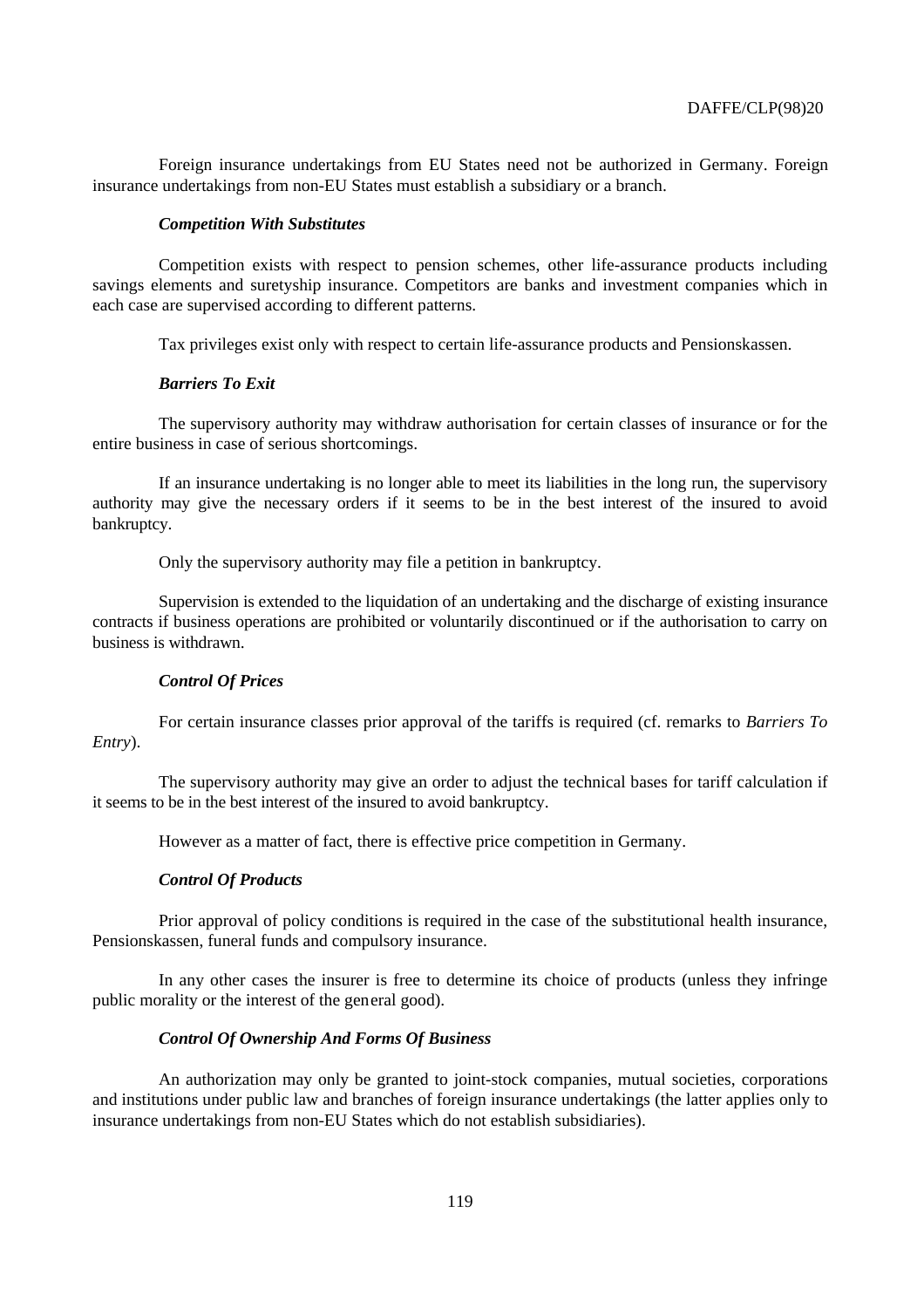The government is not an important owner in the insurance industry.

Ownership (domestic as well as foreign) is not restricted unless the holders of a participation are not able to guarantee a prudent and sound management.

# *Control Of Marketing And Distribution*

The advertising behaviour of insurance companies is monitored by the supervisory authority. The advertising may not be misleading nor infringe public morality. Comparative advertising is generally not allowed.

Insurance intermediaries are not under supervision.

Banks are allowed to sell insurance products.

## *Solvency, Investment Regulation*

Solvency and investment regulations do not affect competition between insurance undertakings. These regulations seek to ensure that the obligations under the insurance contracts will be met at any time.

## **Competition law and enforcement issues**

The insurance industry is an area exempt from the Act against Restraints of Competition (ARC) in that the general provisions of the ARC are applicable to a limited extent only. In this respect German competition law has already been closely adjusted to European competition law. Since in most cases the individual German insurance markets at the same time make up a substantial part of the respective insurance markets of the Common Market and the restraints of competition are consequently likely in most cases to perceptibly affect trade between Member States Section 102 of the ARC is applicable together with Article 85 (1) of the EC Treaty. Since 1 April 1993 the insurance industry has been subject to Commission Regulation (EEC) No. 3932/92 of 21 December 1992 on the application of Article 85 (3) of the Treaty to certain categories of agreements, decisions and concerted practices in the insurance sector. The limits to co-operation among insurance groups, co-reinsurance groups, exchange of information and recommendations of general insurance conditions can be gathered therefrom.

The Act on the Supervision of Insurance Companies and Building Societies (Insurance Supervision Act) contains provisions applicable to certain merger situations subject to the ARC, *e.g.* the assignment of insurance contracts or the conclusion of control agreements. Such merger projects need to be cleared in such cases by both authorities, who decide independently of each other. Restraints of competition caught by Section 102 of the ARC are subject to the special provision of Section 102 (5) of the ARC; so far this provision has not been of importance in practice.

Restraints of competition in the insurance industry have been subject to control under the ARC only gradually and progressively. The crucial changes were associated with the 1990 revision of the ARC and the Block Exemption Regulation. As a result of the ARC revision, abuse control was replaced with a notification requirement. Furthermore, Bundeskartellamt decisions have now to be made only in consultation with the Federal Supervisory Office for Insurance Companies instead of in agreement with this Office, as was formerly required.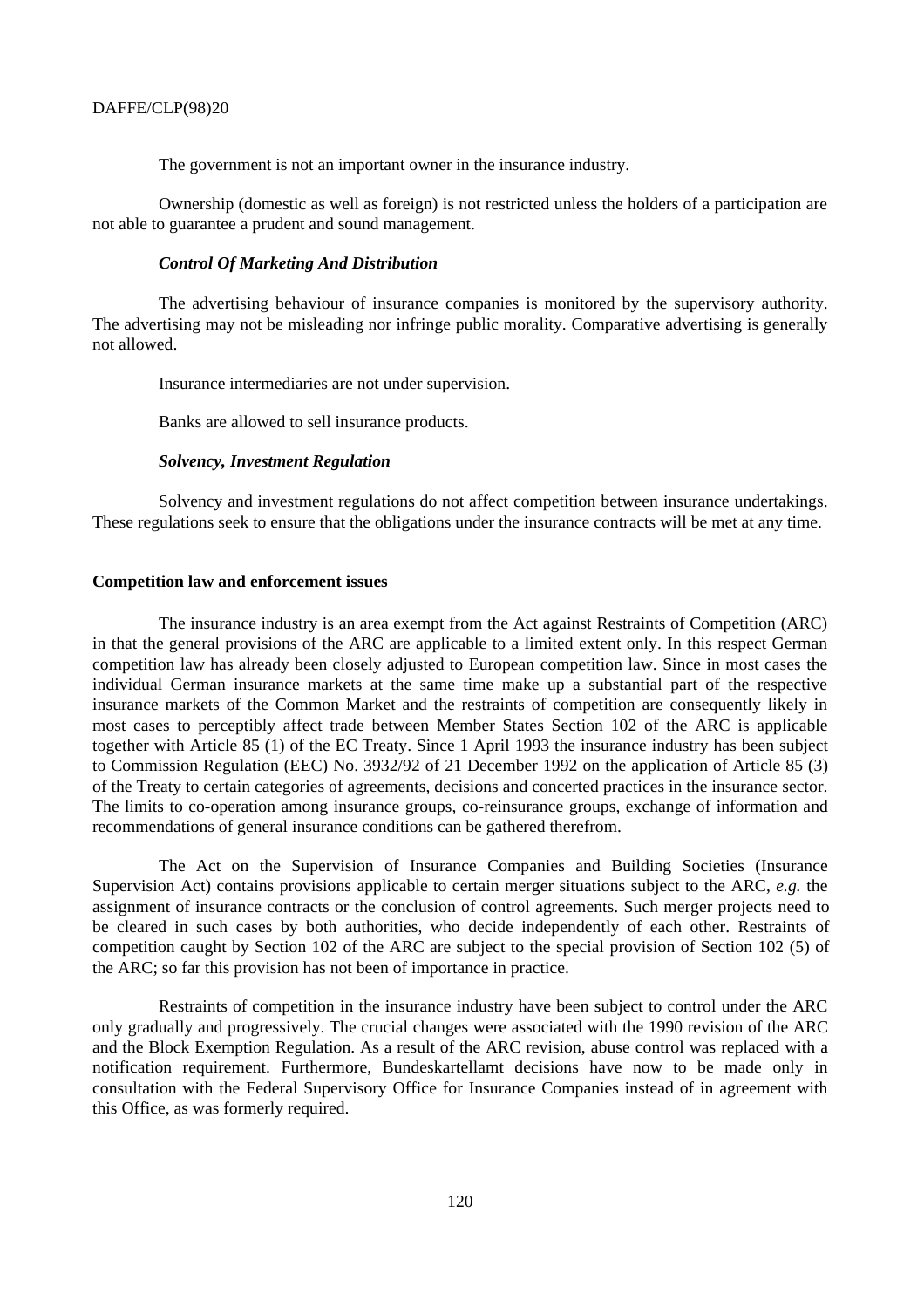The insurance industry continues to be very highly cartelised, however. Of particular importance are the regulations that differ from the general ban on recommendations incorporated in the ARC. For instance, in the insurance sector non-binding recommendations may even concern the insurance product itself over and beyond terms and conditions. While this enhances transparency (insofar as this term is appropriate at all in this context considering the extensive sets of terms and conditions for the consumer as well), it reduces the willingness to generate company-specific product innovations. Possibly a relevant new trend is emerging as regards automobile liability insurance.

Merger control does not pose special problems. Concentration has been increasing because mergers are frequent between the giants of this sector rather than between small insurance companies. Mergers are becoming increasingly international in nature, *i.e.* the insurance groups extend their regional base by acquisitions in countries where they have no (or in sufficient) presence as yet (see the recent proposed mergers of Allianz/AGF and Generali/Aachen as well as the particularly heavily affected credit insurance segment).

There have not yet been any cases of abuse of a market-dominating position.

Otherwise, reference is made to the Bundeskartellamt's Activity Reports for the relevant enforcement practice.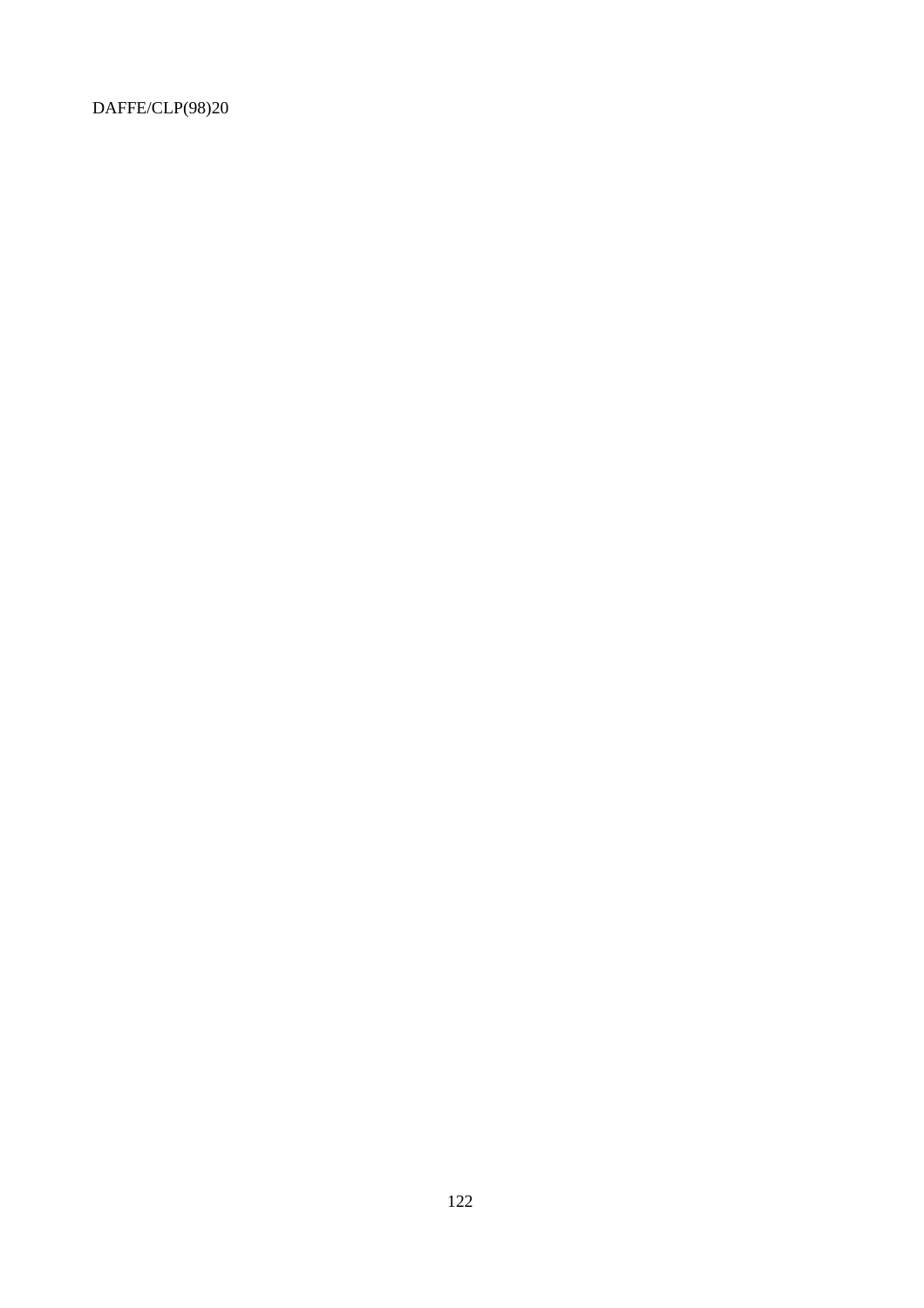# **HUNGARY**

# **Overview**

The most important legal instrument governing insurance is the Act XCVI of 1995 on Insurance Institutes and Insurance Activities, which - inter alia - determines the conditions for market entry and operation of insurance entities, and establishes the insurance supervision authority (The State Insurance Supervision, hereinafter: Supervisor). In addition to this Act, several legal rules (Government and Ministerial Regulation) cover the activities of insurance market participants, such as Government Regulation 260/1997 (XII.21.) on Characteristics of Annual Reporting and Accounting Obligations of Insurers, Ministerial Decree of the Ministry of Finance 49/1996 (XII.30.) on Internal Order and Content of Data Supply of Insurers, and Ministerial Decree of the Ministry of Finance 12/1996 (IV.24.) on Formation and Use of Insurance Reserves.

The provisions of Act IV of 1959 on the Civil Code of the Hungarian Republic, especially the Chapter on Insurance, constitutes the basis for the regulation of insurance private law. Additional legal rules affect the content of insurance legal relationships, *e.g.* the obligatory elements of insurance contracts and regulations governing the insurer's obligation to provide information to the customer at the time of contracting.

Separate legal rules provide for compulsory motor vehicle third party liability insurance, especially Government Regulation 58/1991. (IV.13.). Third party insurance is also compulsory in the case of certain professions (*e.g.* private practising, legal consulting and accounting).

The insurance profession is also subject to self-regulation, which is set out in the Code of Conduct of the Association of Hungarian Insurance Companies. There are own initiatives of the Insurance Brokers' Association that influence the behaviour of companies.

The most important participants in the regulation of the insurance sector are as follows:

- *(a)* Parliament of the Hungarian Republic (which enacted the Insurance Act and its amendments, and other insurance related statutes, *e.g.*, the Civil Code, Competition Act, acts on taxes, etc.),
- *(b)* Government of the Hungarian Republic (which issues certain enforcement regulations under the Insurance Act and other legal rules relating to insurance activity),
- *(c)* Ministry of Finance (which elaborates and submits insurance related rules, issues certain enforcement regulations of the Insurance Act, and is the superior authority of the State Insurance Supervisor),
- *(d)* State Insurance Supervision (which is the state administration organ responsible for supervising the insurance market, and which participates in the elaboration of insurance related legal rules through expressing its opinion, etc.),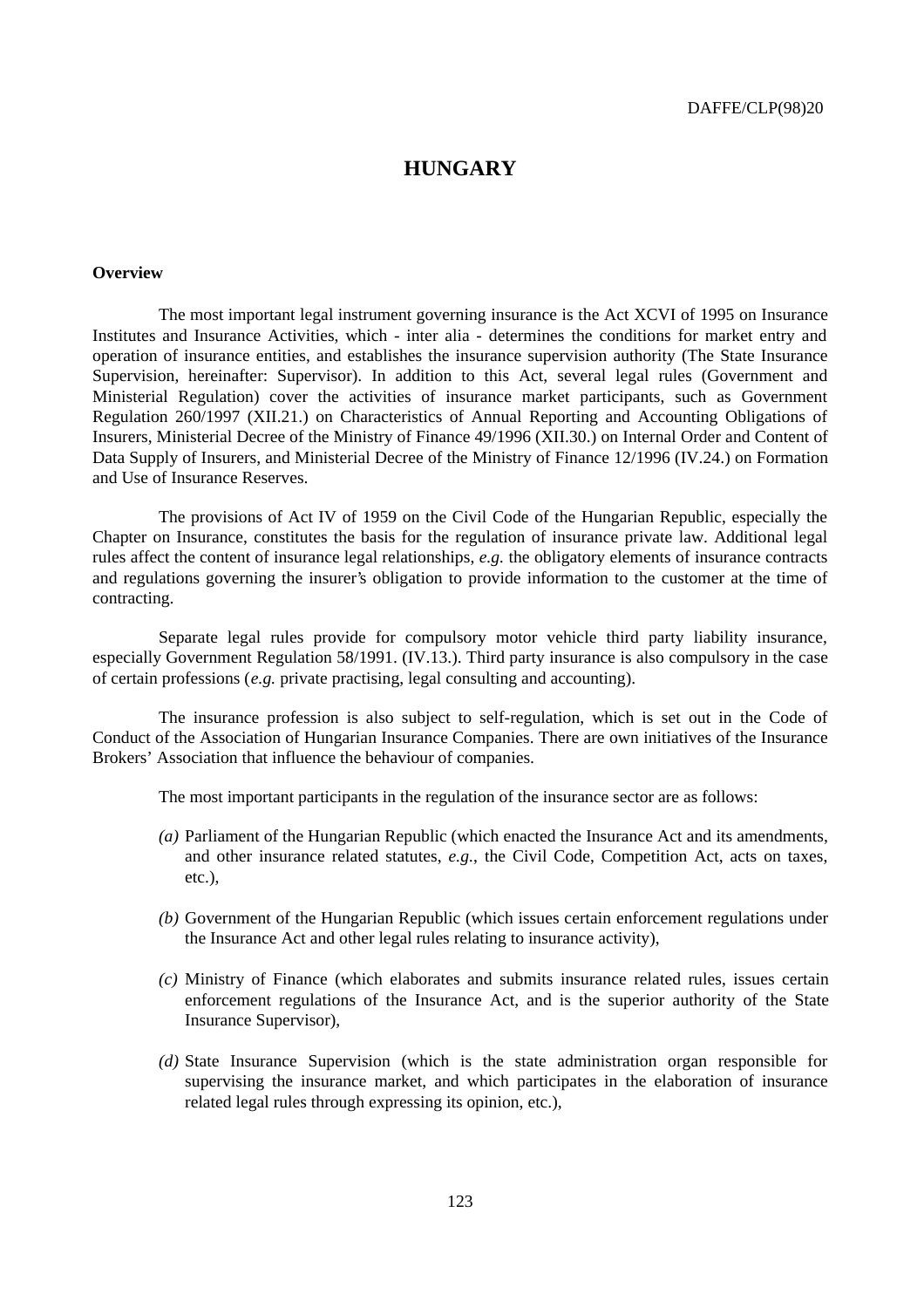*(e)* Professional interest groups and industry organisations (the Association of Hungarian Insurance Companies and Association of Hungarian Non-profit Insurance Societies play an active role in elaboration of legal rules, influencing their content through their opinions, proposals, and in particular they have important role in elaboration and approval of certain general contractual conditions).

20 insurance companies limited by shares and 28 insurance societies are currently operating on the Hungarian insurance market (the market share of the latter is quite small, it does not reach one per cent). The vast majority of insurance companies are either fully or partly in foreign ownership. The market share calculated on premium income of the first five insurance companies in the life insurance sector is 88.5 per cent, in the non-life insurance sector 88.8 per cent.

A large proportion of the insurance companies in the market are "composite" insurers. Two insurance companies may pursue only life insurance activity and three insurers may pursue only non-life insurance activity. Since 1996 no new composite insurer may enter the market.

Premium income of the insurers in 1997 amounted to HUF 198 billion (\$US 9,9 million, approximately) it increased by 28,9 per cent in comparison with the previous year. Premium income from life insurance products accounted for 32.8 per cent of the total premium revenues.

# **Regulation and competition**

In compliance with the principle of "sectoriality" insurance activity (under the scope of the Insurance Act) may be performed only with the licence of the Supervisor, and an insurer may pursue only insurance or a directly related insurance activity.

The conditions to be fulfilled for market entry are set out in the Insurance Act. The most important of them are as follows:

- a) an insurer may only adopt the institutional forms provided for in the Act (company limited by shares, association, co-operative, branch office in Hungary of companies domiciled abroad);
- b) an application for a licence to undertake insurance activity should contain the following:
	- the statutes (deed of foundation),
	- a certification of the availability of capital required for commencing the insurance activities
	- a business plan
	- a certification of the existence of personal and material condition,
- c) additional rules provide for the conditions of property acquisition in an insurer.

There is no distinction between Hungarian and foreign investors during the course of licensing.

Since 1st January 1998 it has become possible for insurers based abroad that fulfil the conditions specified in the acts to establish a branch in Hungary. The rule under which Hungarian nationals may not conclude insurance contracts with foreign insurers (with the exceptions specified by the law) is still in force.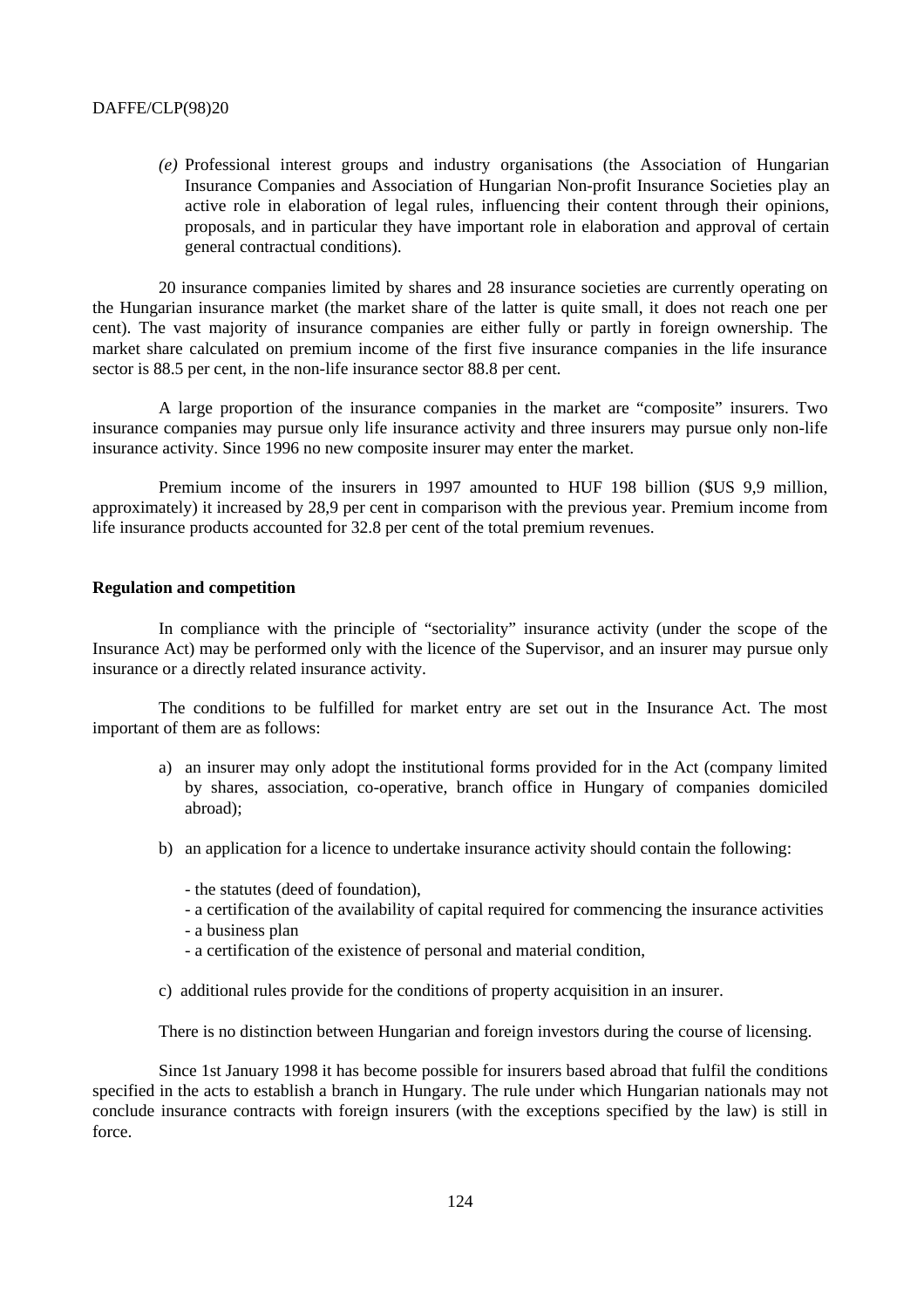In the case of savings-type insurance products, insurers have to cope with several competitors: on the one hand with the traditional competitors of this field, with the banks, and on the other hand with the newly established pension funds. Activity of the latter is regulated by Act XCVI of 1993 on Voluntary Mutual Pension Funds.

In the competition of investment-type insurance products, taxation rules play special role. At present, the income tax of private persons may be reduced by an amount equal to 20 per cent of the premium paid in the tax year for life and pension insurance concluded with an insurer based in Hungary. The tax law favours the services of the voluntary pension funds. In this case, taxpayers may deduct 50 per cent of their membership fee from their income tax. It can be mentioned that particularly from this year insurers may gain an increasing role in the fields of voluntary pension funds and private pension funds as a result of pension reform.

Prior approval of the Supervisor is required for termination of insurance activity (*i.e.* for withdrawing from the insurance market). The Supervisor may not refuse the licence if the insurer has fulfilled all the obligations stemming from its insurance activity, particularly portfolio transfer and cancellation of insurance contracts.

Liquidation proceedings may take place,  $e.g.,$  if the insurer is not able to fulfil its payment obligation due to lack of coverage within 5 working days or if its debts permanently exceed its equity.

In the case of insurance products that are subject to license, in the course of licensing the Supervisor examines the acceptability of the premium calculations of the insurer. The Supervisor licenses the premium calculation for these products in compliance with the principle of minimum premium.

According to the principle (stipulated in the Insurance Act) of minimum premium the insurers shall set at a minimum a premium, which will forseeably provide cover all obligations undertaken in the insurance contract given the risk community of the given product, as well as all costs and expenditures of undisturbed business.

In the case of license-free insurance products, the insurers are not bound to provide ex post information about the insurance premium and the premium calculation respectively. During its supervising activity the State Insurance Supervisor may check whether the insurer meets the principle of minimum premium.

The Supervisor may take measures if in its views the premium applied by the insurer does not meet the obligations prescribed by the law, especially the principle of minimum premium. There were precedents for this in the past.

Besides the principle of minimum premium other factors also influence decisions relating to insurance premiums, such as *e.g.* the maximum allowable technical rate of interest, established by the Ministerial Decree of the Minister of Finance and prescriptions of legal rules for refund of excess yield. Outside the scope of insurance law, taxation rules also may have an effect on certain insurance premiums.

In the case of compulsory motor vehicle third party liability insurance, premiums are set by the Minister of Finance, but the insurer may deviate from insurance premiums determined by the Minister of Finance by 10 per cent both upwards and downwards. Termination of this system of premium setting by the Minister is under way. It is likely that within one or two years insurers will freely decide on the level of insurance premiums.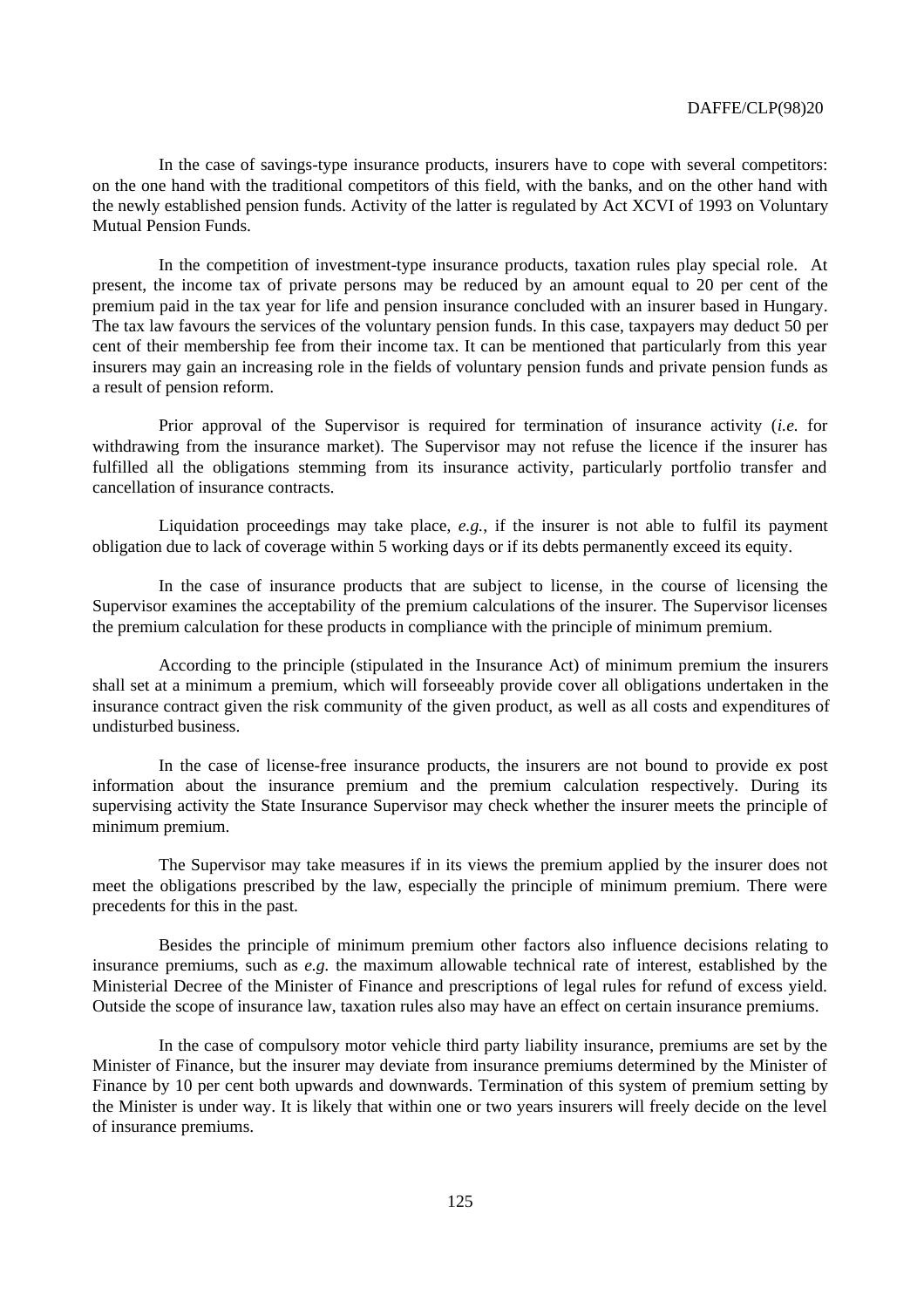On certain parts of the Hungarian insurance market real premium competition has developed.

According to the general rule in force since 1996 application for prior approval from the Supervisor is not required for the distribution of certain insurance products, although this rule does not come into force (for certain insurance products) until 31st December 1998. Until this date life, accident and health insurance must be licensed. During the licensing proceedings (*e.g.* until the end of this year) the Supervisor examines the general contracting conditions of the given insurance product, premium calculation, and data (*e.g.* expected premium revenues, costs) relating to distribution of the product for a period of 3 years.

A licence of the Supervisor is required for the application of so-called standard conditions, as well. Standard conditions are general contracting conditions issued either by the Supervisor or approved by the Supervisor after elaboration by the professional insurance organisations. Insurers may use the standard conditions without prior approval.

In the case of insurance products for which a licence is not obligatory, the insurer shall notify the Supervisor prior to commencing the distribution of the product, and send the general contracting conditions and the most important data forecasting the future of the product.

If the State Insurance Supervisor observes either in the product or in the circumstances of its distribution any law infringement it shall call upon the insurer to discontinue the infringement without delay. If the insurer fails to comply with the notice within 15 days from its receipt, the Supervisor may suspend the distribution of the product and shall publish its decision in two national daily papers.

If the Supervisor notices that the insurer distributes the product in a manner different from what has been licensed, it shall call upon the insurer to carry out its activities in accordance with the product approved, it may suspend the distribution of the product or withdraw the decision issued with regard to the licensing of the product.

As regards contracts, the insurer may freely determine the content of the general contracting conditions to be applied. Mandatory contracting conditions are not stipulated by the Supervisor or any other authorities or regulations (with the exception of compulsory motor vehicle third party insurance, where contractual conditions are provided by a statute). Legal rules belonging to the insurance public law, especially the insurance law (which does not contain insurance private law provisions, *i.e.* rules relating to the insurance contract as civil law contract) contain provisions concerning the content of the insurance contract only in a limited circle as follows:

- *(a)* it sets out those issues that should be referred to in every insurance contract;
- *(b)* it contains requirements on the obligation to be undertaken by the insurer towards its client to provide information prior to conclusion of a contract;
- *(c)* it contains special rules about legal protection insurance.

The State Insurance Supervisor is authorised to issue standard conditions which are contractual conditions that can be used freely by insurers. The Supervisor has elaborated two standards so far for agricultural insurance associations.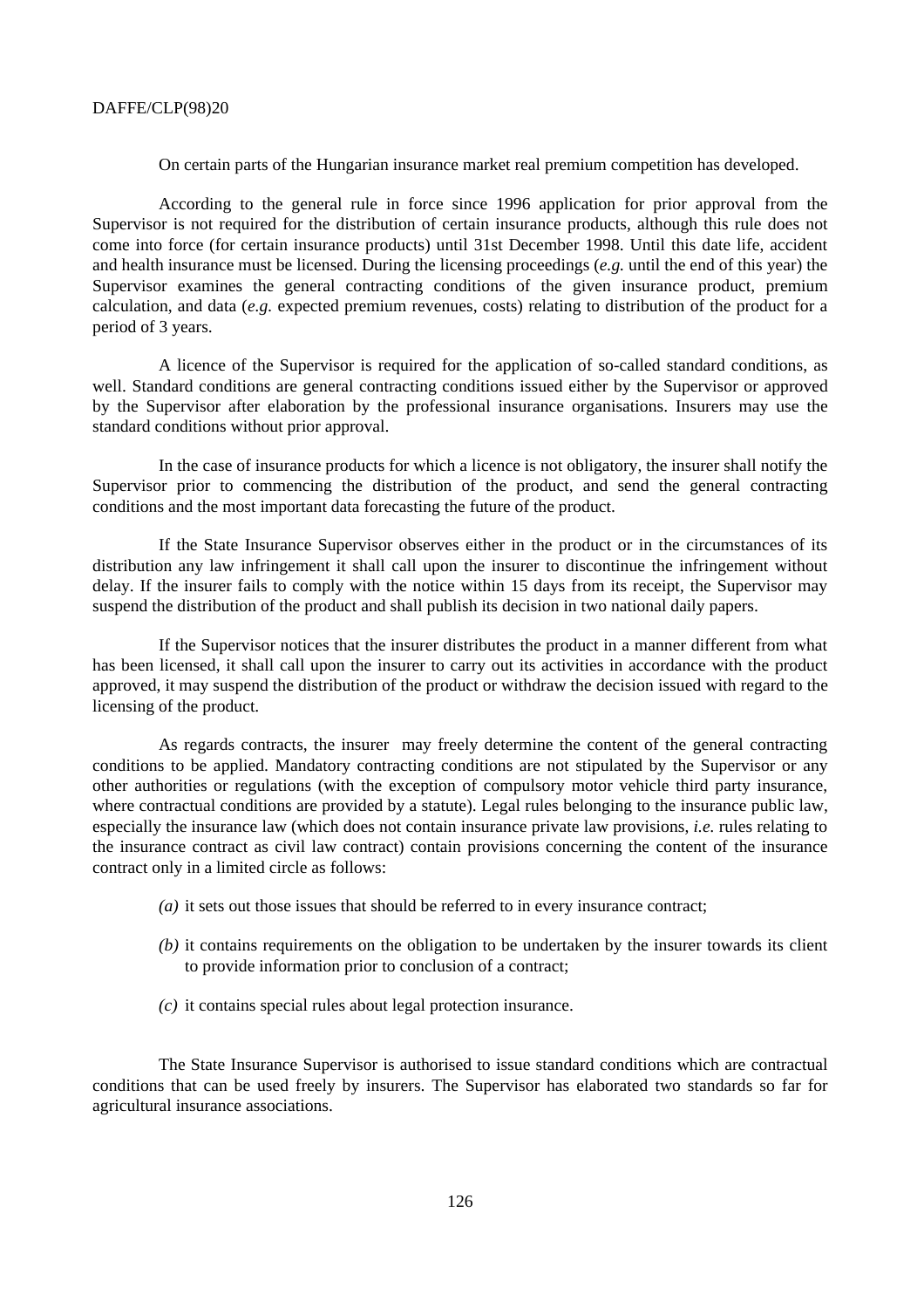Those who intend to acquire a share in an insurer above the minimum level (10 per cent) of the influencing share, or a higher integral multiple thereof in comparison with the previous share, shall obtain the prior approval of the Supervisor. The application shall contain the name of the insurer, the proportion of the shares intended to be acquired and data required to establish the prerequisites specified in the Act.

It is a condition of share acquisition that the investor has

- a) a capital amount sufficient for the payment of the issued capital or the value of proprietary shares;
- b) good business reputation;
- c) appropriate economic results over the three years preceding the submission of the application; and, furthermore
- d) the part of the contribution in cash of its capital required for commencing the Insurance Activities shall be placed at a financial institution registered in the Republic of Hungary.

The Supervisor may prohibit the property acquisition if the applicant

- a) has been previously convicted, or his legal status is not clarified;
- b) his owner's background is not clarified, or cannot be established;
- c) his financial and business status is not stable;
- d) has violated seriously and repeatedly the provisions of the Insurance Act, or any other legal rule applicable to insurers; or
- e) has no good business reputation.

No other limitation exists beyond the above for the owners of the insurer. Concerning foreign investors no special rule applies.

The Hungarian state owns 100 per cent of the shares of the Hungarian Export Credit Insurance Plc. that carries out a special activity. The Hungarian state does not own shares in any other insurer. The impact of state ownership on this market is insignificant.

No special rules apply concerning the distribution of insurance products. Insurers shall distribute their products in compliance with the legal rules (*e.g.* information of the clients about the contracting conditions). The Supervisor may not influence the distribution methods, although it follows with attention whether distribution complies with the rules. In the case of infringement of the law the Supervisor may act against the insurer or the insurance broker, possibly even prohibiting the further distribution of the product.

According to the Insurance Act insurance intermediary's activities may be performed by insurance brokers or insurance agents, but insurance brokers may not pursue agent's activities.

Based on a licence of the Supervisor, insurance broker's activities may only be performed by a company limited by shares, or a limited liability company having a primary capital of at least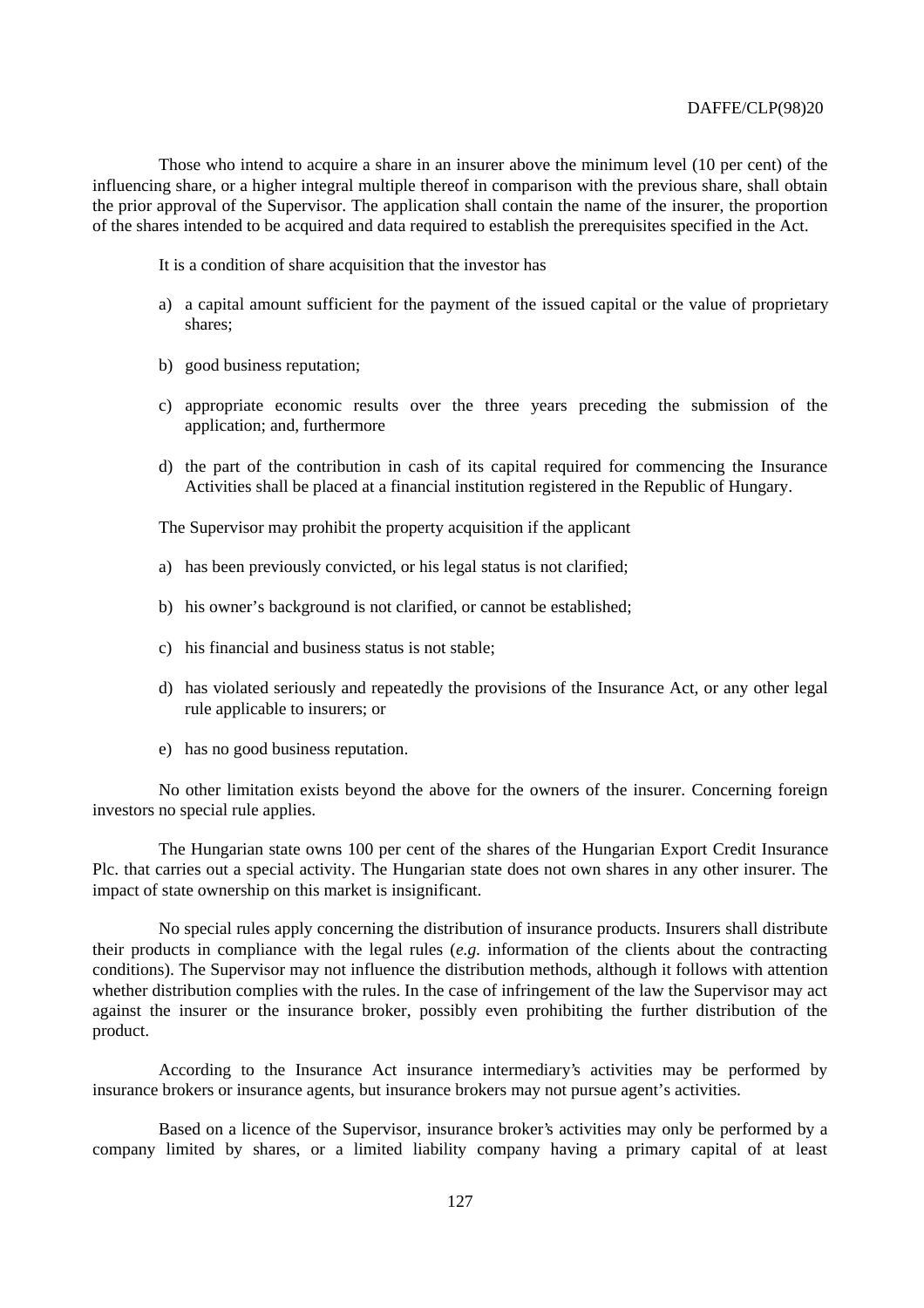HUF 5 million (\$US 25 000 approx.) on continuous basis, which performs the above activities exclusively. In order to secure its liability to avoid malpractice, entities pursuing insurance broker's activities shall always have a third party liability insurance of the amount of at least HUF 25 million (\$US 125 000 approx.), or a financial security of HUF 25 million for each claim they cover. Beyond this, insurance brokers shall meet specified personal and material conditions.

A natural or legal person insurance agent performs its insurance intermediary's activities on the basis of a contract of agency concluded with the insurer or within the framework of employment established with the insurer. The licence of the Supervisor is not required to pursue this activity. The insurer shall be held liable for any damage caused by the insurance agent in his agent's capacity.

The general agent is an agent of the insurer whom the insurer vests with full rights to perform all authorities required for the management of the business of the insurer, including the conclusion of contracts, the issue of policies and the receipt of insurance premiums. The insurer is obliged to report the general agency to the Supervisor.

The banks (as agents) may distribute insurance products. Insurers are also allowed to distribute banking products.

### **Competition Law and Enforcement Issues**

Since 1st January 1991, Act No LXXXVI of 1990 on the Prohibition of Unfair Market Conduct has laid down the competition rules applied to the whole economy, including the insurance industry. The competition Supervisor in three fields, namely in banking, insurance and security markets, was referred by the Act to the competence of respective supervisory authorities. With regard to insurance industry this situation was changed by Act No XCVI of 1995 on Insurance Institutes and Insurance Activity, which entered into force on 1 January 1996. From that time on, the Office of Economic Competition ("OEC") has been empowered to enforce the norms of the Competition Act in the insurance industry as well.

The experience gained in law enforcement, the changes in the structure of the economy and the requirement to bring the Hungarian legislation in line with that of the EU made it necessary to elaborate a new Competition Act. Act No LVII. of 1996 on Prohibition of Unfair and Restrictive Market Practices entered into force on 1 January, 1997. Similarly to the previous one, the new Competition Act also covers unfair market practices, unfair manipulation of consumers' choice, restrictive agreements, abusive practices in dominant position and merger control. One of the most important new elements in the Act is the prohibition of all kinds of restrictive vertical agreements. The extension of the territorial scope of the new Competition Act with the introduction of effect doctrine in respect of antitrust matters was another essential change.

Article 16 of Act No. LVII. of 1996 on Prohibition of Unfair and Restrictive Practices authorises the Government to adopt regulations exempting certain types of agreements from the general prohibition of Article 11. On the basis of this authorisation, the Government issued its Regulation No 50/1997 on the Exemption from the Prohibition on Restriction of Competition of Certain Groups of Insurance Agreements.

The Regulation permits co-operation between insurance undertakings in four fields:

*(a)* the calculation of net insurance premiums;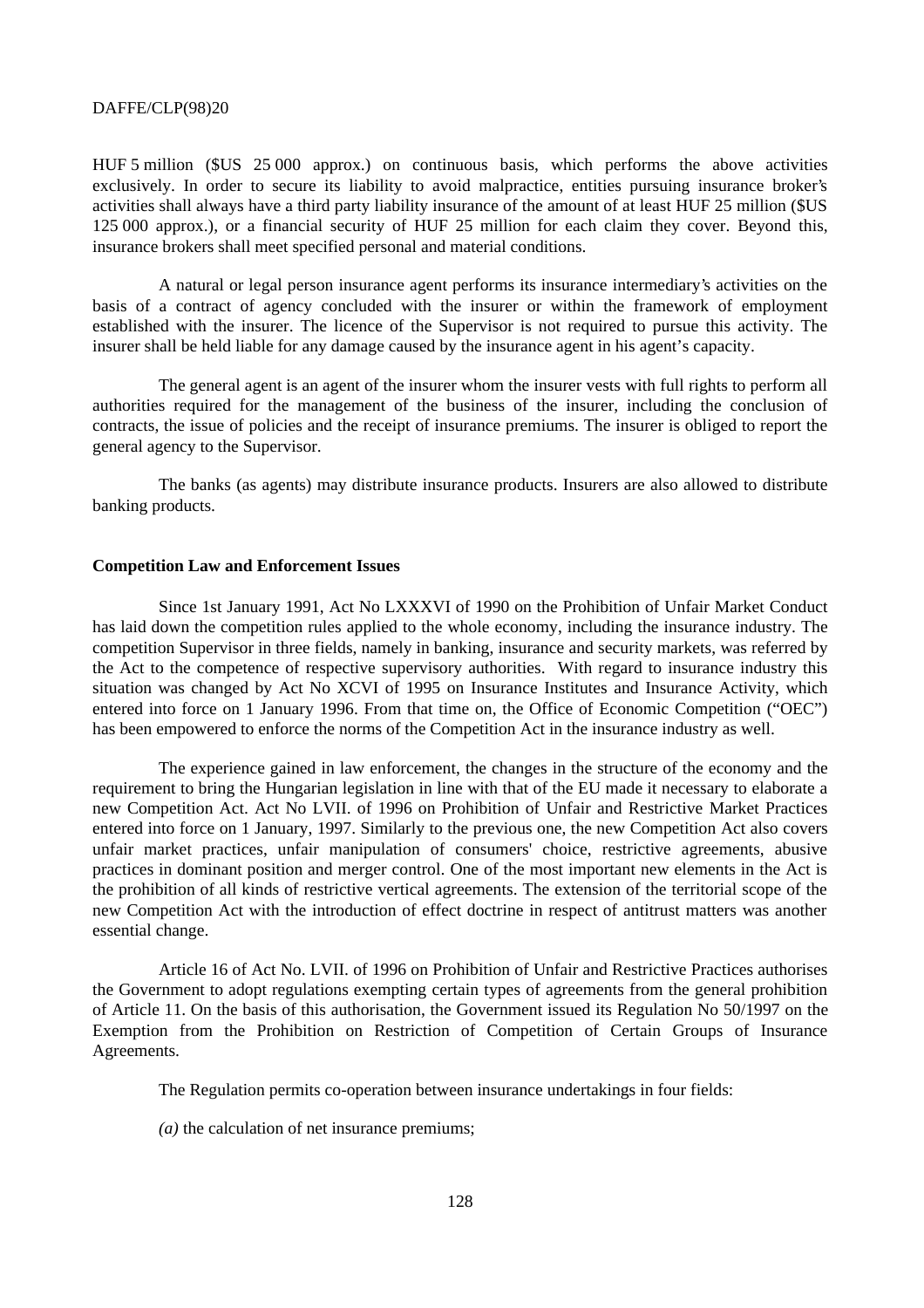*(b)* the establishment of standard policy conditions;

*(c)* the common coverage of risks in the form of co-insurance or co-reinsurance;

*(d)* the common testing and qualification of security devices.

The Regulation provides for the conditions of exemption in the four fields together with disqualifying conditions.

As far as the calculation of the net insurance premium is concerned, the Regulation puts a limit on the scope of data which can be collected and processed jointly. It lays down as a precondition of exemption that the calculation and assessment should be of an informative character, and must not make possible the identification of any of the participating undertakings and must not contain commercial and profit elements of the insurance premium.

With regard to co-operation of standard policy conditions, the Regulation lists those contract terms which preclude the agreement from benefiting from the exemption. The binding nature of the agreement is a reason for preclusion.

The regulation of the agreements for co-insurance and co-reinsurance lays down the conditions which may be agreed upon without preclusion from exemption. It establishes upper limits for the joint market share of the undertakings participating in co-insurance and co-reinsurance agreements, which are 35 per cent and 45 per cent, respectively. The exemption shall not apply, when the joint share of the group on the relevant market exceeds the above limits.

The exemption provided for in the Regulation applies also to agreements, which have as their object the joint establishment and use of technical specifications of security devices, procedures for assessing and certifying the compliance with these specifications and with the rules of the installation and maintenance of security devices and rules for evaluation and approval of undertakings performing the installation and maintenance of these devices.

The Regulation was motivated by a number of factors. The interest of policy holders and the public interest linked with sustaining the solvency of insurers justify the co-operation of insurers in collecting and analysing data on losses, thereby improving their risk assessment and the calculation of the risk premium. The establishment of standard policy conditions enhances the ability of consumers to compare products. Co-operation in the field of co-insurance and co-reinsurance creates a supply for the insurance of catastrophic and aggravated risks, which would exceed the capacity of an individual insurer and at the same time gives opportunity to enter the market for insurers which otherwise would not be capable to do so.

The Act, itself, grants exemption from prohibition for agreements of minor importance and for those concluded between undertakings which are not independent of each other. Besides, the insurance institutes may apply for individual exemption from prohibition under the Act.

The Office of Economic Competition decides independently upon competition matters (including merger cases), on the basis of Act No. LVII. of 1996. This does not exclude, of course, the possibility of consultation with the Supervision Authority. The participating undertakings are obliged to apply for authorisation under the Act, when the aggregate net turnover of the undertakings concerned the gross premium income should be taken into account in case of an insurance institute - exceeds HUF 10 billion (\$US 5 million, approximately).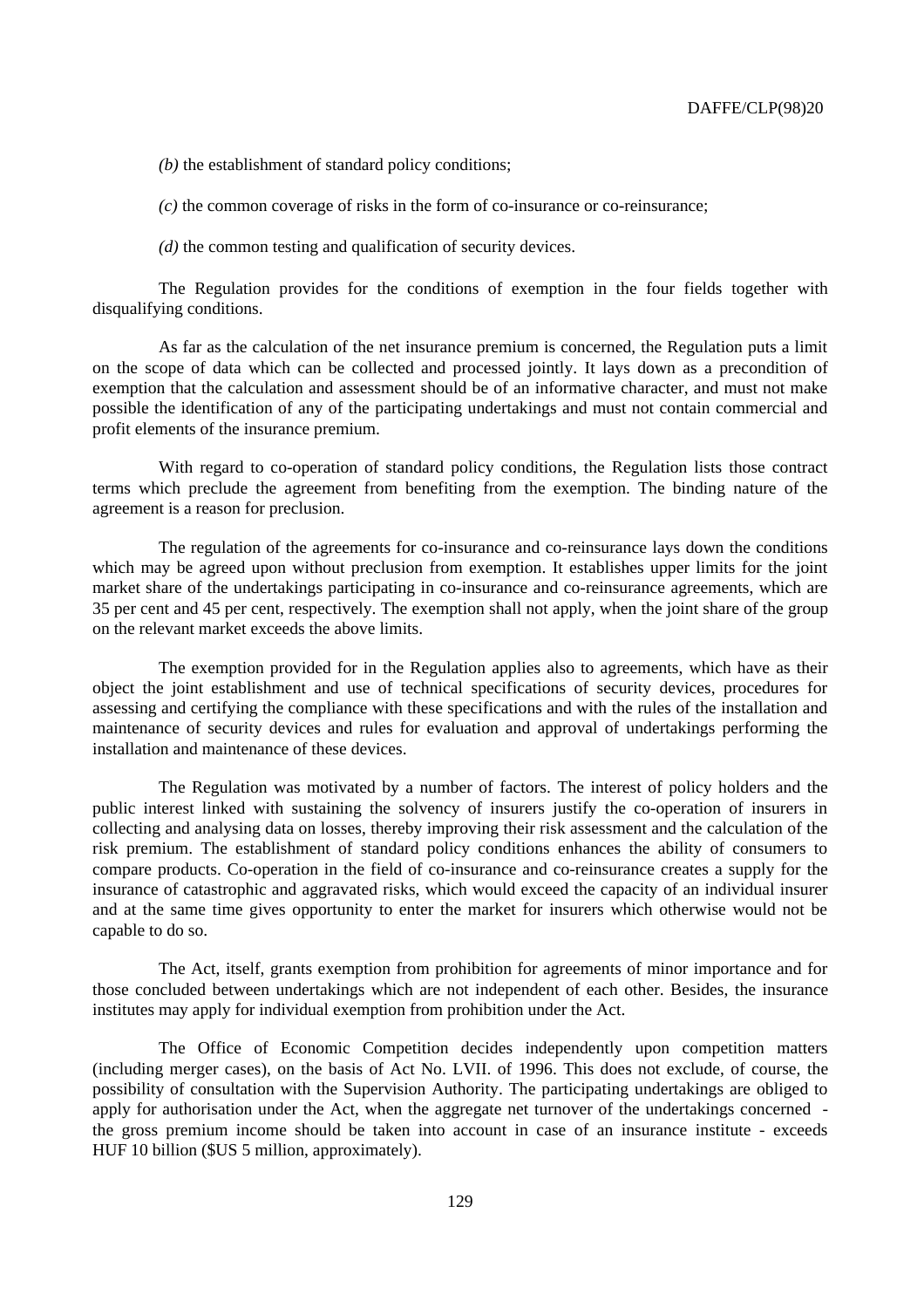As mentioned earlier, Act XCVI. of 1995 on Insurance Institutes and Insurance Activity stipulates that those who intend to acquire a share in an insurer which reaches a specified minimum level, or a higher integral multiple thereof in comparison with the previous share, shall obtain the prior approval of the Supervisor.

The procedure of OEC and that of the Supervisor Authority are carried out separately and independently.

In shaping the competitive conditions of the insurance industry, the OEC acts in two ways, through its general advocacy role in the legislative process and by the means of competition supervision proceedings.

In the course of the past two years, the number of proceedings started against insurance undertakings amounted to 24, one was initiated against a pension fund. In 1997, we started 7 proceedings under the new Competition Act. Out of them, 4 proceedings were launched *ex officio* for suspected infringement of Chapter III. regarding prohibition of unfair manipulation of consumers' choice. 2 cases related to abuse of dominance and 1 case was initiated by application for exemption from the prohibition of restrictive agreements. We did not have any cases relating to merger control. In one case, however, a syndicate group acquiring control over a commercial bank was led by an insurance institute.

As an illustration of the activity of OEC in the field of insurance industry the following two cases are presented:

*(1)* The OEC launched competition supervision procedures *ex officio* against Hungária Insurance Co. - in 1996, under the previous Act - because it was suspected that the company had abused its dominant position in the market for motor vehicle insurance when establishing the premium payment terms of the insurance product. Those policy holders, who made their insurance offers before the 15th day of a month were obliged to pay premium from the beginning of that particular month, while those, who made their offer in the second half of the month had to pay their premium from the beginning of the next month.

The investigation defined the relevant market as that for casco motor vehicle insurance products covering the whole territory of Hungary. It was established that the insurer, with its market share exceeding 50 per cent, had a dominant position on this market.

The Competition Council established that the insurer's practice disrupted the unity of performance and return promise, when making the initial date of the consumers' obligation to pay the premium dependent on the date of making the insurance offer and imposing by this extra charges for one consumer group for the benefit of the other group. The market behaviour of the insurer ignored the general principle, that the consumer should pay the value of the service rendered. The premium payment system differing from those applied by other insurers on the market and resulting in discrimination of consumers could be enforced due to the insurer's dominance.

The Competition Council established that the conduct of the insurer had been unjustified and provided him with a one-sided advantage. As the conduct was therefore unlawful the Competition Council prohibited the continuation of the conduct, and imposed a fine of 1 million Forints on the insurance undertaking.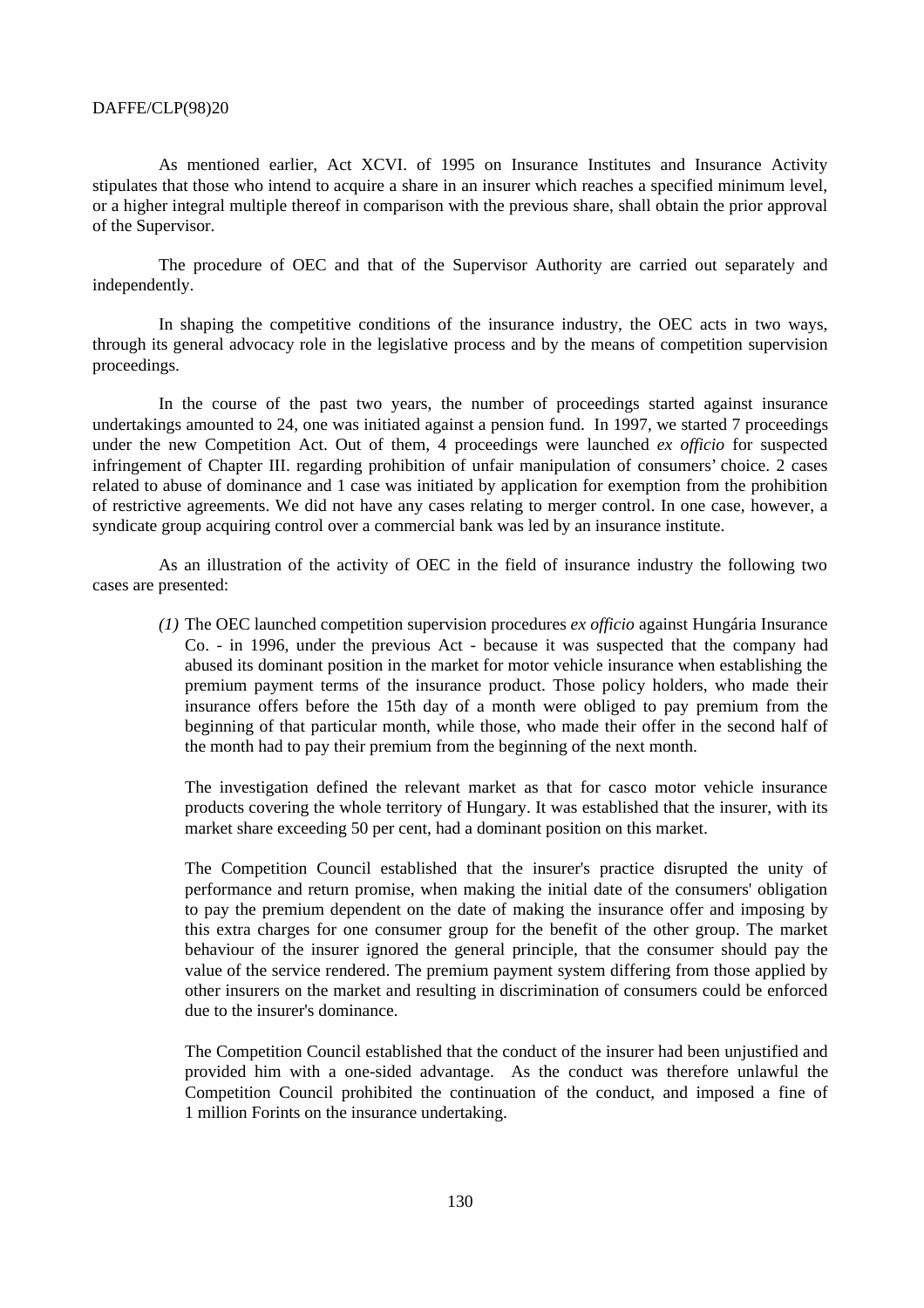*(2)* The Hungária Insurance Co. and 10 other insurance undertakings made an application concerning their agreement concluded for co-insurance and co-reinsurance of Hungarian nuclear risks and providing reinsurance coverage for nuclear risks outside Hungary. The insurance institutes applied for qualification *(a)* that their agreement did not restrict competition, or *(b)* that their agreement was exempted under Regulation 50/1997 from prohibition. In case neither of the two qualifications could be granted, the undertakings applied for individual exemption.

The agreement provided joint coverage for both material damage and third party liability insurance in connection with nuclear projects. It also allowed other insurers to join the group.

The investigation defined the relevant market as the market for entrepreneurial property insurance and general third party liability insurance. The insurers concerned had a market share exceeding 90 per cent of the relevant market.

Taking into consideration the restrictive character of the agreement and the substantial combined market share of the participating undertakings, the Competition Council refused the applications according to  $(a)$  and  $(b)$ , and considered the conditions for individual exemption.

It established that due to the scope of risk, the amount involved in the international practice regarding reinsurance of this type of risks, the joint coverage of TPL obligations for nuclear projects by Law was justified and necessary. From this point of view, the agreement contributed to a more reasonable organisation of distribution and it allowed the consumers a fair share of the resulting benefit, as the insurance holder could conclude the insurance contract with such an insurance pool, which was able to undertake the insurance risk and to reinsure it. The conclusion of the associated property insurance with the pool may be regarded as advisable, in this field other insurers could also enter outside the pool. The restriction of competition did not exceed the extent necessary to attain economically justified common goals.

On the basis of the above, the Competition Council exempted the agreement of the insurance undertakings from the prohibition.

Taking into consideration the nationwide character of both the distribution of insurance products and the undertakings which provide insurance services, in competition proceedings relating to the insurance industry the relevant geographical market is generally defined as the whole country. When defining the relevant product the specific characteristics of each case are taken into consideration, it might be a particular product or a group of products. Referring back to the previous two cases, the investigation defined the relevant market as the nation-wide auto vehicle insurance market in the first, while in the second, the market was defined through the relevant product groups, entrepreneurial property insurance and third party liability insurance.

Besides the activities described above, the OEC also called upon the Association of Hungarian Insurance Companies to revise their Code of Conduct, because it contained restrictive elements prohibited by the Competition Act. The AHIC modified the Code accordingly.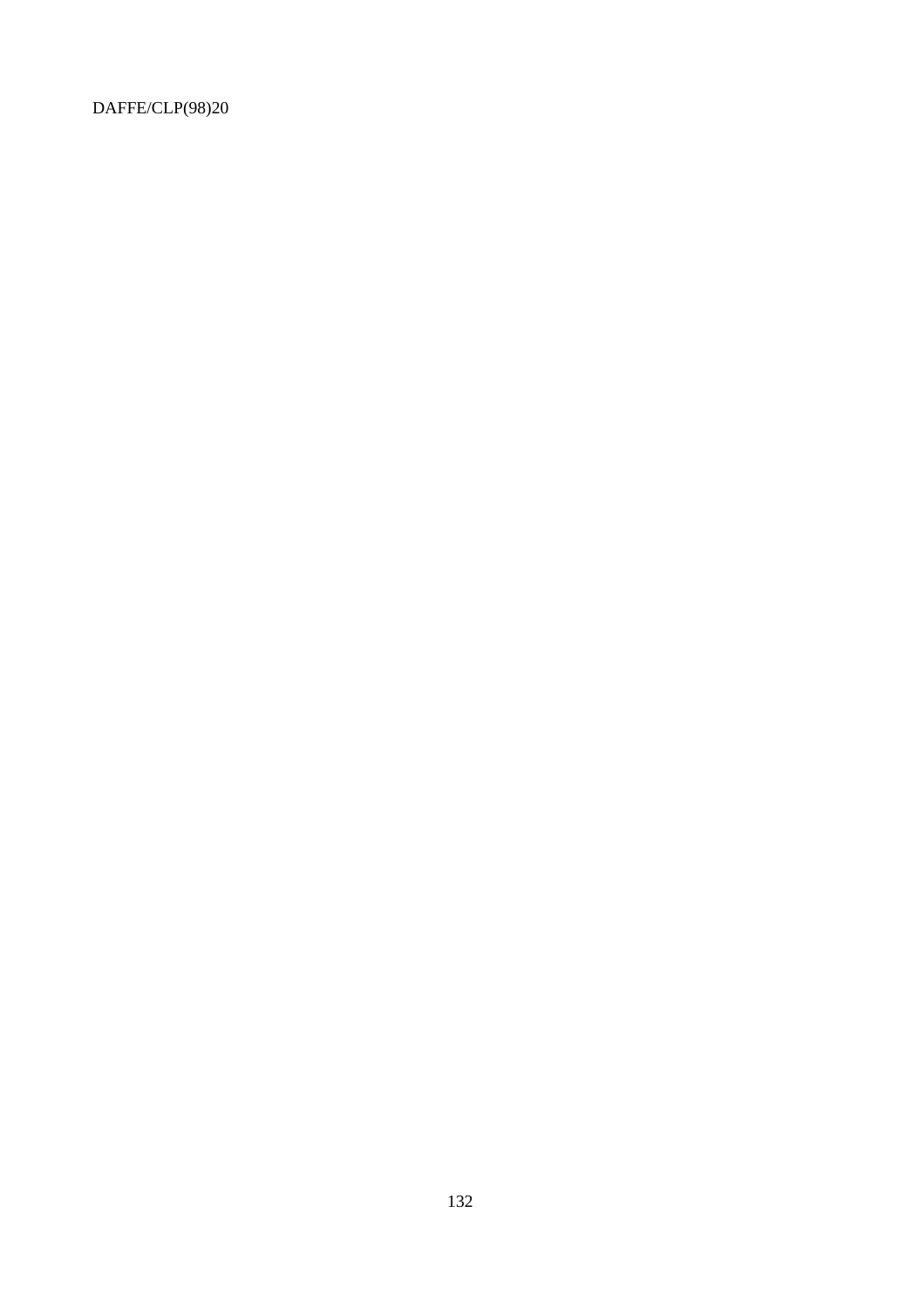# **ITALY**

### **Regulatory Rules**

The insurance legislation is mainly based on the Testo Unico (consolidated legislation), approved by Presidential Decree February 13 1959, n. 449. Following the EC Directives of the third generation (92/49/CEE for non life insurance and 92/96/CEE for life insurance) the original legislative body has been deeply modified by Legislative Decree March 17 1995, n. 174 and Legislative Decree March 17 1995, n. 175.

Following the EC approach, the regulation is now based mainly on solvency coefficients and does not impose any quantitative limits to the number of firms allowed to enter the market, neither does it fix, or indicate, the prices of insurance services (compulsory insurance included).

As far as self-regulation is concerned, almost all insurance companies belong to ANIA (National Association between the Insurance Undertakings). Among the purposes of this association, according to section 2 of the Statute, there are the following: to provide the resolution of technical, economic, financial, administrative, fiscal, social, juridical and legislative problems, to collect and elaborate all news and data about the sector, to furnish an assiduous assistance to the partners and to favour, co-ordinate and promote their mutual collaboration. In practice the main duties of the association is to prepare common behavioural and procedural norms and to collect statistical data in order to provide aggregate information on pure risks.

With exclusion of public pensions, the main forms of compulsory insurance are third party liability for motor vehicles and health insurance against work accidents. With around 19 000 billion of Italian Lire in 1996 (approx \$US 11 billion), motor vehicle third party liability insurance represents almost half of total non-life insurance premiums (42 000 billion or approx \$US 245 billion). The activity of insurance companies in this area is regulated by Law December 24 1969, n. 990, and following the Third EC Directive prices are market determined. Law March 17 1988, n. 80, has introduced a compulsory system of health insurance against work accidents. Now such an obligation has a constitutional recognition under articles 32 and 38 of the Italian Constitution. The present regulation is based on Presidential Decree June 30 1965, n. 1124. In 1996, INAIL the legal monopolist in insuring such risks, has realised 12000 billion Lit. (\$US 7 billion) of revenues originating from premiums: such data are not generally included in the statistics for the Italian insurance sector.

#### **Regulatory Institutions**

The insurance sector, which until 1982 was supervised by the Ministry of Industry, is now almost entirely regulated by a supervisory authority, the Institute for the supervision of private insurance undertakings (ISVAP), established by law August 12 1982, n. 576. ISVAP controls the technical, financial and property management of Italian and non-EU foreign undertaking activities in Italy, monitors the budgets of these firms and makes sure that all the operators of the insurance sector, agents and brokers included, comply with the rules.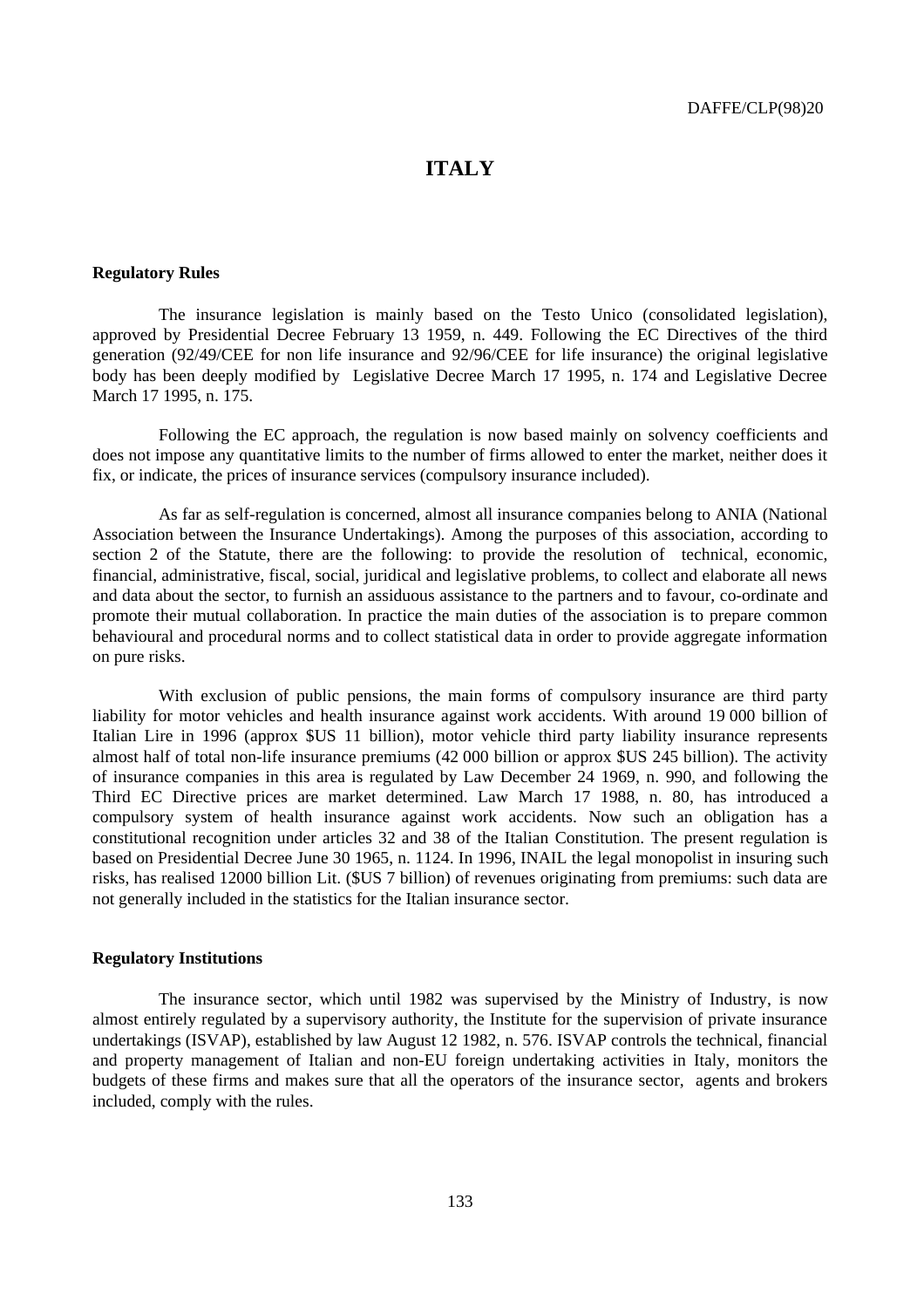It is up to ISVAP to conduct market analysis, to verify the conditions of distribution, to adopt the necessary provisions for the compulsory liquidation of companies, as well as to promote forms of cooperation with regulators of other EC countries.

With the increasing role of ISVAP, the Ministry of Industry has been relieved of some its former duties: the Ministry according to Law April 18 1994, n. 385, keeps some functions of supervision on the insurance companies when in financial distress. Namely, on the proposal of ISVAP, the Ministry approves recovery plans, short term financing, revocation of the authorisation, opening of the procedures of the liquidation and administrative compulsory sell-out.

# **Industry Structure**

At the end of March 1998 the number of insurance companies under the supervision of ISVAP was 222. This figure includes 4 branches of reinsurance companies with headquarters in an EU country and 6 branches of non-EU companies. Among the remainder 212 companies, 108 have an authorisation to provide non-life insurance (of which 96 are authorised to provide motor vehicle third party liability insurance), 77 for life insurance, while 21 have a mixed authorisation. At the end of 1997, there were another 37 companies (30 non-life and 7 life) operating in Italy under the supervision of other EU regulators (under the freedom of establishment regime).

In the following tables we provide some information about the size of each market and the shares of the largest 5 insurance groups. Such data, for 1996, do not include the premiums of INAIL or premiums collected under freedom of service regime (which are extremely limited).

| Group        | Premium (bln lit.) | $\frac{6}{9}$ |
|--------------|--------------------|---------------|
| Generali     | 6.507              | 24,9          |
| <b>INA</b>   | 3.133              | 12,0          |
| Allianz-RAS  | 2.603              | 10,0          |
| Fondiaria    | 1.203              | 4,6           |
| Mediolanum   | 1.190              | 4,6           |
| Total market | 26.060             | 100.0         |

#### **Table 1: Life Insurance**

## **Table 2: Non-Life Insurance**

| Group        | Premium (bln lit.) | $\frac{6}{9}$ |
|--------------|--------------------|---------------|
| Allianz-RAS  | 6.057              | 14,5          |
| Fondiaria    | 4.860              | 11,7          |
| Generali     | 4.711              | 11,3          |
| <b>SAI</b>   | 3.808              | 9,1           |
| <b>INA</b>   | 3.520              | 8,4           |
| Total market | 41.693             |               |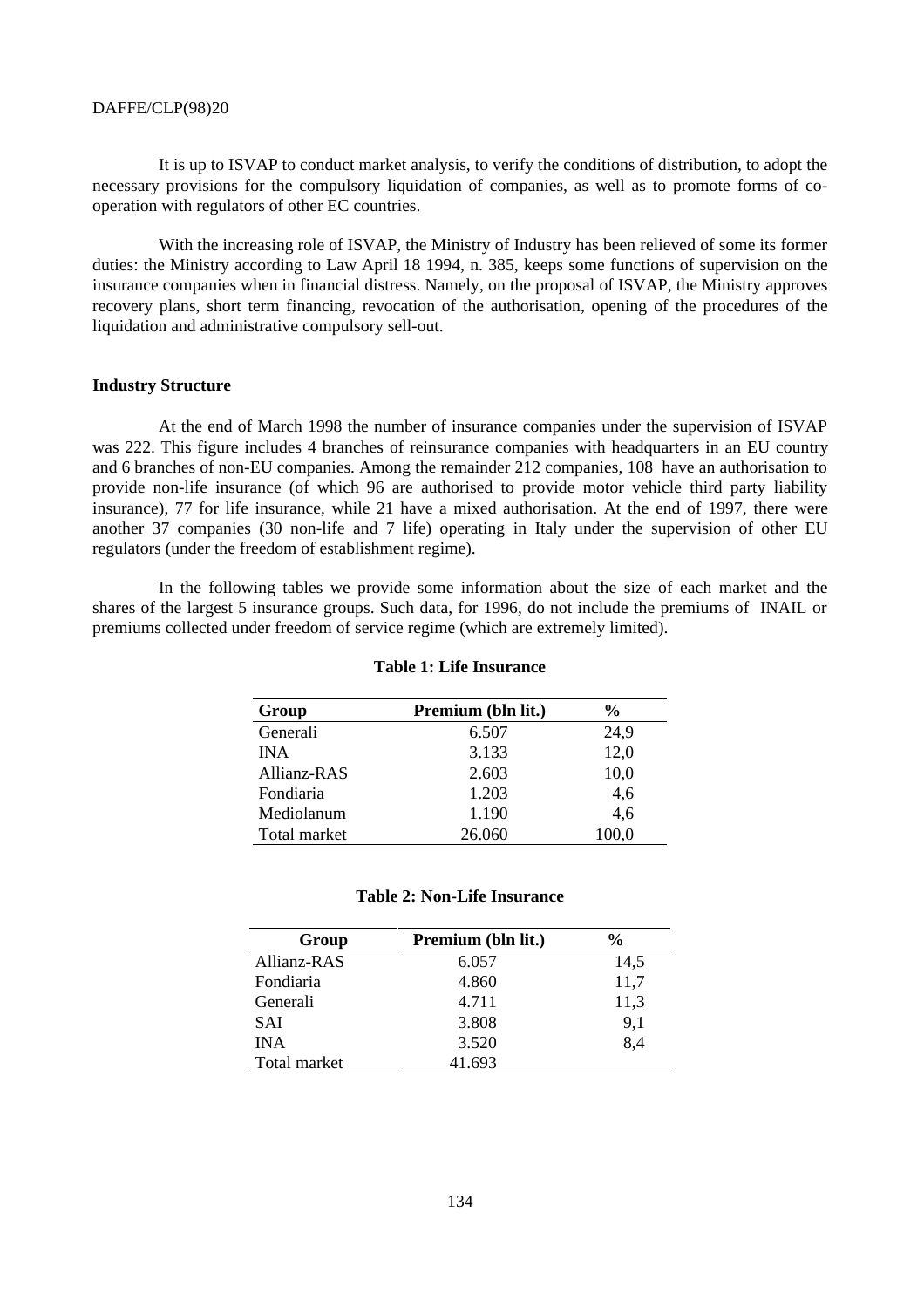| Group        | Premium (bln lit.) | $\frac{6}{9}$ |
|--------------|--------------------|---------------|
| Allianz-RAS  | 3.055              | 16,1          |
| Fondiaria    | 2.331              | 12,3          |
| SAI          | 2.007              | 10,6          |
| Generali     | 1.446              | 7,6           |
| <b>INA</b>   | 1.329              | 7,0           |
| Total market | 18.977             |               |

**Table 3: Motor Vehicle Third Party Liability Insurance**

# **Table 4: Motor fire, theft, etc. insurance**

| Group        | Premium (bln lit) | $\frac{6}{9}$ |
|--------------|-------------------|---------------|
| <b>SAI</b>   | 0.619             | 13,9          |
| Allianz-RAS  | 0.595             | 13,4          |
| Fondiaria    | 0.548             | 12,3          |
| Generali     | 0.283             | 6,4           |
| FIAT-Toro    | 0.269             | 6,1           |
| Total market | 4.443             |               |

# **Table 5: Fire insurance (non motor)**

| Group        | Premium (bln lit.) | $\frac{0}{0}$ |
|--------------|--------------------|---------------|
| Generali     | 0.705              | 17,7          |
| Allianz-RAS  | 0.535              | 13,4          |
| Fondiaria    | 0.455              | 11,4          |
| <b>INA</b>   | 0.323              | 8,1           |
| Reale Mutua  | 0.237              | 6,0           |
| Total market | 3.975              |               |

# **Table 6: Personal accident insurance**

| Group        | Premium (bln lit.) | $\frac{6}{9}$ |
|--------------|--------------------|---------------|
| Allianz-RAS  | 0.5708             | 14,5          |
| <b>INA</b>   | 0.510              | 13,0          |
| Generali     | 0.508              | 12,9          |
| Fondiaria    | 0.409              | 10,4          |
| SAI          | 0.233              | 5,9           |
| Total market | 3.937              |               |

In order to better evaluate the real structure of the insurance market, it is necessary to keep in mind that some of the most important companies are linked to each other, mainly through minority shareholdings. Namely, Generali owns 5.9 per cent of Fondiaria. Mediobanca, the main shareholder of Generali, owns 13.8 per cent of Fondiaria. Furthermore Mediobanca owns 15.2 per cent of Compart, the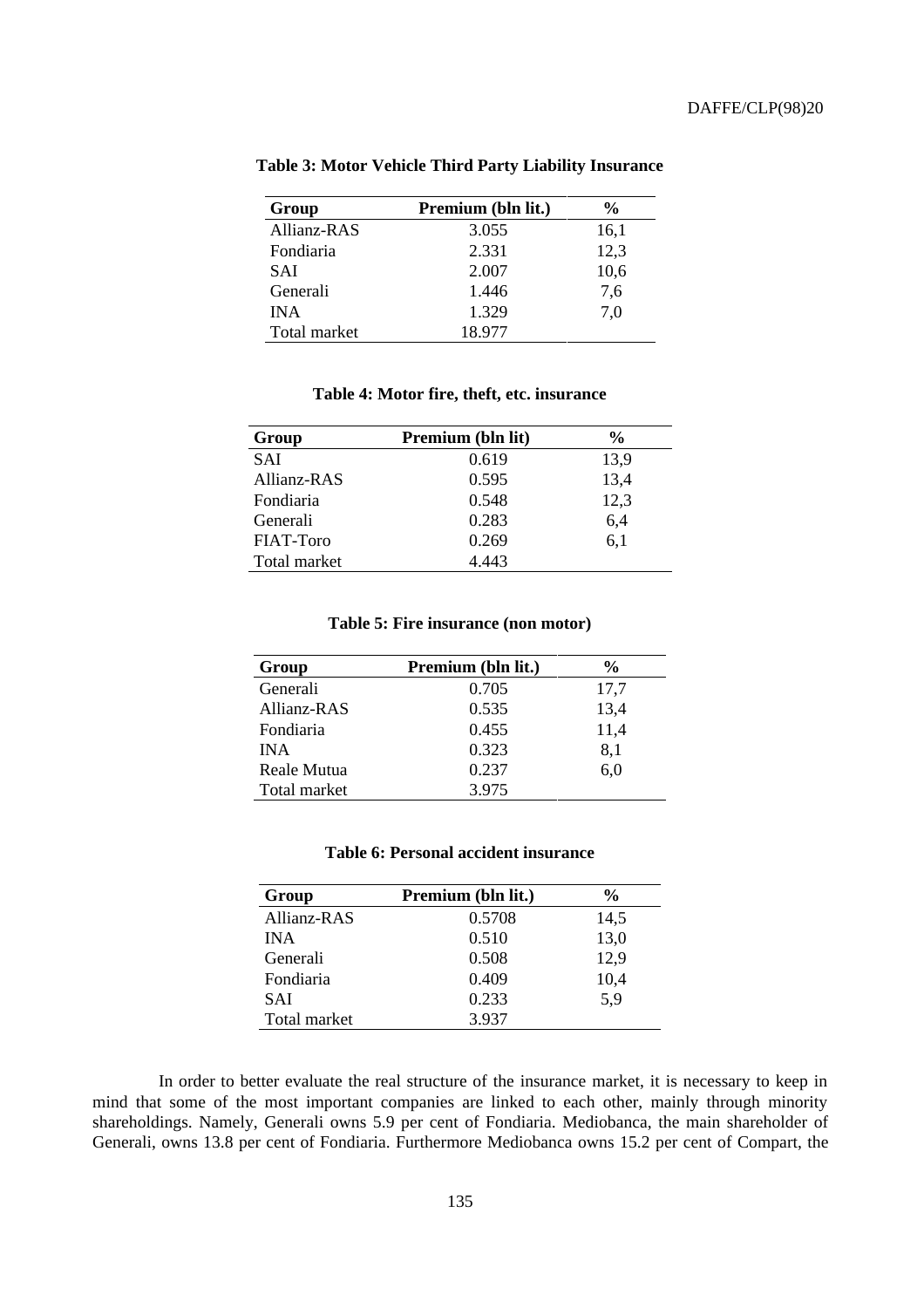main shareholder of Fondiaria (with a share of 31.8 per cent). Generali also owns 3.4 per cent of SAI. Mediobanca is the SAI merchant bank, holding 2.3 per cent of its capital. In turn SAI owns 10.7 per cent of Eurolux, one of the main shareholders (4.8 per cent) of Generali.

# **Barriers to entry**

Following the third generation of EU directives, there are no important barriers to entry. A new entrant on the Italian insurance market has to get a specific authorisation, subject to the requirements of personal integrity and financial stability.

Companies with headquarters in Italy have to meet detailed conditions of access and of conduct (separating life and non life branches, maintaining solvency ratios and technical reserves). If an Italian firm wants to open a new branch in another EU country it has to apply to ISVAP, which, before transmitting such an application to the regulator of the EU country, verifies the financial stability of the undertaking and the integrity and capability of its foreign representative. The Italian firm cannot establish its foreign branch and start operations before having received a communication of assent from the control Authority of the concerned EU country or, in case of no reply, before sixty days from the date of the sending of the documentation to ISVAP. Finally, an Italian firm in order to operate in a regime of freedom of establishment and/or of services in non-EU countries is required to give prior notice to ISVAP, which can refuse the authorisation if the company is not financially sound.

An EU company willing to start its activity in Italy has to follow the same procedure as that required for an Italian company entering other EU countries. To operate in Italy, non-EU companies have to get authorisation from ISVAP.

One of the greatest problem for a new entrant in the Italian market is access to distribution channels. In Italy, insurance products are distributed through different channels. The traditional systems based on agents and brokers - have been supplemented in recent times, primarily in the life branches, by banks and financial promoters. Telephone sales are still marginal and limited to extremely standardised products (such as motor vehicle third party liability insurance).

Law 7 February 1979, n. 48, and Law 28 November 1984, n. 792, assign the distribution of insurance products to agents and brokers. Agents are generally bound on an exclusive basis to a single company. Brokers operate mainly for big customers (companies and public administrations).

The progressive diversification of distribution channels was enhanced by the following regulatory amendment. The Ministry of Industry has allowed<sup>1</sup> the distribution of insurance products by entities other than the companies themselves, agents and brokers, but only in the case of standardised products, provided that there is a contractual relationship with an agent, a broker or an insurance company. Furthermore the Italian Stock and Exchange Regulation Agency (Consob), has allowed the distribution of insurance products by financial promoters (deliberation n. 5386 of July 2nd 1991). Finally, ISVAP has allowed banks to have a purely executive role while distributing insurance standardised life products (note n. 241 of March 29th 1995).

<sup>-</sup>

<sup>1</sup> See the Ministry of industry notes n. 502 of February 3rd 1986 and n. 921820 of June 15th 1993.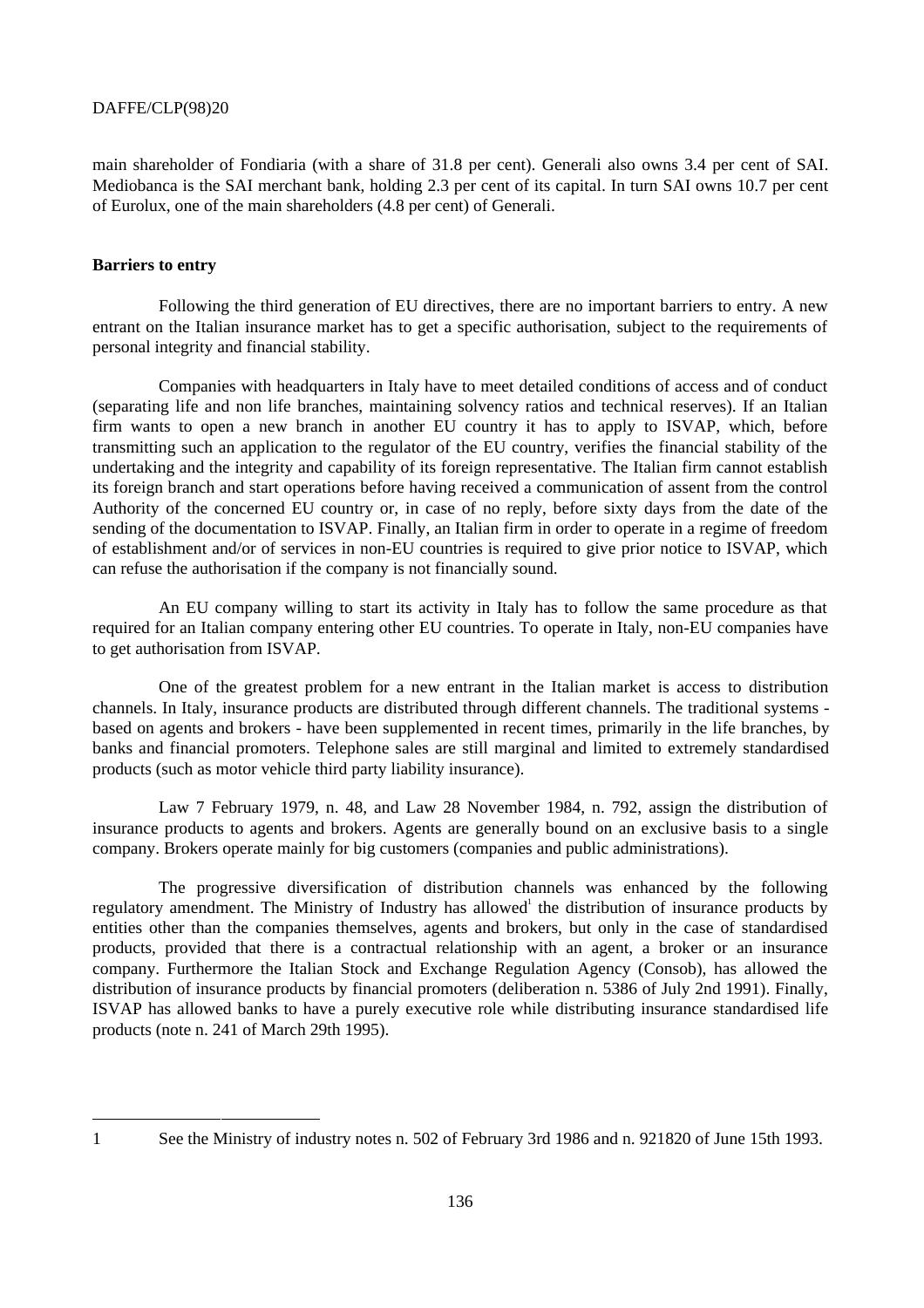#### **Competition With Substitutes**

Excluding a few products which are not very important on the Italian market (*e.g.* credit insurance) there are no substitutes to non life insurance products. On the contrary there are various alternatives to life insurance. This branch is also strongly influenced by public intervention. Before the socalled "Amato reform", the State guaranteed an old age pension almost equal to 80 per cent of the average salary of the last 5 years. As a result, private pensions or life insurance were rare.

Demographic evolution and public deficits have brought to an end the system based only on the public pension and a new model, based on three "pillars, is developing": *(a)* public pensions (less valuable than in the past); *(b)* private pensions; *(c)* individual life insurance. In recent years, there has been an exponential growth of life insurance (in 1997, for the first time, total life insurance premiums were larger than non life premiums). Private pensions, although established by a 1992 law, have not yet started, due to the complexity of procedures. Besides, all the different forms of fund management (bonds, shares, common funds, etc.) are in some way in competition with life insurance but differentiated with respect to risk, the scheduling of payments, the tax treatment.

It is not possible to provide an exhaustive overview of the different tax regimes of financial instruments which can compete with life insurance. However, some tax advantages exist for pension funds and, to a lesser extent, for life insurance. Life insurance premiums are tax deductible up to a maximum of 2.5 million lira (\$US 1400) every year. On the contrary, the other forms of financial savings are entirely taxable.

#### **Barriers to Exit**

Ordinary exit from the market, selling a company or transferring its portfolio, has to be approved by ISVAP, which looks at the terms of transfer and at the integrity and financial stability of the buyer.

In the event of insolvency and/or of administrative compulsory liquidation, the present legislation protects the insured persons, and, in some cases, insurance agents. Legislative Decree n. 174/95 and Legislative Decree n. 175/95 regulate the procedures of administrative compulsory liquidation in life and non life insurance. The compulsory liquidation provisions are invoked by the Ministry of Industry, having previously acquired the advice of ISVAP. The same Ministry names the liquidator, choosing from a list of names provided by the ISVAP, which supervises the liquidation procedures.

With respect to the insured portfolio of liquidating companies, existing regulation allows for an extended validity of insurance contracts up to sixty days after liquidation. The assured person has the right to recede from the contract. Finally, the liquidator can transfer the portfolio of the company in liquidation to other insurance activity.

As far as insurance companies dealing with motor vehicle third party liabilities are concerned, under Law February 26 1977, n. 39, when transferring their liquidated portfolio, the liquidator can oblige the firms receiving this portfolio to hire a quota of the total labour force of the liquidated company.

## **Control of Prices**

Following the third generation EC directives, every form of price control has been formally eliminated. However, a form of control on the determination of life insurance rates has been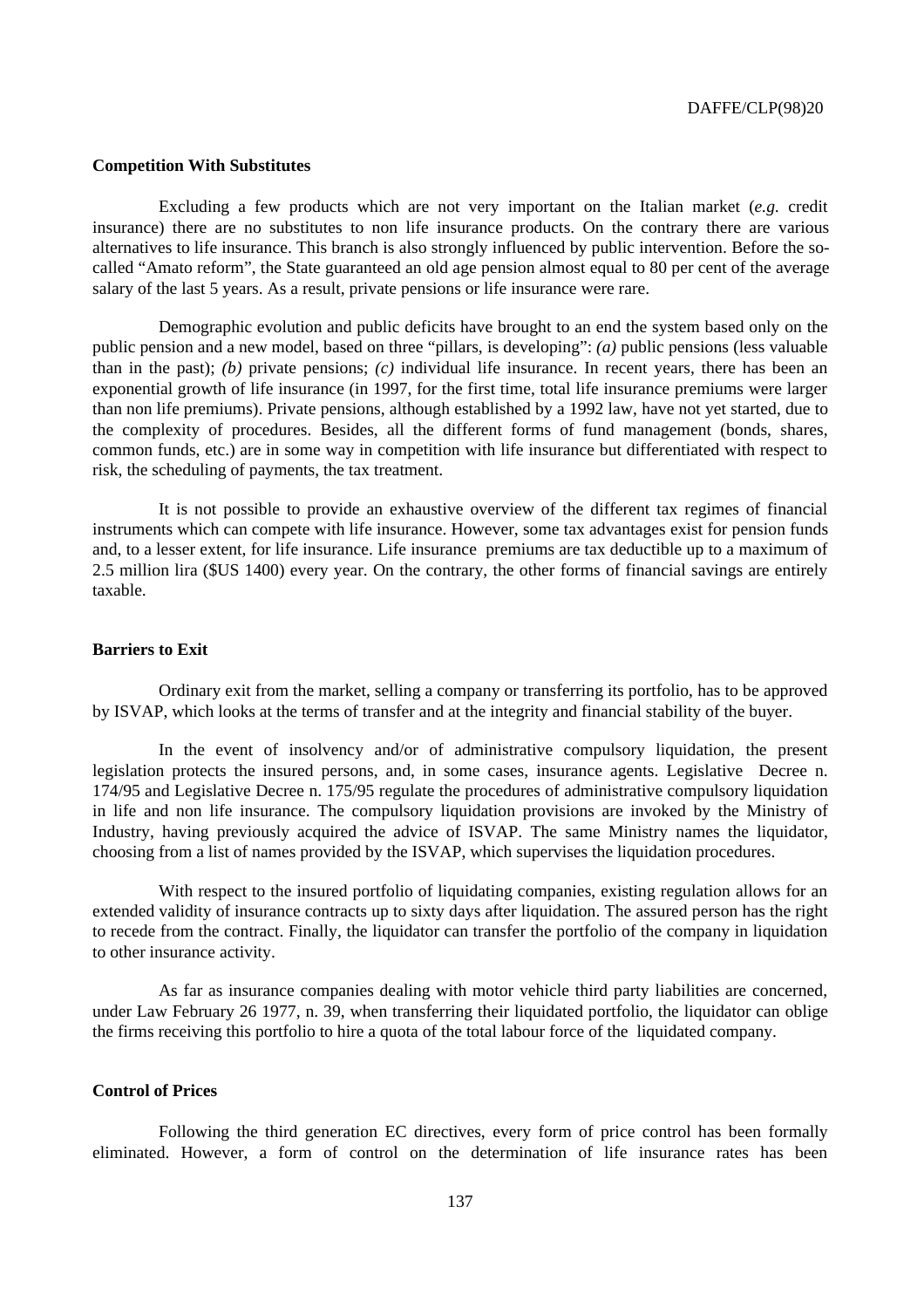surreptitiously introduced in section 22 of the Legislative Decree n. 174/95. Under this article, premiums must be calculated on the basis of suitable actuarial hypotheses, that allow the undertakings to fulfil their obligations towards policy-holders. These actuarial hypotheses must respect not only general provisions concerning actuarial principles (allowed under the 3rd EU life directive, section 5) but also specific applied methods provided by ISVAP. ISVAP is also allowed to fix the maximum interest rate that can be guaranteed to the policy-holder when he subscribes to a life insurance contract. These rules can lead to a substantial homogeneity of prices and discourage the search for innovative rate formulas.

In the experience of the Antitrust Authority, price competition seems to be extremely weak. A large proportion of antitrust cases have dealt with price agreements among insurance companies. Recently, however stronger price competition has emerged, although limited to distribution. This competition has mostly concerned life products distributed through banking channels and motor vehicle insurance sold over the phone.

# **Controls of Products**

The goal of existing regulation is to guarantee conditions of transparency in the supply of insurance contracts, both for life and non life insurance. There is no product control.

### **Control of Ownership and Forms of Business**

Italian legislation does not impose any particular restriction on the shareholding of insurance companies. With respect to state controlled companies, the privatisation process of the INA, the largest company of this kind, is about to be accomplished. This has required some reshaping of specific insurance activities carried out by the State: a new state-owned insurance firm has been established (CONSAP) and SACE will be transformed from a department of INA to a separate public corporate body, subjected to the direct control of the Treasury Department.

The state-owned insurance undertakings, all operating under a legal monopoly, are currently:

- *(a)* INAIL, in charge of the legal monopoly of the health insurance against work accidents;
- *(b)* SACE, which manages public insurance for the political and catastrophic risks related to exports;
- *(c)* CONSAP which has several tasks: *(a)* the management of a very limited shares of risks (life insurance and motor vehicle third party liability); *(b)* the management of several public funds (victims of road accidents, victims of hunting accidents, victims of extortion); *(c)* reinsurance of special agricultural risks;
- *(d)* SPORTASS which insures sport accidents and sport third party liability.

# **Control of Marketing and Distribution / Solvency, Investment Regulation**

Solvency and investment regulations strictly follow EC legislation.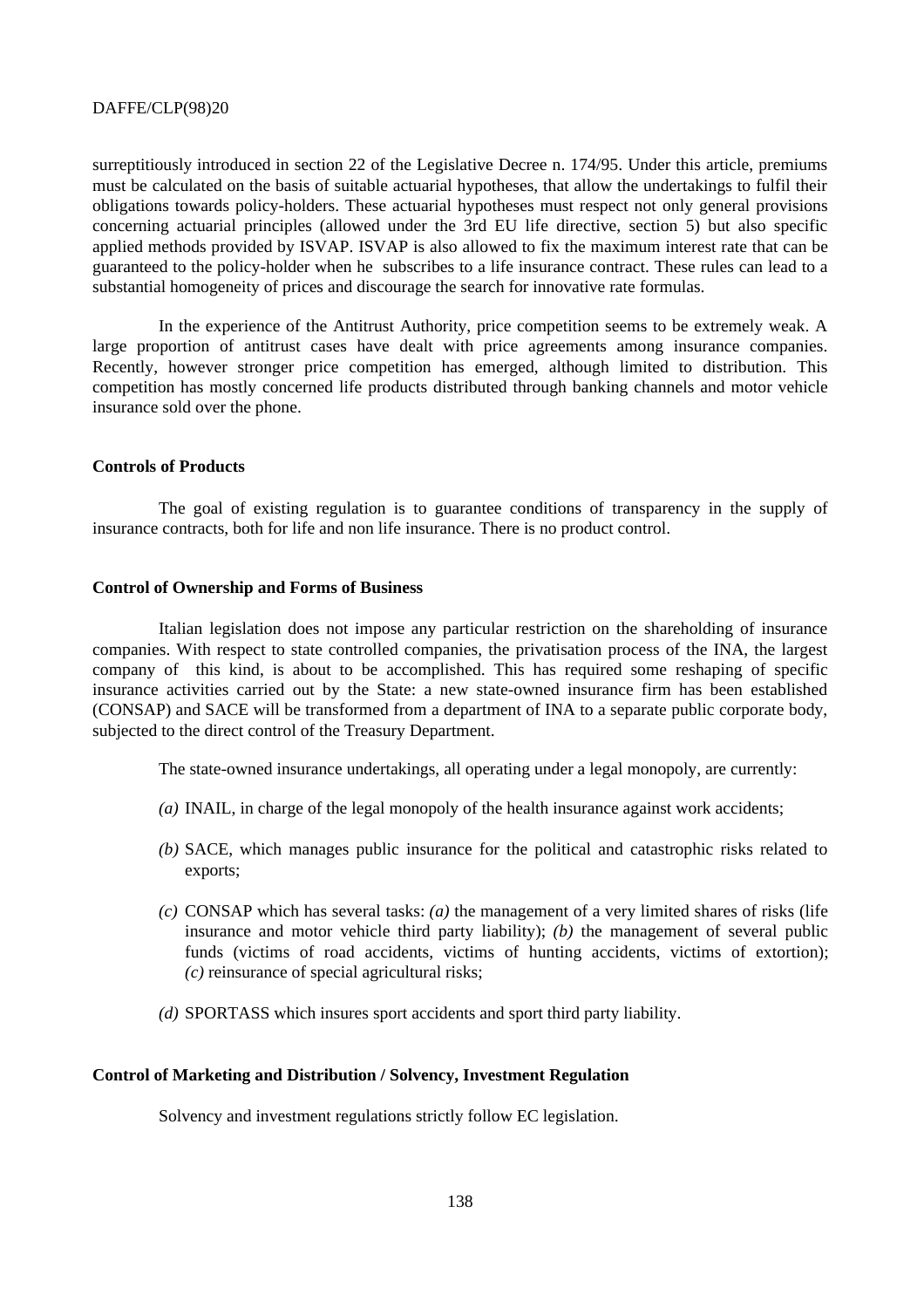## **Agreements Between Insurers**

The insurers association, ANIA, plays an important role both in the gathering of information and in the preparation of contract models. This activity has some value because the exposure to unexpected risks is reduced. However, it has to be emphasised that some of the activities carried out by ANIA are not explicitly authorised by current legislation.

Under the Italian legislation there is no specific antitrust exemption to agreements in the insurance sector. However, under EU law, insurance companies are subject to the exemption regulation n. 3932/92. This Regulation exempts under section 85, paragraph 3, of the Treaty:

- *(a)* the establishment of common risk-premium tariffs based on collective statistics or on the number of claims;
- *(b)* the establishment of standard policy condition;
- *(c)* the common coverage of certain types of risks;
- *(d)* the establishment of common rules on testing and acceptance of security devices.

As far as point sub *(a)* is concerned, the Italian Antitrust Authority has made the distinction between the establishment of the pure premiums based on mere information collection and the pure premiums established without a statistical analysis or based on subjective estimates of future events (decision ANIA). Also the establishment of increase percentages of pure premiums can be considered as a restriction to competition when the loading rate is constant across companies: in this case the agreement amounts to agreement over commercial premiums.

#### **Regulatory Conflict**

According to section 20, paragraph 4 of law n. 287/90 "in the case of operations involving insurance companies, the measures shall be adopted by the Antitrust Authority after hearing the advice of ISVAP, which shall be issued within 30 days of receiving the documentation on which the measure is based.

This article aims at balancing the protection of competition with that of stability, keeping in mind the specificity of the insurance sector.

# **Antitrust Enforcement**

The Antitrust Authority has intervened quite extensively in the insurance sector, particularly against restrictive agreements. All horizontal agreements investigated aimed at restricting competition among insurance companies, fixing prices and sharing markets. As far as vertical agreements are concerned, the Authority has opened up several investigations arising from banking distribution of insurance products. Such agreements, as a consequence of exclusive clauses, were able to block access to the market, preventing the entry of new operators. In one case, the Antitrust Authority has considered that a distribution agreement was restrictive, considering that the setting up of a joint venture by the bank and the insurance company represented an implicit exclusivity clause (*Generali/Unicredito).*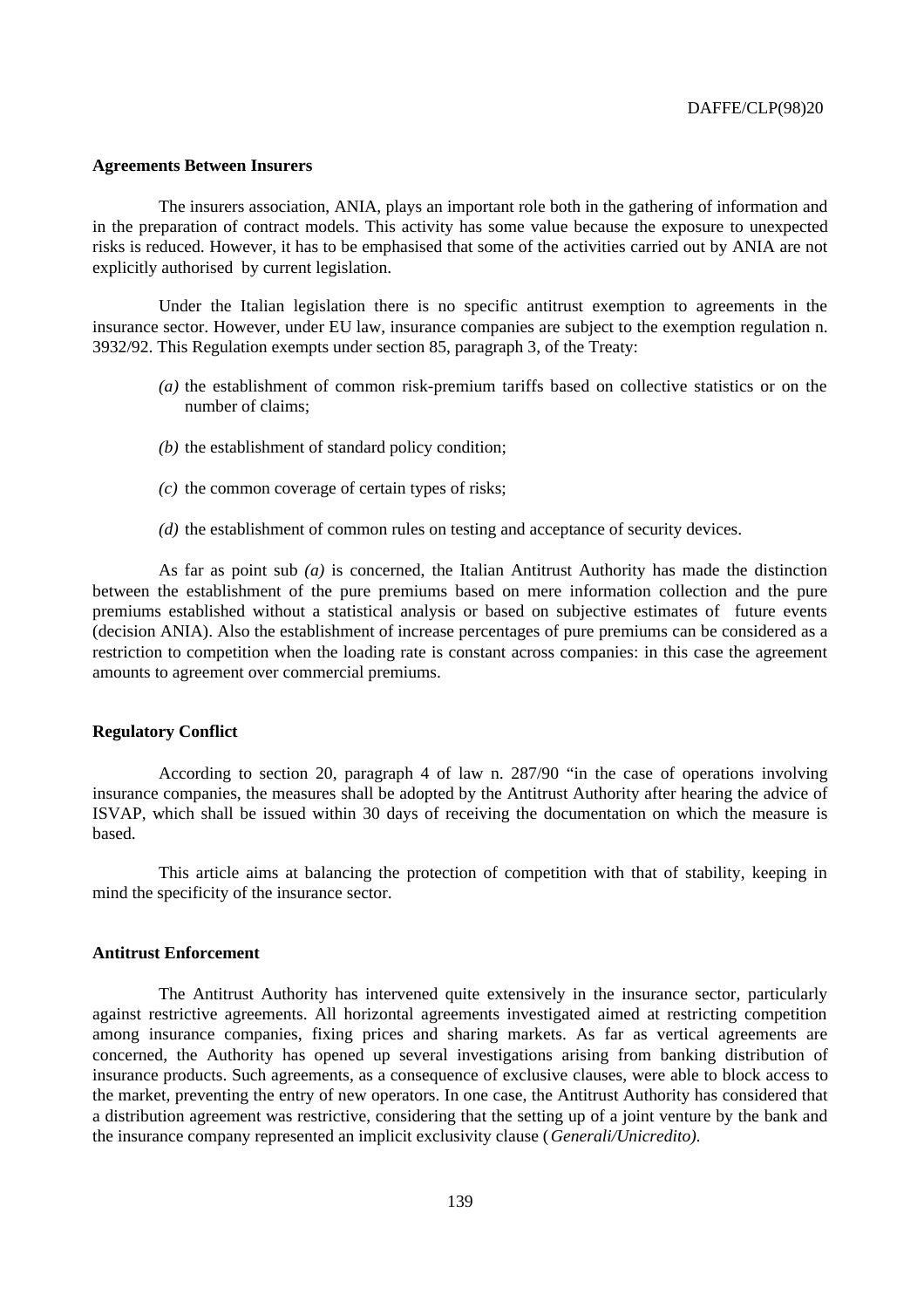The most important horizontal cases are the following:

- *(1) ANIA* and *Rischi di Massa*, two cases related to the motor fire, theft, etc. insurance market;
- *(2) Assicurazione rischi agricoli*, in the market for agricultural insurance against damage produced by hail (case followed by other cases in the same market);
- *(3) Consorzio Italiano rischi aereonautici*, in the market for aeronautical insurance;
- *(4) Assicurazione rischi di Milano*, on bid rigging in public procurement for insurance services.

*Ania*

The investigation started because Ania, the association to which virtually all insurance companies belong, addressed letters to member companies containing indications regarding the general terms and conditions of motorcar fire and theft policies. More specifically, the letters suggested substantial increases in the pure premium rate and a considerable extension in the use of excess clauses.

The relevant market affected by the agreement was identified as the market for motorcar insurance policies covering risks other than motor vehicle third party liability. The indications set out in Ania's letters were not related exclusively to a statistical service aimed at enabling the companies to improve their risk estimates. Moreover, these letters were sent at irregular intervals, only when the situation on the market was becoming critical. The Authority ruled that Ania's indications were restrictive of competition.

#### *Rischi di Massa*

In 1994, following a complaint filed by a consumer association, the Authority completed its investigation into the sixteen main insurance companies in relation to an alleged agreement directed to standardise contractual terms, conditions and premiums for non-life insurance policies.

It was ascertained that the insurance companies had met periodically between the beginning of 1990 and the first few months of 1993 in order to exchange information on their activities and to establish common policies regarding a number of standard non-life insurance products. In particular, the Authority found that the companies had co-ordinated their conduct with reference to commercial premium rates and excess clauses for certain categories of general risks. The companies had also agreed not to compete when certain insurance contracts for industrial risks would have been renewed.

Considering the gravity and the duration of the offences, the Authority fined the insurance companies 1 per cent of their turnover.

#### *Assicurazione rischi agricoli*

In 1994, the Authority took action against Consorzio Italiano Rischi Agricoli Speciali - CIRAS, which is a mandatory consortium to which all the hail damage insurers belong. The Authority found that, even though recent legislation had removed monopoly rights from the market and a number of competing consortia were being established, the commercial co-ordination of the associated insurance companies' behaviour carried out by CIRAS was thwarting the liberalisation process in the industry, substantially restricting competition in violation of section 2(2) of the Competition Act.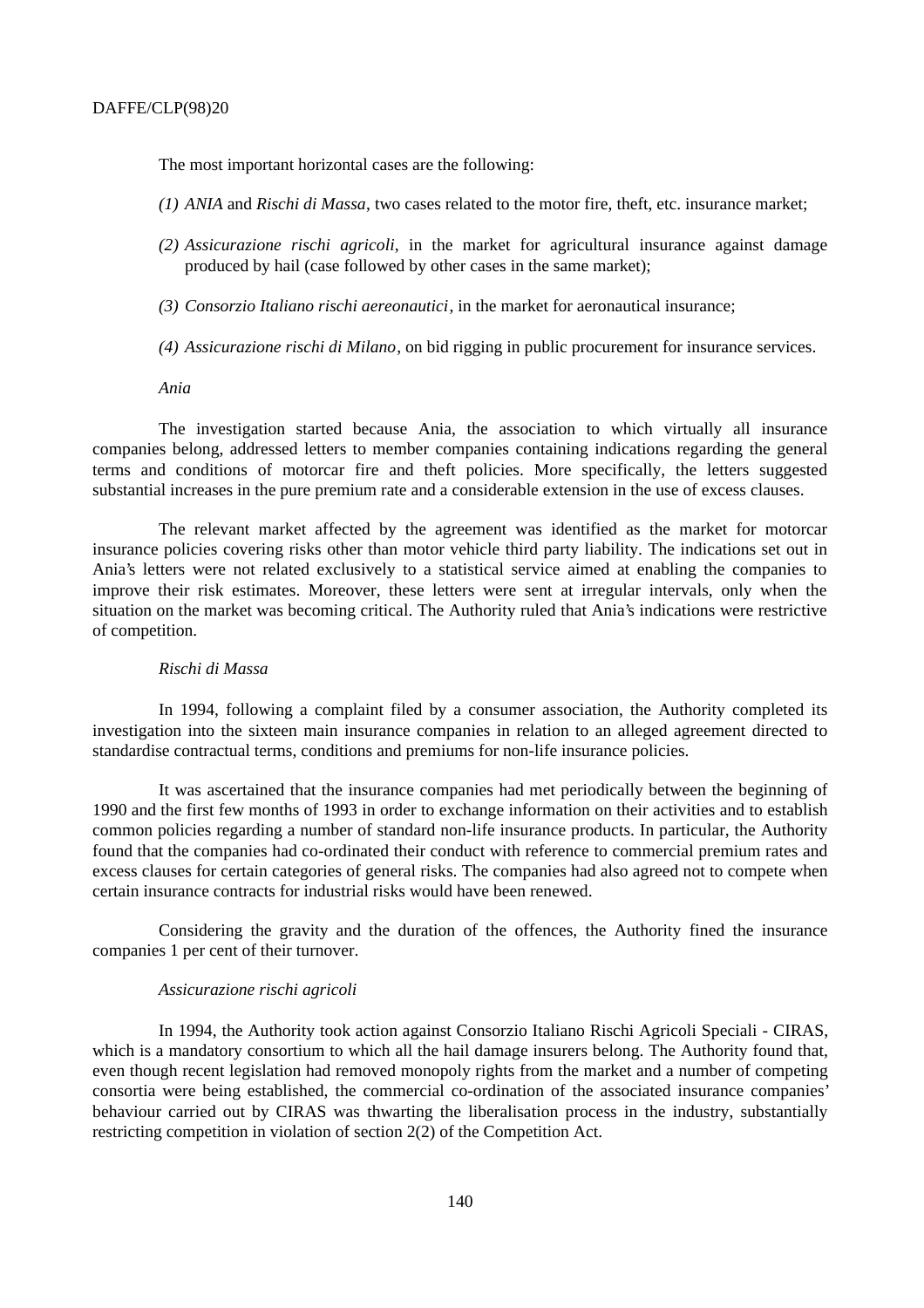The Authority, however, considered that CIRAS should be given a one-year exemption because the restriction on competition seemed to be closely connected with the transitional nature of the statutory situation at the present time.

In 1995, CIRAS requested the Authority to renew the exemption on the grounds that the structural reform of the sector was still not completed. The Authority pointed out that CIRAS's previous operations had restricted competition without any tangible improvement in the conditions of supply or any substantial benefits to consumers. Furthermore, it stressed that the law governing the hail damage insurance market had changed substantially, since insurance companies were no longer required to organize their activity through mandatory consortia. Therefore, the Authority ruled that there were no reasons for renewing the exemption.

#### *Consorzio Italiano rischi aereonautici*

In April 1995, the Authority began an investigation into alleged violations of section 2(2) of the Competition Act by Consorzio Italiano di Assicurazioni Aeronautiche-CIAA, the main aeronautical insurance companies association.

The Authority ascertained that CIAA distributed a tariff list to the members in order to coordinate their policies in terms both of the premiums charged and the contractual terms and conditions applied. Moreover, the Authority examined the conditions under which small aeronautical risks were reinsured. The companies belonging to CIAA assigned aeronautical risks which they had underwritten to the consortium, which then reinsured them. During the investigation it emerged that the retrocession quota of the various companies were calculated using fixed amounts and not on the basis of premiums actually paid to them.

The Authority found the conduct of the CIAA to be restrictive and in violation of section 2 (2) of the Competition Act.

#### *Assicurazione rischi di Milano*

In 1997, the Authority completed an investigation into an alleged agreement among the five main insurance companies in order to co-ordinate their behaviour relating to tenders, called by the municipality of Milan, for the provision of insurance services in the years 1995-98. More specifically, the companies had agreed not to compete individually at the tender but to share the risk among themselves through a co-insurance offer. The companies would have been able to participate individually at the tender. Therefore, the Authority considered the agreement restrictive of competition.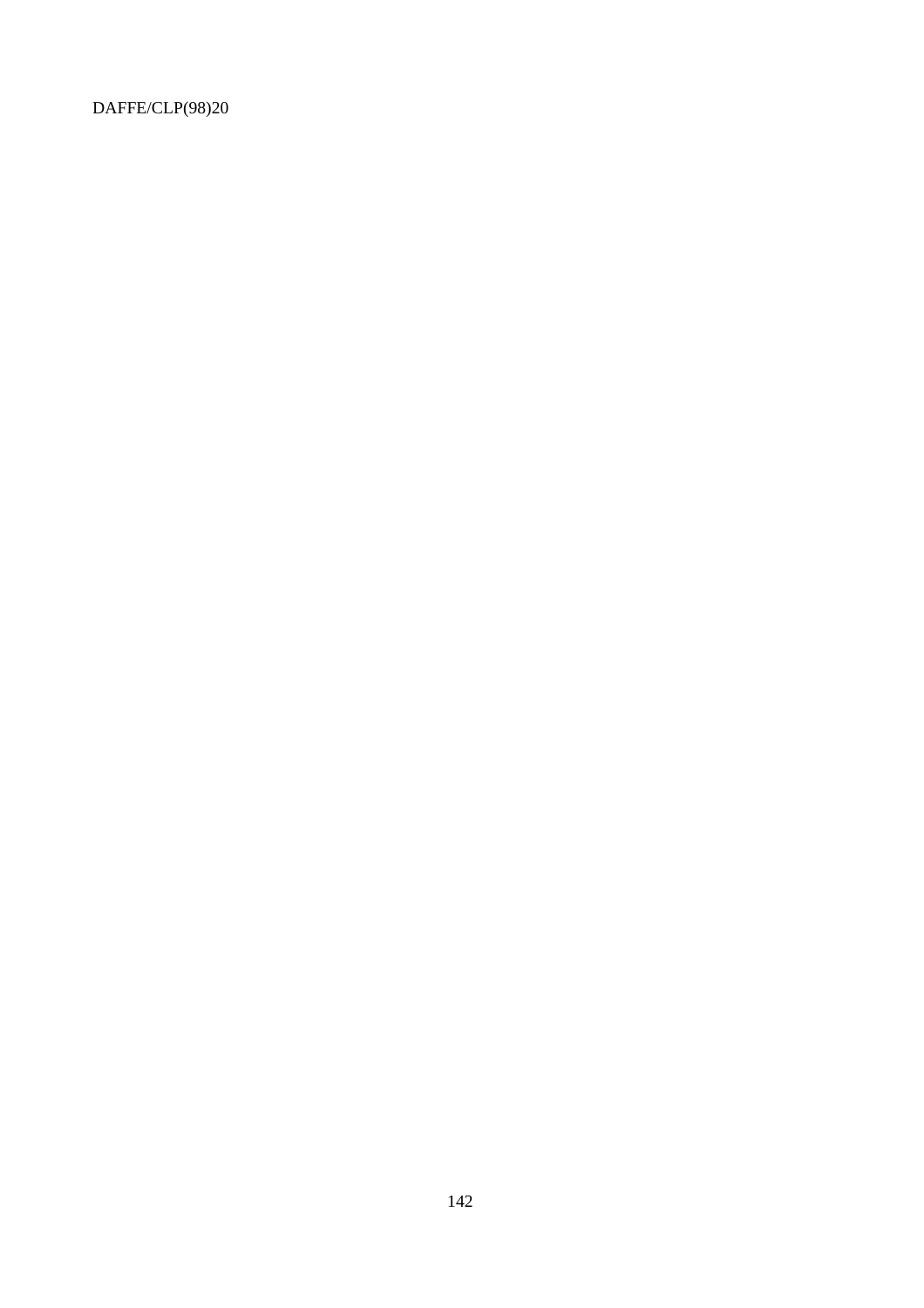# **JAPAN**

# **Introduction**

With the enforcement of the amended Insurance Business Law in April 1996, deregulation of the insurance industry in Japan has taken place in such areas as the mutual entry by life insurance companies and non-life insurance companies in each others' business fields through subsidiaries, and the relaxation of the system by which life insurance sales personnel must be exclusively affiliated to a single company.

In addition, the Insurance Council examined institutional reform of the insurance industry as part of larger reform within the financial system and submitted its report in June 1997. A proposed amendment of the Rating Organization Law is now before the Diet as part of an omnibus bill to reform the financial system based on the report's recommendations. The proposed amendment calls for reform of rating organizations through adoption of the advisory pure premium rate system, abolition of the compulsory use of calculated rates, and promotion of mutual entry between insurance companies and other financial businesses.

The Fair Trade Commission is currently conducting a survey on the insurance business from the viewpoint of competition policy. The survey adopts two perspectives; firstly, it examines issues from the perspective of deregulation in order to ascertain the present situation of competition in the insurance industry under regulations on entry, products, rates, etc. Secondly, it examines issues from the perspective of inter-company transactions ("keiretsu", or affiliated group transactions) in order to ascertain the present situation of transactions between insurance companies and corporate policy holders.

#### **Issues concerning regulation and competition in the insurance business**

To conduct insurance business, a license issued by the Minister of Finance is required. The company in question must submit an application to the Minister of Finance, providing its articles of association and also documentation detailing its business methods, insurance products, policy agreements and its method of calculating insurance premiums including premium rates. The company must then undergo an examination. When an insurance company wishes to change the content of its insurance products, rates, etc., it must obtain approval from the Minister of Finance. When granting a license or approval, the Minister assesses the application according to the three principles: the rates must be "not excessively high", "not inadequately low", and "not unfairly discriminatory". Under the amended Insurance Business Law, it has become possible to change the insurance established by Ministry of Finance ordinance only by advance notification (with the authority to order change and withdraw) in view of the possibility of inadequate policyholder protection. The insurance established by Ministry of Finance ordinance includes non-life insurance (ship insurance, cargo insurance, aviation insurance, etc.), and life insurance (group insurance such as Pension Welfare Service Public Corporation Act and Welfare Pension Insurance Law, etc.).

There are two types of premium rates: legally approved rates that are calculated by each insurance company in accordance with the Insurance Business Law and approved by the Ministry of Finance and the rates of rating organizations (RO), which are calculated by rating organizations in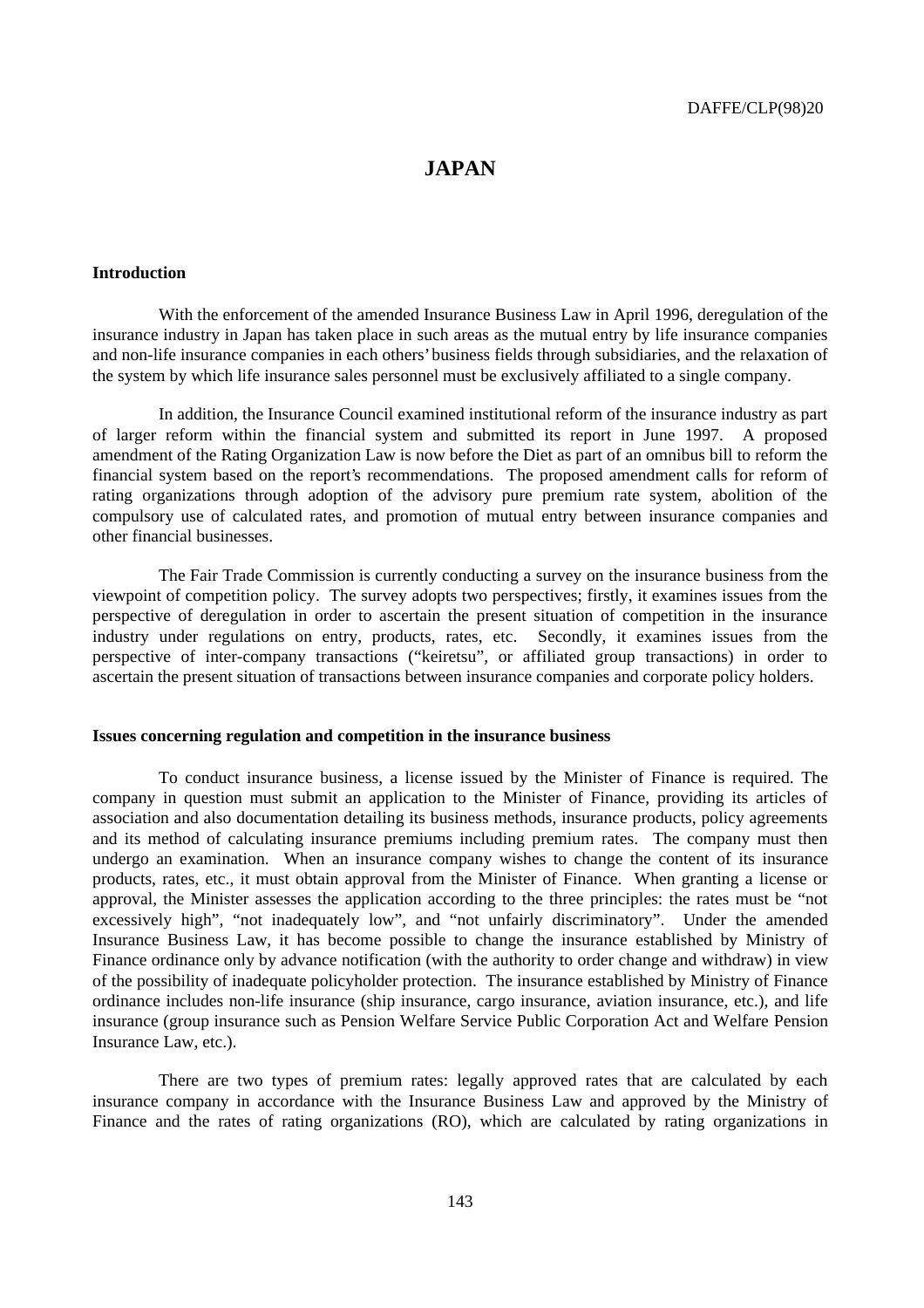accordance with the Rating Organizations Law and which are subject to advance notification and examination by the Minister of Finance.

There are three types of legally approved rates: range rates that can be revised within a fixed range in accordance with the risk situation, etc., of each separate insurance objective; standard rates that can be revised without establishing a fixed range in accordance with the risk situation, etc.; and discretionary rates, namely, rates that are determined in accordance with the risk situation each time a contract is finalized and without reference to a standard rate. Unlike the rates of rating organizations that are set within a certain range, margin rates do not have an upper limit and are subject to high levels of variation.

At present, rating organizations calculate the gross premium rates for five types of insurance: fire insurance, accident insurance, earthquake insurance, automobile insurance and automobile liability compulsory insurance. Insurance companies that are members of a rating organization are obliged to use the rates that are calculated by a rating organization and communicated to the Minister of Finance. For fire insurance, accident insurance and automobile insurance, each member company may set its rates in a flexible manner within a range of 10 per cent above or below the rate calculated by the rating organization. The Minister of Finance examines the rates of the rating organization on the basis of the three principles as mentioned above.

## **Issues concerning agreements between insurers and the enforcement of competition laws**

# *Exemption of concerted conduct between entrepreneurs on the basis of the Insurance Business Law*

According to the Insurance Business Law, concerted conduct between non-life insurance companies in the business of aviation insurance, nuclear power insurance, automobile liability compulsory insurance, and earthquake insurance are, in principle, exempt from the Antimonopoly Act.

In terms of other types of insurance business, only the following concerted conduct regarding joint reinsurance is exempt from the Antimonopoly Act: *(1)* deciding the content of insurance agreements (excluding those concerning insurance rates); *(2)* deciding the damage assessment method; *(3)* deciding the other party and volume of reinsurance; *(4)* deciding reinsurance rates and the commission on reinsurance.

However, this conduct is not exempt from the Antimonopoly Act when involving unfair trade practices and/or substantial restraint of competition in a particular field of trade, thereby causing undue infringement of the insurance policyholders' interests and those of the insured. Furthermore, entrepreneurs must receive approval from the Minister of Finance in order for such conduct to be exempted from the Antimonopoly Act, and before the Minister of Finance grants approval he must have the consent of the Fair Trade Commission. Even after the Ministry of Finance's approval is obtained, the Fair Trade Commission can request that the Minister of Finance take measures such as cancelling the approval if the Fair Trade Commission recognizes that the conduct no longer meets the conditions for being granted such an exemption.

Under the amended Insurance Business Law of 1995, the exemption systems based on the Insurance Business Law were reduced in scope, and provisions were set on procedures between the Fair Trade Commission and the Ministry of Finance regarding the Finance Minister's approval of the exempted conduct.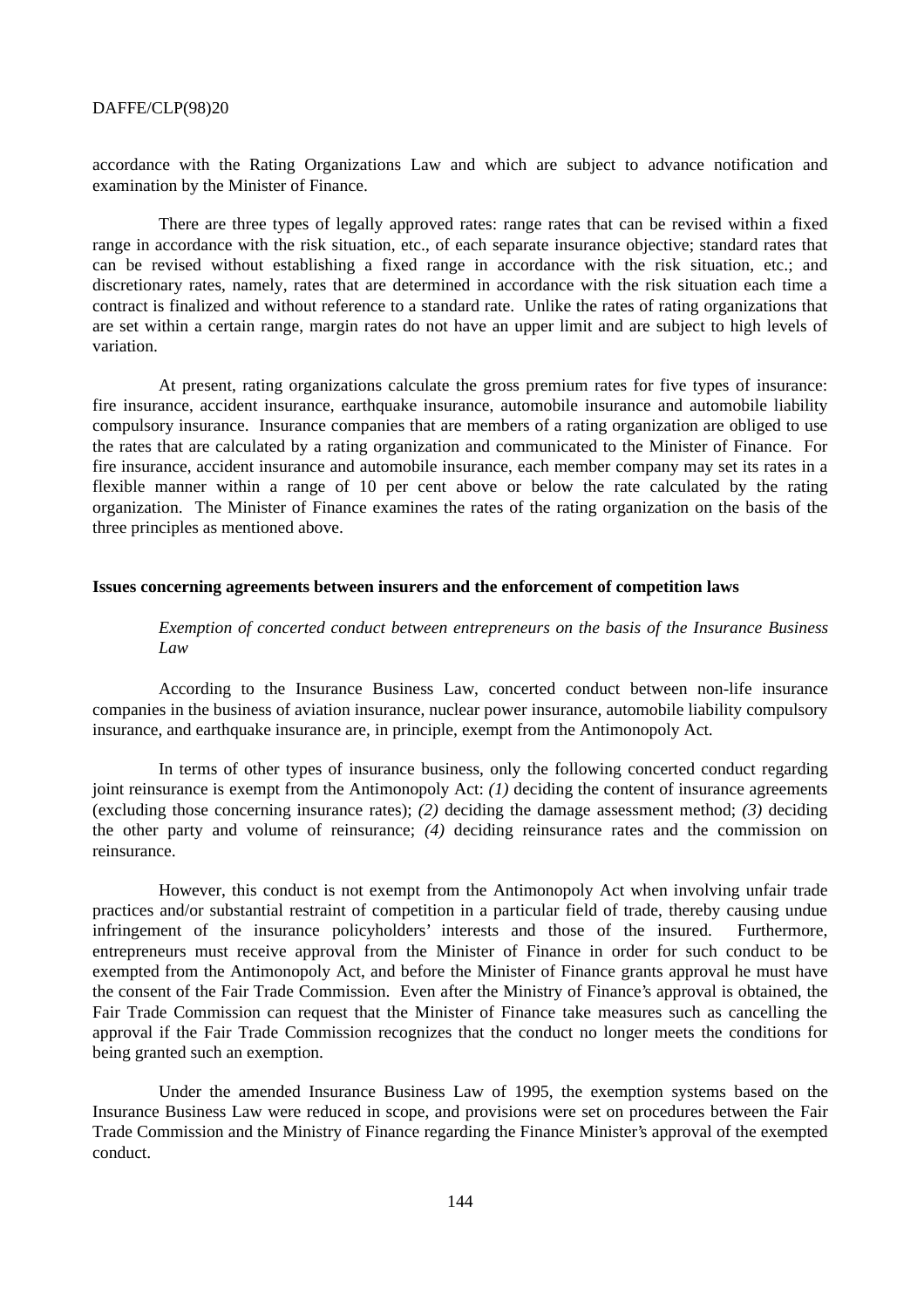*Exemptions from the Antimonopoly Act for the activities of the Non-Life Insurance Rating Organization established on the basis of the Law concerning the Non-Life Insurance Rating Organization*

The proper conduct of the Non-Life Insurance Rating Organization (trade associations made up of non-life insurance companies) under the "Law concerning Non-Life Insurance Rating Organization" are exempt from the Antimonopoly Act under the Antimonopoly Act Exemption Act.

At present, rating organizations calculate gross insurance premiums for five types of insurance, and insurance companies that are members of the rating organizations are obliged to use the rates calculated by the rating organizations which are communicated to the Minister of Finance.

A report by the Insurance Council in June 1996 on the current rating organization system recommended reform of rating organizations such as the adoption of an advisory pure premium system and the abolition of the compulsory use of calculated rates. These recommendations are incorporated in a bill to amend the "Law concerning Non-Life Insurance Rating Organization" which has been submitted to the ordinary session of the Diet as part of an omnibus bill to reform the financial system. If the bill is passed, it will be enforced on July 1, 1998.

Under this amendment, rating organizations will calculate the pure premium rate as an advisory for only fire insurance, accident insurance, and optional automobile insurance and member companies are not obliged to use the rate calculated by rating organizations.

In terms of actuarial mathematics (in particular, the law of large numbers) and the reduction of calculation costs, calculation of the pure premium rate by a rating organization is recognized as generally reasonable and information on pure premium rates is indispensable for newly joining companies. Furthermore, premium rates calculated by rating organizations are limited to pure premium rates that are calculated objectively on the basis of actuarial mathematics and member companies will not be obliged to use them. For this reason, calculating the advisory pure premium rate itself does not present a problem under the Antimonopoly Act, and the exemption system for these types of insurance will therefore be abolished.

However, earthquake insurance and automobile liability compulsory insurance are managed under special laws and effectively function as a public form of insurance with a reinsurance system undertaken by the government. As such, rating organizations will continue to calculate the gross premium (standard premium: member companies will not be obliged to use) and exemption from the Antimonopoly Act will be limited and continued with respect to the Antimonopoly Act, Section 8, (1)and(4).

# **Violations of the Antimonopoly Act in the Insurance Business**

#### *Warning issued to the Marine and Fire Insurance Association of Japan (MFIAJ)*

In the non-life insurance industry, when the repair costs are calculated for a damaged automobile for which an insurance claim payment is made under optional automobile insurance, numerical values are determined, indicating the standard work time for detachment/attachment, replacement, sheet metal, and paint work on major domestic passenger car models, in order to make the calculation method clear and reasonable. For the numerical values for repair work, the MFIAJ of Japan employs a formula (hereafter referred to as "numerical value formula") which multiplies the numerical value by a fixed amount per hour (hereafter referred to "corresponding unit price") and it strives for wider implementation of this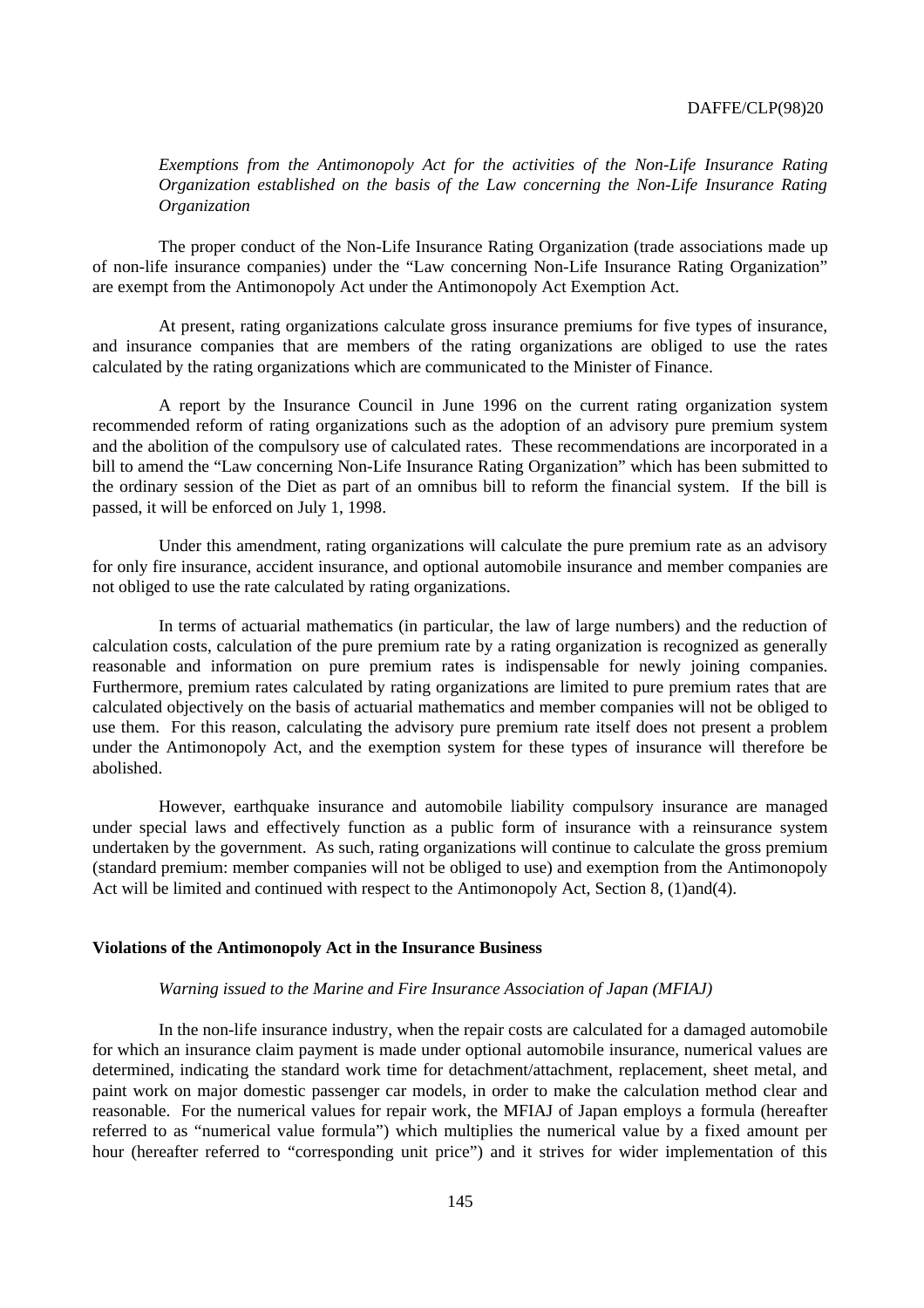formula. With respect to calculated the calculation of repair costs for detachment/attachment and replacement work, the numerical value formula has become widely adopted. As such, with regard to the corresponding unit price used in the numerical value formula when its members calculate the repair costs for damaged automobiles, the Marine and Fire Insurance Association has for some time been suspected of determining standard unit prices on both a nationwide and regional levels and enforcing these corresponding unit prices upon its members.

With respect to the above-mentioned conduct, on October 24, 1994, the Fair Trade Commission issued a stern warning to the Marine and Fire Insurance Association for possible violation of Section 8, (1) 1 of the Antimonopoly Act, calling for the necessary measures to be taken to eliminate this suspected conduct and instructing the MFIAJ not to engage in such activities in the future.

#### *Decision on Union Machinery Insurers of Japan (UIAJ)*

The UIAJ decided the content of the approval applications to be made by each member firm with regard to insurance premiums for machinery insurance and assembly insurance. The UIAJ also established various provisions which determine premium rates, etc., as uniform standards to be used when underwriting machinery insurance. The UIAJ also implemented a system by which member firms request calculations of premium rates from the UIAJ, thereby making their member firms underwrite machinery insurance and assembly at fixed rates. As such, the UIAJ was found to have placed considerable restrictions on competition in the field of machinery insurance and assembly insurance.

On October 19, 1996, the Fair Trade Commission issued a recommendation to the UIAJ to eliminate the above-mentioned conduct as violation of Section 8 of the Antimonopoly Act (decision made by the Fair Trade Commission on February 5, 1997).

The concerted conduct of the 25 full member companies of the UIAJ relating to reinsurance was found to have substantially restricted competition regarding premium rates in business areas involving underwriting insurance and reinsurance, causing potentially unjust harm to the policyholders' interests, etc. The Fair Trade Commission therefore requested that the Union of Machinery Insurers of Japan undertake fundamental reforms to substantially ensure competition regarding premium rates in business involving underwriting insurance and reinsurance. Considering that most of the firms which are members of the UMIJ are also members of the MFIAJ, the Fair Trade Commission requested that the MFIAJ direct its member firms to refrain from any conduct violating the Antimonopoly Act.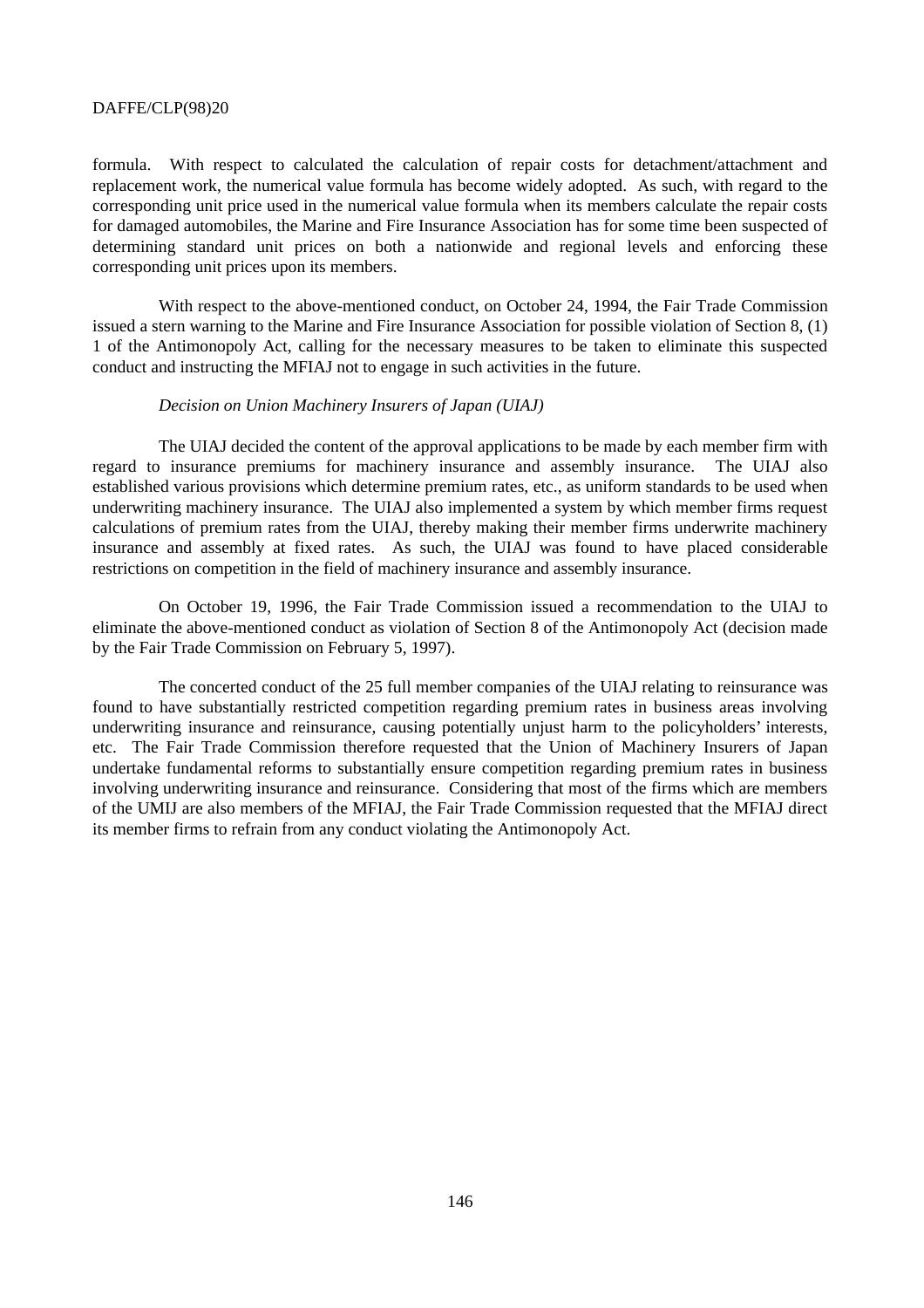# **KOREA**

In Korea, there are more than 12 different regulations relating to the insurance industry including the "Insurance Act", and the "Insurance Supervision Regulation". Such regulations exist to guarantee the rights of clients and to promote sound growth of the insurance sector.

According to Article 17 of the Insurance Act, authorization from the Financial Supervisory Commission is required for insurance companies to conclude mutual agreements. As of the end of March 1998, there are 12 mutual agreements including agreements on national security, risk dispersion and management efficiency.

Separate from the regulations mentioned above, there are 18 different Acts which require mandatory insurance for 12 categories of risks

The regulatory agencies for the insurance industry are the Ministry of Finance and Economy, the Financial Supervisory Commission, and the Insurance Supervisory Board. The Ministry of Finance and Economy draws up general policies regarding the insurance sector, enacts new regulations as well as revising the existing regulations, and is in charge of approving or revoking insurance business licenses. The Financial Supervisory Commission is in charge of approval and authorization of insurance companies' business activities, and is responsible for the enactment of more specific regulations relating to the insurance sector. The Insurance Supervisory Board is in charge of auditing insurance companies, settling insurance disputes, registering of insurance agencies, and granting licenses to insurance brokers.

The agencies related to the regulation of the insurance sector in Korea are the Korea Life Insurance Association (KLIA), the Korea Non-life Insurance Association (KNIA) and the Korea Insurance Development Institute (KIDI). KLIA and KNIA are in charge of receiving and cancellation of insurance solicitor registration, and KIDI is responsible for the inspection of new insurance products.

Currently, there are 50 insurance companies in operation. Of these 50 companies, 33 are life insurers, 17 are non-life insurance companies, 2 are surety insurance companies, and one is a reinsurance company. For the 1996 business year, the total income from premium for the 50 companies was 51 trillion Won (approx \$US 38 billion), and the current total assets are approximately 110 trillion Won (\$US 82 billion). Currently, the combined market shares of the top five life insurance companies and for the top five insurance companies are 74.2 per cent and 64.6 per cent respectively.

Life insurance companies deal in life insurance, retirement insurance, and personal pensions. Non-life insurance companies deal in shipping, fire, car, insurance on cargo as well as personal pension insurance. Banks are prohibited from directly developing or marketing insurance products.

In order to run an insurance business, an approval by the Minister of Finance and Economy is required. For a Korean insurance company, the minimum working capital is set at thirty billion Won (\$US 22 million) compared with three billion Won (\$US 2.2 million) for a Korean branch of foreign insurance company. The Ministry of Finance and Economy screens potential insurer's applications for knowledge, experience and investment capacity, and reaches a decision on whether to issue a provisional approval or not. An insurer with a provisional approval may apply for a full approval. The verification process may take up to two months.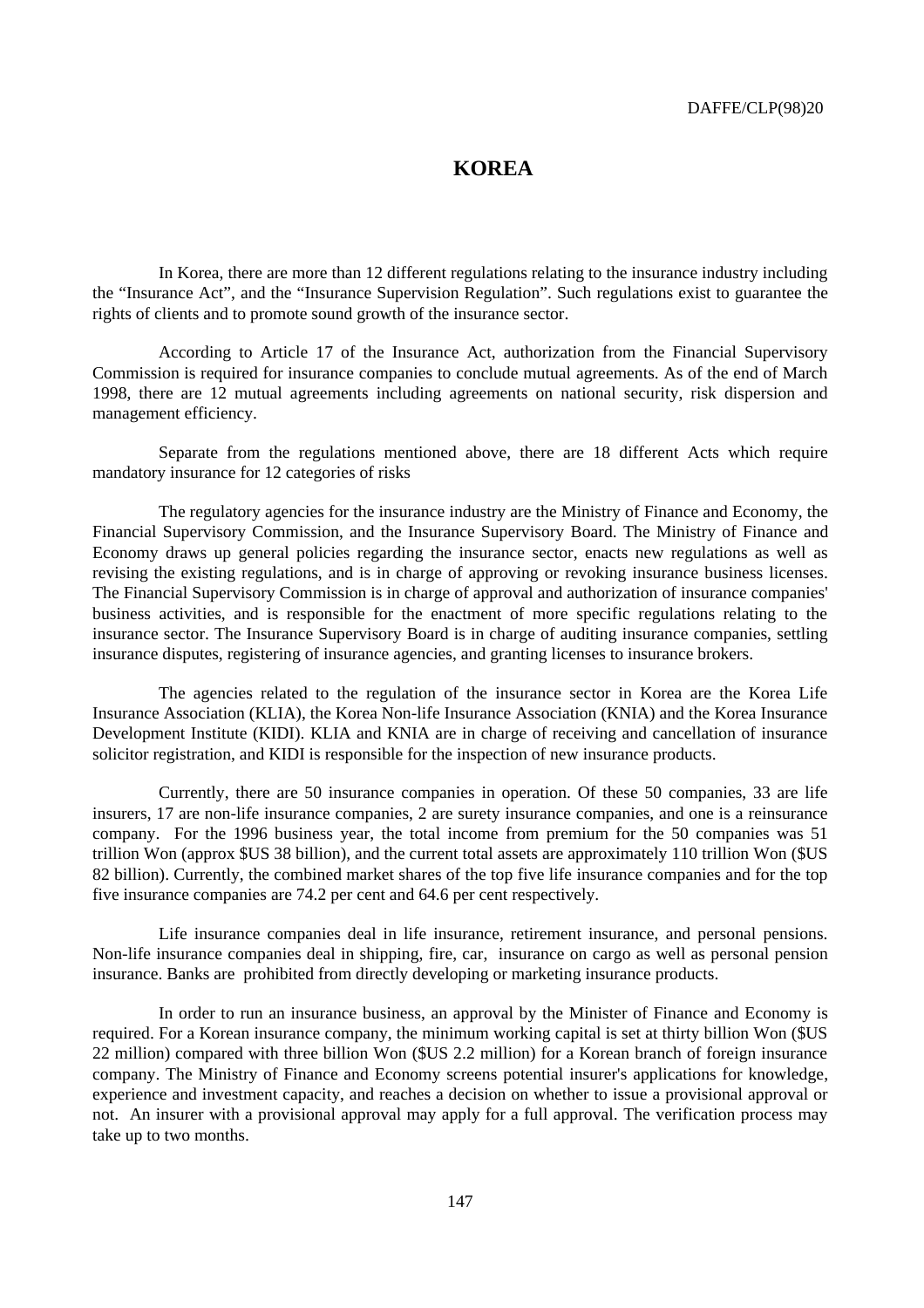When developing a new insurance product, insurance companies are required to file either a predevelopment notification or a post-development report with the Insurance Supervisory Board.

Products subject to pre-development notification are:

- − a product that is tax-related,
- − a product that is related to other financial sectors,
- − a product that uses a new risk rate not approved by the public authorities,
- − a product with a different interest rate than the rate used by the existing insurance companies,
- − compulsory insurance and car insurance products and
- − a product developed in a manner not in line with the product development standards.

Products subject to post-development reporting are:

- − products that are developed not fulfilling the product development standards
- − a product that does not use a standardized contract conventionally used internationally
- − a product with a slight modification of a standardized contract which does not reduce the welfare of consumers and
- a product similar to a product on sale, which has been the subject of a declaration.

A foreign insurance company interested in establishing a local business office may set up a local operation, a joint venture or a branch office with the approval of the Minister of Finance and Economy. Foreign insurance companies are treated equivalently to Korean insurance companies in terms of minimum asset requirement, items to be examined for approval and the examination period for approval.

The following are the products in which a foreign insurance company without a place of business can deal:

- − life insurance,
- − loading/unloading insurance,
- − aviation insurance,
- − travel insurance,
- − insurance for ships,
- − long term damage insurance,
- − reinsurance,
- − insurance which has been rejected by more than three domestic insurance companies,
- − an insurance product which currently is not taken up in Korea, and an insurance which is difficult to be concluded with an insurer and classified as an insurance that needs special authorization by the Financial Supervisory Commission.

These insurance companies can sell their products only through means of communication such as internet and fax. They are not allowed to be sold through dealers or brokers.

Because the financial sector is divided into different business domains, *i.e.*, banking, securities, and insurance, there are no financial products in direct competition with insurance products. Moreover, an insurance company, in principle, cannot concurrently deal in both life and non-life insurance. However, an insurance company can concurrently deal in accident insurance and reinsurance. In the case of personal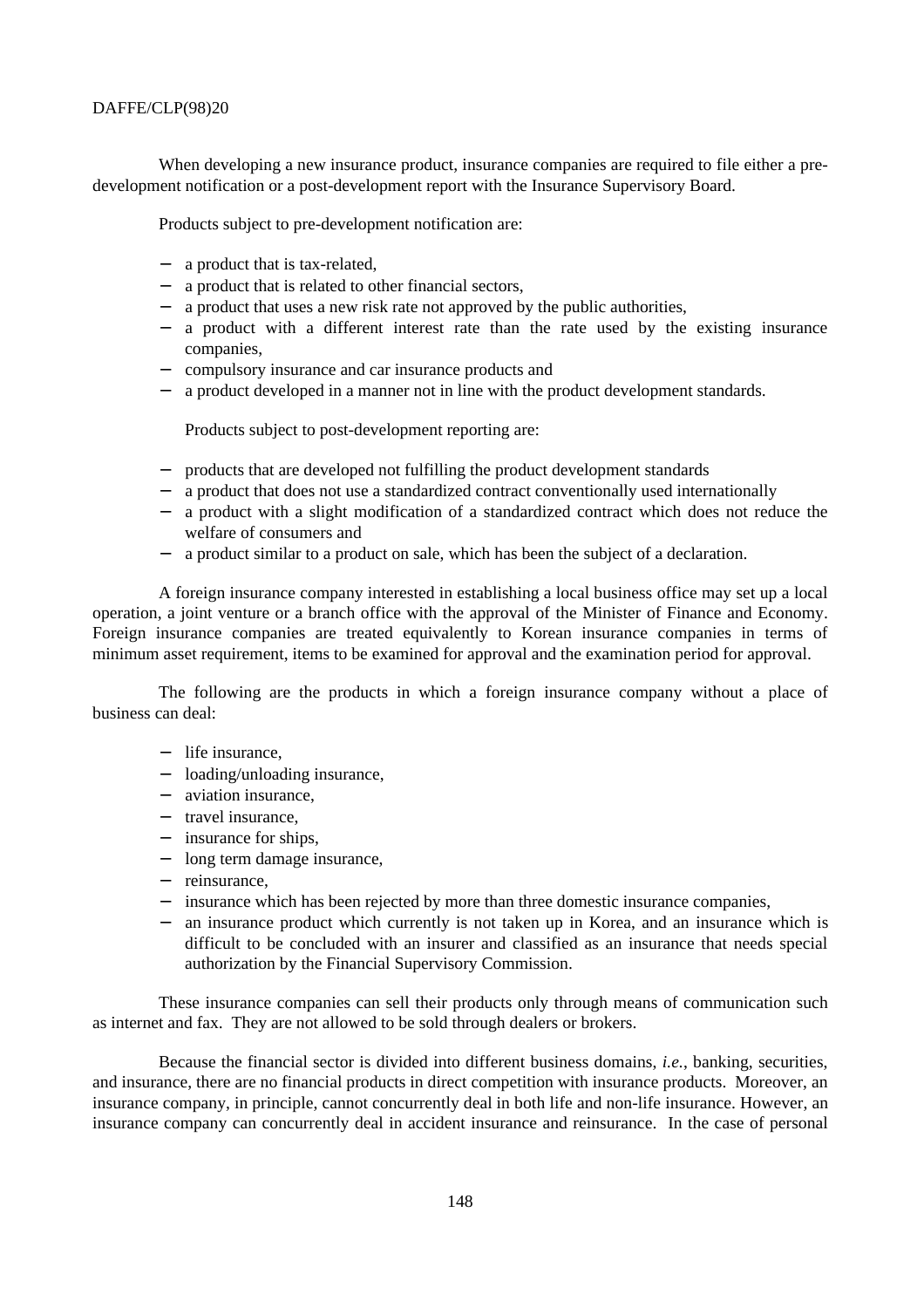pension products, insurance companies are in competition with other financial institutions, such as banks, investment and trust companies, and mutual trust funds.

The competition among different financial institutions with regard to personal pension products is not distorted by the taxation system.

An insurance company is required to obtain the approval of the Minister of Finance and Economy to exit from the insurance market through dissolution or complete transfer of its insurance contracts. This control of exit of insurance companies is to protect consumers from non-performance of duties by insurance companies. However, insurance companies are not completely banned from exiting the market. They are allowed to transfer their shares, and insurance companies with poor financial status may also be liquidated upon recommendation or order of the insurance supervisory authority.

Currently, there are limited number of government regulations on the determination of insurance premiums for auto and life insurance products. With auto, life, and non-life insurance, insurance companies can set premiums freely within a range. In the case of other insurance products, insurance companies can freely set the premiums.

The supervisory authority has the power to order an ex post change in an insurance premium. Nevertheless, there have been virtually no cases in which a change in premium has been ordered. This is due to the fact that insurance premiums have been under government control until recently.

The fact that insurance companies are either fully or partially free to determine their insurance premiums is evidence that there is competition among insurance companies regarding insurance premiums. However, given the short history of insurance premium liberalization in Korea, a complete form of competition on insurance premium is yet to develop.

With respect to the development of new insurance products, insurance companies are obliged to file a pre-development notification or a post-development report with the Insurance Supervisory Authority. All insurance companies are ordered to use the standardized terms of contract required by the Financial Supervisory Commission (FSC). An insurance company wishing to use a different set of terms other than the standardized terms of contract must notify the FSC in advance. In practice, the FSC's standardized terms of contract are applied to almost all insurance contracts. Insurance companies interested in modifying the terms of compulsory insurance must file a report with the FSC before any modifications are actually made.

An insurance company must take the form of one of the following:

- *i)* a joint-stock company;
- *ii)* mutual company; or
- *iii)* local branch office of a foreign insurance company.

There is no limit to the number of shareholders for joint-stock companies. There are, however, some limitations on the ownership of shares in insurance companies by the five largest business groups. The five largest business groups in terms of total assets pursuant to the Fair Trade Act can become a shareholder of an insurance company only in the event that the group acquires or merges with a failing insurance company, until March 31, 2003.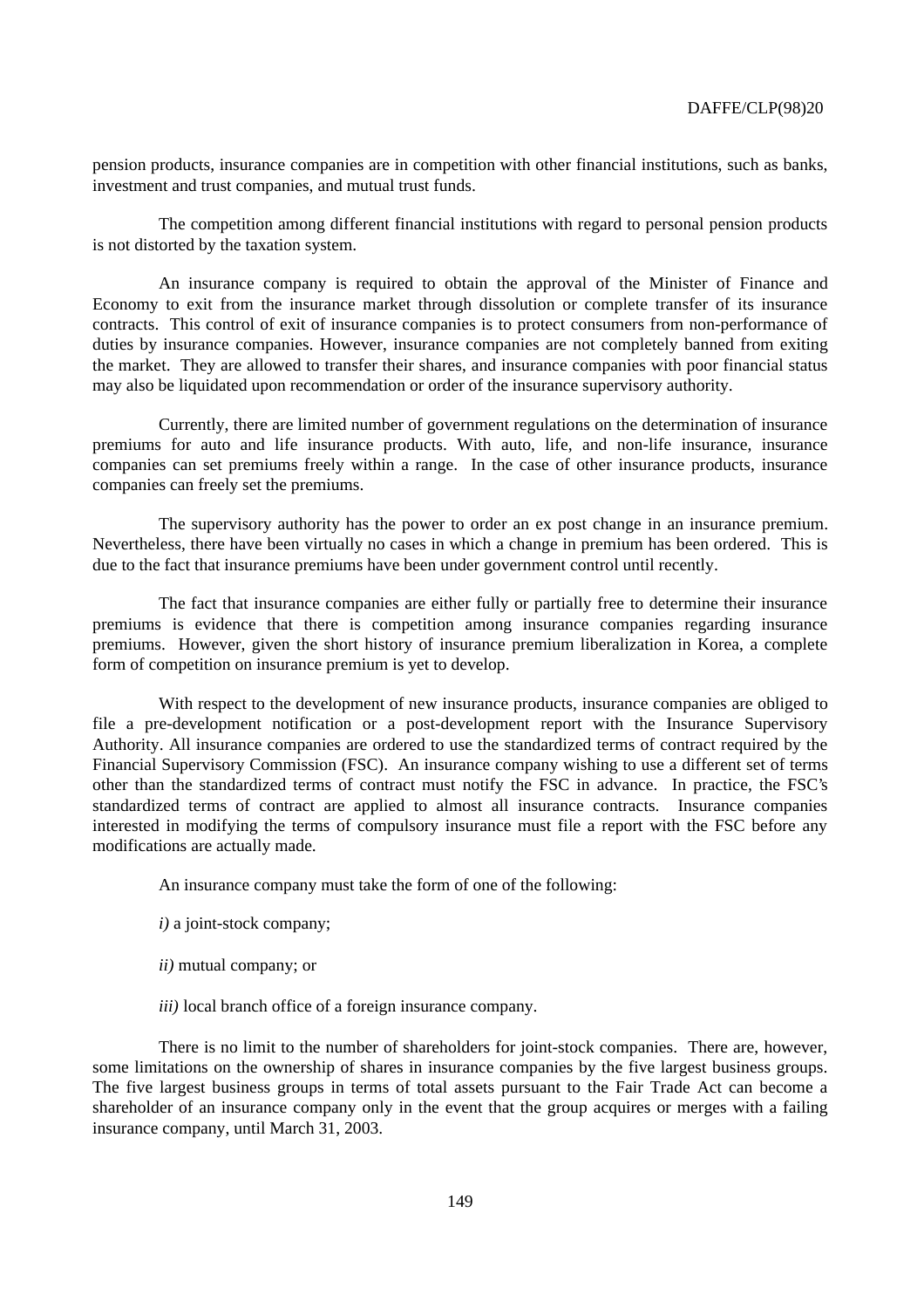The government does not own any insurance company.

There are no restrictions preventing foreigners from acquiring an existing insurance company. However, only insurance companies are allowed to establish a new insurance company.

An insurance broker is a person who intermediates a client and an insurance company in concluding a contract. To become an insurance broker, one needs to:

*i*) complete courses run by training institutions, such as the Insurance Training Institute;

*ii)* pass the examination given by the Insurance Supervisory Institute;

*iii)* obtain a license issued by the Insurance Supervisory Institute.

The insurance brokerage systems is yet to take root in Korea as its history is short. (This system was implemented for insurance for loss in April 1997, and April 1998 for life insurance.)

An insurance agent refers to a person who acts on behalf of an insurance company to conclude an insurance contract. To become an insurance agent, one needs to:

*i)* complete a training course by a training institution, and

*ii)* register at the Insurance Supervisory Institute.

Although the regulations on insurance brokers and agents are different, it is too early to discern the effect the difference in the regulations has on the sales of insurance products given the short history of the insurance brokerage system in Korea.

Though banks are barred from direct sales of insurance products they may sell insurance products indirectly by establishing a subsidiary. Insurance companies are not allowed to sell banking products (*e.g.* a bank deposit).

An insurance company needs to meet the standards on payment capabilities set forth by the Insurance Supervisory Authority. A company which has failed to do so will be regulated by the supervisory agency and the size of its shortfall in payment capabilities will be publicly announced. Such public announcement will weaken clients' faith in the company and as a result, the company will be at a disadvantage in competing with other insurance companies. Moreover, if a company is faced with limitations in its business activities due to the shortfall in its payment capabilities, its position will be further weakened. The requirement on payment capabilities does not put insurance companies at a disadvantage in the competition with banks as the products they offer are different from those offered by insurance companies. Nevertheless, because banks also sell personal pensions, those insurance companies with poor payment capabilities may face difficulties competing with banks.

In Korea, insurance companies are constrained by regulations on asset management such as the investment ceiling for each investment category. However, such regulations are equally applied to all insurance companies irrespective of payment capacity or total asset, and therefore, such regulations do not restrict competition among insurance companies. As it has previously been explained, regulations on investment in insurance companies do not restrict competition between insurance companies and banks, as there are no overlapping products between banks and insurance companies except personal pension.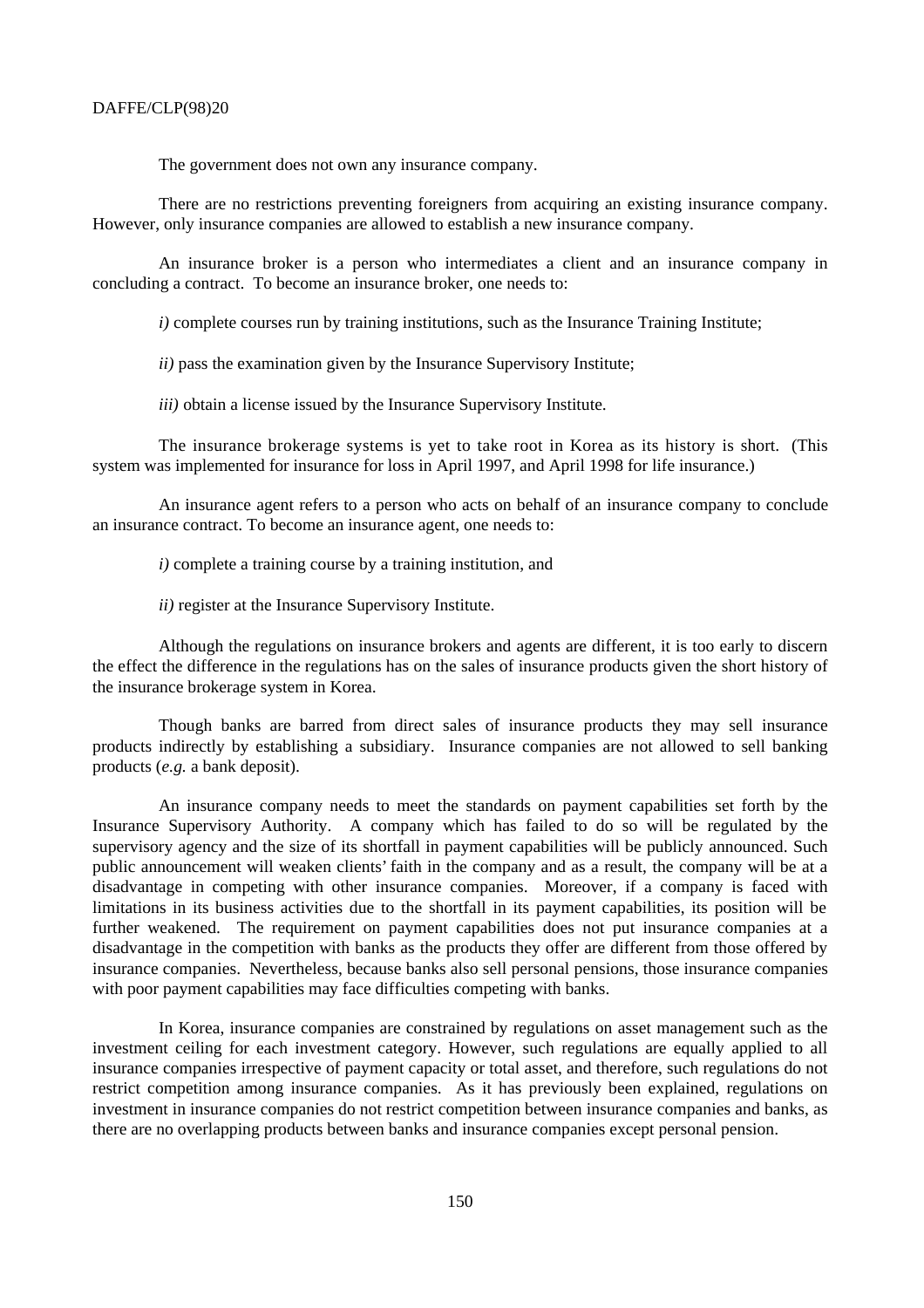All of the existing mutual agreements among insurance companies have been authorized by the relevant supervisory authorities. An insurance company interested in signing, changing or cancelling a mutual agreement must receive an authorization by the FSC. The FSC needs to consult with the Korea Fair Trade Commission prior to granting authorization.

For the purpose of sharing of information, the "Agreement on Overseas Insurance Information Sharing" has been enacted. Based on the Agreement, insurance companies share information on the current status of overseas branches, monthly reports by the overseas employees, reports on business trips by employees, on overseas insurance market, etc. The cost of managing the gathered information is shared equally by the parties to the Agreement. The cost of collecting information upon a special request by a specific insurance company participating in the Agreement will be paid by that insurance company.

Insurance regulatory authorities do not intervene in the acquisition of an insurance company by any specific party. Insurance regulators can recommend liquidation or merger of insurance companies with poor payment capabilities. As of yet, there has been no such case, so there have been no problems caused by mergers of insurance companies. Therefore, a review must be conducted on the issue of establishing guidelines on mergers among insurance companies and of determining the relevant market based on the substitutability of insurance products.

The Korea Fair Trade Commission enforces the relevant regulations against concerted acts, unfair trade practices and false advertisements by insurance companies. The Korea Fair Trade Commission had issued a warning to 11 non-life insurance companies, and three automobile mutual-aid associations for abuse of dominance in November 1997. These companies and associations had made payments 5 per cent short of the original amount. In 1995 the KFTC issued a recommendation for correction on 11 non-life insurance companies. The KFTC ruled that their agreement to jointly determine auto insurance premiums and auto repairing charges constituted a price cartel. In 1997 the KFTC judged that an advertisement by First Life Insurance was likely to mislead customers and that it violated Article 3, Paragraph(1), Subparagraph 6 of the Fair Trade Act. A corrective measure, including suspension of the act in question, was ordered by the KFTC.

The competition authority needs to examine and improve systems related to insurance, such as the criteria for entrance and exit, the substitutability of products and mutual agreements among insurance companies. The competition authority also needs to examine at regular intervals whether there are anticompetitive elements to the existing laws and regulations and take appropriate measures to improve such laws and regulations, and strengthen the enforcement of the competition laws.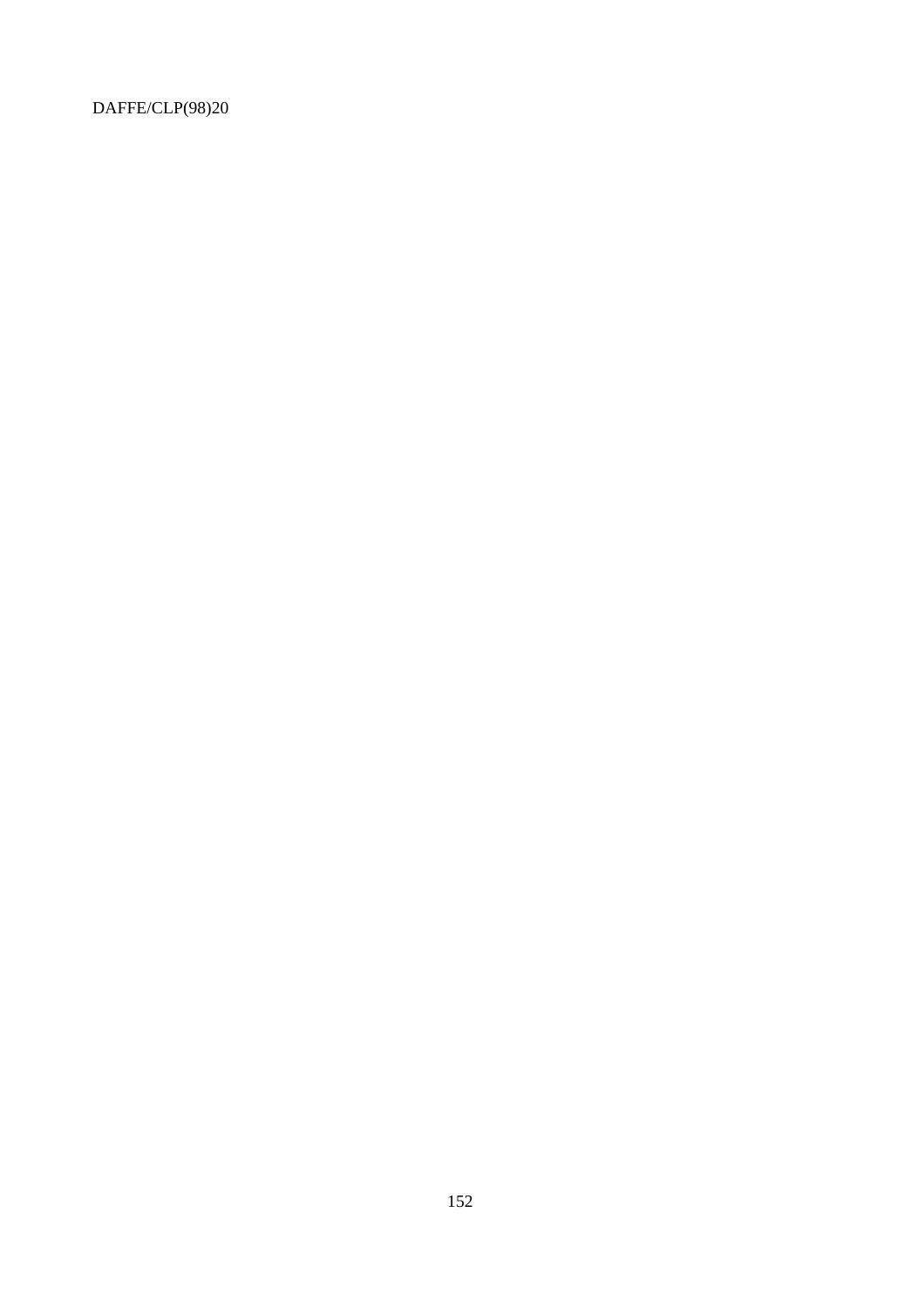# **NETHERLANDS**

# **Overview**

## *Regulatory Rules*

The existing regulations are contained in the Insurance Business Supervision Act 1993 ("Wet toezicht verzekeringsbedrijf 1993", hereafter to be referred to as WTV 1993) of 9 March 1994 and in a series of Royal Decrees. This Act, which entered into force on 1 July 1994, has replaced the Insurance Supervision Act of 18 December 1986 and implements the third generation EU-insurance directives. The insurance supervisory authority ("Verzekeringskamer"), instituted by Act of 1922, derives its legal basis from the WTV 1993. Since 1993 the WTV 1993 and its Royal Decrees are under a continuous process of revision. Not only as a result of the implementation of EU-directives, *i.e.* the BCCI-directive of 29 June 1995, but also due to changes in national legislation.

The Competition Act (Statute Book 1997, 242) took effect on 1-1-1998. Three main elements of the Competition Act are:

- prohibition of competition agreements, except in case of exemption or dispensation. Up to 31-3-1998 competition agreements, in force before 1-1-1998, could be submitted to the Dutch Competition Authority for dispensation. Around 150 requests for dispensation have been filed with the NMa.
- prohibition of abuse of dominant positions (other than in connection with the performance of tasks of general economic interest).
- preventive supervision of concentrations. A concentration is not deemed to arise where insurance companies hold on a temporary basis securities in an undertaking. Up to 1-1-2000 the provisions on concentrations of the Competition Act will not apply to concentrations involving only banks or insurance companies.

The Competition Act applies to all sectors in the economy, including the insurance sector. There are no special exemptions for the insurance industry, except for the EU block exemption on insurance (Regulation 3932/92) which also applies in Dutch competition law. The notion behind "universal coverage" of general competition law is that all market sectors should be subject to competitive forces, leading to efficient allocation. Any specific considerations of public interest should be dealt with by establishing minimum legal standards, not by granting sectors specific exemptions in the competition law. In the case of the insurance industry this means that where prudential supervision entails specific regulation, this is to take the form of specific legal minimum provisions.

## *Regulatory Institutions*

The Ministry of Finance is responsible for law and policy making. The Insurance Supervisory Board is the regulator at arm's length of the ministry and enforces the insurance prudential supervision laws.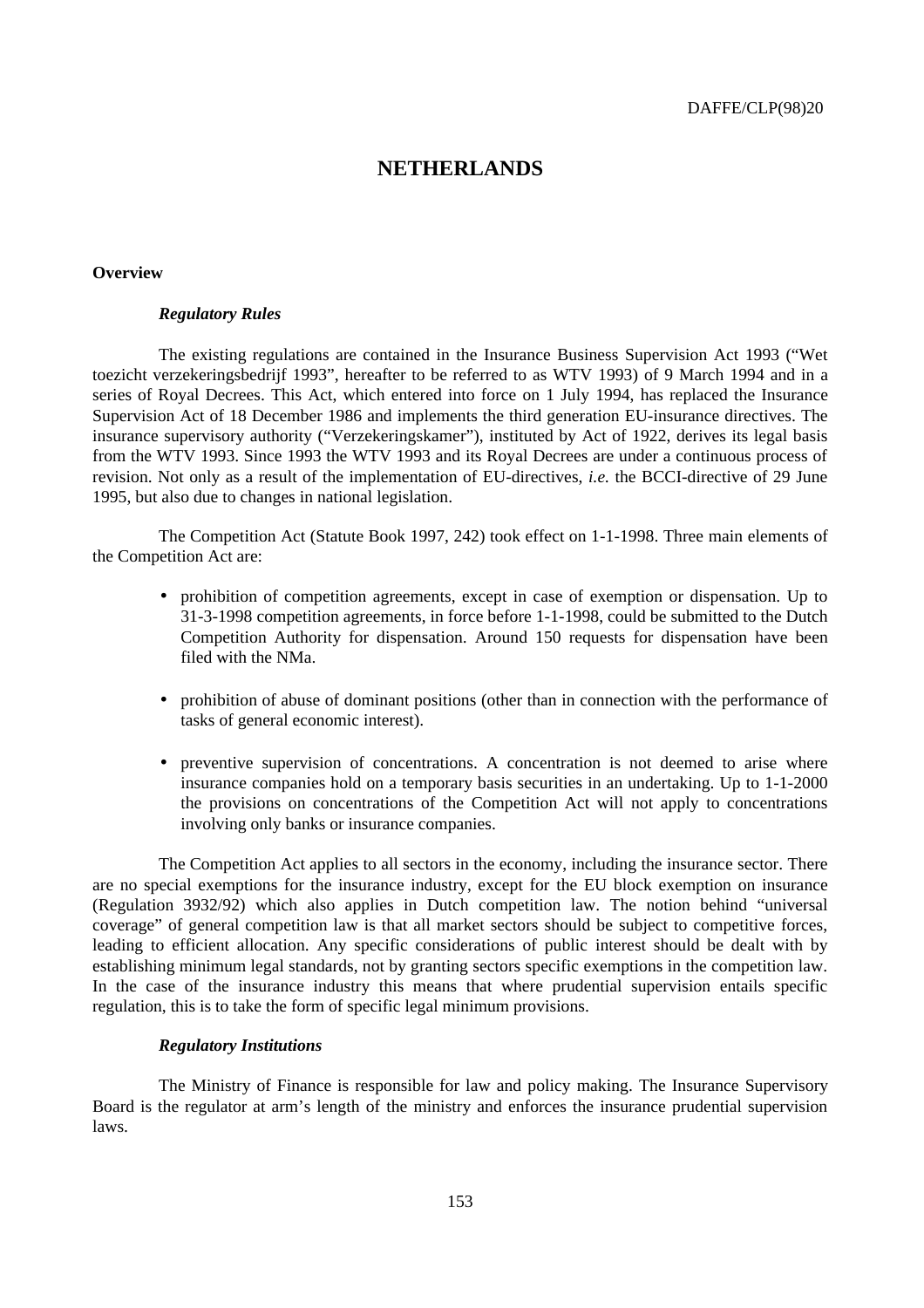As for the Competition Act, the Dutch Competition Authority (NMa) is the general enforcement authority. NMa is at arms' length of the minister of Economic Affairs. The NMa is exclusively competent for the Competition Act. An across the board consistent application of competition rules means that proliferation of supervision is not desirable.

#### *Industry Structure*

In the - internationally oriented - Netherlands insurance market 111 supervised life- and 397 supervised non-life insurance companies (1997) are active. Approximately 25 per cent of the premium income in the Netherlands life and non-life insurance market is written by foreign companies (Netherlands subsidiaries and Netherlands branch offices of foreign companies).

The larger Netherlands insurance companies/groups (ING Group, Fortis, AEGON) are also strongly represented outside the Netherlands. In 1996 31 billion guilders (approx \$US 31 billion) of the gross life insurance premium income and 16 billion guilders (\$US 8 billion) of the non-life insurance premium income of these three companies was generated abroad. In comparison, in the same year the total gross life premium income received in the Netherlands market amounted to 33 billion guilders (\$US 16 billion) and the total gross premium income in non-life insurance to 28 billion guilders (\$US 14 billion).

Table 1 below provides some information concerning market concentration in the Netherlands insurance market. Market concentration in the life insurance sector is higher than in the non-life insurance sector. The three largest life insurance companies are ING Group, AEGON and Achmea; the three largest non-life insurance companies are Achmea, ING Group and Ohra.

In the life insurance sector no significant mergers or acquisitions have occurred in recent years. In the non-life insurance sector, however, significant mergers have occurred especially in the field of health care insurance. This is due to the fact that public health funds ('ziekenfondsen') have been authorised to start, or to co-operate with, private health insurance companies. In fact two of the largest non-life insurance companies are also the largest health care insurers (Ohra and Achmea).

Most of the merger  $\&$  acquisition activities within the Netherlands financial sector take place, however, in the "all-finance" sector. Insurance companies start (AEGON) or buy (Achmea) a bank and banks start or buy insurance companies. At the moment the two largest financial conglomerates in the Netherlands are ING Group and Fortis.

Because of the introduction of the Euro and in reaction to the creation of the EU-single market large Netherlands insurance groups are also expanding within Europe by acquiring foreign companies (*e.g.* ING recently acquired Belgium Banque Bruxelles Lambert). On the other hand companies such as AEGON and ING are also expanding into developed markets like the United States and into less developed markets in Eastern Europe, Latin America and South East Asia.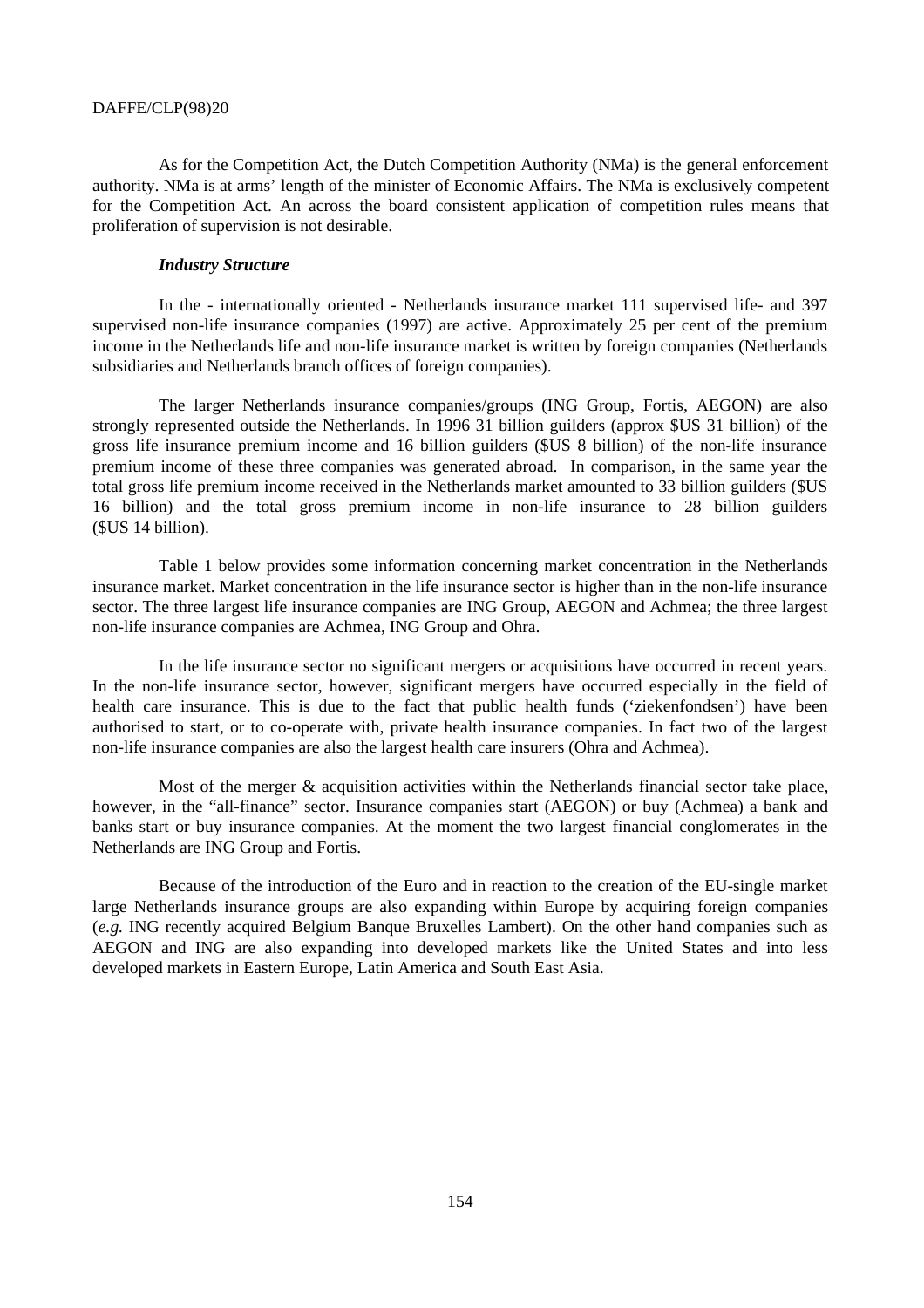|                             | 1994 | 1995 | 1996 |
|-----------------------------|------|------|------|
| Life insurance              |      |      |      |
| 3 largest                   | 48,7 | 49,7 | 47,3 |
| 5 largest                   | 65,7 | 63,8 | 61,1 |
| 8 largest                   | 78,4 | 78,8 | 76,4 |
| Non-life insurance          |      |      |      |
| 3 largest                   | 38,1 | 29,7 | 29,0 |
| 5 largest                   | 41,6 | 40,7 | 39,3 |
| 8 largest                   | 55,6 | 53,7 | 52,1 |
| Life and non-life insurance |      |      |      |
| 3 largest                   | 38,1 | 38,8 | 37,6 |
| 5-largest                   | 50,8 | 51,0 | 49,5 |
| 8 largest                   | 65,1 | 65,0 | 63,0 |

| Table 1: Market share of insurance companies in 1994-1996, in % of total gross |  |  |
|--------------------------------------------------------------------------------|--|--|
| premium income                                                                 |  |  |

Table 2 shows that profit performance in the life insurance sector is better than in the non-life insurance sector. In the latter sector insurance lines like liability insurance markedly under-perform. The non-life insurance sector is characterised by a cobweb cycle: providers come and go and prices go up and down. The life insurance sector is growing steadily and is relatively profitable. The high and growing demand for fiscally driven products and the demographic trend are the main causes for the favourable developments in this sector.

**Table 2: Performance: Net profit in % of gross premium income, 1994-1996**

|          | 994             | .995 | 996         |
|----------|-----------------|------|-------------|
| Life     | $\Omega$<br>7,4 | 10,5 | 10,9        |
| Non-life | ترويك           | ر. ر | ר -<br>ر در |

Competition is strong in the Dutch insurance market. This can be attributed to several factors. Firstly, there are four different channels through which insurance products are distributed in the Netherlands viz. insurance brokers (60 per cent market share), tied agents (5 per cent), direct writers (20 per cent) and banks (15 per cent). Because of the existence of a brokerage system it is not necessary for foreign insurers to build up a distribution system to enter the Netherlands insurance market.

Competition is also enhanced through the increasing supply of insurance products. There is a marked tendency for pension funds, public health fund organisations and other semi-public organisations to engage in private insurance activities, in reaction to the privatisation activities of the national government in the social sector.

Another factor which has contributed to a high degree of competition in the Netherlands insurance sector is the system of ex post insurance supervision which was introduced in the European Union in 1994, but which has existed in the Netherlands since the introduction of insurance supervision in the 1920's. All this has led to a competitive insurance market characterised by a large number of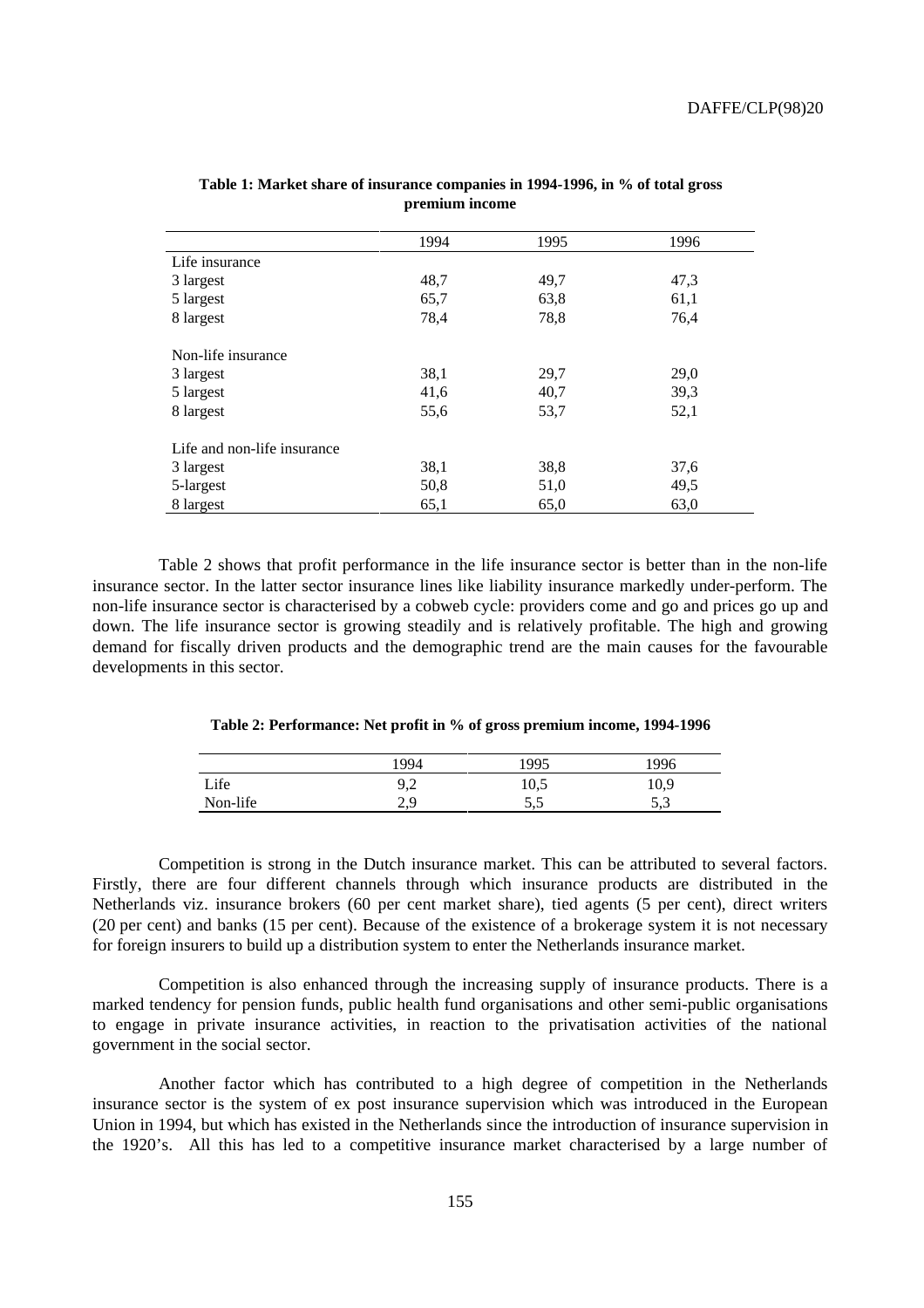innovative insurers, national as well as foreign, offering products at premiums that - according to various studies *e.g.* by the Bureau Européen des Unions des Consommateurs - belong to the lowest in Europe.

#### **Regulation and competition issues**

#### *Barriers to entry*

In conformity to EU legislation it is prohibited to carry on insurance business from an establishment in the Netherlands without a licence obtained from the supervisory authority. Licences are granted for each class of insurance. When applying for the first time the applicant has to submit to the supervisory authority a certified copy of the memorandum of association, a copy of the articles of association and a list of names and addresses of directors and members of the supervisory board. Motor vehicle third party liability insurance licences can only be obtained if the applicant also has submitted documentary proof of affiliation to the Green Card Bureau referred to by the Motor vehicles liability act and that his policy conditions comply with the requirements set forth in the latter act.

#### *Competition with Substitutes*

Pension plans compete with group insurance. These products are taxed under the same regulation (EET-system<sup>1</sup>) for personal income tax. Insurance companies are subject to corporation tax; pension funds are exempt from this tax.

Most branches of industry have pension funds with compulsory affiliation of all employers within the branch. This part of the market is not directly accessible to insurance companies.

Individual pension provision may compete with individual life insurance products. These products are subject to different tax legislation, but in practice the same (EET-) system is applied. There is a difference in playing field because of the already mentioned different corporation tax regimes for insurance companies and for pension funds.

Capital insurance is only provided by insurance companies, not by pension funds, and are within limits - subject to a TEE-taxation system.

Some investment and savings products of financial institutions other than insurance companies or pension funds, may compete with insurance products. The products of these institutions (mortgages excluded) are subject to a TTE-system of taxation. These institutions are subject to corporation tax.

# *Barriers To Exit*

-

Decisions of insurers to exit or withdraw are not influenced by the regulatory regime (of course such insurers are obliged to fulfil all their obligations originating from the policies they issued). A special regime applies to insolvent insurers. The court authorised the Insurance Supervisory Board to take the necessary steps to sell the portfolio of the insolvent insurer to one or more other insurers; consequently the rights of policyholders will be protected as much as possible. During this period the Insurance Supervisory Board exercises most of the powers of the management of the insolvent insurer.

<sup>1</sup> EET-system: Way of describing the tax-system. The relevant sequence of taxable products is: Contributions, Returns, Benefits. E= Exempt from taxes;  $T = Taxed$ .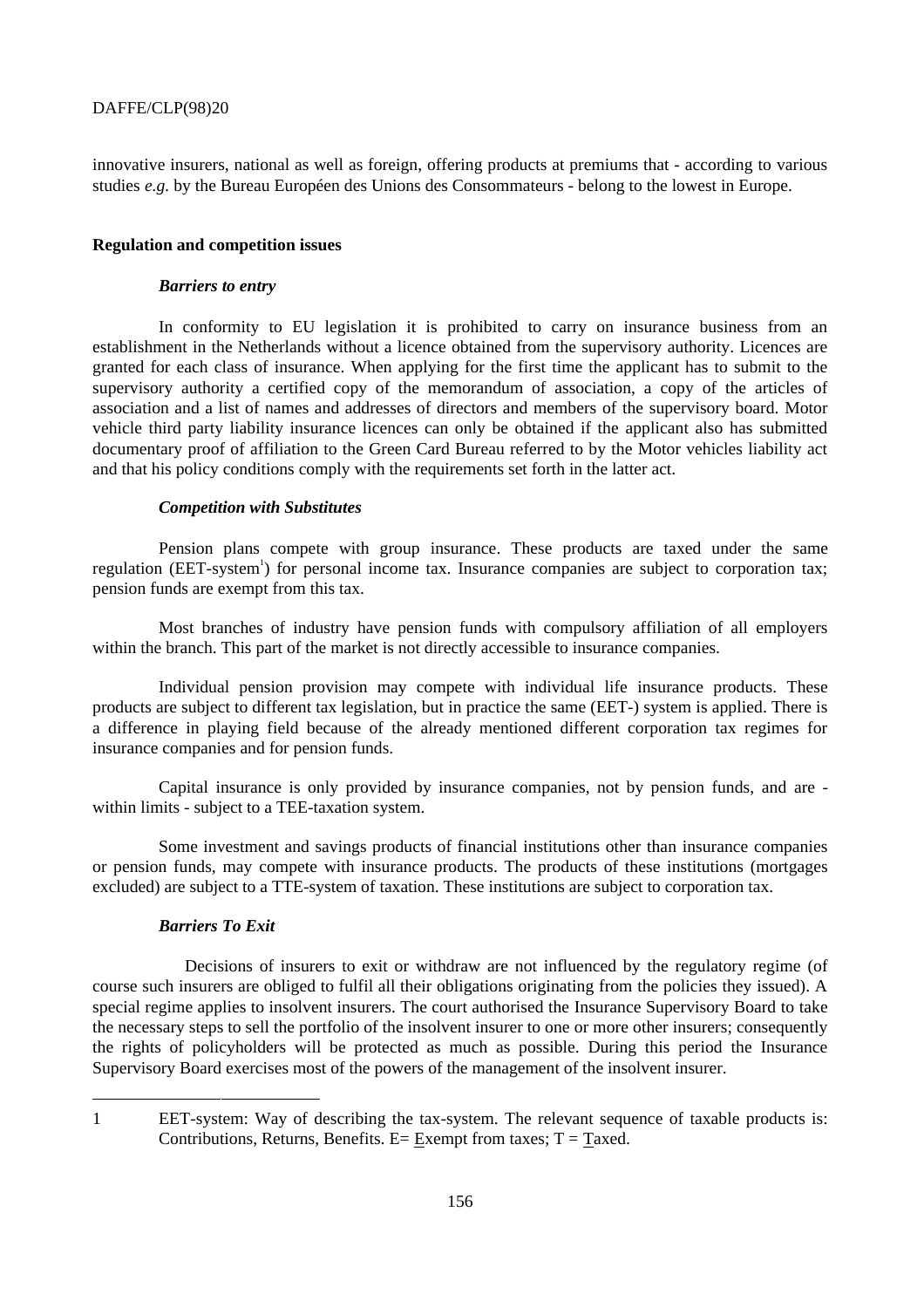## *Control Of Prices*

The insurance supervisory regime obliges life assurance companies to set premiums for new products which are sufficient to allow the company to meet all its obligations. However, this does not imply that an assurance company may not sell any products below cost. From a supervisory point of view it may sell products below cost, provided the overall financial situation of the company is not endangered.

In order to ensure compliance with the above mentioned rule life assurance companies must submit ex post to the Insurance Supervisory Board (ISB) the technical (not the commercial) details of new life assurance products, including a profit test. For non-life insurance business no formal rules are in force regarding the calculation of premiums. Both in case of life and non-life business pricing decisions are influenced indirectly by the necessity to set adequate provisions for liabilities arising from insurance contracts.

In the Netherlands no systematic approval of premiums ex ante nor ex post is in force. In case the overall financial situation of an insurance company should be endangered, the ISB has the power to oblige an insurance company to take the measures necessary to improve this situation. As a principle the Dutch supervisory regime holds the view that the freedom to conduct its own business implies that the insurance company in the first place should choose how it is going to meet supervisory requirements. In the end, if the measures chosen by the company are not adequate, the ISB will prescribe the measures to be taken. Such a measure may include the adjustments of premiums. Occasionally this situation has occurred.

As for the degree of effective price competition in the important insurance markets, generally speaking, there seems not to be an issue of concern here.

As the Competition Act applies to the insurance sector, this law provides the instruments in case there should be anticompetitive practices on pricing or other competition issues.

#### *Control Of Product*

No systematic approval or notification ex ante or ex post of insurance products takes place. Nor are standard forms required. In case of life assurance products the company must disclose to a client, before concluding, the contract certain information, such as the name and address of the company, the duration of a policy, the surrender and paid up values, details about profit sharing, the applicable law, the fiscal treatment of the product and the cooling- off period applicable to the policy. The regulatory regime requires every life assurance product with a policy duration of at least six months to include a cooling-off clause enabling the policyholder to cancel the contract within two weeks after concluding it.

As to the question to what extent the controls on terms and conditions are linked with the requirements that certain forms of insurance is mandatory, the answer is that no systematic controls take place.

#### *Control of Ownership and Forms of Business*

A share of 10 per cent or more in an insurance company requires prior approval of the Minister of Finance. If an insurance company forms part of a group structure this structure must be transparent in order not to hamper effective supervision.

The government itself has no significant share (>1 per cent) in insurance companies.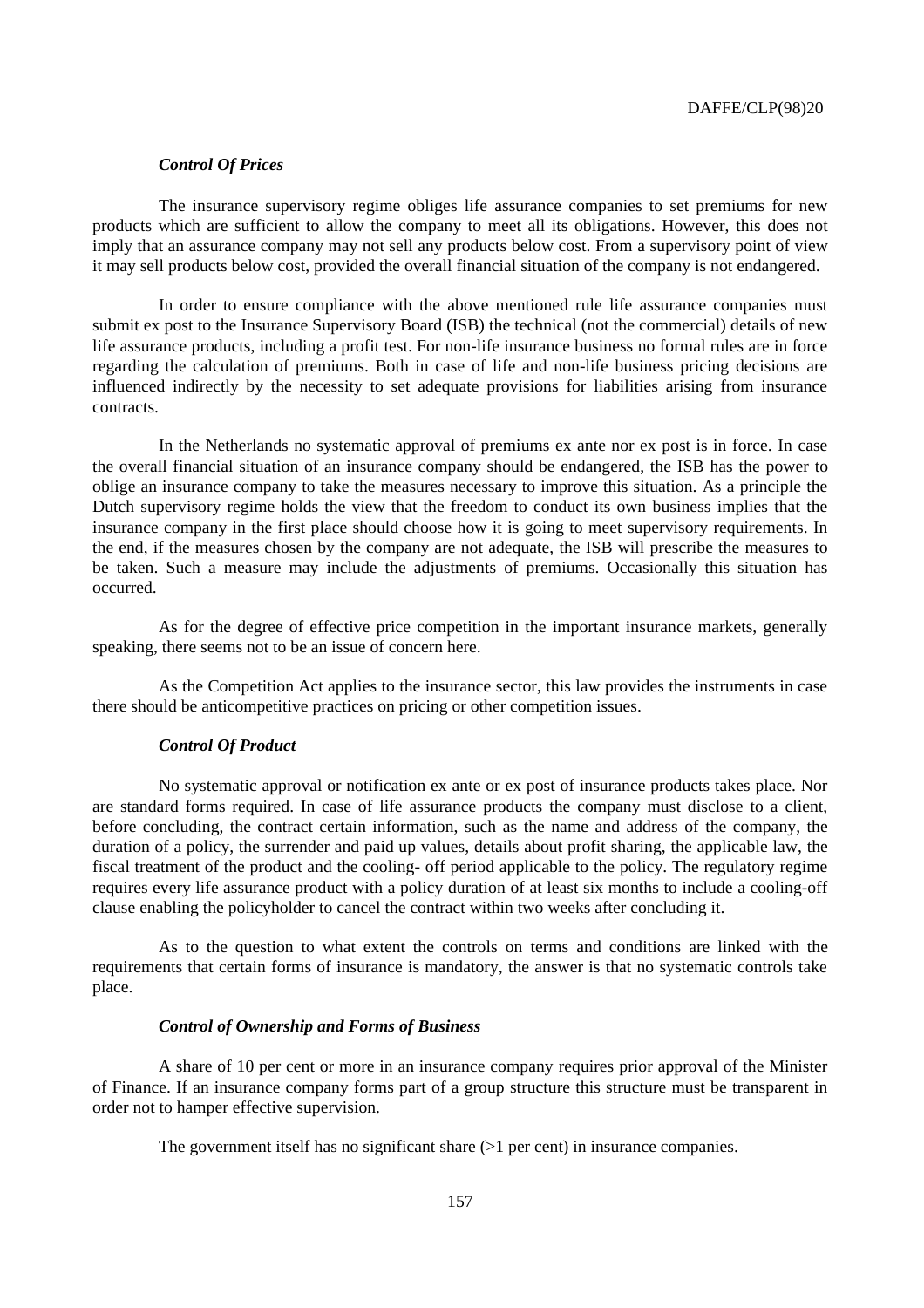There are no restrictions on foreign ownership.

#### *Control Of Marketing And Distribution*

As mentioned above, in the Netherlands insurance products are distributed through four different channels. The regulatory regime contains no specific rules. For insurance intermediaries (insurance brokers and banks) a special regime applies. An intermediary is only allowed to act as such if he meets requirements concerning professional competence and good repute; he also has to be registered. Banks are only allowed to sell insurance products as intermediaries; they are treated as insurance brokers.

# **Regulatory reform: the Insurance Intermediary Industry Act**

In 1995, the cabinet launched the Competition, Deregulation and Legislative Quality project. This project assesses the need, effectiveness and enforceability of legislation. One of its sub-projects dealt with the Insurance Intermediary Industry Act (Wet Assurantiebemiddelingsbedrijf).

The Insurance Intermediary Industry Act contains regulations governing professional standards, registration requirements, portfolio rights, the right to commission, a ban on brokerage fees for settling claims and a ban on cash incentives for consumers. Furthermore, remuneration shall consist only of the commission which the insurer pays to the intermediary.

The Cabinet plans to abolish regulations pertaining to remuneration for the following reason: No other economic profession operates under legal remuneration rules. The Consumer Association has stated that it finds the current remuneration system outdated. Abolishing regulations will allow for remuneration to be based on the service provided. Because abolition of the statutory remuneration regulations could have major consequences and lead to strategic changes, the Cabinet has proposed that the process should be phased, with the abolition of the ban on cash incentives implemented as soon as possible and the abolition of the other remuneration regulations in 2002.

In 1991, the statutory maximum commission has been abolished, as has the so-called CUPO scheme by which maximum commissions are fixed under private law (see below). Free remuneration will lead to price competition throughout the entire column of intermediary insurers and intermediaries. The Cabinet feels that this will go a considerable way to promoting fair trade and will give both intermediaries and insurers a greater incentive to prepare for the forthcoming abolition of the remaining remuneration rules.

In the Cabinet's opinion, the proposed reform will not reduce the positive characteristics of the insurance market. It will extend the possibilities for insurers and consumers to arrange insurance (with or without the services of an intermediary) which matches consumer requirements. Price competition between intermediaries will assist this process.

The reform proposal has given rise to considerable opposition in the profession itself and in parliament that has yet to vote on the reform bill.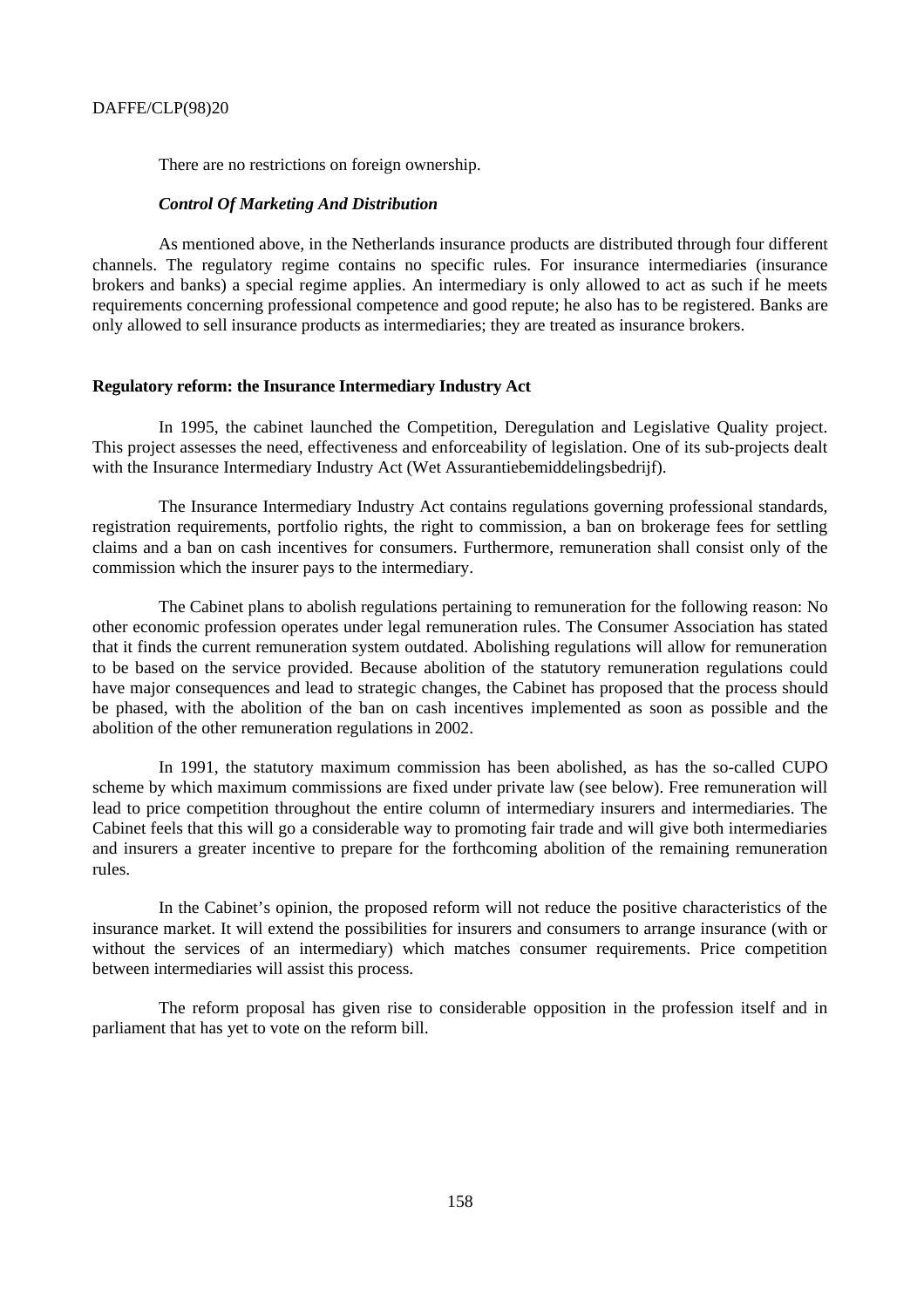#### *Solvency, Investment Regulation*

• Competition between insurance companies:

Since there is no differential treatment between insurers as regards solvency and investment regulations, competition between insurers is not affected by these regulations.

• Competition between insurance companies and banks:

Banks and insurance companies/pension funds do not compete directly. Banks are not allowed to conclude insurance and/or pension contracts for their own risk. They are only allowed to act as intermediaries to distribute products of insurance companies and pension funds.

• Competition between insurance companies and pension funds:

Insurance companies and pension funds are supervised by the same authority (Insurance Supervisory Board). Solvency rules for insurance companies are laid down in the Insurance Business Supervision Act 1993. Those for pension funds are settled by analogy by the supervisor. Consequently there is no influence on competition from this point of view. Investment regulations for insurance companies are in accordance with EU legislation, which implies, inter alia, quantitative restrictions on investment in equities and on foreign investments. Pension funds are subject to the prudent person principle; no quantitative investment restrictions are in force (except for investments in the sponsoring company = self-investment). The difference in regulation will restrict competition to the market for Netherlands and EU-bonds.

#### **Competition Law and Enforcement Issues**

#### *Agreements Between Insurers*

In the approach taken by the Competition Act, the European block exemptions are 'built into' the competition rules. For the insurance sector this means that the insurance block exemption 3932/92 is also applicable on the Dutch markets that fall outside the scope of article 85/86. The block exemption provides safe-harbours on actuarial principles regarding net premiums.

Apart from Regulation 3932/92, the Dutch Competition Act does not provide for sectoral exemptions in the insurance industry. This means that any agreement on co-operation that falls within the scope of article 6, *i.e.* the general prohibition provision, being the equal of article 85(1), would have to be individually scrutinized. Only if the cumulative criteria of article 85(3) for exemption apply, dispensation could be granted.

## *Regulatory Conflict*

As on anticompetitive agreements and abuse of dominant positions, the Competition Act fully applies to the insurance industry. The Dutch Competition Authority is exclusively attributed with the powers to enforce the Competition Act and does not need approval from other agencies, nor does it have to seek advice from other bodies.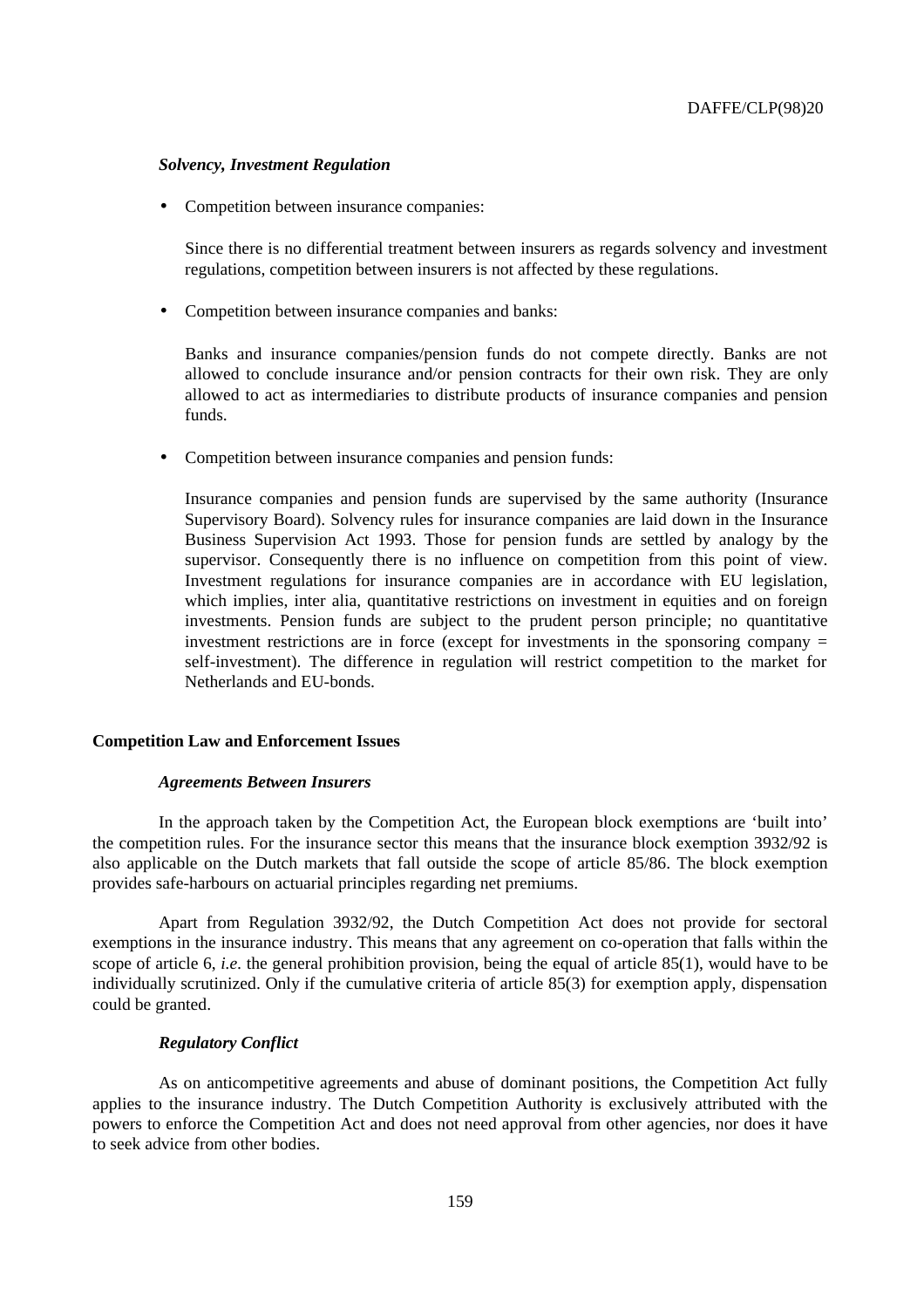As for concentrations, there is a sectoral concentration provision in the prudential supervision laws. This means that the Minister of Finance - on advise from the sectoral regulators (the central bank and the Insurance Supervisory Board) - has to approve concentrations in the financial sector. This approval procedure includes all relevant aspects of public policy: prudential supervision and competition effects. In practice, these two 'checks' are intertwined : there is one single decision.

As from January 1st, 2000, the concentration paragraph of the Competition Act will apply to the financial sectors (banks, insurance). This means that from then on, there will be two separate approval procedures: one on prudential policy issues and - entirely complementary - the other one on competition effects. Presently, a procedure is being developed on cooperation and exchange of information between regulators, as to facilitate and speed up the two-track procedure. Inter alia, a speedy procedure by all regulators has to be provided in case concentrations are prompted by insolvency of financial institutions.

#### *Antitrust Enforcement*

#### *CUPO-agreement on intermediaries' fees in non life insurance*

Under the now repealed Act on economic competition - the forerunner of the new Competition Act - a general ban on price fixing was declared in July 1993. The insurance industry filed for dispensation for an industry-wide agreement on maximum fees for intermediaries in the field of non life insurance: the so-called CUPO-agreement (CUPO is the body administering the agreement).

Since 1956, the insurance industry has collectively set fees that are payable from insurers to intermediaries. This so-called "transitional agreement" (*sic*) sets maximum fees for the conclusion, the continuation and the prolonging of non life policies. In practice, the maximum fees were in fact uniform fees, therefore price setting between insurance companies and intermediaries as regards intermediaries' services was limited. Competition between insurance companies regarding the remuneration of intermediaries was limited. (It should be noted that intermediaries under the current law are not allowed to charge other parties than insurers for their services.)

The Minister of Economic Affairs, who in the pre-NMa era was the competent competition authority, decided against granting dispensation on the grounds that the criteria of 85(3), which have been declared leading in deciding such matters, were not fulfilled. The main issues were the following:

- CUPO claimed that the agreement contributes to the distribution. If insurers were to compete against each other on intermediaries' fees, the independence of intermediaries would evaporate. Intermediaries would then sell policies to consumer from the highest bidding insurer.
- CUPO further claimed that higher fees would imply higher premiums for consumers.

If independence of intermediaries is the key to their success, intermediaries would benefit from long term package relations with their consumer-customers. In this perspective, it would be realistic for intermediaries to provide added value to consumers, rather than to provide consumers with policies they do not want from insurers that offer only the best deals for intermediaries.

Under competitive conditions, higher fees do not automatically entail higher premiums. Perhaps at the outset, the fee level may be rather strongly influenced by the need for insurers to have access to market, which may have a fee raising effect in the short run. In the longer run anyhow, in the overall picture, intermediaries as a distribution channel must put up value against their fee income, at the risk of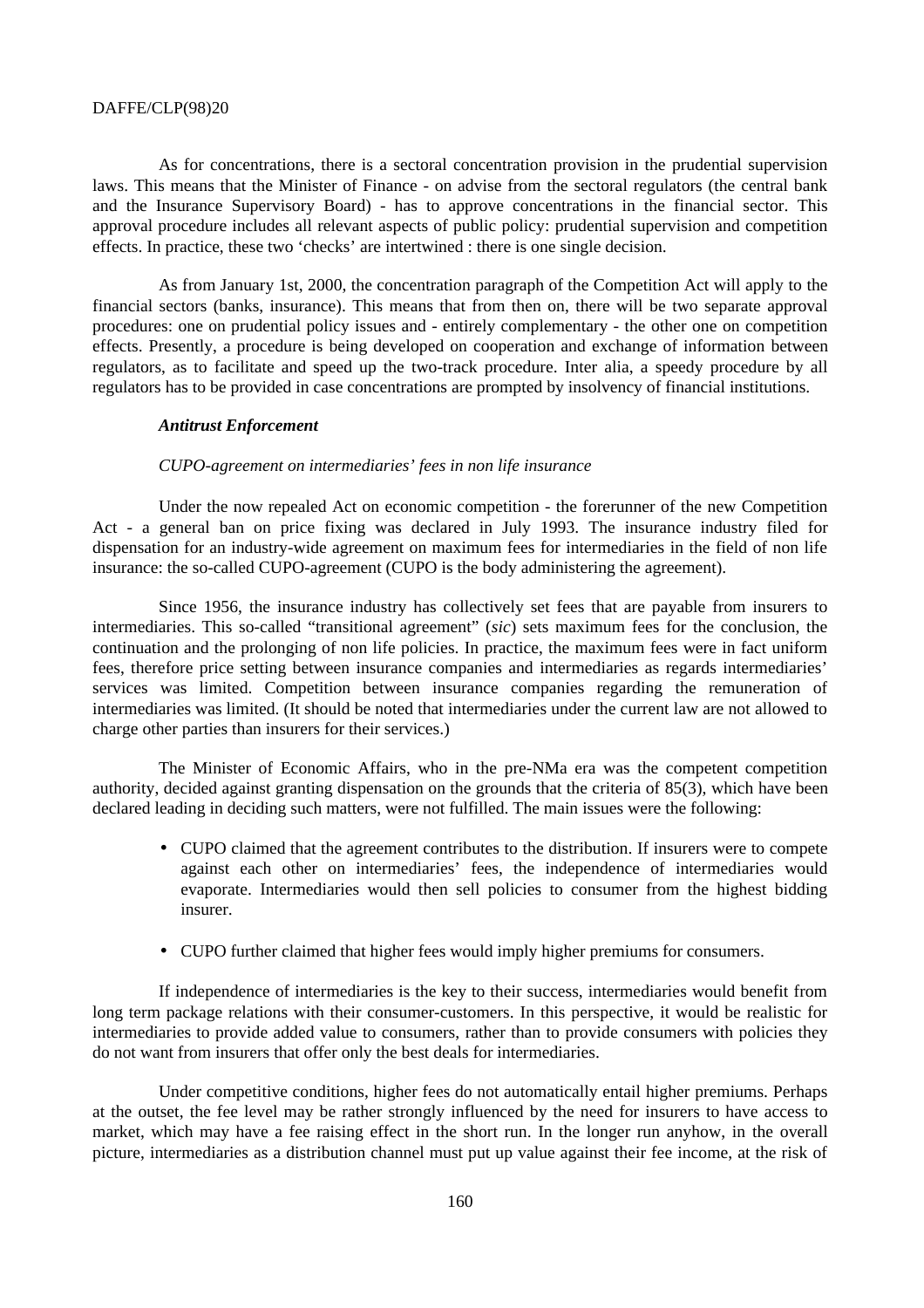being substituted by other means of distribution. In summary, there is no upfront hard indication that allowing dispensation for the CUPO agreement would be beneficial to distribution.

CUPO has appealed against the Minister's decision not to grant dispensation. The Business Appeals Court has not yet ruled on this case.

## *Requests for dispensation*

Under the Competition Act, which came into force on 1st January 1998, thus far 150 requests for dispensation from insurance companies have been filed with the NMa.

About 100 requests have been filed by public health care insurers (ziekenfondsen) and pertain to model contracts with health care providers (*e.g.* physiotherapists, general practitioners). Recently, legal obligations on public health insurers to contract with any health care provider have been abolished. Public health care providers now may freely choose with which parties they want to deal. In many instances, public health care insurers do have a dominant position in their region of operation. For this reason, a thorough assessment of insurers' selection criteria will have to be made.

Furthermore, a number of requests have been filed with regard to "steering indemnity claims": this term refers to car indemnity insurance companies that are doing business with selected repair companies (garages, car glass retailers) in order to control amount of damages. In many instances, different car insurers are contracting with the same repair companies. These selection mechanisms might well hinder market access and or opportunities for competing repair companies.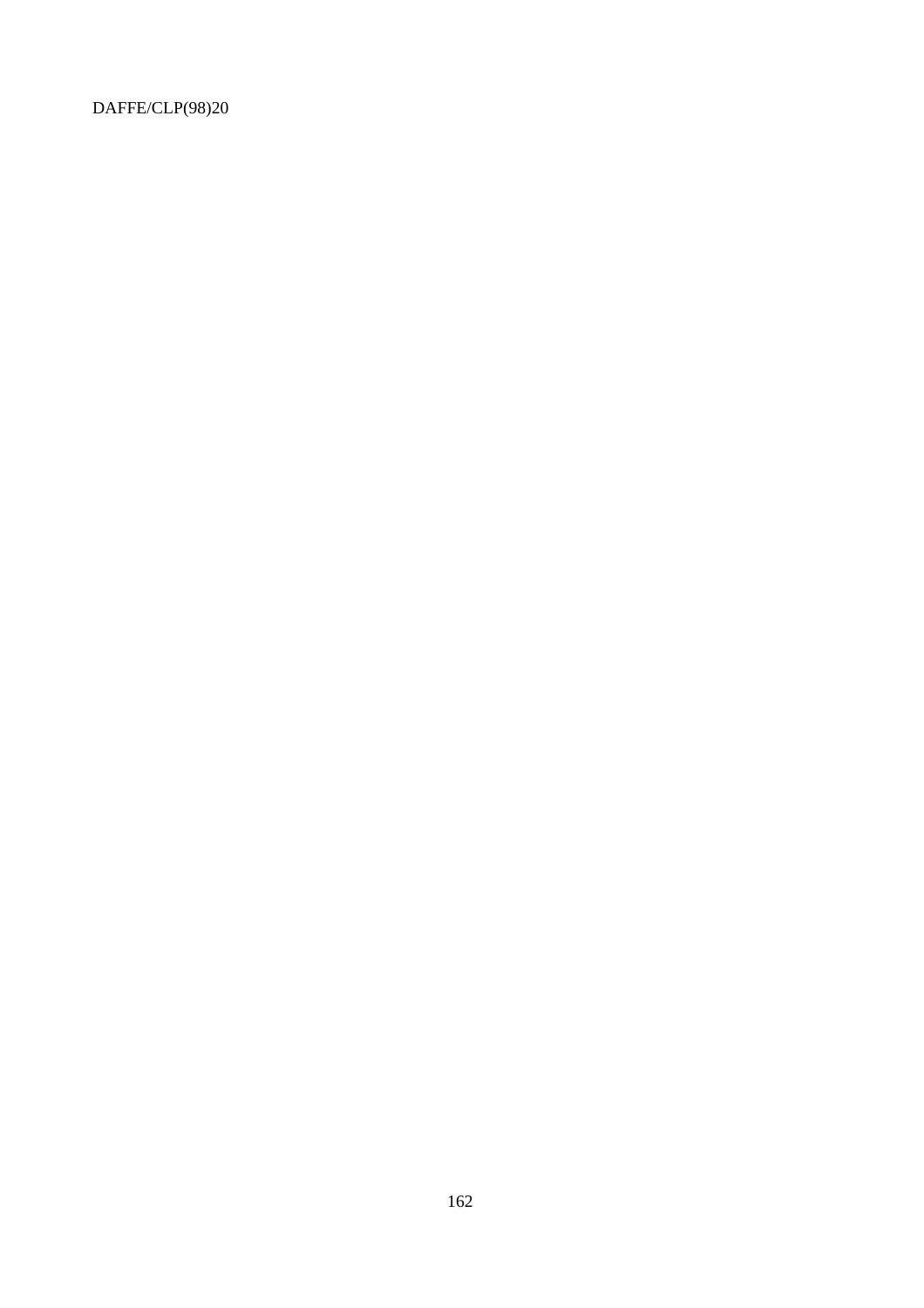# **NORWAY**

# **Overview**

## *Regulatory Rules*

The relevant legislation is as follows:

- Act of 10 June 1988 No. 39 on Insurance Activity: Lays down core principles under which the insurance company should be organised, entry requirements, and the activities of the company.
- Act of 10 June 1988 No. 40 on Financing Activity: Restrictions on holdings, co-operation agreements between financial institutions, stakes in controlling bodies of another financial institution, capital adequacy requirements, product packages; Financial groups, organisational set-up, intra-group transactions.
- Act of 16 June 1989 no. 69 on Insurance Contracts: Obligation of the company to provide information to consumers, general conditions for the company's liability, premiums, third party's rights, settlements of claims.
- Act of 7 December 1956 No. 1 on Supervision of Credit Institutions, Insurance Companies and Securities Trading etc.: Legal basis for the supervisory body in Norway.

The insurance industry has, in co-operation with the Consumer Ombudsman established an arbitration tribunal handling complaints from the consumers.

No specific insurance classes are mandatory for companies. Third-party liability insurance is mandatory, *e.g.* for car drivers.

## *Regulatory Institutions*

The Banking, Insurance and Securities Commission (the BISC) is the sector specific supervisory body for insurance undertakings in Norway. A board of five members appointed by the King manages the BISC. The BISC is subordinated and reports to the Ministry of Finance. The BISC shall ensure that the institutions it supervises operate in an appropriate and proper manner in accordance with law and provisions issued pursuant to law and with the intentions underlying the establishment of the institution, its purposes and articles of association.

The costs of the BISC are levied on the regulated institutions according to their size.

# *Industry Structure*

Insurance undertakings incorporated in Norway may be involved in insurance activities and activities related to such business only. It may form part of a financial conglomerate. Reinsurance is subject to licensing. Life and non-life insurance must be carried out in separate legal entities. Furthermore,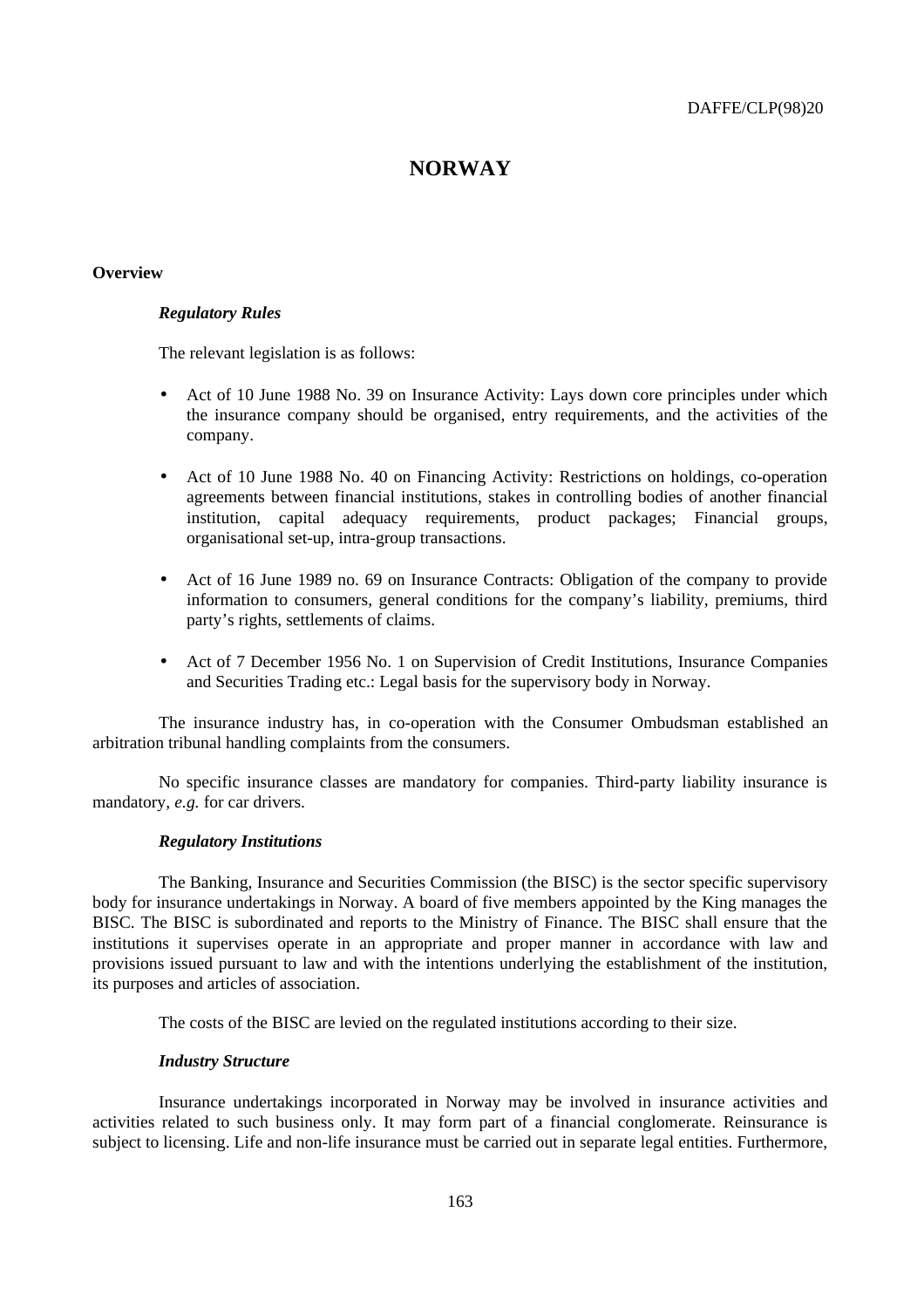credit insurance may only be concluded by separate credit insurance companies. All categories of insurance undertaking may be part of the same group. A bank and/or investment fund manager may also be part of such groups, but the insurance undertaking itself can not conclude banking activities.

Subject to exemptions, no single shareholder or group of shareholders may hold more than 10 percent of the share capital in a financial institution.

There are 10 life insurance companies and 6 companies offering unit-linked contracts in Norway as of the end of 1997. Furthermore, there are 53 non-life insurance companies, 18 local marine insurance associations, 39 local fire-insurance associations, 136 private pension funds, 104 private pension schemes, and 29 municipal pension funds.

The market shares of the biggest life insurance companies are as follows (figures as of 31 December 97 in mill NOK).

| Company           | <b>Total assets</b> | $\frac{0}{0}$ |
|-------------------|---------------------|---------------|
| <b>Storebrand</b> | 90 90 8             | 32,0          |
| <b>KLP</b>        | 66 071              | 23,6          |
| Vital             | 49 556              | 17,5          |
| Gjensidige        | 43 2 35             | 15,2          |
| Norske Liv        | 10 234              | 3,6           |
| <b>Total</b>      | $283714^1$          | 91,9          |

The market shares of the biggest non-life insurance companies are as follows (figures as of 31 December 97 in mill NOK).

| Company           | <b>Total assets</b> | $\frac{0}{0}$ |
|-------------------|---------------------|---------------|
| <b>Storebrand</b> | 6972                | 38,9          |
| Gjensidige        | 5206                | 29,0          |
| Vesta             | 3261                | 18,2          |
| Vår (Samvirke)    | 1364                | 7,6           |
| Zürich Protector  | 303                 | 1,7           |
| <b>Total</b>      | $17943^2$           | 95,4          |

After Norway's entry into the EEA, 5 companies covering life insurance and 9 companies covering non-life insurance have established branches in Norway. During the same period, 31 companies covering life insurance and 170 companies covering non-life insurance have informed the BISC about their intention of providing services from their head-office in the EEA on a cross-border service basis.

-

<sup>1</sup> Approximately \$US 36 billion.

<sup>2</sup> Approximately \$US 2.2 billion.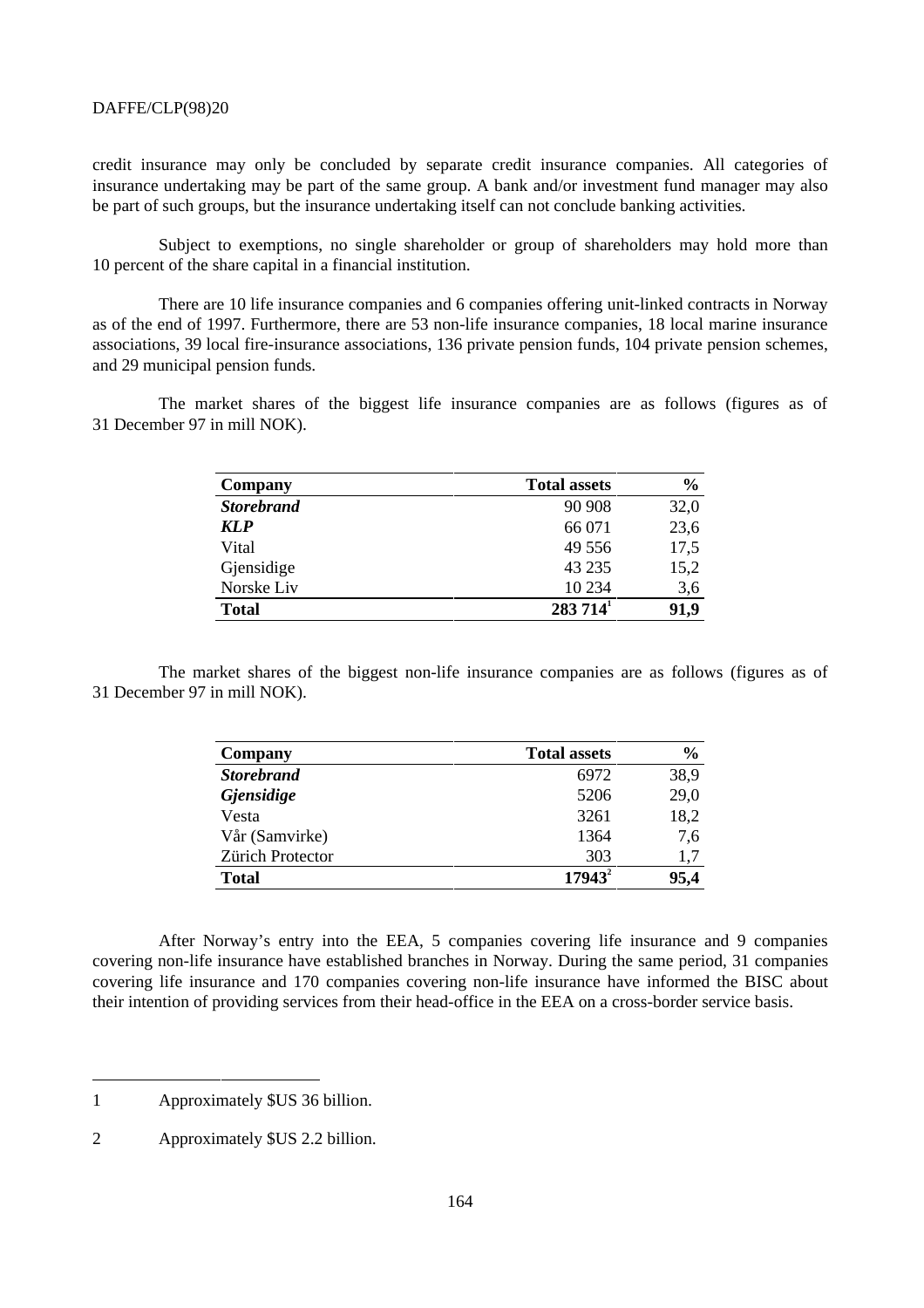#### **Regulation and Competition Issues**

#### *Barriers to Entry*

An insurance company shall have an initial capital of approx. ECU 3,8 mill (NOK 30 mill). In order to receive a license, the application should cover a plan of operation showing an overview of the insurance contracts the company intends to offer. Furthermore, information about the capital situation, budgets and prognosis for the first three years, the principles for stipulation of premiums and plans for reinsurance arrangements shall be provided. The management of the company is subject to fit and proper requirements. There are no fees or other direct costs connected to the handling of the applications.

Foreign insurance companies may establish a subsidiary in Norway, provided that Norwegian companies have a corresponding access to conduct business in the parent companies' home country.

Companies registered in an EEA country may conduct business in Norway on a branch basis or provide services on a cross-border basis. Undertakings registered outside the EEA can operate in Norway through a branch. The main difference between the two categories is that non-EEA companies are to be in possession of a capital similar to the minimum requirements for technical reserves. The capital shall be deposited with a Norwegian bank.

Companies registered in Norway are licensed to write insurance in the different insurance classes according to EU's insurance directives. A company must extend its license in order to expand operation into new classes. Such extended license would be granted if the company has the relevant capital and shows knowledge of the risks involved. The authorities do not judge whether or not there is a need in the market for the services offered, thus the company will get a license if it meets minimum requirements.

#### *Competition with Substitutes*

The market for long-term savings include bank deposits, savings in funds, stocks and bonds as well as parts of life insurance. Insurance companies used to have taxation advantages compared to the other suppliers, but these advantages have now by and large been levelled out.

## *Control of Prices*

Life insurance companies are required to file their principles for pricing with the BISC when introducing a new product. The BISC will examine the material in order to determine whether the premiums used are in reasonable proportion to the risk undertaken and to the economic situation of the company. The BISC would approximately once or twice a year ask for alteration of the premium tariffs. Such measures are normally not used in respect of non-life insurance companies. For insurance classes 1 and 2 (accidents and sickness at work, *i.e.* workmen's compensation insurance) the policy term must be forwarded to the BISC prior to the offering of such cover.

#### **Competition Law and Enforcement Issues**

#### *Agreements Between Insurers*

The Norwegian Competition Authority (the NCA) has granted exemptions from the prohibition of price fixing for several co-operative arrangements between insurance companies. First, exemptions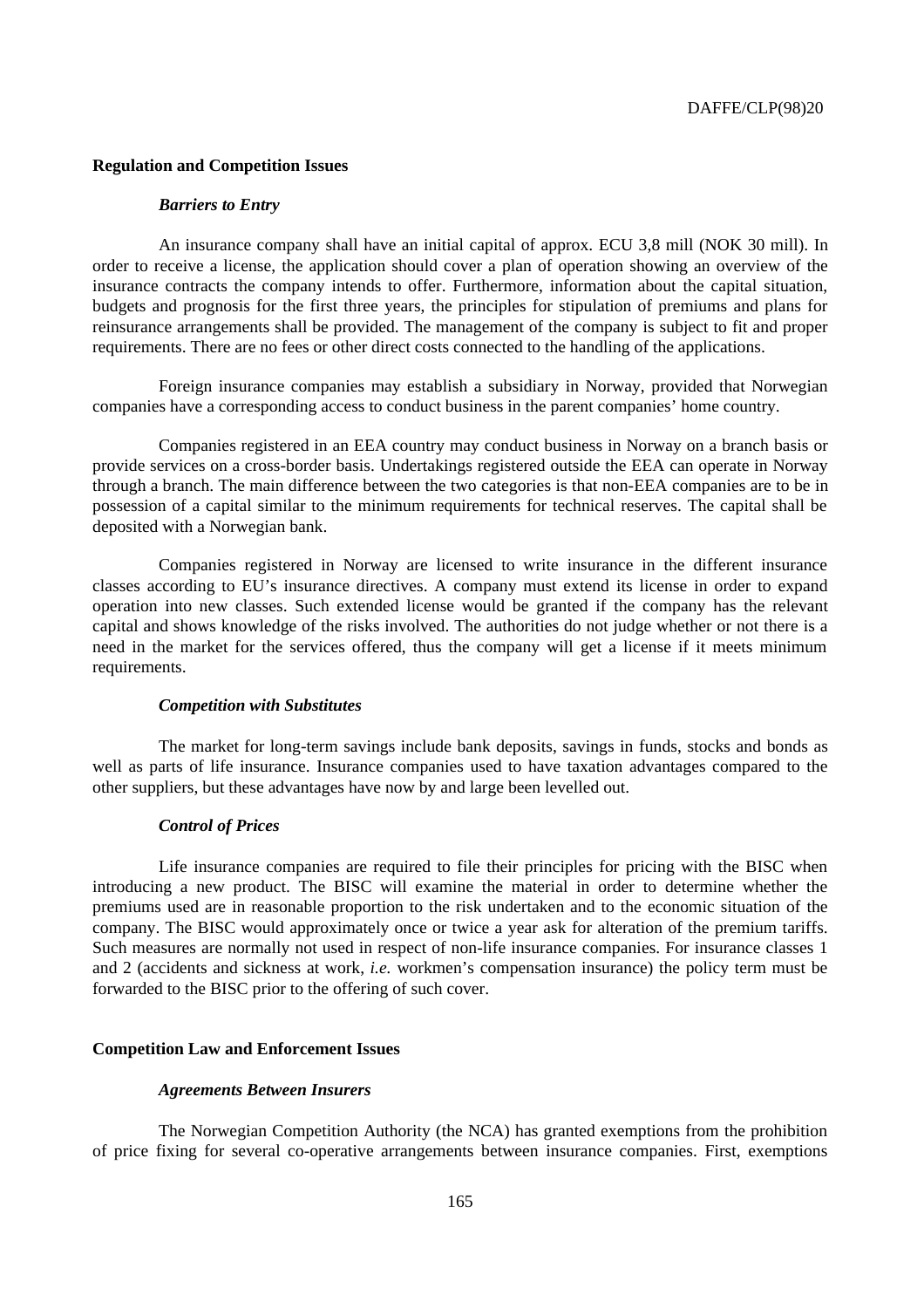have been granted for exchange of information, *e.g.* health related information in connection with life insurance. Information exchange is deemed to be necessary in order to produce the relevant cost basis for calculating premium rates. Second, exemptions have been granted for joint calculation systems, *e.g.* index regulations of fire insurance cover. The calculation systems provides economies of scale in the cost calculations, while the companies remains free to compete on premium rates etc. Third, exemptions have been granted for certain pool arrangements for large and special risks, *e.g.* damages caused by an act of nature. The arrangements provide necessary risk sharing in order for companies to offer insurance. It is necessary because the potential disbursement of the insurance cover means that it is too risky for an individual company to supply the insurance.

The exemptions have been authorised under the Competition Act. The BISC has not commented on the arrangements.

## *Regulatory Conflict*

A license is required for entering the insurance sector, including a license for establishing a new company as a result of merging two or more existing companies. Licenses are granted by the BISC on the basis of inter alia effects on competition. However, the regulator probably gives particular weight to solidity while competition policy considerations are given less weight.

A co-operation agreement has been established between the BISC and the NCA. The two agencies have joint meetings twice a year in addition to continuous exchange of information about issues of common interest. The NCA receives all license applications for mergers. A common understanding of the respective fields of competence has been established, for instance that the NCA may intervene against a merger which has been granted a license from the BISC. The regulator and the competition authority have been vested authority under different laws and a common understanding and recognition has developed about the agencies independent assessments based on their respective fields of expertise. Thus, the co-operation agreement encompasses mainly exchange of information and has only limited influence on the agencies' assessments and decisions.

## *Antitrust Enforcement*

Enforcement of the Competition Act in the insurance sector has primarily dealt with mergers, exemptions from the prohibitions (cf. C1), and certain distribution agreements concerning joint sales of banking and insurance products. Several mergers have been analysed the last year, both between insurance companies and between insurance companies and banks. Increased merger activities were one of the reasons why the NCA prepared a paper on the delineation of relevant markets in banking and insurance.

There are two main categories of insurance markets: life insurance and liability insurance. These categories are further divided into the following sub-categories:

#### *Life Insurance*

- Consumer sector
	- − The market for credit insurance
	- − The market for interests and pensions insurance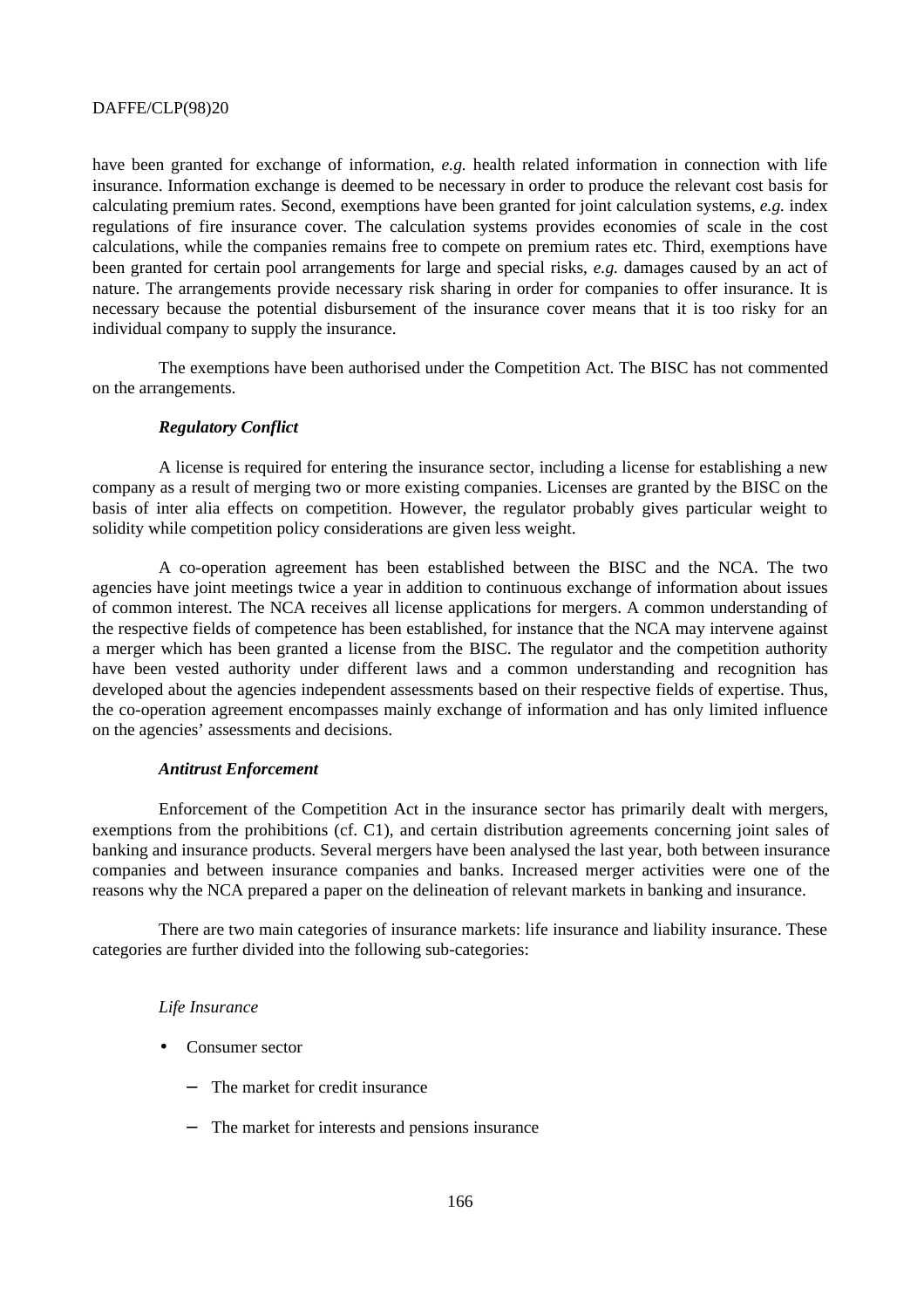- Enterprise sector
	- − The market for collective pensions insurance
	- − The market for group life insurance

The NCA considers the life insurance markets to be national in geographical scope. The four sub-categories of life insurance cover different needs of the end users. However, there are important substitution possibilities between the consumer and the enterprise sector, since an employee may choose between taking part in a collective arrangement or taking out an individual life insurance.

# *Liability Insurance*

- Fire combined insurance
	- − Large enterprises
	- − Small enterprises
	- − Consumers
- Automobiles
- Sea, transportation and oil

In most instances demand substitution is impossible between sub-categories, due to different insurance requirements, insurance cover and clients' characteristics. There has been an increasing use of insurance brokers, in particular with respect to fire combined insurance for large enterprises.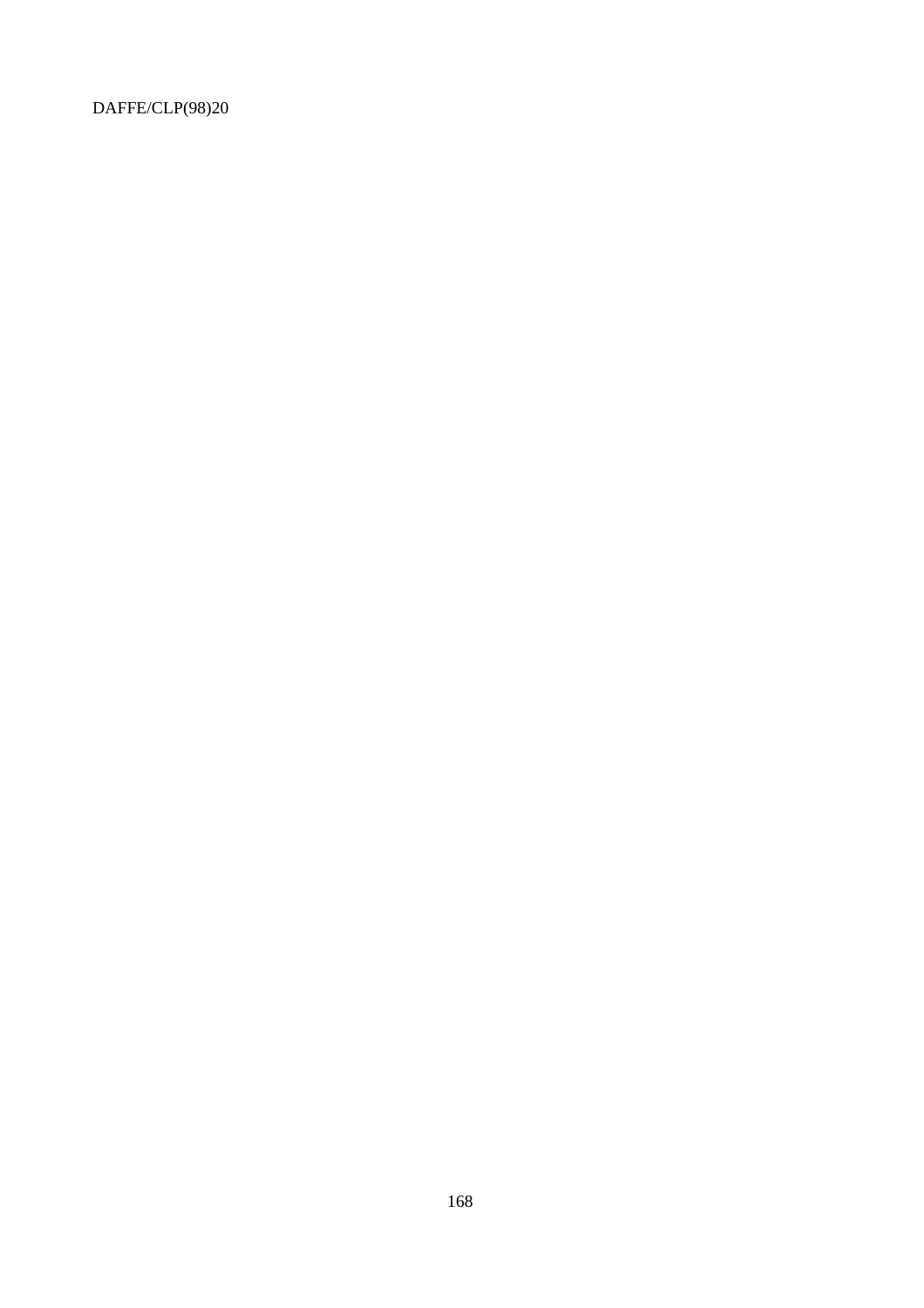# **SPAIN**

### **Regulatory Rules**

Law 30/1995, of 8th November, on Regulation and Supervision of Private Insurance, adapts Spanish legislation to the Community Directives that are applied in the EU and in the EEA which require that public regulation and supervision of the insurance activities be shaped by market rules and free competition.

Approval of the associated regulation for the enforcement of this law is expected shortly.

Insurance is compulsory for a large number of activities, including:

- Civil liability in motor vehicles
- Civil liability for hunters
- Pleasures boats (in planning stage)

# **Regulatory Institutions**

In Spain the regulatory and supervising institution is the General Directorate for Insurance (DGS), which is administratively attached to the Ministry of Economy and Finance. In addition to this institution, there are two public bodies: The Insurance Compensation Consortium (CCS) and the Settlement Commission of Insurance Companies (CLEA).

The General Directorate for Insurance (DGS) is a body of the Ministry of Economy and Finance and has supervision and regulatory functions.

The Insurance Compensation Consortium (CCS) is an entity of public law with its own juridical status and full capacity of action to meet its ends. It has a budget independent of that of the State and it adjusts its activities to private legal regulations. The CCS is attached to the Ministry of Economy and Finance.

The Consortium has among its functions those of underwriting risks of catastrophes and of forming a guarantee fund. In order to comply with community rules, in 1990 it lost its monopoly in the coverage of extraordinary risks in Spain.

CCS functions are divided into private and public:

# *Private functions*

#### *Extraordinary risks on persons and goods (Art. 6 and on, of the Legal Statute)*

Prior to Law 21/1990, extraordinary risks insurance operated as a form of additional coverage, over and above "ordinary" insurance and funded through an additional charge on the premium of ordinary insurance, collected by other insurance companies on behalf of CCS. The extraordinary risks insurance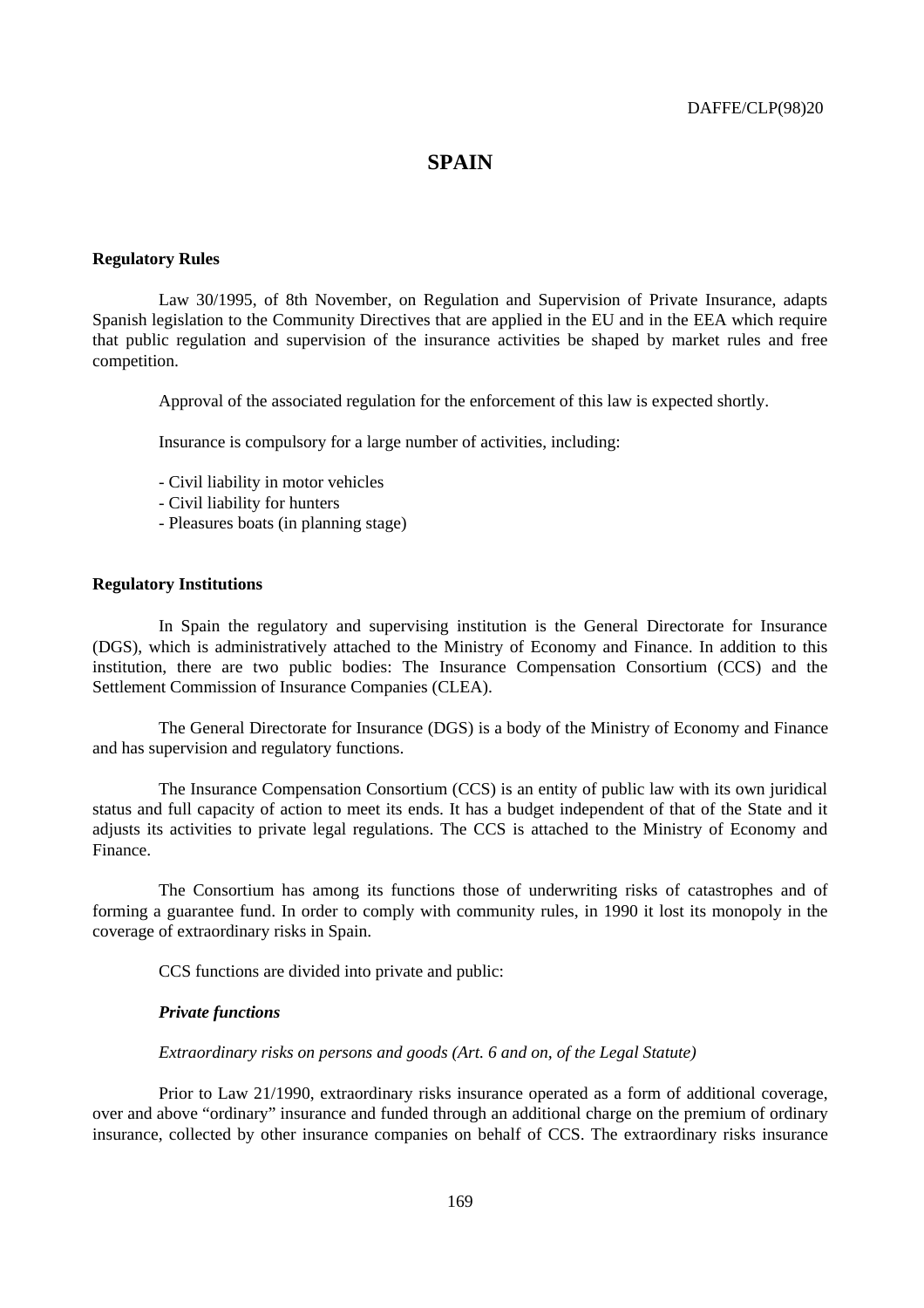was operated as a monopoly by the CCS. The risk over a good was covered by the insurance company when it was due to ordinary causes, and by the CCS in case of extraordinary causes.

Law 21/1990 eliminated the monopoly. Now any insurance company is legally eligible to offer extraordinary risk insurance. In addition this insurance can be obtained as an autonomous insurance, without it having to be connected to the underlying ordinary insurance.

The change has required a new definition of CCS' functions in this field. The system of compulsory additional charge remains. Its use, however, will be different. If there is no extraordinary risks insurance contract voluntarily subscribed with an insurance company, that insurance will be automatically contracted in favor of the CCS and the additional charge will be considered as an insurance premium. If a contract voluntarily subscribed with the insurance company exists, the additional charge will allow the CCS to act as a guarantee fund covering the risk of insolvency of the insurance firm with whom the extraordinary risks insurance has been contracted.

Thus, art. 6 of the Legal Statute establishes that the "CCS will have the aim, as regards extraordinary risks, of compensating the losses caused by extraordinary events occurred in Spain and concerning risks in its territory".

The statute determines which are the risks considered extraordinary and which are the goods located in Spain.

The CCS is obliged to pay the indemnities due to losses caused by extraordinary events to an insured who, having paid the additional charges to the CCS, is in one of the following situations:

- *(a)* the extraordinary risk covered by the CCS is not covered by the insurance policy.
- *(b)* although the risk is covered by the insurance policy, the obligations cannot be satisfied by the insurance company for it having been adjudicated bankrupt, being under stop of payments, in a situation of insolvency, being the company subject to an audited settlement procedure, or the policy had been assumed by the CLEA.

In the first case, the CCS acts as direct insurer, and in the second, as a guarantee fund.

In any case, CCS' obligations will necessarily and exclusively protect the same persons and goods and for the same sums established in the insurance policy.

*Concerning the insurance for nuclear risks (art. 9)*

The CCS will assume the coverage of the civil liability risk caused by nuclear accidents occurred in Spain as follows:

- *(a)* If the total coverage of the insurance companies do not reach the limit of the minimum civil liability prescribed by Law 25/1964 on regulation of Nuclear Energy, the CCS will participate in the coverage assuming the gap up to the established limit.
- *(b)* It will act as reinsurer in the form and size established by the Ministry of Economy and Finance.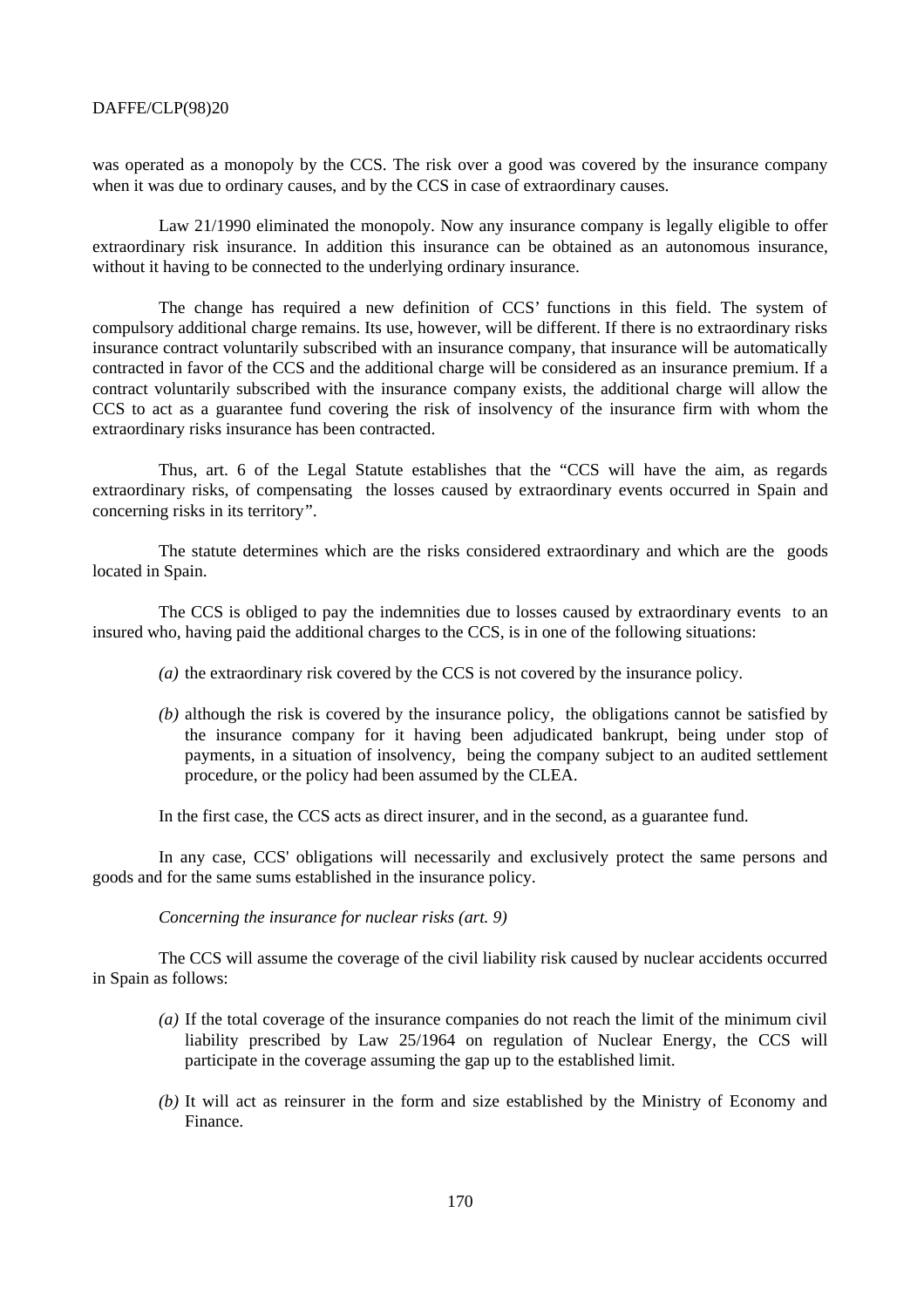#### *Concerning the combined agricultural insurance ( art. 10)*

The CCS will cover risks in combined agricultural insurance, in the form and size established by the Ministry of Economy assuming:

- *(a)* that the total of the insurance firms do not reach the total coverage stipulated by the Combined Agricultural Insurance Act.
- *(b)* acting as reinsurer.

*Concerning the compulsory civil liability insurance for the use of motor vehicles. (Art.11)*

Within the limits of indemnities established for compulsory civil liability insurance for use of motor vehicles, the CCS will exclusively assume the following functions:

*(a)* The coverage contract of obligations arising from State civil liability and from that of Regional Governments, Local Corporations and Autonomous Organisms or Public Law Entities attached to any of the former, if they ask to contract this insurance with the CCS. These entities do not need to make a contract with that organism.

The CCS can also assume the coverage exceeding the limits of the compulsory insurance for motor-vehicles.

*(b)* Contracting the risk coverage not accepted by insurance companies

The CCS also implements the duties entrusted by art. 8 of the Law on Civil Responsibility and Insurance for Motor Vehicles. These duties are established within the territory, up to the quantitative limit of the compulsory insurance. They are the following:

- *(a)* personal damage compensation as a result of accidents taking place in Spain when the guilty vehicle is unknown.
- *(b)* personal damage and goods damage compensation when the guilty vehicle is registered in Spain and is not insured.
- *(c)* personal damage when the vehicle is registered in Spain, and insured, but it has been stolen.
- *(d)* personal damage and goods damage compensation in the cases included within the scope of the compulsory insurance of the previous assumptions, if a controversy should arise between the CCS and the insurance company about who has to pay the indemnity to the insured. Nevertheless, if it were subsequently agreed to compensate the underwriter, the later will reimburse the CCS the compensatory amount, plus the legal interests increased by 25 per cent of the amount.
- *(e)* personal damage and goods compensation when the Spanish insurance company is declared bankrupt, ordered to stop payments, insolvent after its dissolution, subject to an audited settlement procedure or when the policy has been assumed by the CLEA.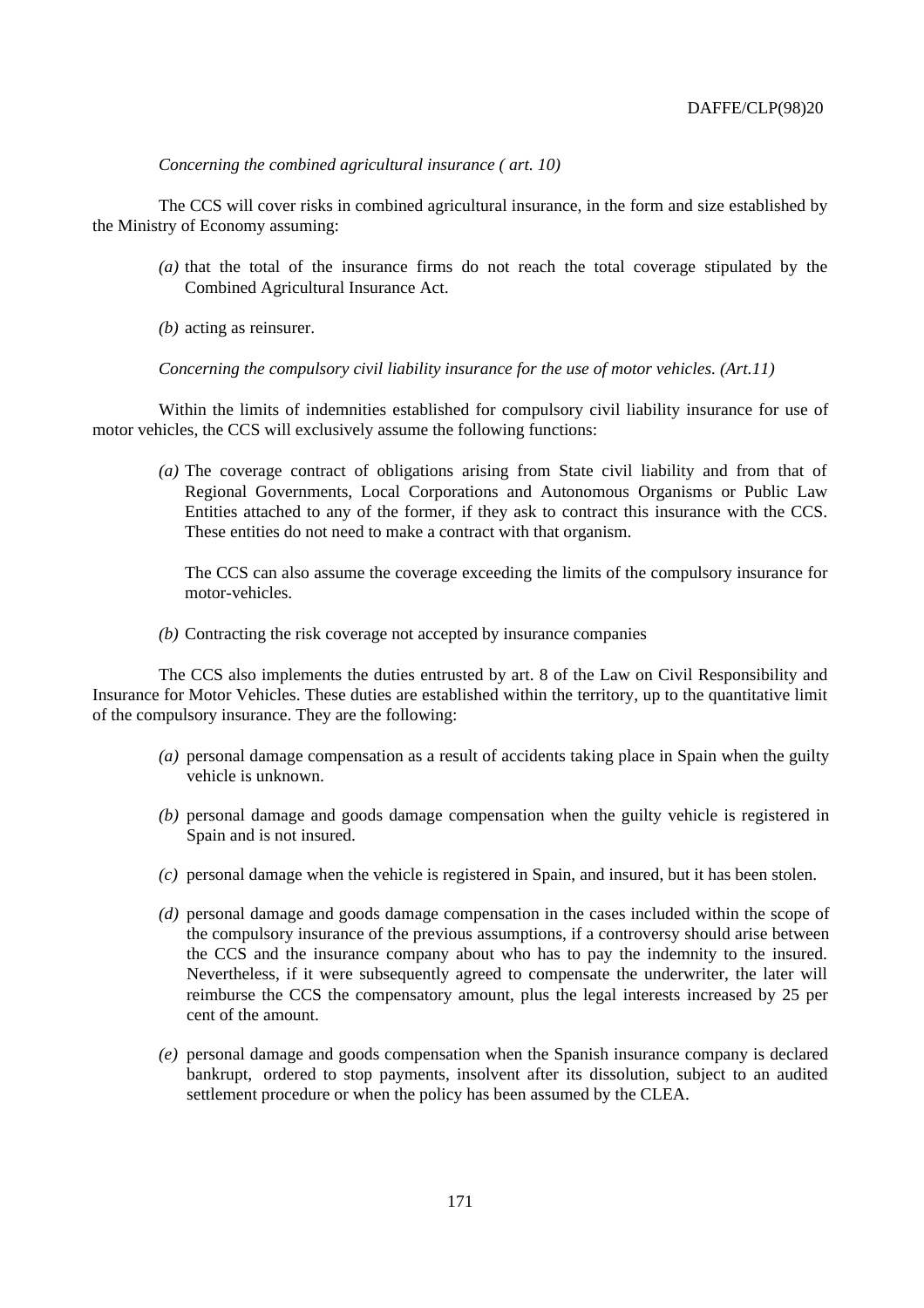### *Concerning compulsory voyage insurance*

Within the limits of indemnities established for the compulsory voyage insurance, the CCS will assume the following duties:

- *(a)* to cover the risks not accepted by insurance companies.
- *(b)* to pay the obligations of the aforementioned companies when these were declared bankrupt, ordered to stop payments, being insolvent, were subject to an audited settlement procedure or when the CLEA had assumed the policy.
- *(c)* to pay the indemnity for bodily damages caused to passengers during transport when the transport company, illegally, does not have the corresponding compulsory passenger insurance.

#### *Concerning the compulsory insurance of civil liability for hunters*

Within the limits of indemnities established for the compulsory insurance on civil liability for hunters, the functions assumed by the ICC are the following: *(a)* To cover the risks not accepted by the insurance companies; *(b)* To pay the obligations of the aforementioned companies when they were declared bankrupt, ordered to stop payments, were insolvent, were subject to an audited settlement procedure, or when the CLEA had assumed the policy.

Furthermore, and also within the limits of the compulsory insurance, the CCS will have the following duties: *(a)* To compensate the victims or their beneficiaries of accidents with bodily damage occurred in Spain when hunting with firearms, and when the person causing the damage is not insured or is unknown; *(b)* To compensate for bodily damages caused by hunting with firearm when the economic compensation cannot be paid through the means regulated in the legislation on compulsory insurance for civil liability of the hunter.

#### *Public functions*

#### *Relations with the Settlement Commission of Insurance Companies (CLEA)*

The Consortium grants subsidies to the settlement Commission to finance the total of its annual budget as far as CLEA is not able to cover its finance by its own means. These subsidies originate in the surcharge on the premium fees charged by the insurance companies, which today is established at 5 per 1.000 of the premium quantities.

This surcharge is compulsory for all branches of insurance except life- insurance and export-credit insurance. The reason for these exceptions is the low degree of risk in these two kinds of insurance and, therefore, the settlement arrangements do not present great problems.

#### *The Settlement Commission of insurance companies (CLEA)*

CLEA is a public law body with its own juridical personality and full capacity to act to meet its aims. CLEA counts with its own budget, independent from that of the General Administration of the state. The Commission pays off the insurance companies according to the orders of the Ministry of Economy and Finance, through its General Directorate for Insurance.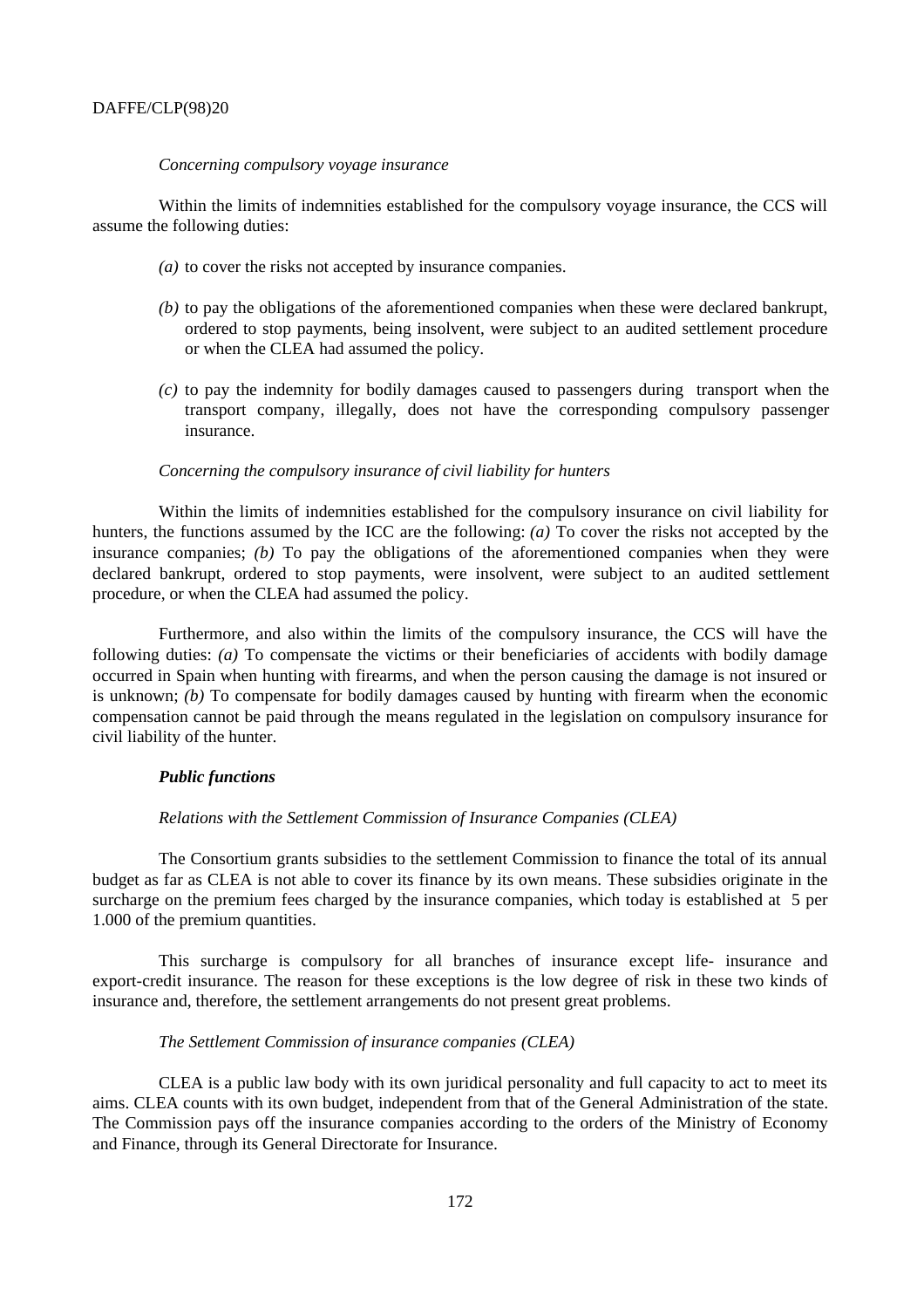The Commission is governed by a board of directors, consisting of a chairman and a maximum of eight members. The Chairman and the members are appointed by the Minister of Economy and Finance, after hearing the proposal of the General Director for Insurance.

The Commission is charged with the settlement of the payments in certain cases, including them: *(a)* Simultaneously to the liquidation of an insurance company; *(b)* when, once an insurance company is liquidated, there have not been appointed liquidators within 15 days after the liquidation has taken place; *(c)* When the liquidators do not fulfill the conditions established by law for the protection of the insured; *(d)* When an insurance company requests the settlement, having justified its reasons.

## *Industry Structure*

The insurance sector is extremely atomized, as there are 392 companies. The following tables show the distribution of the market in 1997, the concentration of the sector (both in the branches of life and non-life insurance's) and the classification of the insurance companies according to the premiums.

|                                | $(\%)$                        |      |                           |
|--------------------------------|-------------------------------|------|---------------------------|
|                                | <b>Number of</b><br>companies |      | Percentage of the premium |
|                                |                               | Life | <b>Non-Life</b>           |
| <b>Multiproduct</b>            | 13,5                          | 16,2 | 44,9                      |
| <i>insurance</i>               |                               |      |                           |
| <b>Specialized in life</b>     | 19,4                          | 82,6 | 0,3                       |
| <b>Specialized in vehicles</b> | 12,0                          | 0.3  | 24,4                      |
| <b>Specialized in health</b>   | 26,5                          | 0,0  | 14,0                      |
| Specialized in death           | 9,2                           | 0,9  | 7,7                       |
| <b>Specialized in</b>          | 8,8                           | 0,0  | 4,9                       |
| multirisks $(*)$               |                               |      |                           |
| <b>Others</b>                  | 10,6                          | 0,0  | 3,8                       |

# **Distribution Of The Insurance Market In 1997**

(\*) Includes the companies specialized in fires and other damages.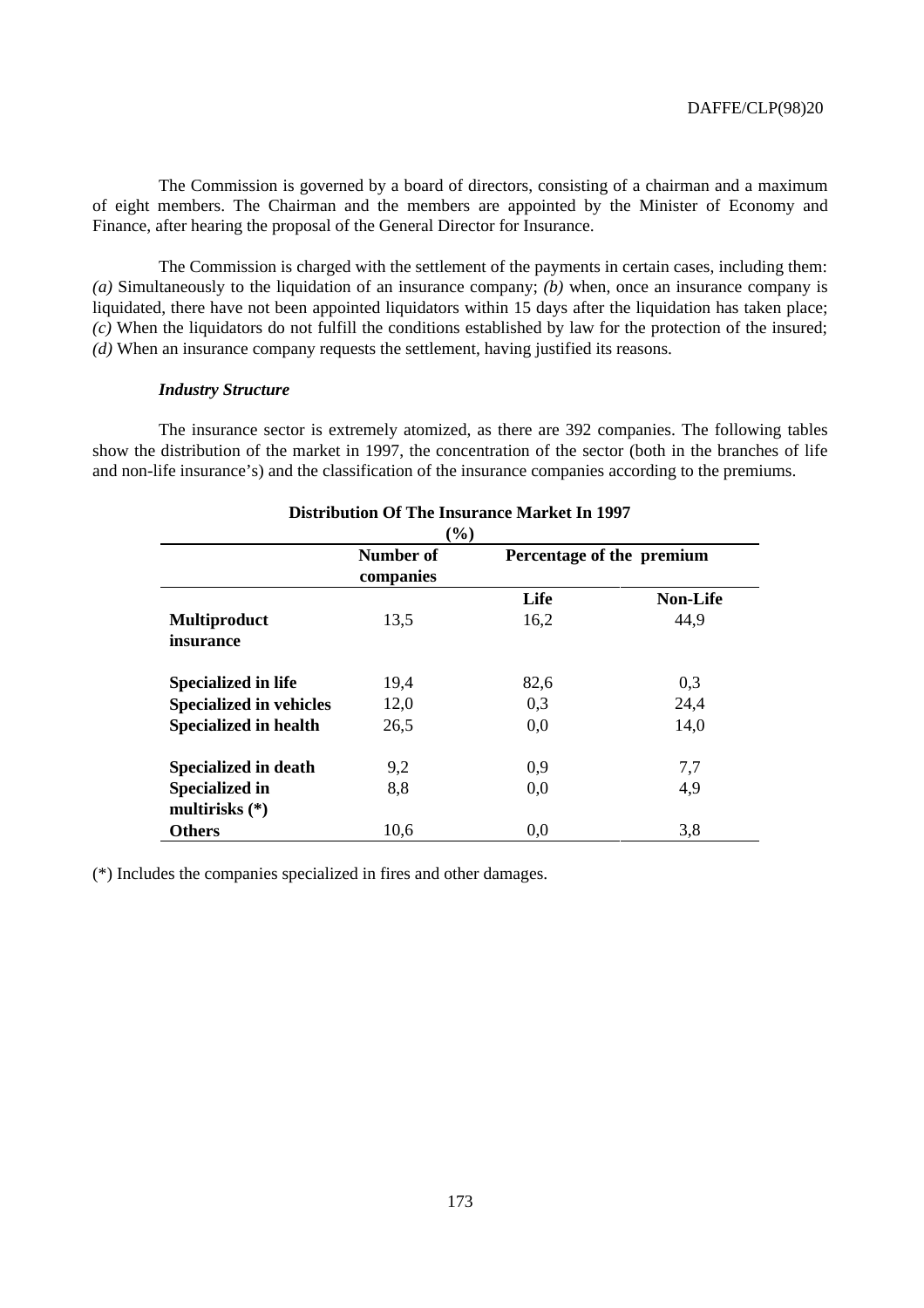|                                                                                                                                                              |                                             | 1995                                        |                                             | 1996                                        |                                             | $1997(*)$                                   |
|--------------------------------------------------------------------------------------------------------------------------------------------------------------|---------------------------------------------|---------------------------------------------|---------------------------------------------|---------------------------------------------|---------------------------------------------|---------------------------------------------|
|                                                                                                                                                              | $\frac{6}{6}$<br>over<br>total<br>companies | $\frac{0}{0}$<br>over volume<br>of premiums | $\frac{6}{6}$<br>over<br>total<br>companies | $\frac{0}{0}$<br>over volume<br>of premiums | $\frac{6}{6}$<br>over<br>total<br>companies | $\frac{6}{6}$<br>over volume<br>of premiums |
| 5 First                                                                                                                                                      | 1,30                                        | 17,42                                       | 1,37                                        | 17,30                                       | 1,47                                        | 15,22                                       |
| <b>Companies</b><br>10 First<br><b>Companies</b><br>15 First<br><b>Companies</b><br>25 First<br><b>Companies</b><br>50 First<br><b>Companies</b><br>75 First | 2,59<br>3,89<br>6,48<br>12,95<br>19,43      | 28,05<br>37,39<br>50,04<br>70,52<br>80,62   | 2,75<br>4,12<br>6,87<br>13,74<br>20,60      | 27,79<br>37,28<br>50,50<br>70,98<br>81,24   | 2,94<br>4,41<br>7,35<br>14,70<br>22,06      | 25,84<br>35,11<br>49,56<br>71,41<br>82,45   |
| <b>Companies</b><br><b>Total</b><br><b>Companies</b>                                                                                                         | 100,00                                      | 100,00                                      | 100,00                                      | 100,00                                      | 100,00                                      | 100,00                                      |

# **Concentration Of The Sector (Life And Non- Life)**

Companies classified by the volume of premiums issued

(\*) Estimated Data.

# **Classification Of The Insurance Companies According To The Volume Of Premiums (1997)(\*)**

| <b>Turnover</b>                                         | % over total | % over total |
|---------------------------------------------------------|--------------|--------------|
| <b>Direct</b><br>(Premiums)<br>issued<br>$\blacksquare$ | of companies | of premiums  |
| Insurance)                                              |              |              |
| More than 10.000 millones pts.                          | 26,18        | 86,36        |
| Between 5.000 y 10.000                                  | 12,65        | 7,43         |
| Between 2.500 y 5.000                                   | 10,00        | 2,93         |
| Between 1.250 y 2.500                                   | 13,53        | 1,99         |
| Between 750 y 1.250                                     | 8,24         | 0,66         |
| Between 250 y 750                                       | 12,65        | 0,49         |
| Between 125 y 250                                       | 7,06         | 0,11         |
| Between 50 y 125                                        | 3,82         | 0,02         |
| Less than 50 millones de pts.                           | 5,87         | 0.01         |

(\*) Estimated Data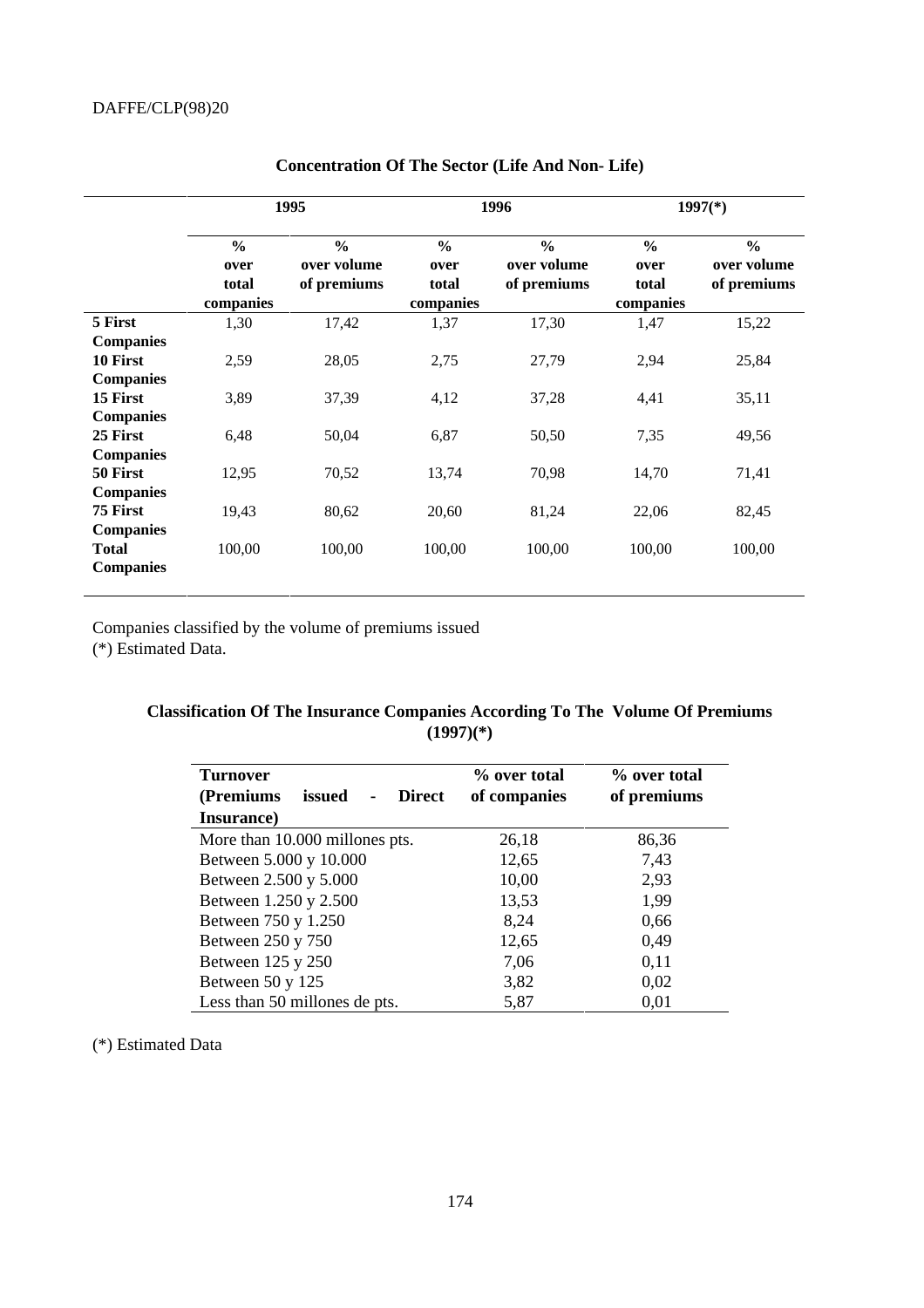#### **Regulation And Competition Issues**

#### *Barriers To Entry*

Insurance companies must apply for an administrative license to the DGS. To do so, they must fulfill some conditions in relation to its minimum social capital and programme of the activities. The authorization is granted by the Minister of Economy for a specified branch; it allows the firms to carry out that activity in the European Economic Area. Insurance companies based on EEA countries other than Spain can operate in Spain if they have got authorization in any of those countries.

In the case of insurance companies based in non-EEA countries, they will have to produce a certificate by the supervising authority of their country to prove that they comply with their own legislation.

## *Competition With Substitutes*

The new draft law on the Personal Income Tax aims to eliminate the existing tax exemptions for life insurance. If these measures are finally implemented, consumers could switch to other forms of saving such as investment funds or pension schemes.

## *Barriers To Exit*

There are no barriers to exit, unless the insurance company is in bankruptcy or going into liquidation. In that case, the company must comply with the Spanish legislation.

## *Control Of Prices*

According to article 24 of the law, premium tariffs must be high enough to cover the risks they face (the "sufficiency principle"). Tariffs must be ready available for the DGS, who can prohibit (control ex post) tariffs which do not comply with law 30/1995 or do not respect the "sufficiency principle". The DGS, by an administrative procedure, can request insurance companies to adjust their tariffs to the requirements mentioned above.

If is important to point out that Law 16/1989 on The Protection of Competition is applicable in all the situations.

# *Control Of Products*

Law 50/1980, of 8<sup>th</sup> October, on The Insurance Contracts, contains a number of conditions and clauses as regards contracts under which all insurance companies operate.

In the case of compulsory insurance there is a greater control since the policy forms must be, according to article 24.5, controlled by DGS. This means that all policy form models have to be forwarded to DGS.

# *Control Of Ownership And Forms Of Business*

Business links between insurance companies and other individuals or corporate bodies should be transparent and should not hinder the supervising of the insurance firms (art. 8).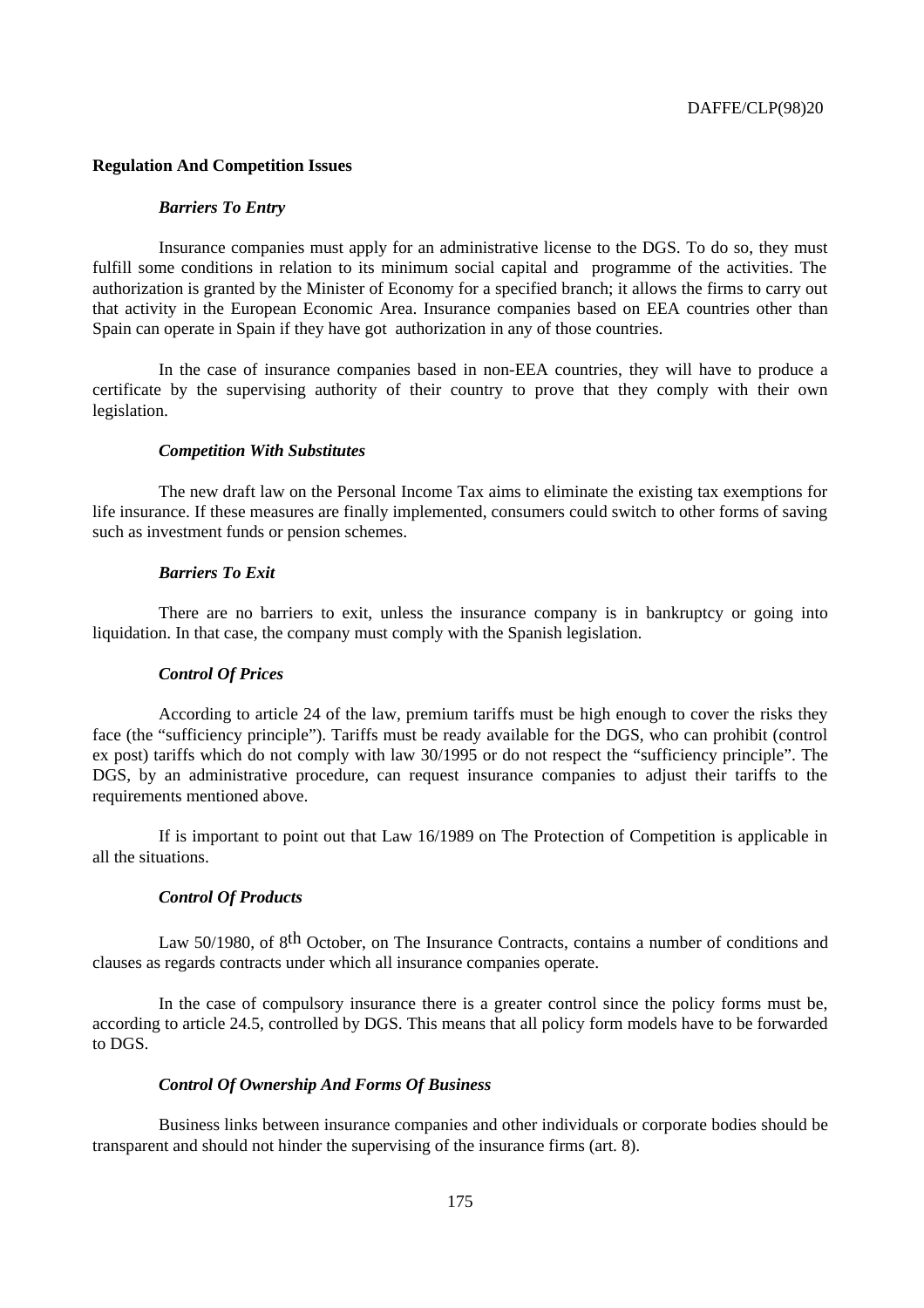All the information regarding the control of ownership has to be provided to the DGS.

# *Control Of Marketing And Distribution*

The basic regulation regarding intermediation activities is contained in Law 9/1992, of 30 April, on Mediation in Private Insurance.

It is important to distinguish between:

- *(a)* Insurance Agents, who do not require the authorization of the DGS and
- *(b)* Insurance brokers, who do require to be authorized by DGS and should fulfill the conditions established by Law 9/1992.

The Insurance Agents, however, follow training courses organized by the Insurance Companies and supervised by the DGS if necessary. Banks are also allowed to sell insurance products.

#### *Solvency Investment Regulation*

These requirements could act as a barrier to entry but they are completely justified. Nevertheless, there have not been complaints about them from the Banking and Insurance sectors.

# **Competition Law And Enforcement Issues**

#### *Agreement Between Insurers*

Articles 24.3 and 6.8 of Law 30/1995 allow the possibility of exchanging statistical information and the sharing of risk (co-insurance). Furthermore, the insurance companies can establish registers with personal data for statistical and actuarial purposes. This information is an important tool in the prevention of fraud and the liquidation of damages. Nevertheless, these exchanges of information should comply with Law 16/1989 on the Protection of Competition.

#### *Regulatory Conflict*

The Spanish Competition Authorities (The Service for the Protection of Competition and the Tribunal for the Protection of Competition) enforce Law 16/1989 on the Protection of Competition with respect to restrictive practices, single exemptions and merger control.

On the other hand, the Ministry of Economy and Finance, through the DGS, can prevent the completion of a merger (art. 22 and 23).

While the aim of the competition authorities, when considering an operation of concentration, is the maintenance of an effective competition in the market, the DGS takes care that the operation does not involve an excessive risk of solvency or could jeopardize the smooth functioning of the system.

Insurance companies need, therefore, both authorizations -due to the different nature of the competition and insurance controls- in order to carry on with the operation.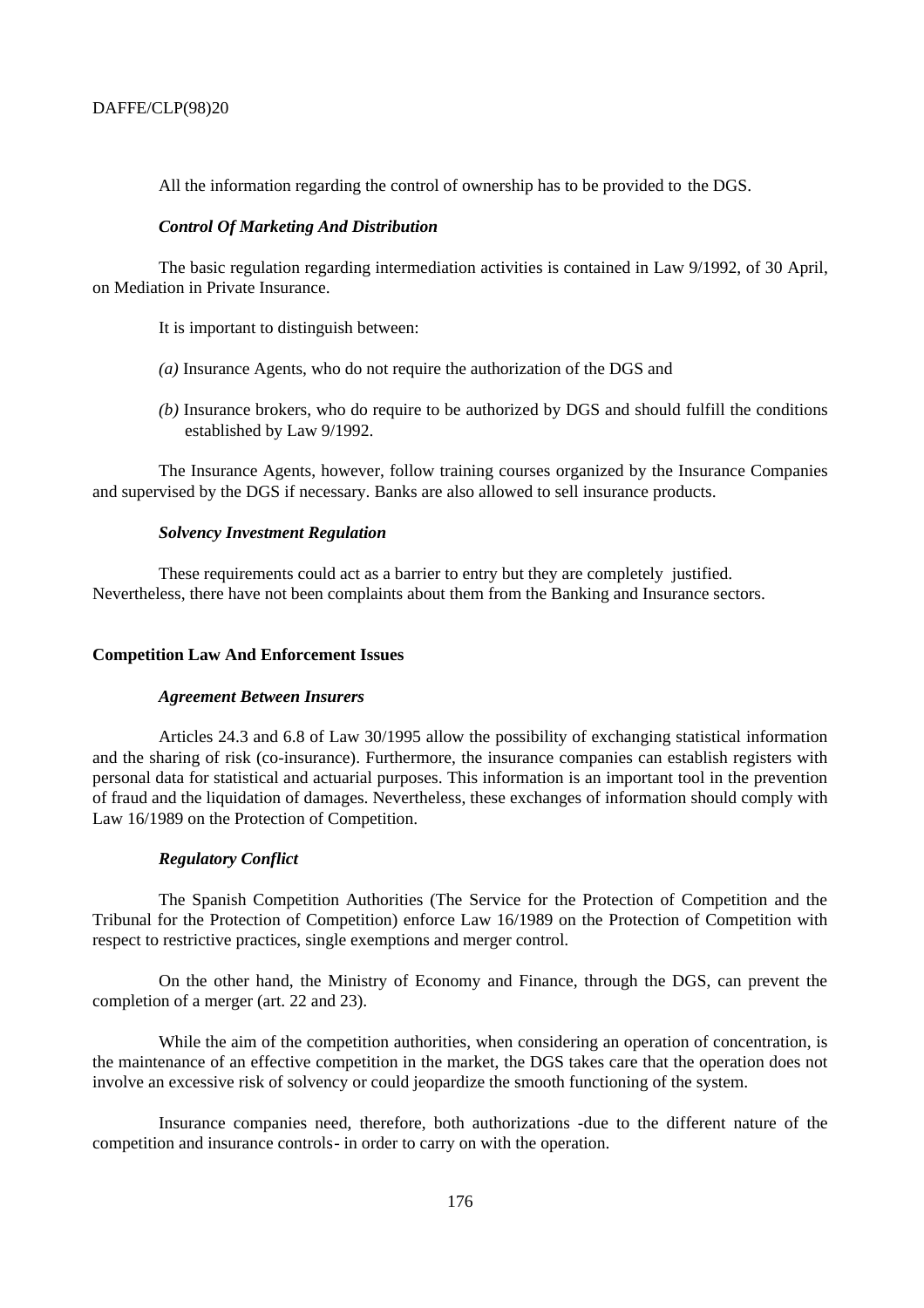Until the present time, there has not been any case of conflict of jurisdiction between the insurance and the competition authorities.

# *Antitrust Enforcement*

In 1994 a complaint was filed before the Service for the Protection of Competition against three insurance companies for having fixed the price for the cautionary payment insurance for land transport. The Service decided not to act on the case, as it considered the agreement was a form of co-insurance and, as such legal according to the Law of Insurance Contracts and EU-Directive 88/357. The decision was appealed and the Tribunal for the Protection of Competition (TDC) re-examined the case. The TDC in its Resolution of 7 April declared the existence of a "co-insurance" and, therefore, there was no violation of the Competition Law.

The juridical reasoning of the TDC was the following:

- -- The nature of the co-insurance makes necessary the existence of an agreement between the insurance companies, in order to share the covering of certain risks.
- -- Co-insurance is primarily established in two cases:
	- *(a)* When the risks involve large sums of money
	- *(b)* When the risk is new (this was the case in the dossier)
- -- It was not proven that the Insurance Companies had made an agreement to share the market.
- -- The geographic market was Spain
- -- There was no abuse of dominant position in the market.

Neither the Spanish competition law nor the European Community Law prohibit having a dominant position in the market, which has been obtained following the rules of free competition. A different matter is to obtain a dominant position through illegal means or to act in an abusive way from a dominant position.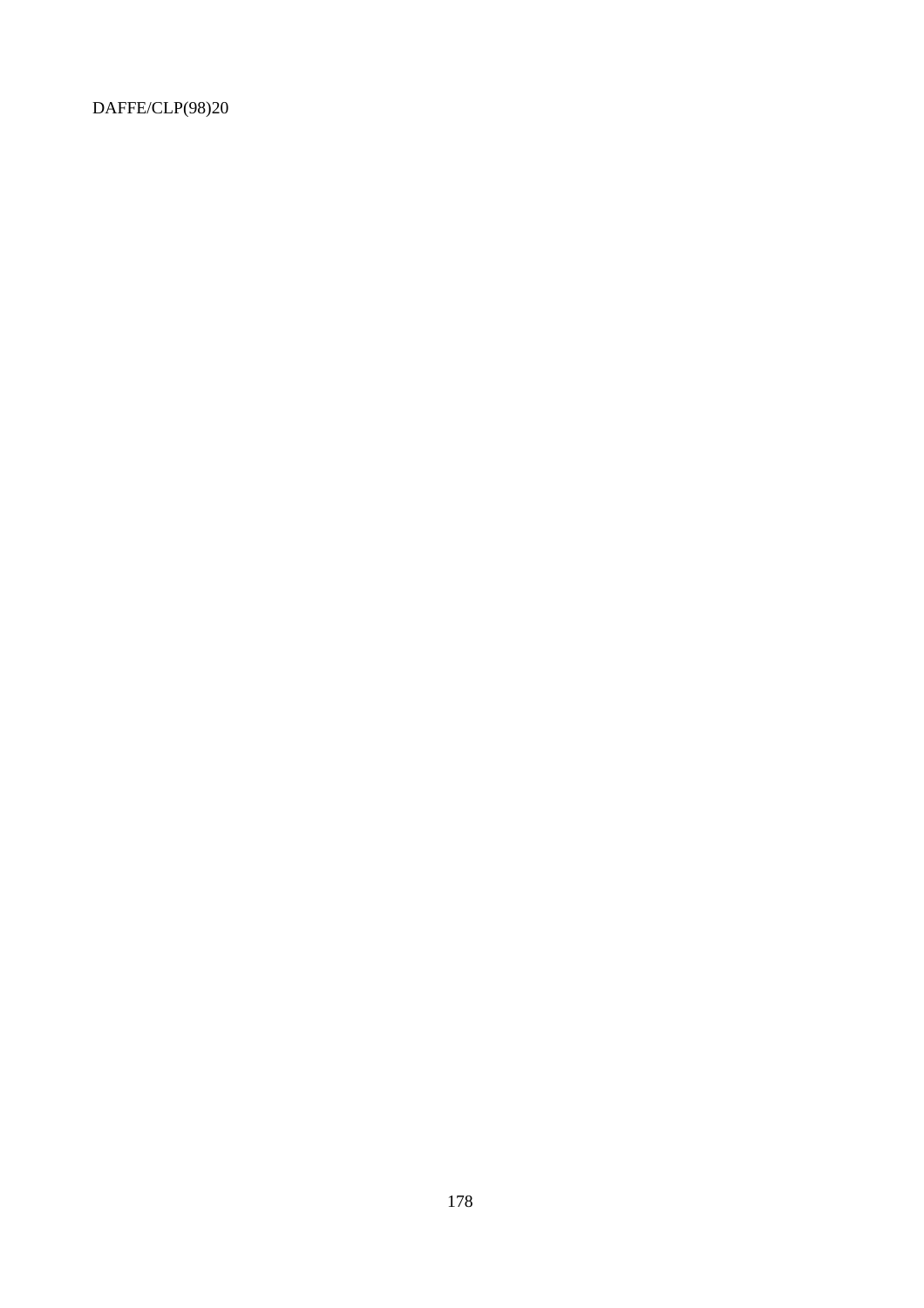# **UNITED KINGDOM**

# **Introduction**

This paper, while briefly discussing the regulatory framework within which the United Kingdom insurance industry operates, concentrates on issues of competition. The fiduciary and prudential regulation of the industry is carried out by HM Treasury, in the interests of maintaining stability and public confidence in the market. The Office of Fair Trading (OFT) is principally a competition authority, with responsibilities for assessing mergers and taking necessary action against anti-competitive arrangements and practices, and against abuse of market power. It also has responsibilities for consumer protection and, therefore, has an interest in such codes of behaviour and good practice as the industry may draw up. As a general rule (subject to the exception noted later in this paper) the insurance industry is treated for purposes of competition exactly as any other.

## **Regulation**

The principal statute governing the United Kingdom insurance industry is the Insurance Companies Acts 1982, together with associated Statutory Instruments. These set out the licensing, financial and other conditions which insurance companies must meet in order to be authorised to trade. It should be noted that for companies established in EU member states native authorisation is recognised in the United Kingdom for this purpose. The requirements are designed principally to ensure capital adequacy and the prudential control of commercial ventures which could endanger the soundness or stability of insurance companies. This is essentially for the purpose of protecting the public from financial loss attributable to default or malpractice, not, it should be stressed, from the effect of injudicious investment or the purchase of inferior products.

The principal regulator is HM Treasury, although until the beginning of 1998 that responsibility lay with the Department of Trade and Industry. The transfer of responsibility involved no change in the regulatory system. The general insurance trade association - the Association of British Insurers - has no regulatory responsibilities as such. However, it seeks to ensure that its members follow good practice in their dealings with their customers. To that end, it operates a non-statutory (and purely voluntary) code of practice for the selling of general (which includes medical, property and liability) insurance. The Insurance Brokers Registration Council is a body established by statute for the regulation of insurance brokers. Only a broker licensed by the Council is permitted to use the title "Insurance Broker". However, other intermediaries, performing exactly the same functions but under other designations, may operate without licences.

Business in insurance policies which are investments, such as endowment and unit linked policies, is regulated by the Financial Services Act 1986. Anyone carrying on business such as selling, managing, or advising on the purchase of such policies must be authorised by the Financial Services Authority (previously the Securities and Investments Board and the Personal Investment Authority).

The Authority is charged with the protection of investors. It makes rules about the standards of integrity, competence, and financial resources which a business must meet to be authorised, and about the way in which it must conduct its business. The rules are scrutinised by the Director General of Fair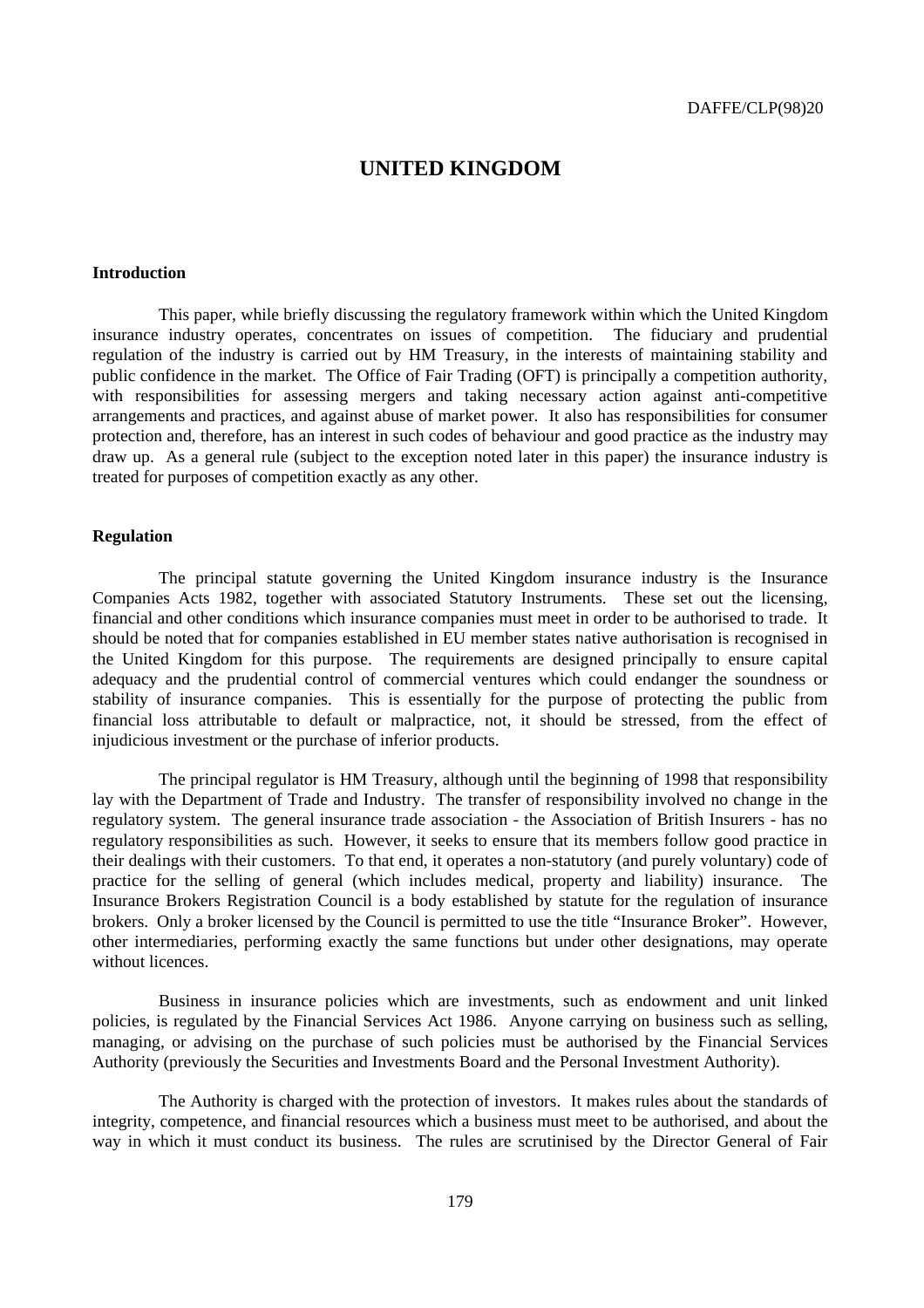Trading (DGFT). If he finds any which he believes restrict, distort, or prevent competition to a significant extent, he sends a report to the Treasury. The Treasury may direct that the rules be revoked or altered if it decides that the anti-competitive effect is greater than is necessary for the protection of investors.

The only form of insurance required directly of individuals by Government is motor insurance. The minimum requirement is for insurance to compensate those who are injured, or whose vehicles are damaged, by a third party in an accident. Motor insurance to compensate oneself for loss in similar circumstances is not required. Some forms of professional indemnity insurance are required by professional bodies, in particular by those governing the medical and legal professions. The insurance requirement on lawyers, although enforced and maintained by their professional bodies, derives from statutory authority.

Insurance of real estate may be mandatory in some circumstances, not as a result of Government action or requirement, however. It is, nevertheless, invariably the practice of those who advance loans on the security of real estate, whether for purchase or not, to require borrowers to take out suitable insurance to reinstate the fabric of the property should the need arise.

### **Size and structure of market**

At the end of 1995, the total net premium income of the United Kingdom insurance industry (including foreign contracts and the insurance of foreign risks) was about £88 bn, of which £56.2 bn derived from long-term insurance, and £31.8 bn from general insurance. Long-term insurance is broadly life insurance, annuities, personal pensions, and certain forms of health insurance. General insurance covers motor, property, various forms of loss insurance, and certain forms of specialist insurance, such as private medical insurance and employers' liability insurance.

Purely United Kingdom business was worth just over £71 bn, of which £44.9 bn derived from long term business, and  $£26.3$  bn from general business. Against this, the private medical insurance market was worth about £1.7 bn, and that for structural warranties rather less than £30 m.

The United Kingdom insurance industry is fragmented, to the extent that there are many participants, and even the largest companies do not enjoy very substantial shares of the market. Some companies are very large, and may, particularly by reason of the scope of their activities, exercise considerable influence within the industry. None, however, falls within the United Kingdom statutory definition of monopoly, by enjoying a share of the overall market of 25 per cent or more.

In some particular sectors, however, companies do enjoy shares of 25 per cent or more. The most important of these is the market for private medical insurance. There are several companies in the market, but two in particular have large shares of it. One, historically until comparatively recently virtually the only provider, has a market share of about 40 per cent, which represents a reduction from a peak of something more like 60 per cent some years ago (1985). Its principal rival, which has grown mainly at its expense, has a share of the market of about 30 per cent. It should be noted that the market for private medical care in the United Kingdom is still comparatively small.

Another example can be found in the market for structural warranties (a special form of insurance taken out by builders against defects in properties built by them). That market is dominated (roughly 80 per cent of the market) by one company. This, again, is almost entirely for historical reasons, since it was for many years the only company in the market. Its only serious competitor entered the market about 10 years ago. There may be other specialist sectors of the insurance market where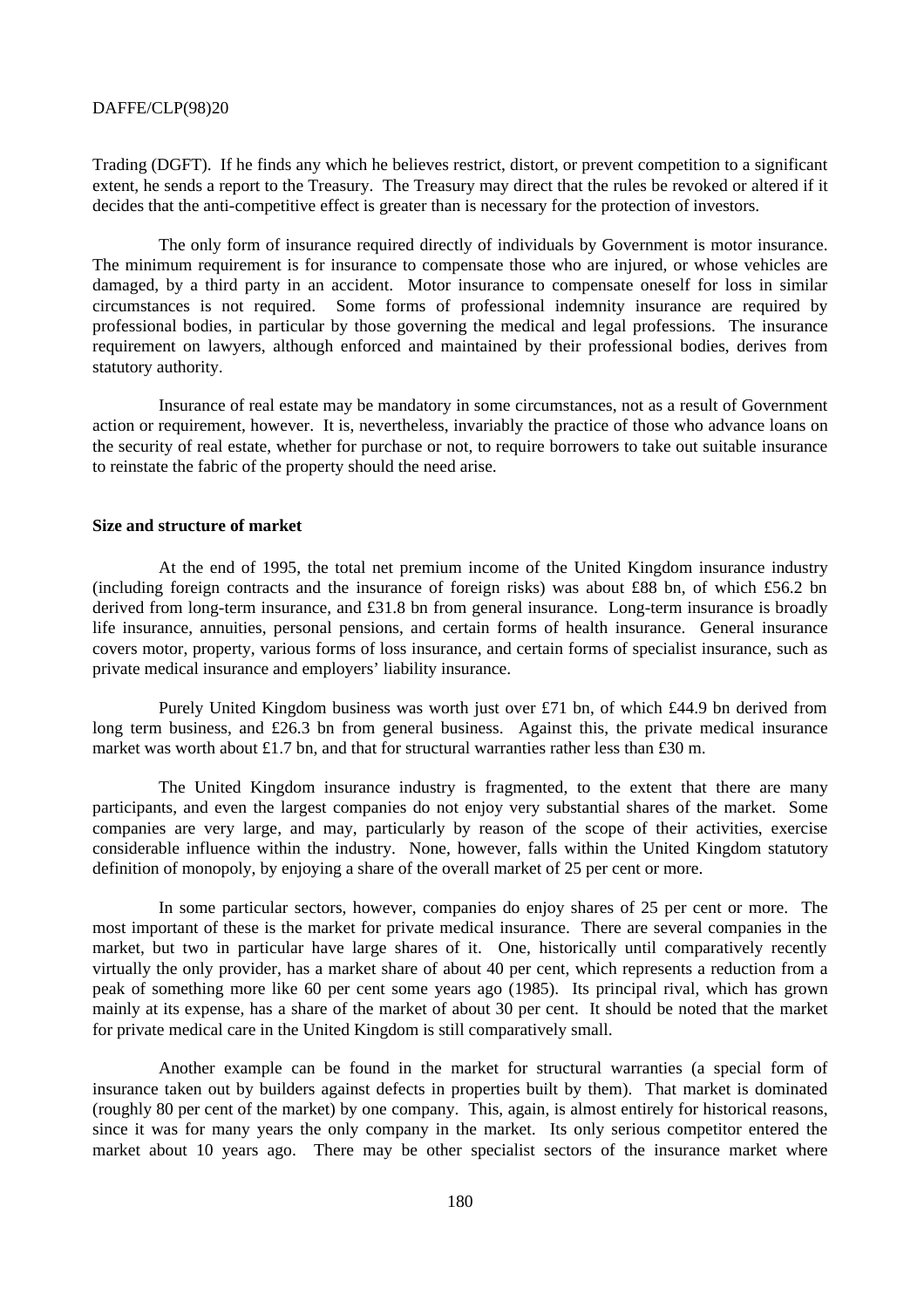companies enjoy large shares, but we are not aware of them. There are no monopolistic market shares in the popular sectors of the market: motor, property, household contents insurance.

The provision of various forms of insurance by banks is a comparatively recent development in the United Kingdom.

### **Competition and regulation**

The United Kingdom insurance industry is fragmented, with many participants in the market. Our experience of issues requiring active competition regulation and enforcement is small; it is confined mainly to the scrutiny of mergers and acquisitions. We have conducted no studies of the effects of fiduciary and prudential regulation on the competitiveness of the market. However, the regulatory régime is applied in a way which keeps the market open to entry by new United Kingdom and foreign competitors, and competition appears healthy.

Clearly, regulation creates barriers to entry, and exit is controlled to the extent necessary to protect the interests of customers of the company. This does not mean that companies are prevented from leaving the market, but they must take appropriate steps, most usually by means of disposal to, or other arrangements with, another insurance company, to ensure that policyholders' rights and expectations are properly maintained. However, we have no evidence to suggest, or even reason to suspect, that these have had any significant effect on competition.

We are not aware of any products which compete with general insurance (property and liability). However, some consumers choose not to insure, for instance, personal property. Insofar as long-term insurance is a form of saving, it faces competition from pension plans, interest-paying savings accounts, and a range of other investments managed personally by individuals (with or without the help of advisers) or by investment management companies. We are not aware of any significant effects of tax or other regulatory regimes.

For practical purposes, direct regulation is confined to fiduciary and prudential aspects of the industry. Prices are not controlled; nor, generally, are products, contracts, terms and conditions of business, ownership, or the structure of companies. Insurance companies as such may provide only insurance, but subsidiary companies in the same group may provide any other products. Although contracts, and terms and conditions of business, are not regulated as such, they are subject to the EU Directive on Unfair Terms in Consumer Contracts. (The OFT has a team to administer the Regulations which give effect to the Directive, and powers to prevent the continued use of such terms.) The regulatory regime can be expected to influence these aspects of the industry to a greater or lesser extent. However, without considerable new research, we could not comment on the extent or significance of such influence.

Except for a particular scheme related to the guaranteeing of credit for export purposes, and a very small number of other special arrangements where the Government may act as insurer of last resort, the United Kingdom government does not participate in the insurance industry. Beyond the requirement to obtain the necessary authorisation, there are no restrictions on foreign ownership of United Kingdom insurance companies, or on foreign insurers' setting up business in the United Kingdom. As has been noted, EU authorised insurers may trade in the United Kingdom under that authorisation.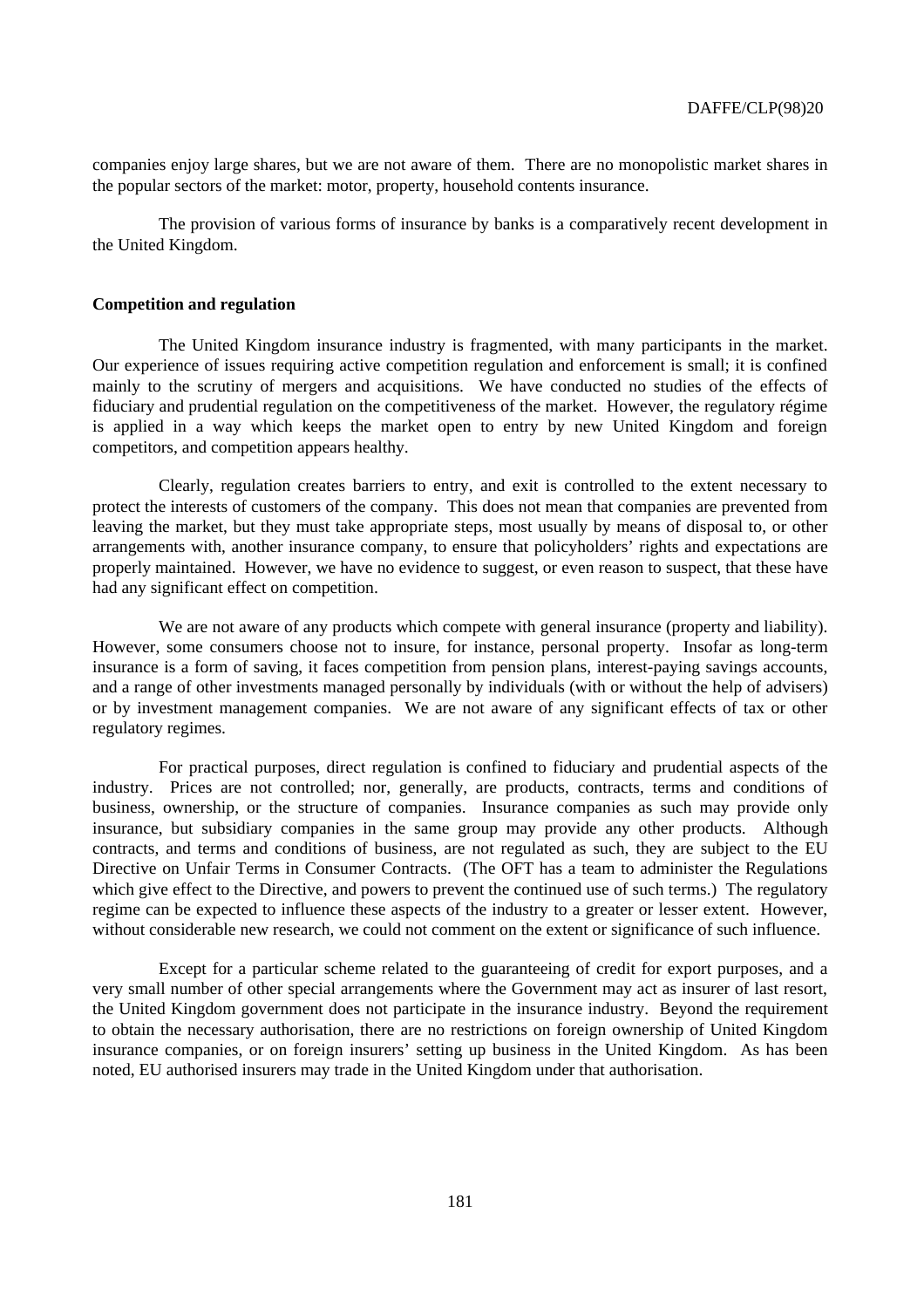### **Competition and enforcement**

It is important to keep in mind from the start that, with the exception described below, competition legislation in the United Kingdom applies to the insurance industry (including brokers and other intermediaries) in the same way as to other industries. The industry and individual participants are subject to scrutiny by the DGFT and the Monopolies and Mergers Commission (MMC) under the Fair Trading Act 1973. These investigatory powers are discretionary, and may be used in cases of possible exploitation or abuse of market power, or of possible collective anti-competitive behaviour whether by agreement or not. Similar powers are available under the Competition Act 1980, but can be invoked only against anti-competitive conduct by a single company. Moreover, the powers under this Act are ordinarily used only when an anti-competitive practice can be specifically defined, and is narrowly confined to a single issue. No company can be investigated under either of these Acts unless it enjoys at least 25 per cent of an economically and geographically definable market in the United Kingdom. A company must also have a turnover of at least £10m before it can be investigated under the Competition Act.

The Fair Trading Act also contains the United Kingdom provisions for scrutiny of mergers and acquisitions. These may be invoked only if the combined enterprises account for 25 per cent or more of a market in the United Kingdom or in a substantial part of it, or if the total worldwide assets of the target enterprise are at least £70m. Mergers which raise concerns about competition or the public interest may be investigated by the MMC at the direction of Secretary of State for Trade and Industry, following (although not necessarily in accordance with) advice from the DGFT.

The Restrictive Trade Practices Act (RTPA) provides for the scrutiny by the DGFT of agreements between United Kingdom companies, under which two or more of the parties accept restrictions on their commercial freedom. Designed to enable the competition authorities to combat cartel-like arrangements, such as price-fixing and market-sharing, the statute is detailed and complex and, crucially, applies only to agreements of particular forms. The initial application of the statute to an agreement does not depend on its likely effect on competition.

An effect of this has been that the Act applies to many agreements of negligible effect on competition. Agreements to which the Act applies, and which contains provisions likely to affect competition significantly, may be referred to the Restrictive Practices Court, which may strike down provisions which it considers to be contrary to the public interest.

Companies providing insurance are exempt from the RTPA. The exemption is strictly defined, and does not apply to insurance intermediaries or to any activities peripheral to the provision of insurance. It applies only when the only participants in an agreement are companies authorised under the Insurance Companies Acts and the restrictions accepted by them relate only to the provision of insurance.

This has the effect of allowing insurance companies, in principle, to co-operate in various ways *e.g.*: information exchange, risk sharing - where necessary for the appropriate working of the industry. In principle, it could allow them to standardise terms and conditions, and fix premiums. However, the exemption from the RTPA does not extend to other competition statutes. Agreements to fix prices, or to share markets, or which in other ways significantly affected competition or amounted to unacceptable collective behaviour, could be investigated and controlled under the provisions of the Fair Trading Act.

Thus, although the exemption from the RTPA permits insurance companies to co-operate, such behaviour is not, under United Kingdom competition law, specifically authorised. There are no specified limits on the type or level of co-operation. However, the DGFT would be able to investigate arrangements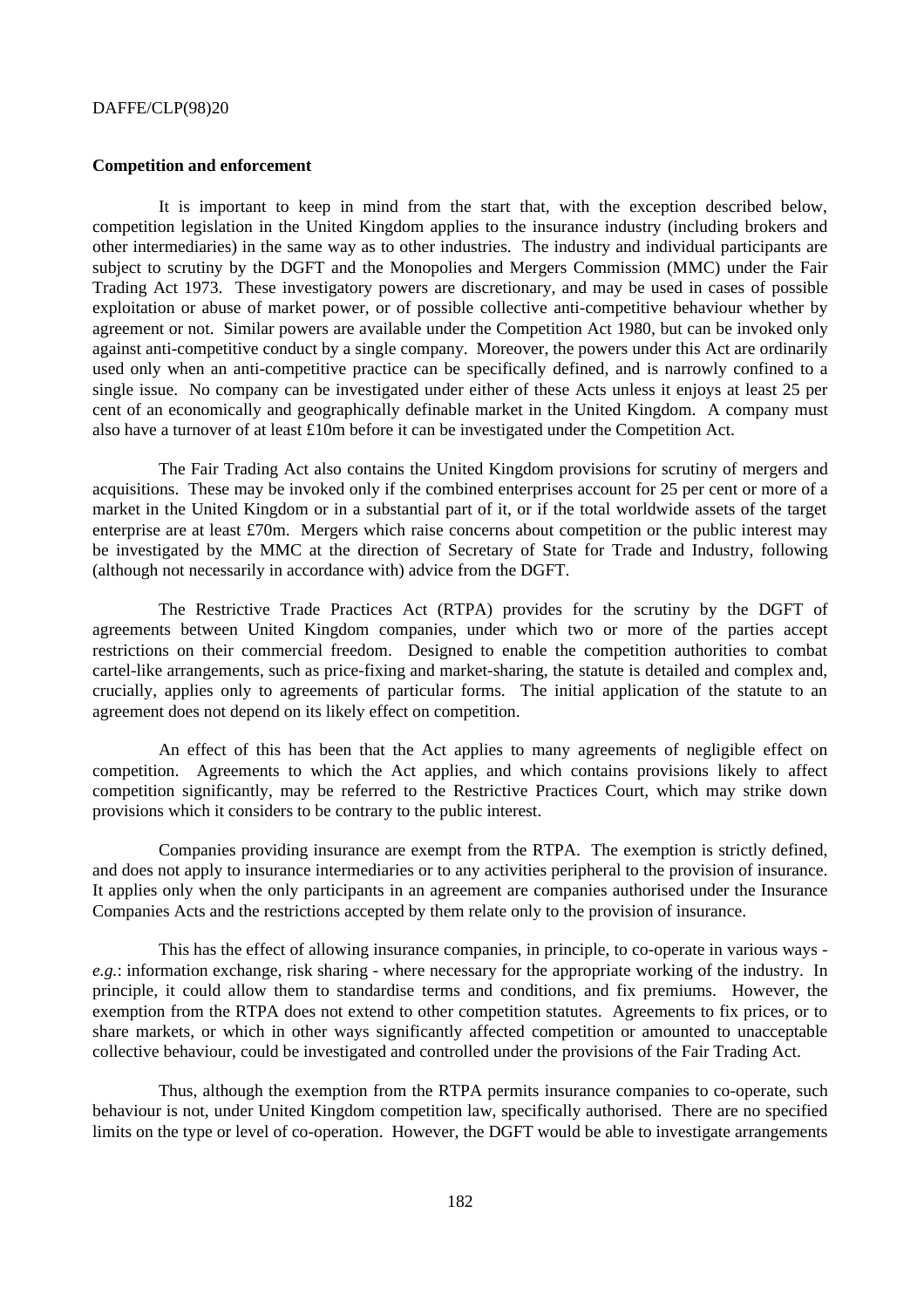involving 25 per cent or more of the industry, and could be expected to do so if they appeared to have an adverse effect on competition.

A new Competition Bill, due to come into force in just over a year's time, subject to its passage through Parliament, will introduce into the United Kingdom a competition régime very similar to that which applies under EC competition law. There will be a general prohibition of anti-competitive agreements, and a similar prohibition of the abuse of a dominant position. The OFT will have wider powers of investigation, including the right to carry out "dawn raids" similar to that already enjoyed by the EC competition authorities. Moreover, the DGFT will be able to fine businesses up to 10 per cent of their turnover for breaches of the prohibitions.

The Act will repeal the RTPA. Much of the Competition Act 1980 will also go. The existing merger provisions of the Fair Trading Act will remain, as will the complex monopoly provisions of that Act, which allow the DGFT to investigate practices widespread in an industry, which may adversely affect competition, but which do not amount to the abuse of a dominant position by a single company. The Act will replace the MMC with a Competition Commission. In addition to taking on the role of the MMC, the Commission will act as a Tribunal to hear and decide on appeals against decisions by the DGFT.

The situation in respect of insurance specifically will not change. As noted earlier, the Treasury's regulatory function is to be transferred shortly to the Financial Services Authority. Insurance companies will be subject to the prohibition of abuse of a dominant position. Although no one company is likely to be in a dominant position, the insurance industry collectively will still remain subject to the complex monopoly provisions of the Fair Trading Act. Insurance companies will also remain subject to the mergers provisions of that Act.

Since, as has been said, the United Kingdom market is comparatively fragmented, with few companies with shares even of particular sectors of the market of 25 per cent, our experience of competition regulation has been small. Such as it has been, it has come principally from the scrutiny of proposed mergers. Most of the mergers scrutinised have been trivial, and none has raised issues requiring investigation by the MMC. It is not uncommon for mergers between insurance companies to satisfy the assets test for scrutiny under the Fair Trading Act; rarely, if ever (and certainly not during the last two or three years), do they satisfy the market share test.

We approach the assessment of mergers in this industry in the same way as we do those in other industries. In assessing the likely effect on competition, we take account of separable sectors of the overall insurance market, concentrating on those sectors which the companies share and in which, as a consequence of the merger, they will cease to compete. We also take account, and assess the effect, of any vertical links which the merger may create or reinforce. In principle, this is no different from the approach which we take to mergers in other service industries or in manufacturing industries.

In only one sector of the market - that for structural warranties for new homes - has it been necessary for the DGFT to seek an investigation by the MMC of an issue of possible abuse of market power. It appeared that the dominant company (historically for many years the only provider, and with the market share of nearly 100 per cent) was, by means of its rules, foreclosing the market to potentially competing companies. The company concerned offered its services to members only. A requirement was that all members (builders and construction companies) should register with the company for structural warranty purpose all their domestic buildings. This meant that, if a builder wanted to sample the services of a competing structural warranty company, he had either to resign his membership, or to register his buildings with both companies. Moreover, by virtue of another rule, members who resigned, on the occasion of their re-joining should they have wished to, lost all the benefits, principally financial, of their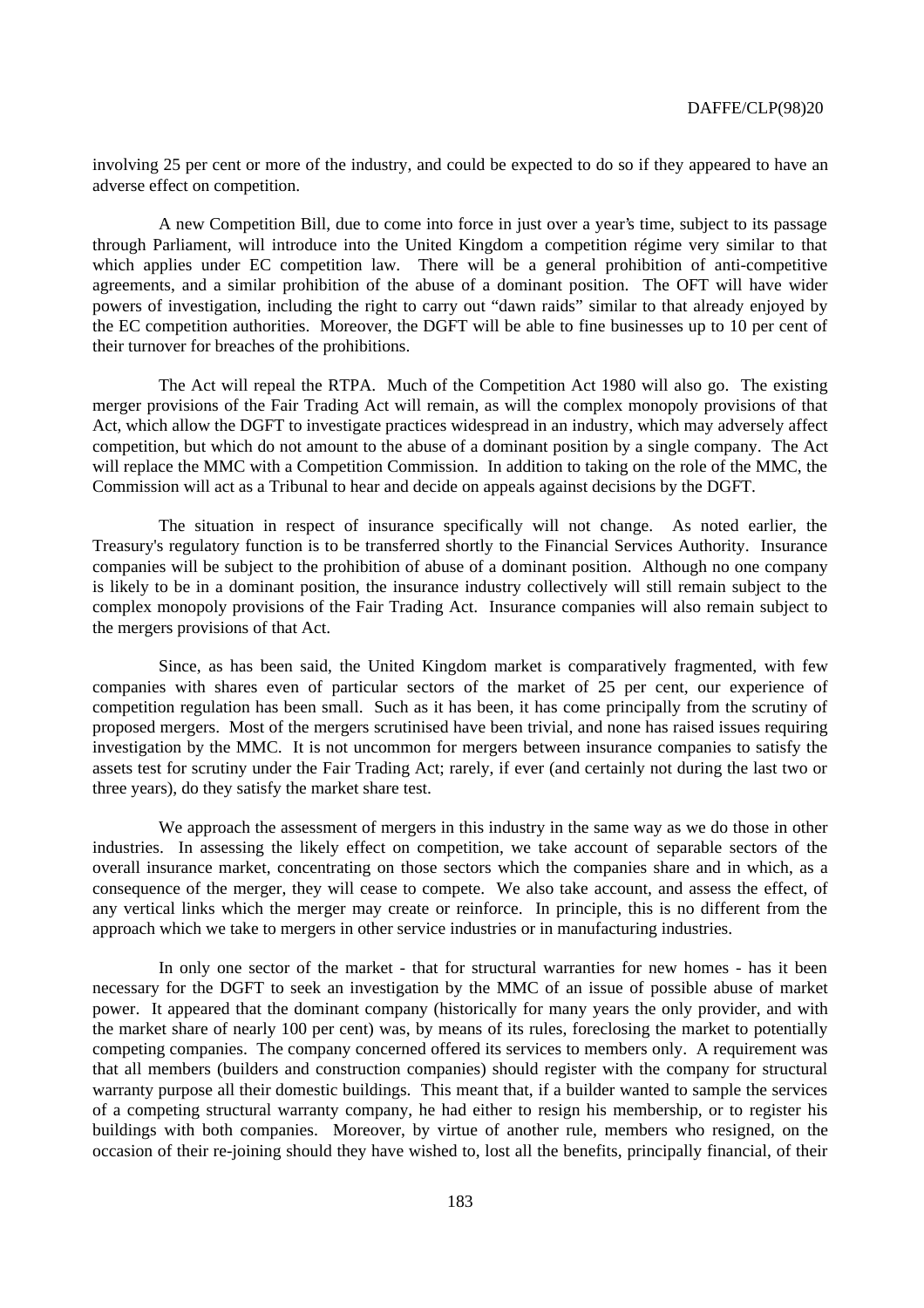previous membership. The MMC found the operation of these rules to be both anti-competitive and contrary to the public interest. The Government accepted the recommendations, and the rules of the leading company have since been changed. They may not be changed further in any way which might vitiate the freedom of members to register some of their houses with other structural warranty companies, or their freedom to resign and re-join, without the consent of the DGFT.

### **Conclusion**

The United Kingdom insurance industry is fragmented, except in certain small specialised sectors. No one company is dominant or even has significant power over the market. A certain amount of co-operation is acceptable, but collective anti-competitive behaviour can be addressed under the DGFT's powers if necessary. Mergers are subject to the same controls as they are in other industries. Consequently, the structure of the market is such that it is unlikely that competition problems, problems of dominance or abuse of market power, could develop easily. On only one occasion have the DGFT's powers been used, and that in a small, highly specialised, sector of the market. In that sector, and in the market for private medical insurance (also comparatively small and specialised), we keep a close watch on developments.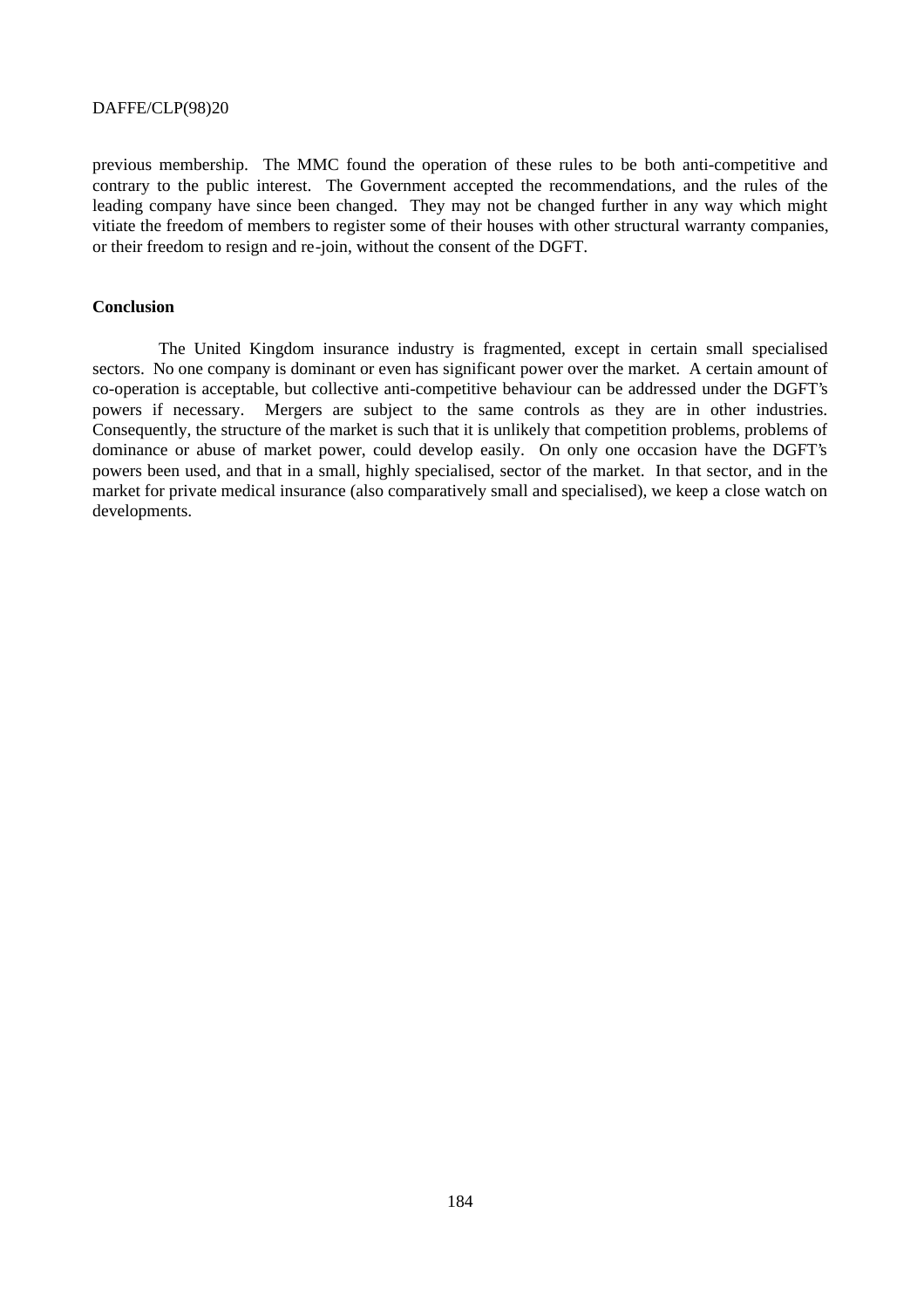## **UNITED STATES**

### **The McCarran-Ferguson Act**

In 1945, Congress passed the McCarran-Ferguson Act, which reserved to the states the power to regulate and tax the business of insurance. Under the Act, the Sherman, Clayton, and Federal Trade Commission Acts apply "to the extent that such business is not regulated by State Law," except that agreements or acts of boycott, coercion, or intimidation remain subject to the Sherman Act.

Litigation regarding the scope of the federal antitrust exemption has involved the meaning of the terms "business of insurance" and "regulated by state law," and the question of what constitutes a "boycott." Supreme Court decisions regarding the scope of the phrase "the business of insurance" focus on three elements: the "spreading and underwriting of a policyholder's risk," the direct connection of the activity to the contractual relationship between the insurer and insured, and whether the allegedly anticompetitive practice is "limited to entities within the insurance industry." Regulation by the state has been held to mean regulation of the relationship between the insurance company and the policy-holder, and not regulation of other aspects of the insurer's business. The degree of regulation required is less than the "active supervision" with "intent to displace competition" required for the state action doctrine to apply. The Supreme Court has held that general prohibitions against unfair practices, combined with authorized enforcement, constituted sufficient regulation under the Act.<sup>2</sup> A "boycott" need not be an absolute refusal to deal on any terms, but can "be conditional, offering its target the incentive of renewed dealing if and when he mends his ways;" the boycott must extend beyond the targeted transaction, so that "unrelated transactions are used as leverage to achieve the terms desired. "<sup>3</sup>

The FTC has ruled, and two lower courts have held,<sup>4</sup> that the McCarran-Ferguson Act does not exempt mergers from antitrust review. The business of insurance also remains subject to state antitrust laws. In addition, as noted in ¶210.1 of P. Areeda and H. Hovenkamp, Antitrust Law (1997 Supp.),

Even repeal of the McCarran-Ferguson Act need have no enormous impact on insurance practices, for three reasons. First, many of those practices are already subject to the antitrust laws because insufficiently regulated by the states, too 'interstate' in character to be subject to regulation by any one state, or an undoubted boycott. Second, many recently challenged practices need no immunity because they do not violate the antitrust laws. Third, to the extent that the insurer's practices are actively supervised by state regulators pursuant to a state policy to substitute regulation for market competition, the insurer would enjoy a 'state action' immunity under the *Parker* doctrine.

## *Reform of McCarran-Ferguson Act*

The need for regulation to ensure the trustworthiness, solvency, and character of an insurance company, and the fairness of its practices, marketing, and disclosure, is well recognized. The need for broad exemption of the sector from the federal antitrust laws has been questioned over the years, however. There has been enormous development and increased sophistication of legal and economic analysis under the antitrust laws in the half century since the Act was passed. Consideration of procompetitive effects and careful economic and competitive analysis is now deeply ingrained in the relevant jurisprudence. Not only do the cases provide guidance that joint ventures can be procompetitive, such as when they involve,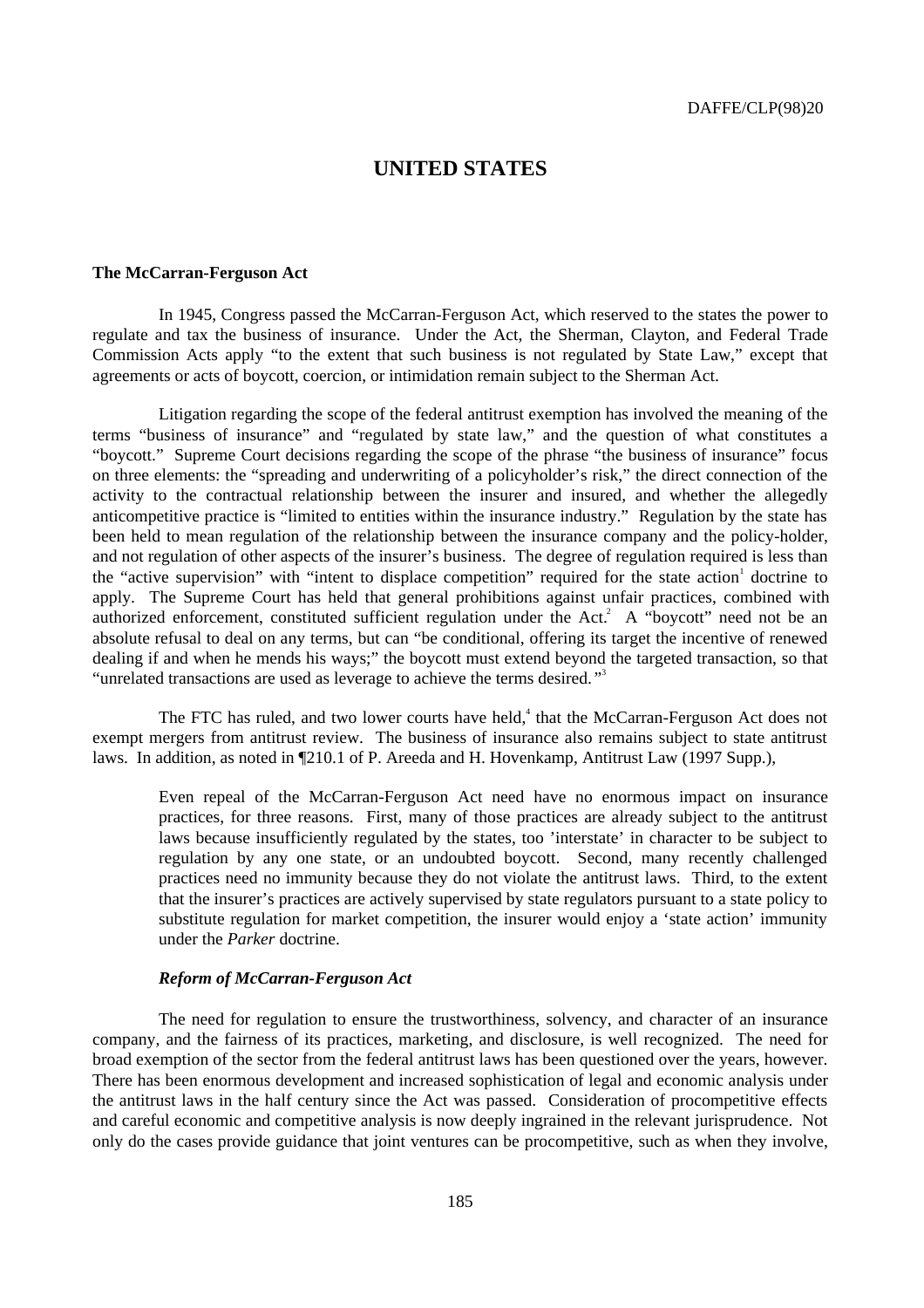for example, risk sharing or activities that cannot be undertaken as efficiently separately, but similar guidance is also reflected in business review letters issued by the DOJ and in DOJ/FTC antitrust guidelines relating to the health care sector.

The DOJ has been on record in support of narrowing the McCarran-Ferguson antitrust exemption for a number of years. Indeed, in 1977 the DOJ issued a report which concluded that "the insurance industry should be able to conduct its business within the federal antitrust laws without any special exemption. Antitrust precedent indicates that insurance companies could pool their loss experience consistent with federal antitrust standards. Moreover, the federal antitrust laws would not prohibit the trending of future losses on a composite basis by advisory organizations that were independent of the companies they were serving. Likewise the antitrust laws would not prohibit those voluntary risk-sharing arrangements, such as insurance pools and reinsurance agreements, that were either necessary to the conduct of business or served some other legitimate business purpose without substantially lessening competition." Over the past twenty years, Congress has considered numerous proposals to repeal or narrow the exemption.

## *FTC Enforcement in the Insurance Sector*

The FTC has brought cases in the insurance sector to halt anticompetitive conduct that is not exempted by McCarran-Ferguson Act. In 1986, the FTC charged the Independent Insurance Agents of America, Inc. and two of its affiliate organizations with urging their members to boycott insurance companies that sold low-cost policies directly to consumers. The charges were settled by consent orders that prohibited the anticompetitive conduct. <sup>5</sup>

Commission enforcement also has helped to clarify the scope of the McCarran-Ferguson exemption. Two cases narrowed the definition of what constitutes "the business of insurance." In *American General Insurance Co. v. FTC*, a federal district court declined to enjoin the FTC's challenge of a merger of two companies engaged in the business of insurance and to declare that the McCarran-Ferguson Act barred the FTC's exercise of subject matter jurisdiction. The court agreed with the FTC position that the "business of insurance" does not include mergers since it does not concern the regulation or protection of the relationship between the insurance company and the policyholder. In *Ticor Title Insurance*, the FTC successfully established that the services provided by title insurance companies do not qualify as the "business of insurance" under the "three-prong test" established by the Supreme Court<sup>6</sup> and prohibited six title insurance companies from collectively establishing through private rating bureaus uniform rates for title search and examination services and settlement services.<sup>7</sup>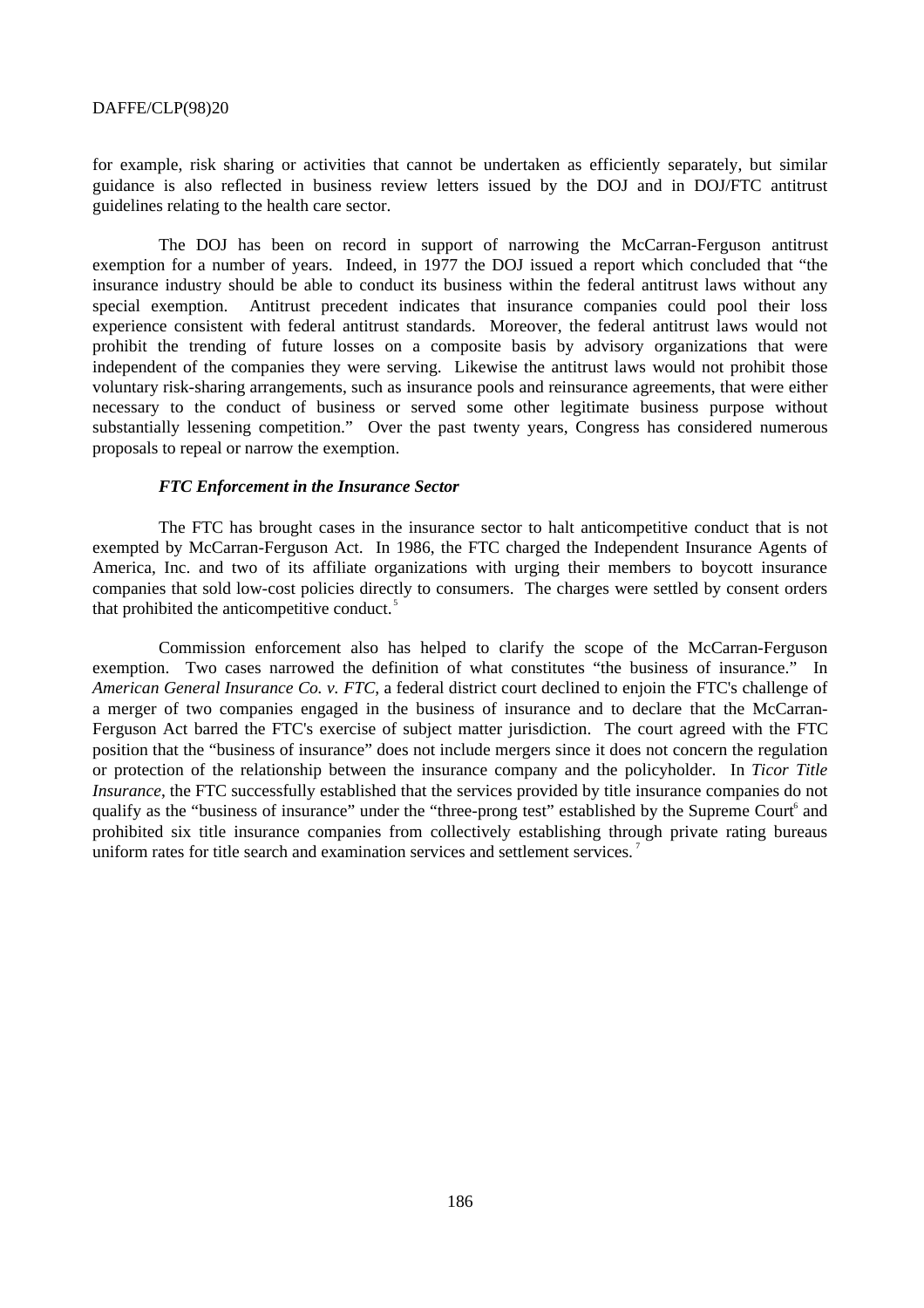## **NOTES**

- 1 Under the state action doctrine, private action taken pursuant to a clearly articulated policy of one of the U.S. states to displace competition and subject to the active supervision of the state is immunized from antitrust liability.
- 2 The Court has said that the Act's requirement is satisfied as long as the state statute is not a "mere pretense" at regulation. However, regulation by a state of the activities of its domiciliary insurance companies outside the state is insufficient to allow the Act to preempt federal law since the Act contemplates regulation by the state in which the activity is practised and has its impact. FTC v. Travelers Health Ass'n, 362 U.S. 293, on remand, 298 F.2d 820 (8th Cir. 1962).
- 3 Hartford Fire Ins. Co. v. California, 509 U.S. 764 (1993).
- 4 American General Insurance Co. v. FTC, 359 F.Supp. 887 (S.D. Tex. 1973); Maryland Casualty Co. v. American General Insurance Co., 1964 Trade Cas. 71,188 (D.D.C. 1964).
- 5 Independent Insurance Agents of America, Inc., Docket C-3197, 108 F.T.C. 87 (August 25, 1986); Independent Insurance Agents and Brokers of California, Inc., Docket C-3198, 108 F.T.C. 93 (August 25, 1986); Independent Insurance Agents Association of Montana, Inc., 108 F.T.C. 99 (August 25, 1986).
- 6 359 F. Supp. 887, 896 (S.D. Tex. 1973). The Court also held, as did the Commission in its interlocutory order, that the McCarran-Ferguson Act does not preclude federal antitrust scrutiny of insurance company mergers, even when those mergers are regulated by the relevant states, because the territorial limits on the individual state's regulation make that regulation inadequate to review the effects of mergers whose impact is felt beyond the borders of the regulating states. *Id.* at 894-96.
- 7 Ticor Title Ins. Co., [FTC Complaints & Orders -- 1987-1993 Transfer Binder] Trade Reg. Rep. (CCH) ¶ 22,744 (FTC Oct. 19, 1989), vacated, 922 F.2d 1122 (3d Cir. 1991), rev'd 504 U.S. 621 (1992), on remand, 998 F.2d 1129 (3d Cir. 1993), cert. denied, 510 U.S. 1190 (1994); *see also* First American Title Insurance Co., Docket No. 9190 (May 6, 1987) (consent order). The antitrust exemption under the state action doctrine also was an issue in that case. The court upheld the Commission's order prohibiting the companies from fixing prices except in two states where the elements of the state action doctrine were fulfilled and thereby insulated the companies from antitrust liability.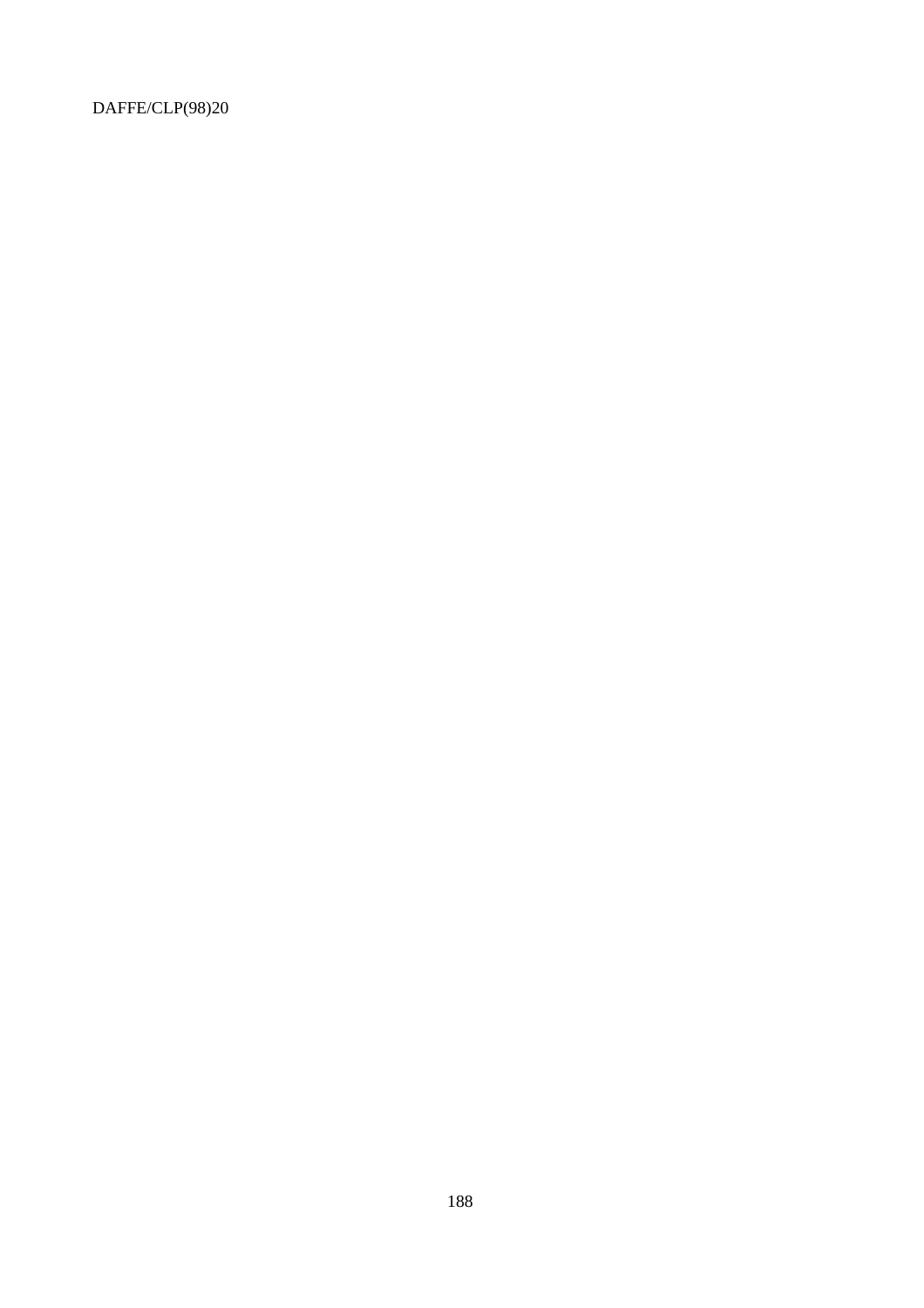## **EUROPEAN COMMISSION**

## **Part I**

## **Competition Law and Enforcement issues**

### *Introduction*

In applying the competition rules of the EC Treaty to the insurance sector the Commission has mainly been confronted by agreements between insurers. It has, therefore, principally had to apply article 85.1 of the EC Treaty, which prohibits agreements between undertakings restricting competition in a substantial part of the common market. It has considered, for example, that agreements on fixing gross premiums seriously distort competition and are always prohibited by article 85.1. The detection and prohibition of such agreements, which are particularly prejudicial to the consumer, is the Commission's first priority in this sector.

The Commission has also recognised that certain characteristics of the insurance sector require a degree of co-operation between insurers. Article 85.3 of the EC Treaty allows it to grant exemptions to agreements that would have otherwise been prohibited, when they improve economic conditions of a particular sector and provide benefits to consumers. Most of the Commission's work in relation to the application of competition rules to the insurance sector has been devoted to the definition of the types of agreements that could benefit from this exemption. Since 1992 several categories of agreements between insurers benefit from a block exemption granted by Commission Regulation 3932/92 (Regulation of 21 December 1992, JO L398). The development of the principles of this Regulation, and the definition of other types of agreements which also merit an exemption continues to be one of the Commission's main tasks in this field.

The process of applying competition rules to the insurance sector has been parallel to the creation of the Single Market. In the insurance field, the Single Market program involved not only the elimination of barriers to intra-community trade but also an important liberalisation process, which should substantially increase competition between insurers from different Member States. Competition rules will contribute to enhancing cross-border competition by prohibiting agreements which impede insurers from freely operating in Members States other than their own.

Finally, the Merger Regulation, adopted in 1989, granted the Commission power to control concentrations with a community dimension which could restrict competition in the common market. Since the adoption of the Regulation, the Commission has cleared 51 concentrations in the insurance field. The relatively unconcentrated nature of most insurance markets may probably explain why no concentration has been prohibited up until now. This also explains why, until now, other EU competition rules, such as article 86 of the EC Treaty, which prohibits the abuse of a dominant position, have not been applied to this sector.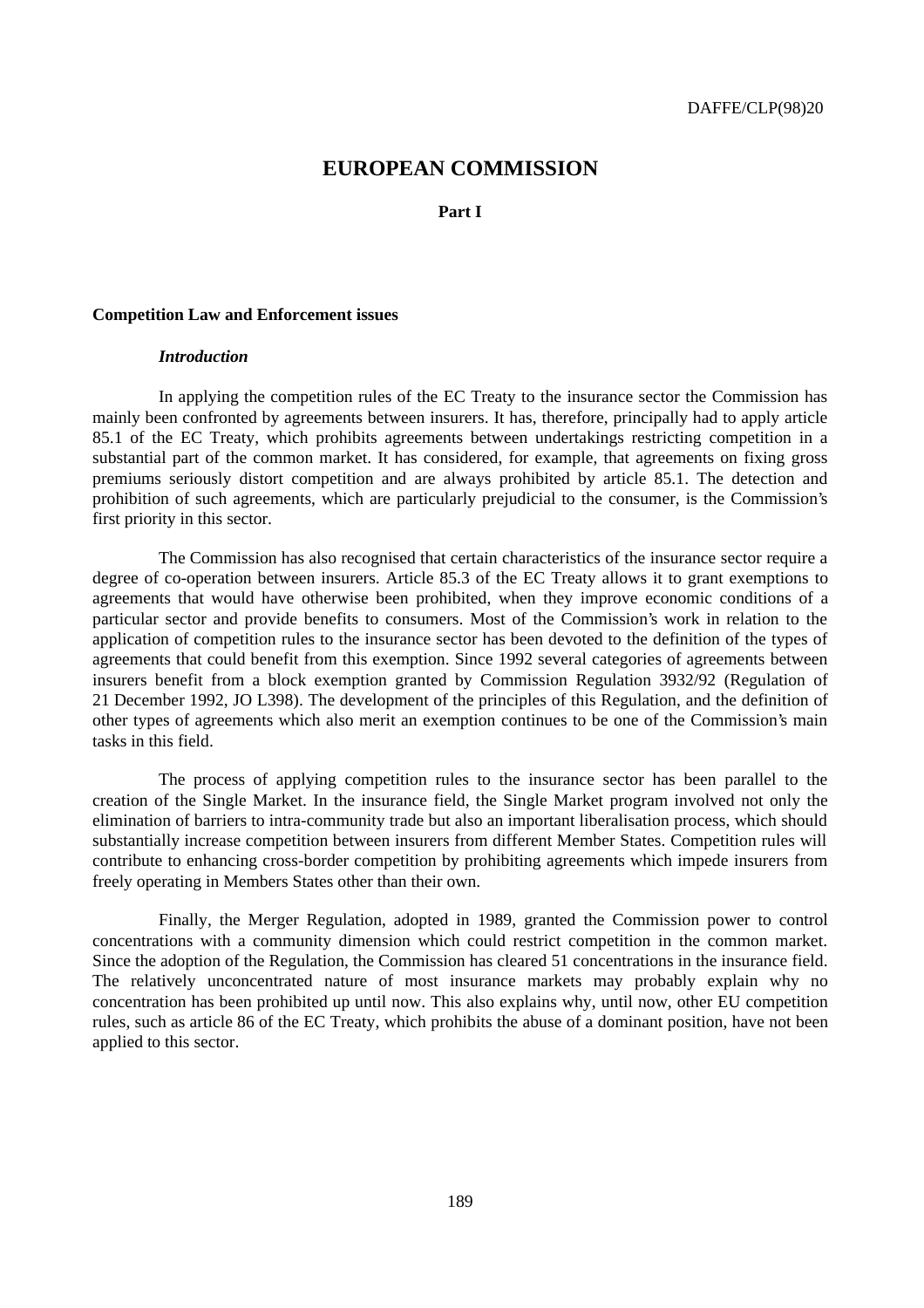### *Agreements between insurers*

### *Agreements contrary to Article 85 (1) of the EC Treaty*

An agreement between insurers on commercial premiums is prohibited by EU competition rules. This belongs to the category of price fixing agreements, which are always contrary to article 85.1 of the EC Treaty and cannot be exempted. In 1984 the Commission condemned a recommendation from the German Association of Property Insurers to its members to increase their commercial premiums by a fixed percentage (Decision of 5 December 1984, Verband der Sachversicherer, OJ L35/21). The Court of Justice upheld the Commission's decision ( Judgement of 27 January 1987, 45/85).

### *Agreements exempted pursuant to Article 85 (3) of the EC Treaty*

In 1992 the Commission adopted a block exemption regulation in the insurance field (hereinafter Regulation 3932/92). This Regulation was based on the criteria developed in individual exemption decisions which had been granted in previous years. The four types of agreements exempted by this Regulation are ones which have as their object:

- the establishment of common risk-premiums tariffs based on collectively ascertain ed statistics on the number of claims
- the establishment of standard policy conditions
- the common coverage of certain types of risks
- the establishment of common rules on the testing and acceptance of security devices.

It must be remembered that the Council Regulation which allowed the Commission to adopt an exemption Regulation in the insurance field (Council Regulation 1534/91, of 31 May 1991, OJ L143), mentioned two other types of co-operation between insurers, namely:

- agreements on the settlement of claims
- the establishment of registers and exchange of information on aggravated risks

At that time the Commission had not acquired sufficient experience in handling individual cases relating to these two categories of agreements and did not include them in Regulation 3932/92. Since then, however, it has dealt with several of these agreements and the main criteria for the assessment of their compatibility with competition rules are now well established.

The main conditions required for the exemption of these six types of agreements, included either in Regulation 3932/92 or in formal decisions will be described below. There will be special emphasis on the problems of interpreting Regulation 3932/92 that the Commission has had to resolve since taking effect as well as on the criteria developed to assess the two types of agreements mentioned previously which were not finally included.

## *Agreements on common risk premium tariffs*

To determine its premium, an insurer needs to know statistical data concerning the frequency and the volume of claims made in the past. Often insurers are not in a position to collect a sufficient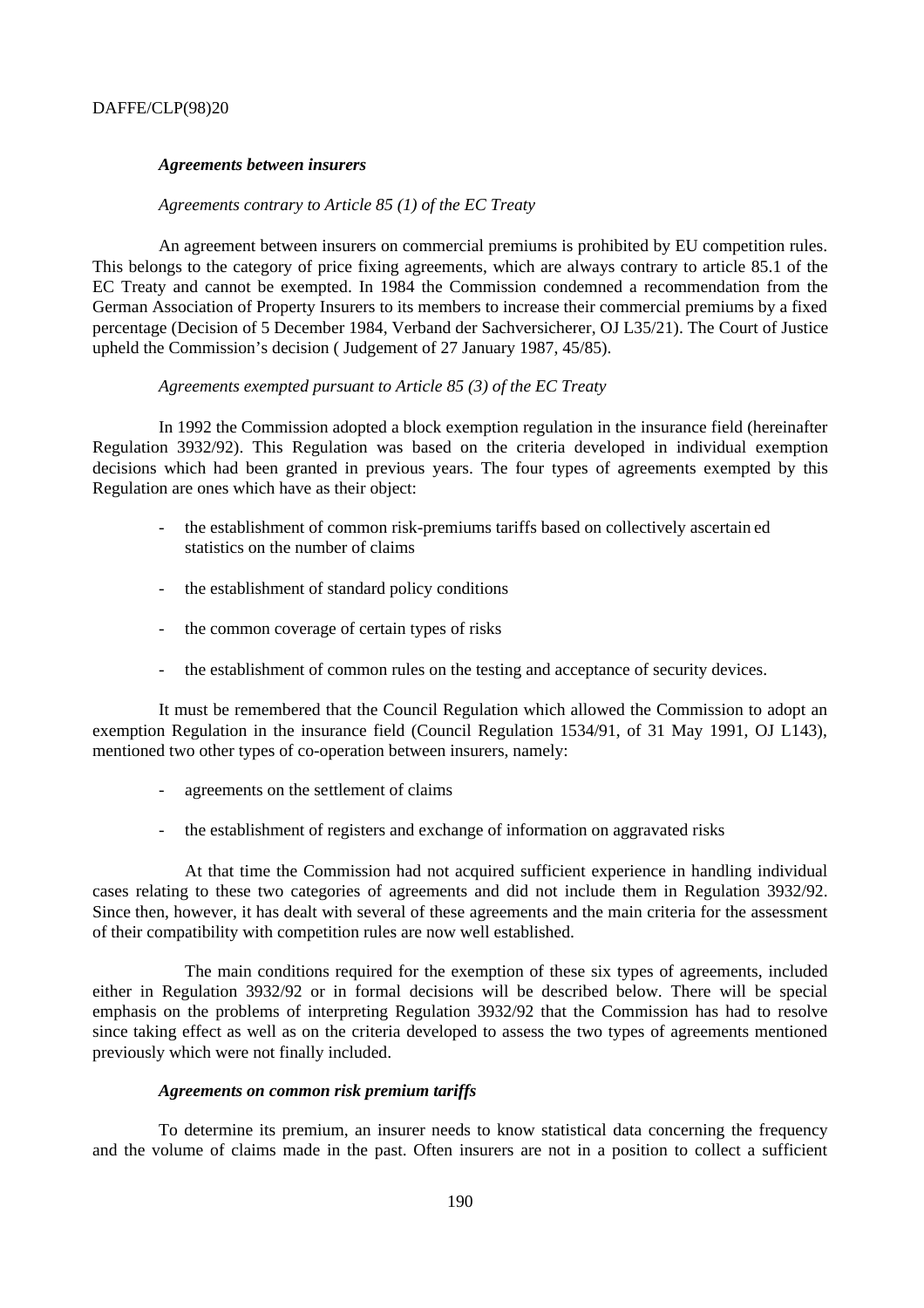volume of reliable data on the basis of their own business alone and therefore seek to agree with others insurers to exchange data in order to draw reliable statistics.

Regulation 3932/92, in its Title II, deals with this type of agreements. It first exempts agreements for the common calculation of net premiums (premiums which only take past experience into account). These agreements should be limited to an exchange of actual statistical information on categories of identical or comparable risks, such as mortality tables or tables showing the frequency of illness or accidents. Two Commission Decisions adopted before the Regulation took effect, Nuovo Cegam (Decision of 30 March 1984, OJ L99) and Concordato Incendio (Decision of 20 December 1989, OJ L15), are good examples of such agreements.

It must be noted that in the application of the Regulation, the Commission clarified that the exchange of data that is more detailed than what it is necessary to calculate net premiums would not be allowed. In addition, the exchange of information aggregated in such a way that it becomes meaningless from a statistical point of view and attempts only to harmonise prices between insurers, would also not be covered by this Title of Regulation 3932/92.

Regulation 3932/92, in its Title II, also exempts "the common carrying-out of studies of the probable impact of general circumstances external to the insurers to the frequency or scale of claims". These studies, such as the analysis of the evolution of car repair costs or of medical costs, are necessary to adjust the pure premium in light of future developments. This adjusted pure premium is normally referred to as risk premium. It should be noted that any co-operation on the calculation of premiums going further than determining the risk premium, (*e.g.* any exchange of information on administrative or commercial costs) could not be exempted.

In any event, the exchange of data in order to elaborate common statistics will only be exempted if one additional condition is fulfilled: insurers exchanging data should not be obliged to use the statistics obtained for the calculation of their premiums. In relation to this condition, common statistics should always indicate that they are purely illustrative.

### *Standard policy conditions*

Measures to increase the transparency and the comparability of different products offered should be encouraged in sectors presenting asymmetries of information between demand and supply, such as the insurance sector. Standard policies of insurance in principle facilitate the comparison of conditions offered by each insurer and could therefore enhance competition. Nevertheless, excessive harmonization of insurance products could also reduce competition as well as the flexibility of insurers to meet their client's needs.

Regulation 3932/92, in its Title III, attempts to reach a balance between these two objectives. Firstly, it only exempts standard non-binding policy conditions, leaving any insurer free to depart from the agreed conditions should it be considered appropriate. The same line had already been followed by the Commission in its Concordato Incendio decision which, in addition to exempting the setting of pure premiums, exempted a non binding recommendation of the association of Italian Industrial Fire Insurers including standard conditions. Secondly, Regulation 3932/92 draws a "black list" of standard clauses. These clauses, which cannot be included in standard policy conditions, concern, among others, the extent of the insurance cover or the duration of the policy.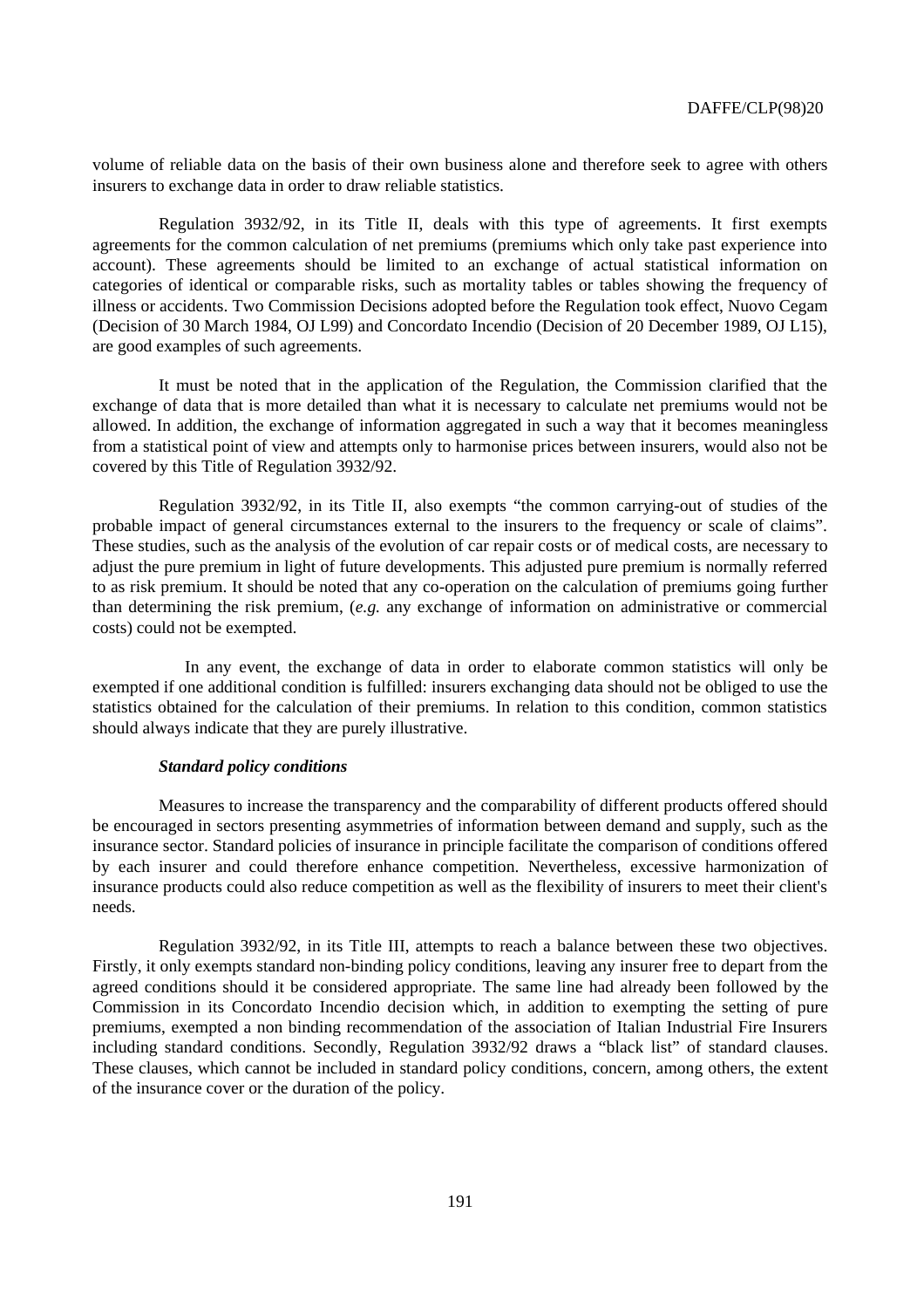### *Co-reinsurance and co-insurance pools*

In order to provide insurance for a specific type of risk, an insurer must normally cover a minimum number of units against this same kind of risk. This minimum number of units will enable a spread of risks large enough to reduce the volatility of claims. If the insurer is not able to reach this minimum number of units alone, one option is to agree with other insurers to cover these risks in common. This is the basis of a co-insurance or a co-reinsurance pool.

The main principle when assessing the compatibility of insurance pools with competition rules is that a pool cannot be considered anti-competitive when it is necessary to reach the minimum dimension required to cover a specific type of risk. If anything, the pool strengthens competition since it allows insurers who would otherwise not have been able to provide such cover, to put their resources in common and create a new player. The preamble of Regulation 3932/92 already supported this position in its 10th recital which states that "the establishment of co-insurance or co-reinsurance groups designed to cover an unspecified number of risks must be viewed favourably in so far as it allows a greater number of undertakings to enter the market and, as a result, increases the capacity for covering, in particular, risks that are difficult to cover because of their scale, rarity or novelty". A similar line of reasoning had been followed by the Commission in its decisions Teko (Decision of 20 December 1989, OJ L13) and Assurpol (Decision of 14 January 1992, L37).

Regulation 3932/92, however, does not exempt all the pools which are necessary to reach the minimum dimension required to cover a specific type of risk. In order to offer increased legal security the Commission indicated a maximum market share that a pool must hold in order to be exemptable. This threshold was set at 10 per cent of the market for co-insurance pools and 15 per cent for co-reinsurance pools. Pools which exceed these thresholds will have to be individually assessed according to the criteria explained in the previous paragraph.

In the cases where a pool appears to be necessary to allow its members to operate in a specific market, the restrictions on competition between the members of the pool which are indispensable to the proper functioning of that pool should be allowed. Normally, there are two main restrictions which are indispensable to the proper functioning of a pool: the agreement on insurance conditions and the agreement on fixing the premiums (commercial premiums in the case of co-insurance pools and pure premiums in the case of co-reinsurance ones). This is recognised by articles 12 and 13 of Regulation 3932/92 which allow those restrictions to be imposed on members of the pools which do not exceed the thresholds set by the Regulation.

Other clauses normally included in insurance pools, such as the common purchase of reinsurance or the prohibition to members of the pool to insure alone risks of the type covered by the pool, are not indispensable to their functioning and should be examined on their own merits. It must be noted, nevertheless, that with regard to pools which do not exceed the thresholds of Regulation 3932/92, only the former clause is allowed.

### *Establishment of common rules on the testing and acceptance of security devices*

The installation of security devices is often a condition required by insurers to cover specific types of risks or to grant particular insurance conditions. Regulation 3932/92 allows insurers to agree on technical specifications and on procedures for assessing and certifying the compliance with such specifications of security devices, their installation and maintenance.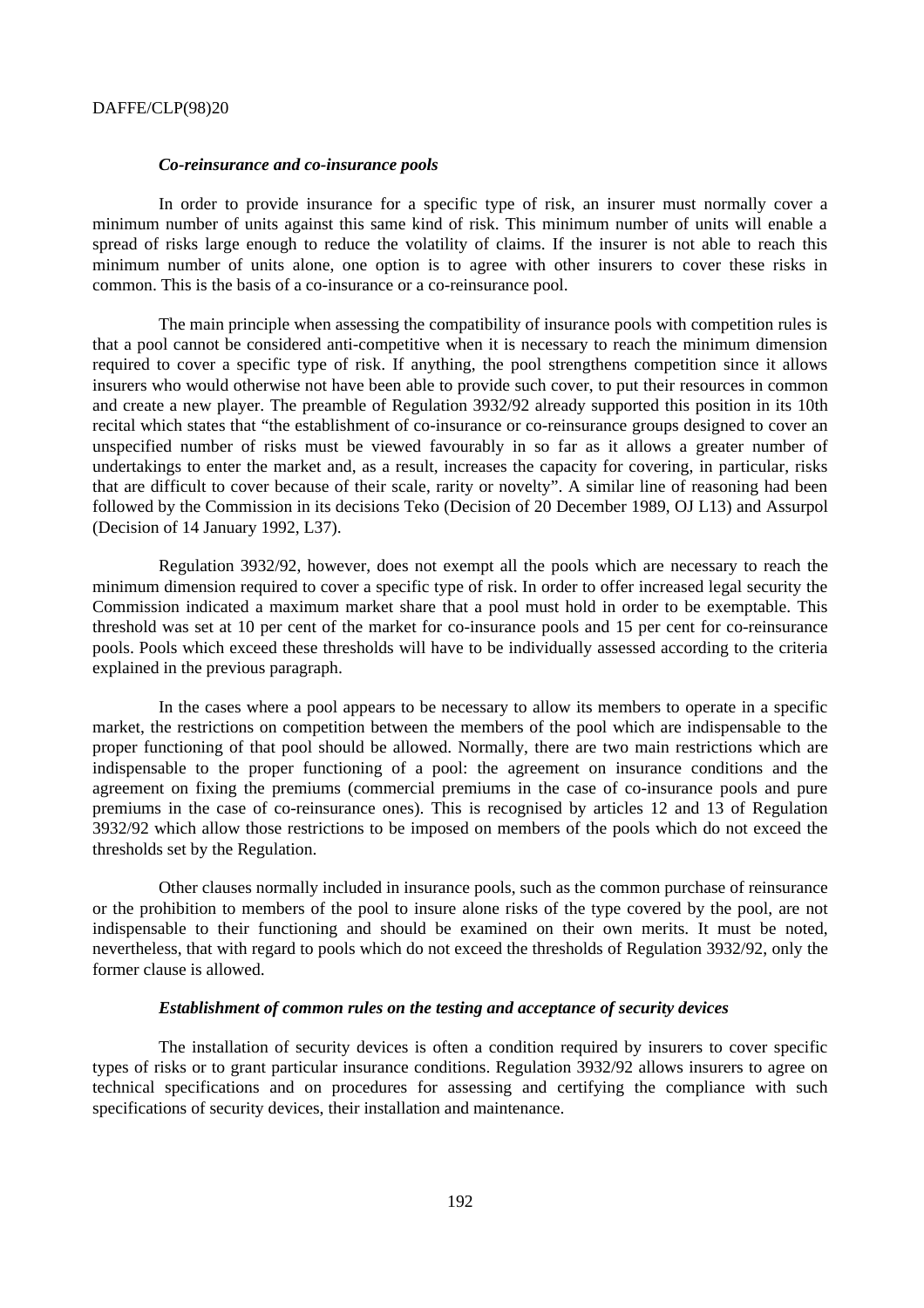These agreements will rarely restrict competition in the insurance sector, but could have a significant impact on competition between manufacturers of security equipment or undertakings installing and servicing such equipment. Firstly, one of these undertakings could benefit over others simply by the insurers choice. To avoid this discrimination, Regulation 3932/92 requires insurers to adopt objective criteria and to apply them in a non-discriminatory matter.

Secondly, insurers normally agree on technical specifications of security devices at a national level, neither attempting to harmonise these criteria at the European level nor mutually recognising security devices agreed in other Member States. This could have negative consequences in relation to the freedom of circulation of these products or the freedom to provide installation and maintenance services across Europe. The Commission is currently examining the differences between Member States in this respect and has not excluded adopting necessary measures to force insurers either to recognise security devices agreed in other Member States or to demonstrate that their own criteria pursue legitimate objectives that could not be achieved by mutual recognition.

### *Settlement of claims*

In several insurance branches, it is common practice for insurers to enter into agreements in order to simplify the settlement of claims between them. This simplification can take two different forms. Certain agreements establish methods of sharing the cost of damages arising from disasters in which their clients are involved. For instance, car insurers may agree to pay each 50 per cent of damages suffered by the parties without inquiring whose client is guilty. Other agreements include rules of direct reimbursement depending on whether each insurer compensates its clients directly. Both types of agreements may also be combined.

These agreements may represent a restriction of competition within the meaning of Article 85 (1). They set uniform conditions to reimburse damages and reduce the advantages that a single insurer can obtain by handling more efficiently their clients claims. Nevertheless, they are exemptable according to Article 85 (3). Indeed, they reduce the administrative burden linked to the settlement of claims, which allows insurers to reduce their costs. For instance, agreements on the sharing of claims avoid costly enquiries on the insured guilty party.

The Commission has not yet adopted a formal decision on these categories of agreements but several cases were closed in 1996 on an informal basis. It must be noted that all the agreements exempted until now concerned settlement of claims of a limited amount. These were cases where, on balance, the benefits drawn from costs savings linked to a simplified settlement of claims outweigh the restrictions of competition.

## *Registers of and exchange of information on aggravated risks*

The asymmetries of information existing in the insurance sector do not always play against the consumer, as is the situation mentioned before where there is a lack of comparability between insurance products. They can also prejudice the insurer, particularly in relation to the lack of information on the real risk that some of their potential clients bear. To remedy this lack of information, insurers may exchange information on aggravated risks and create specific registers for such purpose. Typical examples of these registers can be found in car insurance, where all drivers with more than a fixed number of accidents are being listed.

The exchange of information on aggravated risks does not seem to involve a restriction of competition among insurers. It simply allows them to easily recognise aggravated risks and to charge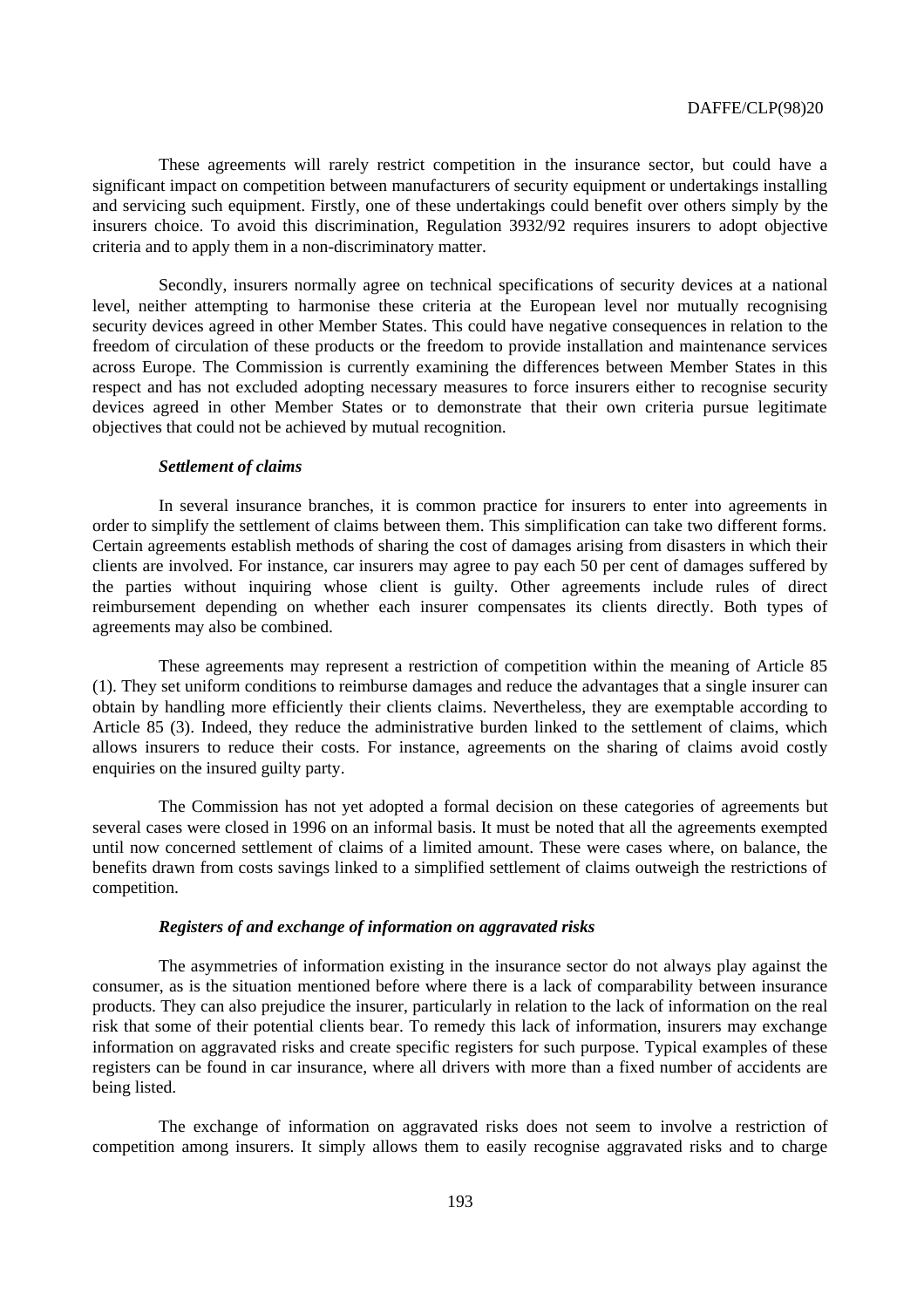premiums accordingly. Nevertheless, this is only the case where the establishment of the register does not include additional restrictive rules. Two rules which would not be allowed in any event should be mentioned. Firstly, the exchange of information on aggravated risks should not lead to the exchange of more sensitive information which could restrict competition between insurers. Secondly, there cannot be any condition attached to the fact that an insurer decides to offer cover for one of the items or persons listed in the register. This, for instance, would be the case if a clause obliged an insurer to penalise a driver listed in this register through its premium.

Until now the Commission has not yet adopted any formal Decision concerning this type of agreement but, in order to clarify its position, it may have to do so in the future. In any event, it must be noted that the compatibility of these registers with competition rules does not preclude their being contrary to national laws protecting the confidentiality of personal data.

### **Merger control**

The Merger Regulation (Council Regulation 4064/89 of 21 December 1989) grants powers to the Commission to assess whether concentrations with a Community dimension are compatible with the common market.

Until April 1998, 51 concentrations in the insurance sector have been assessed by the Commission. All of them were cleared in the first phase of the investigation. It should be remembered that concentrations are cleared in one month if no serious doubts are raised as to their compatibility with the common market, that is if they do not create or strengthen a dominant position as a result of which effective competition would be significantly impeded in the common market. If serious doubts are raised, a second phase of four months is opened, which can result in a decision prohibiting the operation or otherwise declaring it compatible with the common market, which could include conditions to modify the original concentration plan.

The key question of the assessment under the merger regulation is the definition of the relevant market. Regarding the product market, the Commission has normally distinguished between re-insurance, direct life insurance and direct non-life insurance. It has never found necessary to determine whether these categories could be subdivided in as many product markets as types of risks to be insured (see, particularly, Decision IV/M.862 AXA/UAP, of 20 December 1996). Indeed, until now under neither of the two possibilities have the concentrations assessed revealed excessively large market shares.

Regarding the geographic market, the Commission considers that, in general, markets for life and non-life direct insurance still have a national dimension, even if they should gradually be opened to intra-community competition. This conclusion is clear for insurance offered to individuals but may have to be qualified in relation to insurance offered to companies with the ability and resources to compare conditions offered in several different countries. The market for re-insurance is considered to have a world-wide scope.

## **Conclusion**

In applying EU competition rules to the insurance sector the Commission tries to reach a balance between two objectives. On the one hand it has to ensure that agreements between insurers do not restrain competition and that the establishment of a single market in a liberalised insurance sector is not undermined. On the other hand it has to contribute to improving the competitiveness of the European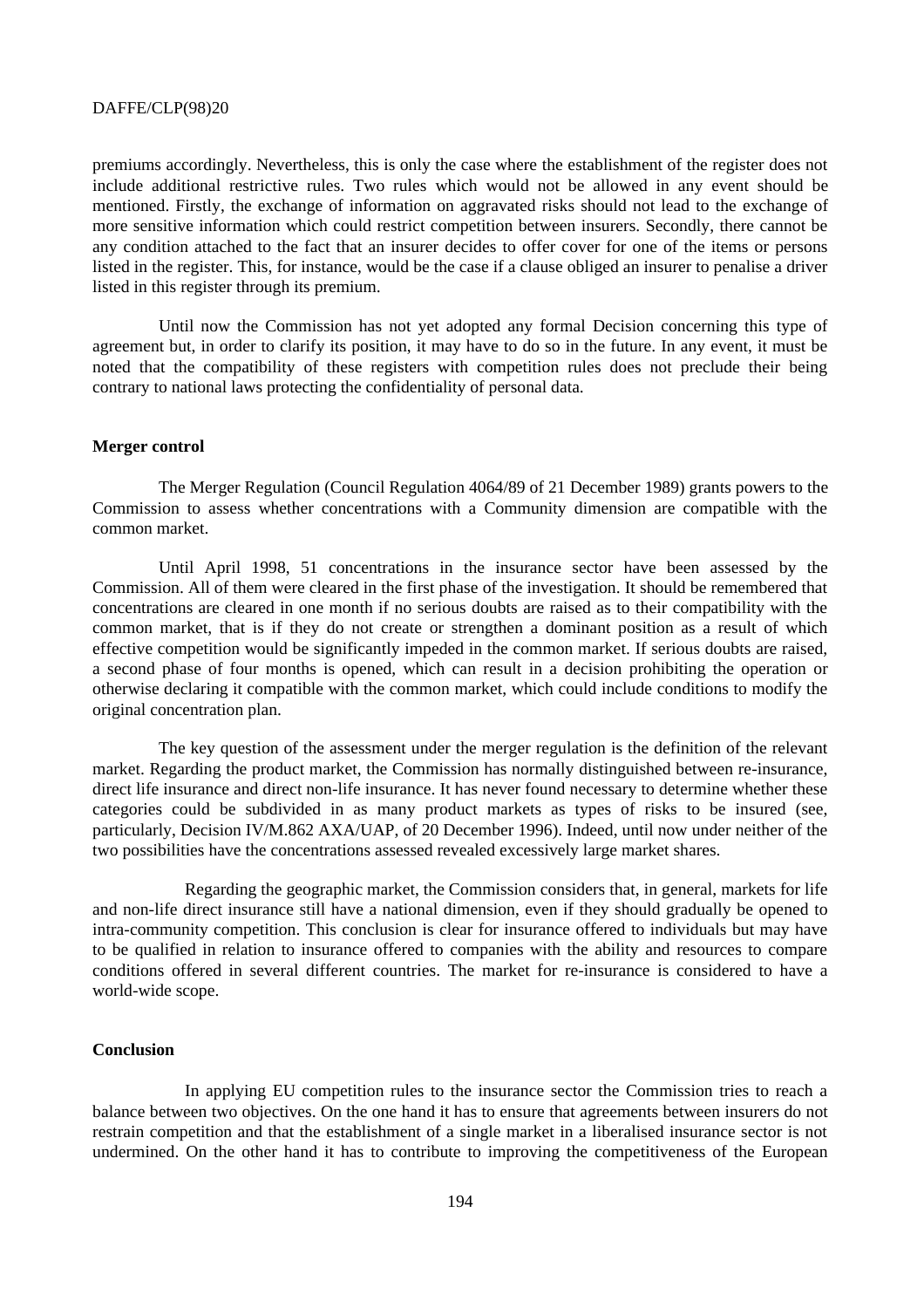insurance industry by setting a secure legal environment and allowing methods of co-operation between insurers that benefit the sector as a whole as well as the consumers.

It has been explained before how these two objectives have been pursued during the past as well as the Commission's current priorities in this sector. As to the near future, the Commission has the duty to submit a report to the Council and to the Parliament on the functioning of Regulation 3932/92 in 1999. This mid term review of the Insurance Block Exemption Regulation will certainly launch a debate on the Commission's policy in the insurance sector and on the changes in this policy that may appear necessary in the light of experience and in view of new market conditions and recent developments in this sector.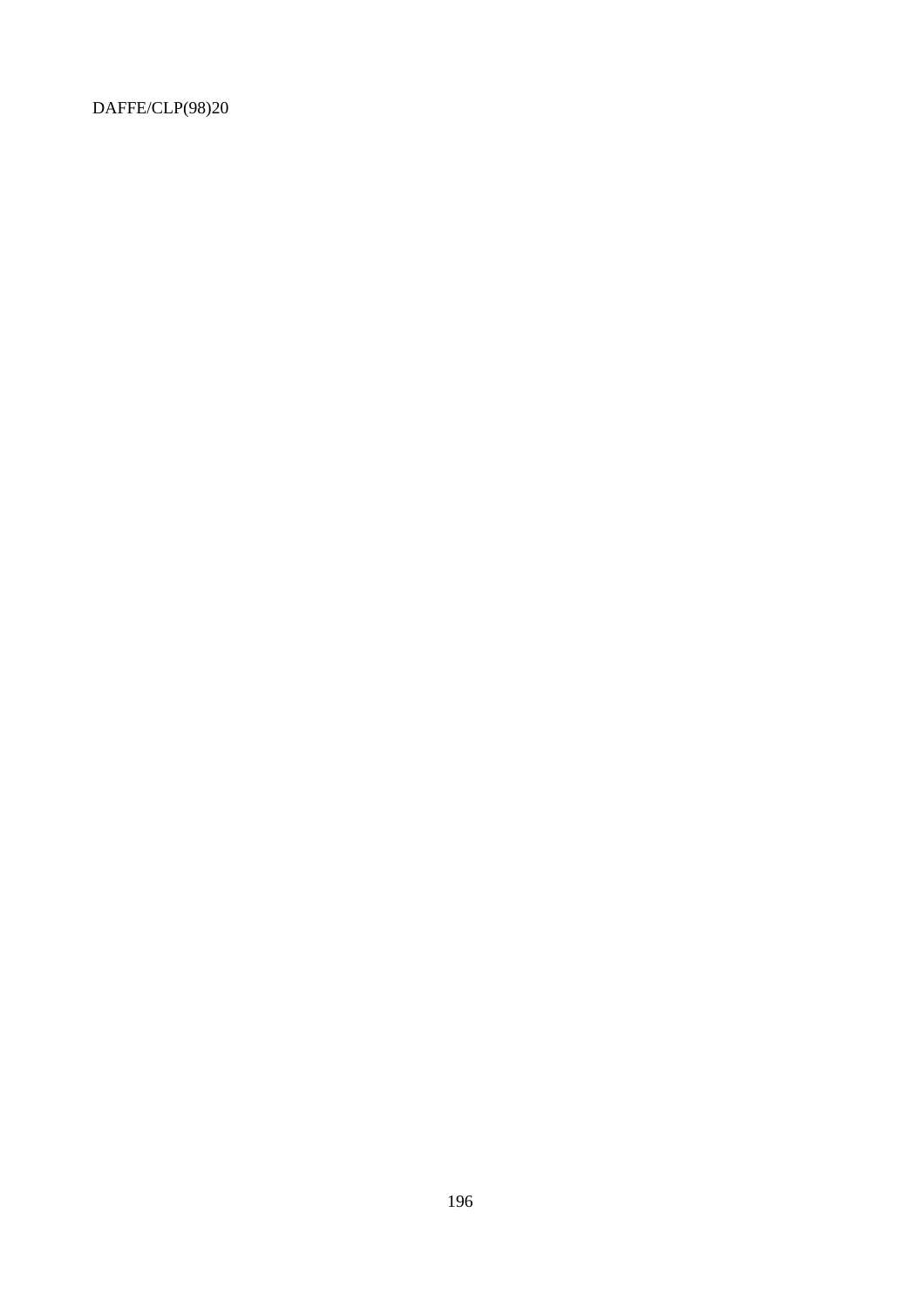# **EUROPEAN COMMISSION**

## **Part II**

## **Implementation of the Single Market Programme in the Insurance Sector**

## *Introduction*

The basic legal framework for the single insurance market has been created by three generations of life and non-life Directives and the Insurance accounts directive. Although it is all too easy to look around and see the imperfections in the single insurance market, it is important not to forget what has already been achieved. The single insurance market is probably one of the most liberal insurance markets in the world.

### *First Generation of Directives*

The first life and non-life Directives<sup>1</sup> were adopted in the 1970s and provided for the free exercise of the right of establishment. Insurers could establish branch offices throughout the EU under a stream-lined procedure without being subject to substantial barriers or excessive restrictions in the host Member State.

Such a system needed to operate on a basis of mutual confidence. Supervisors had to be certain that insurers, wherever they were located in the Community, were able to meet their contractual liabilities. It was essential that insured and third parties were adequately protected by requiring insurance undertakings to establish certain minimum financial guarantees. Consequently, insurers writing business in the EU were obliged to constitute a common solvency margin<sup>2</sup> and a minimum guarantee fund to act as a financial buffer to the adverse fluctuations in their business experience. At the same time a system permitting close co-operation between the different national supervisory authorities was instituted.

### *Second Generation Directives*

Although the general freedom of provision of services, was theoretically permitted under the terms of Article 59 of the Treaty of Rome, in practice the cross-border sale of insurance proved much more difficult for a variety of reasons. Very simply, under the freedom of services, a customer would be able to purchase insurance cover on a cross-border basis using a policy whose specific contractual conditions and terms might be illegal, if the same policy were marketed directly in the host country. Obviously if the freedom of services was to have real value, then it would require a much greater degree of mutual confidence and recognition by national supervisory authorities.

Clearly Member States were concerned that an overly liberal application of the principle of freedom of services might be prejudicial to the protection of national consumers interests. The discussions were difficult and it was only after a further 10 years that real progress was possible, spurred on by a number of landmark court decisions taken by the European Court of Justice at the end of 1986.

The essential result of the Court's rulings was confirmation that not all customers required the same degree of protection. A distinction could be drawn between industrial and mass risks. In the former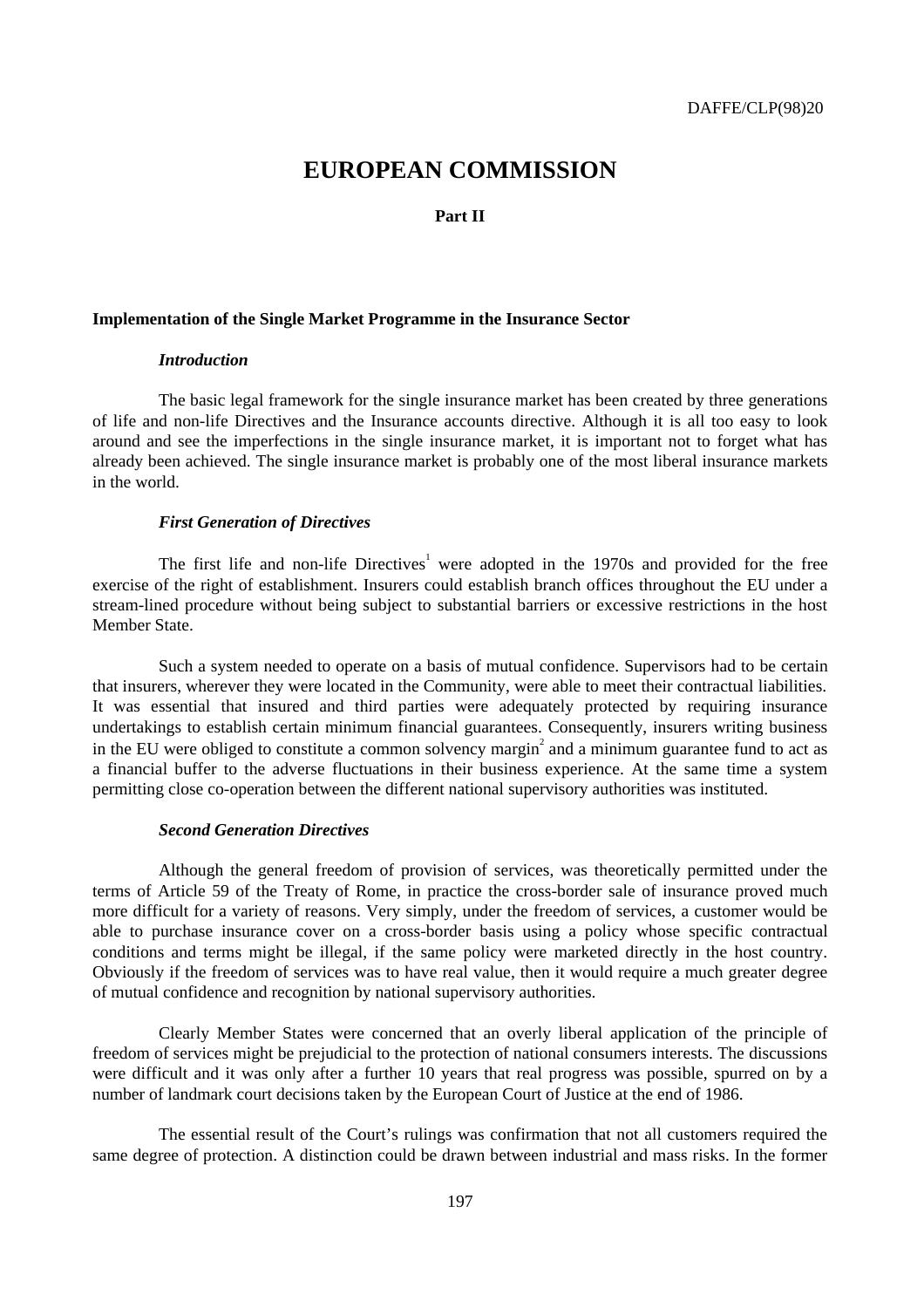case, knowledgeable professionals were buying insurance products on a business-to-business basis. They did not require the same degree of protection as uninformed, individual consumers buying mass risk products.

Therefore under the second non-life Directive<sup>3</sup>, for industrial risks in a host country, insurance could be purchased under freedom of services using a policy subject to only home country supervision. The insurer would of course be obliged to inform the supervisory authorities in the host country through a formal notification procedure but, unlike the previous situation, there would be no prior control of policy conditions and premiums by the host country authorities.

This approach was also extended to the case of passive sales in the area of life insurance. Here the insurance undertaking was taking a purely passive role and the customer was making a conscious choice to seek out and purchase a life insurance product marketed in another Member State. But given the desire to afford a general protection to all consumers in the host country, such approval could not be granted for active sales by the home country insurer.

## *Third Generation Directives*

The third generation of life and non-life Directives<sup>4</sup> ushered in the single passport system whereby a company approved to conduct business by the insurance supervisory authorities in any Member State automatically was entitled to engage in the same business in any other Member State. Obviously, at the supervisory level this gave real effect to the creation of a single insurance market.

Insurance companies could now sell freely across national borders without any prior approval of tariffs and policy conditions<sup>5</sup>. The principle of mutual recognition enshrined in the single passport system represented a considerable strengthening of the acceptance by national supervisory authorities of the mutual recognition principle.

To gain approval from all Member States, further harmonisation was required under the Third Directives. This related to matters such as: the establishment of technical reserves, the valuation of assets, more detailed rules for the existing solvency margin requirement, the 'fit and proper' nature of managers and the identity of the shareholders of an insurance company. Furthermore, the fact that insurance undertakings could now freely sell on a cross-border basis meant the dismantling of some national monopolies for the sale of insurance.

## *The Consolidated Insurance Accounts Directive*

Mention should also be made of the Consolidated Insurance Accounts Directive adopted in 1991. This established harmonised provisions relating to the preparation of consolidated accounts, the determination of profits and the evaluation of technical provisions. This Directive improved transparency and facilitated the comparison of the financial position of an insurance undertaking in the single insurance market, although in fairness, the position is complicated by the range of options open to Member States.

### *Insurance Intermediaries*

A Directive on insurance intermediaries was adopted as long ago as 1976. The Directive facilitates, to a certain extent, cross-border market access by intermediaries by providing for the mutual recognition of professional experience, good repute and non-bankruptcy. Currently the Commission is conducting a review of this Directive<sup>7</sup>.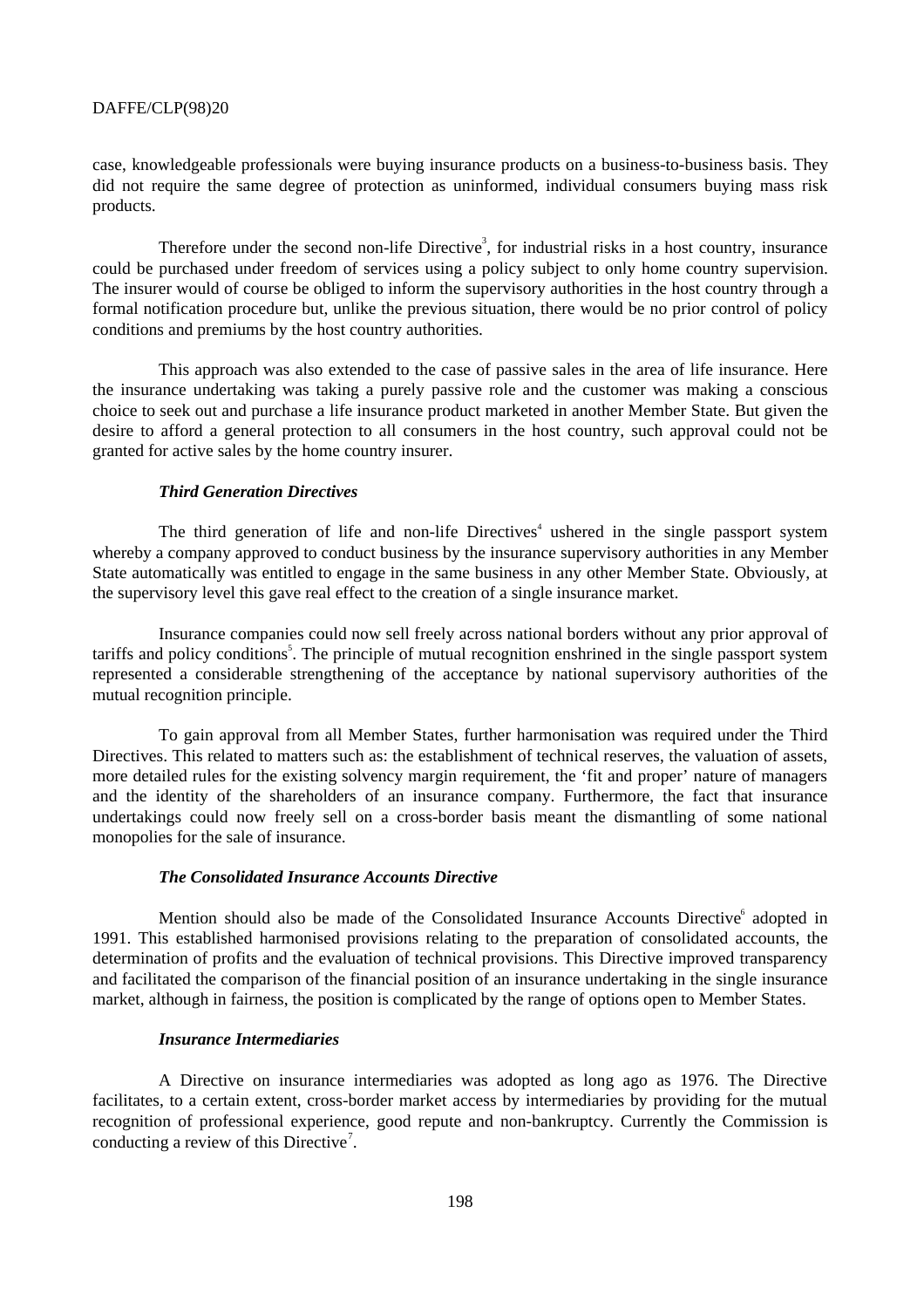### *Reinsurance*

Reinsurance generally is not regulated at EU level although the very first Directive in the insurance field which dates back to 1964 provided for the non-discriminatory access by reinsurers to Member States' markets, both on a freedom of establishment or provision of services. The basic Commission philosophy at the moment is that reinsurance is a specialist activity undertaken by knowledgeable professionals, where consumers are not directly concerned. It does not therefore require specific EU legislation.

### *Conclusion*

In conclusion, the three generations of life and non-life Directives have created the basic framework for the creation of the single insurance market has been established. In our view the basic foundation is in place and many of our current activities centre on improvements to the existing regulatory framework. However, in closing, there are two points to note:

First, the focus today is competition and the mere adoption of legislation is not sufficient to bring a new market into existence. The Commission is aware that other barriers to a truly fully integrated single insurance market still exist. For example cultural differences, although intangible, can be significant, distribution patterns can and do vary by Member State and a local presence may be vital to serve customers, process claims and generally handle administration. Moreover, other barriers in relation to subjects such as contract law, taxation and national consumer protection exist and the advent of the EURO will throw a spotlight on these.

Secondly and lastly, there are many regulatory challenges ahead, including globalisation, information technology, EU enlargement and financial services integration.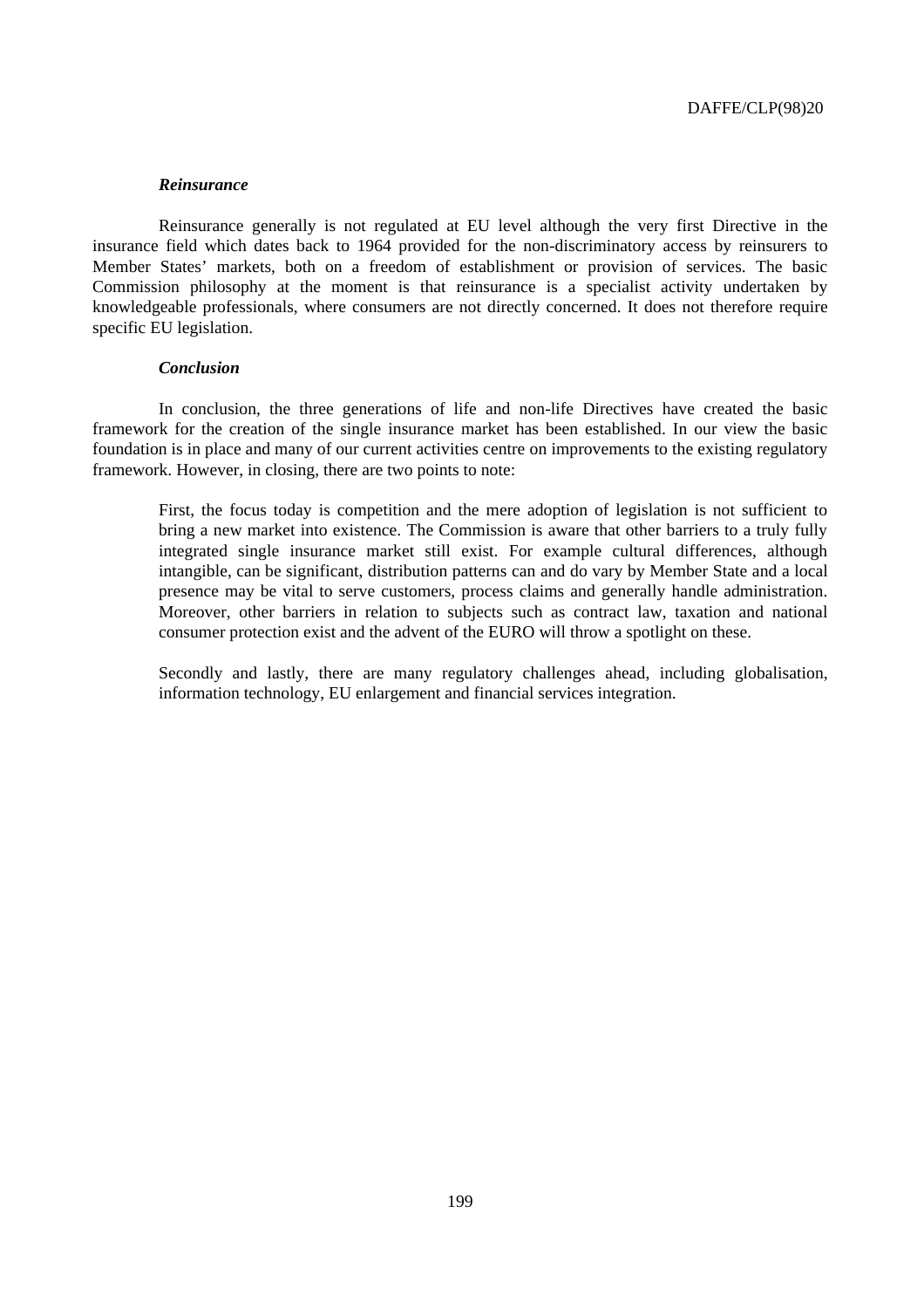## **NOTES**

- 1 First non-life Directive 73/239/EEC, OJ L 228 16.8.73 and first life Directive 79/267/EEC, OJ L 63 13.5.79.
- 2 Calculated on the higher of a premium or alternative claims basis for non-life business or on the mathematical provisions and capital at risk for life business.
- 3 Second non-life Directive 88/357/EEC, OJ L 172 4.7.88 and second life Directive 90/619/EEC, OJ L 330 29.11.90.
- 4 Third non-life Directive 92/49/EEC, OJ L 228 11.08.92 and third life Directive 92/96/EEC, OJ L 360 9.12.92.
- 5 This did not apply for compulsory insurance, *e.g.* in the social security field.
- 6 Council Directive 91/674/EEC of 19 December 1991 on the annual accounts and consolidated accounts of Insurance Undertakings, OJ L 374, 31.12.91.
- 7 Council Directive 77/92/EEC, OJ n° L 26/14 of 31.1.1977.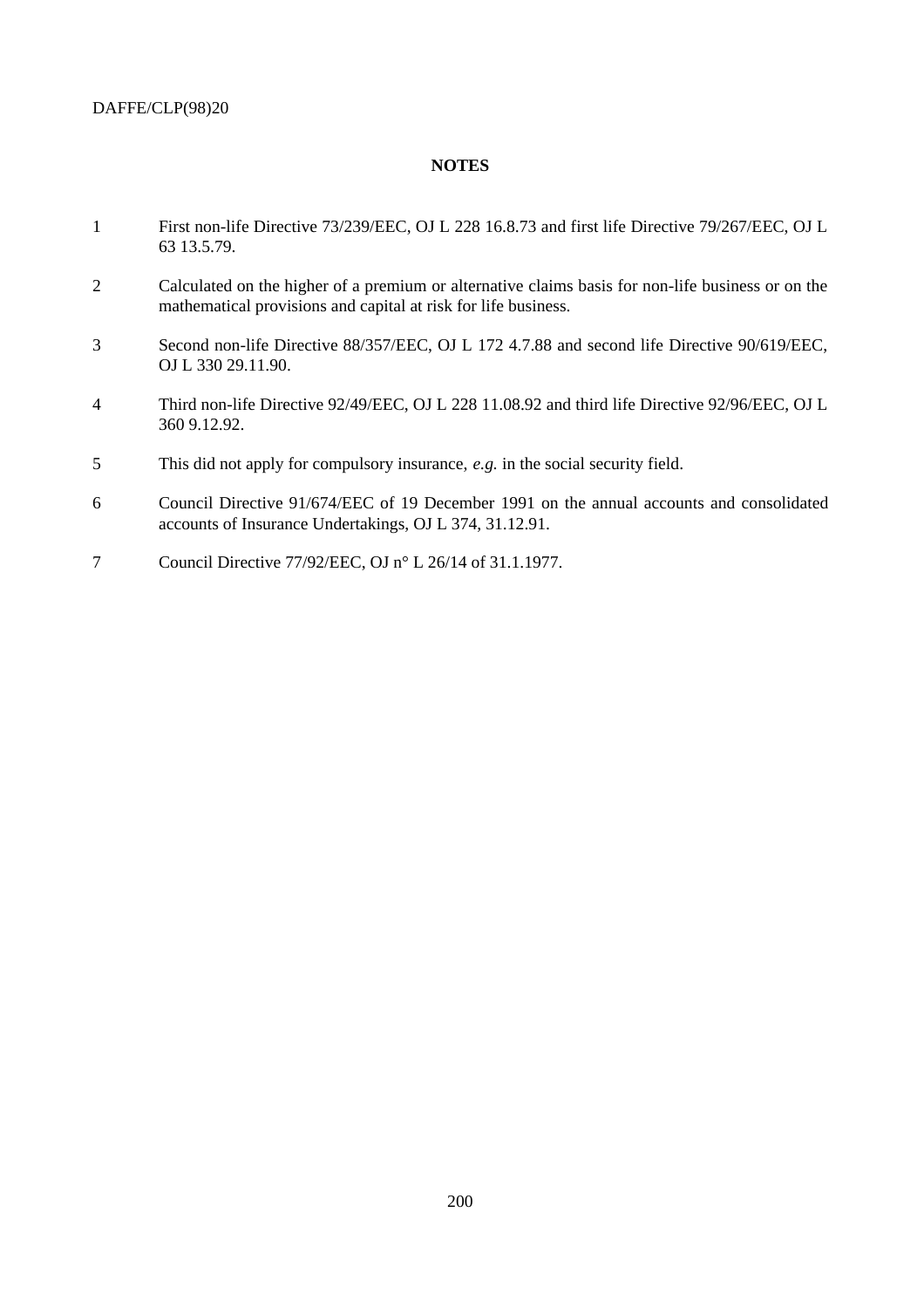## **BIAC**

Phillip A.  $Proger<sup>1</sup>$ Washington, D. C.

## **Competition And The Regulation Of Insurance In The United States**

## **Introduction**

At the outset, it is important to note that there is no single "insurance industry" or "insurance market" in the United States. Rather the business of insurance is comprised of a variety of varied products that take all or part of the risk of a particular event or course of conduct. These insurance products often are grouped into the following major categories: *(1)* life insurance, *(2)* health insurance, and *(3)* liability insurance. Within these major categories are numerous different insurance products. For example, within liability insurance there can be general liability insurance, directors and officers insurance or specific liability insurance, such as automobile, aviation or maritime. And within these specific coverages there may be a variety of products. Moreover, the number of insurers offering coverage varies greatly from product to product.

Nevertheless there are two critically important common features of insurance regulation in the United States. First, most insurance regulation is state-based rather than the subject of national ("federal") regulation. Although there is considerable cooperation and a fair amount of uniformity across states, the United States does not have "United States insurance regulation" in the same way that it has "United States securities regulation" and "United States environmental regulation."

The fact that the business of insurance is state regulated, rather than federally regulated, is the product of the United States "federalism" scheme of government rather than a conscious decision to favor state by state regulation over national regulation. Under United States federalism, the Constitution recognizes two sovereigns, the state and the national government. The presumption is that the state sovereign governs unless there is a nexus with interstate commerce. First in 1868 and then twice thereafter, the United States Supreme Court held that the business of insurance was not interstate commerce, but rather local commerce to be governed by the states. As a consequence, the states were free to regulate and tax insurers. By the 1940s, taxation of insurers was the single largest source of revenue to the states. Thus, when the Supreme Court reversed itself in 1944, ironically in an antitrust action under the federal Sherman Antitrust Act, and held that the business of insurance was "in or affecting interstate commerce", the states faced the loss of a significant source of revenue. Utilizing their own trade association, the National Association of Insurance Commissioners (the "NAIC"), the states drafted and the next year with a few modifications Congress enacted legislation, the McCarran-Ferguson Act, exempting the business of insurance from federal antitrust laws to the extent regulated by state law. Since 1945 the states in the United States have continued to be the regulators of insurance even as taxation of insurance has declined as a relative source of revenue to state treasuries. Attached hereto as Appendix A is a summary of the McCarran-Ferguson Act and of recent judicial decisions interpreting the Act.

-

<sup>1</sup> The author with gratitude acknowledges the assistance in the preparation of this paper of his colleagues Kenneth S. Abraham and James D. Wareham.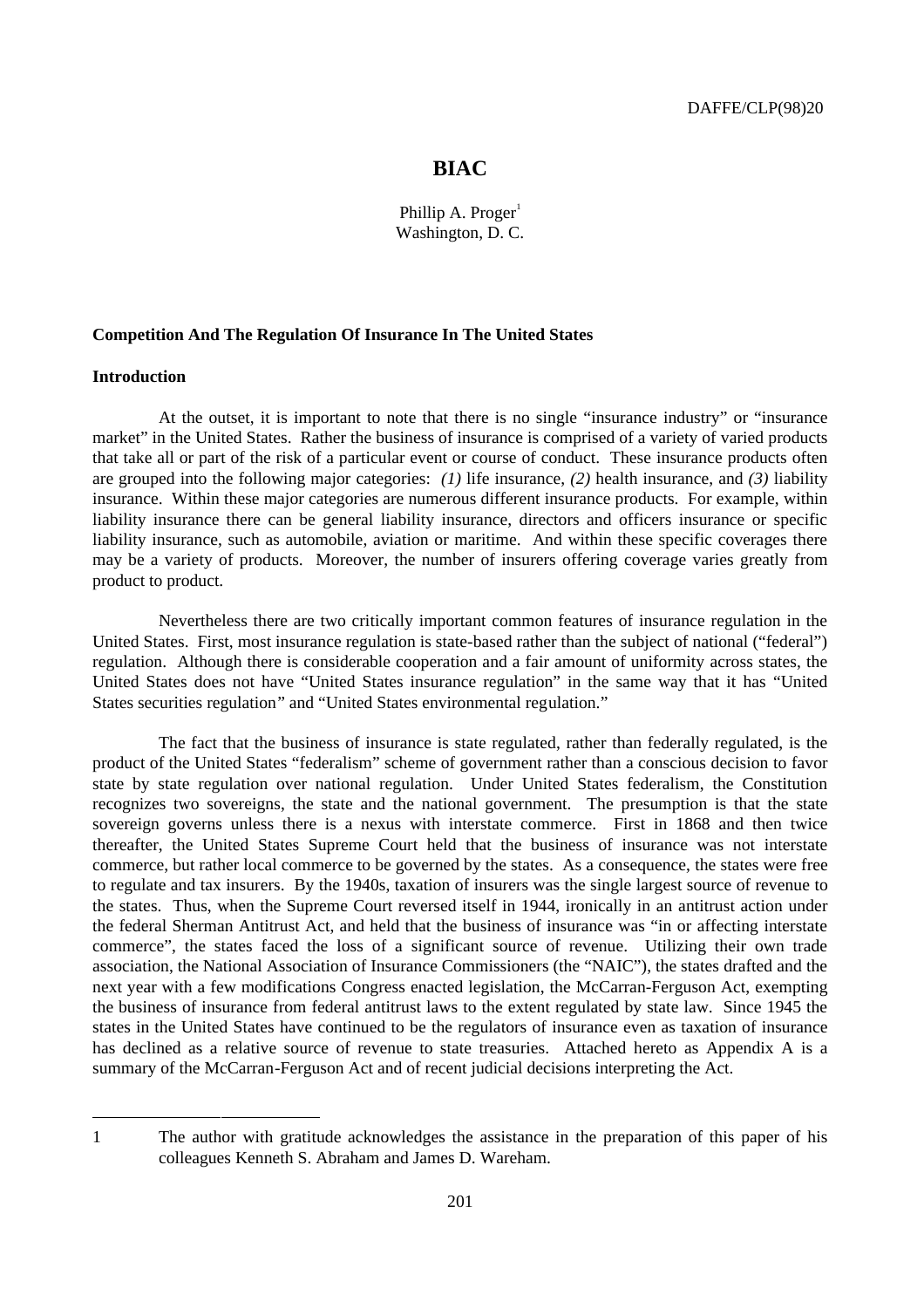Second, over time, and often at the same time even within the same state, states oscillate between two regulatory models. The first of these is a *competition* model, under which the operative assumption is that a competitive insurance market will generate optimal prices and insurance products that satisfy consumer demand. Where this model dominates, the principal regulatory focus is on determining whether and where there is adequate competition, and regulating only in those areas where competition is inadequate. The second model is a *public-utility* model, under which the operative assumption is that insurance is so affected by the public interest that insurance markets cannot be trusted to generate optimal prices or to satisfy consumer demand for insurance products. Where this model dominates, the regulatory focus is on scrutinizing premium rates to assure that they are not "excessive", and on mandating and constraining the terms and conditions of coverage.

Thus, although considerable generalization about "United States insurance regulation" is warranted, such generalization must always be with a note of caution. The United States has fifty systems of regulation, not one. This diversity of regulatory regimes means that making the United States a full partner in the globalization of insurance poses a special challenge. Domestic and non-domestic insurers face fifty different state regulatory regimes when entering the United States market. As a consequence, there is a unique transactional cost that insurers pay to do business in the United States. Thus, as a practical matter there may be higher costs and more hurdles for insurers to do business in the United States than in many other countries.

Against this background, this paper provides a statistical and structural overview of the United States insurance industry, discusses state regulation schemes, describes the judicial role in the determination of the rights and duties of insurers in the United States, and concludes with an assessment of the current state of United States insurance regulation.

### **The Nature of United States Insurance Markets**

### *Structure and Performance*

Insurance plays a major role in the economy of the United States. Gross premiums exceeded \$431 billion in 1988 and approached \$600 billion in 1996. Indeed, nearly 40 percent of all premiums paid worldwide are paid by United States insureds. The market capitalization of large insurance companies varies from state to state and from line to line of insurance. For example, the largest property and casualty insurer in 1990, State Farm, had a market capitalization of \$27 billion and the largest life insurer in 1990, Metropolitan Life, had a market capitalization of \$7 billion. The insurance industry has been profitable in recent years, but not excessively so, in light of the performance of other major industries in the United States. The United States insurance industry has been dominated by consolidation in the 1990's. Indeed, in 1997 life, health and property and casualty insurers closed 38 transactions larger than \$25 million and the total value of these 32 transactions was \$20.2 billion.

In short, based on these indicia of structure and performance, the insurance industry in the United States overall is highly competitive. Recent mergers of insurers in the United States appears to be driven predominantly by the need to be more competitive by becoming more efficient, rather than by any concerted plan to restrain trade by monopolizing market share. For example, competition in the health insurance and high-volume liability insurance markets is so vigorous that over time only the most efficient insurance enterprises are likely to thrive, or even survive. As a consequence, current and future merger activity in these and other lines is most likely to represent the natural process of consolidation that takes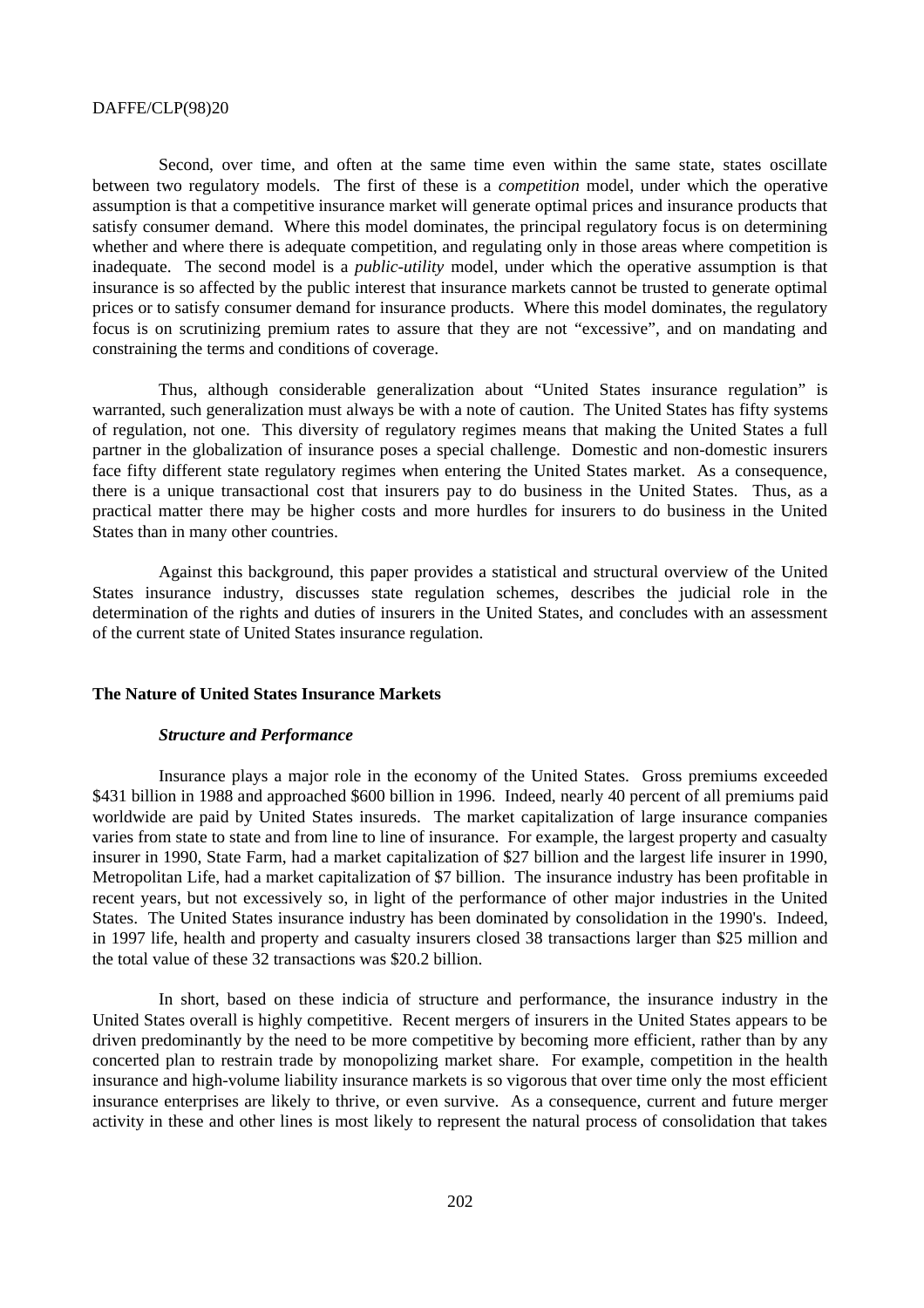place in an industry comprised of companies with varying degrees of efficiency that are responding to market forces.

In addition, certain mergers between insurers and related financial services companies reflect the ongoing disintegration of the distinction between companies providing different kinds of financial services, such as insurance and banking. Such mergers have the potential to generate economies of scale and scope that will ultimately benefit consumers as competition forces the efficiencies to be passed on to consumers. Of course, any merger of sizable insurers benefits competition only as long as the merged company continues to have strong competition from other companies in both of the industries in which the new company will do business.

### *Related Product Markets*

### *Banks*

The United States banking industry is involved in the field of insurance in several ways at present and may reach even greater levels of involvement in the coming years. The current regulatory system allows banks to participate in the insurance industry only in a limited manner. However, pending federal legislation may extend banks' ability to participate in the insurance market in the future.

As the boundaries between the products and services offered by banks, security firms, and insurance companies blur, United States lawmakers are realizing that the regulatory system may need to be altered. At present a bill which would reform the system of regulation awaits hearings in the Senate, having passed in the House by a narrow margin of one vote. The bill would allow the combination of banking, insurance and securities companies as affiliates under a holding company structure, although banks would not be allowed to establish subsidiaries to underwrite insurance. The bill would establish specific guidelines concerning the insurance products banks and other financial institutions could offer, and would preempt state laws prohibiting affiliations between insurance companies and banks. The bill would create a functional form of regulation to replace the current industry specific system. States would regulate all insurance-related activities of banks, as long as the regulations do not "significantly interfere" with the banks' ability to sell insurance. Courts would resolve disputes over whether new products were insurance, to be regulated by the states, or financial products subject to other regulatory standards.

The prospects for enactment of this bill are uncertain. President Clinton has threatened to veto the legislation because it does not allow bank subsidiaries the same powers as affiliates under a holding company. Further, some banks are displeased with the current form of the legislation and are lobbying against it.

### *Health Care*

Health care insurance, including managed care, are regulated by the states and somewhat by federal law. Traditional insurance reimbursement-based systems, and managed care, including prepaid plans such as HMOs or limited access networks such as PPOs, are generally regulated by the individual state insurance authorities. However, various federal laws impose conditions on health insurance policies and federal laws governing employee benefit plans also regulate the providing of health care services in some instances preempting state law.

The regulatory scheme is further complicated when health care is provided by an employer. Most employer-provided health care is governed by the federal Employee Retirement Income Security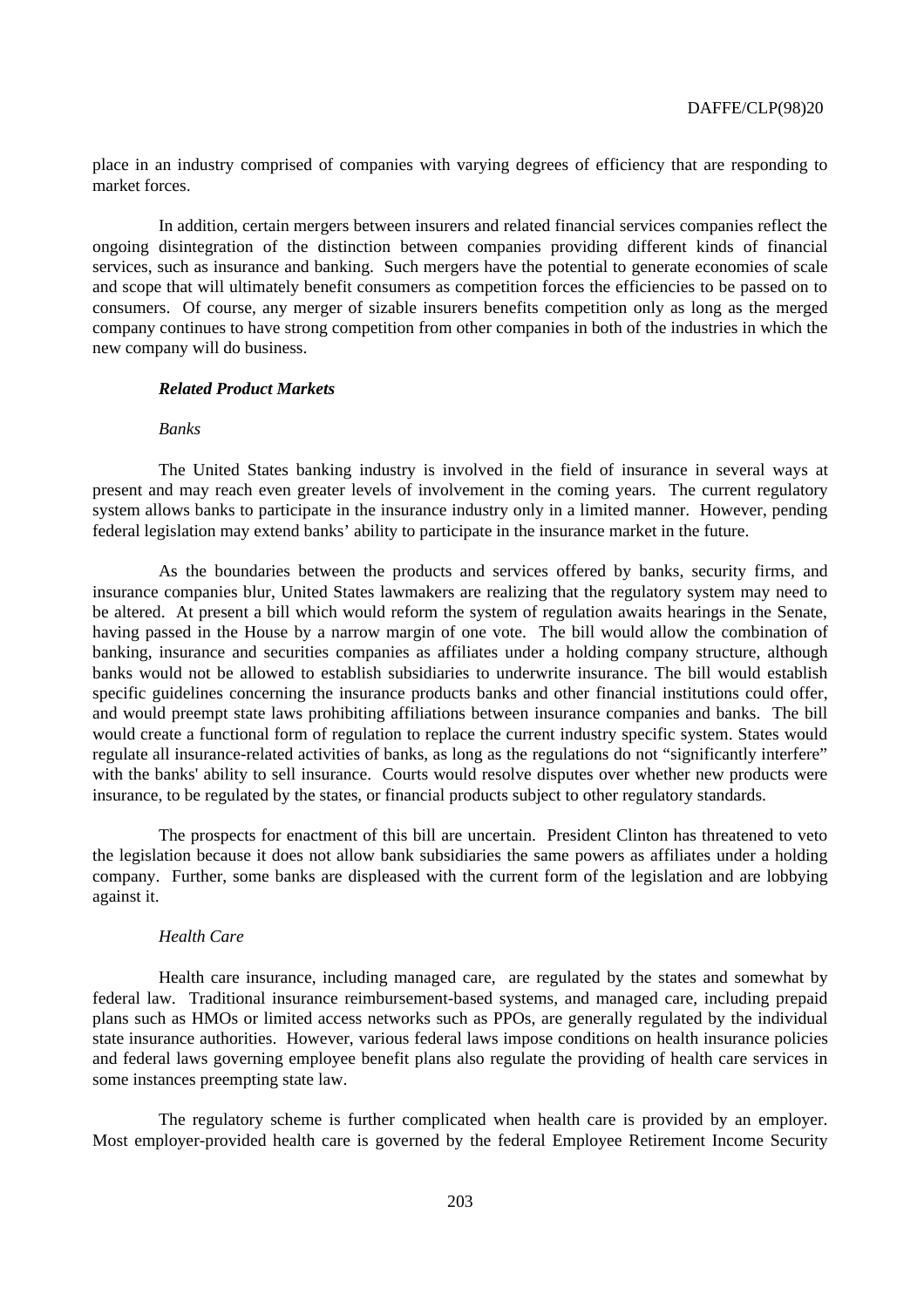Act, or "ERISA". ERISA was enacted to protect the interests of employee benefit plan participants and beneficiaries by requiring the disclosure and reporting of financial and other information and by providing remedies, sanctions, and access to the federal courts. ERISA establishes standard rules for employer-provided health plans by broadly preempting "any and all State laws insofar as they may now or hereafter relate to any employee benefit plan" covered by ERISA. However, the law's "savings clause," providing that "nothing in [ERISA] shall be construed to exempt or relieve any person from any law of any State which regulates insurance, banking, or securities," effectively creates two distinct regulatory schemes. One set of rules applies to health care plans provided through an insurance policy by an employer, and the other set applies to health care paid for or provided directly by the employer.

Health care provided through an insurance policy paid for by the employer is considered insurance and must comply with all state laws that regulate insurance, in addition to complying with ERISA rules regarding plan administration. Health care paid directly by the employer ("self- funded" care), on the other hand, is generally exempt from compliance with state insurance laws. In many cases, self-funded plans may contract with an insurer or other entity, which manages medical care in an administrative capacity under the plan. Such contractual arrangements do not jeopardize the exempt status of the plan.

Some employer health plans are basically self-insured but purchase an insurance policy to protect against catastrophic loss. Courts are split over the application of the ERISA preemption to these plans; some courts have found them to be insured and therefore subject to state regulation, and others have ruled that state regulations do not apply.

Insurers and their representatives generally prefer ERISA federal law application over state law, while insureds are not as pleased with the system. Benefits of ERISA application include federal court jurisdiction, no right to a jury trial, limitation on causes of action and preemption of most state law claims, no extra-contractual or punitive damages, and a more lenient standard of review. On the other hand, many areas of ERISA law, particularly where the relationship between ERISA and state law is concerned, are unsettled at present. Courts currently are split over many issues, creating an uncomfortable situation for insurers which today have to face such uncertainty and a lack of predictability in doing business.

### **State Regulation of Insurers Doing Business in the United States**

### *Administrative Regulation*

Each state in the United States has the authority to license insurers doing business within its borders, and to regulate rates, solvency, policy terms, and anticompetitive activity by these insurers. In most states, in addition, a "surplus" lines market of unlicensed insurers is permitted to operate largely outside the confines of state regulation. Surplus lines insurers -- including captives and other insurers domiciled offshore -- are permitted to market insurance coverage in lines where coverage is not otherwise readily available from licensed insurers. But licensed insurers have the advantage of direct access to potential consumers as well as the imprimatur of state licensing and regulation.

Typically, regulation occurs under the authority of an administrative agency, headed by an "Insurance Commissioner." States often cooperate in the regulation of multi-state insurers, however, under the auspices of the NAIC. Cooperation is especially strong in the regulation of the financial condition of insurers in order to assure solvency. But as noted earlier, the existence of fifty different regulatory regimes inevitably increases the cost of doing business in the United States.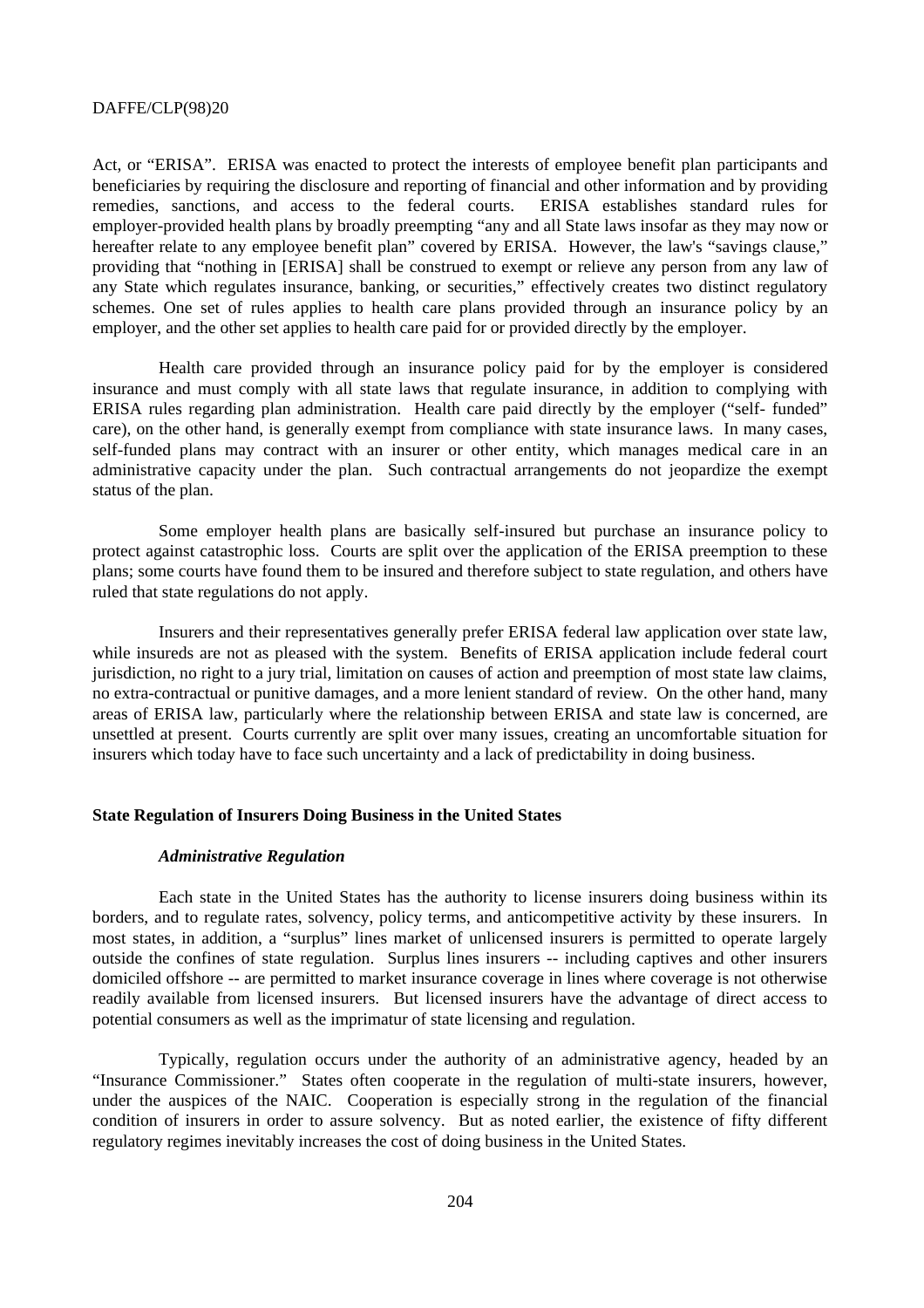### *Information Sharing*

In the United States the property/casualty insurance industry shares information regarding past losses and costs, through an organization known as the Insurance Services Office ("ISO"). ISO is the successor of the "rate bureaus" that once dictated prices, until this practice was held to be "in or affecting" interstate commerce and thus subject to the Sherman Antitrust Act in *United States v. South-Eastern Underwriters Association*, 322 U.S. 533 (1944). ISO is not a rate bureau and its activities have been closely scrutinized by federal and state antitrust enforcers.

The sharing through ISO of data on past losses and costs has pro-competitive effects. First, insurers can use this data to decide what rates to charge for coverage. Small insurers especially may find the availability of such data a necessary condition of doing business in multiple lines of coverage. Second, even the largest insurers may not have sufficient data on losses and claims in certain lines of coverage to support accurate, reliable pricing. With industry-wide data available, however, insurers may have more confidence entering markets that they would otherwise avoid. The result is reduction, or even the complete elimination, of this barrier to entry into such markets. Finally, the insurance policies issued by property/casualty insurers are standard-form policies. That is, these policies contain identical, or nearly identical provisions. If this were not so, the sharing of past loss information would be meaningless, because the information would concern losses paid under different kinds of policies. The combined use of standard-form policies and the sharing of information about losses under those policies makes possible comparison price-shopping by policyholders. If standard-form policies were not the norm, such comparison shopping would be impossible, and vigorous price competition would be impeded.

There is no parallel system of information sharing within the health and life insurance industries. Inasmuch as health insurance is mainly employment-based, employers provide different, non-uniform forms of coverage that renders information sharing less significant. And the mortality data that is so essential to life insurance is already available from other sources. For both reasons, the property/casualty lines engage in far more such information sharing than life and health lines.

#### *The Politics of Regulation*

There is consideration regulation in many states of rates and policy forms in certain high-volume consumer markets. Auto insurance is the principal example. Even here, robust competition is the major means by which rates are kept at an optimal level. Health insurance -- another high-volume line -- is provided largely, though not entirely, on a group insurance basis in association with one's employment. Sizable employers have considerable market power and are therefore able to shop for competitive packages of health insurance coverage for their employees. However, many states have enacted "mandated benefits" laws requiring every health insurance policy to provide certain specified forms of coverage (*e.g.*, maternity benefits or coverage of AIDS-related treatment). The cost of satisfying these requirements may sometimes result in small employers being unable to provide health insurance for their employees.

Thus, often there is an overlay of local consumer issues impacting insurance in individual states. This leads to a diversity of regulatory treatment of the same phenomenon rather than uniformity. Occasionally there is even electoral involvement in insurance regulation. In California in 1987, "Proposition 103" was enacted by direct vote. Among other things, this measure mandated a twenty-percent reduction in all insurance premiums within the state. Similarly, the 1997 election for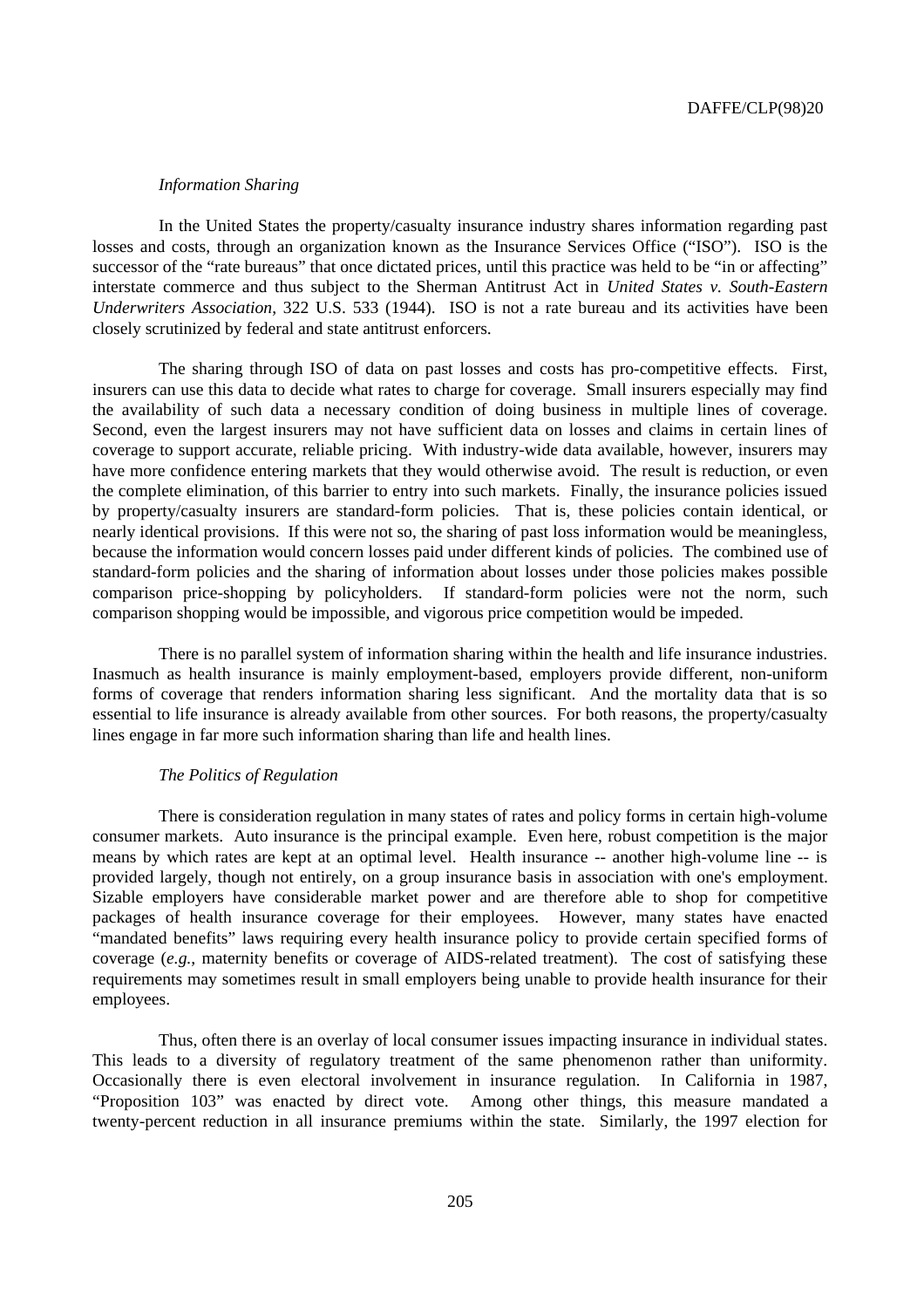Governor in the state of New Jersey turned heavily on the candidates' proposals for containing the cost of auto insurance.

#### *Judicial Regulation*

Even after a state insurance commissioner has approved (or declined to disapprove) an entire insurance policy, substitute provision, or endorsement, the courts may play a major role in regulating the terms and conditions of coverage. Judicial "regulation" of a sort occurs in insurance coverage disputes that end up in lawsuits. In such suits, courts frequently interpret the meaning of contested policy provisions, occasionally even invalidating provisions that violate public policy or the reasonable expectations of the majority of policyholders.

These lawsuits are governed for the most part by the common law of insurance in each state, even when the suits are brought in federal courts because of the parties' diversity of state citizenship. For example, there has been considerable litigation in the United States courts over the scope and meaning of health insurance exclusions of coverage for "experimental" treatment for breast cancer and other diseases. There have also been massive lawsuits brought by major industrial corporations against dozens or even hundreds of Commercial General Liability ("CGL") insurers over asbestos and other toxic tort liabilities, as well as the cost of coverage for cleanup of hazardous waste deposit sites under the "Superfund" Act. In each instance, the court -- sometimes in a case tried before a jury -- must interpret and apply the individual insurance policies at issue.

The result is an ongoing dialog among the courts, insurance companies, and Insurance Commissioners over the scope of coverage provided by insurance policies. The courts are highly interventionist, although judicial activism has leveled off. Many judges now have a greater trust of the insurance market than in the past, and a greater appreciation that judicial intervention can produce unanticipated side effects that the courts cannot control, such as the disappearance of coverage.

## **Conclusions**

There is a stable equilibrium in the United States in the allocation between the states and the national government of regulatory authority over insurance. With the possible exception of scrutiny of inter-industry mergers (such as between banks and insurers), that is unlikely to change in the foreseeable future. Most insurance regulation will continue to occur at the state level.

At present, robust competition is employed as the principal means the states use to regulate premium rates, and to a lesser degree, the terms and conditions of coverage. The managed care revolution in the health insurance industry of the last decade is a prime example of market forces at work. Much tighter control over cost increases and quality of care has been achieved, without significant governmental intervention or regulation. Although some new regulation, primarily in the area of consumer and patient welfare, may occur, overall "competition" will continue to predominate. Market forces have been permitted to substantially shape the contours of the United States health care system over a decade now with the consequence that the increase in health costs is declining and the health care delivery system in the United States is much more efficient. In contrast, governmental regulation is the principal means of assuring the financial reliability and solvency of insurers.

The United States regulatory structure, however, has paid relatively little attention to the international-financial, or extraterritorial-legal, implications of global changes in the insurance business.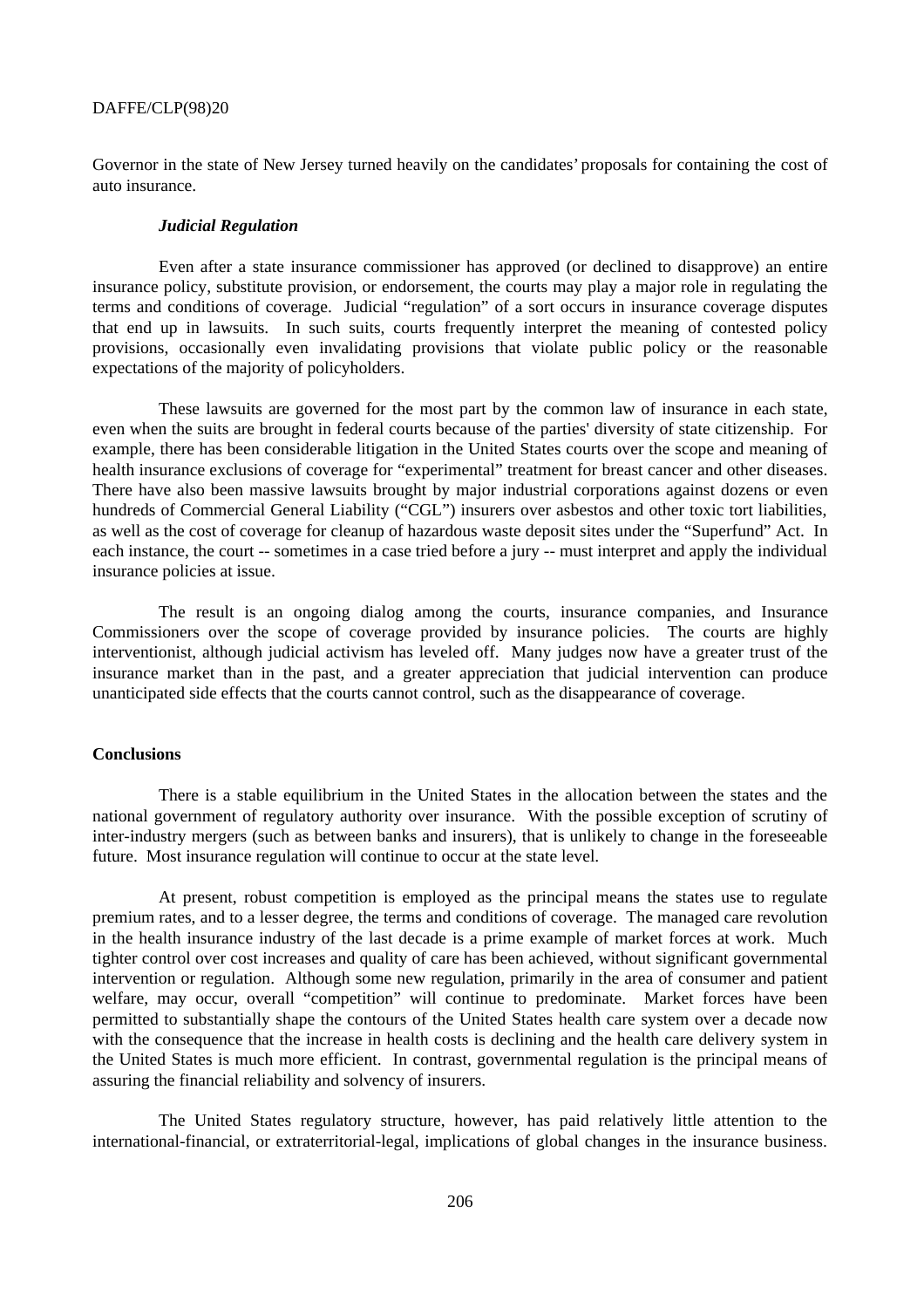The United States has no central regulatory mechanism in place for doing so. The state-by-state approach is an inherently weak means of addressing international considerations. And the absence of a base of regulatory experience at the national level makes a systematic federal initiative unlikely.

Therefore, insurers and other business whose activities intersect the international insurance markets are likely to face a patchwork quilt of ad hoc domestic and overseas regulatory hurdles and considerations as they attempt to do business. Given the willingness of the United States judicial system to engage in quasi-regulation, it is distinctly possible that not only business planning, but also litigation avoidance and/or strategy will become a necessary feature of the calculations that businesses in this position must make.

### **Recommendations**

There should be a presumption in favor of competition over regulation. Experience demonstrates that competition is a more efficient regulator and market forces with antitrust/competition laws as a referee produce a more efficient industry. In the end, consumers benefit by having a greater number of choices at lower prices. That is not to say that governmental regulation has no place. Clearly regulation of consumer welfare needs that competition is unlikely to protect is warranted. Thus, for example, regulation requiring insolvency insurance may be appropriate.

There are a number of areas where United States and OECD country cooperation may have promise.

- − Development of reciprocity arrangements for certain forms of regulation
- − Regularization of regulatory procedures
- − Consolidation of data collection efforts

In these and possibly other areas of mutual interest, efforts at bringing the different approaches to insurance regulation into greater harmony could lay the groundwork for a truly global insurance system.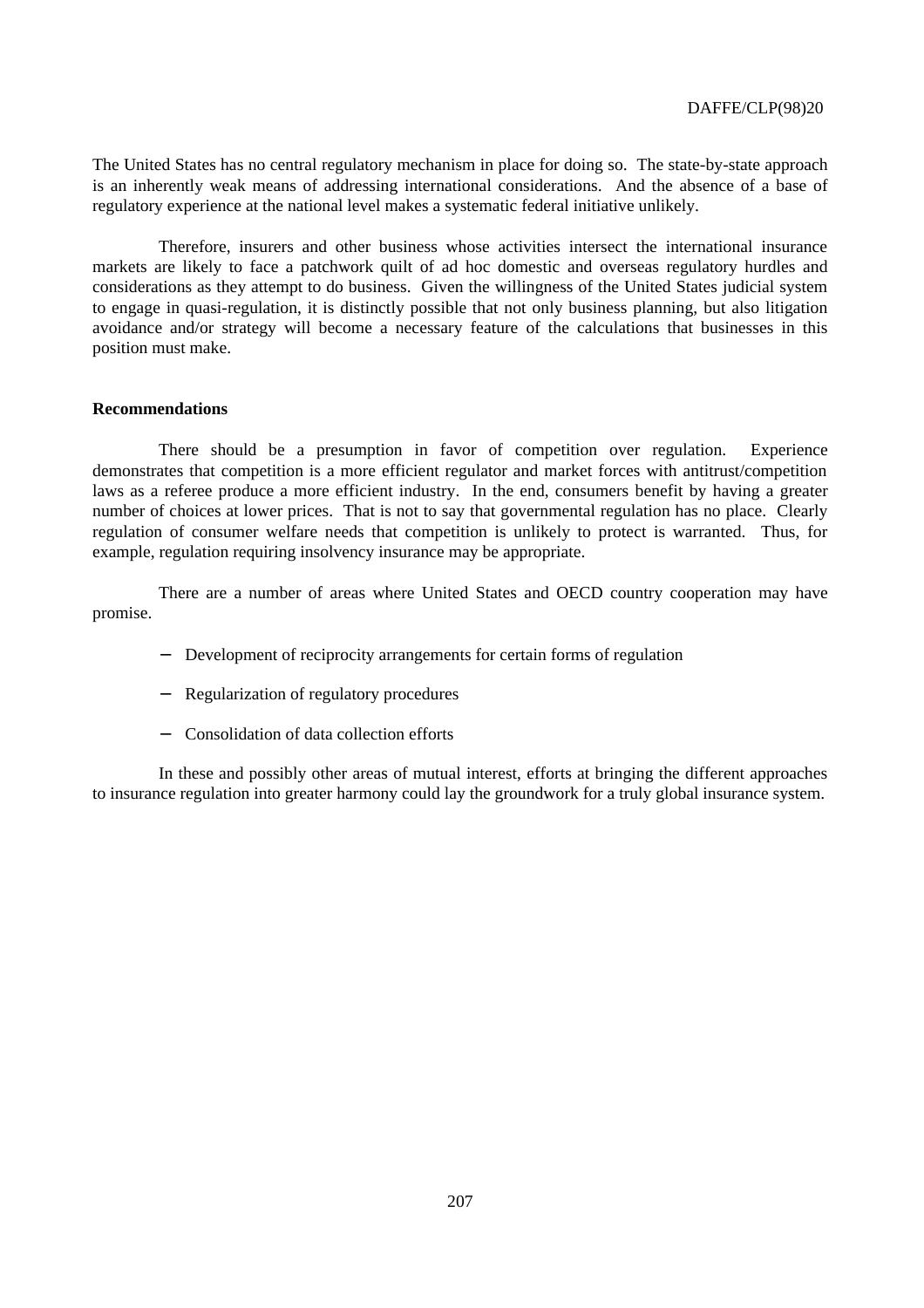### **APPENDIX A**

### **The McCarran-Ferguson Act**

Enacted in 1945, the McCarran-Ferguson Act, 15 U.S.C. § 1012(b), exempts the business of insurance from the federal antitrust law to the extent such business is regulated by state law. But the McCarran Act is limited by its own exception that the exemption does not extend to "any agreement to boycott, coerce, or intimidate, or act of boycott, coercion, or intimidation. " 15 U.S.C § 1013(b).

### **The "business of insurance" requirement**

In *S.E.C. v. National Securities, Inc.,* 393 U.S. 453 (1969), the Court found that the McCarran Act, even apart from the boycott exception, did not exempt from federal regulation all activities of insurance companies. The McCarran Act exempted the "business" of insurance, not insurance companies. Not all acts of insurance companies were the business of insurance, The Court considered what constitutes the business of insurance and determined that the relationship between insurer and insured was at the "core" of the business of insurance, The Court enumerated certain acts which clearly were the business of insurance: fixing of rates between insurer and insured, selling and advertising of policies, and licensing of companies and agents. Beyond those enumerated acts, the determination must be based upon the relationship between insurer and insured, Acts within the scope of that relationship or closely related to that relationship are within the business of insurance.

The Supreme Court has made clear that not all aspects of a third-party provider contract are within the McCarran Act. In *Group Life & Health Ins. Co. v. Royal Drug Co., Inc.,* 440 U.S. 205 (1979), aff'g 561 F.2d 262 (5th Cir. 1977), the Supreme Court found that fixing of prices between Blue Shield and participating pharmacies did not involve an insurance relationship between insurer and insured. Plaintiffs challenged Blue Shield's prepaid prescription drug policy which entitled insureds of Blue Shield to purchase drugs from any pharmacy. Blue Shield had entered into agreements with pharmacies to provide pharmaceutical services. If the insured purchased from a participating pharmacy, the insured paid only two dollars, the policy deductible amount. If the insured used a non-participating pharmacy, the insured paid full price, and then was reimbursed to the extent of 75 percent of the price exceeding the two dollar deductible amount. Blue Cross limited its payment to participating pharmacies to two dollars above the pharmacy's cost. This two dollar markup was called a "professional dispensing fee." Blue Shield argued that the fixing of prices was directly related to its relationship with insureds, in that, it contained costs, thereby reducing premiums. The Supreme Court rejected the cost containment argument.

Similarly, in *Union Labor Life Insurance Co. v. Pireno*, 458 U.S. 119 (1982), the Court held that the use of a peer review committee to determine the reasonableness of chiropractic charges did not constitute the "business of insurance" within the meaning of the McCarran Act. The Court reiterated the three criteria, outlined in Royal Drug, said to be relevant in determining whether a particular practice is part of the "business of insurance" *(i.e.*, whether the practice has the effect of transferring or spreading a policyholder's risk, whether the practice is an integral part of the policy relationship between the insurer and the insured, and whether the practice is limited to entities within the insurance industry), and found that the peer review procedure met none of the criteria.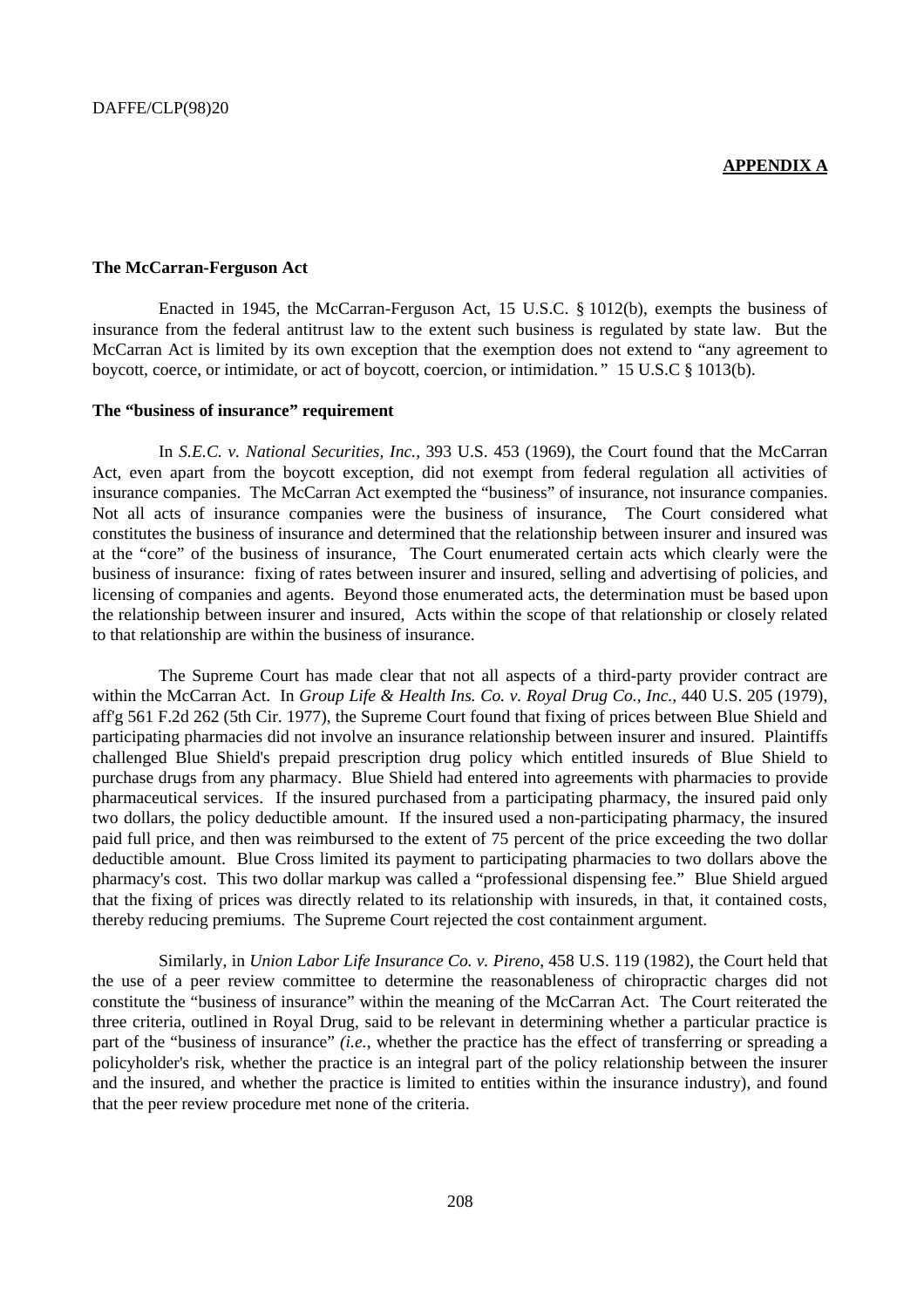A recent pre-Pireno Federal Trade Commission opinion letter, however, advises that a peer review plan would not violate antitrust laws if certain safeguards are followed. Advisory Opinion Letter to Peter M. Sfikas, 99 F.T.C. 648 (1982). Among the suggestions included are the selection of a consumer representative to be on the panel, stressing the voluntary and advisory nature of the peer review process, and making clear that no preferred status is conferred upon participants or non-preferred status conferred upon non-participants.

The Blue Cross/Blue Shield system of contracting to provide health care services, rather than indemnifying costs of health care services, has been found to be the business of insurance. *Ocean State Physicians' Health Plan v. Blue Cross and Blue Shield of Rhode Island*, 883 F.2d 1101, 1108 (1st Cir. 1989), cert. denied, 110 S. Ct. 1473 (1990); *Health Care Equalization Committee v, Iowa Medical Society*, 851 F.2d 1020, 1028 (8th Cir. 1988); *Frankford Hospital v. Blue Cross of Greater Philadelphia*, 417 F. Supp. 1104, 1106 (E.D. Pa. 1976), aff'd per curiam, 554 F.2d 1253 (3d Cir.), cert. denied, 434 U.S. 860 (1977).

## **The "regulation by state law" requirement**

The Supreme Court has suggested that this requirement is satisfied by general standards set by the state. See *Federal Trade Commission. v. National Casualty Co.,* 357 U.S. 560, 564-65 (1958).

Lower courts have applied the "general standards" requirement fairly broadly. See Ocean State, 883 F.2d at 1109 (state did not have to approve specific elements of HMO and adverse selection policy); In re Workers' Compensation Antitrust Litigation, 867 F.2d 1552, 1559 (8th Cir. 1989), cert. denied, 492 U.S. 920 (1989) ("The fundamental issue is whether a general prohibition providing an insurance commissioner with authority under a state unfair method of competition or unfair practices act is regulation under the McCarran-Ferguson Act."), cert. denied, 493 U.S. 818 (1989); *Mackey v. Nationwide Insurance Cos.,* 724 F.2d 419, 421 (4th Cir. 1984) ("A body of state law which proscribes unfair insurance practices and provides for administrative supervision and enforcement satisfies the state requirement of the exemption.").

## **The "boycott, coercion, or intimidation" requirement**

Much of the case law interpreting this provision focuses on the "boycott" rather than the "coercion or intimidation" aspect of the exception. See, *e.g.*, *Hartford Fire Ins. v. California*, 509 U.S. 764 (1993) (complaint sufficiently alleged statutory boycott exception); *St. Paul Fire and Marine Ins. Co. v. Barry*, 438 U.S. 531 (1978). The holding of these decisions is that a boycott is a refusal to deal in aid of achieving a purpose unrelated to that refusal to deal. In effect, a boycott is a tactic designed to coerce a target into cooperating in connection with a separate transaction. The effect of these decisions is to confirm that much insurance industry activity that might otherwise violate the U.S. antitrust laws is in fact exempt from those laws.

"Coercion" does not generally include situations where options have not been entirely closed off to the allegedly coerced parties, even though such options may have been made more expensive. See Ocean State (attempt to lure subscribers from competing HMO by offering favorable rates for traditional indemnity coverage did not amount to coercion); *Klamath-Lake Pharmaceutical Association v. Klamath Medical Service Bureau,* 701 F.2d 1276 (9th Cir. 1983), cert. denied, 464 U.S. 822 (1984) (policy that insureds use provider's pharmacy to receive benefits did not constitute coercion where insureds were not precluded from using other pharmacies). In *Feinstein v. Nettleship Co. of Los Angeles*, 714 F.2d 928 (9th Cir. 1983), cert. denied, 466 U.S. 972 (1984), it was held that a medical association's agreement with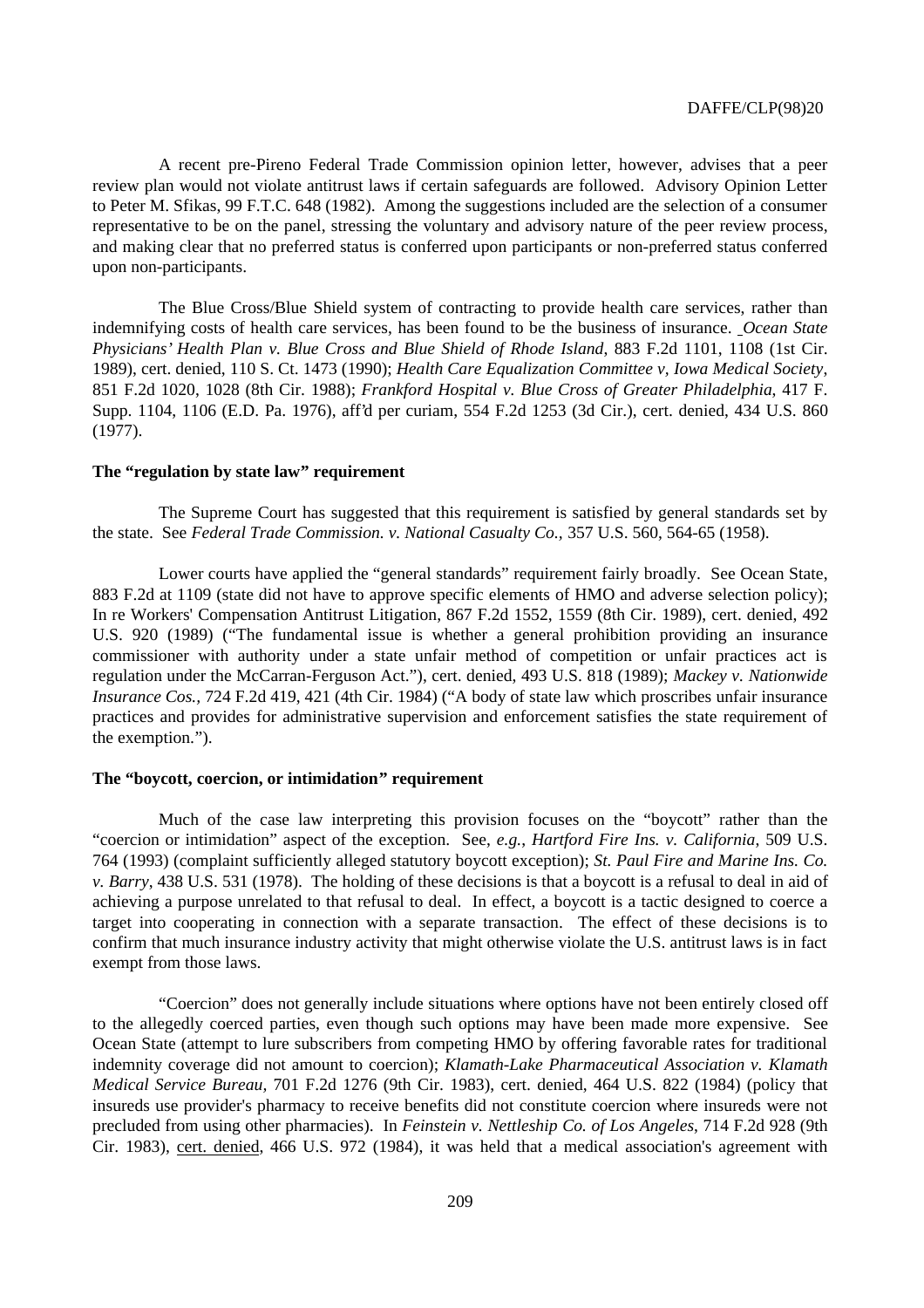insurers to offer malpractice insurance through an exclusive broker to association members was not a boycott where the agreement did not restrict members from dealing with other insurers, even though participation in the plan was restricted to members only.

Recent opinions of lower courts, as well, indicate that the McCarran-Ferguson insurance exemption will be narrowly construed. In *Hahn v. Oregon Physicians Service*, 689 F.2d 840 (9th Cir. 1982), cert. denied, 462 U.S. 1133 (1983), the court held that the exclusion of podiatric services from health plan coverage could not be justified by risk-related reasons and was therefore not at the core of the business of insurance. In *Portland Retail Druggists Association v. Kaiser Foundation Health Plan*, 662 F.2d 641 (9th Cir. 1981), *cert. denied*, 469 U.S. 1229 (1985), the court held that contractual arrangements and conditions by which HMOs acquired drugs from manufacturers, wholesalers, and distributors were not within the business of insurance, thereby rendering the requirement that customers buy HMO drug plans in order to obtain health plans amenable to suit as a tying arrangement. In *Nurse Midwifery Associates v. Hibbett*, 549 F. Supp. 1185 (M.D. Tenn. 1982), the court held that the concerted activities of defendant obstetricians and a provider of malpractice insurance effectively denying coverage to physicians who associated with nurse midwives was not the business of insurance. In *Kartell v. Blue Shield of Massachusetts*, 542 F. Supp. 782 (D. Mass.), appeal dismissed, 687 F.2d 543 (1st Cir. 1982), the court held that an arrangement between Blue Shield and participating doctors, whereby the doctors would accept stipulated amounts as payment in full, involved some risk, in that the doctors would only receive a pro rata share if funds were insufficient, but was not enough to qualify as the business of insurance. In *Blue Cross of Washington and Alaska v. Kitsap Physicians Service*, 1982-1 Trade Cas. (CCH) ¶ 64,588 (W.D. Wash. 1981), the court held that a bylaw of a health insurance provider, denying membership to any surgeon or physician who contracts to provide services to any health care provider which utilizes a closed panel, was not exempt from antitrust scrutiny under the McCarran Act.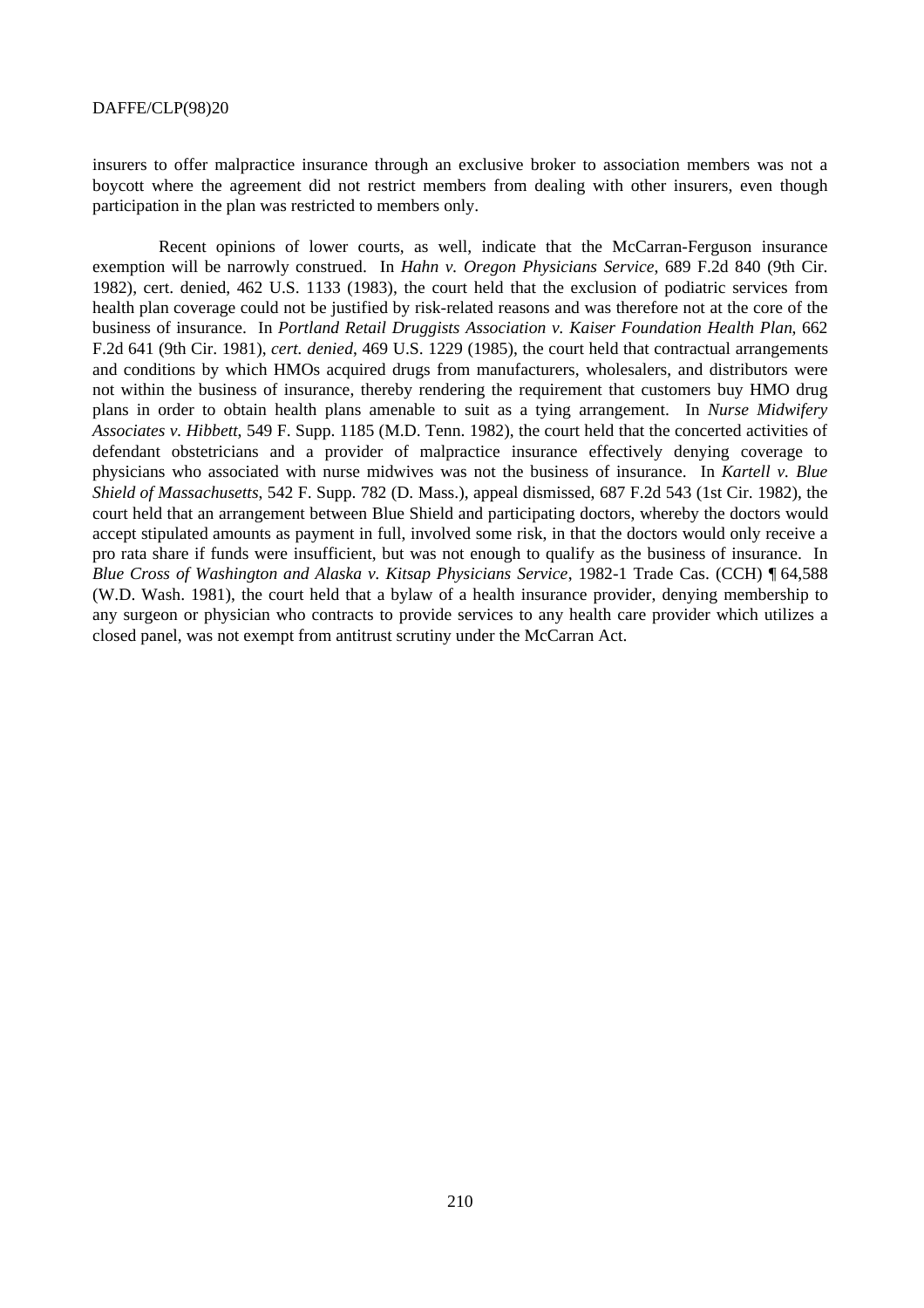## **COMITE EUROPEEN DES ASSURANCES**

## **Questions qui se posent en matière d'application de la législation de la concurrence dans le secteur des assurances**

Une certaine coopération entre assureurs - notamment à travers leurs organisations professionnelles - est indispensable, dans l'intérêt même des consommateurs, au bon fonctionnement du service d'assurance. Il faut en définir la juste mesure, pour garantir le maintien d'une réelle transparence des marchés, sans pour autant fausser ni la concurrence, ni lui apporter de restriction substantielle.

Dès juillet 1987, la Commission européenne (DG IV) a déterminé en très étroite concertation avec le CEA les formes de concertation et les pratiques professionnelles qui appelaient un traitement particulier au regard des règles de la concurrence.

La Commission avait en effet reçu des Associations nationales d'assurance plus de 300 notifications par les Associations nationales d'assureurs. Leur examen a fait apparaître que le traitement individuel de chaque cas était très lourd matériellement et disproportionné au regard du but poursuivi : une large part des accords notifiés était en effet susceptible de bénéficier - malgré leur effet restrictif de concurrence - d'une exemption aux termes de l'article 85, par. 3 du Traité<sup>1</sup>. Une réponse globale devait pouvoir se substituer, dans une certaine mesure, à des réponses au cas par cas ; il convenait pour cela de définir les types d'accords pouvant bénéficier d'une exemption automatique, ainsi que les conditions attachées à ce régime.

Il s'agissait d'abord de permettre aux Associations et groupements professionnels de se mettre en règle avec les dispositions communautaires de la concurrence en notifiant les accords, recommandations et décisions qui liaient les assureurs sur leur marché et qui, bien que justifiés par la technique de l'assurance, étaient susceptibles d'être considérés comme une entrave à la libre concurrence dans l'espace communautaire. Ensuite, les assureurs souhaitaient présenter à la Commission une argumentation technique expliquant ces pratiques professionnelles (meilleure appréciation des risques, meilleure comparabilité des produits, augmentation de la capacité de souscription, etc.).

L'objectif était d'aboutir à un Règlement d'exemption par catégories - au titre de l'article 85, par. 3 du Traité - spécifique à l'assurance. Il a été adopté le 21 décembre 1992<sup>2</sup> et est entré en vigueur le 1er avril 1993.

Le règlement d'exemption du 21 décembre 1992 réalise un bon compromis entre les approches et préoccupations des différents milieux concernés. La grande complexité et la technicité de la matière faisaient la difficulté d'un tel arbitrage. Les assureurs européens l'ont accueilli positivement : la réglementation adoptée donne en effet un cadre juridique et une légitimité reconnue à une série d'accords, de décisions et de pratiques concertées indispensables au bon exercice de l'assurance ; elle permet également de faire l'économie d'une notification systématique des accords qui entrent dans le cadre ainsi défini.

Le règlement vise quatre types d'accords, classiques en matière d'assurance, qui bien qu'entrant dans le champ de l'article 85 al.1 du Traité<sup>3</sup>, sont de nature à bénéficier d'une exemption par catégories aux termes de l'article 85 al.3. Les accords, décisions et pratiques concertées répondant aux conditions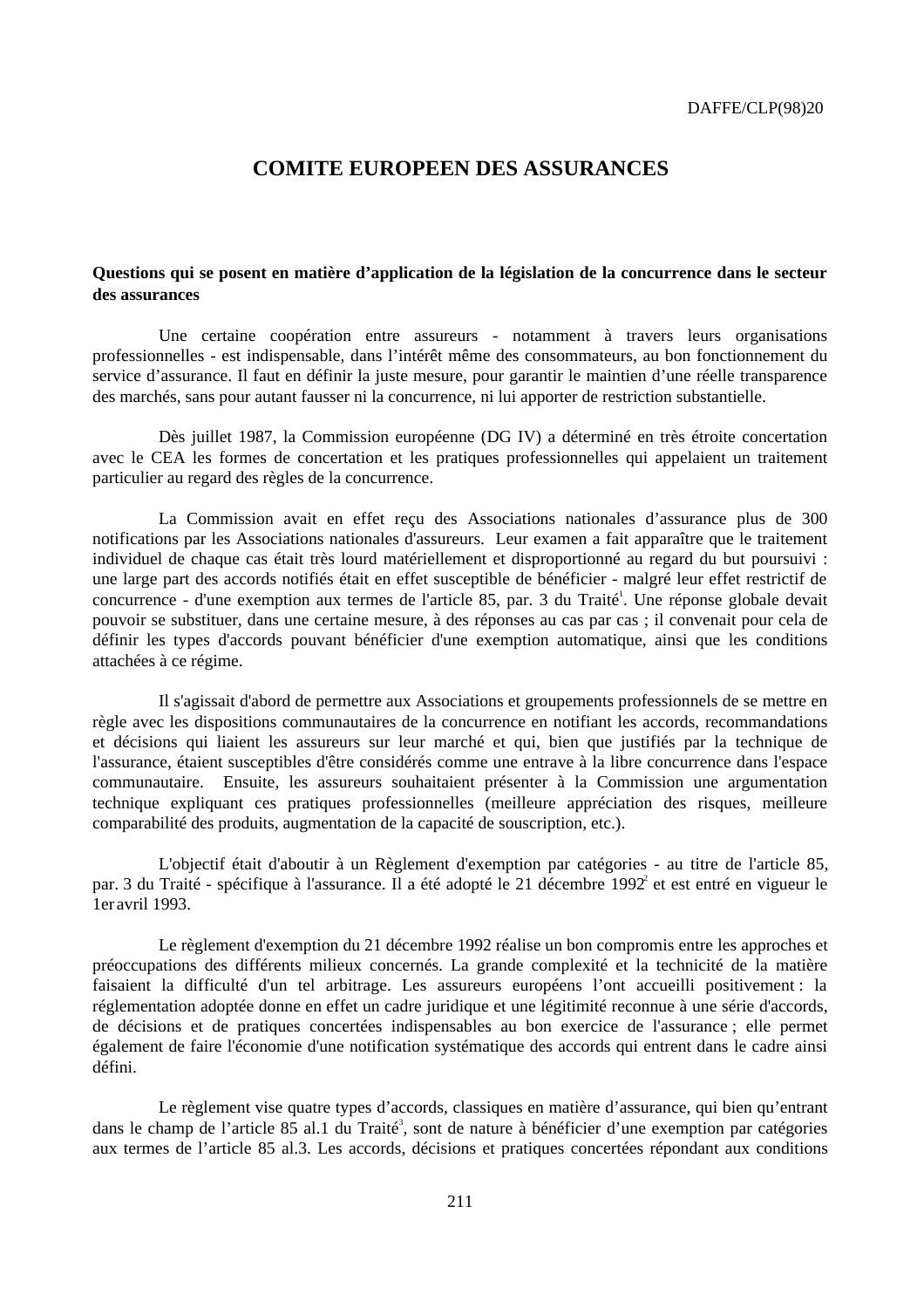fixées par le Règlement sont automatiquement exemptés, sans devoir être notifiés - en cas de doute, les entreprises peuvent toutefois notifier leurs accords. Ces conditions doivent répondre aux principes énoncés à l'article 85 al.3 : amélioration du progrès économique et technique ; bénéfice pour le consommateur ; caractère indispensable de la restriction de la concurrence pour atteindre l'objectif recherché ; maintien d'une concurrence effective sur les marchés concernés.

L'établissement en commun de tarifs de primes de risque et de conditions-types d'assurance bénéficie d'une exemption automatique à condition qu'il s'agisse de simples recommandations, dont les destinataires sont libres de ne pas tenir compte. Les calculs en commun de primes ne peuvent en outre reposer que sur des statistiques collectives ou sur le nombre de sinistres; en aucun cas, ils ne peuvent intégrer les commissions payables aux intermédiaires.

La constitution et le fonctionnement de groupements d'entreprises d'assurance ou d'entreprises de coréassurance et d'entreprises de réassurance pour la couverture en commun d'une catégorie de risques bénéficient d'une exemption automatique à condition que les produits effectivement souscrits par les entreprises participantes ne représentent pas dans le(s) marché(s) concerné(s) plus de 10 pour cent de l'ensemble des produits d'assurance identiques ou considérés comme similaires du point de vue des risques couverts ou des garanties offertes pour les groupements de coassurance (plus de 15 pour cent pour les groupements de coréassurance). Chaque entreprise participante doit être autorisée à se retirer du groupement moyennant un préavis ne pouvant excéder six mois et sans encourir de sanctions. La liste des clauses pouvant figurer dans un accord de groupement est énumérée limitativement.

L'établissement en commun, la reconnaissance et la diffusion de règles concernant la vérification et l'acceptation d'équipements de sécurité bénéficient également de l'exemption automatique à condition d'être, notamment purement indicatives. Elles doivent concerner des spécifications techniques, en particulier destinées à devenir des normes européennes, ainsi que des procédures relatives à l'évaluation et à l'attestation de la conformité des équipements de sécurité et de leur installation et entretien et doivent alors être précises, techniquement justifiées et proportionnelles aux performances à atteindre par l'équipement de sécurité concerné. Les règles pour l'évaluation d'entreprises d'installation ou de maintenances ont également visées, à condition qu'elles soient objectives, relatives à la qualification professionnelle de ces entreprises et appliquées de façon non discriminatoire.

Pour chaque catégorie d'accords visée par le Règlement, la Commission a fixé avec précision des modalités destinées à écarter tout risque d'entrave excessive à la concurrence ; dans ce domaine, la Commission surveille notamment les risques d'homogénéisation des produits, de fidélisation abusive de la clientèle, de monopolisation du marché, d'abus de position dominante...

Le règlement d'exemption est applicable 10 ans, soit jusqu'au 31 mars 2003. La Commission doit faire parvenir au Parlement européen et au Conseil au plus tard le 31 mars 1999, un rapport sur le fonctionnement du Règlement d'habilitation (cf. article 8), accompagné, le cas échéant, de "propositions de modifications qui apparaîtraient nécessaires en fonction de l'expérience acquise". Elle pourrait à cette occasion envisager l'introduction de nouvelles catégories d'accords, notamment les conventions de règlement des sinistres ainsi que les registres et l'information sur les risques aggravés, pour lesquels elle avait estimé en 1992 ne pas disposer d'une expérience suffisante pour faire usage de son habilitation d'exemption.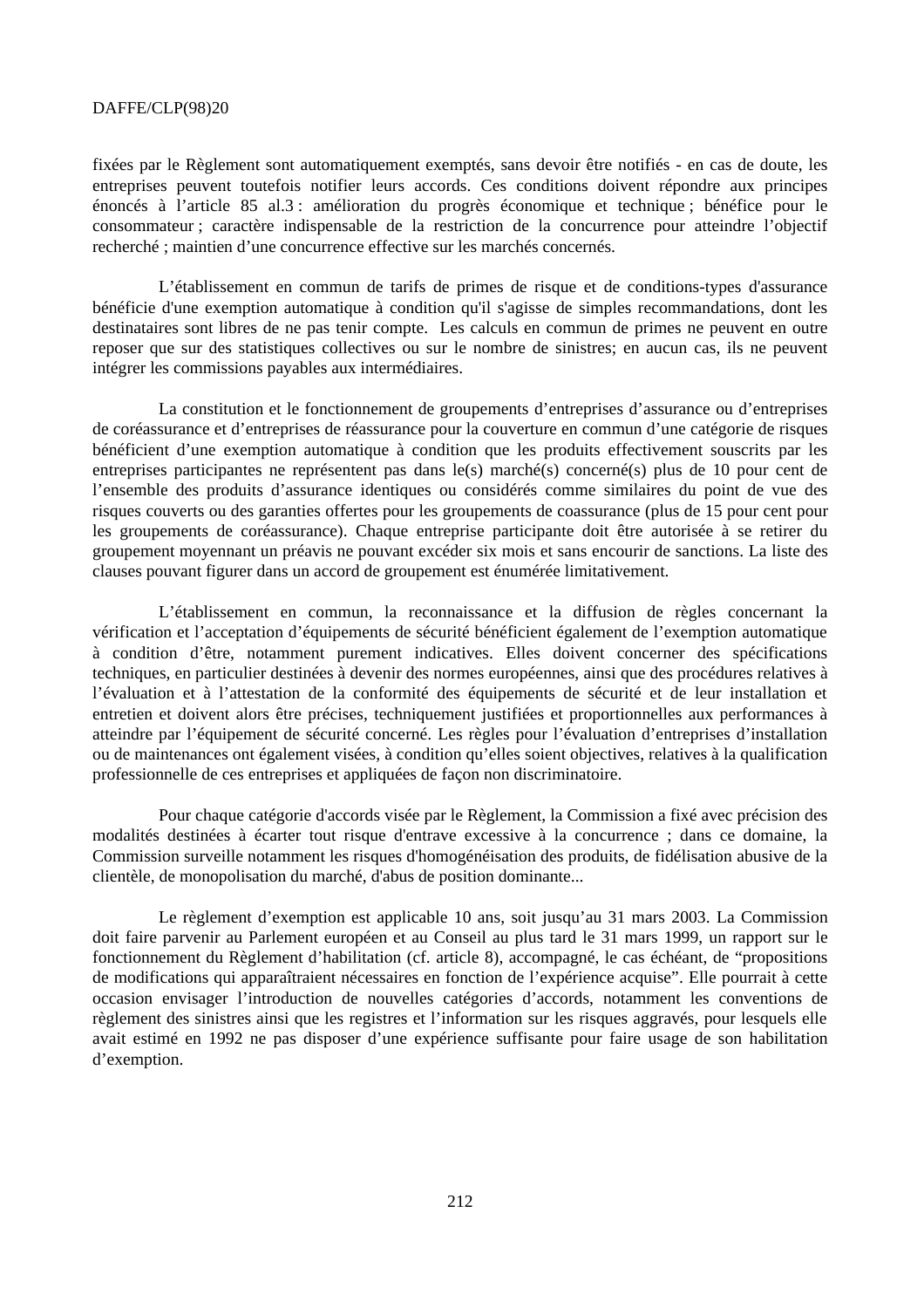## **Une sélection des effets concurrentiels sur la réglementation des compagnies d'assurance au sein de conglomérats financiers**

Le CEA préparera en temps utile une prise de position sur le document de consultation relatif à la surveillance des conglomérats financiers, préparé par le groupe "Conglomérats financiers" (Comité de Bâle + Organisation internationale des Commissions de bourse + Association internationale des contrôleurs d'assurance), présenté en février 1998. Il se prononcera notamment dans ce cadre sur le principe du "Capital adequacy".

En ce qui concerne les conditions d'exercice des opérations de retraite du deuxième pilier, domaine dans lequel assureurs vie et fonds de pension sont placés en situation de concurrence, le CEA a proposé en 1995 dans le Schéma prudentiel pour les opérations de retraites professionnelles une approche centrée sur l'opération (approche "fonctionnelle") plutôt que sur l'opérateur (approche "institutionnelle") -soumettre une opération de retraite professionnelle donnée, comportant un niveau d'engagement donné (engagement de résultat/engagement de moyen) et un niveau donné de risques (risques techniques/risques financiers) à des règles homogènes, quels que soient le support de financement et les modalités de gestion de l'opération- qui offrirait à tous les intervenants des conditions de concurrence équivalentes.

La reconnaissance de ce principe par les milieux intéressés et la Commission européenne s'est manifestée lors de l'audition sur le livre vert *Les retraites complémentaires dans le marché unique* organisée par la Commission européenne le 21 avril dernier. Elle implique que des conditions de concurrence égales ("level playing field") soient garanties en ce domaine : des opérations de retraite similaires peuvent être pratiquées par des intervenants organisés selon des raisons juridiques différentes assureurs vie et fonds de pension, notamment ; ils n'en doivent pas moins être régis par des règles identiques.

Cette analyse a été confirmée par le commissaire Monti, qui a annoncé le 19 mai dernier son intention de présenter une directive visant à mettre en place un cadre communautaire approprié pour les régimes de retraite du deuxième pilier ; il a précisé à ce titre que des règles prudentielles identiques devraient s'appliquer à des produits équivalents, "qu'ils soient proposés par un organisme de retraite, par une compagnie d'assurance ou par un autre établissement financier".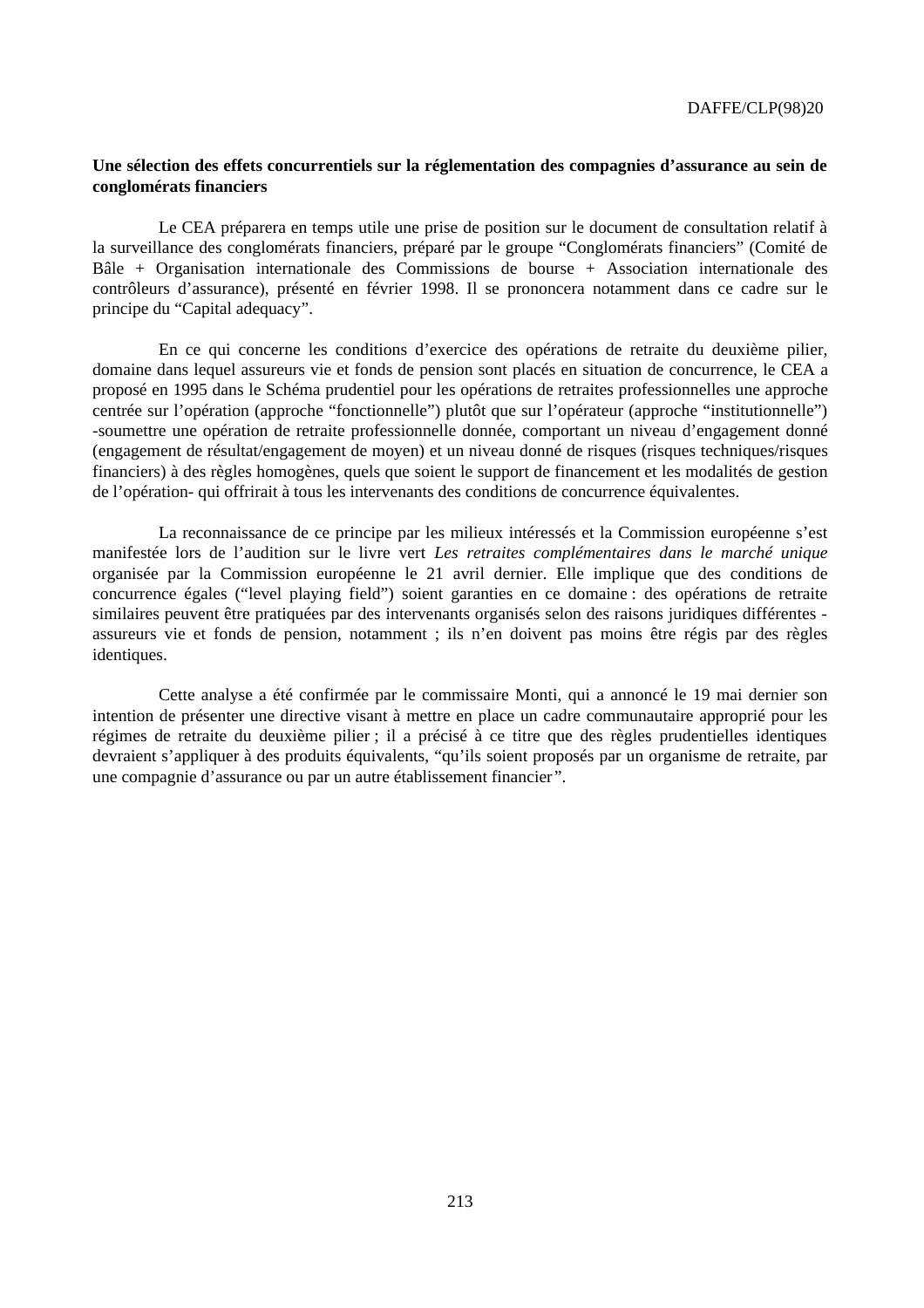### **NOTES**

- 1 Exemption de l'interdiction des accords qui "contribuent à améliorer la production ou la distribution des produits ou à promouvoir le progrès technique ou économique, tout en réservant aux utilisateurs une partie équitable du profit qui en résulte".
- 2 Règlement n°3932/92 de la Commission (JOCE n°L 398 du 31 décembre 1992) pris en application du règlement d'habilitation n°1534/91 du Conseil du 31 mai 1991 (JOCE, n° L143 du 7 juin 1991).
- 3 Interdiction des "accords entre entreprises, décisions d'associations d'entreprises et pratiques concertées susceptibles d'affecter le commerce entre Etats membres et qui ont pour objet ou pour effet d'empêcher, de restreindre ou de fausser le jeu de la concurrence à l'intérieur du marché commun".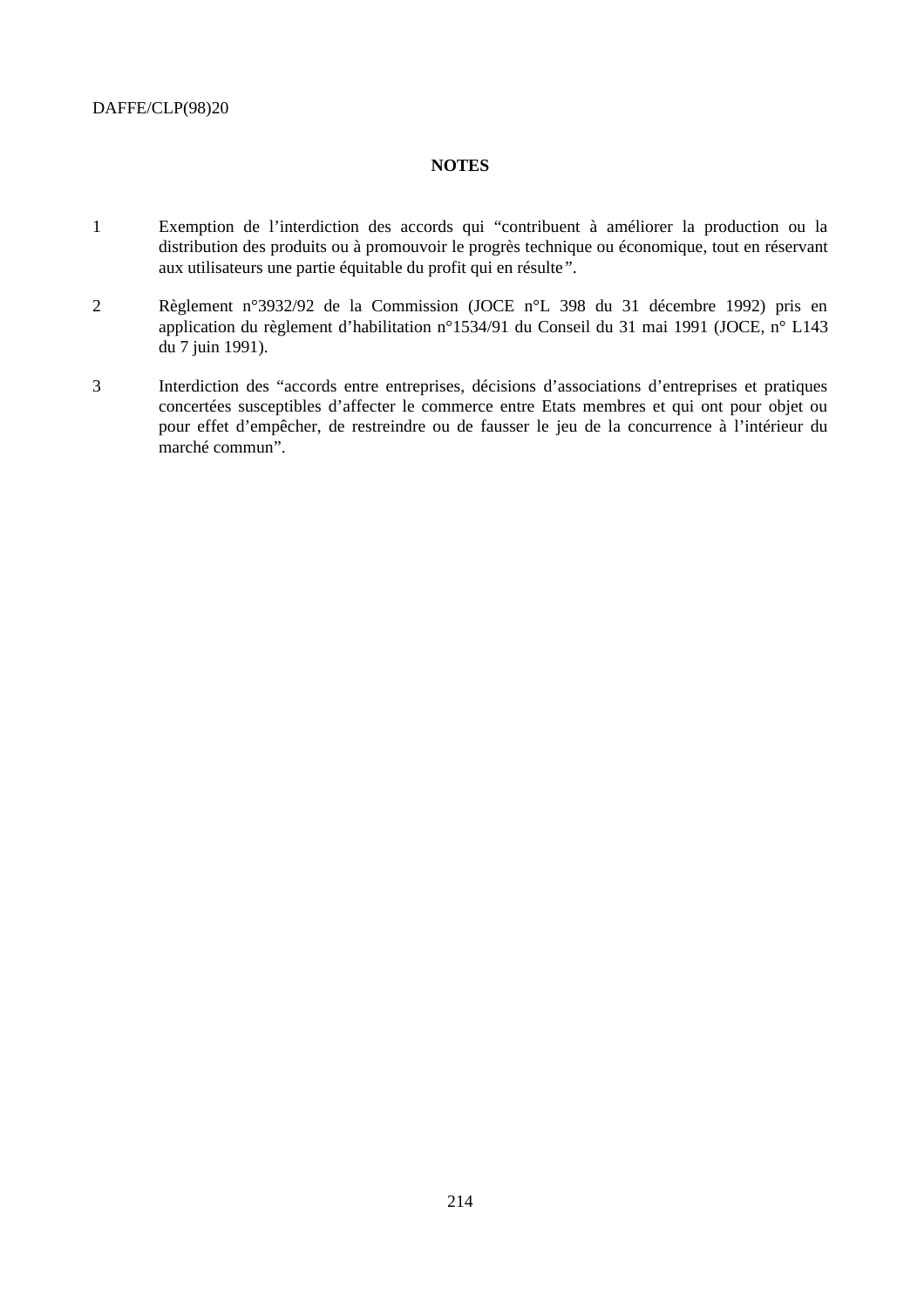## **QUESTIONNAIRE SUBMITTED BY THE SECRETARIAT**

We would like the country submissions to focus primarily on providing an overview of how insurance regulation affects competition in this sector. There are, of course, many different forms of insurance, which may be regulated differently. From a regulatory perspective, four broad forms of insurance may be distinguished: *(a)* Property and Liability insurance (which includes, amongst other things, automobile, marine, aviation, homeowners, commercial, fire, workplace accidents and general liability insurance); *(b)* Life Insurance (including "whole" and "term" life insurance); *(c)* Health Insurance and *(d)* Reinsurance. For the purposes of the responses below it would be helpful if you could indicate where the regulatory regimes differ for each of these broad categories of insurance.

In some countries the sheer volume and complexity of the insurance regulation may prohibit complete answers to the questions below. If so, you may like to adopt either or both of the following approaches:

First, feel free, in answering the questions, to make reference to existing summaries of your regulatory regime (for example, country-specific information on solvency supervision may be found in the publication *Insurance Solvency Supervision*, OECD, 1995; country-specific information on international trade in insurance services can be found in the reservations to the OECD Codes of Liberalisation).

Second, in answering each question, you may wish to focus on those elements of the regulatory regime which are, in your opinion, most in conflict with competition (and explain how and why).

### **QUESTIONS**

### *(A) Overview*

### *Regulatory Rules*

(A1) To provide an overview for the answers that follow, briefly describe the title, date and main purpose of any other relevant legislation (including subordinate legislation, *i.e.*, regulations). Are there any other important influences on firm behaviour such as industry selfregulatory arrangements or codes-of-conduct? Which forms of insurance are mandatory?

## *Regulatory Institutions*

(A2) Who are the key regulatory actors in the insurance industry? (Include any relevant government ministries, independent or quasi-independent regulatory agencies, private industry associations, and so on). Briefly describe their functions and roles.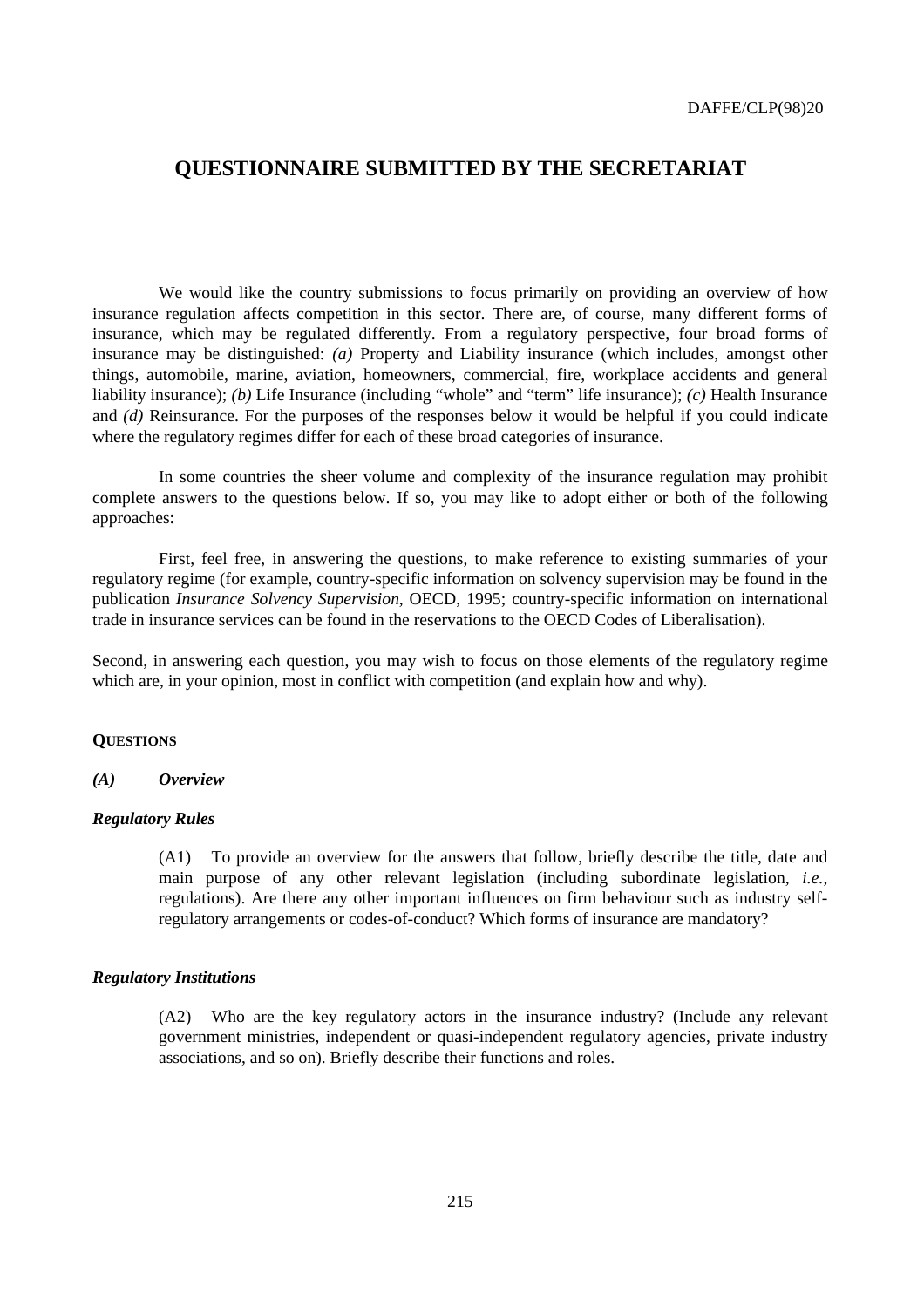## *Industry Structure*

(A3) Briefly summarise the key features of the insurance industry - how many firms are there? which services (both insurance and non-insurance, *e.g.* banking) do they provide? What is the market share of the largest five in each of the important markets (if known)?

# **(B) Regulation And Competition Issues**

## *Barriers To Entry*

(B1) Briefly describe in what ways the regulatory regime directly influences the entry decisions of firms or decisions to introduce new products into a particular market. Your answer should include a summary of any important entry requirements, costs, delays and processes that must be fulfilled for a new or existing firm to enter the insurance industry or for an existing firm to introduce a new product.

Is your answer different for firms from other countries? (or from other states of the US/member countries of the EU?) Summarise the ways in which foreign firms without a domestic "establishment" (*i.e.*, foreign firms offering insurance services on a cross-border basis) are treated differently from domestic firms? What are the main ways that foreign firms are treated differently for the purposes of establishment?

#### *Competition With Substitutes*

(B2) Which products offered by other sectors compete with insurance products? (*e.g.*, pension plans may compete with some life insurance products) In what ways does the existence of different tax or regulatory regimes distort the "playing field"? You may wish to distinguish between different rules for the products themselves and different regulatory regimes for the institutions that produce and/or market the competing products. If necessary, focus attention on the most important differences in the regulatory and tax regimes.

# *Barriers To Exit*

(B3) Briefly describe how the regulatory regime for insurance influences decisions of firms to exit the industry or to withdraw from a particular market (in some markets the ability of firms to withdraw is restricted; in many cases there is a special regime governing insolvencies in this sector).

## *Control Of Prices*

(B4) In what ways does the regulatory regime influence the pricing decisions of firms? Where there is not *ex ante* approval of prices, does the insurance regulator have the power to change prices *ex post*? has it done so? Is there currently effective price competition in the important insurance markets?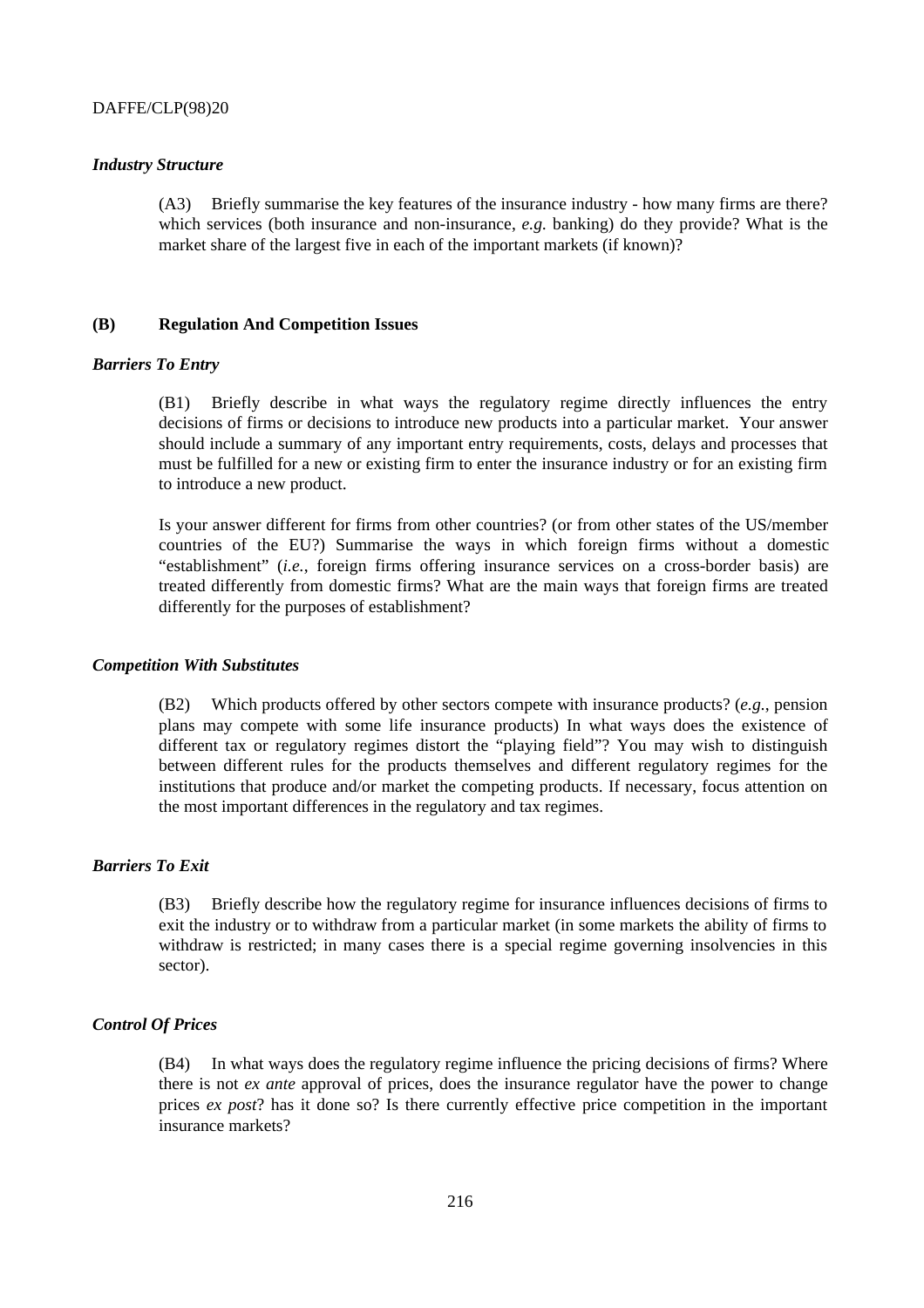# *Control Of Products*

(B5) In what ways does the regulatory regime influence the choice of the products and services that firms offer? (*i.e.*, must contracts be approved before introduction? are there mandated standard form contracts? are there required terms and conditions? prohibited terms and conditions?) Are there impediments to the introduction of new and innovative products? To what extent are the controls on terms and conditions linked with the requirement that certain forms of insurance is mandatory?

## *Control Of Ownership and Forms of Business*

(B6) In what ways does the regulatory regime influence the ownership structure of insurers? (*i.e.*, both the "form" of the company and the size, number and identity of its shareholders). Is the government an important owner in this industry? What effect does government ownership have on competition? Are there restrictions on foreign ownership?

# *Control Of Marketing And Distribution*

(B7) In what ways does the regulatory regime influence the marketing and distribution arrangements of insurers and, in particular, insurance intermediaries (*i.e.*, insurance brokers and agents)? Are banks allowed to sell insurance products (either directly, or through a subsidiary), and vice versa?

#### *Solvency, Investment Regulation*

(B8) Briefly summarise the main ways in which the solvency and investment regulations affects competition between insurance companies and between insurance companies and (i) banks and (ii) pension funds?

# **(C) Competition Law and Enforcement Issues**

#### *Agreements Between Insurers*

(C1) In many countries insurers are permitted to cooperate in particular ways. For example, amongst other things, insurers may be permitted to cooperate:

- to exchange claims information with one another so that each company is able to obtain a more accurate picture of underlying risks;
- to share insurance risks, particularly in the case of insurance of very large risks (also called "coinsurance")
- to standardise contractual terms and conditions.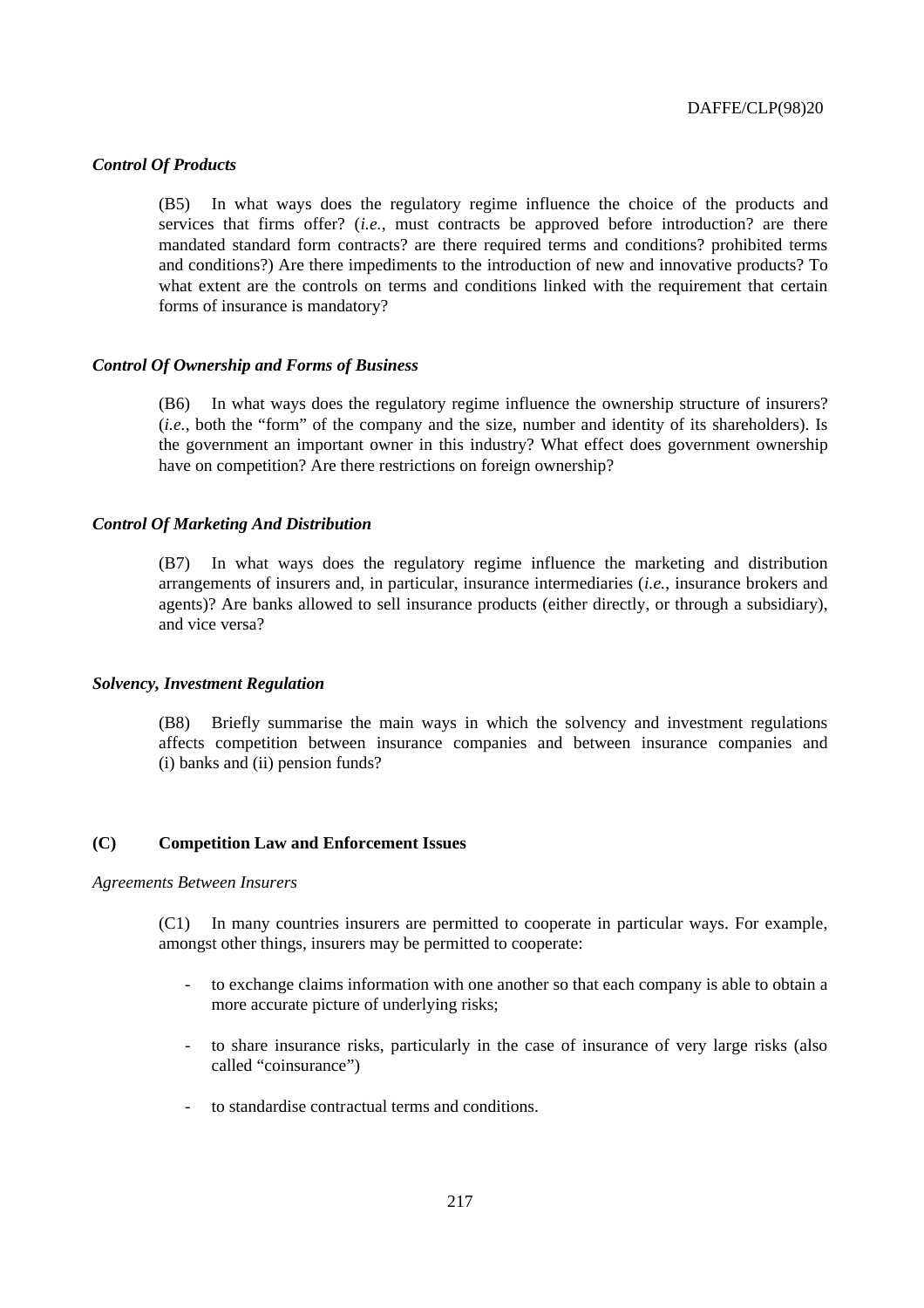Is this behaviour explicitly authorised under the insurance regulatory regime, or the competition law? What limits are placed on this cooperation? In the case of information sharing, what information is allowed to be shared? At what level of aggregation? What trade-offs were taken into account when these rules were established? What other forms of cooperation are authorised?

# *Regulatory Conflict*

(C2) Does the insurance-sector regulator have an influence in competition decisions (such as mergers or acquisitions)? If so, how are conflicts resolved?

# *Antitrust Enforcement*

(C3) What experience has your country had of enforcement of competition law in this sector? In particular, what issues have you dealt with relating to mergers, horizontal and/or vertical arrangements, abuse of dominance and so on? In each case, describe any particular market definition issues.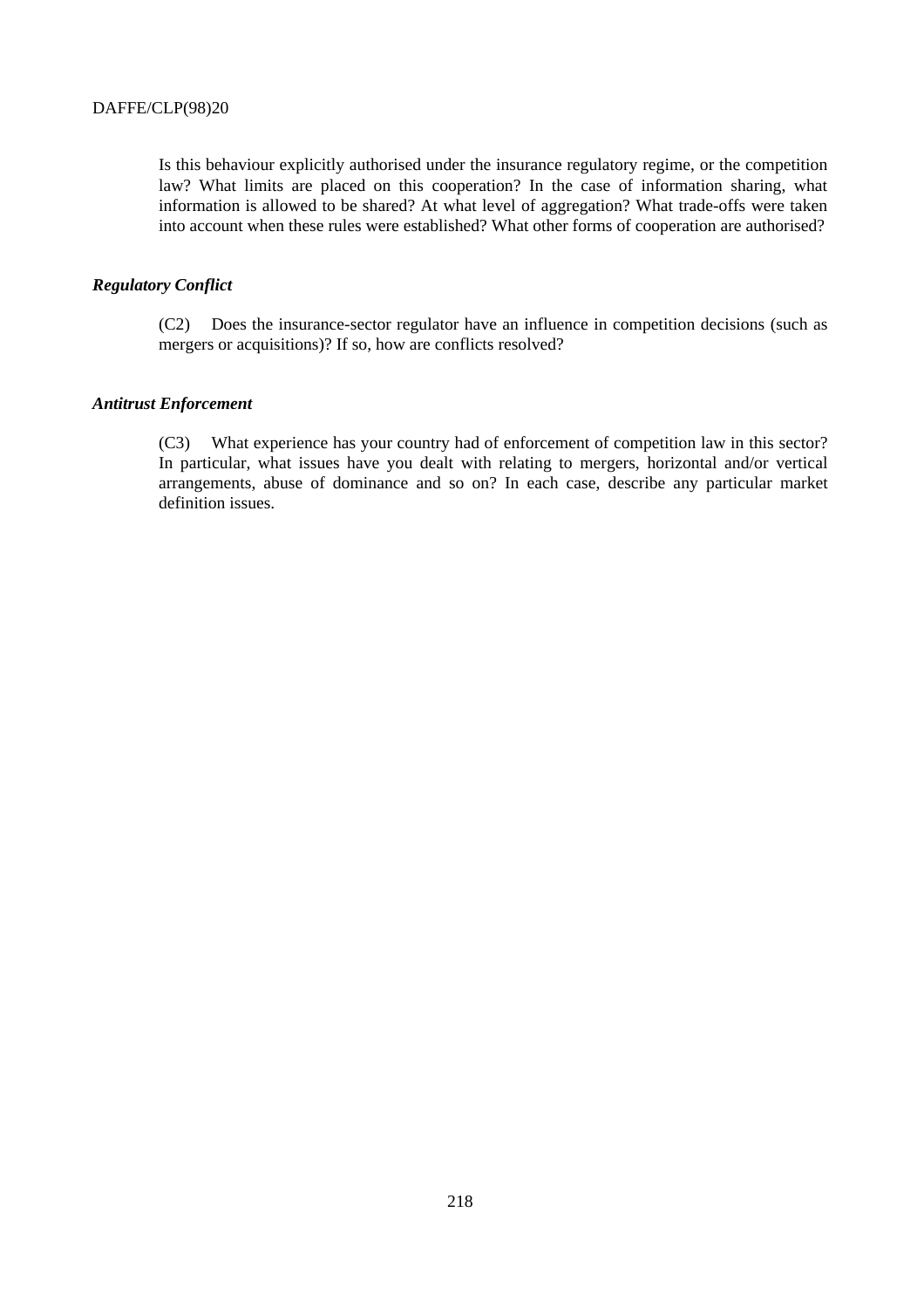# **QUESTIONNAIRE SOUMIS PAR LE SECRETAIRE**

Nous aimerions que les contributions des pays s'efforcent, dans la mesure du possible, de donner un aperçu de la manière dont la réglementation des assurances affecte la concurrence dans ce secteur. Il existe bien sûr différentes formes d'assurances, lesquelles peuvent être soumises à des réglementations différentes. D'un point de vue réglementaire, on peut distinguer quatre grandes catégories d'assurances : *(a)* l'assurance IARD (qui comprend notamment l'assurance automobile, les assurances pour la marine et l'aviation, l'assurance des logements, assurances commerciales, l'assurance contre l'incendie et l'assurance responsabilité civile) ; *(b)* l'assurance vie (qui comprend l'assurance vie temporaire et l'assurance vie entière) ; *(c)* l'assurance maladie, enfin *(d)* la réassurance. Lors de vos réponses aux questions ci-dessous, il serait utile d'indiquer les cas où les régimes réglementaires diffèrent selon ces grandes catégories d'assurances.

Dans certains pays, il peut arriver que le volume et la complexité de la réglementation des assurances vous empêchent d'apporter des réponses complètes aux questions qui suivent. Si tel est le cas, vous pourrez adopter l'une des approches suivantes (ou les deux) :

D'une part, lorsque vous répondrez aux questions, n'hésitez pas à faire référence à toute synthèse existante de votre régime réglementaire (par exemple, des informations spécifiques à chaque pays en ce qui concerne la surveillance de la solvabilité figurent dans la publication de l'OCDE intitulée "Le contrôle de la solvabilité de l'assurance" (1995) ; on trouvera par ailleurs des informations spécifiques à chaque pays sur le commerce international des services d'assurance dans les réserves aux Codes de la libération de l'OCDE).

D'autre part, vous pourrez souhaiter vous attacher principalement aux caractéristiques du régimes réglementaire qui, de votre point de vue, sont le plus en contradiction avec la concurrence (et expliquer en quoi et pour quelle raison).

#### **QUESTIONS**

## **(A) Aperçu général**

# *Textes réglementaires*

(A1) Afin de replacer dans leur contexte les réponses qui suivent, indiquez brièvement le titre, la date et le principal objet de toute législation pertinente (y compris les règlements). D'autres facteurs exercent-ils une influence importante sur le comportement des compagnies, par exemple accords d'auto-réglementation ou codes de conduite édictés par le secteur de l'assurance lui-même ?

# *Institutions de réglementation*

(A2) Quels sont les principaux acteurs de la réglementation des assurances ? (Mentionnez le cas échéant les ministères, organismes de réglementation indépendants ou quasi-indépendants, associations professionnelles privées, etc.) Décrivez brièvement leurs fonctions et leur rôle.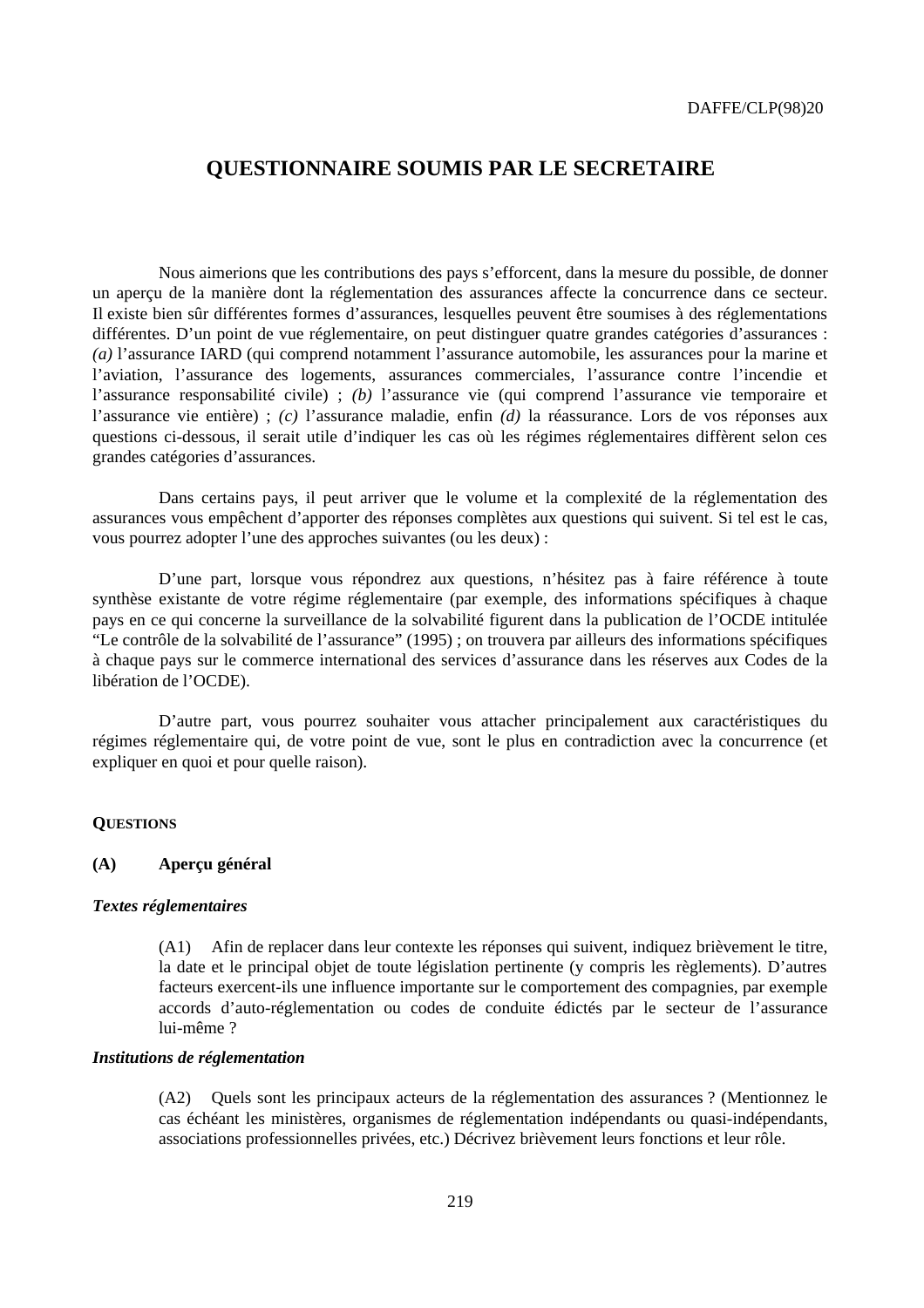## *Structure du secteur de l'assurance*

(A3) Résumez les principales caractéristiques du secteur de l'assurance : combien y a-t-il de compagnies ? Quelles sont les services qu'elles offrent (assurance et autres services, bancaires par exemple) ? Quelle est la part de marché des cinq plus grandes compagnies sur chacun des grands marchés (si elles sont connues) ?

# **(B) Questions ayant trait à la réglementation et à la concurrence**

# *Obstacles à l'entrée*

(B1) Décrivez brièvement de quelle manière le régime réglementaire influence directement les décisions d'entrée sur le marché prises par les compagnies ainsi que les décision d'introduire des produits nouveaux sur un marché donné. Veuillez donner dans votre réponse une synthèse, s'il en existe, des critères d'entrée importants, des coûts, des délais et des procédures qui doivent être suivies pour qu'une compagnie existante ou nouvelle puisse entrer sur le marché de l'assurance ou pour qu'une compagnie existante puissent introduire un nouveau produit.

La réponse est-elle différente selon qu'il s'agit de compagnies nationales ou de compagnies d'autres pays ? (ou d'autres Etats des Etats-Unis/Etats membres de l'UE ?) Indiquez brièvement en quoi les compagnies étrangères ne possédant pas "d'établissement" dans votre pays (c'est-à-dire les compagnies étrangères offrant des services d'assurance sur une base transfrontalière) sont traitées différemment des compagnies nationales. Quelles sont les différences de traitement appliquées aux compagnies étrangères en matière d'établissement ?

# *Concurrence avec d'autres produits*

(B2) Quels sont les produits offerts par d'autres secteurs qui entrent en concurrence avec des produits d'assurance (par exemple, des plans de retraite peuvent entrer en concurrence avec certains produits d'assurance vie) ? En quoi l'existence d'un régime fiscal ou réglementaire distinct a-t-il un effet de distorsion sur les "règles du jeu" ? Vous pouvez établir une distinction entre les différentes règles qui s'appliquent aux produits eux-mêmes et les régimes réglementaires distincts dont relèvent les institutions qui offrent et/ou commercialisent les produits concurrents. Si nécessaire, soulignez les différences les plus importantes existant dans les régimes réglementaires et fiscaux.

# *Obstacles à la sortie*

(B3) Décrivez brièvement de quelle manière le régime réglementaire applicable aux assurances influence les décisions des compagnies de quitter le secteur de l'assurance ou de sortir d'un marché particulier (sur certains marchés, la possibilité de retrait offerte aux compagnies est limitée ; dans de nombreux cas, un régime spécial régit les faillites dans ce secteur).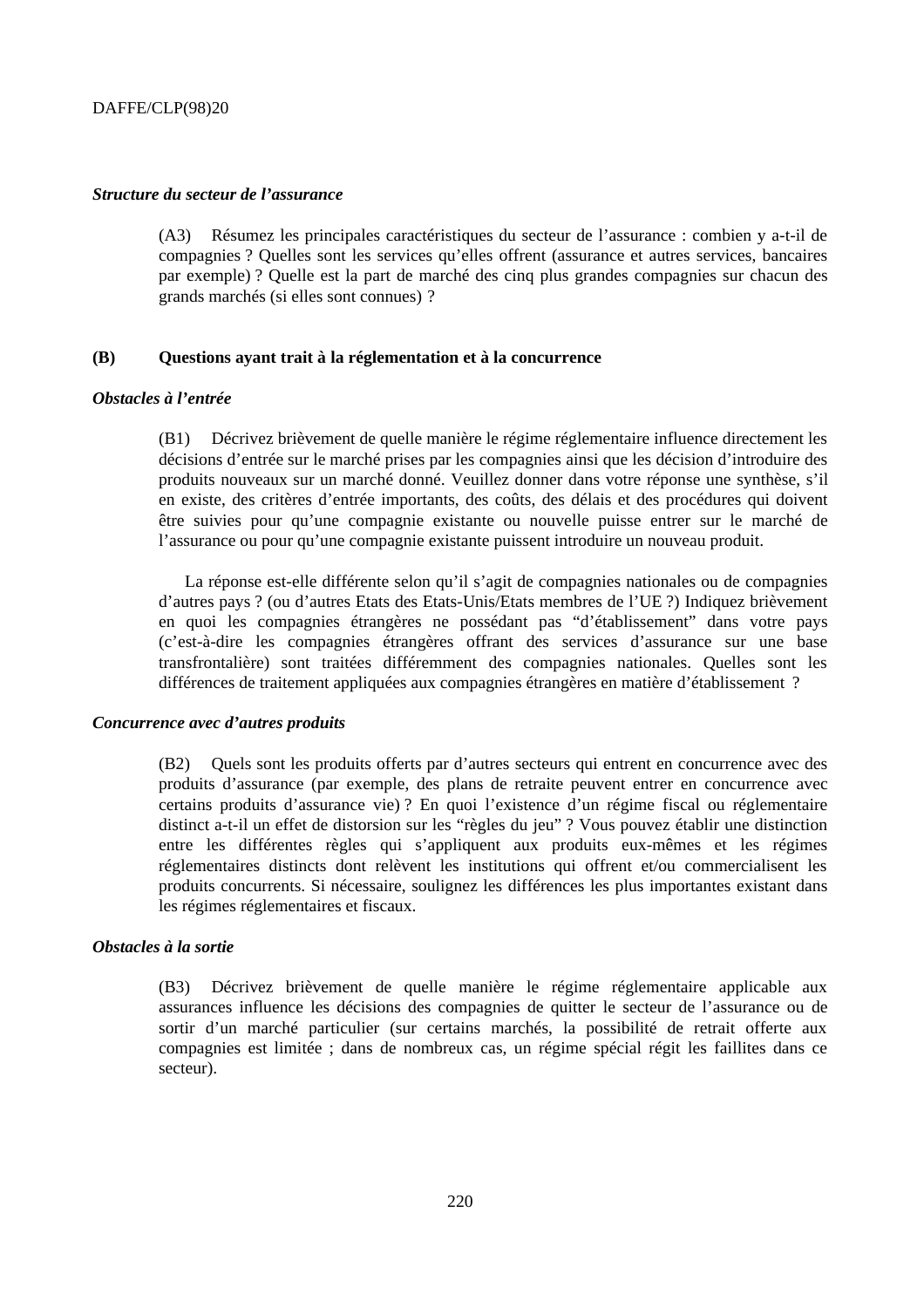## *Contrôle de la tarification*

(B4) De quelle manière le régime réglementaire influence-t-il les décisions de tarification des compagnies ? Lorsqu'il n'existe pas de mécanisme d'approbation préalable des prix, l'instance de réglementation des assurances a-t-elle le pouvoir de modifier les tarifs a posteriori ? L'a-t-elle déjà fait ? Existe-t-il actuellement un concurrence réelle au niveau des prix sur les grands marchés d'assurance ?

## *Contrôle des produits*

(B5) De quelle manière le régime réglementaire influence-t-il le choix des produits et des services offerts par les compagnies ? (Par exemple, les contrats doivent-ils être approuvés avant leur introduction ? Existe-t-il des formulaires standard obligatoires pour les contrats ? Existe-t-il des termes et conditions obligatoires ? Des termes et conditions interdits ?) Existe-t-il des obstacles à l'introduction de produits nouveaux et innovants ? Dans quelle mesure les contrôle exercés sur les termes contractuels sont-ils liés au fait que certaines formes d'assurance sont obligatoires ?

#### *Contrôle des structures de détention et des formes juridiques*

(B6) De quelle manière le régime réglementaire influence-t-il la structure de détention des compagnies d'assurance ? (ceci concerne aussi bien la "forme" de la compagnie que la taille, le nombre et l'identité de ses actionnaires). L'Etat est-il un actionnaire important dans le secteur de l'assurance ? Quelles sont les conséquences de la participation de l'Etat sur la concurrence ? La participation étrangère est limitée d'une manière quelconque ?

#### *Contrôle de la commercialisation et de la distribution*

(B7) De quelle manière le régime réglementaire influence-t-il les accords de commercialisation et de distribution des assureurs et, en particulier, des intermédiaires en assurances (par exemple courtiers et agents) ? Les banques sont-elles autorisées à vendre des produits d'assurance (soit directement, soit par le biais d'une filiale), et inversement ?

## *Réglementation en matière de solvabilité et de placements*

(B8) Résumez brièvement les principales caractéristiques de la réglementation en matière de solvabilité et de placements qui affecte la concurrence entre compagnies d'assurances d'une part et d'autre part entre les compagnies d'assurances et (i) les banques et (ii) les fonds de pension.

## **(C) Droit de la concurrence et questions liées à son application**

#### *Accords entre assureurs*

(C1) Dans de nombreux pays, il est permis aux assureurs de coopérer selon des modalités spécifiques. Par exemple, les assureurs peuvent être notamment autorisés à coopérer pour :

- échanger des informations relatives aux sinistres de façon à ce que chaque compagnie puisse avoir un tableau précis des risques sous-jacents ;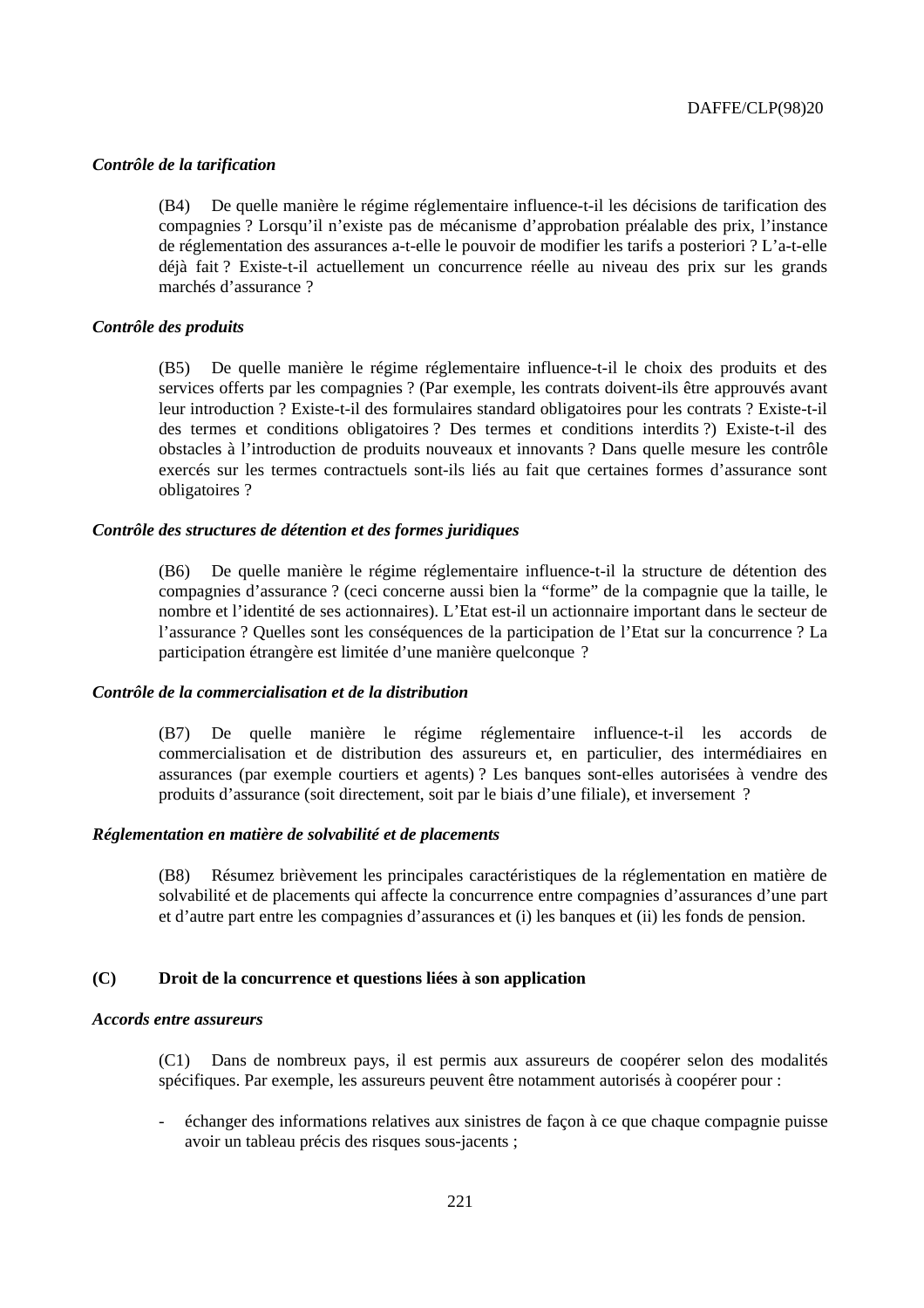- partager des risques d'assurance, particulièrement lorsqu'il s'agit de l'assurance de risques très importants (ce qu'on appelle aussi la "co-assurance") ;
- normaliser les termes et conditions contractuels.

Ce comportement est-il explicitement autorisé par le régime réglementaire de l'assurance dans votre pays, ou par le droit de la concurrence ? Quelles sont les limites fixées à cette coopération ? Dans le cas de l'échange de renseignements, quelles informations les compagnies sont-elles autorisées à échanger ? A quel niveau de complexité ? Quels sont les différents facteurs qui ont été mis en balance lorsque ces règles ont été établies ? Quelles autres formes de coopération sont-elles autorisées ?

# *Conflits réglementaires*

(C2) L'instance de réglementation des assurances exerce-t-elle une influence sur les décisions en matière de concurrence (fusions et acquisitions par exemple) ? Si oui, de quelle manière les conflits sont-ils résolus ?

# *Application du droit de la concurrence*

(C3) Quelle est l'expérience de votre pays en matière d'application du droit de la concurrence dans ce secteur ? En particulier, quelles sont les problèmes auxquels vous avez été confrontés du point de vue des fusions, accords horizontaux et/ou verticaux, abus de position dominante, etc. ? Le cas échéant, décrivez à chaque fois les problèmes de définition de marché rencontrés.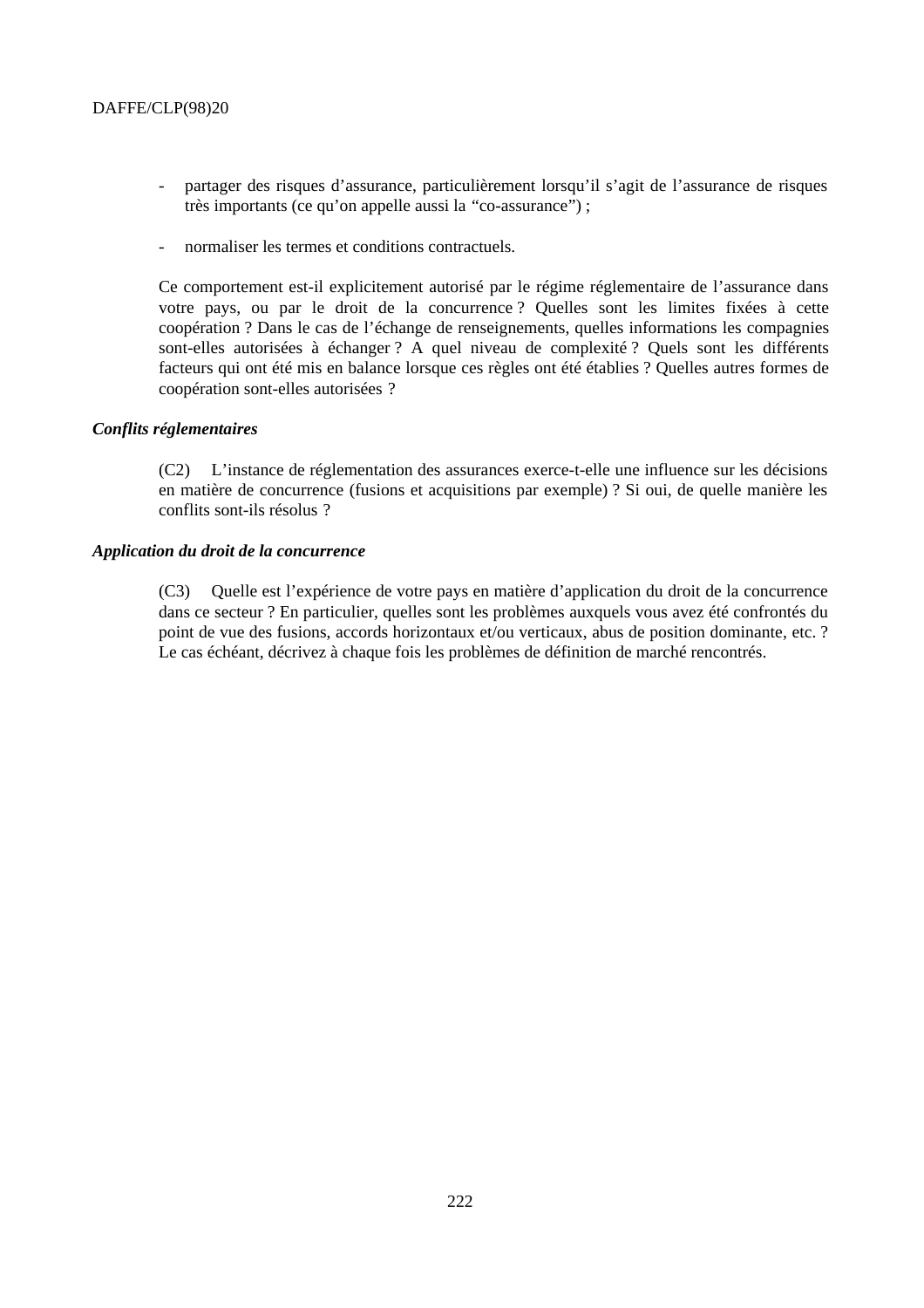# **AIDE MEMOIRE OF THE DISCUSSION**

# **Part I: Competition and Regulation Issues**

## *Introduction*

The roundtable commenced with outlines by relevant international organizations of their work in the liberalization and deregulation of the insurance sector:

A member of the **OECD** secretariat summarised the work of the OECD's Insurance Committee and emphasised the role of the two OECD Codes of Liberalization. The first concerns capital movement and the second invisible transactions. Generally speaking, the objective of the codes is the progressive liberalisation of trade in financial services. The codes enumerate a list of obligations relating to insurance (and other services). Member countries may take out reservations to these obligations. These reservations are regularly examined<sup>1</sup> and, at each examination, if the country withdraws one of the reservations the country cannot re-introduce the reservation in the future. By this mechanism there is a progressive elimination of the reservations of member countries over time.

A substantial number of member countries still have important reservations relating to life insurance and certain non-life products. Generally speaking there are fewer reservations relating to insurance for industrial risks than for insurance purchased by ordinary individuals. In the case of industrial risks, where the consumers are essentially large enterprises, it is generally considered that the need for protection for these consumers is less than for insurance purchased by individuals.

The liberalization work of the OECD is not only related to the codes, but also to the identification of barriers to trade, regulatory barriers to competition, and also, to an increasing extent, identification of market practices which restrict trade and competition in the insurance market. In numerous cases, even where the regulatory regime itself is not discriminatory, market and regulatory practices may introduce competitive distortions.

Liberalization of trade in insurance services requires the development of a sound regulatory structure in the trading countries. An appropriate level of regulation imposes certain minimum prudential regulations and permits an adequate level of competition, both between domestic firms and between domestic and foreign firms. Recently, the Insurance Committee organized a conference with a number of non-member countries. This conference approved 20 insurance guidelines for countries in transition. These guidelines enumerate a list of regulatory principles for countries in transition and set out a level of regulation of the insurance sector which permits an adequate level of liberalization and competition.<sup>2</sup>

A delegate from the **European Commission** explained the activities of the EC in the insurance field. The basic legal framework for the single insurance market has been created by three generations of life and non-life directives and the "Insurance Accounts Directive". As a result of these directives, the insurance market in Europe is probably one of the most liberal insurance markets in the world.

The first life and non-life directives were adopted in the 1970's. These provided for the free exercise of the right of establishment. As a result of these directives, insurers could establish branch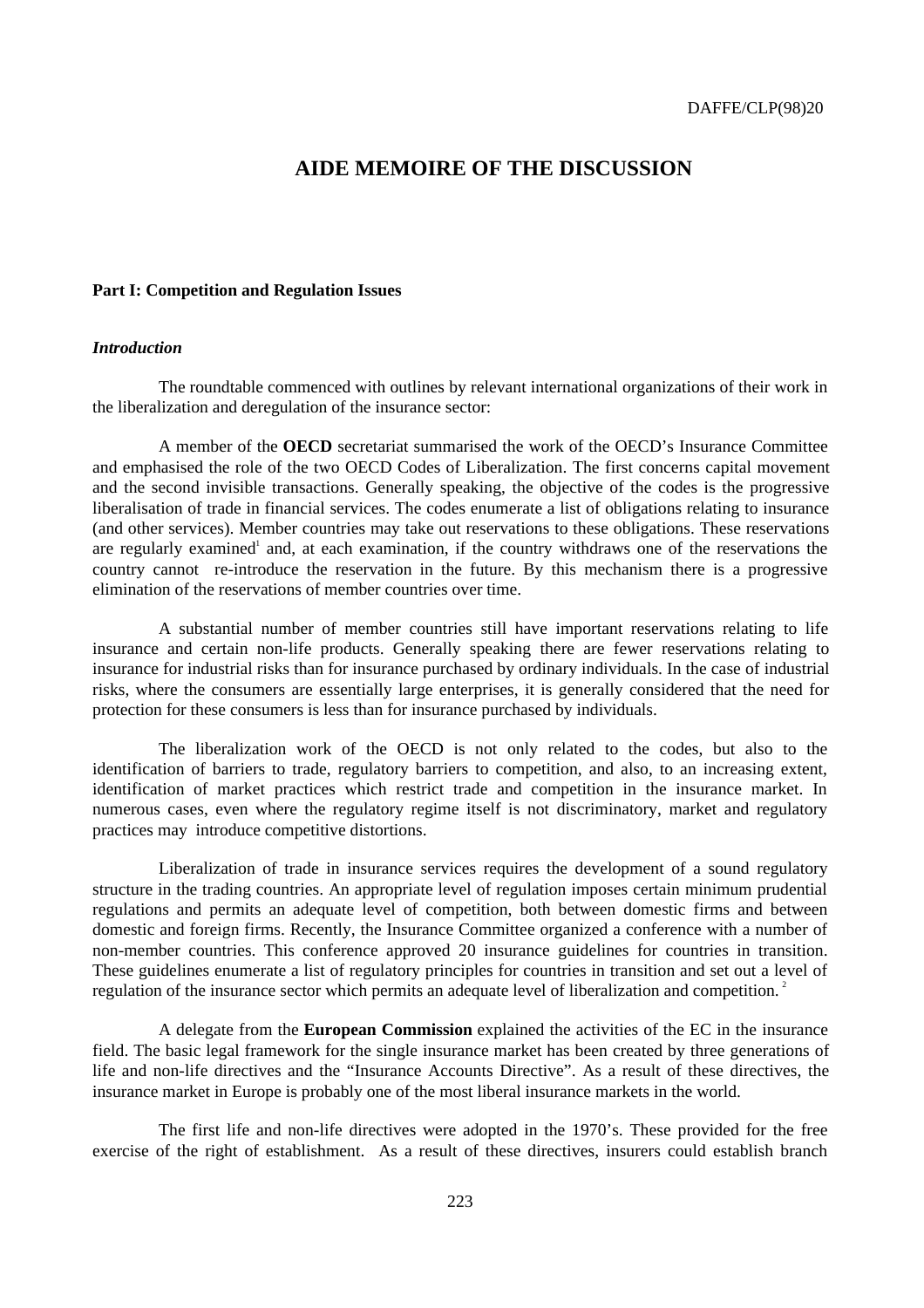offices throughout the EU under a streamlined procedure without being subject to substantial barriers or excessive restrictions in the host member state. At the same time, these directives imposed a common solvency margin and a minimum guarantee fund to act as a financial buffer against adverse fluctuations.

The second generation of life and non-life directives were adopted at the end of the 1980's. They dealt with the general freedom of provision of services. In particular, a distinction was drawn between "industrial" and "mass" risks. The former involved knowledgeable professionals buying insurance products on a business-to-business basis. They did not require the same degree of protection as uninformed individual consumers buying mass risk products. Indeed, insurance for industrial risks was liberalised under the freedom of services policy, subject only to home country supervision. The insurer would, of course, be obliged to inform the supervisory authority in the host country through a full notification procedure, but unlike the previous situation, there would be no prior control of policy conditions and premiums by the host country authorities.

The third generation of directives, in turn, ushered in a "single passport" system whereby a company approved to conduct business by the insurance supervisory authorities in any member state in the EU was automatically entitled to engage in the same business in any other member state. Insurance companies can now sell their policies freely across national borders without any prior approval of tariffs or policy conditions.

In order to gain approval of these directives from all member states, further harmonisation was required. These related to matters such as the establishment of technical reserves, the valuation of assets, more detailed rules for the existing solvency margin requirements, requirements for the "fit and proper" nature of managers and the identity of shareholders of an insurance company. Furthermore, the fact that insurance undertakings could now freely sell on a cross-border basis meant the dismantling of some national monopolies for the sale of insurance.

In regard to the regulation of insurance intermediaries, a directive relating to insurance intermediaries was adopted as long ago as 1976. This directive does not provide intermediaries with a single passport system, but it does facilitate, to a certain extent, cross-border market access by intermediaries by providing for the mutual recognition of professional experience, good repute, and nonbankruptcy across the member states. Currently, the Commission is conducting a review of this directive.

In regard to reinsurance, in general this is not regulated at the EU level (although the very first EC directive in the insurance field, which dates back to 1964, provided for the non-discriminatory access by reinsurance to member states' markets, both on a freedom of establishment and on a freedom of services basis). The basic Commission philosophy with regard to reinsurance is that this is an activity undertaken by knowledgeable professionals where consumers are not directly concerned. Therefore it is not the subject of specific EU regulation.

The foundations for the single insurance market are now in place and the current efforts of the Commission are primarily directed at improvements to the existing framework. The mere adoption of legislation is not sufficient to bring a fully integrated marketed into existence. There are many other barriers to a fully integrated single insurance market. For example cultural differences can be significant, distribution patterns vary by member states and a local presence is often necessary to serve customers, process claims and generally handle administration. More importantly, other barriers, such as contract law, taxation, national consumer protection are also very important. The introduction of the euro as of 1 January 1999 will throw a spotlight on these barriers.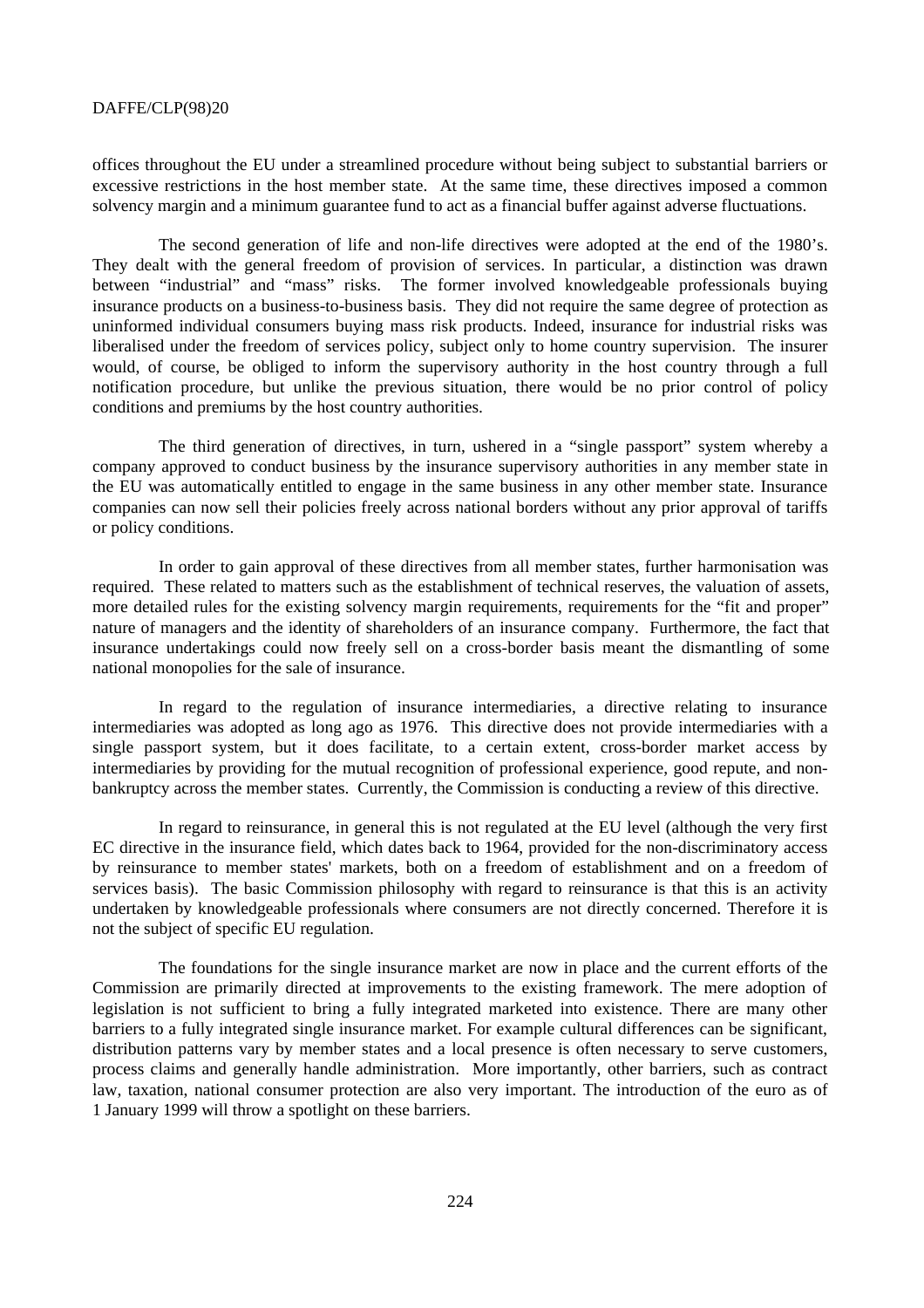The representative from the **IAIS** (International Association of Insurance Supervisors) outlined the history and work of the IAIS. The IAIS is the younger sister of the Basle Committee on Banking Supervision and the International Organization of Securities Commissions ("IOSCO") which are already well-known. The objectives of the IAIS are to develop principles and standards on prudent insurance supervision and to give guidance to emerging markets countries and countries in transition.

The IAIS was set up and incorporated in 1994 as a not for-profit corporation of the state of Illinois. Originally, the objective of the IAIS was restricted to the sharing of experience and information between insurance supervisors. It was soon recognised that exchange of information did not fully cover what was needed. Therefore the objectives of the association were broadened and are now to: *(a)* cooperate to ensure improved supervision of the insurance industry in order to maintain efficient, safe, stable insurance markets for the benefit and protection of policyholders; *(b)* to unite efforts to develop practical standards for supervision of insurance; *(c)* to cooperate with other relevant entities, especially with IOSCO and the Basle committee; and *(d)* to provide mutual assistance to safeguard the integrity of markets. The development of standards and principles is currently the most important objective.

Four papers were published last year: a paper on insurance supervisory principles (this paper identifies subject areas which should be addressed in the legislation or regulation of each jurisdiction); a paper entitled "Guidance on Insurance Regulation of Emerging Market Economies"; a paper on crossborder issues; and a paper on memoranda of understanding. The IAIS is currently working on a paper on licencing, a paper on onsite inspections and a paper on derivatives. The IAIS is also dealing with issues surrounding electronic commerce and solvency standards.

A representative from **BIAC** provided an overview of the complex nature of insurance regulation in the United States. Historically, the business of insurance in United States had been held by the US Supreme Court in the 1850's to not be subject to federal regulation but be subject to the States. That became a very powerful financial and regulatory incentive for the States, so that by the 1940s, the taxation of foreign and domestic insurance companies by the States was the single biggest source of revenue to the States<sup>3</sup>. In what was ironically an antitrust case under the US Sherman Act, involving a rate-setting bureau in 1944, the Supreme Court reversed itself and held that the business of insurance was interstate commerce, thereby, under the commerce clause of the Constitution, making it subject to federal regulation. Given the importance to the States of regulating and, more particularly, taxing insurance, the National Association of Insurance Commissioners (the representative trade association of the insurance departments of the 50 States, the District of Columbia and the four United States Territories) authored a bill that was widely accepted with some modification in Congress in 1945 and in the next session of Congress was passed as the McCarran Act. The McCarran Act, because of the origins of the Supreme Court finding interstate commerce in an antitrust case, is posed in the guise of an antitrust act. Its main thrust was to restore to the States the right to regulate and tax insurance companies.

The insurance industry in the United States is unique, therefore, in that there is no federal insurance regulation and in that there is a statute, the McCarran Act, which exempts the business of insurance from the federal antitrust laws to the extent that that business is regulated by the individual states.

The McCarran Act was passed at a time when the US Supreme Court (in a case called *Parker v. Brown*) was in the process of creating a general exemption for state regulation. However, the courts have interpreted over the years that the amount of regulation necessary under the McCarran Act is not as large as the amount of regulation required under the *Parker* doctrine. Generally, the courts have deferred, under the McCarran exemption, to limited amounts of state regulation. From the States' perspective, the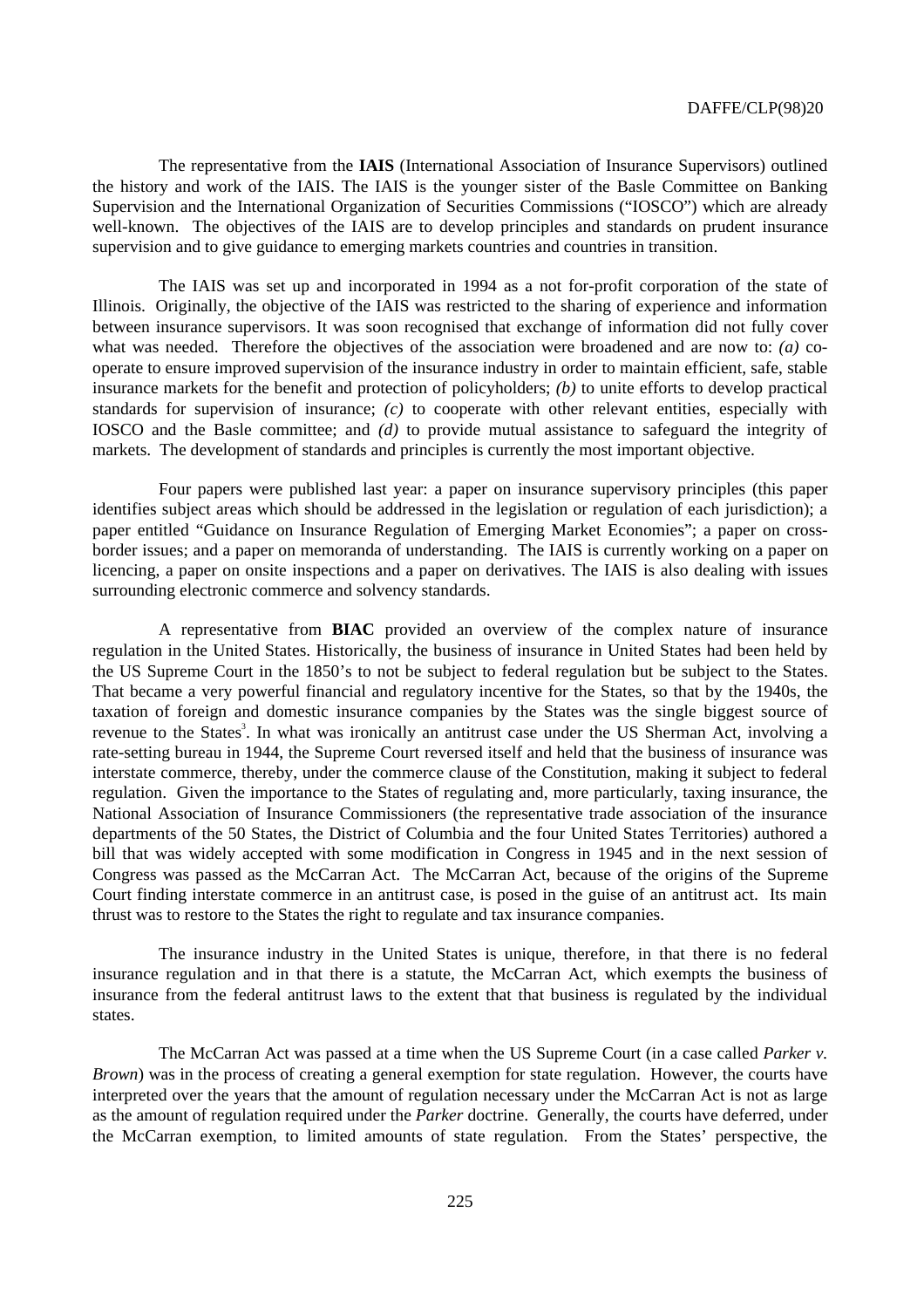McCarran Act permits the States to implement and/or allow rate sharing and information sharing agreements that they consider would not be allowed under federal antitrust laws.

It is important to note that California and New York, are both vigorous in their enforcement of their antitrust laws and do not have an insurance exemption. As a result many insurance companies, because of the size of those two markets, do not view the McCarran Act as particularly important. They keep their activities in line with competition laws in order not to attract state-level antitrust enforcement.

There is a general movement away from regulation and towards competition. Although there is a role for regulation, there is a general recognition that regulation should be limited to solvency and consumer protection issues, as opposed to rate regulation and pervasive review of insurance companies, which was the historical norm.

The ease of entering markets in the United States is very dependent upon the individual regulations of the individual states. Despite deregulatory moves, there remains a significant regulatory compliance burden to entering the insurance business in the United States, because there are more than 50 different regulatory jurisdictions. This state-based regulatory framework is somewhat inconsistent with the regime for securities regulation and the supervision of financial institutions, which are both primarily applied at the federal level. The state-based nature of the regime is an historical anomaly that is unlikely to change in the near or long-term future.

# *Barriers To Entry and Exit*

The **Chairman** introduced the discussion on barriers to entry and exit, noting that, according to the submissions, entry of firms into this sector in all OECD countries requires a licence. The licencing procedures can, in some cases, be quite onerous, involve many months and a substantial amount of documentation. This can act as a barrier to entry and a barrier to the introduction of new products. Furthermore, some countries retain statutory monopolies on some forms of insurance.

The **UK** delegate was invited to summarise the authorization process for insurance companies in the United Kingdom. In the United Kingdom, an insurance company must be authorized by the insurance supervisory authority before it can carry on insurance business in the UK (except in the case of companies authorised in other member states from the European Economic Area<sup>4</sup>). The authorisation process is neither automatic, simple or quick. Under United Kingdom law, as a result of a requirement of the EU, a decision must be taken on an application for authorisation within six months of the application being lodged. In practice, this length of time has not proven to be sufficient and insurers are encouraged to consult quite closely with the insurance supervisory authority during the process of formulating a formal application.

In considering the application, the primary concern of the supervisory authority is to ensure that the company will be soundly and prudently managed. The authority looks at the structure and organization of the company and the types of business that it will conduct; the assets that represent the initial capital of the company and its opening reserves; the reinsurance arrangements that the company proposes to enter into; financial projections for the first three years of the companies business; and, the fitness of the shareholders and the senior management of the company to ensure there is adequate experience of the insurance business among the senior management of the company.

The UK supervisory authority (in line with EC directives) does not review the scales of premiums that the company proposes to charge. There is no attempt to approve the terms and conditions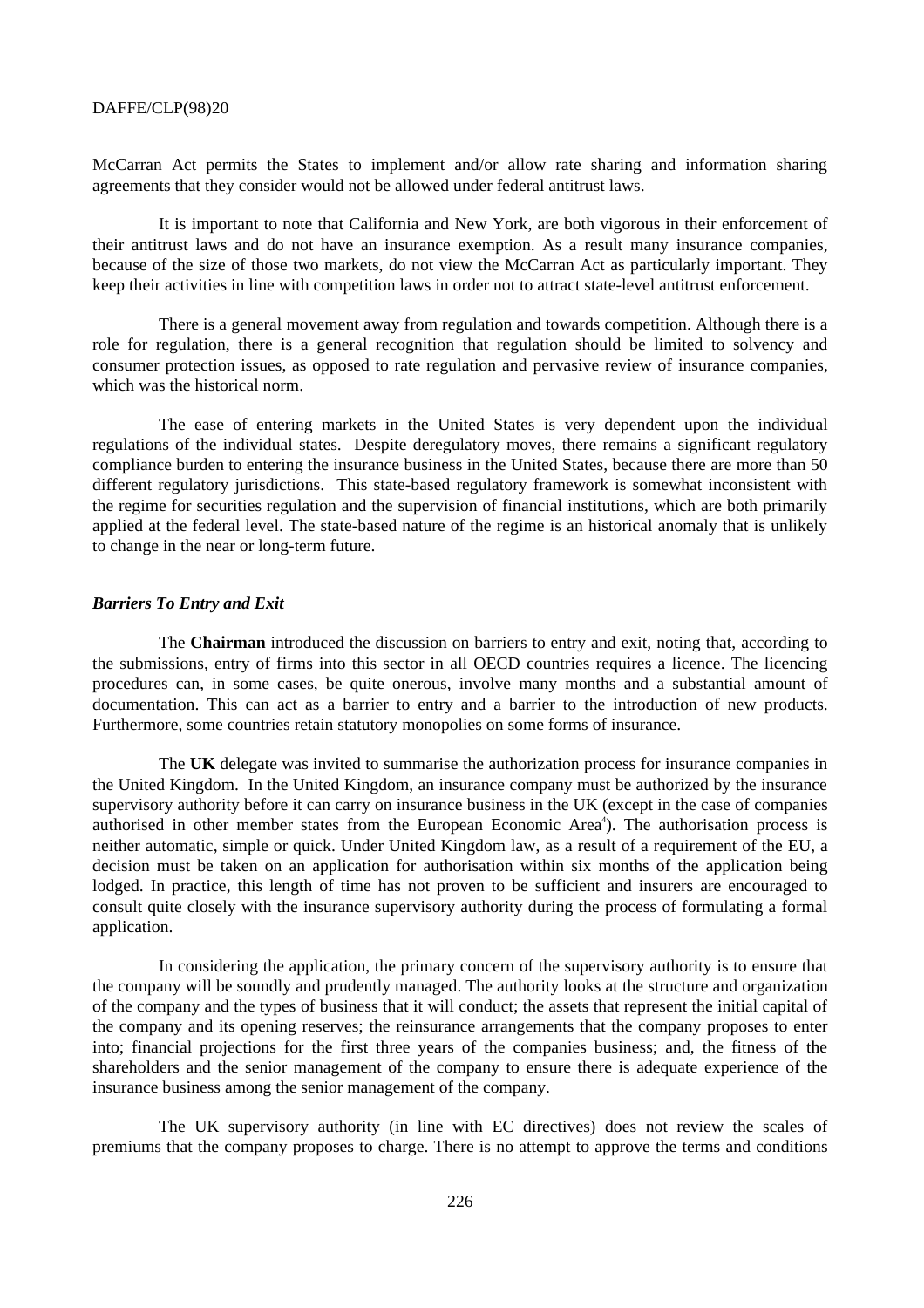that the company proposes to apply in its insurance contracts. Neither does the authority conduct a test of market need before determining whether to grant authorisation. The authority will determine whether it has the management experience to conduct the new business that it wishes to move into. Once the authorisation has been granted the supervisory authority may impose conditions on the company for the first few years of business. For example, the company may be required to submit quarterly accounts or a limit may be imposed on the total premium that may be earned during the first few years of its life. This process is repeated if an existing insurance company wishes to enter a new class of business.

In regard to compulsory insurance, the delegate noted that a line of insurance can be highly competitive even if it is compulsory. In the United Kingdom there are in excessive of 80 companies actively competing in the compulsory motor business. They compete on premium levels, no claims bonus rates, additional benefits provided with the minimum compulsory cover, distribution methods, claims handling methods, the speed of handling claims, and they may provide benefits such as a courtesy car while the policyholder's car is being repaired.

An insurance company which wishes to withdraw from the UK market may apply for its authorization to conduct business to be withdrawn. It remains subject to supervision by the supervisory authority until all its liabilities have been extinguished or transferred to another company. A company from outside the European Union must lodge a deposit if it wishes to conduct insurance business in United Kingdom and that deposit will not be repaid until all its liabilities have been extinguished.

The situation in the UK was contrasted with that in **Japan**. In order to enter the insurance market in Japan, a license, issued by the Minister of Finance is required. In its application to the Ministry of Finance a company must include its Articles of Association and various documents describing its business methods, insurance products, policy agreements and the methods used to calculate the insurance premiums and premium rates. The Ministry of Finance requires that the proposed premium rates not be "excessively high", "excessively low", or "unfairly discriminatory".

Following the implementation of the amended business law on April 1996, life insurance companies and non-life insurance companies have been able to enter each other's business through subsidiaries. The omnibus financial sector reform bill which has only just been adopted by the Diet removes lines of business restrictions on insurance companies and other financial businesses.

The delegate from the **Czech Republic** noted that current legislation governing insurance matters dates from 1991, but has become inadequate. The Minister of Finance is currently preparing a draft of new legislation. The overall objective is to place a greater emphasis on the financial health of insurance companies. Important changes are also envisaged with respect to the powers of the insurance supervisor. At present, the insurance supervisory body does not have sufficient powers when facing a situation of an insurer in financial difficulty. This would change under the new amendment; powers like compulsory administration and reduction in registered capital will be established.

In the Czech Republic there remain statutory monopolies in two areas. The first is motor vehicle third party liability insurance, which is provided by the former Czech State Insurance company. The Minister of Finance is currently preparing amendments to the law changing this statutory insurance into a compulsory contractual insurance. The other statutory insurance relates to the liability of employers with respect to workplace accidents, or work-related illnesses.

The delegate from **Italy** discussed the unusual rules that apply to the winding up of insurers in Italy. There is freedom of entry into the Italian insurance market - all the EC directives have been fully applied. But there is a slight restriction on the freedom of exit. When an insurer is liquidated, as in other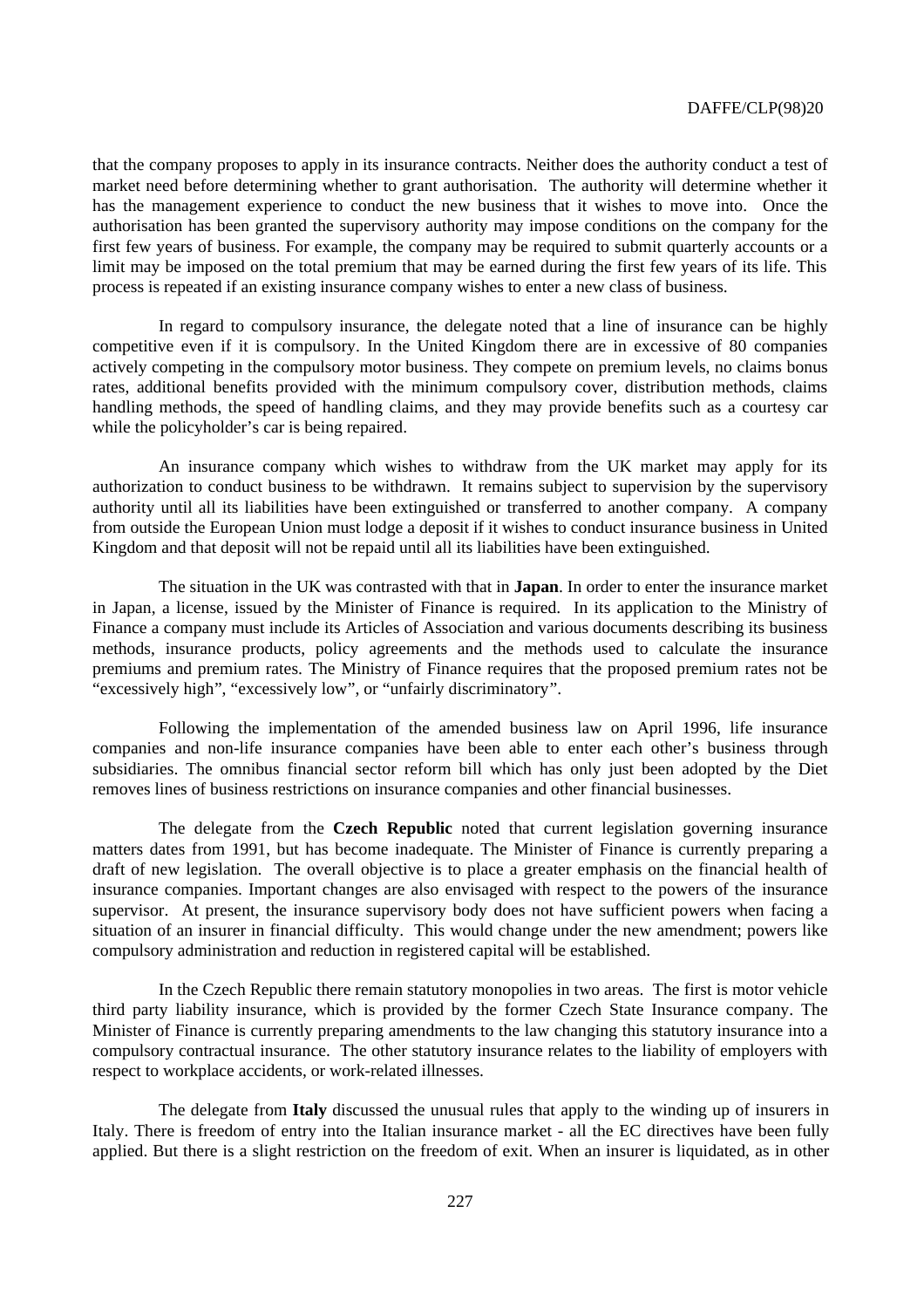countries, as a protection of the customers of the company, there is the possibility for the portfolio of the company to be taken over by a different, viable institution. In this case, there is a provision in the law that the viable institution should also take a share of the failing company's workers. This has not been widely applied. The Italian Competition Authority signaled to Parliament that it leads to a form of discrimination against Italian insurance companies (because this statute cannot be applied to insurance companies operating from abroad under the freedom of services provisions).

There is a state monopoly over workplace insurance. This is an important insurance market with premium revenues equal to about 20 per cent of all insurance premiums. In addition, there is a system of statutory insurance in the agricultural sector. This sector has had a tradition of "single pooling" insurance arising from a desire to control the price of the insurance and as a way of administering state aid, which amounts to around 50 per cent of the total insurance premium. The antitrust authority has considered this single pooling insurance a restrictive agreement. As a result there are now a number of such pools, each providing agricultural insurance.

The delegate from the **United States** spoke on entry conditions into the US insurance market. As was stated earlier, the insurance business in the US is regulated through the 50 State Commissioners along with the Commissioner for the District of Columbia and the four United States Territories. There is a great variation among the states in the details of the regulation, but each state requires a licence to do business in that state. A program was recently undertaken by the NAIC to make it easier to obtain entry. The NAIC has developed a common application form, which allows a company seeking to do business in a particular state or in all 50 states to submit the same application to all of the states. Each state still takes responsibility for doing its analysis and issuing its own certificate if authority is granted. This is now available in nine states and work is underway to extend this more broadly throughout the country.

There are no mutual recognition initiatives underway under which a certificate of authority issued in one state would be accepted in another. Each of these states believes that they bring a unique knowledge and experience of the market that exists in that state. There has not been a serious attempt to implement a single nationwide approval process. On the other hand, there is a lot of acceptance of financial solvency monitoring of other states. In fact, through the NAIC accreditation program, most states will defer to the domestic (*i.e.*, home state) carrier for the extensive solvency monitoring, and merely review the financial statements on an annual basis.

In response to a question from Sweden on whether or not there was large variation in the statelevel regulation and whether or not there were moves towards harmonization and/or mutual recognition, the US delegate responded that the NAIC is working towards more consistency and uniformity among the various states' regulations. On the specific topic of rate regulation, for example, although virtually all states would subscribe to the principles (mentioned by Japan) that rates should not be inadequate, excessive, or unfairly discriminatory, different states have different ways of applying this. Some states require prior approval over rates before they can be used. Some states have a "file-and-use" requirement; some states have "use-and-file". Some states have adopted rating flexibility within a range. For certain types of insurance, some states do not require any filing of the rates.

In summary, there is a great deal of variation among the states, however, there is also a great deal of movement towards more uniformity, and certainly a movement towards greater deregulation. Most states have acknowledged that the era of prior approval is antiquated and are trying to move towards a "file-and-use" or "use-and-file" system.

In response to a question from the OECD Secretariat, the US delegate noted that although there are no studies of the costs involved in obtaining approval for business in all 50 States, in Pennsylvania the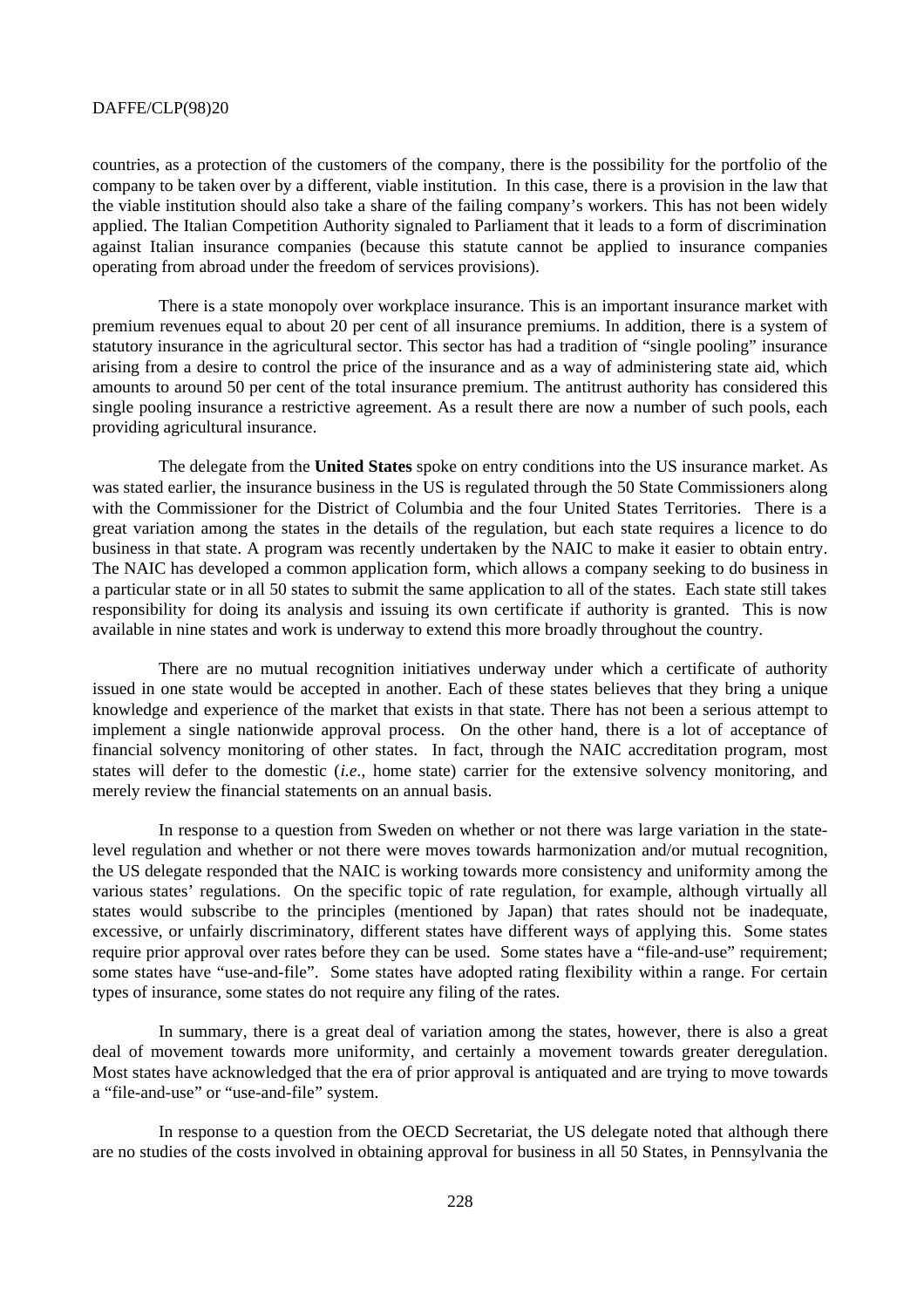approval process for a foreign company takes approximately 60 days, while for a domestic company, approval takes approximately 6 months. Time frames for approval, however, vary widely amongst the 50 states. It is not a long and extensive process, although there are substantial documentation requirements.

# *Controls On Prices and Insurance Terms and Conditions*

The **Chairman** then moved the discussion to focus primarily on price control and on the regulation of insurance terms and conditions.

The **UK** delegate, responding to the question whether control of terms and conditions of insurance policies was necessary, answered definitely no. In the United Kingdom (and, indeed, throughout the European Union as a result of the EC directives) prior approval of insurance tariffs, terms and conditions has been abolished. The United Kingdom has for a long time operated under the principle of "freedom with publicity". Under this policy an insurance company has the freedom to set its own terms and conditions in accordance with its own commercial judgment, subject only to a high level of disclosure of the company's financial position. Insurers operating in the UK are required not only to produce the same accounts and reports for shareholders that any company is required to under company law, but also to produce very detailed returns designed specifically for the purposes of the supervision of the insurance business. These returns must be prepared on a more cautious and conservative basis than the accounts prepaid for shareholders. These returns are prepared annually, except in the case of new companies, or companies which have undergone a change of control, where the supervisor may require more frequent returns. A copy of these supervisory returns are placed on public record and are available for inspection by any interested party.

There are a number of interests who scrutinize these returns, including, in particular, the rating agencies and the major firms of insurance brokers, who undertake their own analysis of the security of insurance companies that they are considering placing business with. It is likely to become known quite quickly if a company is in financial difficulty. Insurance companies often also wish to analyze the financial returns of their competitors. Indeed, they have an incentive to do so because under the policyholder protection scheme in the United Kingdom, all companies in the market are required to contribute a levy which covers the liabilities (to personal policyholders and policyholders in compulsory insurance classes) of insurance companies which fail.

The position in the UK is similar to that in the **Netherlands**. The Netherlands has a long tradition of the "normative" system of supervision under which insurance companies are in principle free to conduct their own business and to set premiums at levels that each company thinks is proper subject to supervision to ensure the company engages in "sound business practices". This freedom extends to the freedom to choose the actuarial method for the calculation of premiums and technical provisions.

In particular, the approach of the insurance supervisor is to focus on the overall financial situation of a life insurance company.

As in the UK, The Netherlands requires annual accounts and returns for monitoring the financial situation of an insurance company on a year by year basis. This may be not sufficient if an insurance company is going down very rapidly. The insurance supervisor is currently developing early warning systems, especially for application in the non-life business.

The delegate from **Japan** then elaborated on the system of premium controls that applies in Japan. In Japan there are two types of premium rates. On one hand there are the rates that are set by each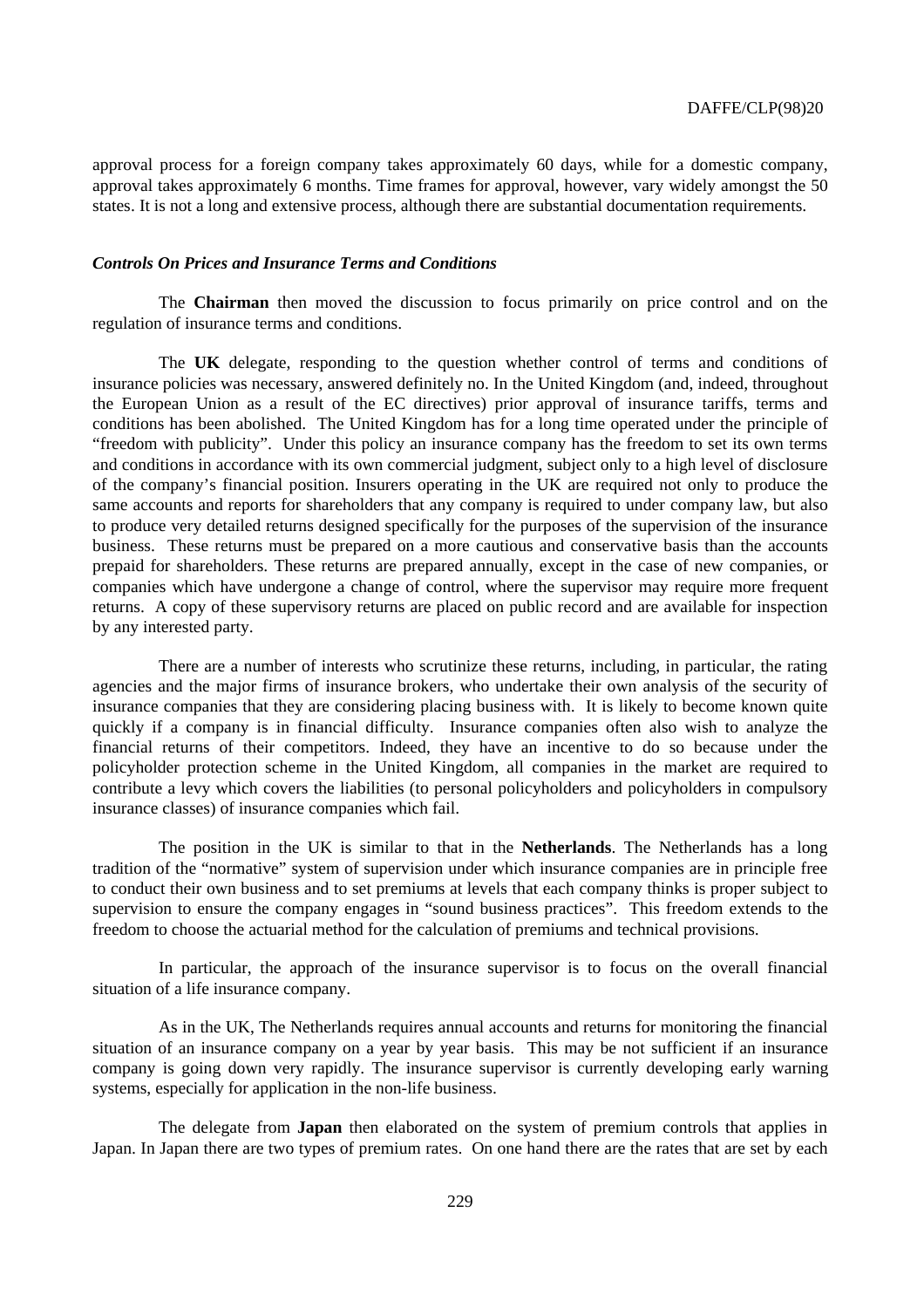insurance company in accordance with the insurance business law and approved by the Ministry of Finance. On the other hand, there are the rates that are determined by rating organizations in accordance with the rating organization law. These rating organization rates are subject to advance notification and examination by the Ministry of Finance.

The insurance business law allows three types of rates: first, "range" rates, *i.e.*, rates that can be chosen with a fixed range; second, standard rates; and third, discretionary rates. Discretionary rates are determined in accordance with the risk situation applying each time a contract is finalized, without reference to standard rates. There are rating organizations for five lines of insurance: fire insurance, accident insurance, liability insurance, automobile insurance, and automobile compulsory liability insurance. Insurance companies that are the members of the rating organizations are obliged to use the rates that calculated by the rating organization. However, for fire insurance, accident insurance and automobile insurance, the member insurance companies may choose rates within a range of 10 per cent above or below those calculated by the rating organization. The Finance Ministry examines the rates of the rating organizations on the basis of the three principles mentioned earlier: the rate must not the excessively high, inadequately low, or unfairly discriminatory. The conduct of rating organizations is exempted from the Anti-Monopoly Act of Japan.

A report by the insurance council in June 1996 on the current rating organization system recommended reforms such as the adoption of the advisory pure premium rate system and the abolition of the requirement to adopt calculated rates. These recommendations are incorporated in the bill to amend the rating organizations law which was adopted by the diet last week. These reforms of the rating organizations will come into effect from 1 July 1998. However, in the case of earthquake insurance and automobile compulsory liability insurance (which are managed under special laws and effectively function as a public form of insurance, where the reinsurance is undertaken by the government) rating organizations will continue to calculate the gross premium.

The delegate from **Korea** expressed the view that the government should approve the terms and conditions of insurance contracts for consumer protection reasons. The terminology and drafting of insurance contracts can be difficult for the ordinary consumer to understand. For this reason the Korean government checks the contents of all new contracts.

The delegate from **Germany** explained that Germany is another country which, until recently, had a system of premium controls. Prior to July 1994 Germany had a comprehensive system of prior approval of tariffs. At that date all systematic tariff control was abolished with some exceptions relating to "substitutional health insurance", "Pensionskassen" (a type of occupational pension fund), and funeral funds. For these insurance classes, the calculation basis must be approved before application. In life insurance the technical calculation principles must also be submitted for approval but only after they have been adopted.

The effects of price competition has been observed in the compulsory motor vehicle third party liability insurance market. Prior to 1994 insurance companies were required to calculate the tariffs according to a given calculation scheme. The result was that price competition only occurred over operating costs and the main differentiating factor was service. Following the abolition of the tariff calculation decree severe price competition has arisen. In some cases the premiums may not even cover the technical expenses less investment income. There may be cases of bankruptcy. In former times, under price regulation, tariffs were stable and there were no companies in danger of bankruptcy.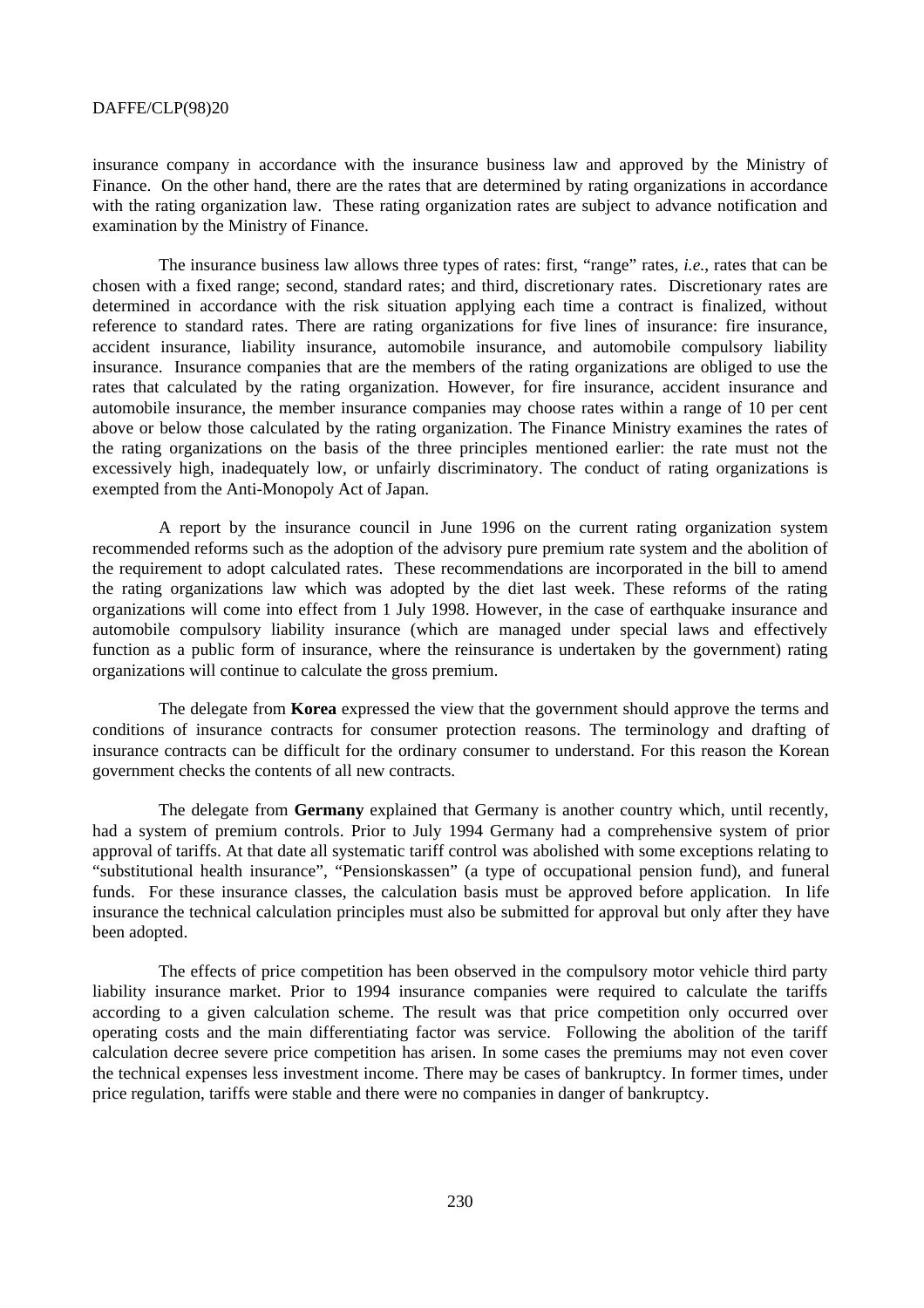#### *Regulation of Solvency and Ownership*

The delegate from **Australia**, noting that the regulatory regime in Australia does not restrict pricing, acknowledged that there was a limit of 15 per cent on the ownership of a single person in a single company. However, this is not an absolute restriction. The Australian Treasurer can permit an individual to acquire a stake larger than 15 per cent if he deems it appropriate. It is considered there are advantages in having a spread of ownership and that it is undesirable for companies in the financial sector to be directly associated with a single shareholder due to the risk of contagion. The arguments for a 15 per cent limit for insurance companies is not as strong as it is for banks. Nevertheless the limit has been retained. Both life and general insurers in Australia are subject to minimum standards for solvency and capital adequacy. However, their investments are not generally restricted and primary responsibility for prudent management rests with the companies themselves.

The delegate from **Norway** noted that the ownership regulations in Norway are similar across the insurance and the banking sector. In fact, in Norway these two sectors are regulated very similarly and are regulated by the same supervisory body. As an example, insurance undertakings in Norway are subject to the same capital adequacy requirements as banks.

In regard to ownership regulations, no single shareholder can hold more than 10 per cent in a single entity. This does not prevent insurance undertakings from taking part in financial conglomerates, but, in this case, the financial restrictions are applied at the holding company level, so that no single shareholder can hold more than 10 per cent of the group. The main purpose of these regulations has been to prevent the mixing of the interests of a financial group with the interests of other businesses. It is also had the purpose of preventing problems in one institution from affecting the solvency of other institutions. This can give rise to a corporate governance problem, as there is no major share holder with money at risk in the company who has the power to control the company. It is the view of Norway that this is less of a problem than the problems that could arise from the mix of financial interests with other interests.

#### *Regulation Of Insurance Intermediaries; Competition With Substitutes and Regulatory Institutions*

The **Chairman** then introduced the last session on regulatory topics, which covered the issues of competition with substitutes for insurance products, regulation of insurance intermediaries and the regulatory institutions operating in this sector.

The manner in which the distribution of insurance products is organized in different countries can be an important obstacle to competition. For example, where the retail distribution of insurance is dominated by exclusive relationships with insurers, it can be difficult for a new firm to enter. This has particularly been a problem in Italy.

The delegate from **Italy** explained that historically, the main channel for the distribution of insurance in Italy has been the individual agent who is closely linked to a single insurance company. The system of independent intermediaries or "brokers" has not been widely developed. In the last couple of years the main developments in this area has been the use of banks as outlets for insurance products, especially standard, off-the-shelf, life insurance products.

In response to a question from the Chairman, the Italian delegate went on to explain the relationship between the insurance regulator and the bank of Italy (the banking regulator). In regard to changes of ownership, it is the nature of the company which is the "main mover" (*i.e.*, the initiator of a merger or take-over) which determines which of the two regulators has authority. In the case of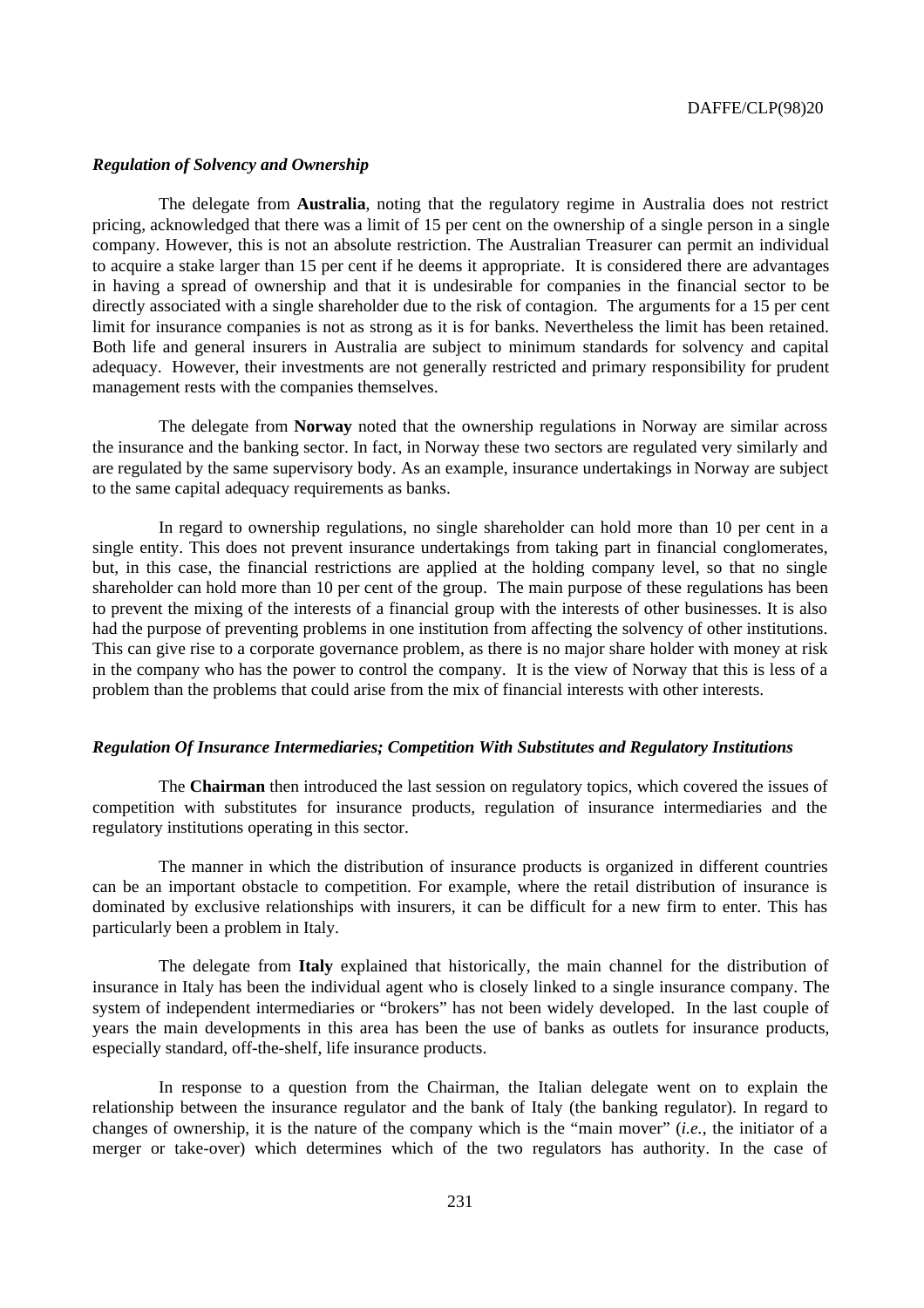distribution channels, it depends on the nature of the products sold; for instance, the new financial intermediaries (which sell mutual funds, bonds, debentures and so on) are subject to the regulation of the central bank, whereas the system of insurance agents is under the control of the ministry of industry and, to some extent, the supervisor of the insurance market. If an insurance company would like to set up bank branches, they must follow the regulation of the central bank. In regard to the regulation of transparency and the provision of information to consumers, there is some overlap. The offer of financial products to consumers is controlled by the authority that supervises the stock exchange market whereas the offer of insurance products to consumers is subject to the supervisor of the insurance sector.

The **Netherlands** delegate noted there are, in general, no major concerns regarding market access arising in the distribution sector of the Dutch insurance market. There are a lot of so-called direct writers (companies which sell insurance products directly to the public without intermediaries) and the majority of intermediaries in the Netherlands are of the broker type (that is, they are act for more than one insurance company).

However, although there is no direct price regulation on insurance products themselves, intermediaries are not allowed to charge consumers directly for their services, they may only charge insurers for their services. In addition, intermediaries are not allowed to give cash incentives for consumers to encourage them to purchase. They may not give consumers a rebate or give back part of the fee which the intermediaries receive from the insurer.

The rationale for this rule dates back to the '50s. The belief was that placing a ceiling on the fee structure would prevent intermediaries from pursuing aggressive selling practices. It is considered now that it is not necessary to regulate the prices or the fee structure in order to have a well-functioning market for intermediaries' services. When consumers are able to make specific arrangements on prices with intermediaries, there will be incentives for intermediaries to add value to their services and to act as an independent party, distinct from the insurer. Under current regulations, consumers cannot reward intermediaries for offering superior service, so there is no real incentive on intermediaries to add value, or to differentiate the quality of their services to the consumer. In addition, by allowing individual deals between intermediaries and consumers, the cost of intermediaries will be transparent, as a separate item for the consumer to pay.

This reform has yet to be implemented. There is a lot of opposition from Parliament, because it affects small businesses and relates to issues of consumer protection. However, the largest consumer organization in the Netherlands feels that the current structure is outdated and that reform would be good for consumers.

The Chairman asked **Australia** to explain proposals for a new cross-financial sector regulator in Australia. These proposals stem from the very substantial review of Australia's financial system regulation that was conducted under the leadership of Mr Wallis<sup>5</sup>. The objective of the review was to examine the regulatory regime for the entire financial services sector. There were two main issues addressed. The first was the state of competition in the industry. There was a general attempt to remove laws and regulations that, in any way, restricted competition. More of this is discussed in the report on banking for the last roundtable. The second objective was a thorough review and reform of the overall regulatory structure for the financial sector in the light of convergence.

The idea proposed by the report was to move from regulation that was based on primarily on separate regulation of separate financial sectors, to what might be called "functional" regulation. The separate regulation for banks, insurers and building societies was becoming rather inappropriate in an era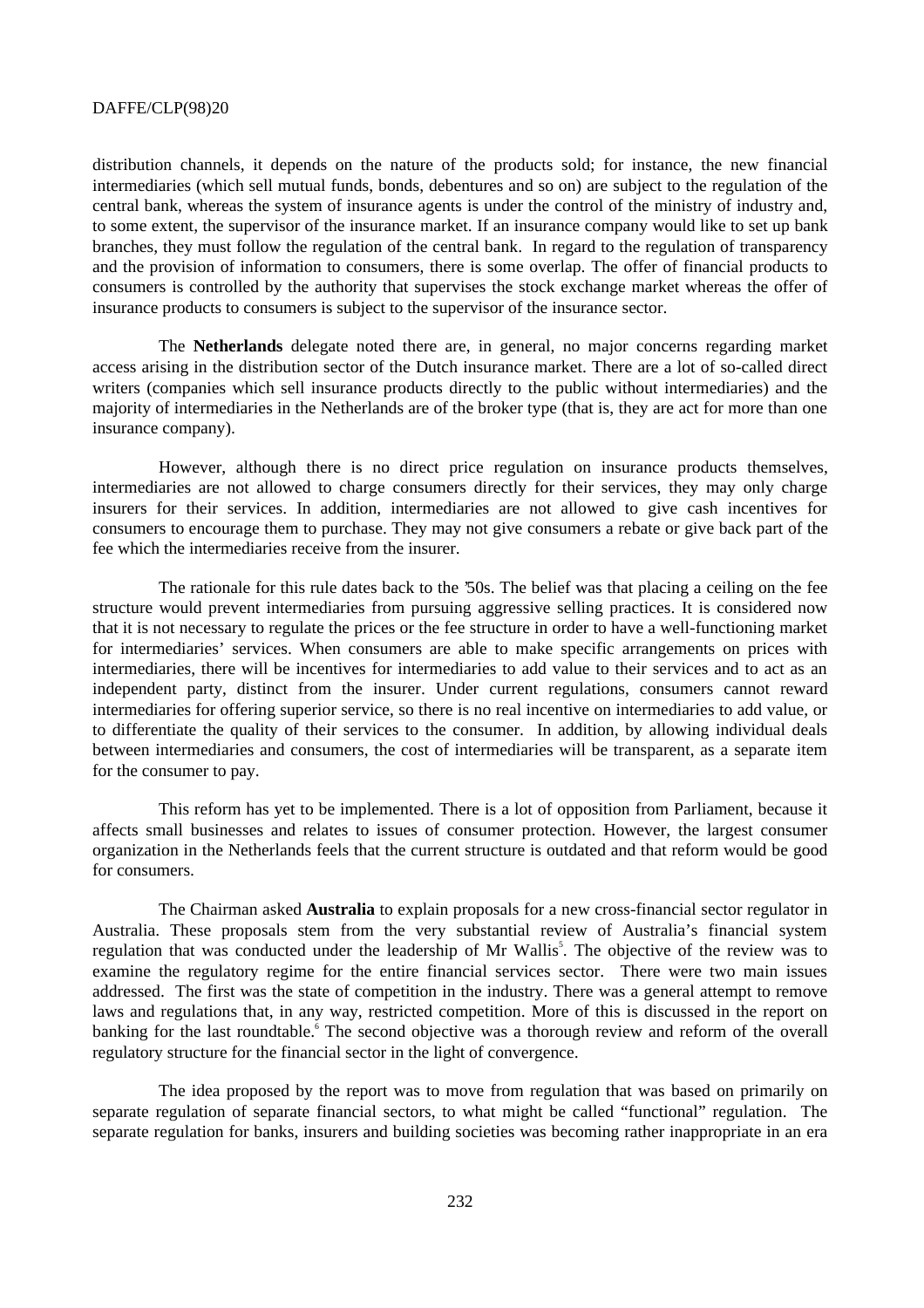of convergence when banks were carrying out insurance, insurer's were offering banking, building societies were offering both and so on.

The philosophy of the proposals currently before Parliament was to reorganize regulation along functional lines. The Reserve Bank handles monetary policy. There is a new prudential regulator which handles all prudential regulations across the financial services sector (including both insurance and banking). There is a competition regulator, the Australian Competition and Consumer Commission which regulates competition. There is also a new financial consumer regulator, the Australian Securities Commission, which regulates both consumer and investor protection issues.

The underlying objective was to achieve as few distortions to competition as possible. That is, to put financial institutions offering the same functions on the same regulatory footing with regard to both consumer and prudential regulation. In practice of course the circumstances of the different parts of the financial sector vary. The actual prudential rules will differ for different sorts of investments and different sorts of financial business. However, it is felt that if all prudential regulation is carried out in one body, then there is a greater likelihood that competitive distortions will be minimized.

# *Conclusion*

The **Chairman** concluded the session on regulatory issues with some summarising remarks.

In particular, referring to the Secretariat background note, the Chairman noted that there are different approaches to regulation: a "pillars" policy, in which, amongst other things, there are restrictions on the lines of business that could be undertaken by the different components of the financial services sector; a "conglomerate" model, in which the barriers to conglomerate activity are reduced or eliminated; a "coordinated" model in which the different regulator(s), through cooperation, act as a single unit. Australia is one country that has moved to the "coordinated" approach in regulation. Most other countries have moved from the "pillars" approach in which there are line-of-business restrictions between banks and insurance companies and securities firms, to the "conglomerate" approach where a banking regulator regulates banking activity irrespective of who does it.

The Secretariat note shows that in most OECD countries, line-of-business restrictions remain. In almost no jurisdiction can a bank produce insurance products directly or an insurer produce banking products directly. On the other hand, most countries allow the direct distribution by banks of insurance products produced elsewhere, although some restrictions remain on the distribution of banking products by insurance companies. This situation is not symmetric. In regard to ownership, however, in most countries, there is the possibility of the creation of an insurance company by a holding company which also owns bank. In other words, even though there are line of business restrictions, these are not matched with ownership restrictions.

The discussion has shown that in addition to some important prudential regulations, there is also extensive regulation of the behavior of insurance companies. Many countries continue to impose extensive tariff and rate regulation.

Overall, looking at the submissions and the ensuing discussion, the insurance sector comes across as a heavily regulated sector. In some cases, especially in the case of certain forms of prudential regulations, there are good reasons for maintaining a regulatory structure. It is not clear, however, why a system of rate regulation, or regulation of terms and conditions of contracts is needed. These forms of regulation create a homogeneous price and product structure within the industry, impede new product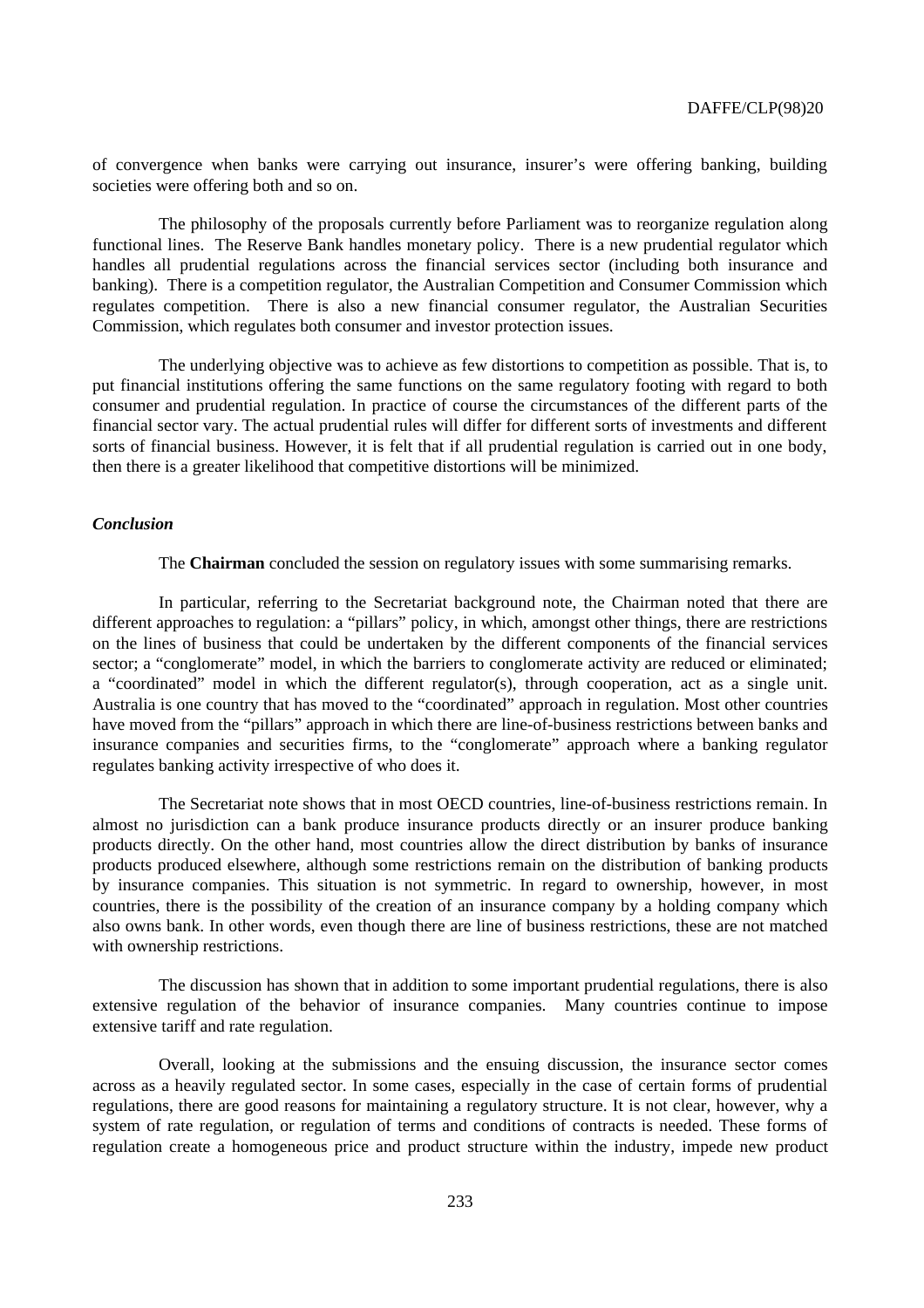development (as the UK delegate clearly expressed), impede innovation in the industry and impede competition in the market.

#### **Part II: Competition Law Enforcement Issues**

The **Chairman** then turned to the second session of the discussion, relating to competition law enforcement issues. He noted that there are important issues arising in the application of competition law to the insurance sector. One of the distinctive features of the insurance sector is that, in order for an insurance company to set its rates and to understand the risk, there needs to be quite extensive information sharing among insurance companies. Information sharing is however, often viewed by antitrust enforcers as a sign of collusive behavior. There needs to be a balance in this industry between information sharing which is pro-competitive and pro-consumer and, information sharing which facilitates collusion.

#### *Coverage and Exemptions*

From the submissions, it is quite clear that in almost all countries competition law applies in full. There is only one exception, the US. However, even though in principle competition law applies to this industry, there are relatively few cases in which competition law has indeed been applied and enforced, especially when we focus on the most pervasive type of restrictive behavior, horizontal cooperation between insurers. The EU has played an important role in through its block exemption for certain types of behaviour in the insurance sector (EC regulation 3932/92).

The **EC** delegate described the agreements which are the subject of an exemption from the competition laws and explained the reasons why these agreements are exempted. Article 85 of the Treaty prohibits agreements that restrict competition but admits that certain of these agreements can be the object of an exemption if they contribute to economic progress and benefit the consumer. Agreements can be individually exempted by a decision of the Commission or by broad category by means of a regulation.

In applying the competition laws in the field of insurance, it rapidly became evident that certain agreements that would be considered clearly anticompetitive in other sectors, are, in this sector necessary for the good functioning of the industry and benefit the consumer. The Commission initially handled these agreements through individual exemptions, but when it had acquired sufficient experience in the field, it proceeded to adopt a broad regulatory exemption which was adopted in December 1992.

The first type of agreements which are exempted by the regulation are agreements on the "pure premium". Insurers need to know various statistical information in order to price the risks that they insure and, in most cases, they cannot obtain this data individually. Therefore, cooperation in the gathering, exchange and elaboration of risk statistics is foreseen and exempted in the regulation. The exemption is limited to information necessary to calculate the "pure premium", (*i.e.*, that part of the premium that reflects historic risk) and the "risk premium" (*i.e.*, adjustments to the pure premium in view of forecast future developments in the sector). All agreements that go beyond this (for example, agreements on the commercial premium) will not be covered by the exemption and will be considered contrary to article 87 of the Treaty. In any case, the distributed statistics on the pure premium and the risk premium must be always only recommendations. There must be no obligation on insurers to use the calculated premiums.

The second type of agreements which are covered by the block exemption are agreements on standard policy conditions and on model insurance policies. These agreements are exempted because adopting standard policy conditions increases the transparency of the sector and permits consumers to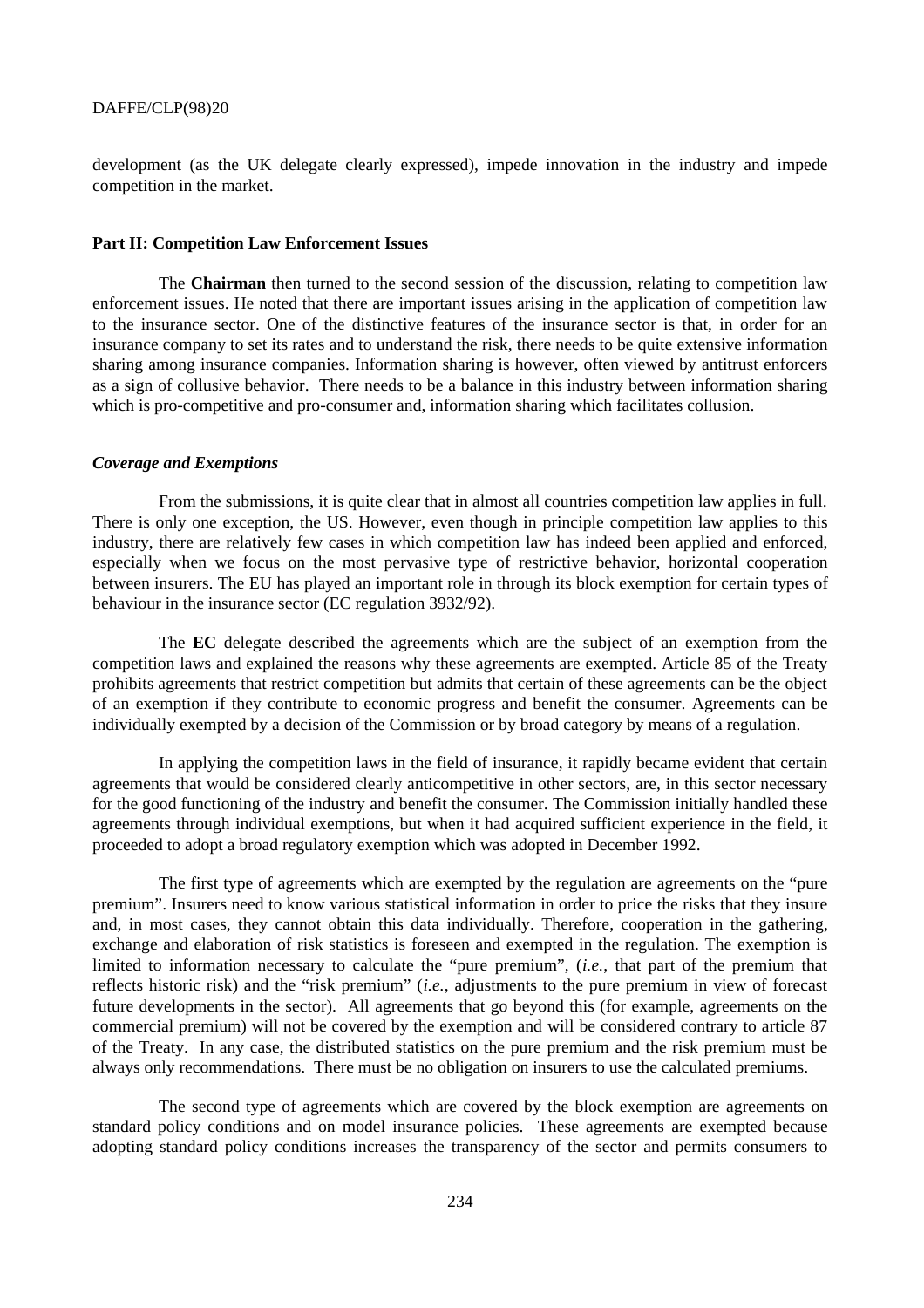more easily compare different products. Again, these agreements are only exempted if they are limited to recommendations. If the use of certain terms and conditions are obligatory, the agreement is not exempted and in general would be prohibited.

The third type of agreements which are covered by the regulation, are agreements for covering risks in common, *i.e.*, co-insurance pools and co-reinsurance pools. In essence, this relates to groups of insurers who decide to cover certain risks in common. These groupings create problems for competition because the members of a pool must come to agreement on the common parameters of competition - the conditions of the insurance offered; the limits of coverage offered; and even the relevant tariffs. However, these pools can, in certain cases, be justified. In the case of the insurance of large risks, the justification is the following. For reasons of probability, the insurers must cover a minimal number of homogeneous risks. If they cannot do so, the probability that the size of the risks they cover will be larger than the mean, increases considerably. In this context, insurance pools allow individual insurers to attain this minimal dimension. When cooperation of this sort is necessary to cover certain risks it is not restrictive of competition. The individual insurers could not compete in this market if they could not participate in the pool. One can even go as far as saying that the agreement is pro-competitive because it permits a new operator to compete in the market. However, each case must be considered on a case-by-case basis and it is rather difficult to formulate into a broad exemption. This is why the Commission has decided in the regulation to simply exempt all pools which do not exceed a certain market share (10 per cent for coinsurance pools and 15 per cent for co-reinsurance pools). For pools exceeding these shares decisions are taken on a case by case basis.

Finally, the regulation covers agreements on the approval of security devices. In several insurance fields insurers come to agreements to decide which security devices (*e.g.*, alarms) will be accepted by them when offering a particular type of insurance. Here the relevant competition restriction is not in the insurance market, but in the market for security devices. If insurers agree to approve certain devices and not others, the producers of the later are automatically excluded from the market. This is something which is easily resolved through standardization at the level of the European Union, but, in waiting for this standardization, the regulation foresees that insurers can come to agreements on security devices provided they are on basis of objective and non-discriminatory criteria.

Finally, in addition to these four types of agreements, the enabling regulation approved by the Council foresees that the Commission may also exempt two additional types of agreements, essentially relating to registers of aggravated risks, and agreements on the control of accident risks. At the time, the Commission did not have enough experience in these fields and did not decide to include these additional types of agreements in the regulation, but these agreements may form part of a block exemption in the future.

In response to a question from the Chairman, the EC delegate noted that the regulation does not distinguish between types of institutions which may gather the relevant risk statistics. In practice, it is normally carried out by the relevant national association of insurers. However, any other organization may also do it. The statistics must be presented in such a fashion that it is not possible to distinguish the market shares of individual enterprises that have supplied the data.

The delegate from **Japan** explained that, in principle, the Antimonopoly Act applies to the insurance sector. However, there are certain exemptions to this general rule. The exemptions have been radically reduced in recent years. As an example, as a result of a 1995 amendment to the insurance business law there is now a limited exemption for certain agreements between non-life insurance companies in the business of aviation insurance, nuclear power insurance automobile compulsory liability insurance and earthquake insurance. However, concerted conduct is not exempted from the Antimonopoly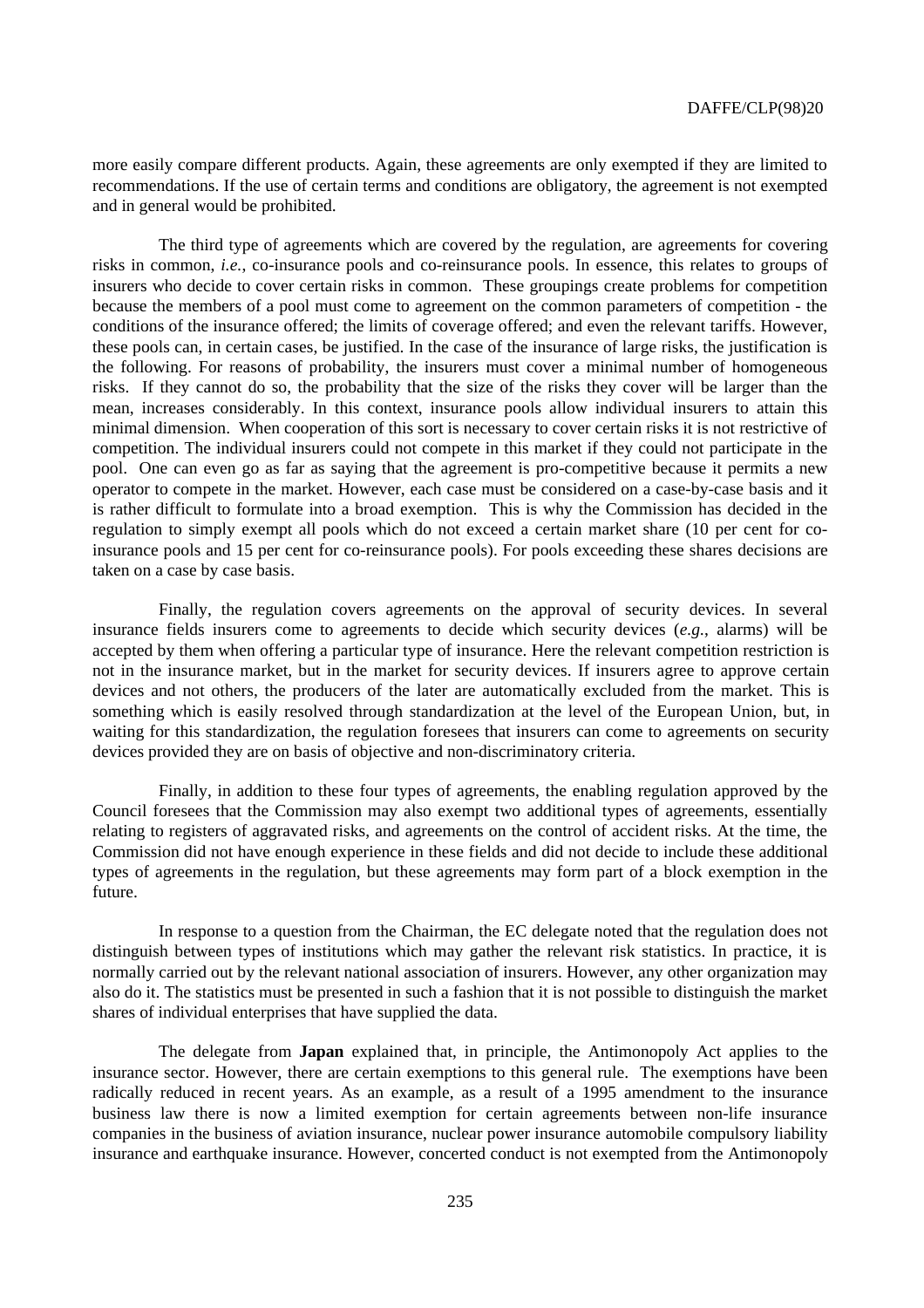Act when unfair trade practices or a substantial restraint of competition in a particular field of trade is involved, causing undue infringement of the interests of insurance policyholders and those of the insured. Furthermore, approval from the Minister of Finance is necessary before receiving an exemption from the Antimonopoly Act and the Minister of Finance must obtain the consent of the Fair Trade Commission before giving such approval. Even after the Minister of Finance's approval is obtained, the Fair Trade Commission can request that the Minister of Finance take measures including cancellation of the approval if the JFTC recognizes that the conduct no longer meets the conditions for exemption.

The JFTC is currently conducting a survey of the insurance business from the viewpoint of competition policy. This survey has two objectives. The first is to highlight the potential for further deregulation. The second, is to ascertain the present situation of transactions between insurance companies and corporate policyholders. The Japanese written submission sets out a couple of cases in which the Antimonopoly At has been applied in the insurance sector.

The delegate from the **United States** was asked to explain the contours of the antitrust exemption set out in the McCarran-Ferguson Act. The delegate began by emphasising that although there is a federal exemption, 48 or 49 of the individual states have their own antitrust laws and the insurance sector remains subject to those laws in each state. The purpose of the 1945 McCarran-Ferguson Act was not so much directed at antitrust issues as it was at ensuring or returning to the states the power to control the insurance industry because of the importance of the revenue from taxing this industry. This was sparked off by a Supreme Court decision that appeared to remove this state control over the business of insurance and that lead Congress to take action to return the power to regulate the insurance industry to the states, adding the antitrust exemption. Congress is, of course, free to remove that exemption at any time and there have been many attempts to do so over the last twenty years.

Looking at the exemption itself, there has been a lot of litigation over the years which has narrowed the breadth of the exemption significantly. They basically focus on two issues: first, attempts to define the "business of insurance". That has been fairly narrowly defined. The second question is, what does "regulated by the states" mean. In this context, mergers have been held to *not* be included in the McCarran-Ferguson exemption. The reason being that regulation by the state does not cover "extraterritorial" practices. In the case of a merger of two companies from different states, neither state has full regulatory power over the merging companies and therefore neither one is regulating the transaction and therefore the merger itself still needs to be notified under the Hart-Scott-Rodino Act.

The US delegate concluded by noting that the NAIC is not in favour of a simple repeal of the McCarran-Ferguson Act as this would expose the insurance industry to considerable short-term uncertainty surrounding the legality of a number of common practices currently carried out in the insurance sector.

#### *Competitive Conditions and Competition Law Enforcement*

The delegate from **Italy** noted that the insurance industry in Italy continues to be prone to collusive behaviour. Competition is not yet sufficient to benefit consumers. The Italian antitrust authority is actively enforcing competition law in this field. One case involved a group of companies that came to an agreement to co-insure particular risks. In the view of the antitrust authority the agreement was not necessary for the coverage of the risks involved. In addition, a couple of the companies involved were fined as there was also some evidence of a side agreement not to participate in an auction for insurance, with associated compensation.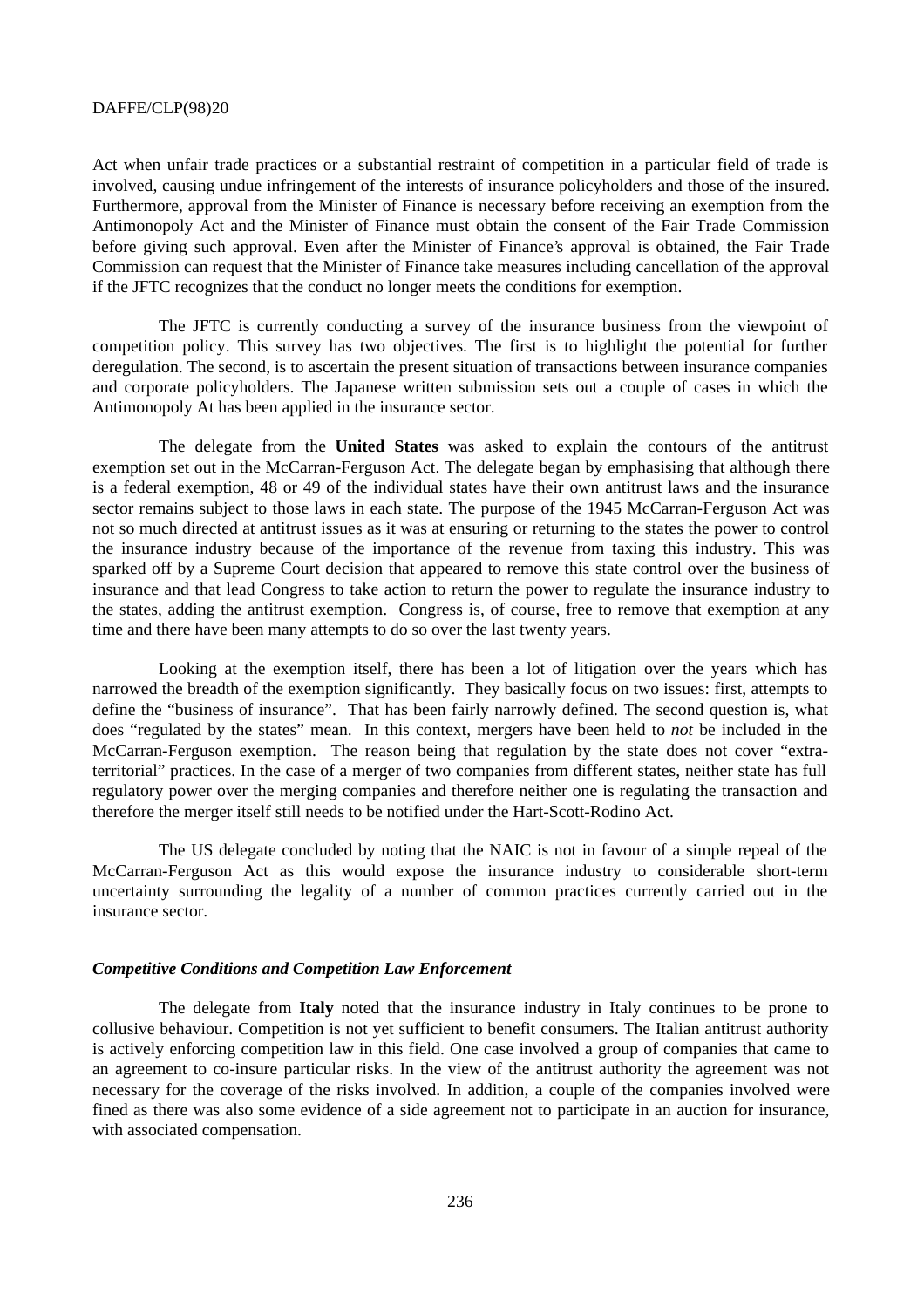The view of the Italian antitrust authority is that co-insurance can be both beneficial and procompetitive, within limits. The idea that all the players in a market can co-insure together is, however, unacceptable.

The **Czech Republic** described an abuse of dominance case involving the former Czech state insurance company, the sole provider of statutory motor vehicle liability insurance and a strongly dominant player in other insurance markets. The Czech state insurance company also issues "green cards". These are internationally valid documents proving the existence of third party liability insurance. In 1996 the Office for the Protection of Competition found that the state insurance company was issuing these cards under different conditions to different clients. While, the clients that had contracted with the monopoly provider for the compulsory car accident insurance were given green cards free of charge, other applicants had to pay a fee. The Office found this conduct to be an abuse of a dominant position on the grounds that the monopoly provider offered its own clients an advantage stemming from its third party liability insurance monopoly. The decision was reversed by the High Court as a consequence of a judicial review procedure brought by the Czech insurance company.

The delegate for the **United Kingdom** started by discussing the exemption for insurance from the Restrictive Trade Practices Act. The Act requires all restrictive agreement to be registered, even if the restrictions do not have a significant effect on competition. Without the exemption, numerous agreements for information exchange and the sharing of risk could be caught by the Act and require registration, even though they would not be proceeded against. However, the complex monopoly provisions of the Fair Trading Act could still be applied to other collusive behaviour which had anticompetitive effects, such as agreement on premiums or the dividing of markets.

The UK delegate went on to explain an abuse of dominance case from the UK relating to building warranties. The market for building warranties is highly concentrated. At the moment, apart from the company that was investigated, there is only one other company offering warranties on newly-built properties. At that time, the organization that organised the scheme had a market share approaching 100 per cent. It offered its services only to its members -- the members being builders and construction companies. They had to register with the company for warranty purposes on their new domestic buildings. So, if a builder wanted to consider warranties from other companies, they had to either resign or sign up to both. If they did resign, they lost some or all of the benefits, many of which were financial, accruing from their previous membership. The original ruling was that the offending association had to change is rules and that if it made any subsequent changes it would have to return to the Director-General.

The **European Commission** has issued some negative decisions in the field of insurance. Of particular note is the decision that was taken against the Association of German Property Insurers in which the commission condemned an agreement to increase the commercial premiums by a fixed percentage. It was a clear case of price fixing.

The delegate from **Switzerland** also highlighted enforcement activity of the Swiss antitrust authority. In 1988 the Cartel Commission, which no longer exists, led an investigation against an insurance cartel and requested the elimination of the cartel. The effects of eliminating the cartel have been difficult to judge. Some have pointed out that the price was immediately raised, which is partially true, but the number of accidents also increased and it is difficult to separate these two effects. On the other hand, it is certain that the elimination of the cartel stimulated competition in the field, with new products that have been very quickly introduced in the market.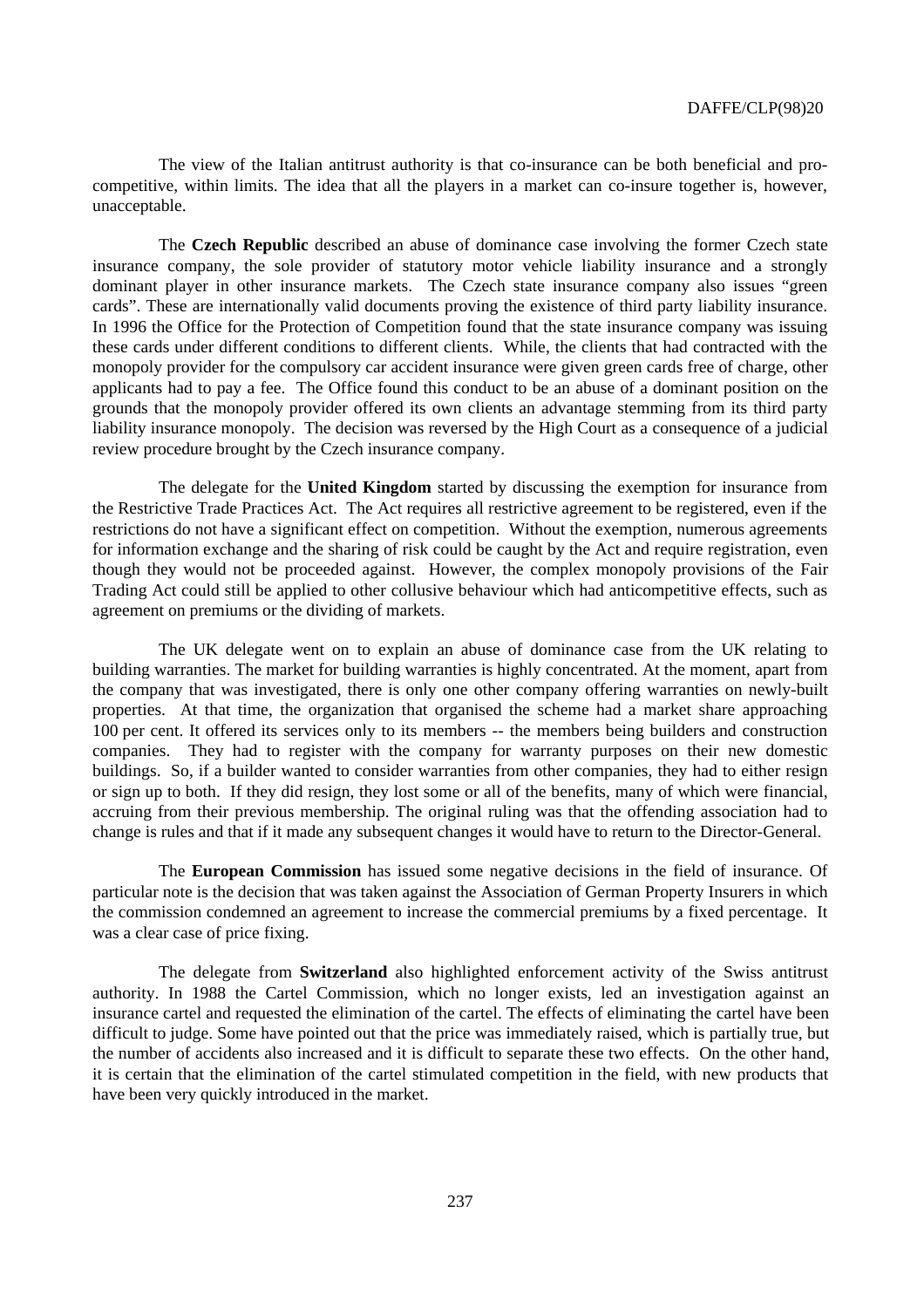The delegate from **Ireland** commented on a particular case in which all of the life insurance companies had an agreement as to the commissions they would pay their intermediaries. The Ministry had the power to introduce regulations governing commissions but had never done so.

The Irish competition authority though that it was necessary to introduce a system requiring disclosure of commission rates so that consumers could exercise some judgment as to whether they were genuinely receiving independent advice from such intermediaries. The conundrum for the antitrust authority was that while an exemption to the agreement between the companies could be refused, the authority could not introduce legislation to require disclosure.

The exemption was refused and, so far, no regulations requiring transparency have been introduced. If commissions are bid up and consumers lose out, the authority may have to take responsibility.

The **United Kingdom** delegate raised a similar case in the UK. In the 1980s, the Life Assurance and Unit Trust Organisation, a self-regulatory organisation (SRO), had commission scales in effect. With the introduction of the Financial Services Act 1986, under which SROs became part of the regulatory regime, the Director General of Fair Trading was required to examine their rules for potential anti-competitive effects. As a result, the commission scales were abandoned. In order to avoid the problem identified by the Irish delegate, a number of other rules were introduced, including a clear distinction between tied agents and independent financial advisers offering the full range of products, together with transparency and "best advice" requirements.

The **Netherlands** raised a related case of its own. In 1993, when the Netherlands introduces a ban on horizontal price fixing, the casualty insurance industry, which had an agreement on maximum commissions for intermediaries filed the agreement for dispensation under the former Act. The argument was that maximum commissions would be very useful because in their absence insurers would bid against each other for commissions and premiums for consumers would go up. This argument was declined. In regard to mandated disclosure of the commissions, it was considered that as long as the consumer does not directly pay the commission to the intermediary, it is not wise to disclose the commissions, because this implies asking the business community to disclose a cost item, which might facilitate collusion. It was considered that it would be better to only require disclosure when the consumer directly pays the commission, which is an objective of the present Netherlands' regulatory reform project.

## *Competition Enforcers and Regulatory Conflict*

The Chairman then introduced the final part of the roundtable on the relationship between competition enforcers and insurance regulators. Norway appears unique in that it is one of the only countries which has an explicit cooperation agreement between regulators.

The delegate from **Norway** explained that in Norway the competition act applies to the insurance sector and it is enforced by the competition authority. In addition there is a sector-specific regulator, which administers the sector-specific laws.

There is some overlap in the activities covered by these two laws. In the case of mergers, the competition authority may intervene against mergers which restrict competition. The insurance regulator also may regulate mergers, through its powers to grant licenses for entering into the insurance business and for merging or combining licenses. In the case of restrictive business practices, the competition authority may, on a case-by-case basis, grant exemptions from these conditions. The insurance regulator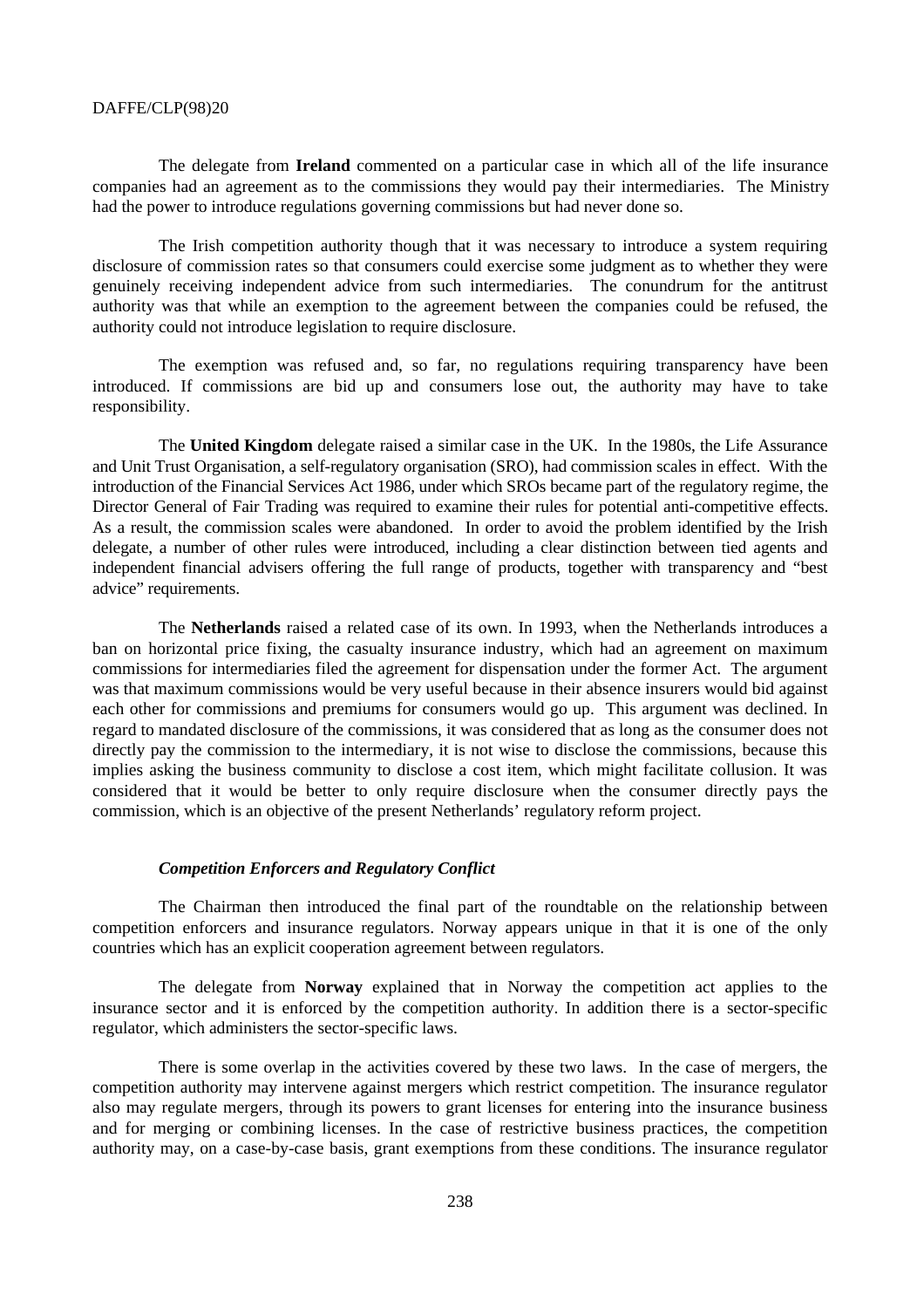also grants licenses for cooperation agreements. The objective of the competition act is efficient competition and economic efficiency. The objective of the sector specific law, is related to market structure, the competitive effects on the market, prudential issues and stability. There is clearly strong a overlap with respect to the objectives and enforcement of the two laws.

For that the reason, in 1996 the two respective Ministries appointed a working group to draft a report concerning better coordination of procedures of the two agencies with respect to competition analysis. The result was an agreement which was signed by the two Director-Generals. The aim of the agreement is to avoid unnecessary duplication of work and to draft modes of cooperation. There are guidelines for cooperation - the regulator is required to forward applications for licenses to the competition authority; the agencies are to inform each other when a case is opened or when a case is handed over to the Board of the Commission; the competition authority informs the regulator about exemption cases and so on. Lastly, there are regular meetings between the Director-Generals, twice a year.

The experience of the competition authority is that this agreement works well. The agreement has established a common understanding of the respective fields of competence. For instance, the important principle has been established that the competition authority can intervene against mergers which have been granted a license from the Insurance Commission. There have been no instances of conflict that have needed to be resolved.

The solution is not totally satisfactory. Some possible problems remain. For example, the Commission may refuse a license because it considers that there are anticompetitive effects arising from a merger or restrictive business practice. The competition authority may disagree and may consider that the practice is pro-competitive or efficiency enhancing. Alternatively, the Commission may grant a license because it considers there are no anticompetitive effects and the competition authority may disagree on the basis that the practices are anticompetitive. A possible solution to these conflicts is to have a more profound or a more distinct division of tasks between the agencies, and to clarify the legitimate concerns of the two agencies.

The delegate from **Korea** noted the potential for conflict between the KFTC and the insurance regulator. According to the insurance act an insurance company interested in signing, changing or cancelling a mutual agreement must receive an authorisation from the financial supervisory commission ("FSC"). As at the end of March 1998, there are 12 such mutual agreements, including agreements on national security, risk divergence and management efficiency. Once an agreement is approved by the FSC, it is regarded as a lawful action supervised by laws other than competition laws. As a result, approved agreements are exempt from the application and enforcement of the competition law.

The KFTC is considering a close review of these approved agreements in terms of their legal implications from the competition law perspective. The KFTC has been considering narrowing the scope of such agreements from the application and enforcement of the competition law to the greatest extent possible.

# *Conclusion*

The **Chairman** concluded by noting that the last part of the roundtable made it clear that antitrust laws do have an important role to play in the insurance industry, even though in this industry cooperation between competitors is sometimes essential. It appeared from a number of interventions that there was a belief that applying antitrust rules to the insurance field would eliminate the possibility of beneficial agreements. The experience of Italy and Switzerland shows that even when there is a general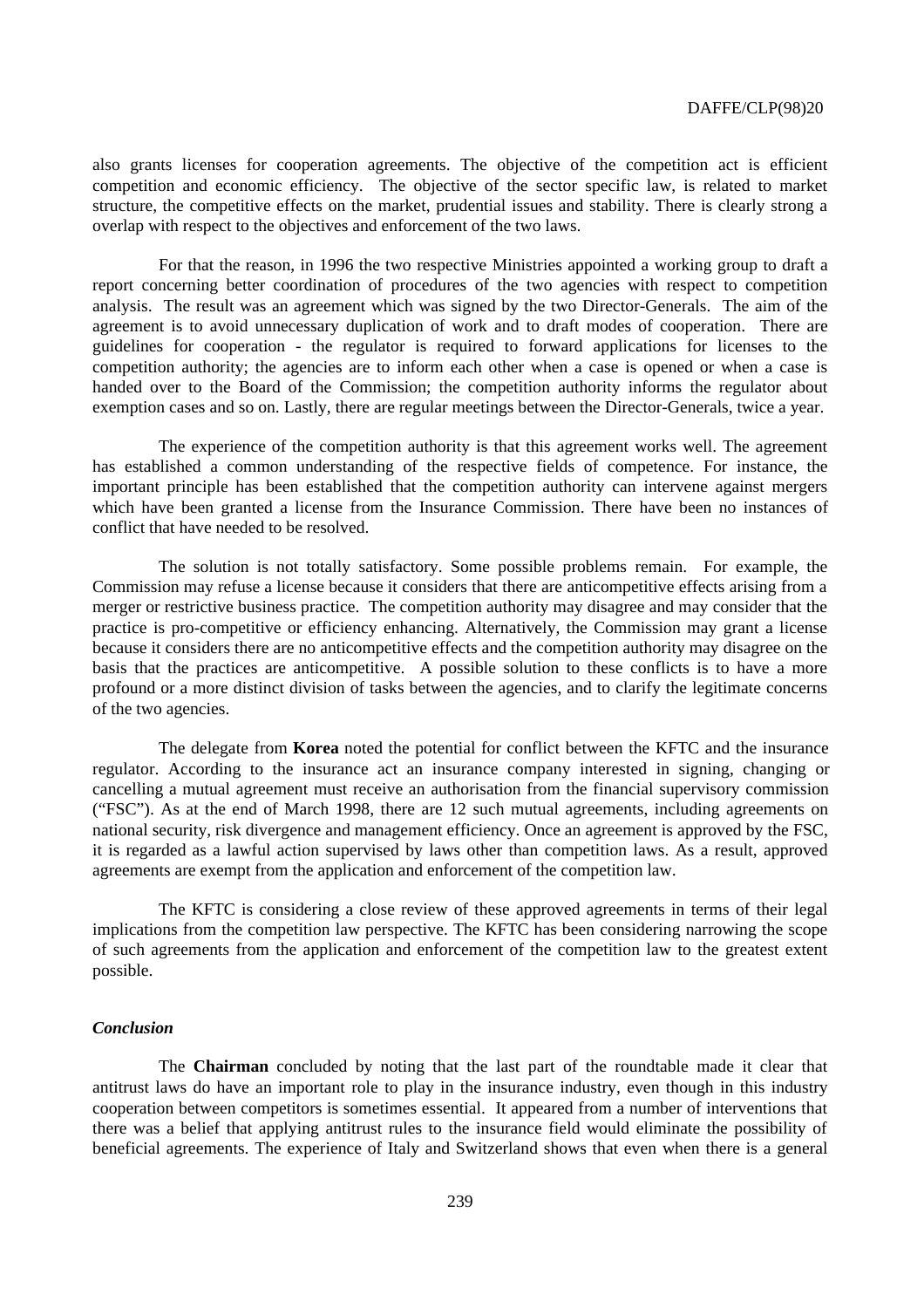ban on restrictive agreements, this does not imply that information sharing agreements are *per se* prohibited. They are prohibited only when they have the effect of restricting competition in the market. Applying antitrust law in this sector does not lead to the elimination of beneficial agreements. The roundtable showed that there remains a lot of scope for further enforcement of the antitrust laws in the insurance sector for the benefit of consumers and users of insurance products.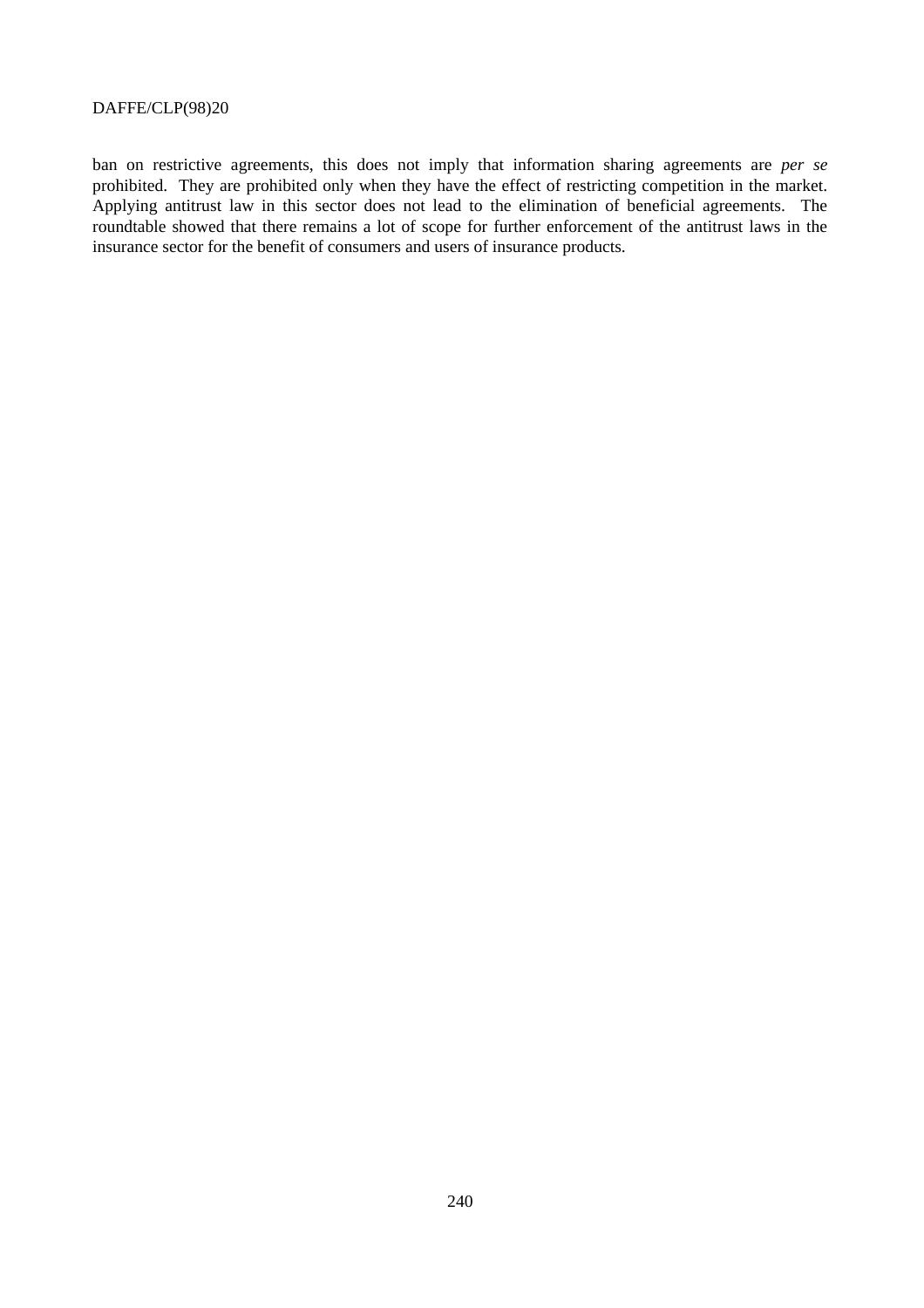# **NOTES**

- 1 The last examination was in 1992, which was the sixth examination of the reservations of the member countries in matters relating to insurance.
- 2 These guidelines can be found in the OECD publication "Insurance Guidelines for Economies in Transition", 1997.
- 3 In the jargon of United States, a "foreign" insurance company was not an international insurance company, but was one from another state. For example, a Virginia company doing business in Maryland was considered a foreign insurance company.
- 4 The 14 states of the European union plus Norway, Iceland and Liechtenstein.
- 5 Financial System Inquiry (Wallis Report), March 1997.
- 6 See OECD, "Enhancing The Role Of Competition In The Regulation Of Banks", published in September 1998, "Series Roundtables on Competition Policy", No.17.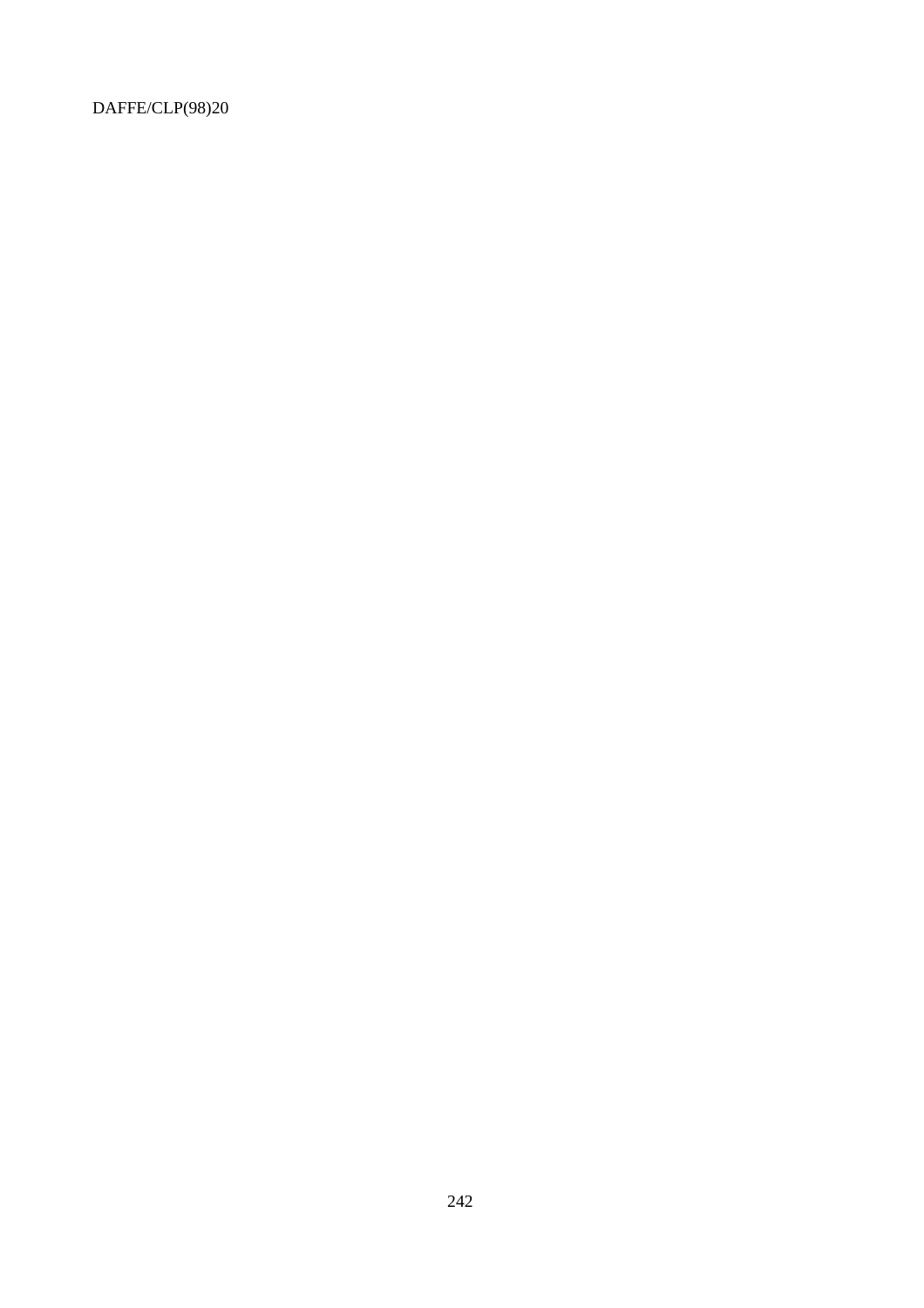# **AIDE-MEMOIRE DE LA DISCUSSION**

### **Partie I : Problèmes de concurrence et de réglementation**

# *Introduction*

La table ronde commence par des exposés des organisations internationales concernées sur leurs travaux dans le domaine de la libéralisation et de la déréglementation du secteur de l'assurance :

Un membre du Secrétariat de **l'OCDE** résume les travaux du Comité des assurances de l'OCDE et souligne le rôle des deux Codes de libéralisation de l'OCDE. Le premier porte sur les mouvements de capitaux et le second sur les opérations invisibles. De façon générale, l'objectif de ces deux codes réside dans la libéralisation progressive des échanges de services financiers. Les codes dressent une liste d'engagements relatifs aux assurances (et aux autres services). Les pays Membres peuvent inscrire des réserves vis-à-vis de ces obligations. Ces réserves font l'objet d'examens réguliers<sup>1</sup> et, lors de chaque examen, si un pays retire l'une de ses réserves, il ne peut plus la réintroduire. Par ce mécanisme, on obtient une élimination progressive des réserves des pays Membres au fil du temps.

Un nombre substantiel de pays membres maintiennent des réserves importantes concernant l'assurance vie et certains produits d'assurance non-vie. En général, il y a moins de réserves en ce qui concerne l'assurance des risques industriels que pour ce qui est des assurances acquises par des particuliers. Dans le cas des risques industriels, dans lesquels les consommateurs sont pour l'essentiel de grandes entreprises, on considère en effet généralement que la nécessité de protéger ces consommateurs est moindre que dans le cas d'assurances contractées par des particuliers.

Les travaux de l'OCDE en faveur de la libéralisation ne portent pas uniquement sur les codes, mais aussi sur la mise en évidence des obstacles aux échanges, des obstacles dressés par la réglementation face à la concurrence et, de plus en plus, sur la détection des pratiques des entreprises qui restreignent les échanges et la concurrence sur le marché de l'assurance. Dans de nombreux cas, même lorsque le régime de réglementation n'est pas discriminatoire, les pratiques commerciales et réglementaires peuvent fausser la concurrence.

La libéralisation des échanges dans le secteur des services d'assurance passe par l'élaboration de structures saines de réglementation dans les pays partenaires. Une bonne réglementation impose certaines normes prudentielles minimales et autorise une concurrence convenable, aussi bien entre entreprises nationales qu'entre entreprises nationales et étrangères. Récemment, le Comité des assurances a organisé une conférence avec un certain nombre de pays non membres. Cette conférence a approuvé 20 principes directeurs en matière d'assurance à l'intention des pays en transition. Ces principes directeurs dressent une liste de principes de réglementation destinés à ces pays et définissent un niveau de réglementation du secteur de l'assurance qui permette une libéralisation et une concurrence convenables.<sup>2</sup>

Un délégué de la **Commission européenne** explique les activités de la CE dans le domaine des assurances. Le cadre juridique de référence du marché unique de l'assurance a été tracé par trois générations de directives sur l'assurance vie et l'assurance non vie, ainsi que par la Directive sur les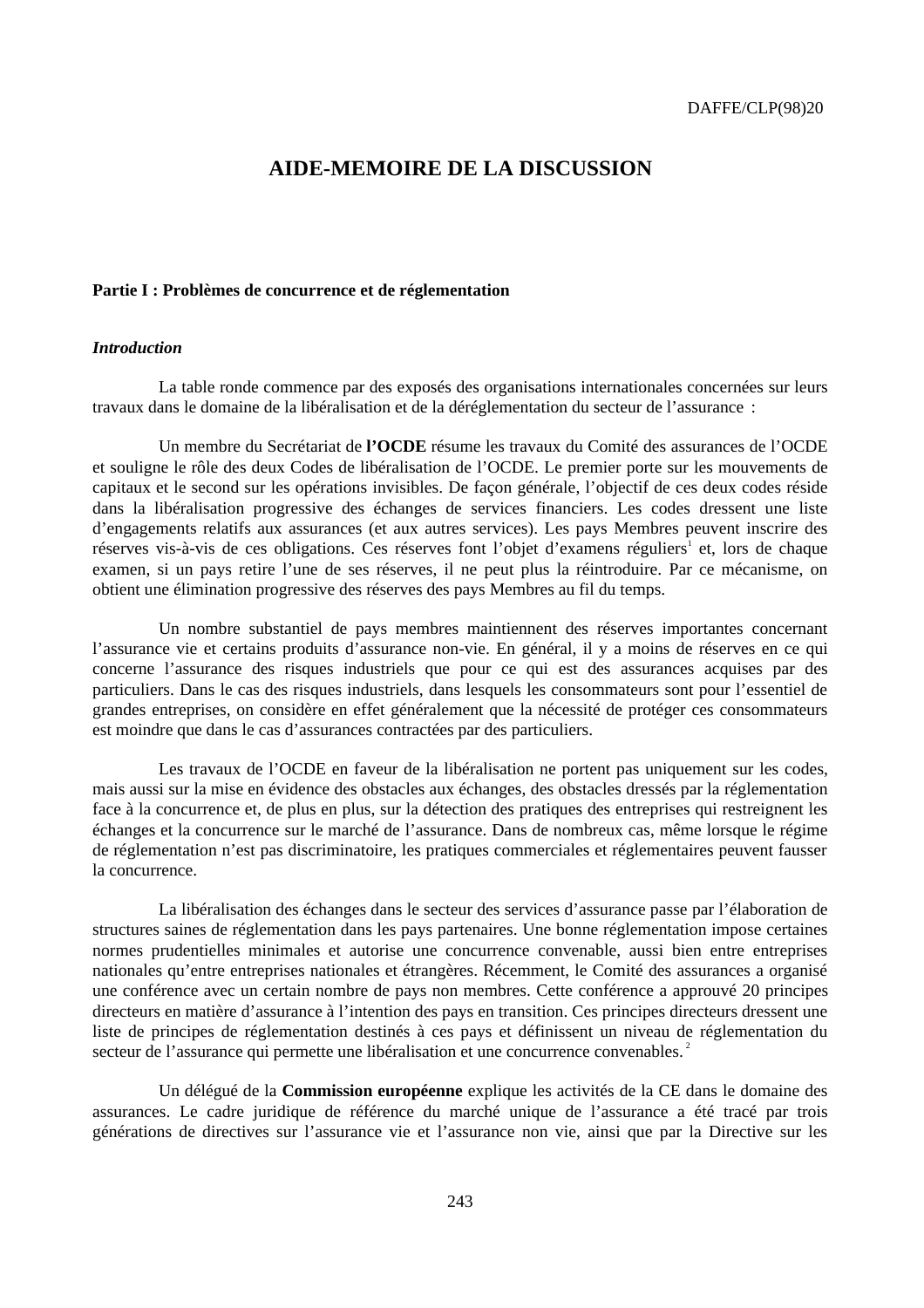comptes des sociétés d'assurance. Par suite de ces directives, le marché européen de l'assurance est sans doute l'un des plus libéraux au monde.

Les premières directives sur l'assurance vie et l'assurance non-vie ont été adoptées dans les années 1970. Elles prévoyaient le libre exercice du droit d'établissement. Sous l'effet de ces directives, les assureurs ont pu établir des succursales dans toute l'UE en suivant une procédure simplifiée et sans se heurter à des obstacles importants ou à des limitations excessives de la part des Etats membres d'accueil. Parallèlement, ces directives ont imposé une marge de solvabilité commune et un fonds minimum de garantie afin de servir d'amortisseur financier contre des fluctuations préjudiciables.

La deuxième génération de directives sur l'assurance vie et l'assurance non-vie a été adoptée à la fin des années 1980. Elles traitaient de la liberté générale de prestation de services. Plus précisément, elles établissaient une distinction entre risques "industriels" et risques de "masse". Les premiers concernent des professionnels avisés se portant acquéreurs de produits d'assurance dans le cadre d'une relation d'entreprise à entreprise. Ils ne nécessitent pas une protection aussi intense que des consommateurs mal informés achetant des produits de masse. De fait, l'assurance des risques industriels a été libéralisée dans le cadre de la politique de libre prestation de services, moyennant simplement une surveillance par le pays d'origine. L'assureur doit bien entendu informer l'autorité de tutelle du pays d'accueil par une procédure de notification complète, mais contrairement à la situation antérieure, les autorités du pays d'accueil n'exercent plus de contrôle a priori des conditions et des primes des polices d'assurance.

La troisième génération de directives, par la suite, a abouti à un système de "passeport unique", grâce auquel une société habilitée à exercer son activité par les autorités de tutelle des assurances d'un Etat membre quelconque de l'UE est automatiquement habilitée à exercer les mêmes activités dans n'importe quel autre Etat membre. Les sociétés d'assurance peuvent désormais vendre librement leurs polices par-delà les frontières nationales sans se soumettre à une approbation préalable de leurs tarifs ou des conditions de leurs polices.

Pour obtenir l'approbation de ces directives par l'ensemble des Etats membres, il a fallu prendre d'autres mesures d'harmonisation. Ces mesures ont porté sur des questions comme la constitution des réserves techniques, l'évaluation des actifs, la mise en place de règles plus précises sur les normes en vigueur en matière de marge de solvabilité, les obligations d'honorabilité et de compétence des dirigeants et l'identité des actionnaires d'une société d'assurance. De plus, le fait que les entreprises d'assurance peuvent désormais vendre librement leurs produits au-delà des frontières est synonyme de démantèlement de certains monopoles nationaux de vente de produits d'assurance.

En ce qui concerne la réglementation des intermédiaires d'assurance, une directive traitant ce dossier a été adoptée dès 1976. Cette directive n'accorde pas aux intermédiaires le régime du passeport unique, mais leur facilite, dans une certaine mesure, l'accès transnational aux marchés en prévoyant la reconnaissance mutuelle de leur expérience professionnelle, de leur bonne réputation et de leur absence d'antécédents en matière de faillite entre les Etats membres. La Commission procède actuellement à une révision de cette directive.

En ce qui concerne la réassurance, elle n'est en général pas réglementée au niveau de l'UE (bien que la toute première directive de la CE dans le domaine de l'assurance, qui remonte à 1964, ait prévu l'accès non discriminatoire pour les entreprises de réassurance aux marchés des Etats membres, aussi bien sur la base de la liberté d'établissement que de la libre prestation de services). La philosophie de la Commission en matière de réassurance consiste essentiellement à dire qu'il s'agit d'une activité concernant des professionnels avisés qui ne concerne pas directement les consommateurs. C'est pourquoi elle ne fait pas l'objet de règlements spécifiques de l'UE.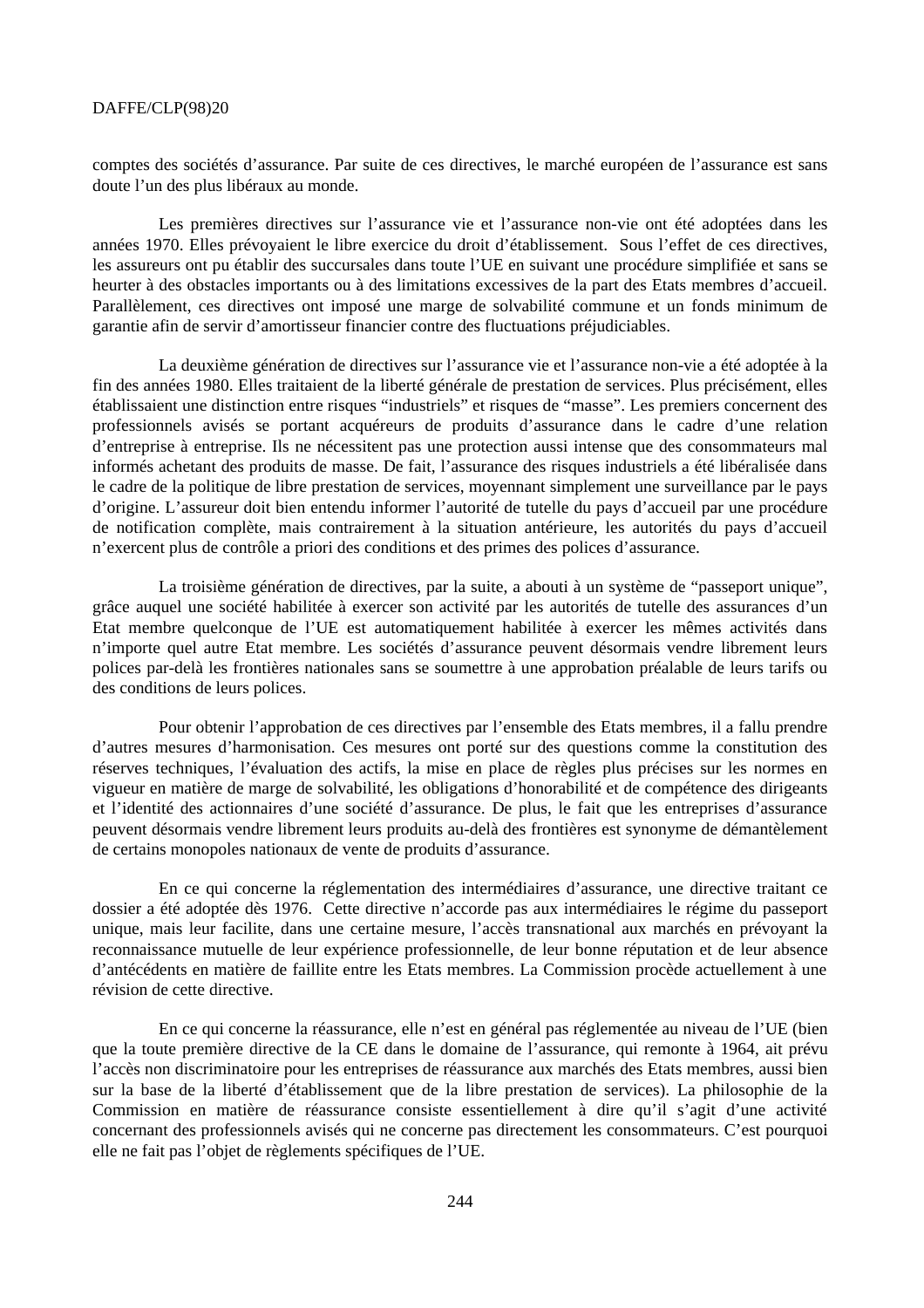Les fondations du marché unique de l'assurance sont désormais en place et les efforts actuels de la Commission visent principalement à améliorer le cadre existant. La simple adoption d'un texte législatif ne suffit pas à donner corps à un marché pleinement intégré. Il y a bien d'autres obstacles à cette intégration. Par exemple, les différences culturelles peuvent être sensibles, les modes de distribution varient selon les Etats membres et il faut souvent en passer par une présence locale pour desservir la clientèle, traiter les sinistres et régler les tâches administratives. Mais surtout, il y a d'autres obstacles d'importance comme le droit des contrats, la fiscalité, la protection nationale des consommateurs. L'introduction de l'euro à compter du 1er janvier 1999 va placer ces obstacles sous les feux de la rampe.

Le représentant de l'**IAIS** (Association internationale des autorités de contrôle de l'assurance) retrace l'histoire et les travaux de l'IAIS. L'IAIS est la petite sœur du Comité des règles et pratiques de contrôle des opérations bancaires de Bâle et de l'Organisation internationale des commissions de valeurs (OICV) connus de plus longue date. Les objectifs de l'IAIS consistent à élaborer des principes et des normes de surveillance préventive des assurances et à donner des conseils aux pays émergents ou en transition.

L'IAIS a été créée et constituée en société sans but lucratif de l'Etat d'Illinois en 1994. Initialement, son objectif consistait simplement à partager des expériences et des informations entre autorités de tutelle des assurances. Mais rapidement, il est apparu que l'échange de renseignements ne correspondait pas vraiment aux besoins. En conséquence, les objectifs de l'association ont été élargis et consistent désormais à : *(a)* coopérer pour parvenir à une meilleure surveillance du secteur de l'assurance et maintenir l'efficience, la sécurité et la stabilité des marchés au profit des porteurs de police et de leur protection ; *(b)* unir leurs efforts pour élaborer des normes pratiques de surveillance des assurances ; *(c)* coopérer avec les autres entités concernées, notamment l'OICV et le Comité de Bâle ; enfin, *(d)* apporter une assistance mutuelle en vue de sauvegarder l'intégrité des marchés. C'est actuellement l'élaboration de normes et de principes qui constitue le principal objectif de l'association.

Quatre documents ont été publiés l'an dernier sur les principes de surveillance de l'assurance (le présent document s'attachera aux thèmes qui devraient être traités par la législation ou la réglementation de chaque juridiction) ; un document intitulé "Guidance on Insurance Regulation of Emerging Market Economies"; un document sur les questions transnationales ; enfin un document sur les mémorandums d'entente. L'IAIS travaille actuellement sur un document sur l'agrément, un autre sur les inspections sur place et enfin, un troisième sur les instruments dérivés. L'IAIS traite également des dossiers touchant au commerce électronique et aux normes de solvabilité.

Un représentant du **BIAC** présente un aperçu de la nature complexe de la réglementation des assurances aux Etats-Unis. Historiquement, la Cour suprême a considéré dans les années 1850 que les activités d'assurance devaient être soumises, non pas à une réglementation fédérale, mais à la tutelle des Etats. Ce secteur est ainsi devenu un très puissant levier financier et réglementaire pour les Etats, de sorte que dans les années 1940, l'imposition des sociétés d'assurance étrangères et nationales par les Etats était devenue leur principale source de recettes.<sup>3</sup> A l'occasion d'un épisode qui constituait paradoxalement une affaire antitrust aux termes du Sherman Act, avec la mise en place d'un bureau de fixation des tarifs en 1944, la Cour suprême changea son fusil d'épaule en considérant que les opérations d'assurance constituaient des activités commerciales inter-Etats et relevaient donc de la clause constitutionnelle relative au commerce et par là-même de la réglementation fédérale. Compte tenu de l'importance pour les Etats de leurs prérogatives de réglementation et plus précisément d'imposition des assurances, la National Association of Insurance Commissioners (association professionnelle représentative des départements des assurances des 50 Etats, du District de Columbia et des quatre Territoires des Etats-Unis) a rédigé un projet de loi, largement repris par le Congrès en 1945, moyennant quelques modifications et c'est ainsi que le McCarran Act a été promulgué au cours de la session suivante du Congrès. Ce McCarran Act,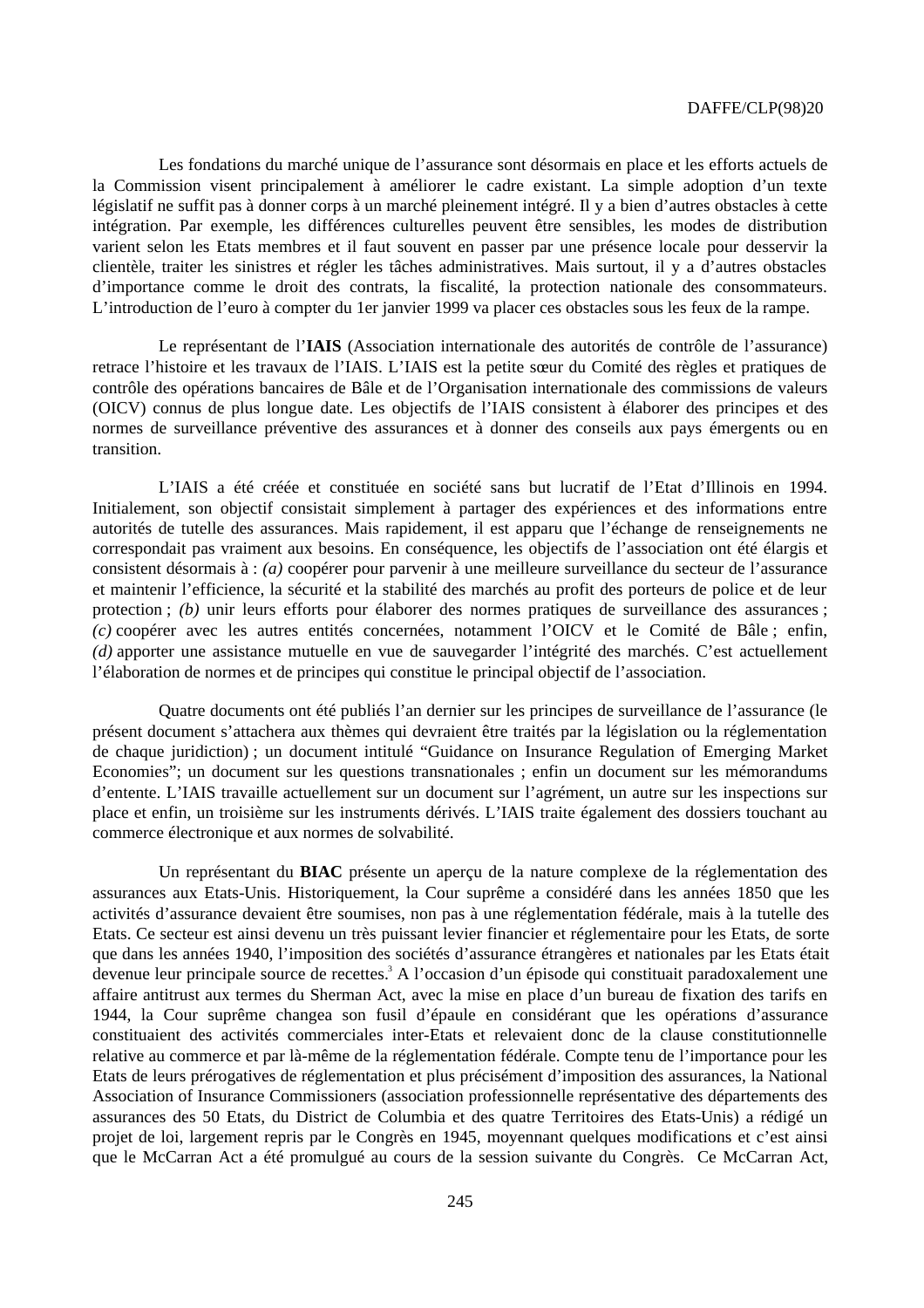tenant compte de la conclusion de la Cour suprême sur le caractère inter-Etat des opérations d'assurance dans le cadre d'une affaire d'antitrust, se présente sous l'apparence d'une loi antitrust. Son principal objectif consistait en fait à rendre aux Etats le droit de réglementer et d'imposer les sociétés d'assurance.

En conséquence, le secteur américain de l'assurance est unique en son genre, puisqu'il n'y a pas de réglementation fédérale et qu'il existe un texte de référence, le McCarran Act, qui exempte les opérations d'assurance de la législation fédérale antitrust dans la mesure où ce secteur est placé sous la tutelle des différents Etats.

Le McCarran Act a été adopté à une époque où la Cour suprême (dans l'affaire *Parker v. Brown*) était en train d'instituer une exemption générale pour la réglementation des Etats. Toutefois, les tribunaux ont estimé, dans leur jurisprudence, que l'ampleur de la réglementation nécessitée par le McCarran Act n'est pas aussi grande que celle qu'exige la doctrine *Parker*. De façon générale, les tribunaux ont accepté, aux termes de l'exemption prévue par le McCarran Act, une réglementation limitée de la part des Etats. Du point de vue des Etats, le McCarran Act leur permet d'appliquer ou de permettre des accords de partage des primes ou de partage d'information que la législation fédérale antitrust n'autoriserait pas.

Il convient de noter que les Etats de Californie et de New York, font appliquer tous les deux avec vigueur leur législation antitrust et n'ont pas prévu d'exemption pour les assurances. En conséquence, de nombreuses sociétés d'assurance, compte tenu de la taille de ces deux marchés, ne considèrent pas le McCarran Act comme un texte particulièrement important. Elles alignent leurs activités sur le droit de la concurrence afin de ne pas subir les rigueurs de la législation antitrust au niveau de l'Etat.

On observe un mouvement général vers la concurrence, aux dépens de la réglementation. Même si la réglementation a un rôle à jouer, on admet généralement qu'elle doit se limiter aux questions de solvabilité et de protection des consommateurs, par opposition à une réglementation des taux de prime ou à un contrôle envahissant des sociétés d'assurance, comme c'était la règle dans le passé.

La facilité d'accès aux marchés des Etats-Unis dépend fortement de la réglementation de chaque Etat. Malgré le mouvement de déréglementation, entrer dans le secteur de l'assurance reste soumis à d'importantes charges de respect de la réglementation dans ce pays doté de 50 territoires de compétence réglementaire. Ce régime Etat par Etat est peu compatible avec le régime de réglementation des valeurs mobilières ou de surveillance des institutions financières qui s'appliquent principalement à l'échelle fédérale. Le régime américain des assurances constitue une anomalie historique qui n'a guère de chances de changer à court comme à long terme.

## *Les obstacles à l'entrée et à la sortie*

Le **Président** introduit la discussion sur les obstacles à l'entrée et à la sortie, notant que, d'après les contributions remises, l'entrée d'entreprises dans ce secteur suppose un agrément dans tous les pays de l'OCDE. La procédure d'agrément peut, dans certains cas, être très lourde et exiger de nombreux mois et la communication d'un volume important de documents. Cela peut constituer un obstacle à l'entrée ou à l'introduction de nouveaux produits. De plus, certains pays conservent des monopoles réglementaires sur certaines formes d'assurance.

Le délégué du **Royaume-Uni** est invité à présenter de façon succincte la procédure d'agrément des sociétés d'assurance dans son pays. Au Royaume-Uni, une société d'assurance doit être agréée par l'autorité de tutelle des assurances avant de pouvoir exercer ses activités dans le pays (sauf pour les sociétés agréées dans d'autres Etats membres de l'Espace économique européen<sup>4</sup>). La procédure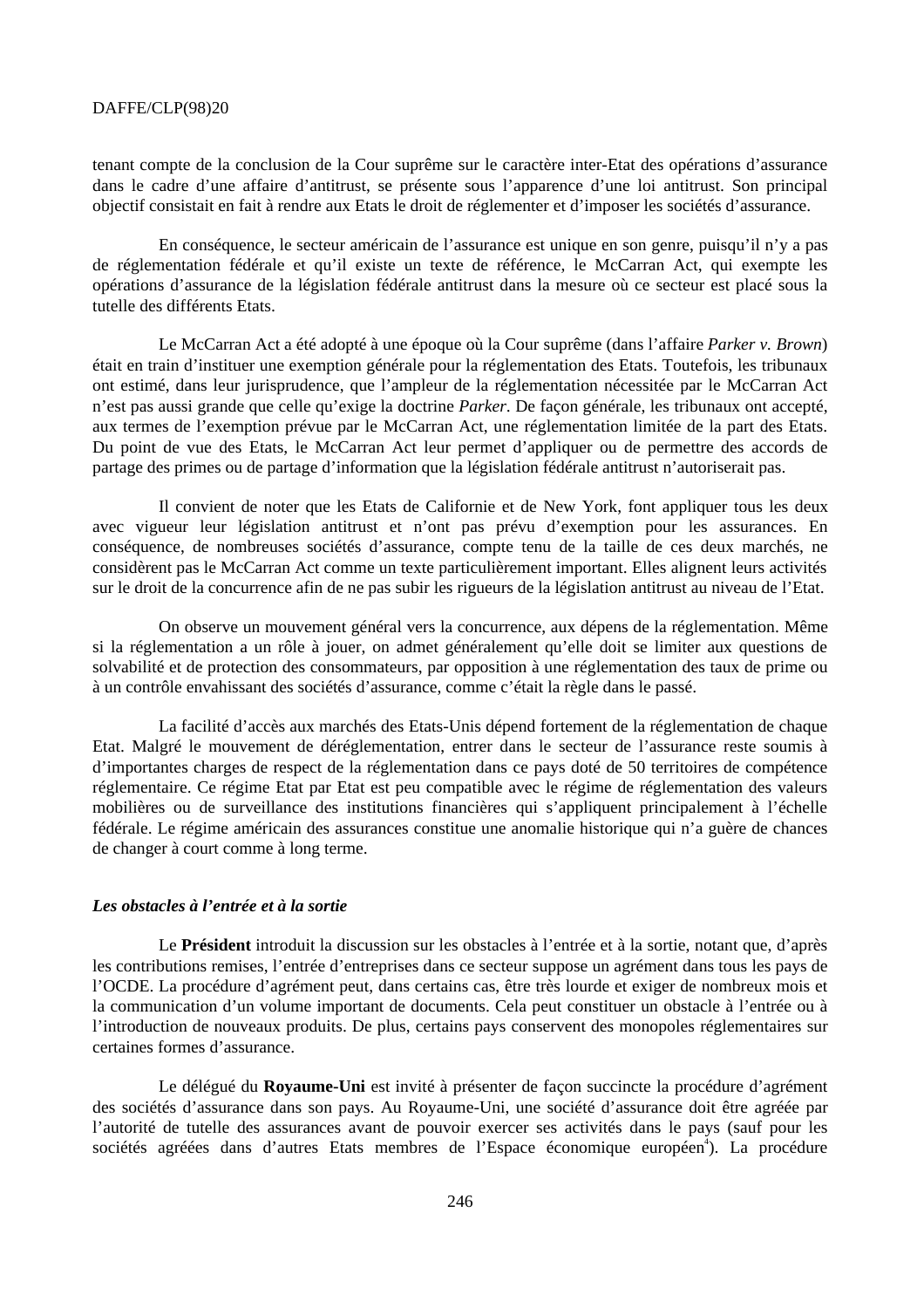d'agrément n'est ni automatique, simple ou rapide. Conformément à la législation britannique et par suite d'une prescription de l'UE, la décision concernant une candidature doit être prise dans les six mois après son dépôt. Dans la pratique, ce délai ne s'est pas avéré suffisant et les assureurs sont encouragés à consulter soigneusement l'autorité de tutelle lorsqu'elles établissent leur dossier de candidature.

Lors de l'examen des dossiers, la préoccupation première de l'autorité de tutelle consiste à vérifier si la société est gérée sainement et prudemment. L'autorité examine la structure et l'organisation de la société ainsi que les types d'activités qu'elle va exercer, les actifs représentatifs du capital de départ de la société et ses réserves initiales ; les mécanismes de réassurance que la société se propose de mettre en place ; des prévisions financières pour les trois premières années d'activité de la société ; enfin, la compétence des actionnaires et des dirigeants de la société de façon à vérifier que la direction de la société dispose de l'expérience convenable des opérations d'assurance.

L'autorité britannique de tutelle (conformément aux directives de l'UE) ne contrôle pas les barèmes de primes que la société se propose de facturer. Elle ne cherche pas à approuver les conditions que la société entend appliquer à ses contrats d'assurance. De même, l'autorité de tutelle n'applique pas de critère de nécessité économique avant de décider d'accorder son agrément. Elle évalue si la direction a l'expérience suffisante pour gérer la nouvelle activité dans laquelle la société compte se lancer. Une fois l'agrément accordé, l'autorité de tutelle peut imposer des conditions à la société pour ses premières années d'activité. La société peut par exemple être tenue de soumettre des compte rendu trimestriels ou le total des primes qu'elle peut encaisser durant ses premières années d'existence peut être plafonné. Ce processus peut être renouvelé si une société d'assurance déjà agréée souhaite se lancer dans une nouvelle branche d'assurance.

En ce qui concerne l'assurance obligatoire, le délégué note qu'une branche d'assurance peut connaître une concurrence intense alors même qu'elle est obligatoire. Au Royaume-Uni, il y a plus de 80 sociétés en concurrence active dans la branche de l'assurance obligatoire des automobilistes. La concurrence porte sur les primes, les taux de bonus pour les bons conducteurs, les avantages supplémentaires ajoutés à la couverture minimale obligatoire, les méthodes de distribution, les méthodes de règlement des sinistres, la rapidité de ce règlement ou l'octroi d'avantages comme la fourniture d'un véhicule de remplacement lorsque le véhicule du porteur de police est en cours de réparation.

Une société d'assurance qui souhaite se retirer du marché peut demander le retrait de son agrément. Elle reste soumise à la surveillance de l'autorité de tutelle jusqu'à l'extinction de tous ses engagements ou leur transfert à une autre société. Une société d'origine extérieure à l'Union européenne doit effectuer un dépôt de garantie si elle souhaite exercer ses activités au Royaume-Uni et ce dépôt n'est pas remboursé en cas de sortie, tant que l'ensemble de ses engagements ne sont pas éteints.

A titre de comparaison, l'examen passe ensuite à la situation au **Japon**. Pour entrer dans le marché de l'assurance au Japon, il faut un agrément, délivré par le ministère des Finances. La société candidate doit faire figurer dans son dossier d'agrément ses statuts et les divers documents décrivant ses méthodes de travail, ses produits d'assurance, les contrats et les méthodes utilisées pour calculer les primes et les taux de primes. Le ministère des Finances impose que les taux de prime proposés ne soient pas "excessivement élevés", "excessivement faibles" ni "injustement discriminatoires".

A la suite de l'application de la loi amendée sur les sociétés d'avril 1996, les sociétés d'assurance vie et non-vie sont autorisées à exercer les activités de l'autre branche, par l'intermédiaire de filiales. Le projet de loi de réforme générale du secteur financier qui vient d'être adopté par la Diète supprime les restrictions à l'exercice dans certaines branches d'assurance pour les sociétés d'assurance et autres entreprises financières.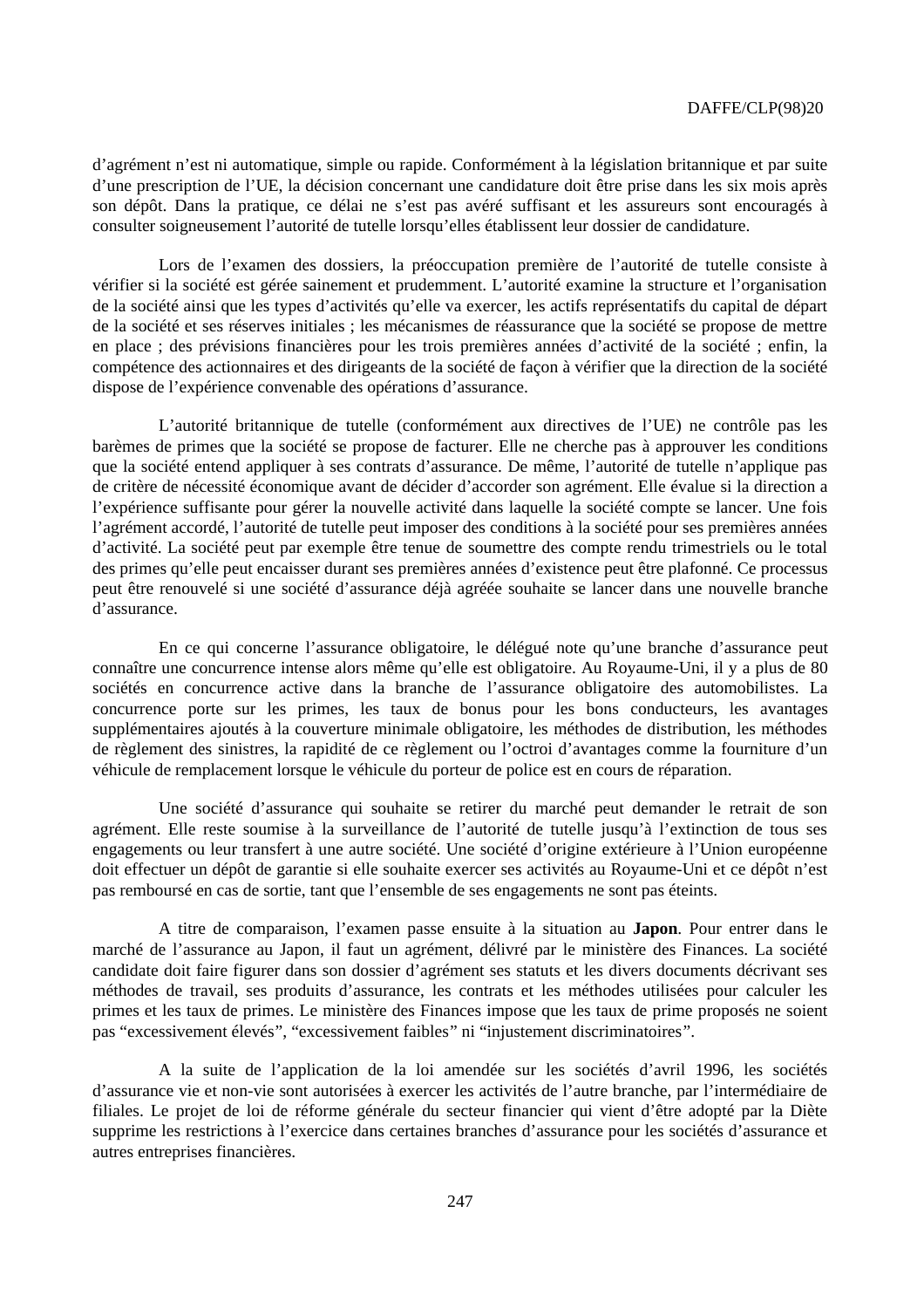Le délégué de la **République tchèque** note que la législation en vigueur sur l'assurance remonte à 1991, mais qu'elle est devenue inadaptée. Le ministère des Finances élabore actuellement un nouveau projet de loi. Son objectif général consiste à mettre plus fortement l'accent sur la santé financière des sociétés d'assurance. D'importantes modifications sont également envisagées en ce qui concerne les prérogatives de l'autorité de tutelle des assurances. Actuellement elle n'a pas suffisamment de pouvoirs pour faire face à des situations de difficultés financières d'un assureur. Il en irait autrement avec le nouveau texte qui va doter l'autorité de pouvoirs d'administration ou de réduction du capital inscrit.

En République tchèque, il reste des monopoles réglementaires dans deux domaines. Le premier est la responsabilité civile des conducteurs, dont est chargée l'ancienne Société d'assurance de l'Etat tchèque. Le ministère des Finances prépare actuellement des amendements à la loi pour faire de cette assurance réglementaire une assurance contractuellement obligatoire. L'autre domaine réglementaire concerne la responsabilité des employeurs en matière d'accidents du travail ou de maladies professionnelles.

Le délégué de l'**Italie** évoque les règles inhabituelles qui s'appliquent à la liquidation des assureurs en Italie. L'entrée sur le marché italien de l'assurance est libre – l'ensemble des directives de la CE ayant été intégralement transposées. Il existe en revanche une légère limitation de la liberté de sortir du marché. En cas de liquidation d'un assureur, comme dans les autres pays, et à titre de protection des clients de la société, il est possible que le portefeuille de la société soit repris par une autre institution, viable. Dans ce cas, il existe une disposition de la loi qui prévoit que l'institution viable reprenne une part des salariés de la société défaillante. Cette disposition n'a été que rarement appliquée. L'Autorité italienne de la concurrence a signalé au parlement que cette disposition introduisait une forme de discrimination à l'encontre des sociétés italiennes d'assurance (cette règle ne pouvant s'appliquer à des sociétés d'assurance opérant à partir de l'étranger aux termes de la libre prestation de services).

Il existe un monopole réglementaire dans le secteur de l'assurance du lieu de travail. Il s'agit d'un marché important où les recettes de primes représentent environ 20 pour cent de l'ensemble des primes d'assurance. En outre, il existe un système d'assurance réglementaire dans le secteur agricole. Ce secteur a eu une tradition de mise en "dans un seul pot commun" des assurances par souci de contrôler les prix de l'assurance et pour administrer l'aide de l'Etat qui représente environ 50 pour cent du total des primes d'assurance. L'Autorité de la concurrence a considéré que ce système du pot commun constituait un accord de restriction de la concurrence. En conséquence, on compte désormais plusieurs dispositifs de mise en commun, chacun fournissant des assurances agricoles.

Le délégué des **Etats-Unis** évoque les conditions d'entrée sur le marché américain de l'assurance. Comme on l'a indiqué précédemment, le métier d'assureur aux Etats-Unis est réglementé par l'intermédiaire des 50 Commissaires aux assurances des Etats ainsi que par le Commissaire aux assurances du District de Columbia et des quatre Territoires des Etats-Unis. Dans le détail, la réglementation varie considérablement selon les Etats, mais chacun impose un agrément des sociétés opérant sur son territoire. Un projet a récemment été lancé par la NAIC pour faciliter l'obtention de cet agrément. La NAIC a élaboré un formulaire commun de candidature qui permet à une société souhaitant opérer dans un Etat ou dans l'ensemble des 50 Etats de soumettre le même formulaire à tous les Etats. Chacun d'entre eux prend ensuite la responsabilité d'analyser le dossier et de délivrer son propre agrément si besoin est. Ce formulaire est désormais disponible dans 9 Etats et des travaux sont en cours pour le diffuser plus largement dans l'ensemble du pays.

Il n'y a pas d'initiatives en cours pour instaurer la reconnaissance mutuelle entre Etats des certificats d'agrément. Chaque Etat estime être dépositaire d'une connaissance et d'une expérience propre au marché de cet Etat. Il n'y a jamais eu de tentative sérieuse pour imposer une procédure nationale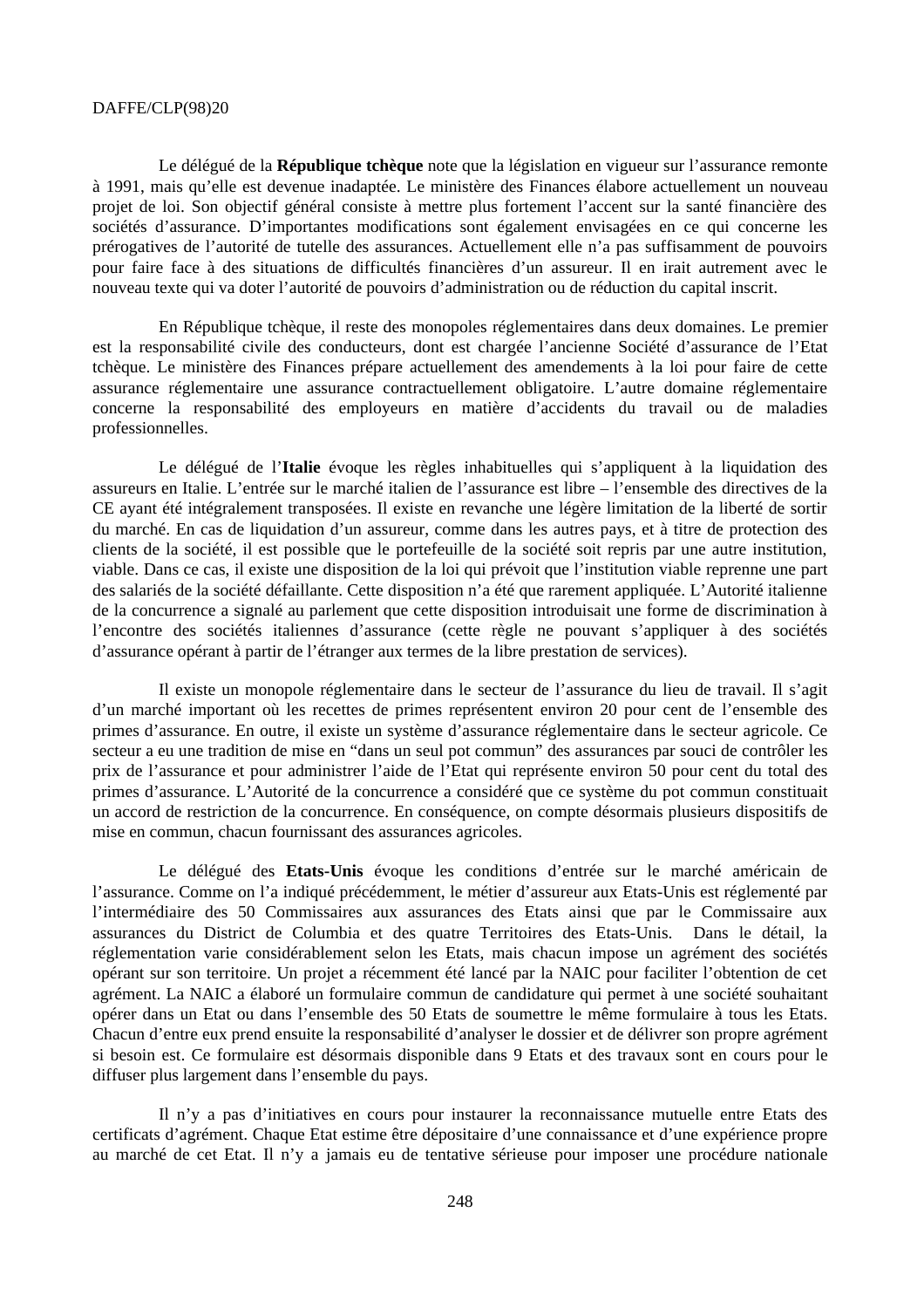d'agrément. Cela étant, les Etats reconnaissent souvent le suivi de la solvabilité financière d'autres Etats. En fait, d'après le projet d'accréditation de la NAIC, la plupart des Etats vont s'en remettre à la tutelle "interne" (c'est-à-dire de l'Etat d'origine) pour le suivi approfondi de la solvabilité et se contenteront de vérifier chaque année les comptes de la société.

En réponse à une question de la Suède sur l'existence ou non d'une ample disparité de la réglementation des Etats et sur l'existence d'un mouvement d'harmonisation ou de reconnaissance mutuelle, le délégué des Etats-Unis répond que la NAIC cherche à parvenir à une plus grande cohérence et uniformité des réglementations des divers Etats. Sur le thème spécifique de la réglementation des taux, par exemple, pratiquement tous les Etats souscrivent normalement aux principes (évoqués par le Japon) selon lequel les taux ne doivent pas être inadaptés, excessifs ou injustement discriminatoires, même si les Etats ont des façons différentes de les appliquer. Certains Etats imposent une approbation préalable des taux avant qu'ils ne puissent être appliqués. Certains ont adopté le système "déclaration, puis vente", d'autres le régime "vente, puis déclaration". Certains Etats ont adopté une flexibilité des barèmes à l'intérieur d'une fourchette, d'autres n'imposent aucun enregistrement des taux.

Bref, on observe une grande diversité entre les Etats ; toutefois, on observe aussi un mouvement considérable vers une plus grande uniformité et certainement vers une plus grande déréglementation. La plupart des Etats ont en effet admis que l'ère de l'approbation préalable était dépassée et s'efforcent d'aller vers un système "déclaration, puis vente" ou "vente, puis déclaration".

En réponse à une question du Secrétariat de l'OCDE, le délégué des Etats-Unis note que malgré l'absence d'étude des coûts subis pour obtenir une approbation en vue d'exercer une activité dans l'ensemble des 50 Etats, la procédure d'approbation en Pennsylvanie pour une société étrangère demande approximativement 60 jours, tandis que pour une société nationale, il faut compter près de 6 mois. Les délais d'approbation varient cependant substantiellement entre les 50 Etats. Ce n'est pas une procédure longue et lourde, bien qu'elle nécessite la communication d'une documentation importante.

#### *Contrôle des prix et des conditions d'assurance*

Le **Président** passe ensuite à l'examen du contrôle des prix et de la réglementation des condition d'assurance.

Répondant à une question sur l'utilité d'un contrôle des conditions des polices d'assurance, le délégué du **Royaume-Uni** estime que ce contrôle n'est certainement pas nécessaire. Au Royaume-Uni (et en fait dans toute l'Union européenne, par suite des directives de la CE) l'approbation préalable des tarifs et des conditions d'assurance a été abolie. Le Royaume-Uni applique depuis longtemps le principe de la "liberté moyennant publicité". En d'autres termes, une société d'assurance est libre de définir ses propres conditions conformément à sa propre conception commerciale, simplement sous réserve de donner des informations de qualité sur sa situation financière. Les assureurs opérant au Royaume-Uni sont tenus non seulement de produire les mêmes comptes et rapports que toutes les autres sociétés aux termes du code des sociétés, mais aussi de fournir des déclarations très précises conçues spécialement en vue de la surveillance des activités d'assurance. Ces déclarations doivent être établies de façon plus prudente que les comptes destinés aux actionnaires. Il s'agit de déclarations annuelles, sauf dans le cas de nouvelles sociétés, ou de sociétés qui ont connu un changement de la composition du capital, auxquelles l'Autorité de tutelle peut demander des déclarations plus fréquentes. Un exemplaire de ces déclarations est placé dans des archives publiques et est disponible pour vérification par toutes les parties intéressées.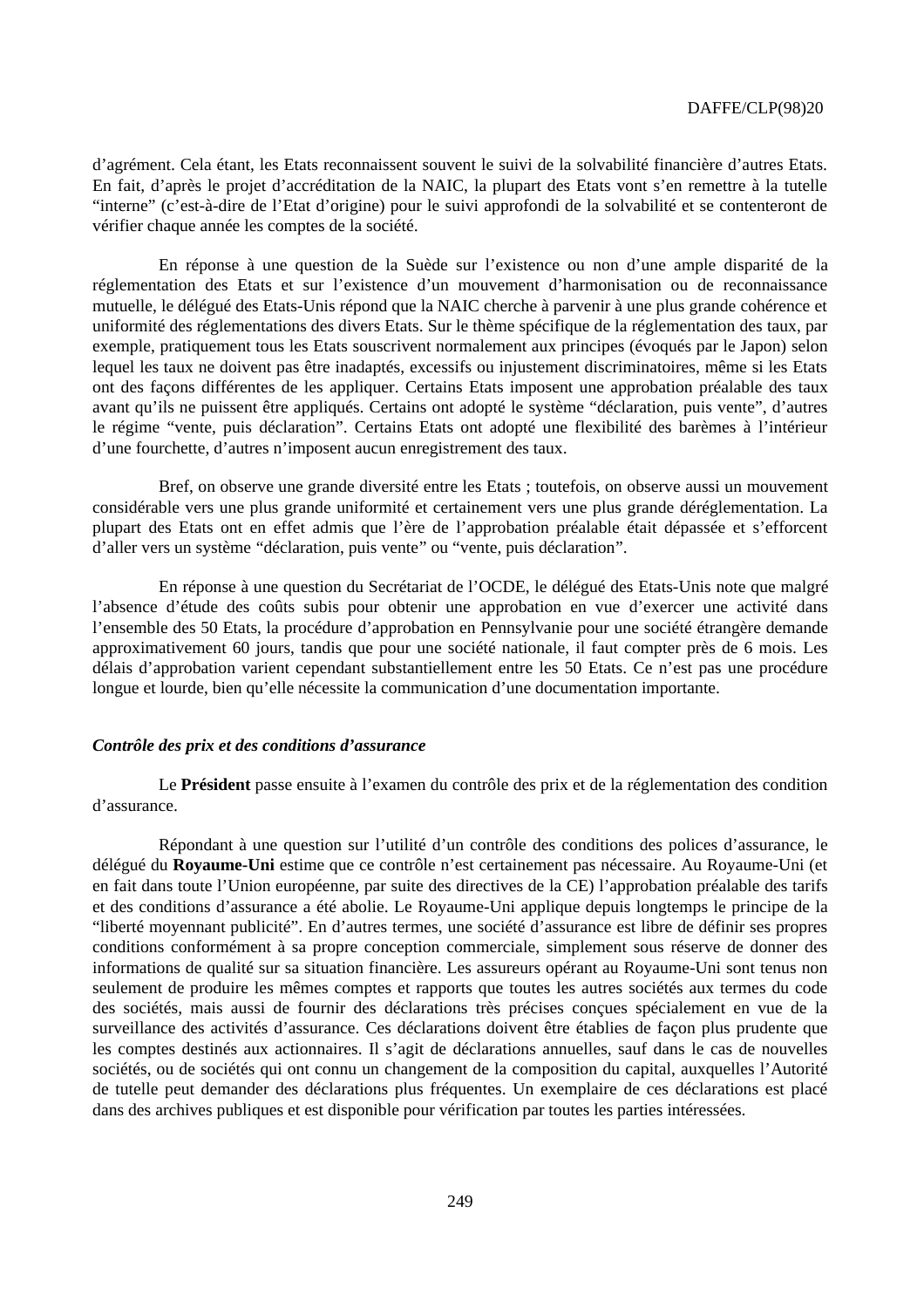Divers groupes d'intérêts examinent ces déclarations à la loupe, notamment les agences de notation et les grandes entreprises de courtage en assurance, qui procèdent à leur propre analyse de la sûreté des sociétés d'assurance dont elles envisagent de placer les contrats. La nouvelle des difficultés financières d'une société a toutes les chances de se répandre très vite. Les sociétés d'assurance souhaitent aussi souvent analyser les déclarations financières de leurs concurrents. Elles ont même intérêt à le faire, puisque le mécanisme britannique de protection des porteurs de police impose à toutes les sociétés du marché de payer une cotisation qui couvre les engagements (vis-à-vis des particuliers porteurs de police et des porteurs de police des branches d'assurance obligatoire) des sociétés d'assurance défaillantes.

La situation du Royaume-Uni est analogue à celle des **Pays-Bas**. Les Pays-Bas appliquent depuis longtemps un système "normatif" de surveillance, aux termes duquel les sociétés sont en principe libres de mener leurs propres activités et de fixer des primes aux niveaux que chaque société estime convenable, sous réserve d'une surveillance vérifiant que la société a des "pratiques commercialement saines". La liberté s'exerce jusqu'au choix de la méthode actuarielle de calcul des primes et provisions techniques.

Plus précisément, l'approche de l'Autorité de tutelle consiste à s'attacher à la situation financière globale d'une société d'assurance vie.

Comme au Royaume-Uni, les Pays-Bas impose la communication de comptes annuels et de déclarations de suivi de la situation financière de la société d'assurance d'année en année. Comme cela risque de ne pas être suffisant en cas de détérioration très rapide de la situation d'une société, l'autorité de tutelle est en train d'élaborer des mécanismes d'alertes, notamment à destination des branches non-vie.

Le délégué du **Japon** évoque ensuite le système de contrôle des primes qui s'applique dans son pays. Au Japon, il y a deux types de taux de prime. D'une part, il y a les taux qui sont fixés par chaque société d'assurance conformément au code des assurances et en accord avec le ministère des Finances. D'autre part, il y a les taux définis par des organismes de fixation des taux conformément à la loi correspondante. Ces organismes sont soumis à une procédure de notification préalable et de contrôle par le ministère des Finances.

La loi sur les opérations d'assurance autorise trois types de taux : premièrement les "fourchettes" de taux, c'est-à-dire les taux qui peuvent être choisis à l'intérieur d'une fourchette préétablie ; deuxièmement, les taux normalisés ; et troisièmement, les taux discrétionnaires. Les taux discrétionnaires sont déterminés en fonction de la situation de risque correspondant au moment où un contrat est finalisé, sans référence à des taux normalisés. Il existe des organismes de fixation des taux dans cinq branches d'assurance : incendie, accident, responsabilité civile, automobile et responsabilité civile obligatoire des conducteurs. Les sociétés d'assurance adhérentes des organismes de fixation des taux sont tenues d'appliquer les taux calculés par l'organisme. Toutefois, pour l'assurance incendie, l'assurance accident et l'assurance automobile, les sociétés d'assurances peuvent choisir leur taux dans une fourchette de 10 pour cent au-dessus ou en dessous du taux calculé par l'organisme de fixation des taux. Le ministère des Finances examine les taux des organismes en fonction des trois principes évoqués précédemment : les taux ne doivent pas être excessivement élevés, inutilement bas, ni injustement discriminatoires. Les organismes de fixation des taux sont exemptés de l'application de la Loi anti-monopole du Japon.

Un rapport du Conseil des assurance de juin 1996 sur le système actuel des organismes de fixation des taux a recommandé des réformes comme l'adoption du système de taux de prime pur conseillé et l'abolition de l'obligation d'adopter les taux calculés. Ces recommandations sont intégrées dans le projet de loi d'amendement de la loi sur les organismes de fixation des taux qui a été adopté par la Diète la semaine dernière. Ces réformes des organismes de fixation de taux entreront en vigueur au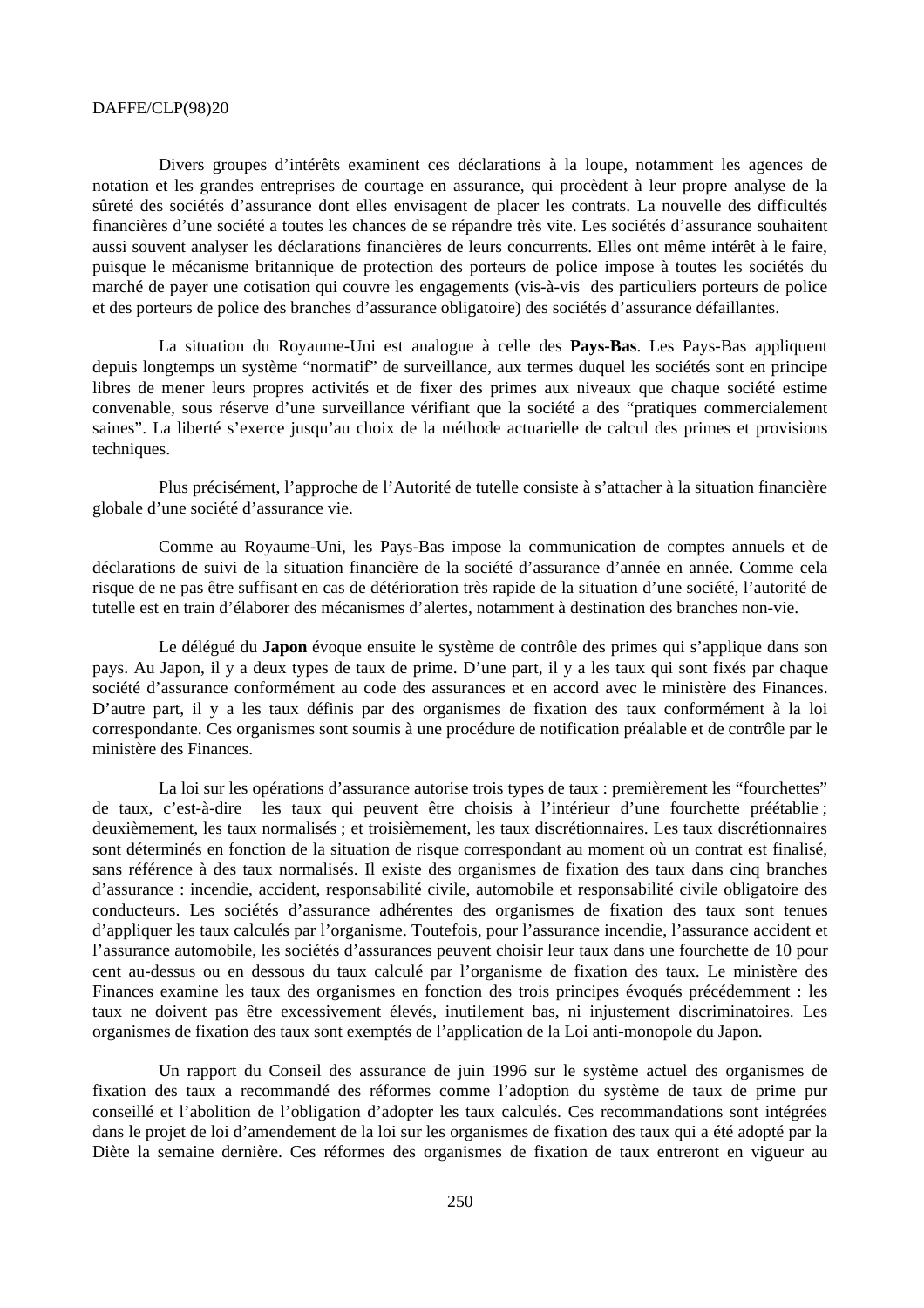1er juillet 1998. Toutefois, dans le cas de l'assurance tremblement de terre et de l'assurance obligatoire de la responsabilité civile des conducteurs (administrés par des textes spéciaux et qui fonctionnent en fait comme une forme publique d'assurance dans laquelle l'Etat intervient en tant que réassureur) les organismes de fixation des taux vont continuer de calculer les primes brutes.

Le délégué de la **Corée** pense que le gouvernement devrait approuver les conditions des contrats d'assurance pour des raisons de protection des consommateurs. La terminologie et le libellé des contrats d'assurance peuvent être difficiles à comprendre pour le consommateur ordinaire. Pour cette raison, le gouvernement coréen vérifie le contenu de tous les nouveaux contrats.

Le délégué de **l'Allemagne** explique que son pays a également été doté, jusqu'à une période récente, d'un système de contrôle des primes. Jusqu'en juillet 1994, l'Allemagne avait recours à un vaste dispositif d'approbation préalable des tarifs. A cette date, l'ensemble des contrôles systématiques ont été supprimés, à quelques exceptions portant sur l'assurance complémentaire maladie, les "Pensionskassen" (sorte de caisses de retraite professionnelles), et les fonds d'assurance funéraire. Pour ces branches d'assurance, la base de calcul doit être approuvée avant application. Dans l'assurance vie, les principes de calcul technique doivent aussi être soumis pour approbation, mais après avoir été adoptés.

Les effets de la concurrence par les prix ont été constatés dans l'assurance obligatoire de la responsabilité civile des conducteurs. Jusqu'en 1994, les sociétés d'assurance étaient tenues de calculer les tarifs en fonction d'un système donné de calcul. En conséquence, la concurrence par les prix n'intervenait que sur les coûts d'exploitation et le principal facteur de différenciation résidait dans les services fournis. Par suite de l'abolition du décret relatif au calcul des barèmes de taux, on a assisté à une intense concurrence par les prix. Dans certains cas, les primes peuvent ne pas même couvrir les charges techniques diminuées des revenus de placement. Il peut y avoir des cas de faillite. Auparavant, dans le régime de réglementation des prix, les taux de prime étaient stables et aucune société n'était menacée de faillite.

## *Réglementation de la solvabilité et du contrôle du capital*

Le délégué de **l'Australie**, tout en notant que le régime réglementaire de son pays n'impose pas de restriction en matière de tarification, admet qu'une même personne ne peut détenir plus de 15 pour cent du capital d'une société donnée. Toutefois, ce n'est pas une restriction absolue. L'Australian Treasurer peut autoriser un particulier à détenir plus de 15 pour cent s'il le juge convenable. On considère que la diffusion du capital présente des avantages et qu'il n'est pas souhaitable pour une société du secteur financier d'être directement associée à un actionnaire unique en raison des risques de contagion. L'argumentation en faveur du maintien du plafond de 15 pour cent pour les sociétés d'assurance n'est pas aussi convaincante que dans le cas des banques. Néanmoins, ce plafond a été conservé. Les sociétés d'assurance vie et d'assurance générale en Australie sont soumises à des normes minimales de solvabilité et de fonds propres. Toutefois, leurs investissements ne sont généralement pas soumis à des restrictions et il appartient aux sociétés elles-mêmes de gérer leurs affaires avec prudence.

Le délégué de la **Norvège** note que la réglementation des participations en Norvège est la même dans les secteurs de l'assurance et de la banque. De fait, ces deux secteurs sont soumis à des réglementations très voisines et sont placés sous la tutelle du même organisme. A titre d'exemple, les entreprises d'assurance en Norvège sont soumises aux mêmes normes de fonds propres que les banques.

En ce qui concerne la réglementation des participations, aucun actionnaire ne peut détenir plus de 10 pour cent du capital d'une même entité. Cela n'empêche pas les entreprises d'assurance de faire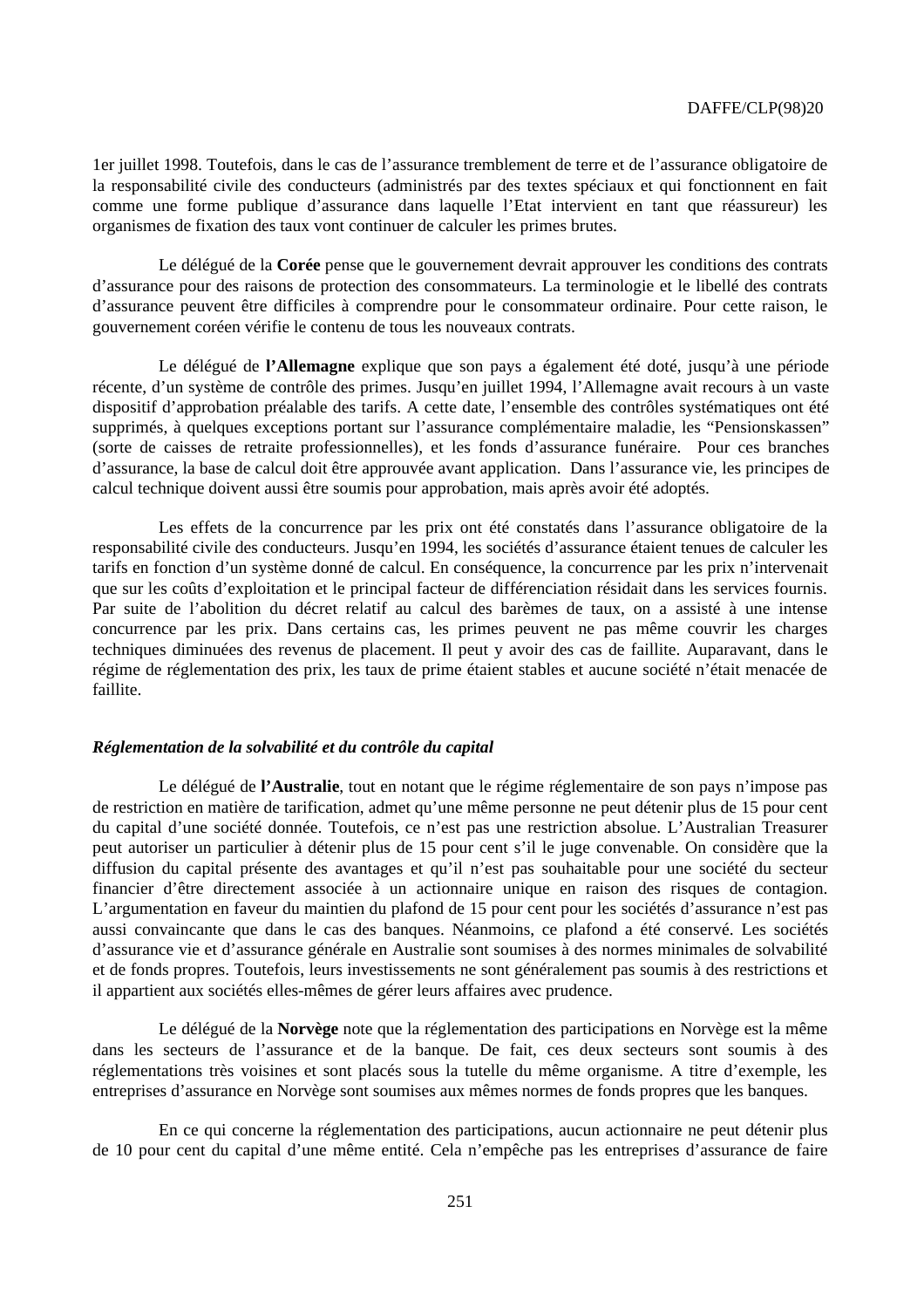partie de conglomérats financiers, mais en ce cas, les restrictions financières s'appliquent au niveau de la société holding, aucun actionnaire ne pouvant détenir plus de 10 pour cent du capital du groupe. Le principal objectif de cette réglementation est d'empêcher la confusion des intérêts d'un groupe financier avec ceux d'autres entreprises. Elle visait en outre à empêcher les problèmes d'une institution d'affecter la solvabilité d'autres institutions. Cela peut poser un problème de gouvernement d'entreprise, dans la mesure où il n'y a aucun actionnaire important ayant engagé des fonds dans la société qui détienne le pouvoir de la contrôler. Pour la Norvège, c'est moins grave que le problème qui pourrait résulter de la confusion des intérêts financiers avec d'autres intérêts.

### *Réglementation des intermédiaires d'assurance ; concurrence avec les produits de substitution ; institutions de réglementation*

Le **Président** introduit ensuite la dernière session consacrée aux thèmes de la réglementation et plus précisément aux questions de concurrence avec les produits de substitution des produits d'assurance, la réglementation des intermédiaires d'assurance et les institutions intervenant dans la réglementation de ce secteur.

La façon dont est organisée la distribution des produits d'assurance dans les différents pays peut constituer un obstacle important à la concurrence. Par exemple, lorsque la distribution des assurances auprès des particuliers est dominée par des relations d'exclusivité avec des assureurs, il peut être difficile pour une nouvelle entreprise d'entrer sur le marché. Cela a posé un problème particulier en Italie.

Le délégué de l'**Italie** explique que, traditionnellement, le principal canal de distribution des assurances en Italie a été l'agent individuel étroitement lié à une seule société d'assurance. Le système des intermédiaires indépendants ou "courtiers" n'est pas très répandu. Ces dernières années, la principale évolution dans ce domaine aura été le recours aux banques comme points de vente de produits d'assurance, en particulier les produits d'assurance vie normalisés immédiatement disponibles.

En réponse à une question du Président, le délégué italien explique la relation entre l'autorité de tutelle des assurances et la Banque d'Italie (autorité de tutelle des banques). En ce qui concerne les changements dans la propriété du capital, c'est la nature de la société qui est "à l'initiative principale" (c'est-à-dire l'initiatrice d'une fusion ou d'un rachat) qui détermine l'autorité de tutelle compétente. Dans le cas des canaux de distribution, cela dépend de la nature des produits vendus ; par exemple, les nouveaux intermédiaires financiers (qui vendent des parts de fonds communs de placement, des obligations garanties ou non, etc.) sont soumis à la tutelle de la banque centrale, tandis que le système des agents d'assurance est placé sous le contrôle du ministère de l'Industrie et, dans une certaine mesure, sous celle de l'autorité de tutelle du marché des assurances. Si une société d'assurance souhaite créer des succursales bancaires, elle doit se conformer à la réglementation promulguée par la banque centrale. Pour ce qui concerne la réglementation de la transparence et les dispositions relatives à l'information des consommateurs, il existe un certain chevauchement des compétences. L'offre de produits financiers aux consommateurs est contrôlée par l'autorité de tutelle de la Bourse, alors que l'offre de produits d'assurance aux consommateurs est soumise à la surveillance de l'autorité de tutelle des assurances.

Le délégué des **Pays-Bas** note que le secteur de la distribution du marché néerlandais des assurances ne pose généralement pas de difficultés. Il existe un grand nombre de souscripteurs dits "directs" (sociétés qui vendent directement les produits d'assurance au public sans passer par des intermédiaires) et la majorité des intermédiaires aux Pays-Bas sont de type "courtier" (travaillant pour plusieurs sociétés d'assurance).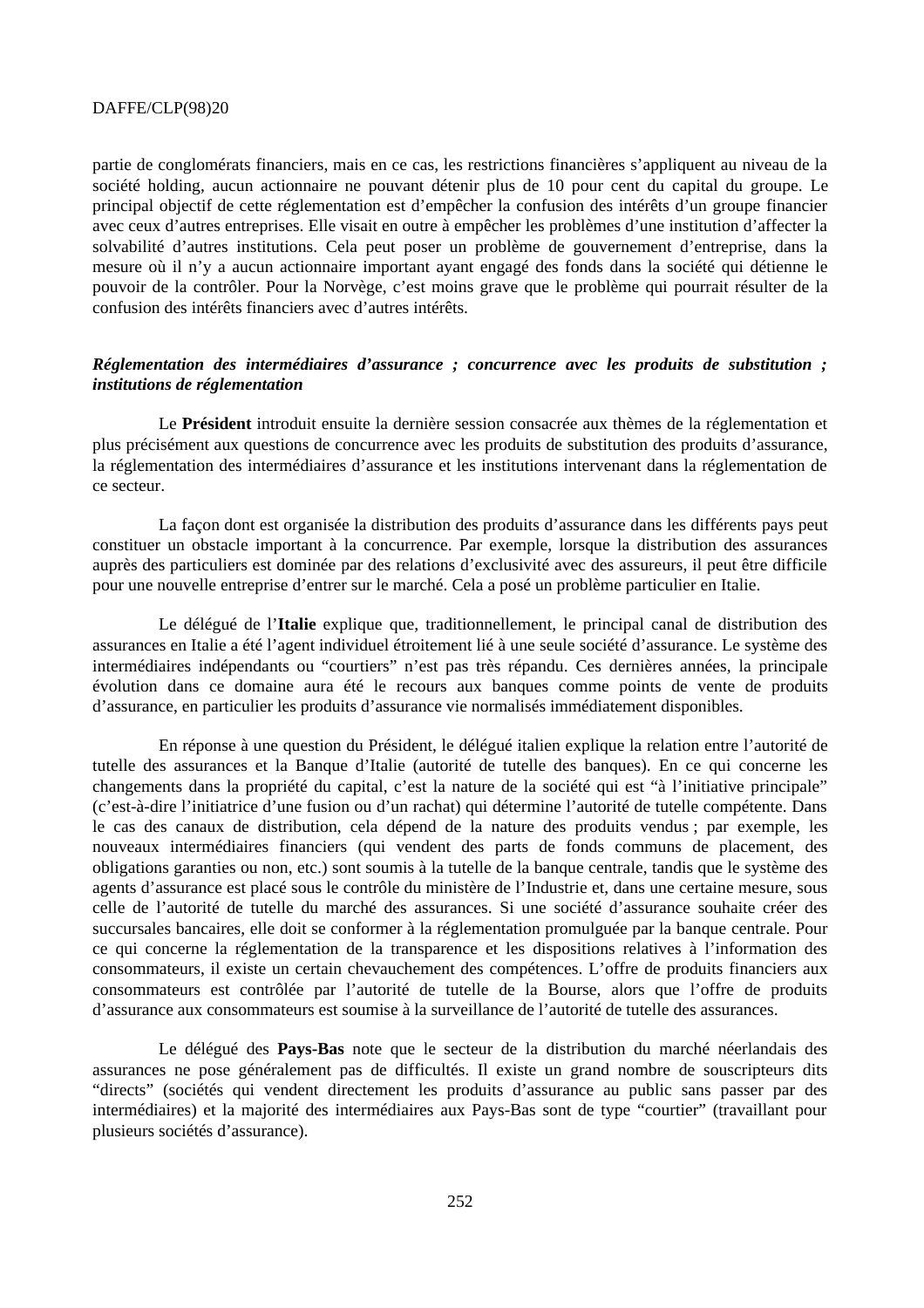Toutefois, même s'il n'y a pas de réglementation directe des prix des produits d'assurance euxmêmes, les intermédiaires ne sont pas autorisés à facturer leurs services directement auprès des consommateurs, mais doivent les facturer aux sociétés d'assurance. En outre, les intermédiaires ne sont pas autorisés à accorder des avantages pécuniaires aux consommateurs pour les inciter à acheter des produits. Ils ne peuvent pas leur accorder de rabais ou leur rétrocéder une partie de la commission qu'ils perçoivent de l'assureur.

La justification de cette règle remonte aux années 1950. On pensait qu'un plafonnement de la structure des commissions empêcherait les intermédiaires d'avoir des pratiques de vente agressives. On considère désormais qu'il n'est pas nécessaire de réguler les prix ou la structure des commissions pour assurer le bon fonctionnement du marché des services d'intermédiaires. Lorsque les consommateurs seront en mesure de prendre des dispositions spécifiques avec des intermédiaires, ces derniers auront intérêt à donner une valeur ajoutée à leurs services et à intervenir en tant que partie indépendante, distincte de l'assureur. Dans le cadre de la réglementation actuelle, les consommateurs ne peuvent pas rémunérer les intermédiaires pour la qualité supérieure de leurs services, de sorte que les intermédiaires ne sont pas incités à apporter une valeur ajoutée et à différencier la qualité de leurs services au consommateur. En outre, en autorisant des opérations personnalisées entre les intermédiaires et les consommateurs, les coûts des intermédiaires deviendront transparents, sous forme d'une composante spécifique du service que les consommateurs devront payer.

Cette réforme n'est pas encore appliquée. Elle se heurte à une forte opposition au parlement, parce qu'elle affecte les petites entreprises et touche à la question de la protection du consommateur. Toutefois, la plus grande association de consommateurs des Pays-Bas estime que la structure actuelle est dépassée et que la réforme serait favorable aux consommateurs.

Le Président demande à **l'Australie** de commenter le projet de mise en place d'une nouvelle autorité de tutelle générale du secteur financier. Ce projet résulte d'une refonte très substantielle de la réglementation du système financier de l'Australie qui a été menée sous la direction de M. Wallis.<sup>5</sup> L'objectif de la révision consistait à examiner le régime de réglementation de l'ensemble du secteur des services financiers. Deux dossiers principaux ont ainsi été traités. Le premier porte sur l'état de la concurrence dans ce secteur. On a assisté à un mouvement général de suppression des lois et règlements entravant de multiples façons la concurrence. On trouvera plus de précisions à cet égard dans le compte rendu de la dernière table ronde. <sup>6</sup> Le second objectif consistait à procéder à un examen approfondi et à une réforme de la structure réglementaire générale du secteur financier dans un souci de convergence.

L'idée avancée dans le rapport était de passer d'un régime fondé principalement sur la réglementation distincte de compartiments séparés du secteur financier, à une réglementation que l'on peut qualifier de "fonctionnelle". En effet, les réglementations distinctes des banques, des assurances et des sociétés de crédit hypothécaire était devenue assez inadaptée à une époque de convergence où les banques font de l'assurance, les assureurs font de la banque, les sociétés de crédit hypothécaire se livrent aux deux activités, etc.

La philosophie des propositions soumises au parlement consiste à réorganiser la réglementation par grandes fonctions. La Banque de réserve traite de la politique monétaire. Une nouvelle autorité de surveillance prudentielle traite l'ensemble de la réglementation prudentielle de l'ensemble du secteur des services financiers (dont les assurances et la banque). Il existe une autorité de tutelle de la concurrence l'Australian Competition and Consumer Commission. Il existe aussi une nouvelle autorité de tutelle des services financiers aux consommateurs, l'Australian Securities Commission, qui est chargée du dossier de la protection du consommateur et de l'investisseur.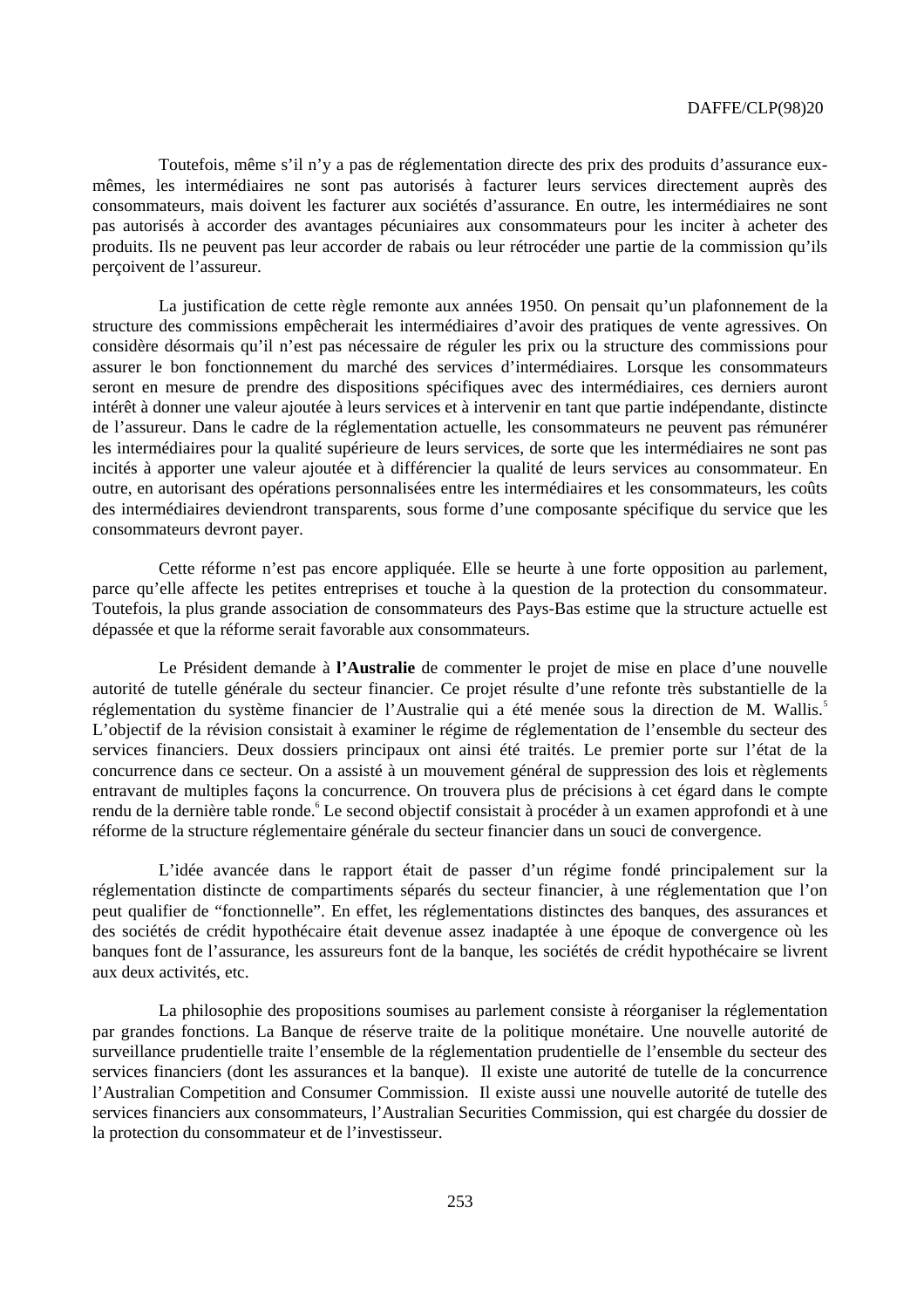Il s'agit ainsi de parvenir à fausser le moins possible la concurrence. En d'autres termes, il s'agit de placer les institutions financières présentant les mêmes fonctions sur un pied d'égalité vis-à-vis de la réglementation aussi bien du point de vue du droit des consommateurs que de la réglementation prudentielle. Sur le terrain, la situation des différentes composantes du secteur financier est variable. Les règles prudentielles concrètes vont être différentes pour les diverses sortes de placements et d'entreprises financières. Cela étant, on estime que si l'ensemble de la réglementation prudentielle est confiée à un organisme unique, on aura plus de chances de minimiser les distorsions de la concurrence.

#### *Conclusion*

Le **Président** conclut la session sur les problèmes de réglementation par quelques éléments de synthèse.

Plus précisément, évoquant la note de référence du Secrétariat, le Président relève qu'il existe plusieurs approches de la réglementation : une politique des "piliers" dans le cadre de laquelle il existe des restrictions sur les types d'activités auxquelles les différentes composantes du secteur des services financiers peuvent se livrer ; un modèle "congloméral" dans lequel les obstacles aux activités des conglomérats sont réduites ou éliminées ; un modèle "coordonné" dans lequel les différentes autorités de tutelle, par leur coopération, agissent comme une entité unique. L'Australie est l'un des pays qui est passé à cette approche "coordonnée" de la réglementation. La plupart des autres pays sont passés de la politique des "piliers" comportant des restrictions sur les activités des banques, des sociétés d'assurance et des sociétés de Bourse, à l'approche "conglomérale" dans laquelle l'autorité de tutelle bancaire surveille les activités bancaires quelle que soit l'institution concernée.

La note du Secrétariat montre que dans la plupart des pays de l'OCDE, des restrictions sur les activités demeurent. Dans pratiquement aucun pays, une banque peut vendre directement ses propres produits d'assurance. Cela étant, la plupart des pays autorisent la distribution directe par les banques de produits d'assurance conçus par d'autres entités, bien que certaines restrictions subsistent sur la distribution de produits bancaires par les sociétés d'assurance. Cette situation n'est pas symétrique. En matière de propriété du capital, en revanche, la plupart des pays prévoient la possibilité de création d'une société d'assurance par une société holding possédant également une banque. En d'autres termes, même s'il existe des restrictions sur les activités, elles ne s'accompagnent pas de restrictions sur la propriété du capital.

La discussion a montré qu'en dehors d'un certain nombre de règlements prudentiels importants, on observe aussi une réglementation importante du comportement des sociétés d'assurance, de nombreux pays réglementant fortement les barèmes et les taux de prime.

Dans l'ensemble, si l'on se réfère aux contributions et à la discussion qui s'est ensuivie, le secteur de l'assurance apparaît comme un secteur lourdement réglementé. Dans certains cas, notamment pour certaines formes de réglementation prudentielle, il y a de bonnes raisons de maintenir la structure actuelle de la réglementation. En revanche, on ne sait pas très bien pourquoi on aurait besoin d'un système de réglementation des taux de prime ou des conditions des contrats. Ces formes de réglementation aboutissent à une homogénéisation de la structure des prix et des produits dans le secteur, elles entravent l'élaboration de nouveaux produits (comme l'a nettement indiqué le Délégué du Royaume-Uni), et elles empêchent l'innovation dans le secteur et la concurrence sur le marché.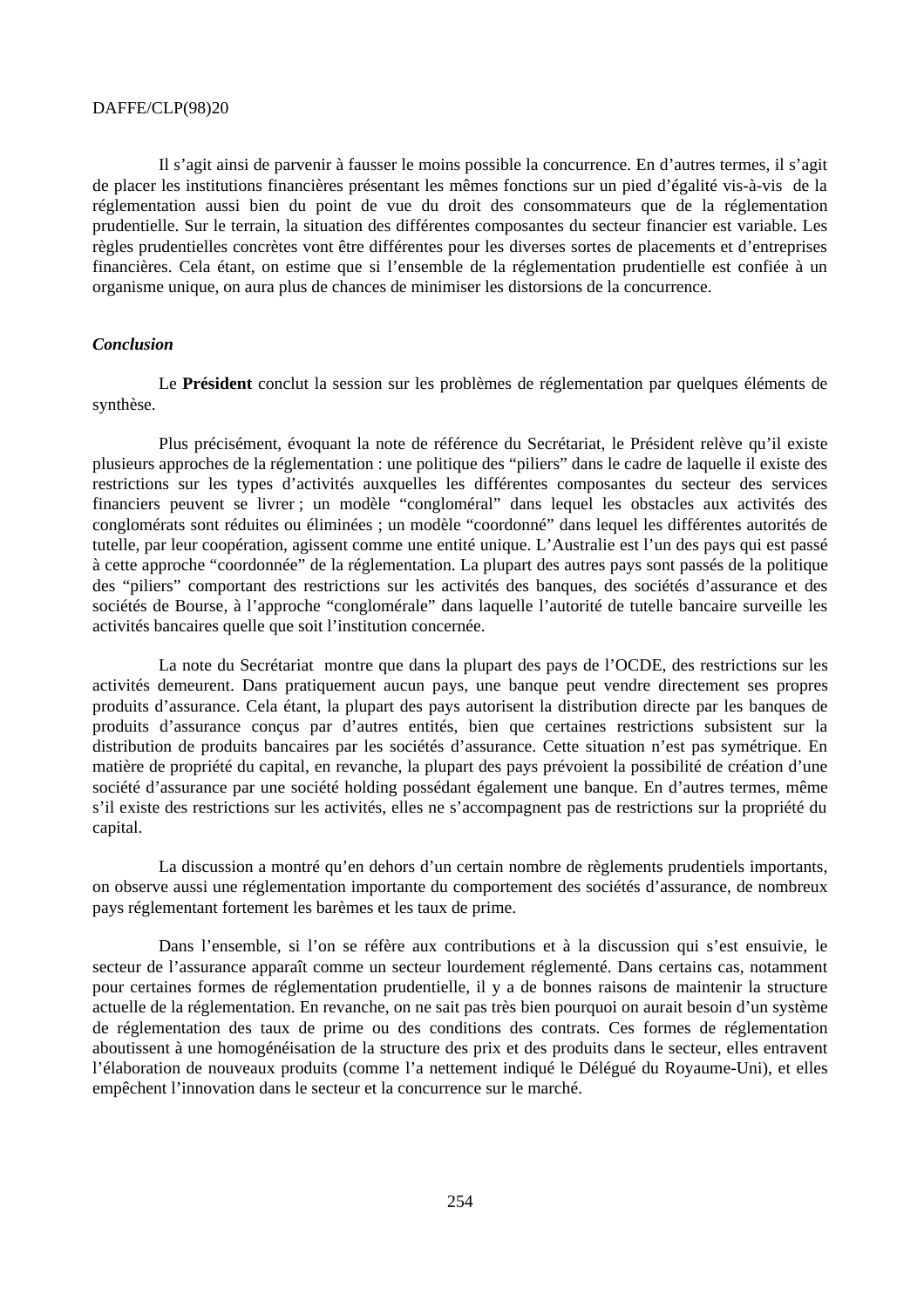#### **Partie II : Problèmes d'application du droit de la concurrence**

Le **Président** passe ensuite à la seconde session de la discussion, qui porte cette fois sur les problèmes d'application du droit de la concurrence. Il note que des problèmes importants se posent à cet égard dans le secteur de l'assurance. L'une des caractéristiques distinctives du secteur de l'assurance tient au fait que pour pouvoir fixer ses taux et analyser les risques, une société d'assurance a besoin de recourir à un large partage d'informations avec les sociétés du secteur. Ce partage d'informations passe cependant souvent aux yeux des responsables de l'antitrust comme une marque de collusion. Il faut trouver dans ce secteur un équilibre entre le partage d'informations qui favorise la concurrence et les consommateurs et le partage d'informations qui facilite les collusions.

#### *Couverture et exemptions*

Il ressort clairement des contributions que dans presque tous les pays, le droit de la concurrence s'applique pleinement. Il n'y a qu'une exception, les Etats-Unis. Toutefois, même si en principe, le droit de la concurrence s'applique à ce secteur, on ne compte que relativement peu de cas dans lesquels le droit de la concurrence a été effectivement appliqué et respecté, notamment lorsque l'on songe à la forme la plus répandue de pratique restrictive, la coopération horizontale entre assureurs. L'UE a joué un rôle important à travers l'exemption en bloc qu'elle a accordée à certaines pratiques du secteur de l'assurance (règlement CE 3932/92).

Le délégué de la **CE** décrit les accords qui font l'objet d'une exemption du droit de la concurrence et explique les raisons de cette exemption. L'article 85 du Traité de Rome interdit les accords de limitation de la concurrence, mais admet que certains de ces accords puissent bénéficier d'une exemption s'ils contribuent au progrès économique et s'ils sont avantageux pour le consommateur. Des accords peuvent faire l'objet d'une exemption individuelle de la Commission ou donner lieu à une exemption par grande catégorie au moyen d'un règlement.

Avec l'application du droit de la concurrence au domaine de l'assurance, on s'est aperçu rapidement que certains accords qui passeraient manifestement pour anticoncurrentiels dans d'autres secteurs, sont dans le secteur de l'assurance nécessaires à son bon fonctionnement et bénéfiques pour les consommateurs. La Commission a commencé par traiter ces accords à travers des exemptions ponctuelles, mais une fois qu'elle a acquis suffisamment d'expérience dans ce domaine, elle est passée à l'adoption d'une exemption plus large par la voie réglementaire, le texte étant adopté en décembre 1992.

Le premier type d'accord exempté par le règlement sont les accords sur les "primes pures". Les assureurs ont besoin de connaître divers renseignements statistiques afin de tarifer les risques qu'ils couvrent et, dans la plupart des cas, ils ne peuvent obtenir ces données à titre individuel. En conséquence, la coopération pour la collecte, l'échange et l'analyse des statistiques de risques est prévu et il est exempté du droit de la concurrence par le règlement. Cette exemption ne porte que sur les renseignements nécessaires au calcul de la "prime pure" (à savoir la part de la prime qui reflète le risque rétrospectif) et pour la "prime de risque" (à savoir les corrections de la prime pure tenant compte de l'évolution attendue du secteur). Tous les accords qui vont au-delà (par exemple, les accords sur la prime commerciale) ne sont pas couverts par l'exemption et sont considérés comme contraires à l'article 87 du traité de Rome. En tout état de cause, les statistiques diffusées sur la prime pure et la prime de risque doivent toujours ne constituer que des recommandations. Il ne doit pas y avoir d'obligation pour les assureurs d'utiliser les primes ainsi calculées.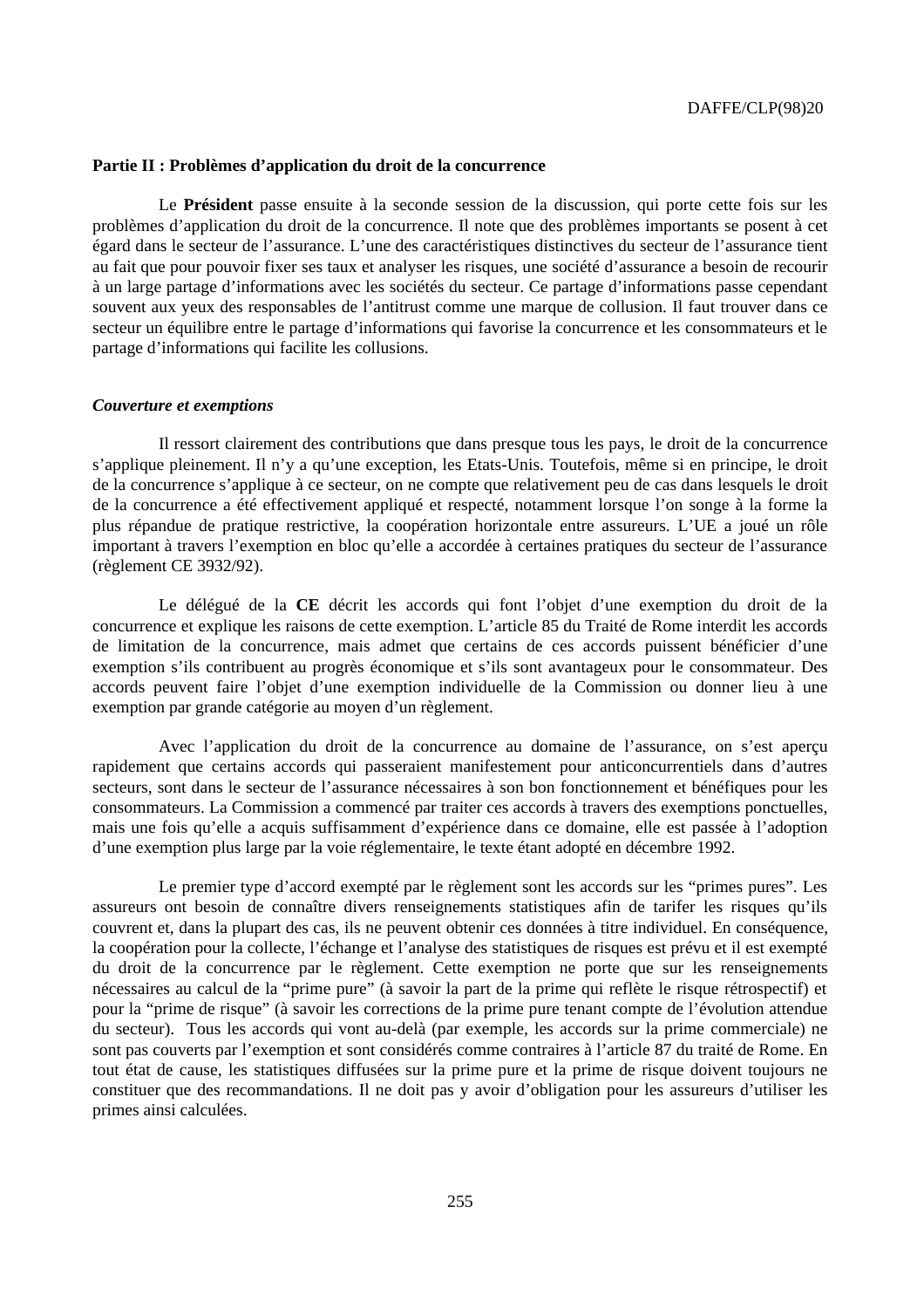Le second type d'accords couverts par l'exemption en bloc sont les accords sur les conditions normalisées des polices et sur les modèles de polices d'assurance. Ces accords sont exemptés parce que l'adoption de conditions normalisées des polices améliore la transparence du secteur et permet aux consommateurs de comparer plus facilement les différents produits. Là encore, ces accords ne sont exemptés que s'ils se limitent à des recommandations. Si l'utilisation de certaines conditions sont obligatoires, l'accord ne bénéficie plus de l'exemption et il est en général frappé d'interdiction.

Le troisième type d'accords couverts par le règlement sont ceux qui couvrent des risques de façon commune, à savoir les groupements de coassurance et de réassurance. Pour l'essentiel, il s'agit de groupes d'assureurs qui décident de couvrir certains risques en commun. Ces groupements posent des problèmes de concurrence parce que les membres d'un groupement doivent parvenir à un accord sur les paramètres communs de concurrence - les conditions de l'assurance proposée ; les limites de la couverture proposée ; et même, les tarifs correspondants. Toutefois, ces groupements peuvent dans certains cas être justifiés. Dans le cas de l'assurance des grands risques, la justification est la suivante. Pour des raisons de probabilité, les assureurs doivent couvrir un nombre minimal de risques homogènes. S'ils ne peuvent le faire, la probabilité que la taille des risques qu'ils couvrent soit supérieure à la moyenne, augmente considérablement. Dans ce contexte, les groupements d'assurance permettent aux différents assureurs d'atteindre cette dimension minimale. Lorsqu'une telle coopération est nécessaire pour couvrir certains risques, elle n'entrave pas la concurrence. Les différents assureurs ne pourraient pas participer à la concurrence sur ce marché, s'ils ne peuvent pas participer au groupement. On peut même aller jusqu'à dire que l'accord est favorable à la concurrence puisqu'il permet à un intervenant nouveau d'entrer dans la concurrence sur le marché. Toutefois, il convient d'examiner ces dossiers au cas par cas et il est assez difficile d'intégrer cet aspect dans une exemption large. C'est la raison pour laquelle la Commission a décidé dans le règlement d'exempter simplement tous les groupements qui ne dépassent pas une certaine part de marché (10 pour cent pour les groupements de coassurance et 15 pour cent pour les groupements de réassurance). Pour les groupements dépassant ces parts, les décisions sont prises au cas par cas.

Enfin, la réglementation couvre des accords sur l'approbation des dispositifs de sécurité. Dans plusieurs domaines, les assureurs passent des accords pour décider des dispositifs de sécurité (par exemple, des alarmes) qu'ils acceptent lorsqu'ils proposent des types particuliers d'assurance. En l'occurrence, l'entrave à la concurrence n'intervient pas sur le marché de l'assurance, mais sur celui des dispositifs de sécurité. Si les assureurs conviennent d'approuver certains dispositifs, mais pas d'autres, les fabricants de ces derniers se trouvent automatiquement exclus du marché. On peut facilement résoudre ce problème par la normalisation à l'échelle de l'Union européenne, mais, en attendant cette normalisation, le règlement prévoit que les assureurs peuvent conclure des accords sur les dispositifs de sécurité, à condition qu'ils reposent sur des critères objectifs et non discriminatoires.

Enfin, outre ces quatre types d'accords, le règlement d'application approuvé par le Conseil prévoit que la Commission peut aussi exempter deux autres types d'accords, portant pour l'essentiel sur les registres de risques aggravés et les accords sur la maîtrise des risques d'accidents. A l'époque, la Commission n'avait pas suffisamment d'expérience dans ces domaines et n'avait pas inclus ces deux types d'accords dans le champ de couverture du règlement, mais ces accords pourraient être couverts à l'avenir par une exemption en bloc.

En réponse à une question du Président, le délégué de la CE note que le règlement n'établit pas de distinction entre les types d'institutions susceptibles de collecter les statistiques de risques concernées. Dans la pratique, ce travail est normalement effectué par l'association nationale d'assureurs compétentes. Toutefois, n'importe quel autre organisme peut également le faire. Les statistiques doivent être présentées de telle façon qu'il ne soit pas possible de distinguer les parts de marché des différentes entreprises ayant fourni les données.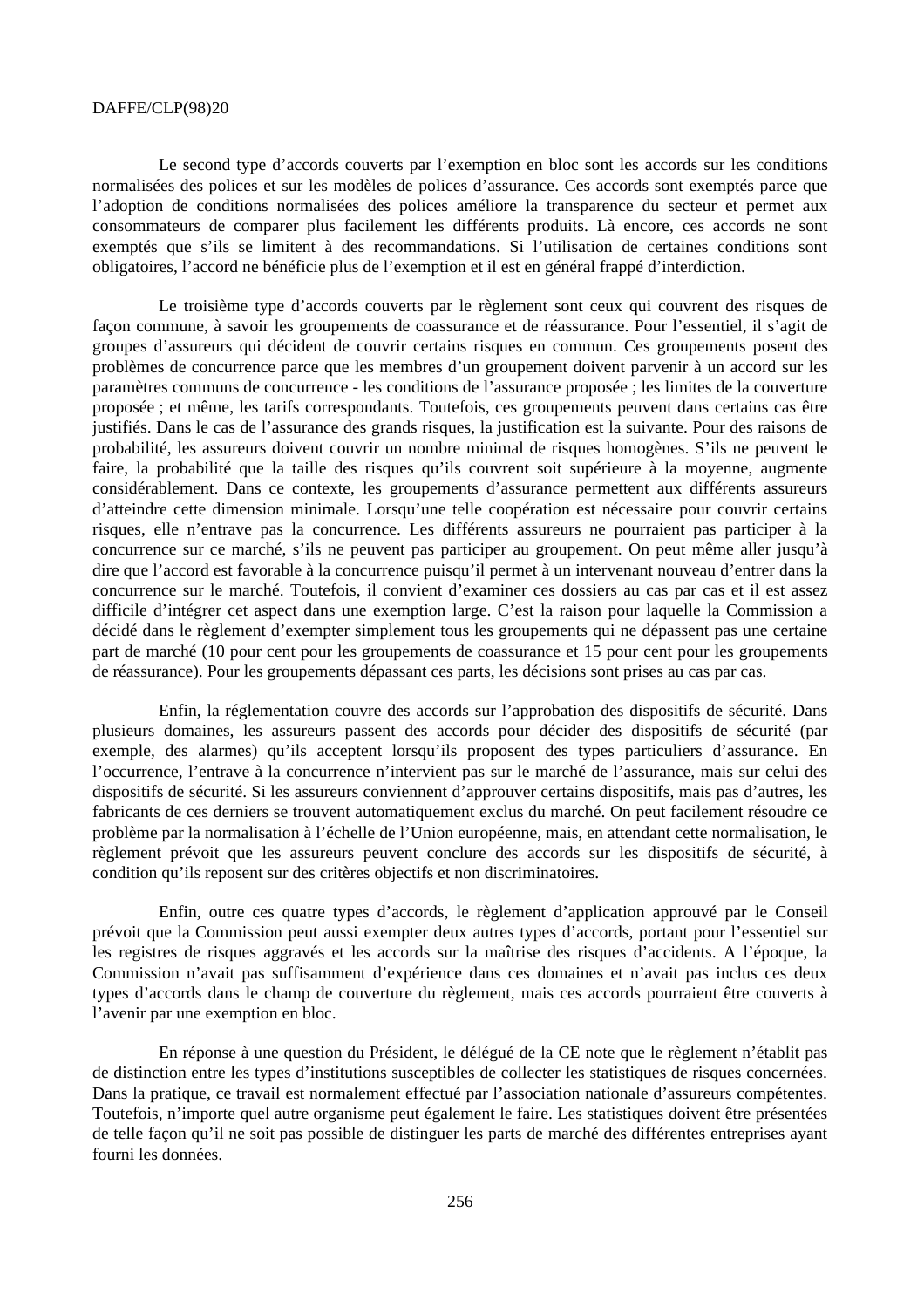Le délégué du **Japon** explique qu'en principe, la Loi anti-monopole s'applique au secteur de l'assurance. Toutefois, il existe certaines exemptions à cette règle générale. Ces exemptions ont été radicalement limitées ces dernières années. A titre d'exemple, il y a désormais une exemption limitée applicable à certains accords entre sociétés d'assurance vie dans le secteur de l'assurance aviation, l'assurance des risques nucléaires, la responsabilité civile obligatoire des conducteurs et l'assurance des tremblements de terre. En revanche, les comportements concertés ne sont pas exemptés de la Loi antimonopole lorsqu'on se trouve en présence de pratiques commerciales anticoncurrentielles ou d'une limitation substantielle de la concurrence dans un domaine particulier de la profession, de nature à porter inutilement préjudice aux intérêts des porteurs de police et des assurés. De plus, l'approbation du ministère des Finances est nécessaire avant de bénéficier d'une exemption de la Loi anti-monopole et le ministère des Finances doit obtenir lui-même l'accord de la Fair Trade Commission avant de donner son approbation. Même une fois que le ministère des Finances a donné son accord, la Fair Trade Commission peut lui demander de prendre des mesures pouvant aller jusqu'à l'annulation de l'approbation si la Commission estime que la conduite visée ne répond plus aux conditions d'exemption.

La JFTC mène actuellement une étude sur les opérations d'assurance du point de vue de la politique de la concurrence. Cette étude a deux objectifs. Le premier consiste à mettre en relief les possibilités de poursuite de la déréglementation. Le second est de faire le point sur la situation actuelle des transactions entre sociétés d'assurance et entreprises assurées. La contribution écrite du Japon présente quelques cas dans lesquels la Loi anti-monopole a été appliquée au secteur de l'assurance.

Le délégué des **Etats-Unis** est invité à expliquer les contours de l'exemption de la législation antitrust prévue par le McCarran-Ferguson Act. Le délégué commence par souligner que malgré l'existence d'une exemption fédérale, 48 ou 49 Etats sont dotés de leur propre législation antitrust et le secteur de l'assurance reste soumis à ces législations locales. L'objet du McCarran-Ferguson Act de 1945 ne portait pas tant sur le dossier de l'antitrust que sur la question d'assurer ou de rendre aux Etats le pouvoir de contrôle du secteur de l'assurance en raison de l'importance des recettes fiscales prélevées dans ce secteur. L'origine de ce texte réside dans une décision de la Cour suprême qui paraissait supprimer le contrôle des Etats sur les activités d'assurance, ce qui avait amené le Congrès à prendre des mesures pour rétablir le pouvoir de réglementation des assurances par les Etats, en y ajoutant une exemption de la loi antitrust. Le Congrès est bien entendu libre de supprimer à tout moment cette exemption et il y a eu de nombreuses tentatives en ce sens au cours des vingt dernières années.

Si l'on examine l'exemption proprement dite, on observe qu'il y a eu beaucoup de procès au fil des années qui ont réduit sensiblement la portée de cette exemption. Ils portent essentiellement sur deux questions : premièrement, les tentatives de définir les "activités d'assurance". Ce concept a été défini de façon assez restrictive. La seconde question est de savoir ce que l'on entend par "regulated by the states" ("placées sous la tutelle des Etats"). A cet égard, on a considéré que les fusions *n'entraient pas* dans le champ d'application de l'exemption McCarran-Ferguson. En effet, la réglementation par l'Etat ne couvre pas les pratiques "extraterritoriales". En cas de fusion de deux sociétés d'Etats différents, aucun Etat ne détient pleinement la tutelle des sociétés qui fusionnent, donc aucun ne réglemente la transaction ce qui implique que la fusion elle-même doit être notifiée conformément aux termes du Hart-Scott-Rodino Act.

Le délégué des Etats-Unis conclut en indiquant que la NAIC n'est pas favorable à une simple suppression du McCarran-Ferguson Act dans la mesure où cela exposerait le secteur de l'assurance à une incertitude immédiate considérable quant à la légalité d'un certain nombre de pratiques actuellement courantes dans ce secteur.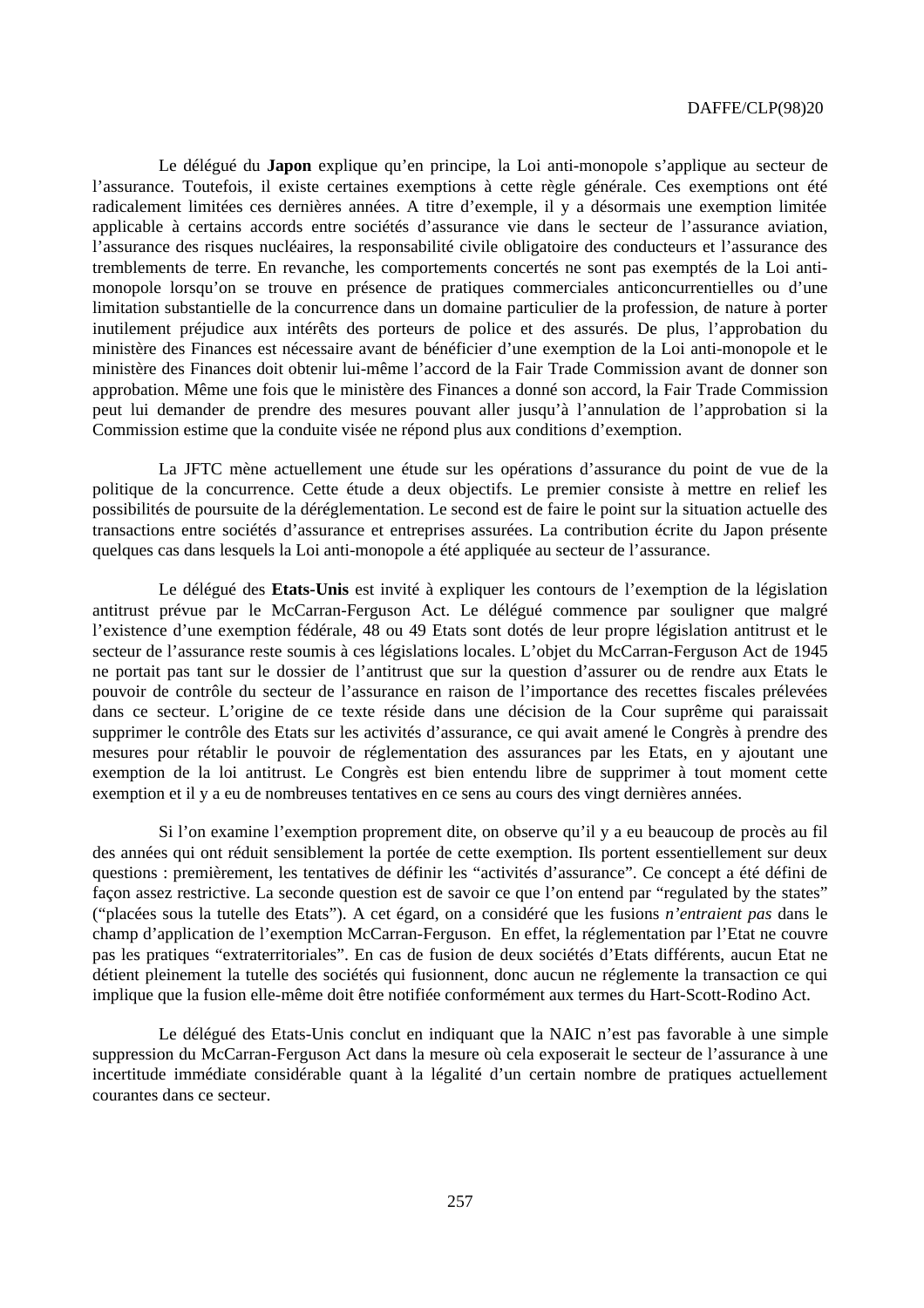#### *Conditions de concurrence et mise en œuvre du droit de la concurrence*

Le délégué de **l'Italie** note que le secteur de l'assurance en Italie continue d'être porté à des pratiques de collusion. La concurrence n'est pas encore suffisante pour être bénéfique pour les consommateurs. L'Autorité antitrust italienne fait activement appliquer le droit de la concurrence dans ce domaine. Une affaire a par exemple concerné un groupe de sociétés qui avaient passé un accord de coassurance de certains risques. Du point de vue de l'autorité de la concurrence, cet accord n'était pas nécessaire pour la couverture de ces risques. En outre, quelques sociétés concernées ont été frappées d'une amende à la suite de la mise à jour de certains éléments tendant à prouver l'existence d'un accord annexe pour ne pas participer à l'adjudication d'une opération d'assurance, moyennant dédommagement.

L'Autorité italienne de la concurrence considère que la coassurance peut être à la fois bénéfique et favorable à la concurrence, mais dans certaines limites. L'idée que l'ensemble des intervenants d'un marché puissent se co-assurer est en revanche inacceptable.

La **République tchèque** présente un cas d'abus de position dominante concernant l'ancienne société tchèque d'assurance, société publique et seul prestataire de l'assurance obligatoire de la responsabilité civile et intervenant exerçant un rôle dominant sur d'autres marchés de l'assurance. Cette société établit également les "cartes vertes", qui servent d'attestation internationale de l'assurance de la responsabilité civile des conducteurs. En 1996, l'Office de protection de la concurrence a constaté que la société publique d'assurance délivrait ces cartes à des conditions différentes selon les clients. Alors que les clients qui s'étaient adressés à ce prestataire en position de monopole pour obtenir une assurance obligatoire accident automobile obtenaient la carte verte gratuitement, les autres demandeurs devaient payer une commission. L'Office a estimé que cette conduite constituait un abus de position dominante au motif que le prestataire en position de monopole accordait à ses propres clients un avantage provenant de son monopole sur l'assurance responsabilité civile des conducteurs. La Haute Cour est revenue sur cette décision à la suite d'un recours introduit par la Société tchèque d'assurance.

Le délégué du **Royaume-Uni** commence par évoquer l'exemption dont bénéficie l'assurance vis-à-vis du Restrictive Trade Practices Act. Cette loi impose l'enregistrement de tous les accords de restriction, même s'ils n'ont pas d'effet sensible sur la concurrence. Sans cette exemption, de nombreux accords d'échange d'information et de partage de risques pourraient tomber sous le coup de la loi et nécessiteraient un enregistrement même s'ils ne devaient pas donner lieu à des poursuites. Toutefois, les dispositions complexes sur les monopoles du Fair Trading Act pourraient tout de même s'appliquer aux autres collusions ayant des effets anticoncurrentiels, comme un accord sur les primes ou un accord de répartition des marchés.

Le Délégué du Royaume-Uni poursuit en présentant un cas d'abus de position dominante au Royaume-Uni concernant des garanties de construction. Le marché des garanties de construction est très concentré. Actuellement, en dehors de la société ayant donné lieu à une enquête, il n'y a qu'une autre société proposant des garanties sur les constructions immobilières neuves. A l'époque, l'organisme qui avait monté le mécanisme détenait une part de marché proche de 100 pour cent. Il ne proposait ses services qu'à ses adhérents -- les adhérents étant des entrepreneurs et des sociétés de BTP. Ils devaient s'inscrire auprès de l'association pour obtenir des garanties sur les bâtiments neufs qu'ils construisaient au Royaume-Uni. Si un entrepreneur voulait s'adresser à d'autres sociétés, il devait soit résilier son inscription, soit s'inscrire auprès des deux sociétés d'assurance. En cas de résiliation, il perdait tout ou partie des avantages, souvent financiers, attachés à son adhésion antérieure. La décision initiale sur ce dossier a consisté à imposer à l'association contrevenante de modifier ses règles et de soumettre toute modification ultérieure au Directeur général de l'autorité de la concurrence.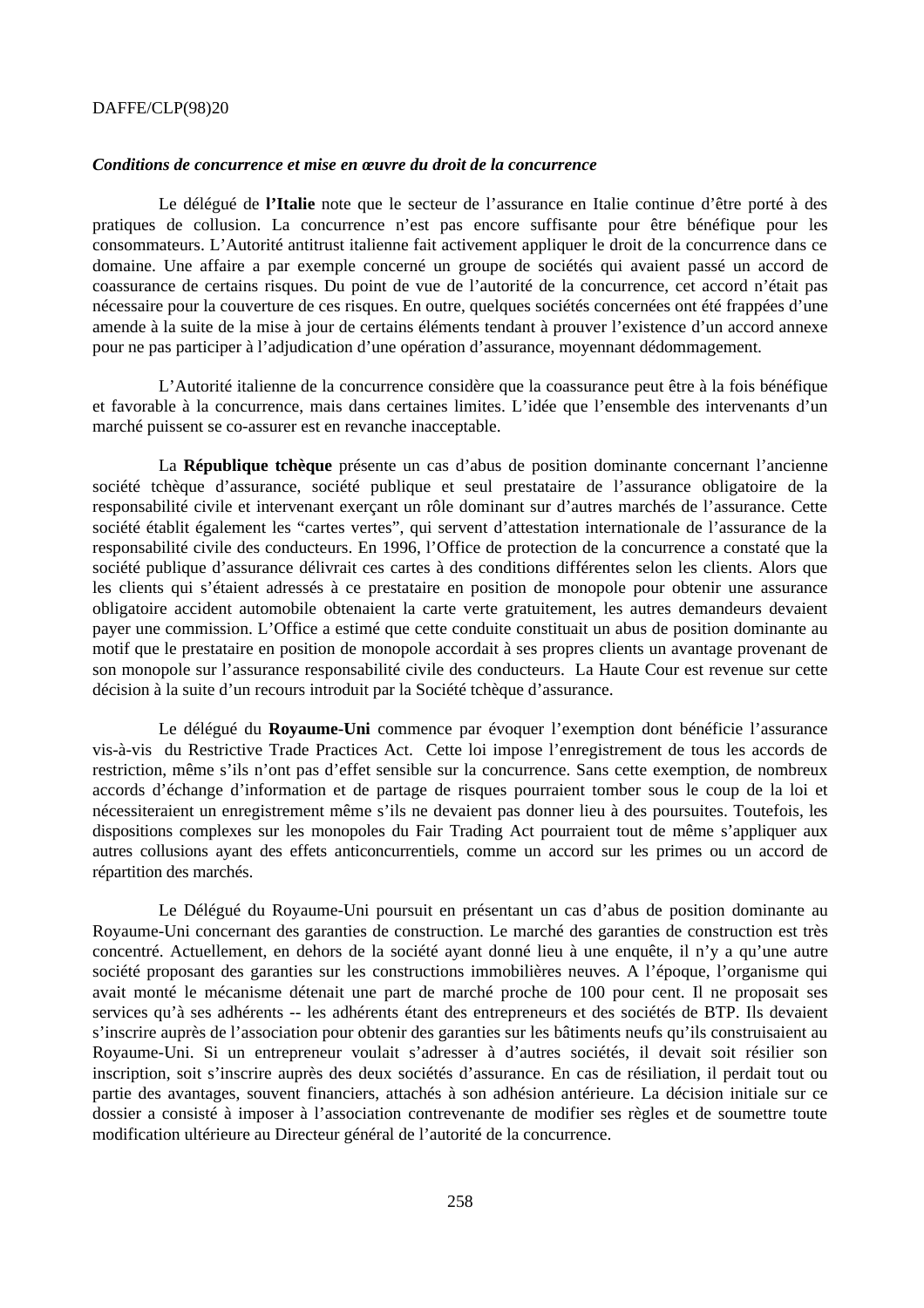La **Commission européenne** a pris quelques décisions négatives dans le domaine de l'assurance. On retiendra en particulier la décision prise contre l'Association des assureurs immobiliers allemands, la Commission ayant condamné un accord de relèvement des primes commerciales d'un pourcentage fixe. Il s'agissait manifestement d'un accord de fixation des prix.

Le délégué de la **Suisse** souligne également les activités de mise en œuvre du droit de l'autorité antitrust. En 1988, la Commission des cartels, qui n'existe plus a mené une enquête sur une entente entre sociétés d'assurance et demandé l'élimination de cette entente. Il est difficile de juger des effets de l'élimination de cette entente. Certains observateurs ont souligné que les prix avaient immédiatement augmenté, ce qui est partiellement vrai, mais le nombre d'accidents a aussi augmenté et il est difficile de distinguer ces deux effets. Cela étant, il est certain que l'élimination de l'entente a stimulé la concurrence dans le domaine, avec l'introduction très rapide sur le marché de nouveaux produits.

Le délégué de **l'Irlande** évoque un dossier particulier dans lequel l'ensemble des sociétés d'assurance vie avaient passé un accord sur les commissions qu'elles devaient verser à leurs intermédiaires. Le ministère avait le pouvoir d'introduire des règlements relatifs aux commissions, mais ne l'a jamais fait.

L'Autorité irlandaise de la concurrence a pensé qu'il convenait d'introduire un système imposant la publicité des taux de commission de façon à permettre aux consommateurs de se faire une opinion quant à savoir s'ils bénéficiaient véritablement d'un conseil indépendant de la part de ces intermédiaires. Le dilemme pour l'autorité antitrust teint au fait que s'il lui est possible de refuser une exemption à l'accord entre les sociétés, elle n'a pas le pouvoir d'introduire un texte législatif imposant la publicité.

L'exemption a été refusée et, jusqu'ici, aucun règlement imposant la transparence des commissions n'a été introduit. Si les commissions se renchérissent et que les consommateurs y perdent, l'autorité risque de devoir en assumer la responsabilité.

Le délégué du **Royaume-Uni** évoque un cas analogue dans son pays. Dans les années 1980, la Life Assurance and Unit Trust Organisation, organisation professionnelle de marché, avait des barèmes de commission. Avec l'introduction du Financial Services Act de 1986, aux termes duquel les organisations de marché ont été intégrées au régime de réglementation, le Directeur général de la Fair Trading Commission a été amené à vérifier si leurs règles de fonctionnement n'étaient pas susceptibles de produire des effets anticoncurrentiels. Par suite de cet examen, les barèmes de commission ont été abandonnés. Pour éviter le problème évoqué par le délégué irlandais, un certain nombre d'autres règles ont été introduites, notamment une distinction nette entre agents liés et conseillers financiers indépendants offrant tout l'éventail des produits, ainsi que des prescriptions en matière de transparence et de qualité des conseils.

Les **Pays-Bas** évoquent un cas du même ordre dans ce pays. En 1993, lorsque les Pays-Bas ont interdit les accords horizontaux de fixation des prix, le secteur de l'assurance dommages, qui avait un accord sur les commissions maximales des intermédiaires a déposé une demande de dispense d'application de la loi pour son accord. Selon l'argumentation des sociétés d'assurance, les commissions maximales étaient très utiles, car sinon les assureurs se livreraient à des surenchères concurrentes sur les commissions de sorte que les primes payées par les consommateurs s'envoleraient. Cet argument a été rejeté. En ce qui concerne la publicité obligatoire des commissions, on a considéré que tant que le consommateur ne paie pas directement la commission à l'intermédiaire, il n'est pas judicieux d'en faire publiquement état, parce que cela reviendrait à demander aux entreprises de rendre public un élément de leurs charges, ce qui pourrait faciliter la collusion. On a considéré qu'il valait mieux n'imposer la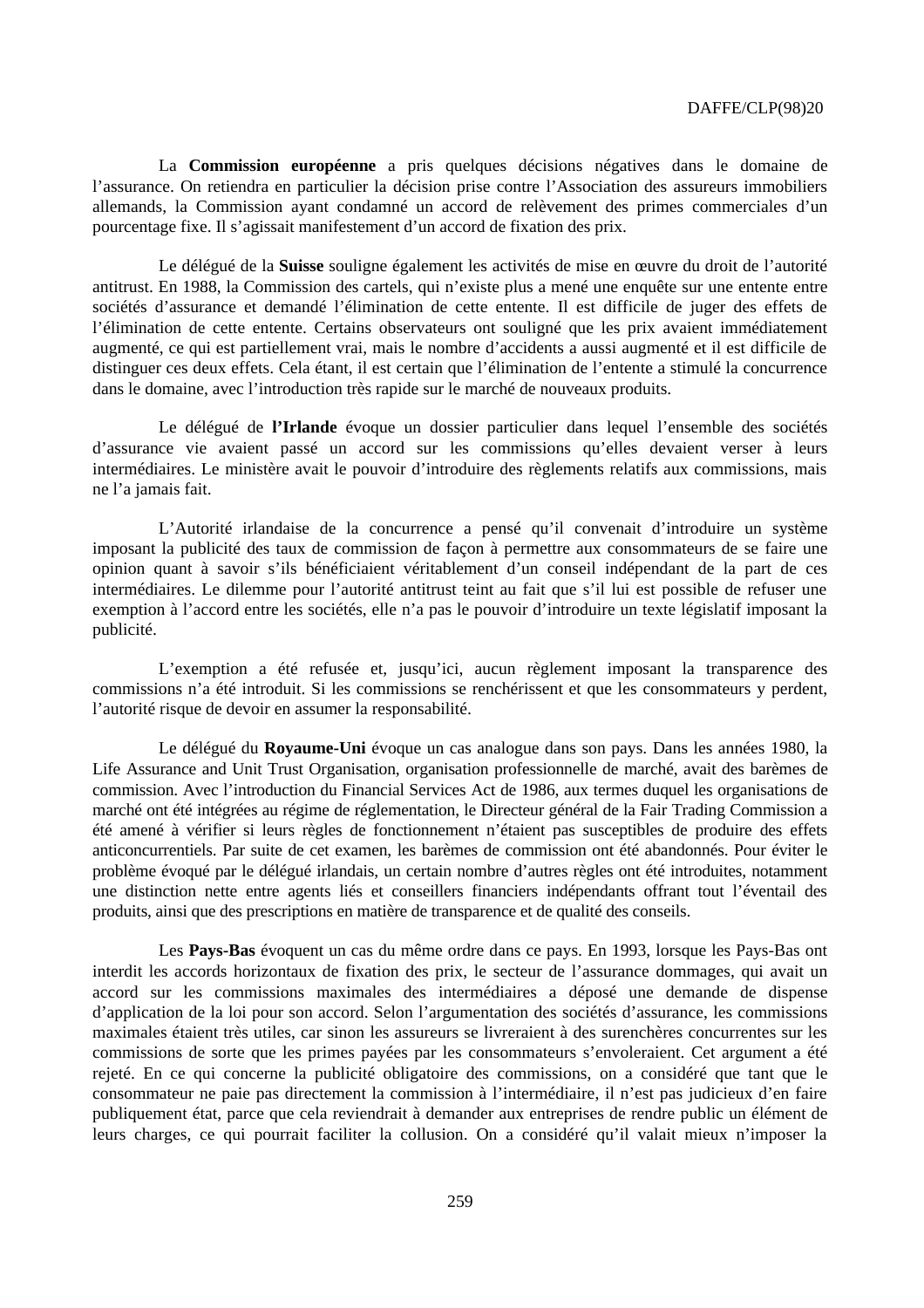publicité que lorsque le consommateur paie directement la commission, ce qui est l'objectif du projet actuel de réforme de la réglementation des Pays-Bas.

#### *Autorités d'application du droit de la concurrence et conflits de compétence*

Le Président introduit ensuite la dernière partie de la table ronde consacrée aux relations entre autorités chargées de faire appliquer le droit de la concurrence et autorités de tutelle des assurances. A cet égard, la Norvège semble connaître une situation unique en son genre puisque c'est un des seuls pays dans lequel il existe une coopération explicite entre autorités de tutelle.

Le délégué de la **Norvège** explique que dans son pays la loi sur la concurrence s'applique au secteur de l'assurance et elle est mise en œuvre par l'autorité de la concurrence. Il existe en outre une autorité de tutelle propre au secteur qui administre l'application des textes spécifiques au secteur.

Il existe un certain chevauchement des activités couvertes par ces deux ensembles de textes. En cas de fusion, l'autorité de la concurrence peut intervenir à l'encontre de fusions de nature à restreindre la concurrence. L'Autorité de tutelle des assurances peut aussi réglementer les fusions, par son pouvoir de délivrer un agrément pour entrer sur le marché de l'assurance et pour fusionner ou combiner des agréments existants. En cas de pratiques commerciales restrictives, l'autorité de la concurrence peut, au cas par cas, accorder des exemptions vis-à-vis de ces conditions. L'Autorité de tutelle des assurances donne aussi des autorisations pour des accords de coopération. L'objectif de la loi sur la concurrence est l'efficience de la concurrence et l'efficience économique. L'objectif de la loi spécifique au secteur porte sur la structuration du marché, les effets de la concurrence sur le marché, les questions prudentielles et la stabilité. Il existe à l'évidence un chevauchement important entre les objectifs et l'application de ces deux ensembles de textes.

Pour cette raison, les deux ministères concernés ont désigné en 1996 un groupe de travail chargé de rédiger un rapport sur l'amélioration de la coordination des procédures des deux organismes en matière d'analyse de la concurrence. Ce rapport a abouti à la signature d'un accord par les deux directeurs généraux. Cet accord vise à éviter les doubles emplois inutiles et à formuler des modalités de coopération. Il s'agit de principes directeurs de coopération - l'autorité de tutelle est chargée de transmettre les demandes d'agrément à l'autorité de la concurrence ; les deux organismes doivent s'informer mutuellement de l'ouverture d'un dossier ou de sa transmission au Conseil de la Commission des assurances ; l'autorité de la concurrence informe l'autorité de tutelle des cas d'exemption, etc. Enfin, il y a des réunions régulières, deux fois par an, entre les directeurs généraux.

L'expérience de l'autorité de la concurrence tend à montrer que cet accord fonctionne bien. L'accord a permis aux deux organismes de mieux comprendre le champ de compétence de leur partenaire. Par exemple, un principe important a été établi pour permettre à l'autorité de la concurrence d'intervenir des fusions qui ont reçu le feu vert de la Commission des assurances. Il n'y a eu aucun cas de conflit à résoudre.

Pour autant, cette solution n'est pas totalement satisfaisante. Certains problèmes peuvent demeurer. Par exemple, la Commission peut refuser une autorisation si elle considère qu'une fusion ou une pratique commerciale restrictive peut avoir des effets anticoncurrentiels. L'Autorité de la concurrence peut ne pas être d'accord et considérer que la pratique est favorable à la concurrence ou améliorer l'efficience. A l'inverse, la Commission peut délivrer une autorisation parce qu'elle considère qu'elle n'a pas d'effet anticoncurrentiel, alors que l'autorité de la concurrence peut au contraire juger les pratiques anticoncurrentielles. L'une des solutions envisageables à de tels conflits peut consister à avoir une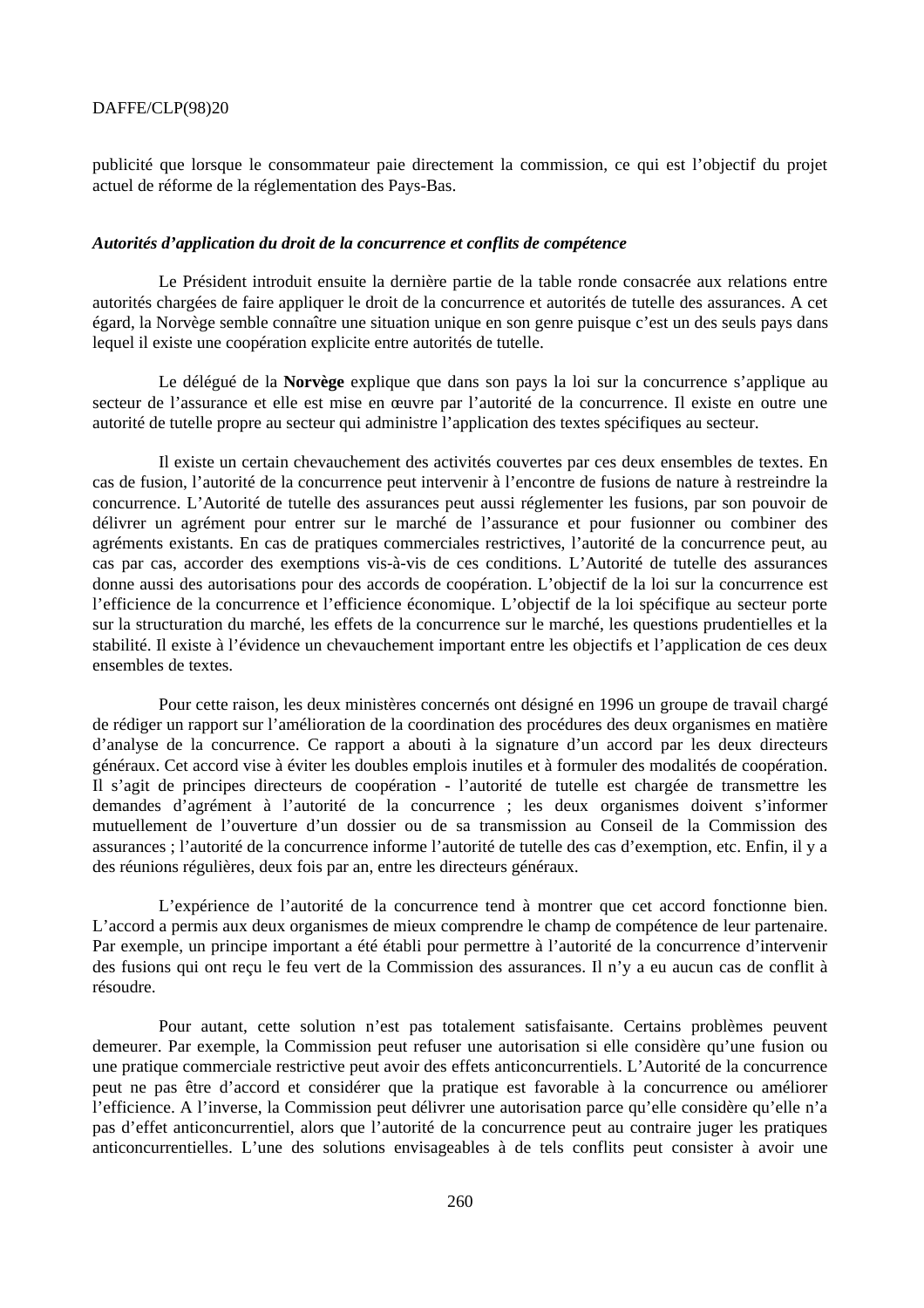division plus profonde et plus nette des missions des deux organismes et à mettre en évidence leurs préoccupations légitimes.

Le délégué de la **Corée** évoque les risques de conflits entre la KFTC et l'autorité de tutelle des assurances. Aux termes de la loi sur les assurances, une société d'assurance souhaitant signer, modifier ou annuler un accord mutuel doit y être autorisée par la Commission de surveillance financière ("FSC"). A la fin du mois de mars 1998, il existait 12 accords mutuels de ce type. Une fois un accord approuvé par la FSC, il est considéré comme une initiative légale relevant d'autres textes que le droit de la concurrence. En conséquence, les accords approuvés sont exemptés de l'application du droit de la concurrence.

La KFTC envisage un réexamen attentif de ces accords approuvés du point de vue de leurs conséquences juridiques au regard du droit de la concurrence. La KFTC envisage de restreindre dans toute la mesure du possible le champ de l'exemption de ces accords vis-à-vis de l'application du droit de la concurrence.

### *Conclusion*

Le **Président** conclut en notant que la dernière partie de cette table ronde a démontré que la législation antitrust a effectivement un rôle important à jouer dans le secteur de l'assurance, même si, dans ce secteur, la coopération entre concurrents est parfois essentielle. Il ressort d'un certain nombre d'interventions la conviction que l'application des règles antitrust au domaine de l'assurance éliminerait la possibilité d'accords avantageux. L'expérience de l'Italie et de la Suisse montre que même lorsqu'il y a une interdiction générale des ententes restrictives, cela ne veut pas dire que les accords de partage d'informations doivent être interdits *per se*. Ils ne sont interdits que lorsqu'ils ont pour effet de restreindre la concurrence sur le marché. Appliquer la législation antitrust à ce secteur n'entraîne donc pas l'élimination d'accords avantageux. La table ronde a montré qu'il reste des perspectives considérables d'application de la législation antitrust dans le secteur de l'assurance au bénéfice des consommateurs et utilisateurs de produits d'assurance.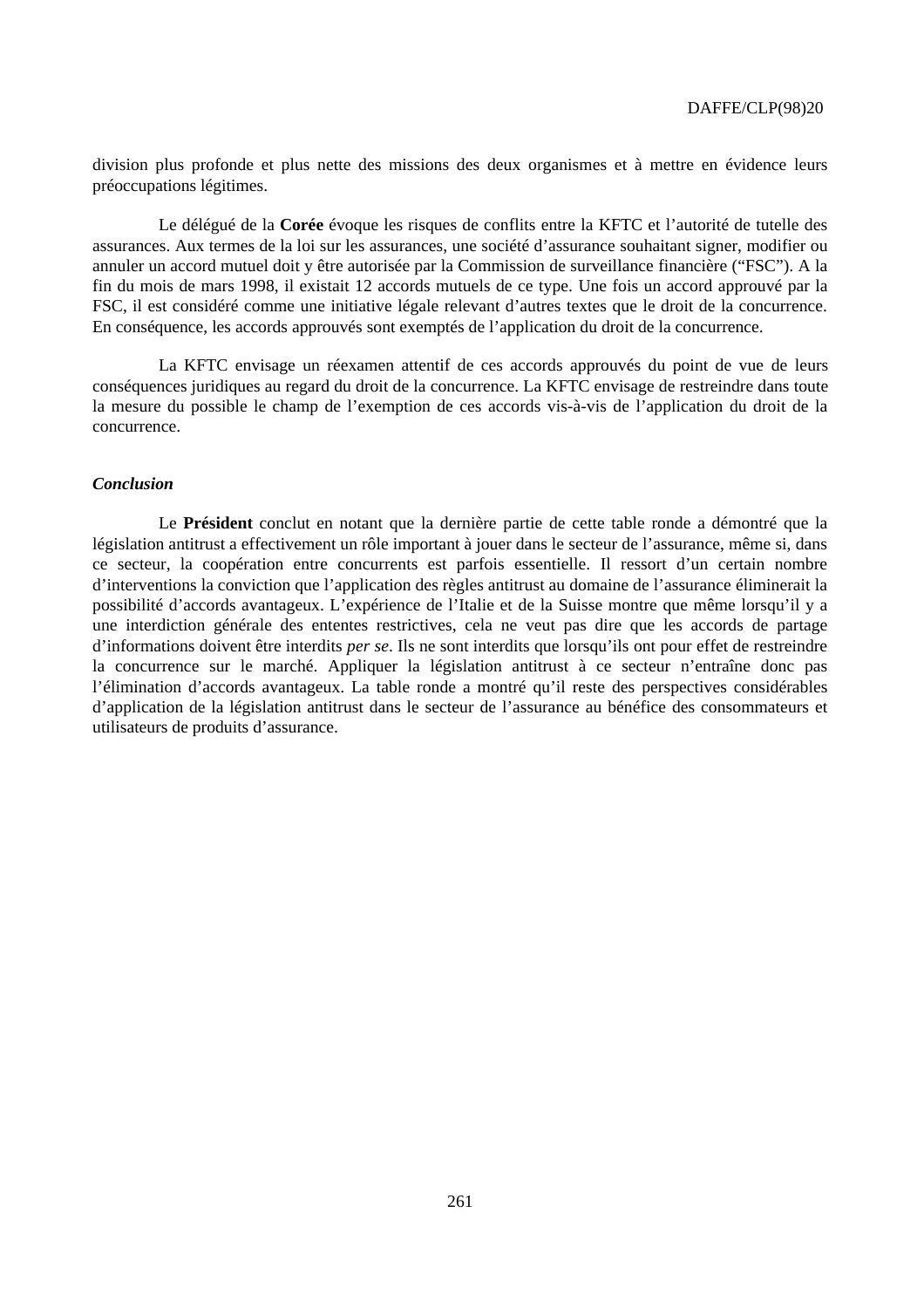### **NOTES**

- 1 Le dernier examen est intervenu en 1992 ; il s'agissait du sixième examen des réserves de spays Membres sur des questions touchant à l'assurance.
- 2 On trouvera ces principes directeurs dans la publication de l'OCDE "Insurance Guidelines for Economies in Transition", 1997.
- 3 Dans le jargon des Etats-Unis, une société d'assurance "étrangère" n'est pas une société internationale d'assurance, mais une société d'un autre Etat. Par exemple, une société de Virginie opérant dans le Maryland est considérée comme une société d'assurance étrangère.
- 4 Les 14 autres Etats de l'Union européenne plus la Norvège, l'Islande et le Liechtenstein.
- 5 Financial System Inquiry (Wallis Report), mars1997.
- 6 Voir OCDE, "Renforcement du rôle de la concurrence dans la réglementation du secteur bancaire", publié en 1998, "les tables rondes sur la politique de la concurrence", N° 17.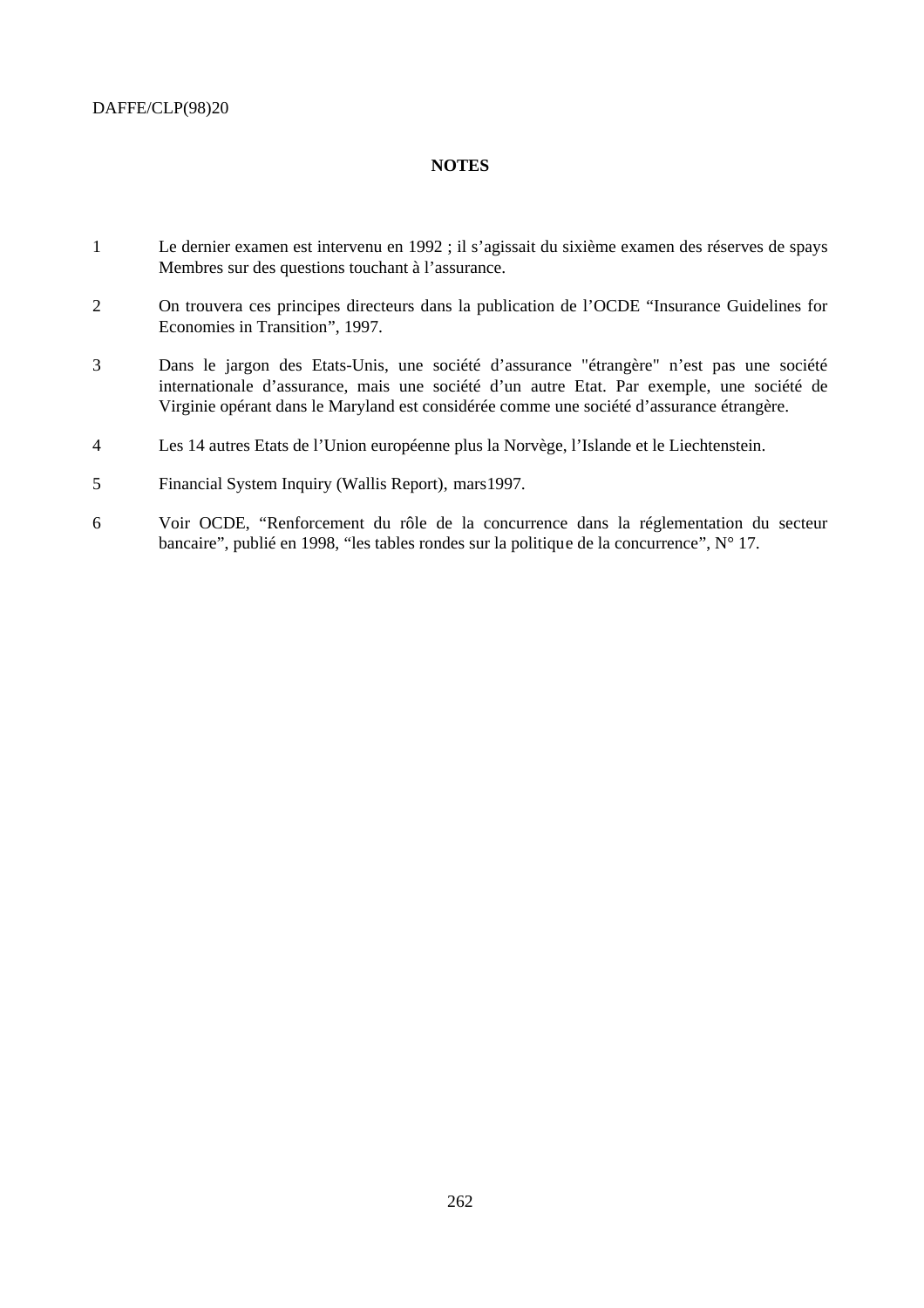# **LIST OF PARTICIPANTS / LISTE DES PARTICIPANTS (In alphabetical order) / (par ordre alphabétique)**

| PRÉSIDENT/ CHAIRMAN                  | Mr. Alberto HEIMLER<br>Director<br>Economic and Legal Research Dep.<br>Autorita Garante della concorrenza e del Mercato<br>Via Liguria 26 - 00187 Roma                                                                                                  |
|--------------------------------------|---------------------------------------------------------------------------------------------------------------------------------------------------------------------------------------------------------------------------------------------------------|
| <b>ALLEMAGNE</b><br><b>GERMANY</b>   | Ms. Karin GOLLAN<br><b>Head of International Section</b><br><b>Federal Cartel Office</b><br>Mehringdamm 129, D-10965 Berlin<br>Mr. Guido THIELE<br>Federal Ministry of Economy<br>Villemombler Str. 76, D-53123 Bonn                                    |
|                                      | Mr. Arnold TRAKIES<br>Federal Office for Insurance Affairs<br>Ludwigkirchplatz 3-4, D-10719 Berlin                                                                                                                                                      |
| <b>AUSTRALIE</b><br><b>AUSTRALIA</b> | Ms. Elizabeth DOUGLASS<br><b>International Liaison Officer</b><br>Australian Competition and Consumer Commission<br>Pr. Allan FELS<br>Chairman<br><b>Australian Competition and Consumer Commission</b><br>Dickson<br>Canberra ACT 2602                 |
|                                      | Mr. Jim LIVERMORE<br><b>Assistant Secretary</b><br><b>Market Competition Branch</b><br><b>Structural Policy Division</b><br><b>Commonwealth Treasury</b><br>Ms. Nicole MASTERS<br><b>Market Competition Branch</b><br><b>Structural Policy Division</b> |
|                                      | <b>Commonwealth Treasury</b>                                                                                                                                                                                                                            |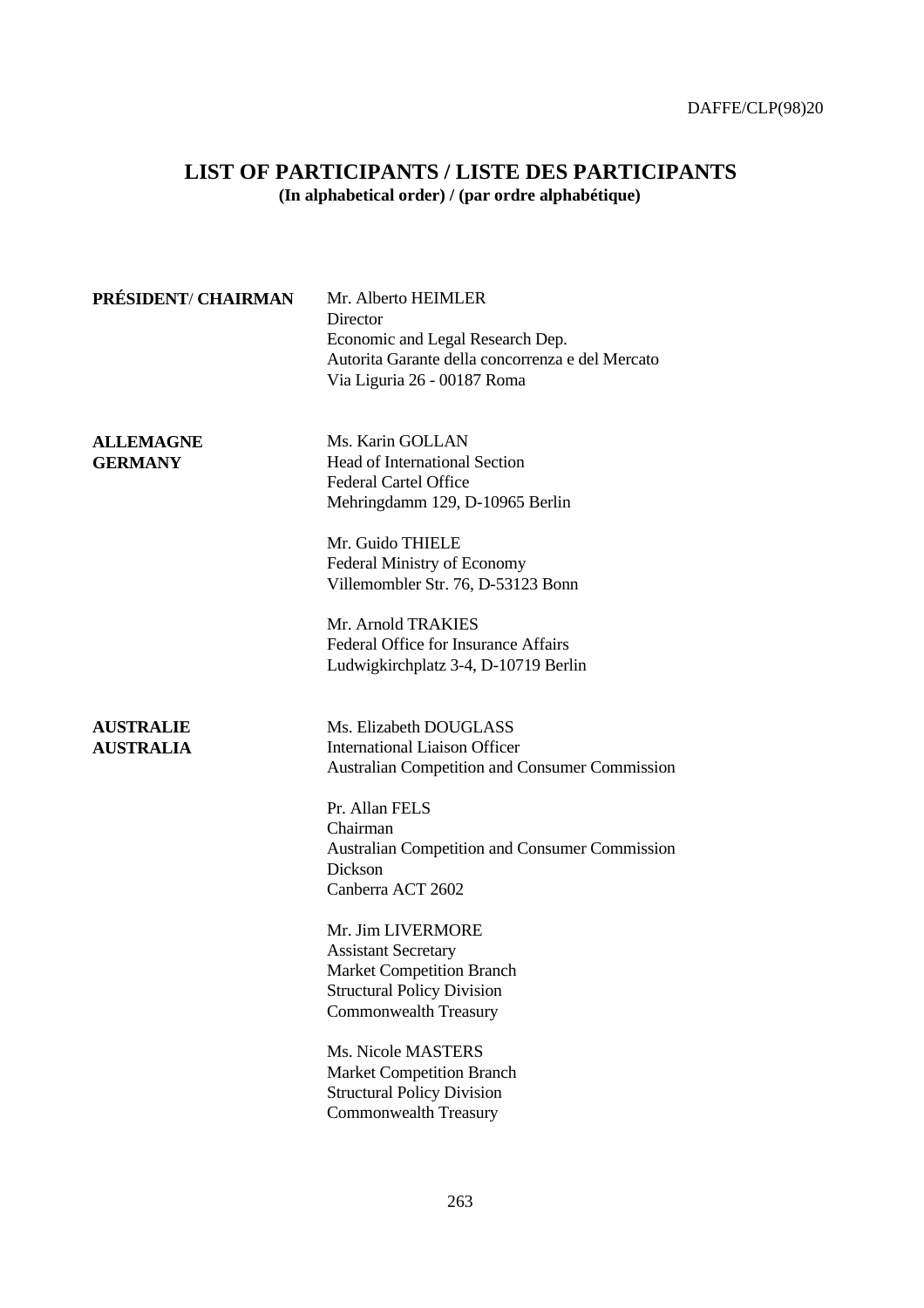Mr. David PARKER Australian OECD Mission

| <b>AUTRICHE</b><br><b>AUSTRIA</b> | Mr. Gustav STIFTER<br>Federal Ministry of Economic Affairs<br><b>Competition Department</b><br>Dampfschiffstrasse 4<br>A-1030 Vienna                                                |
|-----------------------------------|-------------------------------------------------------------------------------------------------------------------------------------------------------------------------------------|
| <b>CANADA</b>                     | Mr. Dominique BURLONE<br>Senior Commerce Officer<br><b>International Affairs Division</b><br>Competition Bureau, Industry Canada<br>Place du Portage I<br>Hull, Qué, Canada K1A OC9 |
|                                   | Mr. Konrad Von FINCKENSTEIN<br>Director of Investigations and Research<br>Competition Bureau, Industry Canada<br>Place du Portage I<br>Hull, Qué, Canada K1A OC9                    |
| <b>COREE</b><br><b>KOREA</b>      | Mr. Pan Sool BHE<br><b>Assistant Director</b><br>Multilateral and Regional Affairs<br><b>MOCIE</b>                                                                                  |
|                                   | Mr. Young Jim JUNG<br>Deputy Director<br>Multilateral Trade Policy Coordination Team<br><b>MOFAT</b>                                                                                |
|                                   | Mr. Chie-Gul KIM<br>Director<br>International Affairs Division II<br>Fair Trade Policy Bureau<br>Korea Fair Trade Commission                                                        |
|                                   | Mr. Seung Yeoul KIM<br>Attorney at Law                                                                                                                                              |
|                                   | Mr. Sung Man KIM<br><b>Acting Director</b><br><b>International Affairs Division II</b><br><b>KFTC</b>                                                                               |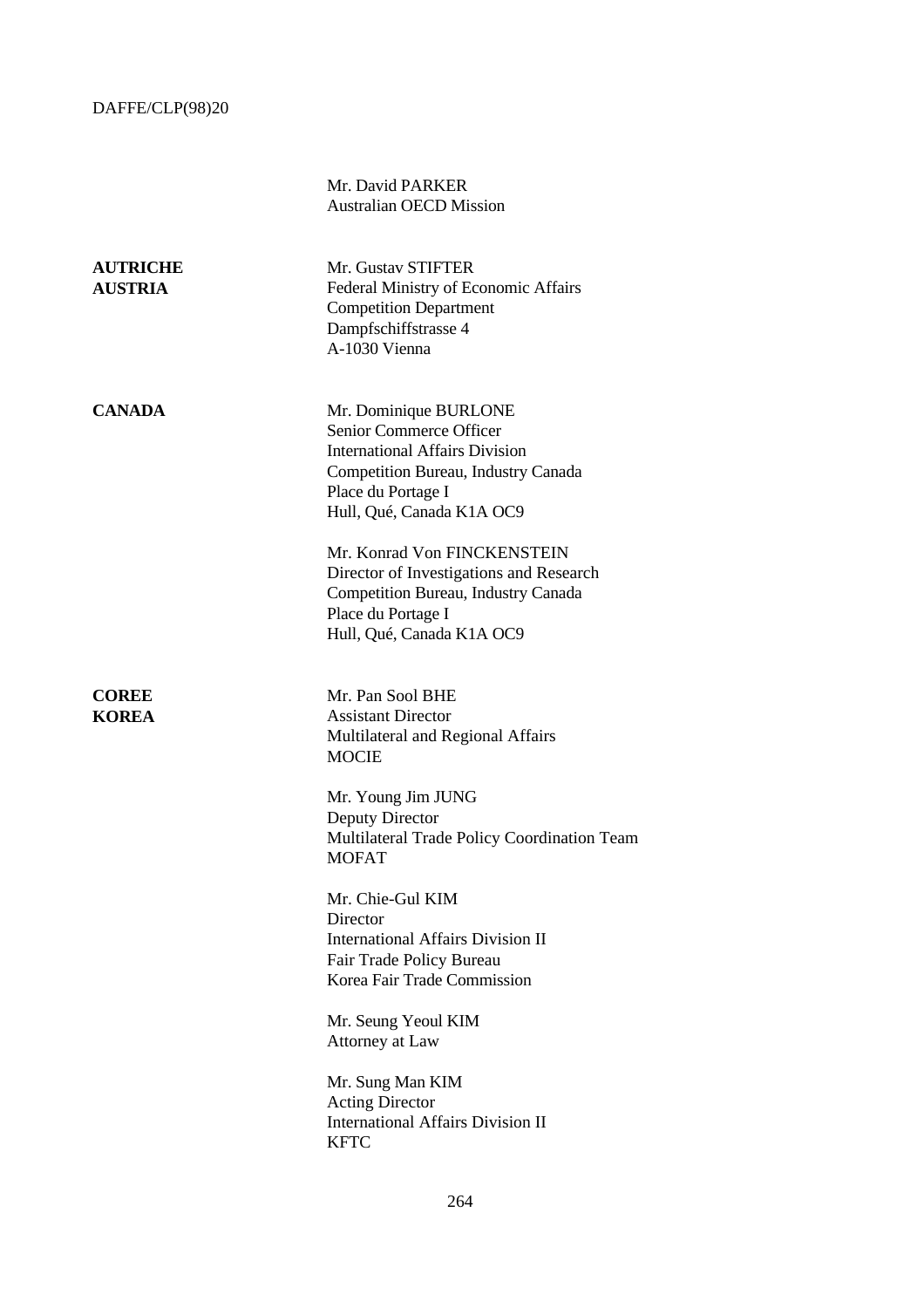| <b>ESPAGNE</b><br><b>SPAIN</b>     | Mr. Alfonso M. JIMENEZ MURCIA<br>Conseiller Technique<br>Direction Générale de politique économique<br>et de défense de la concurrence<br>Paseo de la Castellana, 162<br>28046 Madrid                    |
|------------------------------------|----------------------------------------------------------------------------------------------------------------------------------------------------------------------------------------------------------|
|                                    | Mr. Vicente José MONTES GAN<br>Deputy General Director of Concentrations,<br>Acquisitions and Public Aids<br>Tribunal for the Defence of Competition<br>Avenida Pio XII, $n^{\circ}17$<br>28016 Madrid   |
| ÉTATS-UNIS<br><b>UNITED STATES</b> | Mr. Caldwell HARROP<br>Attorney<br>Foreign Commerce Section, Rm 10024<br><b>Antitrust Division - Department of Justice</b><br>601 D Street, N.W.<br>Washington DC 20530                                  |
|                                    | Ms. Diane KOKEN<br>Commissioner<br>Pennsylvania Insurance Department<br>National Association of Insurance Commissioners                                                                                  |
|                                    | Ms. Deirdre SHANAHAN<br><b>Counsel for OECD Affairs</b><br>Bureau of Competition - Federal Trade Commission<br>6th& Pennsylvania Ave. NW<br>Washington DC 20580                                          |
|                                    | Mr. Charles S. STARK<br>Chief, Foreign Commerce Section, Rm 10024<br>Antitrust Division - Department of Justice<br>601 D. Street N.W.<br>Washingon, DC 20530                                             |
|                                    | Mr. Randolph TRITELL<br><b>Assistant Director for International Antitrust</b><br><b>Bureau of Competition</b><br><b>Federal Trade Commission</b><br>6th& Pennsylvania, NW, Rm 380<br>Washington DC 20580 |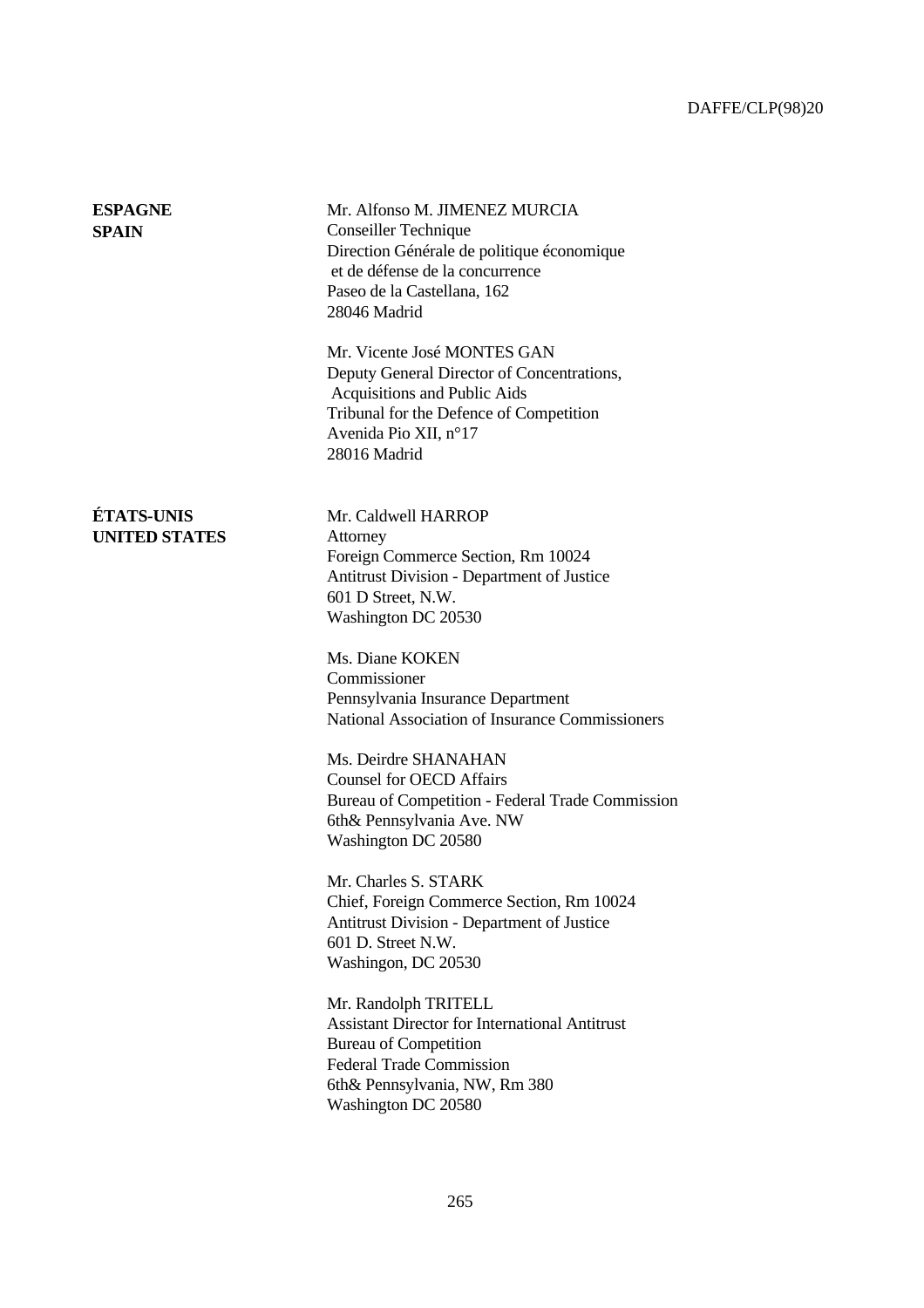| <b>FINLANDE</b><br><b>FINLAND</b> | Ms. Rauni HAGMAN<br>Director<br>Office of Free Competition                                                                                                              |
|-----------------------------------|-------------------------------------------------------------------------------------------------------------------------------------------------------------------------|
|                                   | Ms. Liisa LUNDELIN-NUORTIO<br><b>Assistant Director</b><br>Office of Free Competition<br>PL 332<br>FIN-00531 Helsinki                                                   |
| <b>FRANCE</b>                     | Mr. Dominique BOIN<br><b>DGCCRF</b><br>59, Bd Vincent Auriol<br>75013 Paris                                                                                             |
|                                   | Mr. Frédéric JENNY<br>Vice-Président<br>Conseil de la Concurrence<br>11, rue de l'Echelle<br>75001 Paris                                                                |
|                                   | Mme Elisabeth MAILLOT-BOUVIER<br>Rapporteur permanent<br>Conseil de la Concurrence                                                                                      |
|                                   | M. François SOUTY<br>Rapporteur permanent chargé des affaires multilatérales<br>(OCDE, OMC, CNUCED)<br>Conseil de la Concurrence<br>11, rue de l'Echelle<br>75001 Paris |
|                                   | Mme Geneviève WIBAUX<br><b>DGCCRF</b><br>59, Boulevard Vincent Auriol<br>Teledoc 031<br>75703 Paris Cedex 13                                                            |
| <b>HONGRIE</b><br><b>HUNGARY</b>  | Ms. Gyorgyi BALINT<br><b>Director General</b><br>State Supervisory Authority of Insurance                                                                               |
|                                   | Ms. Katalin MORVAY-VIGH<br>Advisor<br>Office of Economic Competition                                                                                                    |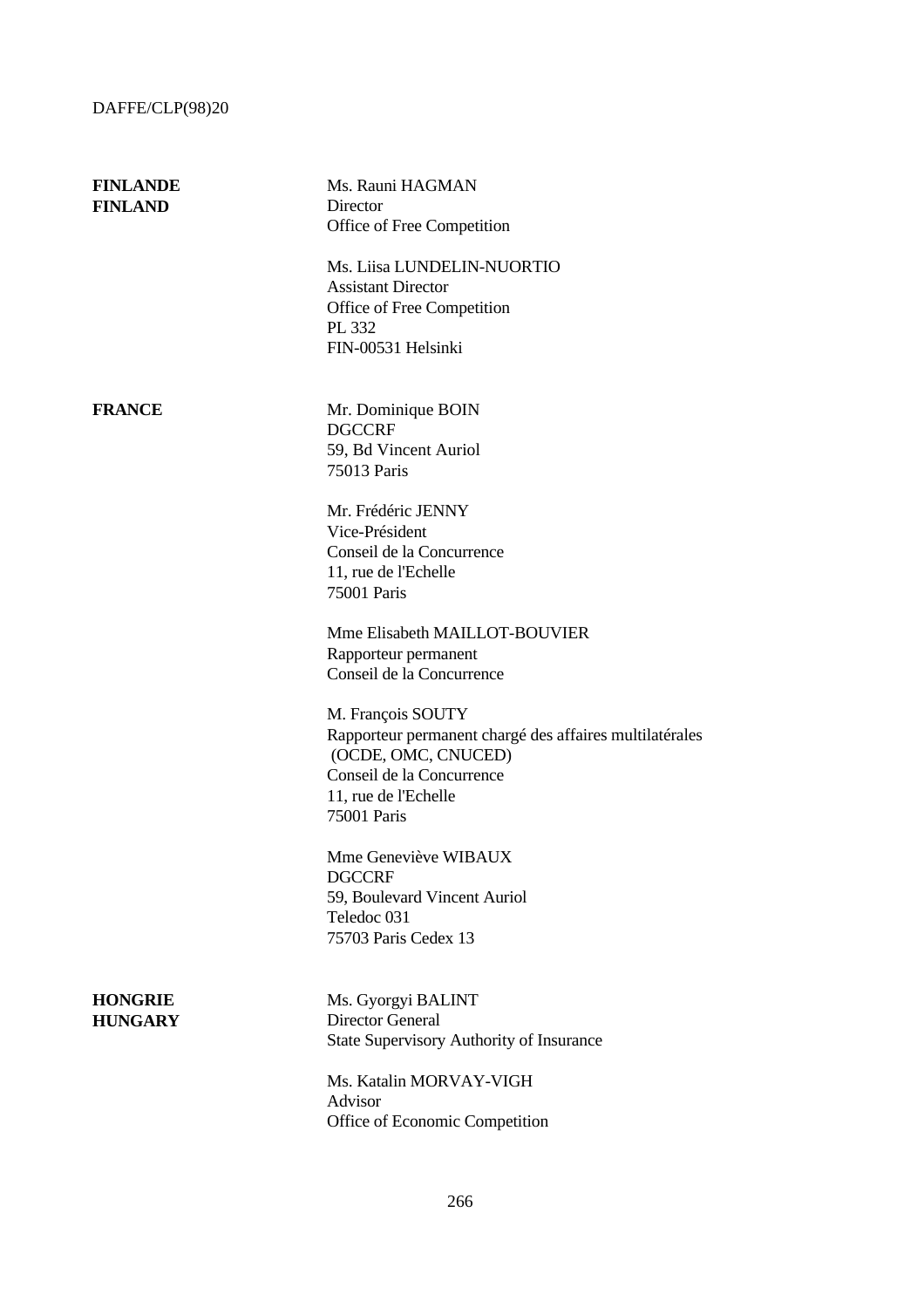|                                  | Ms. Judit NENINGER<br><b>Director General</b><br>State Supervisory Authority of Insurance                                                                                   |
|----------------------------------|-----------------------------------------------------------------------------------------------------------------------------------------------------------------------------|
| <b>IRLANDE</b><br><b>IRELAND</b> | Mr. Patrick MASSEY<br><b>Competition Authority</b><br><b>Parnell House</b><br>14 Parnell Square<br>Dublin 1 - Ireland                                                       |
| <b>ITALIE</b><br><b>ITALY</b>    | Mr. CUCINOTTA<br><b>ISVAP</b><br>Supervisory Authority on Private Undertakings<br>Via V. Colonna 39<br>00193 Roma                                                           |
|                                  | M. Pier Luigi PARCU<br>Directeur<br>Autorita Garante della concorrenza e del Mercato<br>Via Ligura 26 Roma                                                                  |
| <b>JAPON</b><br><b>JAPAN</b>     | Mr. Takaaki KOJIMA<br>Deputy Secretary General for International Affairs<br>General Secretariat, Fair Trade Commission<br>Kasumigaseki 1-1-1<br>Chiyoda-ku - Tokyo 100-8987 |
|                                  | Mr. Yoshiyuki MASAKA<br><b>International Affairs Division</b><br>General Secretariat<br><b>Fair Trade Commission</b><br>Kasumigaseki 1-1-1<br>Chiyoda-ku<br>Tokyo 100-8987  |
|                                  | Mr. Osamu TANABE<br><b>First Secretary</b><br><b>Permanent Delegation</b>                                                                                                   |
| <b>MEXIQUE</b><br><b>MEXICO</b>  | Mr. Adrian TENKATE<br>Director General Economic Studies<br>Federal Commission on Competition<br>Monte Libano 225<br>11000 México, D.F.                                      |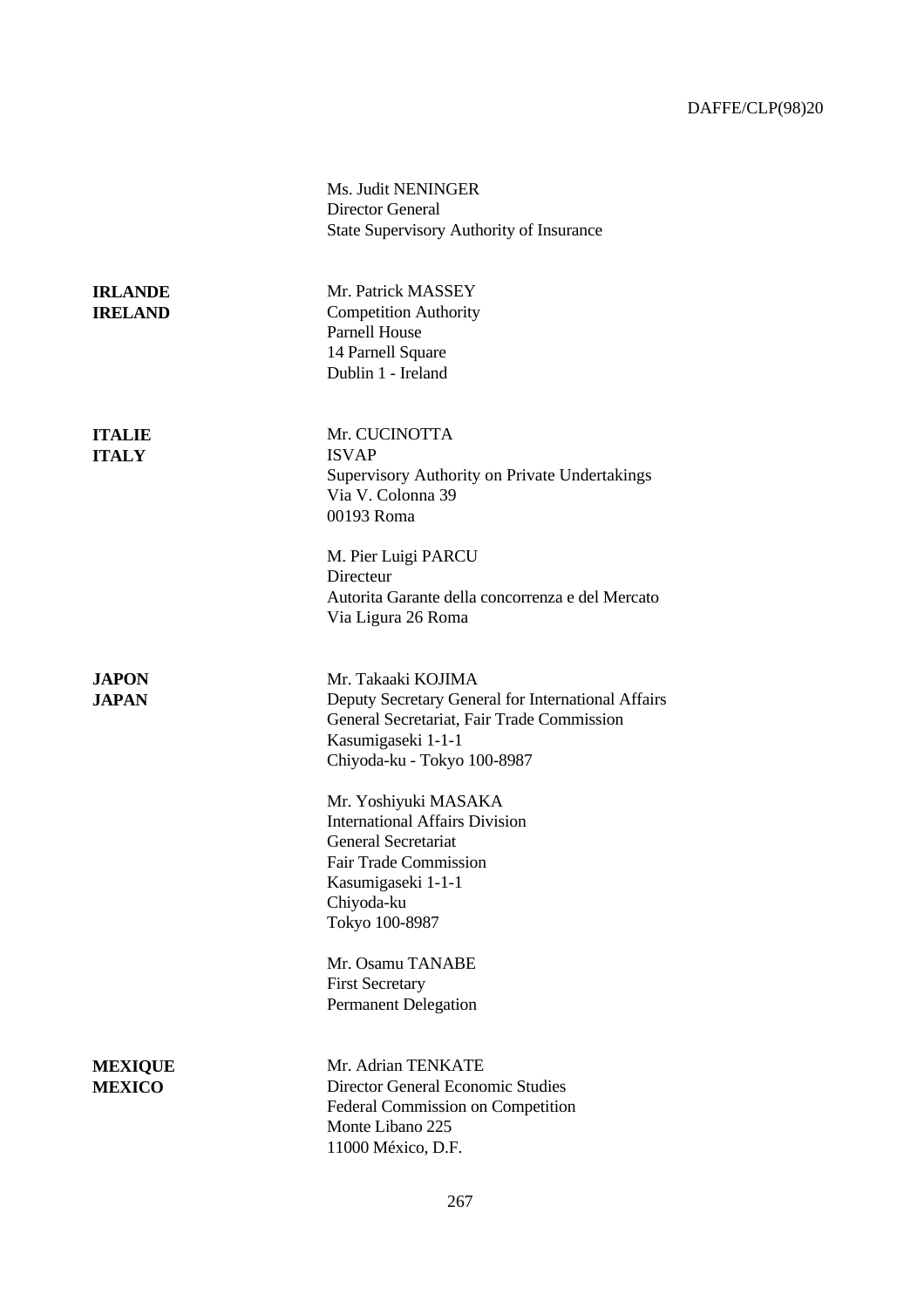|                                               | Mrs. Soledad LEAL<br>Permanent Delegation to the OECD<br>4 rue de Galliéra<br>75116 Paris                                        |
|-----------------------------------------------|----------------------------------------------------------------------------------------------------------------------------------|
| <b>NORVÈGE</b><br><b>NORWAY</b>               | Mr. Lasse EKEBERG<br>Director of Research and Planning<br>Norwegian Competition Authority                                        |
|                                               | Ms. Cathrine HELLANDSVIK<br>Adviser<br>Ministry of Labour and Government Administration                                          |
|                                               | Mr. Ole-Jorgen KARLSEN<br>Special Adviser<br>Banking, Insurance and Securities Commission                                        |
| <b>NOUVELLE ZELANDE</b><br><b>NEW ZEALAND</b> | Ms. Gayelene WRIGHT<br>Senior Advisor<br>Ministry of Commerce                                                                    |
| PAYS-BAS<br><b>NETHERLANDS</b>                | Mr. Peter LEMAIRE<br><b>Insurance Supervisory Board</b>                                                                          |
|                                               | Mr. Mindert S. MULDER<br>Dep. Head of Competition Policy<br>Ministry of Economic Affairs<br>PO Box 20101<br>2500 EC's Gravenhage |
|                                               | Mr. Herman MULDER<br><b>Dutch Association of Insurers</b><br>PO Box 93450<br>2509 AL The Hague                                   |
|                                               | Mr. Robert SLANGE<br>Ministry of Finance                                                                                         |
| <b>POLOGNE</b><br><b>POLAND</b>               | Mr. Marek CZEWIENIEC<br>Expert<br>Office for Competition and Consumer Protection                                                 |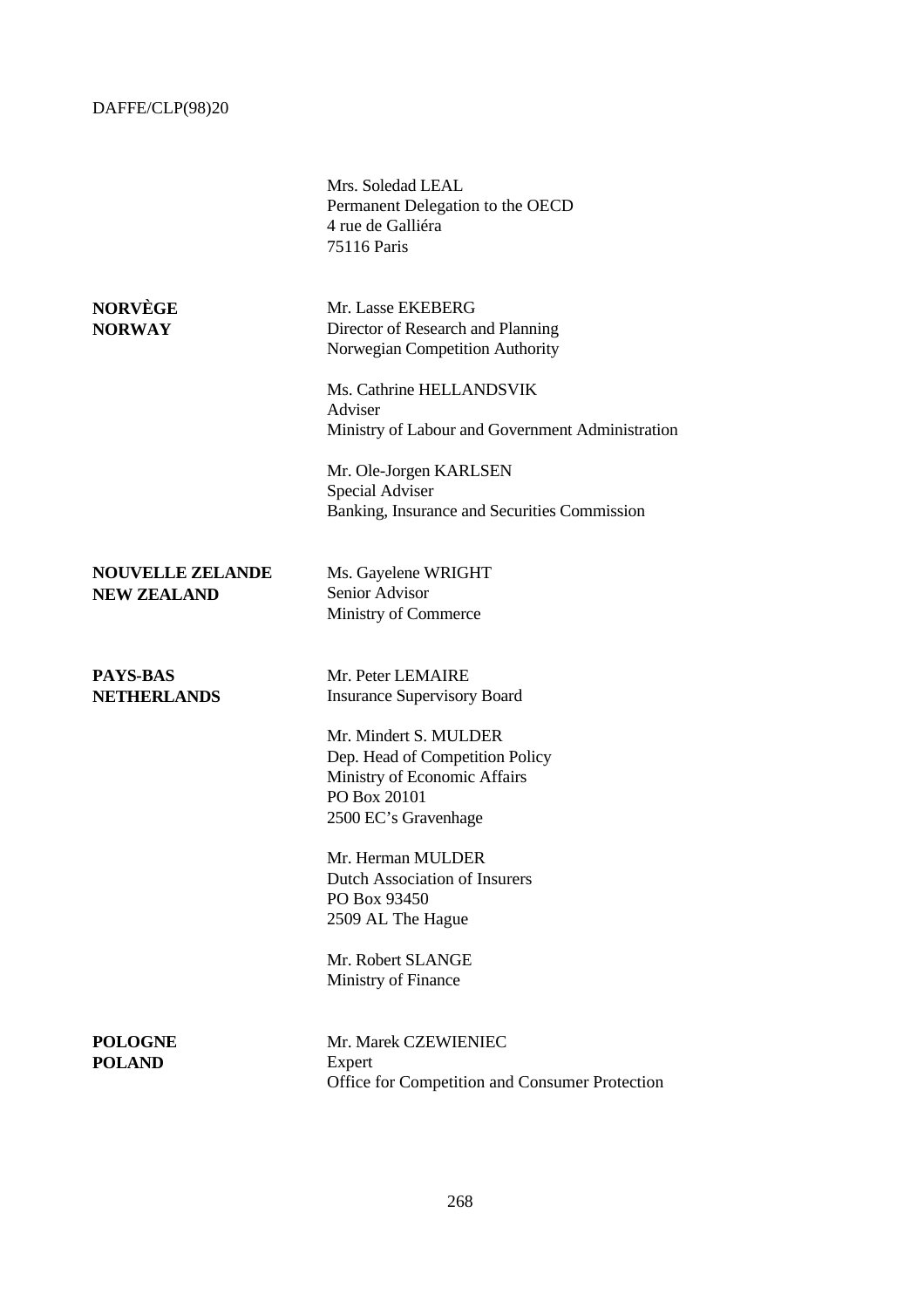|                           | Ms. Ewa KALISZUK                                    |
|---------------------------|-----------------------------------------------------|
|                           | Director                                            |
|                           | Department of European Integration                  |
|                           | and Foreign Relations                               |
|                           | Office for Competition and Consumer Protection      |
|                           |                                                     |
|                           |                                                     |
| <b>PORTUGAL</b>           | Mme Patricia PINCARILHO                             |
|                           | Direction générale du commerce et de la concurrence |
|                           |                                                     |
|                           | Mme Leonor SOUSA                                    |
|                           | Direction général du commerce et de la concurrence  |
|                           |                                                     |
|                           |                                                     |
| <b>RÉPUBLIQUE TCHÈQUE</b> | Mr. Bohumil DOLEJSI                                 |
| <b>CZECH REPUBLIC</b>     | <b>Permanent Delegation</b>                         |
|                           | 40 rue de Boulainvilliers                           |
|                           | 75016 Paris                                         |
|                           |                                                     |
|                           | Mr. Zdenek FOIT                                     |
|                           | Office for the Protection of Economic Competition   |
|                           | Jostova <sub>8</sub>                                |
|                           | 60156 Brno                                          |
|                           |                                                     |
|                           |                                                     |
| <b>ROYAUME-UNI</b>        | Mr. Rupert QUESTED                                  |
| <b>UNITED KINGDOM</b>     | HM Treasury, Insurance Directorate                  |
|                           |                                                     |
|                           | 1 Victoria Street                                   |
|                           | London SW1H OET                                     |
|                           |                                                     |
|                           | Ms. Victoria STEEPLES                               |
|                           | Office of Fair Trading                              |
|                           | <b>Chancery House</b>                               |
|                           | 53-64 Chancery Lane                                 |
|                           | London WC2A 1SP                                     |
|                           |                                                     |
|                           |                                                     |
| <b>SUÈDE</b>              | Ms. Monica WIDEGREN                                 |
| <b>SWEDEN</b>             | Director                                            |
|                           | <b>Swedish Competition Authority</b>                |
|                           | S-103 85 Stockholm                                  |
|                           |                                                     |
|                           |                                                     |
| <b>SUISSE</b>             | Mr. Philippe GUGLER                                 |
| <b>SWITZERLAND</b>        | Vice-Directeur                                      |
|                           | Secrétariat de la Commisison de la concurrence      |
|                           | Effingerstrasse 27<br>CH-3003 Berne                 |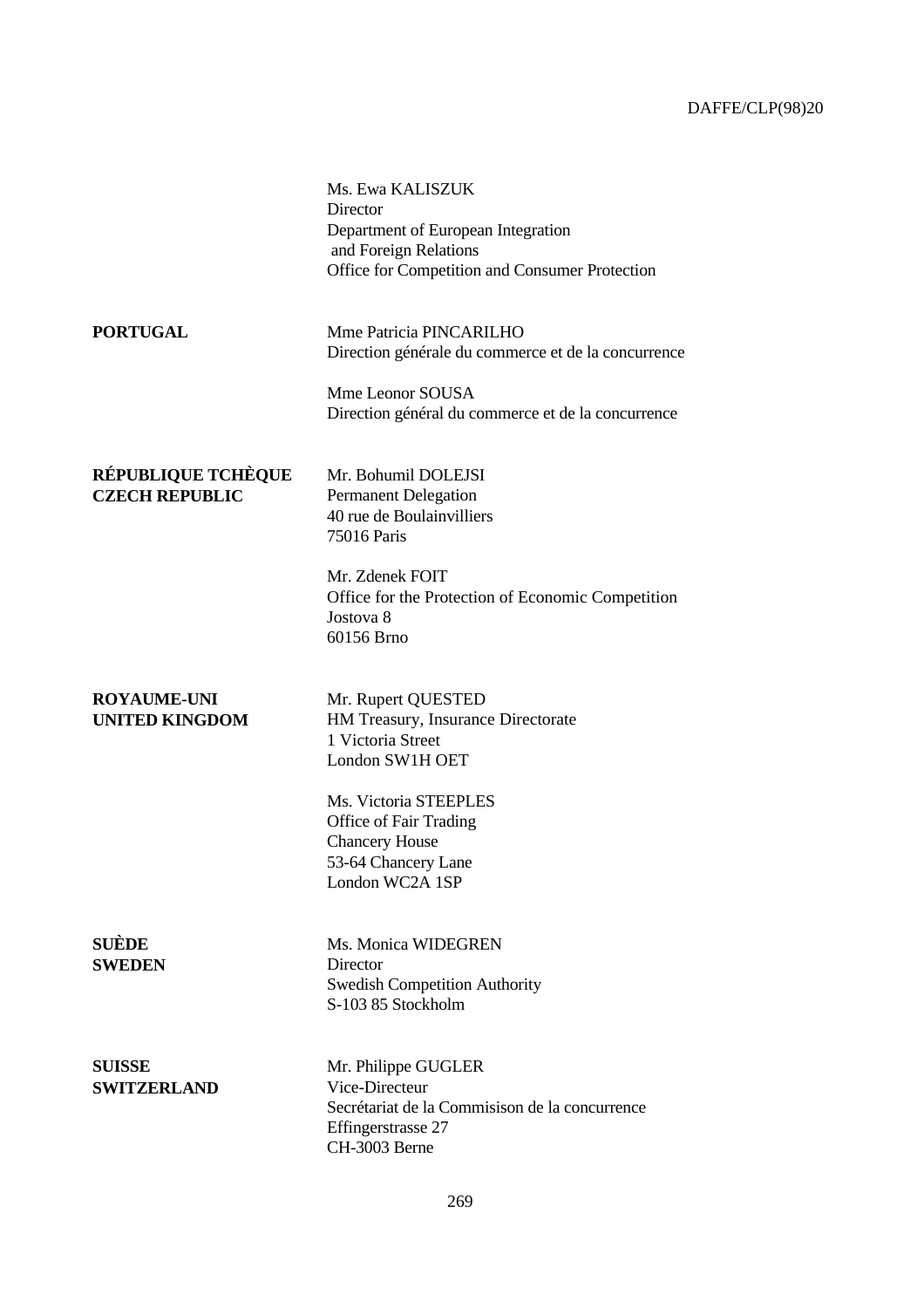Mr. Michael MRAZ Office fédéral des affaires économiques extérieures Département fédéral de l'économie CH-3003 Berne

Professeur Pierre TERCIER Président de la Commission de la concurrence Effingerstrasse 27 CH-3003 Berne

| <b>TURQUIE</b> | Mrs. Erksan GUNKUT           |
|----------------|------------------------------|
| <b>TURKEY</b>  | <b>Commercial Counsellor</b> |
|                | <b>Permanent Delegation</b>  |

**CEE/EEC** Mr. Pierre ARHEL DG IV

Mr. Carles ESTEVA MOSSO

Mr. Michael THOM DG XV